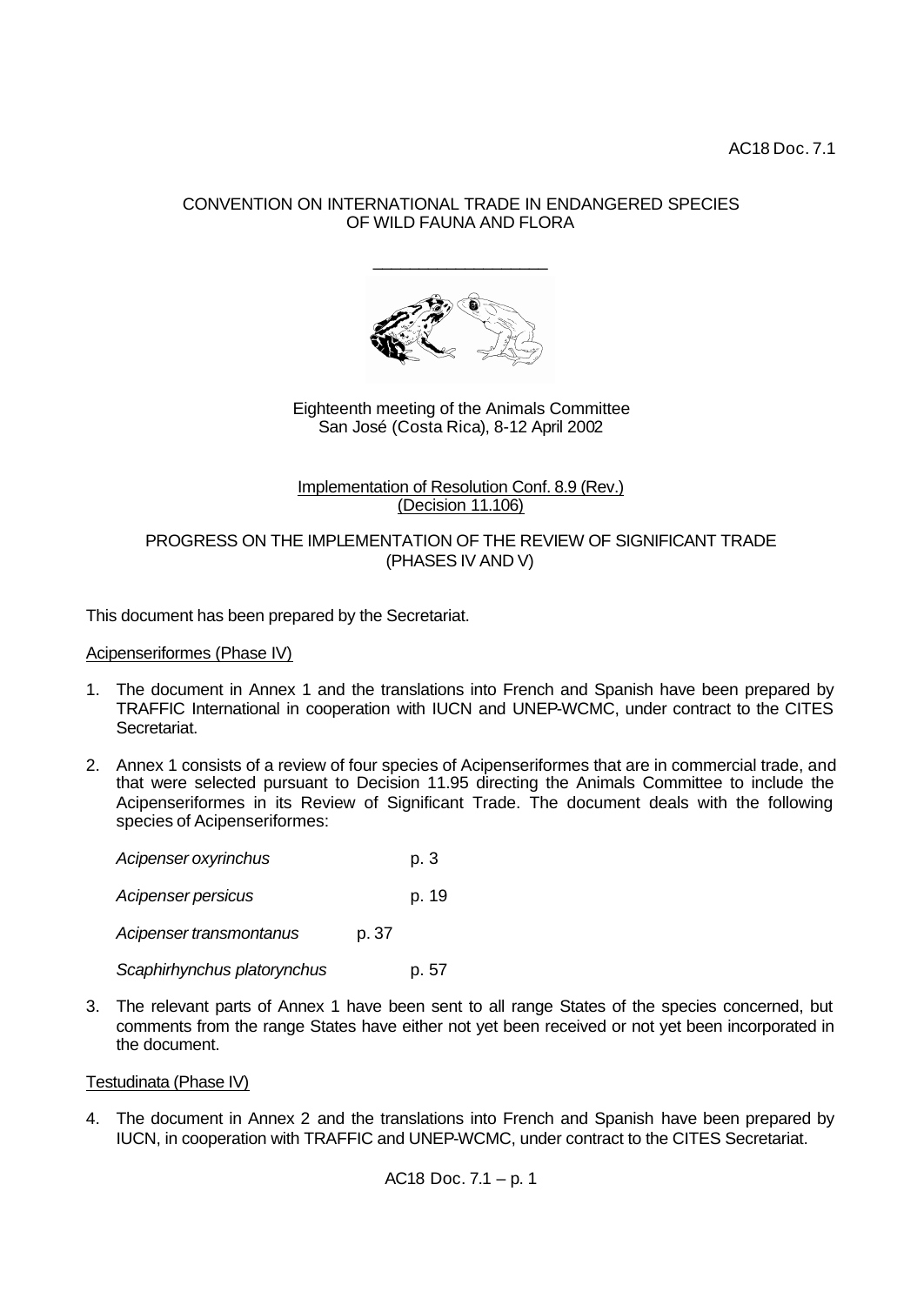5. It consists of a review of five species of testudines that were selected pursuant to Decision 11.93 requiring the Animals Committee to consider trade in specimens of CITES-listed freshwater turtles and tortoises in the context of the Review of Significant Trade. These five species are the following:

| Cuora amboinensis    |        | p. 71  |
|----------------------|--------|--------|
| Cuora flavomarginata |        | p. 95  |
| Cuora galbinifrons   | p. 109 |        |
| Lissemys punctata    |        | p. 121 |
| Pyxis planicauda     |        | p. 137 |

6. The relevant sections of Annex 2 have been sent to all range States of the species concerned, but comments from the range States have either not yet been received or not yet been incorporated in the document.

# *Strombus gigas* (Phase V)

7. At its 17th meeting (July 2001, Hanoi, Viet Nam), the Animals Committee decided to include *Strombus gigas* in Phase V of the Review of Significant Trade pursuant to Resolution Conf. 8.9 (Rev.). This species was also reviewed in Phase III of the Review of Significant Trade (initiated in September 1995). A consultant has been appointed by the Secretariat, and it is expected that a draft report on the results of the review will be available at the next meeting of the Animals Committee.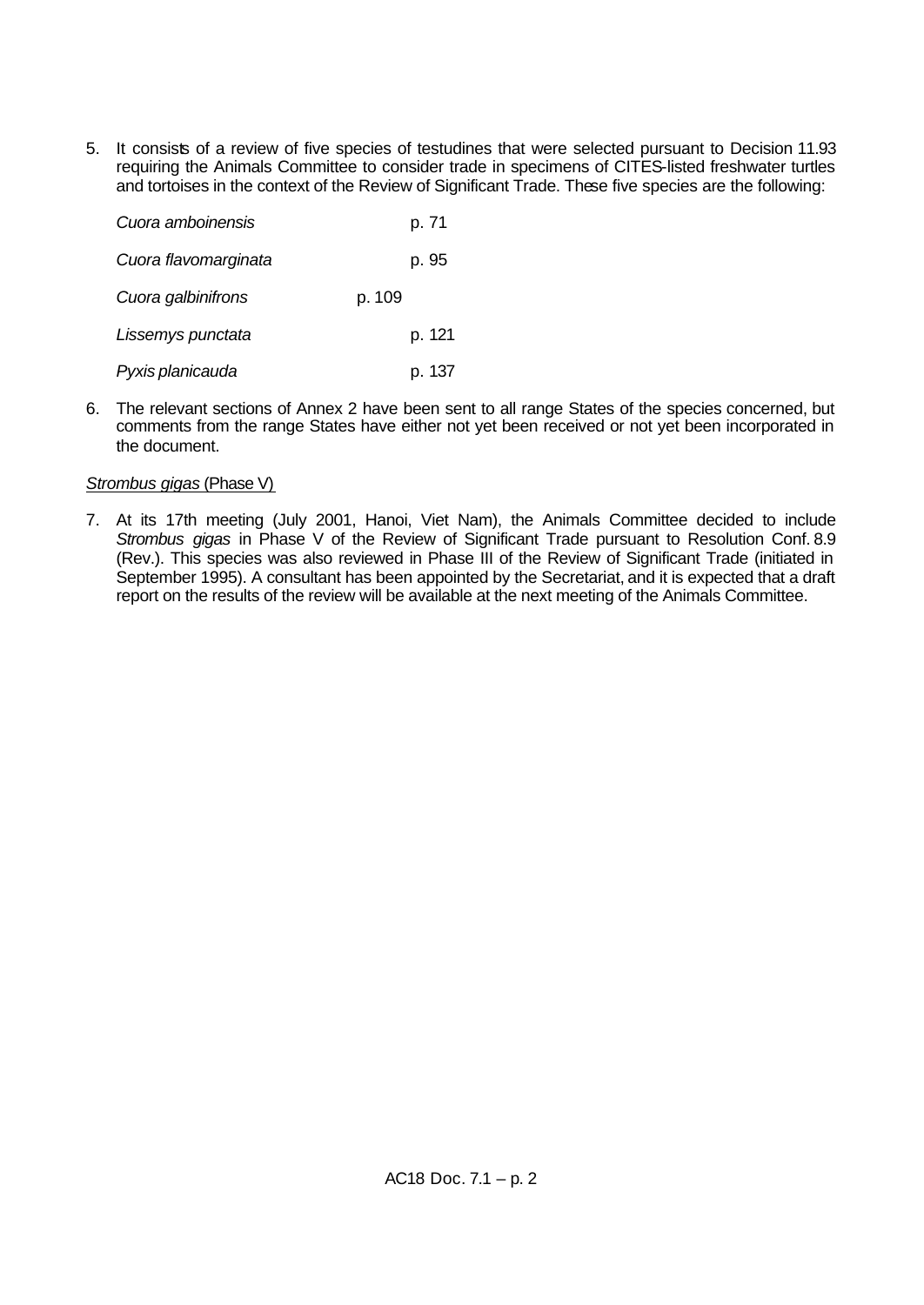# **Acipenser oxyrinchus** Mitchill, 1814 **Atlantic Sturgeon**

# **Esturgeon de l'Atlantique Esturion del Atlantico**

# **Order: ACIPENSERIFORMES Family: ACIPENSERIDAE**

# **SUMMARY**

The Atlantic sturgeon *Acipenser oxyrinchus* is native to Canada and the United States of America (hereafter referred to as the USA). The species comprises two subspecies; the Atlantic sturgeon *Acipenser oxyrinchus oxyrinchus* which occurs in both range States, and the Gulf sturgeon *Acipenser oxyrinchus desotoi* which is endemic to the USA*.* All further references to Atlantic sturgeon refer to the subspecies *A. o. oxyrinchus* and not the full species. The historical range of the Atlantic sturgeon covered most of the eastern seaboard of North America, from Hamilton Inlet in Labrador, Canada to the St. Johns River in Florida. Gulf sturgeon are believed to have inhabited most major river systems from the Mississippi River to the Suwanee River, Florida, and marine waters of the central and eastern Gulf of Mexico south to Florida Bay. The overall range of both the Atlantic sturgeon and Gulf sturgeon remains relatively constant in comparison with their historic ranges. However, over the past century or more, habitat alterations and other factors have reduced the spawning range to a distinct subset of rivers. Populations of both subspecies are reduced from historic levels due to over-exploitation, but the present level of abundance throughout the range is uncertain. Current threats to the species include habitat alteration (e.g. construction, agriculture and industry), as well as bycatch.

Adult Atlantic sturgeon inhabit mainly marine and brackish waters, ascending into fresh water for spawning only. Adults reach a size of up to 2 m and 60 kg, with a maximum lifespan of approximately 60 years. Sexual maturity varies: northern females mature at 24-28 years and males at 20-24 years, while southern females mature at 9-15 years and males at 7-9 years. Unlike Atlantic sturgeon*,* adult Gulf sturgeon spend 8-9 months each year in rivers. They grow to a length of up to 2.4-2.7 m and a weight of up to 200-225 kg, with a lifespan of around 42 years. Timing, location, and habitat requirements for Gulf sturgeon spawning are poorly known, but females may mature at 7-17 years old.

In the USA, the Gulf sturgeon is included in the Endangered Species Act as a "threatened" species and is fully protected from commercial harvest, but in 1998 it was decided that the Atlantic sturgeon should not be included under this legislation. Nonetheless, the Atlantic States of the USA have instituted a moratorium on all harvest of the Atlantic sturgeon that is likely to be in place for around 30 years. Harvest of the Atlantic sturgeon is restricted in Canada. No international trade in the species was reported from 1990-1995. During 1996-2000, trade has been composed mainly of meat and live specimens; Canada exported a total of 70 t of meat (all from wild sources), 18 110 live specimens and 4 000 fertilised eggs (all from captive-bred sources). Although annual export volumes show no consistent trend, it appears that, very generally, exports of meat are decreasing, and those of live specimens are increasing. The USA has been the largest importer of both Canada's meat and live specimens. Canada sets annual harvest quotas for its commerical Atlantic sturgeon fisheries and has also suggested export levels for 2001.

Captive propagation of Gulf Surgeon is underway and restocking is considered necessary for the recovery of this threatened subspecies. Canada has produced hatchery-reared Atlantic sturgeon for scientific purposes for a number of years, and using captive bred stock from Canada, the USA plans to initiate its own facilities for research and for consumption within the USA.

The species is recommended under Decision 11.106 for inclusion in category 2/3.

# **DISTRIBUTION AND POPULATION**

Also known as the black sturgeon, common sturgeon, Gulf of Mexico sturgeon, and the sea sturgeon, the CITES-listed species database gives the distribution of *Acipenser oxyrinchus* as: Bermuda; Canada; Mexico; and the USA (Anon., 2001a). However, the given distribution of Bermuda and Mexico is misleading and recent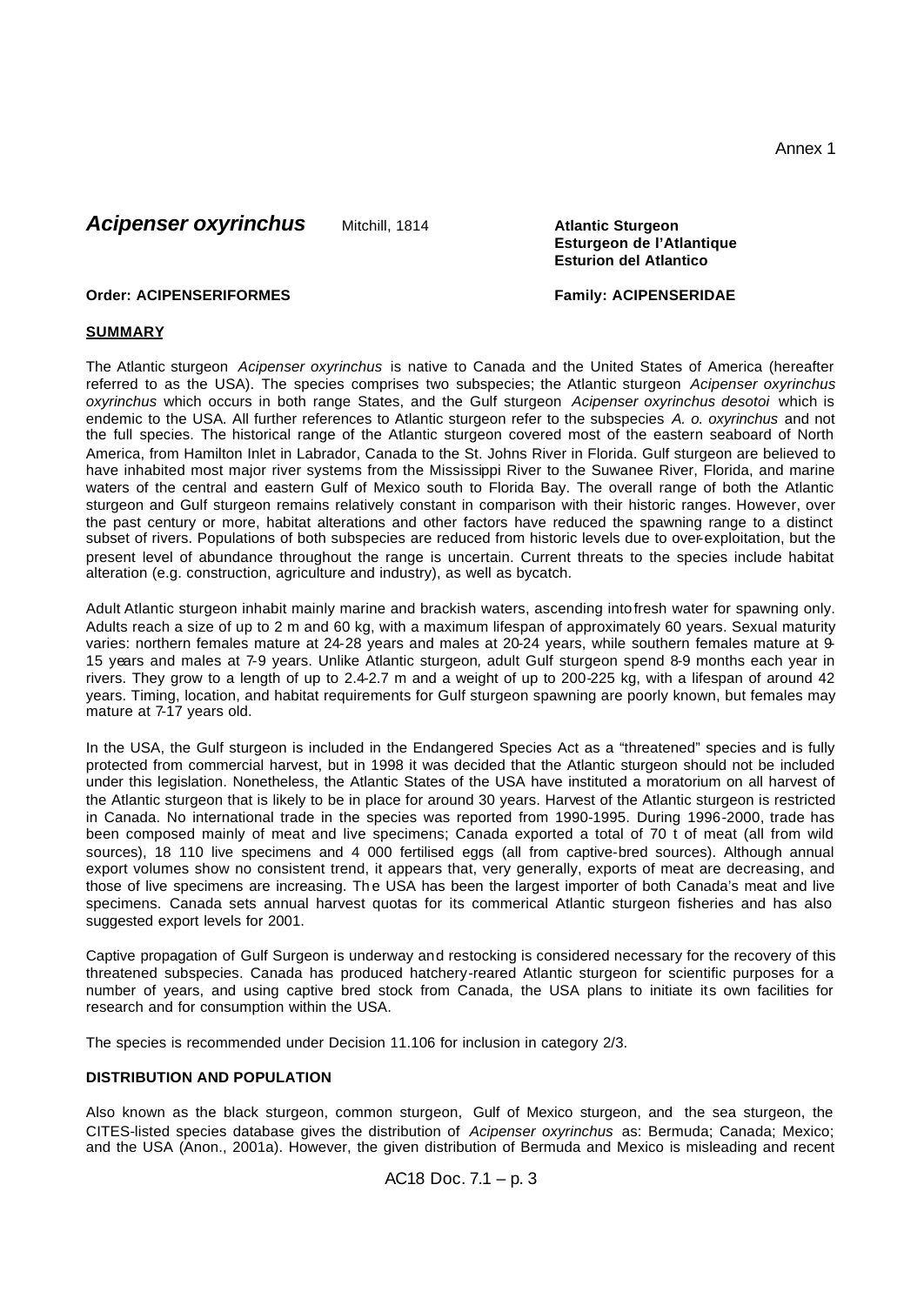literature does not consider these countries to be range States, although it is conceivable that transient specimens will occasionally be found within the jurisdiction of these countries (J. Waldman, Hudson River Foundation for Science and Environmental Research, *in litt.* to IUCN/SSC Wildlife Trade Programme 24 October 2001; Dr M.R. Collins, Marine Resources Research Institute, *in litt.* to IUCN/SSC Wildlife Trade Programme 5 October 2001). Bermuda and Mexico are therefore not considered further as range States for *A. oxyrinchus*.

Note that although the *CITES Checklists* (Anon., 2001b; c) cite the spelling of the scientific name of Atlantic sturgeon as *Acipenser oxyrhynchus*, the correct spelling is actually *Acipenser oxyrinchus* (Anon., 2001a) and this spelling error will be corrected in subsequent editions.

IUCN categorises *A. oxyrinchus* and its subspecies as (Anon., 1996):

*A. oxyrinchus* Lower Risk Near Threatened (LR/nt) Canada, Mexico, USA [Atlantic (northwest, western central], based on the species not being Conservation Dependant, but almost qualifying for Vulnerable.

*A. o. desotoi* Vulnerable (VU A1c) Mexico, USA [Atlantic (western central)], based on an estimated, inferred or observed 20% population reduction over the last three generations as a result of a decline in area of occupancy, extent of occurrence and/or quality of habitat.

*A. o. oxyrinchus* Lower Risk Near Threatened (LR/nt) Canada, USA [Atlantic (northwest, western central)]

The IUCN/SSC Sturgeon Specialist Group is currently reassessing the global Red List status of North American species and stocks of sturgeon and paddlefish. These reassessments will be submitted to the IUCN Red List Authority for sturgeon, to be evaluated for inclusion in the 2003 IUCN Red List of Threatened Species. The proposed categories are as follows:

*Acipenser oxyrinchus oxyrinchus* Atlantic sturgeon - Near Threatened (R. St. Pierre, IUCN/SSC Sturgeon Specialist Group *in litt*. to IUCN/SSC Wildlife Trade Programme 28 September 2001).

*Acipenser oxyrinchus desotoi* Gulf sturgeon - Vulnerable (F.M. Parauka, Gulf Sturgeon Recovery Team Member, USFWS cited in R. St. Pierre, IUCN/SSC Sturgeon Specialist Group *in litt*. to IUCN/SSC Wildlife Trade Programme 28 September 2001).

The historical distribution of *A. oxyrinchus* is divided between that of two subspecies. The range of the Atlantic sturgeon (*A. o. oxyrinchus*) covered most of the eastern seaboard of North America, from Hamilton Inlet in Labrador, Canada to the St. Johns River in Florida. The other subspecies, the Gulf sturgeon (*Acipenser o. desotoi*), is believed to have occurred historically in most major river systems from the Mississippi River to the Suwanee River, Florida, and in marine waters of the central and eastern Gulf of Mexico south to Florida Bay (Wooley and Crateau, 1985).

The overall range of both the Atlantic sturgeon and Gulf sturgeon remains relatively constant. However, over the past century or more, human-caused habitat alterations and other factors have reduced spawning range to a distinct subset of rivers. The population of *A. oxyrinchus* is believed to be reduced from historic levels, but present abundance is uncertain throughout its range (Anon., 1995; Anon., 1998a). For management purposes, the USA authorities treat the two subspecies separately; all further references to Atlantic sturgeon therefore refer to the subspecies *A. o. oxyrinchus* and not the full species.

*Atlantic sturgeon:* Comprehensive information on current or historic abundance of *A. o. oxyrinchus* is lacking for most river systems. Overfishing, habitat degradation, and other factors believed to have affected the abundance of the Atlantic sturgeon took place in the absence of concrete scientific baseline data, making it difficult to quantify precisely the extent of its decline (Anon., 1998a).

# **Canada**

*A. o. oxyrinchus* has historically been reported as far north as the lower George River in Ungava Bay and Hamilton Inlet in Labrador. The Atlantic sturgeon is currently found in Quebec in the Gulf of St. Lawrence from the Blanc Sablon on the Quebec side of the Strait Belle Isle, and in the St. Lawrence River up to Trois Rivières, and occasionally further upriver. Atlantic sturgeon have also been captured on the Gulf of St. Lawrence shore in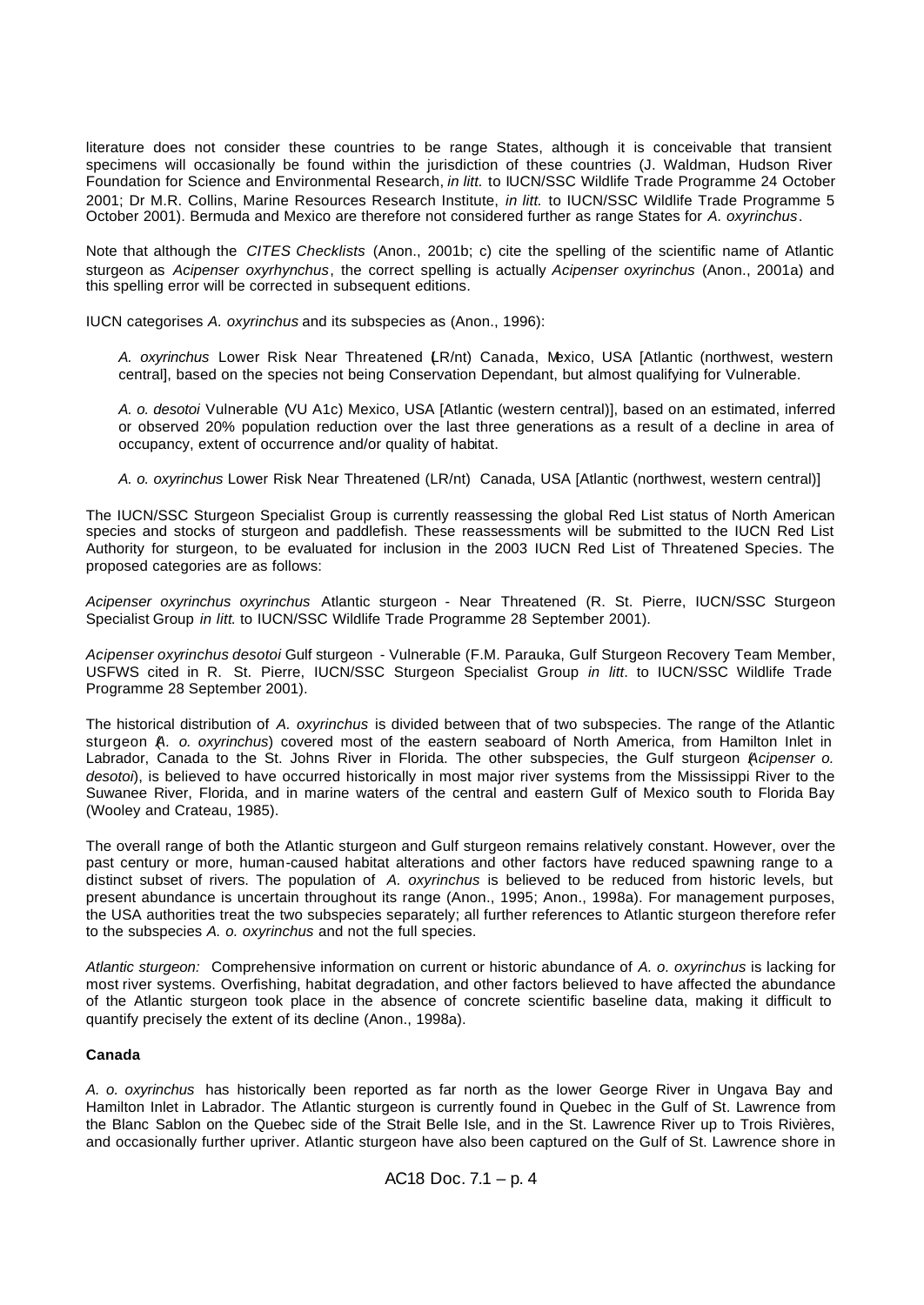Newfoundland; in the Mirimichi River, New Brunswick; and at Cheticamp, Aspy Bay, Canso Straits, and Halifax in Nova Scotia. In the Bay of Fundy, Atlantic sturgeon were found in studies in the 1960s to be abundant in the New Brunswick's Saint John River, and were reported in the Minas basin and the Avon River. It is likely that Atlantic sturgeon once spawned in the Mirimichi, Shubenacadie, and La Have rivers. It is also believed that *A. o. oxyrinchus* probably spawned historically in the Annapolis River in Nova Scotia, but it is not known whether the population was extirpated following construction of a tidal power project (Anon., 1998a).

# **USA**

*A. o. oxyrinchus* is believed to have been present historically in approximately 34 rivers, from the Penobscot in Maine to the St. Johns in Florida. The current range has contracted slightly, and reaches from the Kennebec River, Maine to the Satilla River, Georgia (absence from the Penobscot River is uncertain). Available information shows continuing uncertainty about the abundance or even presence of the Atlantic sturgeon in some river systems, while extensive research and monitoring work is done in others (Anon., 1998a).

*Maine:* The historic northern limit of the USA population is believed to be Maine's Penobscot River. In the late 1990s, the only river system within New England with a confirmed spawning population was the estuarial complex of Maine's Kennebec, Androscoggin, and Sheepscot rivers. Atlantic sturgeon may also use the estuaries of smaller Maine rivers during summer months, although most of these coastal rivers are not suitable for spawning (Anon., 1998a).

*New Hampshire, Massachusetts, Rhode Island, and Connecticut*: *A. o. oxyrinchus* are believed to inhabit several rivers in these states, but during the late 1990s there was no evidence of spawning populations. While a few Atlantic sturgeon have been captured in the Piscataqua River/Great Bay Estuary system in New Hampshire, these appear to be isolated events. There are historic and recent reports of adult Atlantic sturgeon in the Merrimack River (New Hampshire and Massachusetts). While there is no indication of spawning, there is evidence that the river is used as a nursery ground by sub-adults. In the Taunton River (Massachusetts and Rhode Island), Connecticut River (Massachusetts and Connecticut), Thames River (Connecticut), and Housatonic River (Connecticut), there are historic reports of spawning populations dating to the 1700s. However, in recent times there is no evidence of spawning, and stocks of Atlantic sturgeon native to these river systems are believed to be extirpated (Anon., 1998a).

*New York* : New York's Hudson River is believed to have been a historically important spawning river for *A. o. oxyrinchus*. The Hudson River supported spawning as recently as 1997, although efforts to confirm the presence of mature Atlantic sturgeon in that year resulted in the capture of only males (Anon., 1998a).

*New Jersey, Delaware, Pennsylvania*: The Delaware River may have supported the largest historical stock of Atlantic sturgeon of any coastal river system. Possible spawning grounds were reported as far north as Bordentown, New Jersey, just below Trenton. The continued presence of juveniles one-year old or less and adult sturgeon indicate that the Delaware River and Bay continue to serve as a spawning ground (Anon., 1998a).

*The Chesapeake Bay and tributaries in Pennsylvania, Maryland, and Virginia*: This system comprises another complex of rivers and estuaries where *A. o. oxyrinchus* was historically common. Important rivers with historical and some modern reports of sturgeon spawning grounds or presence include the Potomac, Rappahannock, York, James, Susquehanna, and Nanticoke (Anon., 1998a).

*North Carolina*: *A. o. oxyrinchus* was historically abundant in most of North Carolina's coastal rivers and estuaries, including the Roanoke, Tar-Pamlico, Neuse, Cape Fear, and Brunswick rivers and the Albemarle Sound system. Data indicate that spawning continues to occur in the Roanoke River/Albemarle Sound system and the Cape Fear River, and is also thought to have occurred recently in the Neuse and Tar-Pamlico rivers (Anon., 1998a).

*South Carolina*: *A. o. oxyrinchus* was present historically in many South Carolina rivers/estuaries, although it is not certain where spawning occurred. A NMFS-coordinated study concluded from sampling conducted within the last two decades that Atlantic sturgeon were present in the Great PeeDee, Waccamaw, and Sampit rivers, all of which are tributaries to Winyah Bay; the Santee River, Lake Moultrie, Cooper River, Ashley River, South Edisto River, Ashepoo River, and Combahee River, all of which are tributaries to St. Helena Sound; the Broad/Coosawhatchie River; and, the Savannah River. Based on the collection of juveniles, it is believed that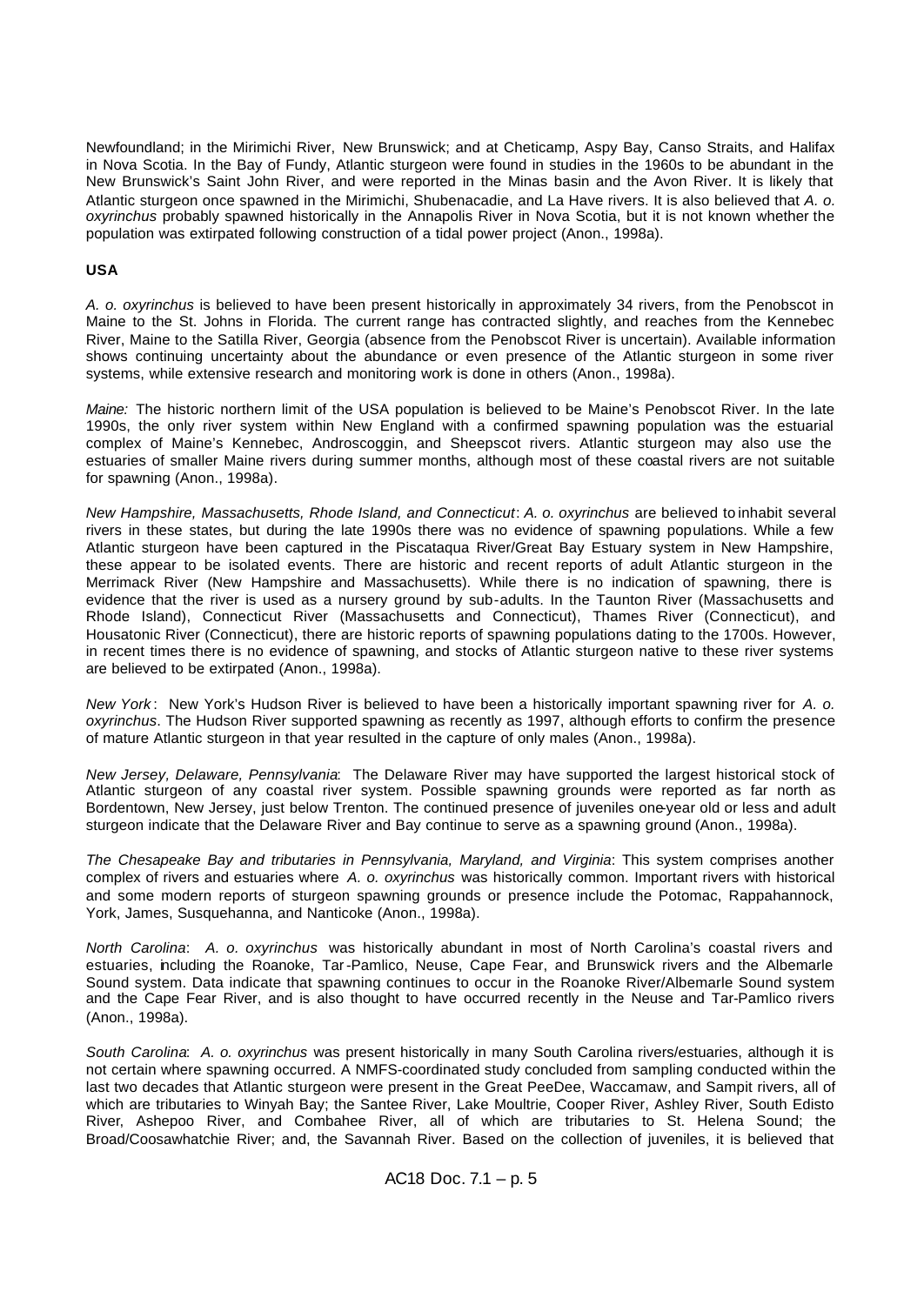spawning occurs in the Santee River, one or more of the Ashepoo-Combahee-Edisto Basin tributaries, the Savannah, and possibly the Cooper, Great PeeDee, and Waccamaw rivers (Anon., 1998a).

*Georgia and Florida*: The Altamaha River in Georgia is believed to support one of the largest *A. o. oxyrinchus*  populations in the southeast, based on the presence of more than 2 000 juveniles found in a sample using trammel nets. Another population of Atlantic sturgeon also exists in Georgia's Ogeechee River, although recent sampling efforts suggest that juveniles are scarce or absent in some years, indicating spawning or recruitment failure. Similarly, it is believed that a population of Atlantic sturgeon persists in the Satilla River in Georgia. Recent sampling indicates that the Atlantic sturgeon has been extirpated from some rivers at the southern extent of its range. These include the St. Marys River in Georgia and Florida, and possibly Florida's St. Johns, St. Augustine, and St. Lucie rivers. It is unknown whether these rivers were ever used for spawning or merely by migrating populations.

*Gulf sturgeon: A. o. desotoi* is endemic to the USA. States within its range include:

*Louisiana*: Along with very occasional captures offshore, *A. o. desotoi* has been recorded in the Mermantau River Basin and in the Mississippi River and its Basin. In the Lake Pontchartrain Basin, Gulf sturgeon have been collected by Louisiana state researchers and commercial and recreational fishermen in Lake Pontchartrain, Lake Borgne, and the Rigolets. Incidental catches of Gulf sturgeon have also been reported in the Tchefuncte, Tickfaw, Tangipahoa, Amite, Pearl, Middle Pearl, Bogue Chitto, and East Pearl rivers. Incidental catches and Gulf sturgeon collected in research studies have been similarly reported in the Mississippi Sound, as well as at least one incidentally taken fish in Biloxi Bay (Anon., 1995).

*Mississippi*: *A. o. desotoi* has been recorded in both Pascagoula Bay and the Pascagoula River. Also in this basin, Gulf sturgeon have been reported in the Chickasawhay, Leaf, and West Pascagoula rivers, which are tributaries of the Pascagoula River (Anon, 1995).

*Alabama*: *A. o. desotoi* are reported to be present in the Mobile River Basin, which includes Mobile Bay, the Mobile River, and tributaries such as the Tensaw, Blakely, Tombigbee, and Alabama rivers. Incidental catches of Gulf sturgeon have occurred in the Tombigbee River in the remaining riverine habitat below Coffeeville Dam and in the Alabama River in remaining habitat below Claiborne Dam (Anon., 1995).

*Florida*: A Gulf sturgeon was collected in Pensacola Bay in 1978, and the subspecies has been recorded in the Escambia River by the U.S. Fish and Wildlife Service (USFWS) as recently as 1994. Incidental catches of sturgeon have also been reported in that river, but recreational anglers have said that sightings are far less common when compared to the period prior to 1980. Annual sightings are also reported on the Conecuh River, a tributary of the Escambia. Other rivers in this system in which Gulf sturgeon have been captured and released during the 1990s by either the Florida Game and Freshwater Fish Commission or the USFWS include the Blackwater and Yellow rivers (Anon., 1995).

*A. o. desotoi* have been collected by federal, state, or university researchers in the Florida's Choctawhatchee Bay Basin. By far the greatest number were found in the Choctawhatchee River during tagging and release studies in the first half of the 1990s, and annual sightings are reported from the river below its confluence with the Pea River in south-central Alabama, as well as in the Pea River tributary itself (Anon., 1995). A population estimate published in 2000 for Gulf sturgeon older than age 2 in the Choctawhatchee River indicated a range of 1 700-3 000 fish (Lorio, 2000 cited in R. St. Pierre, IUCN/SSC Sturgeon Specialist Group, *in litt*. to IUCN/SSC Wildlife Trade Programme 28 September 2001).

The Apalachicola River contains a monitored Gulf sturgeon population. From 1984 to 1993, the estimated annual number of adult fish ranged from 96-131, with a mean of 115. Gulf sturgeon have also been caught by commercial gillnet fishermen and shrimp trawlers in Apalachicola Bay, and in the Brothers River, a tributary of the Apalachicola River. There was also a report of a large Gulf sturgeon (207 kg) in the Flint River near Albany, Georgia prior to the completion of the Jim Woodruff Lock and Dam in 1957. Juvenile fish have been recorded in the Ochlockonee River, part of the Ochlockonee River Basin (Anon., 1995).

Farther east and south, the Suwanee River Basin is believed to support the most viable Gulf sturgeon population in the region. Mark and release efforts by the Caribbean Conservation Corporation from 1986 to 1995 recorded 1 670 spring-migrating sturgeon at the mouth of the Suwanee River. The 1995 U. S. Fish and Wildlife Service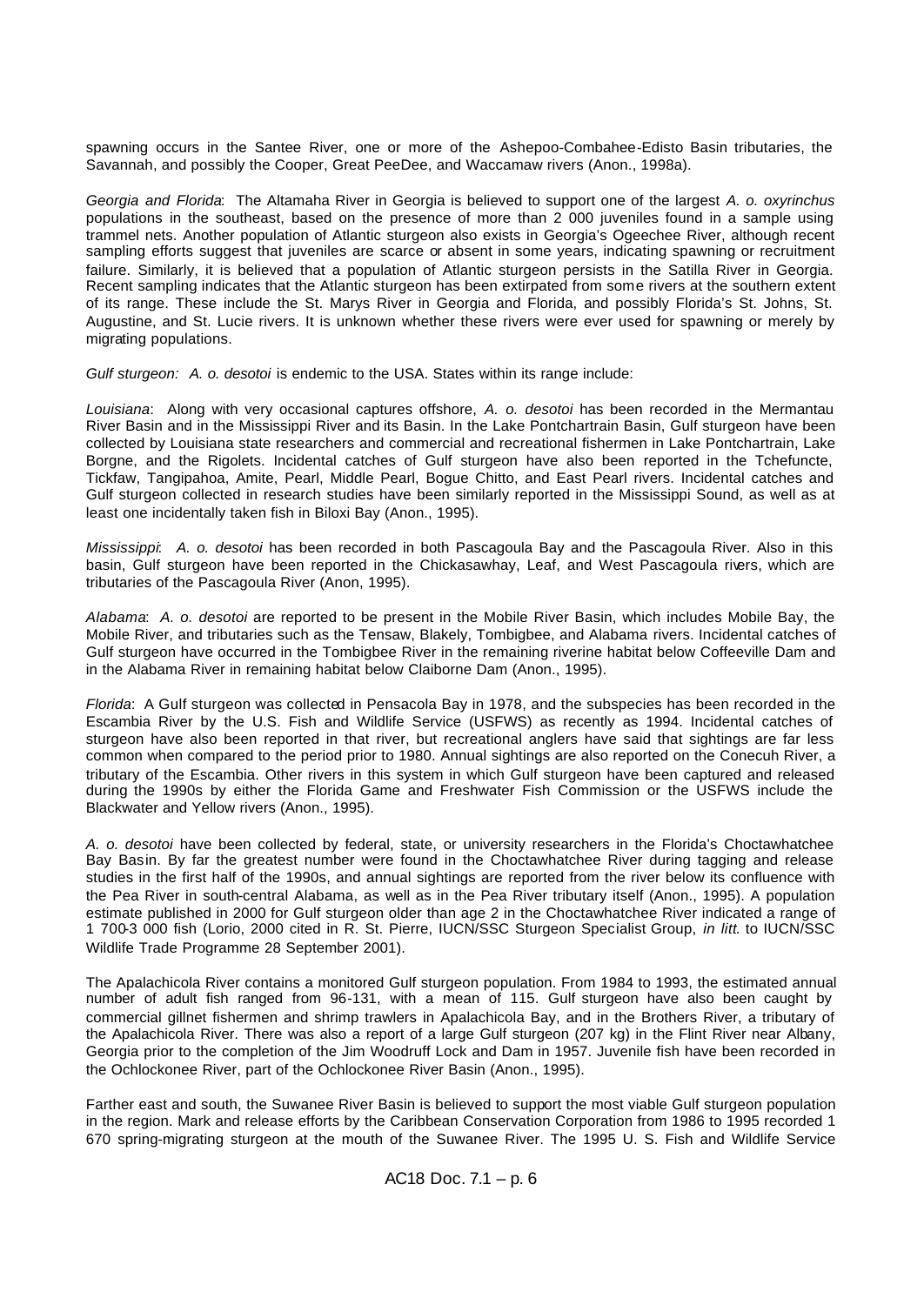(USFWS)/Gulf States Marine Fisheries Commission (GSMFC) Gulf Sturgeon Recovery/Management Plan estimated that the annual population size ranged between 2 250-3 300 Gulf sturgeon, with an average weight of approximately 18 kg (Anon., 1995). A 1999 report estimated that the population included 7650 individuals older than 2 years (Sulak and Clugston, 1999 cited in R. St. Pierre, IUCN/SSC Sturgeon Specialist Group, *in litt*. to IUCN/SSC Wildlife Trade Programme 28 September 2001).

Tampa Bay has been the site of occasional captures of Gulf sturgeon. Charlotte Harbor Basin has also produced recorded specimens of juvenile and adult fish (Anon., 1995).

# **HABITAT AND ECOLOGY**

*Atlantic sturgeon:* Adult *A. o. oxyrinchus* are anadromous, primarily inhabiting marine and brackish waters, and ascending into fresh water for spawning only. Feeding migrations of up to 3 000 km have been reported. The largest specimen ever recorded was approximately 4.2 m long and weighed 370 kg, but today the Atlantic sturgeon is believed to rarely attain more than approximately 2 m and 60 kg. The maximum lifespan is reported to be 60 years (Anon., 2001d; Hochleithner and Gessner, 1999).

The spawning season occurs between April and July and actual timing varies with water temperatures. Spawning occurs at water temperatures between 13-22° C over rocky or gravel substrate, with a preferable current of 0.5-0.8 m/second. *A. o. oxyrinchus* exhibits clinal variation in sexual maturity , with northern populations maturing much later than southern populations. In the far northern part of the range in the St. Lawrence River, females reach sexual maturity at 24-28 years and males at 20 -24 years, while in the south females may reach maturity at 915 years and males at 79 years. Intervals between spawning also vary according to distribution, and vary from 1-4 years for males and 35 years for females (Chapman 1999; Hochleithner and Gessner, 1999).

Egg size is reported to be 2.3-2.8 mm in diameter, with fecundity varying from 16 000 to 24 000 eggs/kg of bo dy weight, or an average of 20 000 eggs/kg of body weight (Chapman 1999; Hochleithner and Gessner, 1999). The ripe ovaries may account for as much as 25% of the total fish weight. Based on the weight of the fish, some sources estimate that a female may carry 400 000 to 2.6 million eggs (Anon., 1998a). Hochleithner and Gessner (1999) estimated a figure of 600 000 to 2 million eggs. Hatching is believed to occur at water temperatures between 16-19° C after 120-140 hours. Juvenile sturgeon are thought to remain in riverine or estuarine habitats for 1-6 years (Anon., 1998a). Adults descend the rivers immediately after spawning (Hochleithner and Gessner, 1999).

Despite its highly migratory nature, it is believed that the coastal movements of Atlantic sturgeon are largely confined to biogeographic provinces associated with their natal rivers. A 1996 study and 1997 analysis (Waldman *et al*., 1996; Wirgin *et al*., 1997) of the stock structures of populations of Atlantic sturgeon showed three highly differentiated stocks: Canadian (St. Lawrence and Saint John rivers); Hudson River; and southeastern rivers (Edisto, Savannah, Ogeechee, Altahama, and Satilla). Furthermore, despite the geographic proximity of the southern rivers, mitochondrial DNA analysis showed that stocks generally exchange less than one female per generation. These low gene flows were cited as evidence that natural recolonization of extinct or extirpated populations of Atlantic sturgeon will proceed slowly, complicating conservation and recovery efforts (Waldman and Wirgin, 1998).

The diet of *A. o. oxyrinchus* consists primarily of benthic invertebrates. Fish and mussels are also occasionally consumed (Hochleithner and Gessner, 1999).

*Gulf sturgeon: A. o. desotoi* is also anadromous. However, unlike *A. o. oxyrinchus* , which spends much of its life in marine and near-shore waters, adult and sub-adult Gulf sturgeon are believed to spend eight to nine months of each year in rivers and three to four months in estuaries or the Gulf of Mexico, usually during winter. Juvenile Gulf sturgeon less than two years old remain in riverine habitats and estuaries year-round (Anon., 1995).

Many Gulf sturgeon are believed to spend the summer months near the mouths of springs and cool-water rivers. In these rivers, sturgeon are often found congregated near deep water holes or in areas of deeper water with sand and gravel substrates. Due to the scarcity of historical biological data, it is impossible to determine if these areas represent preferred historic habitat or are what remains following the damming of rivers (Anon., 1995).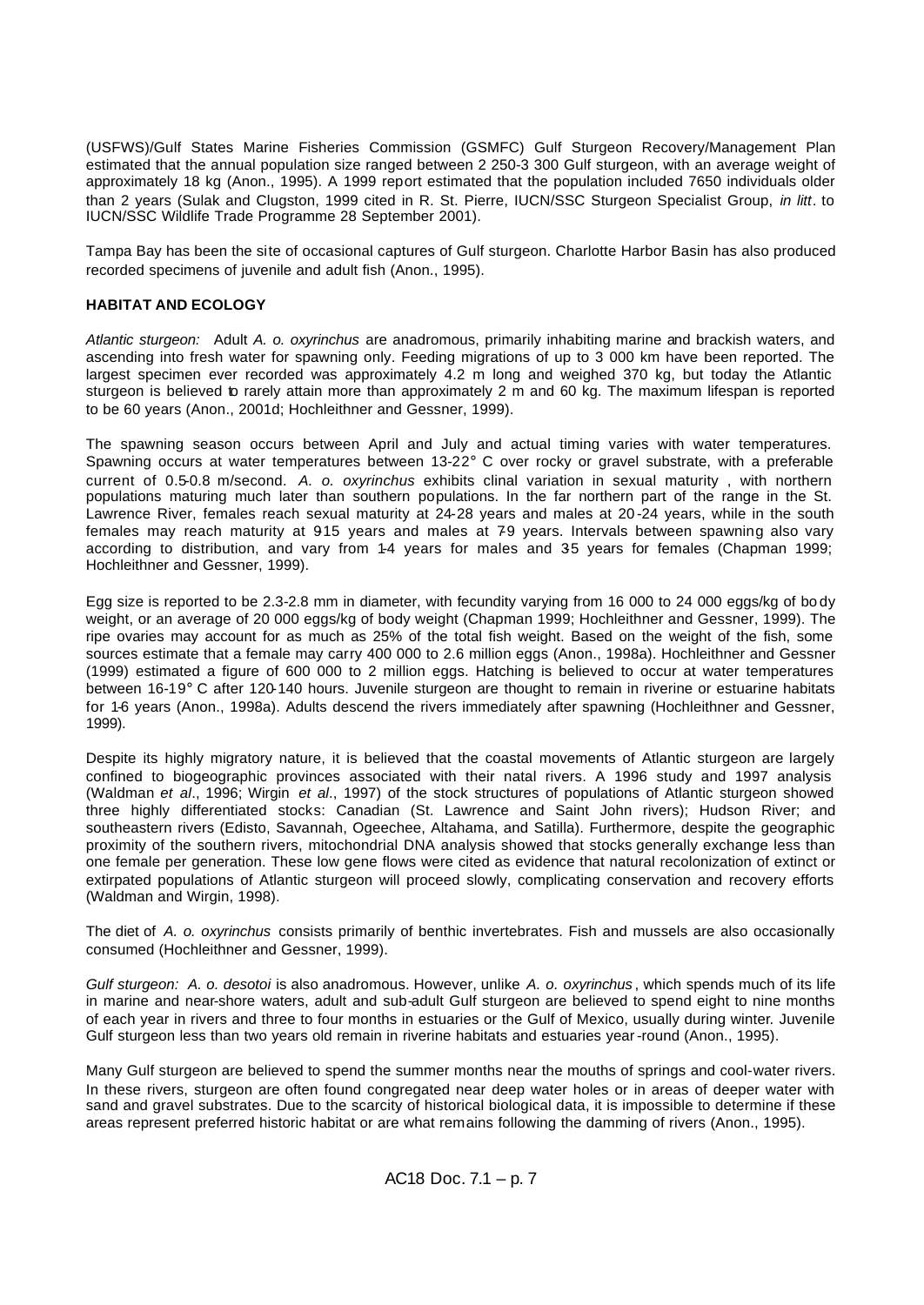*A. o. desotoi* is believed to grow to a length of up to 2.4-2.7 m and a weight of up to 200 -225 kg based on some historical examples (Anon., 1995). Chapman (1999) estimates longevity at 42 years.

Studies of *A. o. desotoi* migration in various rivers indicate that sub-adult and adult fish generally begin to migrate into rivers from the Gulf when temperatures increase to 16-23°C. They remain in the river systems until late fall, when water temperatures begin to drop, and most return to estuaries or the Gulf of Mexico by mid-November or early December. Analysis of mitochondrial DNA indicates that there are significant differences among sturgeon stocks in various rivers. These data suggest region-specific stocks and that Gulf sturgeon may have river-specific fidelity (Anon., 1995).

Timing, location, and habitat requirements for spawning are not well known or documented for this subspecies. A study by Huff (1975) in the Suwanee River found that sexually mature emales ranged from 817 years old. Chapman (1999) notes the age at maturity at 712 years. Fecundity is estimated at 9 000-21 000 eggs/kg of female body weight, and spawning is estimated to take place for both males and females at intervals from 1-3 years. Egg size is estimated at 2.3-2.8 mm, with eggs varying in color from gray to brown to black (Anon., 1995; Chapman, 1999).

The subspecies' diet is believed to include crabs, amphipods, isopods, midge larvae, mud shrimp, and plant material. Sub-adult and ad ult fish apparently do not feed in their freshwater riverine habitats. Why the subspecies feeds for three to four months and then does not feed for the following eight or nine months is unclear (Anon., 1995).

# **THREATS TO SURVIVAL AND DOMESTIC USE**

*Atlantic sturgeon:* Commercial over-harvest is often cited as a significant cause of the decline of *A. o. oxyrinchus* from historical times to the present. Papers dating as far back as 1888 expressed concern about unsustainable commercial exploitation of Atlantic sturgeon, and a cycle of "boom -and-bust" fisheries over the past century or more along the eastern seaboard is generally believed to have contributed significantly to depletion of the subspecies (Anon., 1998a; Waldman, 1999).

Although harvest of *A. o. oxyrinc hus* is presently banned in the USA and restricted in Canada, the Atlantic sturgeon continues to face a number of conservation challenges through inhabiting rivers, estuaries, bays, and the ocean at various times during their long lifespans. This reliance on multiple habitats, plus the late age at maturation, leaves *A. o. oxyrinchus* vulnerable to a variety of forms of habitat degradation (Anon., 1998a). In addition, mortality resulting from bycatch in other fisheries may be an important factor affecting the Atlantic sturgeon's rate of recovery (Anon., 1998b). Finally, accidental or intentional introduction of exotic sturgeon species also poses a potential threat.

Over the last century and more, dams for hydroelectric power and flood control have affected rive rs and habitat important to *A. o. oxyrinchus* in a number of rivers in both Canada and the USA. Dams affect anadromous species like the Atlantic sturgeon by blocking access to spawning grounds, changing free-flowing rivers to reservoirs, and altering downstream flows and water temperatures (Anon., 1998a). Hydroelectric power plants also have numerous potential impacts on habitat and water quality conditions important to the Atlantic sturgeon, including altered dissolved oxygen concentrations and temperature, artificial destratification, water withdrawal, changes in sediment load and channel morphology, accelerated eutrophication and change in nutrient cycling, and contamination of water and sediment (Hill, 1996).

Dredging of riverine, nearshore, and offshore areas for commercial shipping, recreational boating, construction, and marine mining significantly impacts aquatic ecosystems by removing, disturbing, and re-suspending bottom sediments. Impacts include direct removal or burial of organisms, turbidity/siltation effects, contaminant release and uptake, noise/disturbance, alterations to the hydrodynamic regime and physical habitat, and loss of riparian habitat (Chytalo, 1996). For example, these activities can disturb or eliminate benthic fauna on which *A. o. oxyrinchus* feed. They may also eliminate deep holes and alter rock substrates, which are important habitat features for the Atlantic sturgeon (Smith and Clugston, 1997).

Industrial activities, forestry and agriculture practices, coastal development and urbanization, and other human activities affect water quality in riparian systems in the watershed directly and indirectly in nearshore and offshore areas. Industrial activities can discharge pollutants, change water temperature and levels of dissolved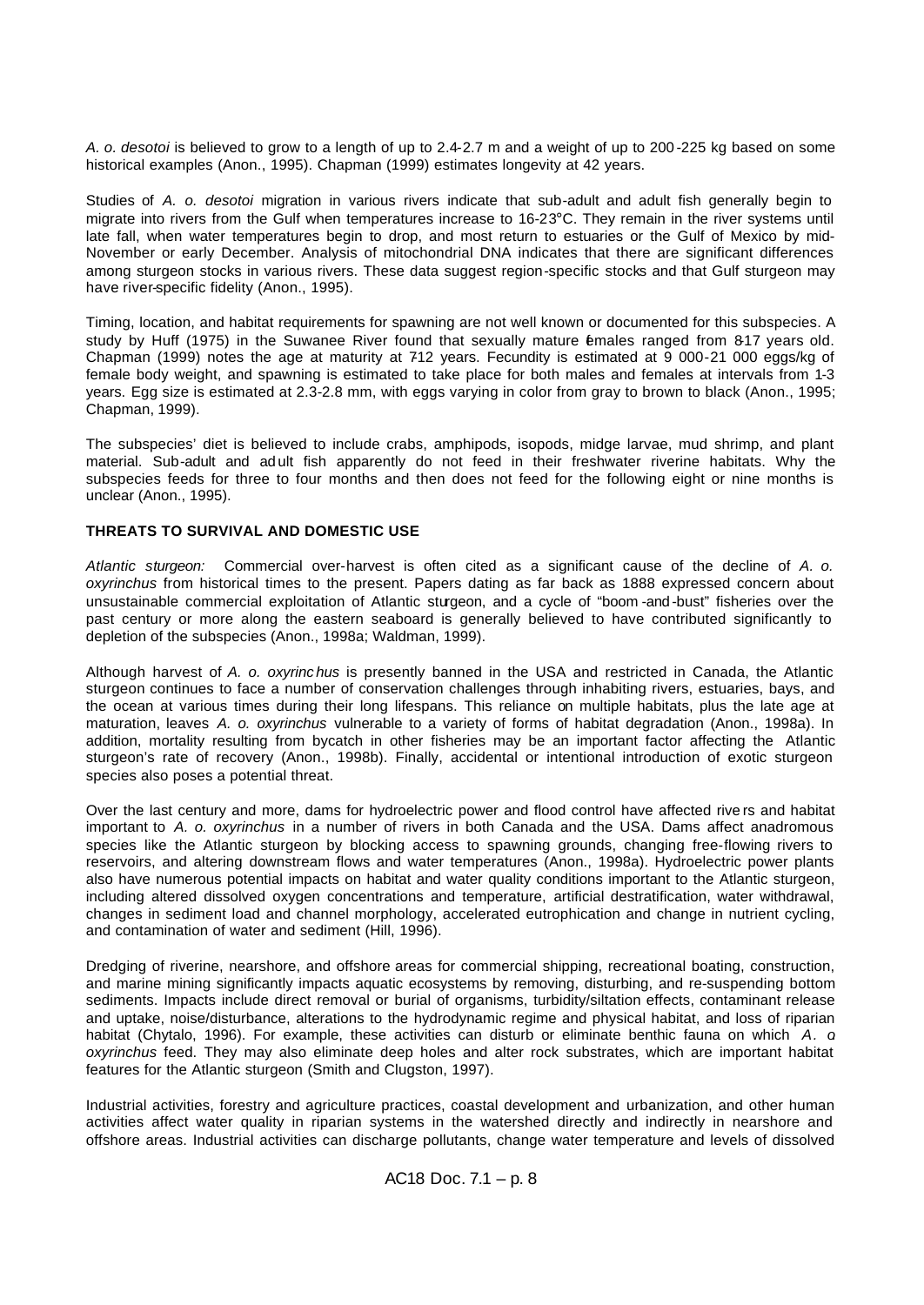oxygen, and add nutrients. Forestry and agriculture practices often produce erosion, introduce fertilizers, herbicides, insecticides and other chemicals in water systems through run-off, and promote nutrient enrichment and alteration of water flow. Coastal development and urbanization result in storm water discharges, non-point source pollution, and erosion. *A. o. oxyrinchus* may be particularly vulnerable to such contamination because they are benthic feeders and because their long lifespans allow for the accumulation of heavy metals and organochlorine compounds in their fatty tissue (Anon., 1998a).

Bycatch of Atlantic sturgeon occurs in commercial fisheries along the entire USA Atlantic coast. Fisheries in which *A. o. oxyrinchus* have been captured include the American shad (gill nets), Atlantic cod (gill nets, incidental hook and line), Bluefish (gill nets, trawl), Groundfish (trawl), Horseshoe crabs (trawl), Monkfish (gill nets), River herring (gill nets), Southern shrimp (trawls), Spiny dogfish (gill nets), Striped bass (gill nets, pound nets), Summer flounder (trawl, perhaps gill nets in North Carolina), Weakfish (gill nets), and Northeastern and Southeastern whelk (trawls). Limited bycatch of juvenile Atlantic sturgeon has also been documented in lobster, crab, and fish pots. Since any level of bycatch is likely to delay recovery of the Atlantic sturgeon, there is a clear need to better document its extent, mortality in various gears, and population level impact (Anon., 1998b).

Concern that non-indigenous sturgeon pathogens could be introduced, most likely through aquaculture operations, has led the Atlantic States Marine Fisheries Commission (ASMFC) to impose restrictions on the aquaculture, importation, and international and interstate trade of live Atlantic sturgeon (Anon., 2001b). There is also some concern that the aquarium industry could possibly be a source for transfer of non-indigenous pathogens or competitive non-indigenous species from one geographic area to another, primarily through release of aquaria fish into public waters (Anon., 1998a).

*Gulf sturgeon:* Heavy commercialization in the late 19<sup>th</sup> century, which often went undocumented, is also believed to have contributed to the decline of *A. o. desotoi*. Some commercialization continued into the 1980s, but the only consistent Gulf sturgeon fishery occurred in western Florida (Anon., 1995; Waldman, 1999). As in other sturgeon fisheries, periods of significant harvest appear to have been followed by years of few captures. In addition to commercial harvest, "snatch-hook" recreational fisheries in Florida continued into the 1980s, and incidental take in other fisheries by commercial shrimpers, gillnet fishermen, and in the industrial bottomfish fishery (for the pet food industry) has been documented. As the USA no longer allows any targeted commercial fishing operations or recreational fishing for the subspecies, the major current threat from exploitation is likely to come from incidental catch (Anon., 1995).

The Gulf sturgeon *A. o. destoi* is effected by human activities such as dam construction, dredging, channel maintenance, urban development, land management, and other activities therefore affect Gulf sturgeon habitat as they do other sturgeon species. Navigation activities other than dam construction can also affect sturgeon habitat. In the Apalachicola River, a deep, rocky area at Rock Bluff at river mile 92.5 (river kilometer 148.8) frequented by Gulf sturgeon was filled with dredge spoil material from a disposal site upstream. Observations indicate that this activity apparently caused Gulf sturgeon to stop using the area as a regular habitat. Deepening channels, removing river bends, and repeated dredging for channel maintenance have further eliminated important habitat in some river systems. As the essential habitats of young-of-the-year Gulf sturgeon are poorly understood it is difficult to assess the impacts of such dredging on early life stages (Anon., 1995).

Another source of environmental stress may be the loss of cool water habitats important to Gulf sturgeon during summer months. Pumping or climate-induced groundwater-level declines can reduce the springflow that provides these cool water habitats. Loss of cool water habitats and water sources at critical times during the summer could subject Gulf sturgeon and their habitat to increased stress (Anon., 1995).

Pollution and contaminants may also impact *A. o. desotoi*. Studies of Gulf sturgeon in various rivers in the 1980s and early 1990s found concentrations of arsenic, mercury, DDT metabolites, toxaphene, polycyclic aromatic hydrocarbons (PAH), and aliphatic hydrocarbons high enough to warrant concern. The overall impact of these contaminants is difficult to determine, and likely varies by river system (Anon., 1995).

Accidental introduction of non-endemic species is considered a threat to ecosystems where wild populations of *A. o. desotoi* exist or where the subspecies may be re-introduced. Accidental and intentional releases of exotic species has been a frequent occurrence in the range of the Gulf sturgeon, even where laws or regulations prohibit it (Anon., 1995). Finally, since Gulf sturgeon appear to exhibit river fidelity, natural re-population rates may be very low or non-existent in systems where the subspecies is extirpated or significantly reduced. While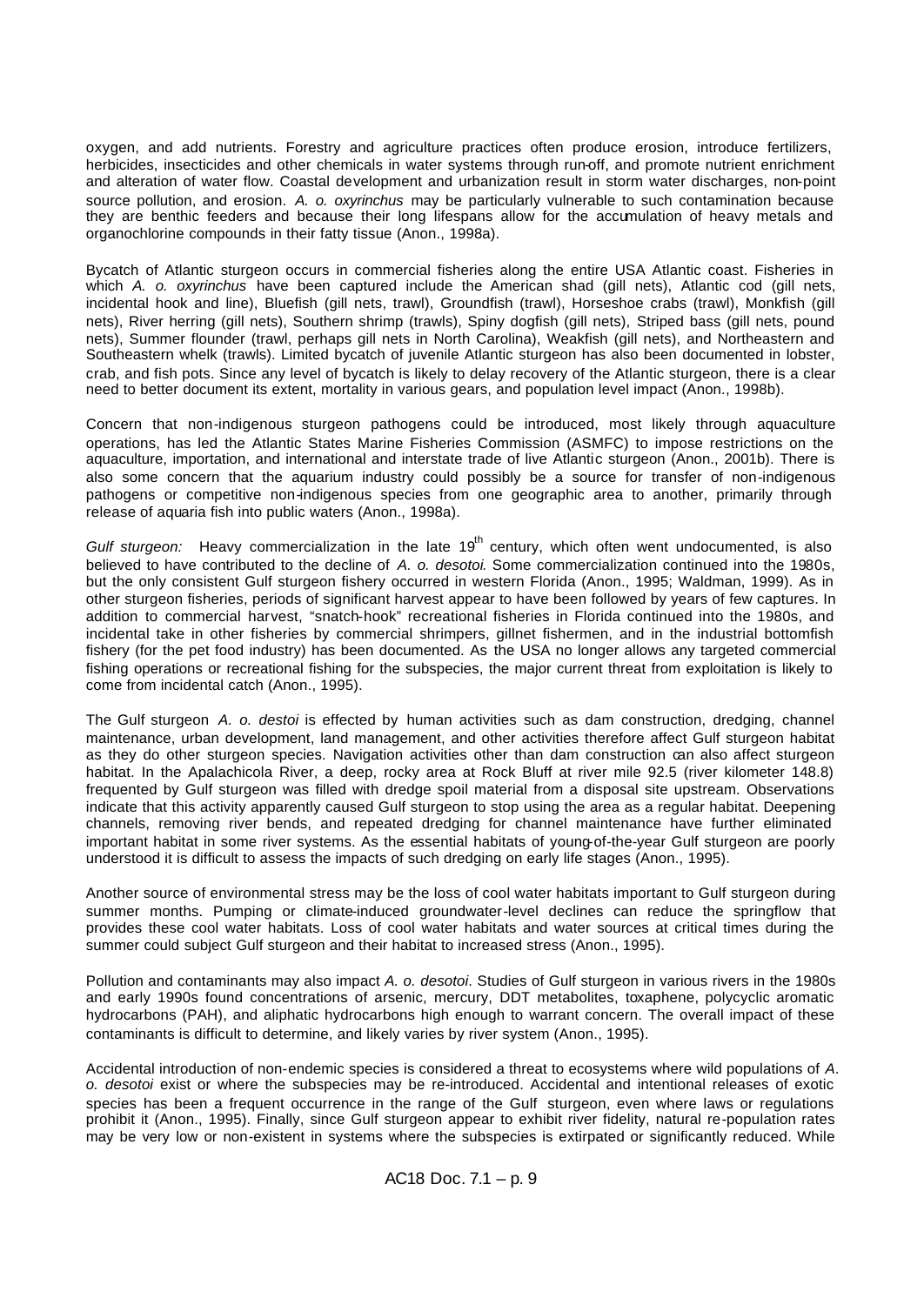immature sturgeon occasionally move between river systems, the long period they require to reach sexual maturity and an intermittent spawning cycle make it unlikely that the subspecies can establish breeding populations quickly (Anon., 1995).

The harvest of *A. o. desotoi* and *A. o. oxyrinchus* is currently banned in the USA so there is no domestic use of the species. Within Canada, the volume and trend of domestic consumption of *A. o. oxyrinchus* is unknown.

# **INTERNATIONAL TRADE**

*A. oxyrinchus* was first included in the CITES Appendices with effect from 1 July 1975 when the species was listed in Appendix I. Canada entered a reservation to the listing, which was withdrawn on 26 June 1979, when the species was transferred to Appendix II (Anon., 2001a).

The only current commercial trade in *A. o. oxyrinchus* comes from Canadian fisheries. Historically, it is believed that sustaining a caviar industry in Canada's Atlantic sturgeon fishery was difficult because of the uncertainty of spawning runs (Anon., 1998a). According to CITES data obtained from UNEP-WCMC, no international trade in specimens of *A. oxyrinchus* took place from 1990-1995; gross trade and a comparative tabulation of CITES reported trade in *A. oxyrinchus* for 1996-1999 is given in Annex 1 (Table 1). Canada has not submitted annual reports since 1997, and hence UNEP-WCMC data for 1998-1999 relies on data provided by Parties importing *A. oxyrinchus* from Canada. Data provided for this study by the Canadian Management Authority are therefore more accurate in terms of export composition and destination than compiled CITES annual report data obtained from UNEP-WCMC.

A summary of Canada's exports of commercial "product" (whole fish, meat or caviar) for 1996-2000 is given in Annex 2 (Table 2). According to these data, exports of "product" for commercial purposes totaled approximately 70 t: 22.4 t in 1996; 18.5 t in 1997; 8 t in 1998; 15.7 t in 1999; and 5.4 t in 2000. All of these exports were sourced from the wild, with the largest importer of Canadian *A. o. oxyrinchus* products being the USA (CITES Management Authority of Canada, *in litt.* to TRAFFIC International, 26 November 2001). Note that the export data for 1996 obtained from the CITES Management Authority of Canada (22.4 t) differ significantly with that of the UNEP-WCMC data (2.2 t). This discrepancy requires clarification by the CITES Management Authority of Canada and importing Parties.

No live specimens were exported from Canada in 1996. Canada's live exports for 1997-2000 comprised only of captive bred specimens exported for scientific purposes. During the period 1997-2000, exports totaled 18 110 live specimens and 4 000 fertilised eggs: 1 000 fingerlings in 1997; 710 fingerlings and 4 500 one month-old specimens in 1998; 4 000 eggs, 6 000 sack fry and 2 800 two-month old specimens in 1999; and 3 100 larvae in 2000. These specimens were exported to the following countries in decreasing order of volume: USA; Germany; Austria; and Italy. All live exports originated from New Brunswick, and the non-detriment findings were based on the fact that they originated from "live -capture" breeding operations and do not represent harvest from wild stocks. All live exports originated from the Canadian Sturgeon Conservation Centre (previously known as the Canadian Caviar Company), in New Brunswick (CITES Management Authority of Canada, *in litt.* to TRAFFIC International, 26 November 2001).

CITES annual report data show that a total of four eggs (unit unspecified) exported from the Russian Federation and Australia, were seized by New Zealand authorities in 1999.

According to data obtained from USFWS and UNEP-WCMC, the USA has not reported importing any *A. oxyrinchus* meat from Canada during the years 1996-1997. It is therefore likely that the meat reportedly exported by Canada to the USA during this period (approximately 20.7 t) has not been reported upon import into the USA. This therefore indicates a potentially significant problem regarding implementation of CITES import procedures within the USA during this period.

In response to CITES Notification to the Parties No. 2001/005 concerning "Catch and Export Quotas for Acipenseriformes for 2001," the Canadian Management Authorities noted that the country has catch quotas and other regulations for *A. o. oxyrinchus*, and that non-detriment findings for wild-caught sturgeon products are based on their being within sustainable harvest limits (i.e. catches are within the catch quotas) (CITES Management Authority of Canada, *in litt.* to TRAFFIC International, 24 December 2001 ). The figures suggested by Canada for the CITES Secretariat to use as export quotas for wild specimens exported in 2001 are 58 000 kg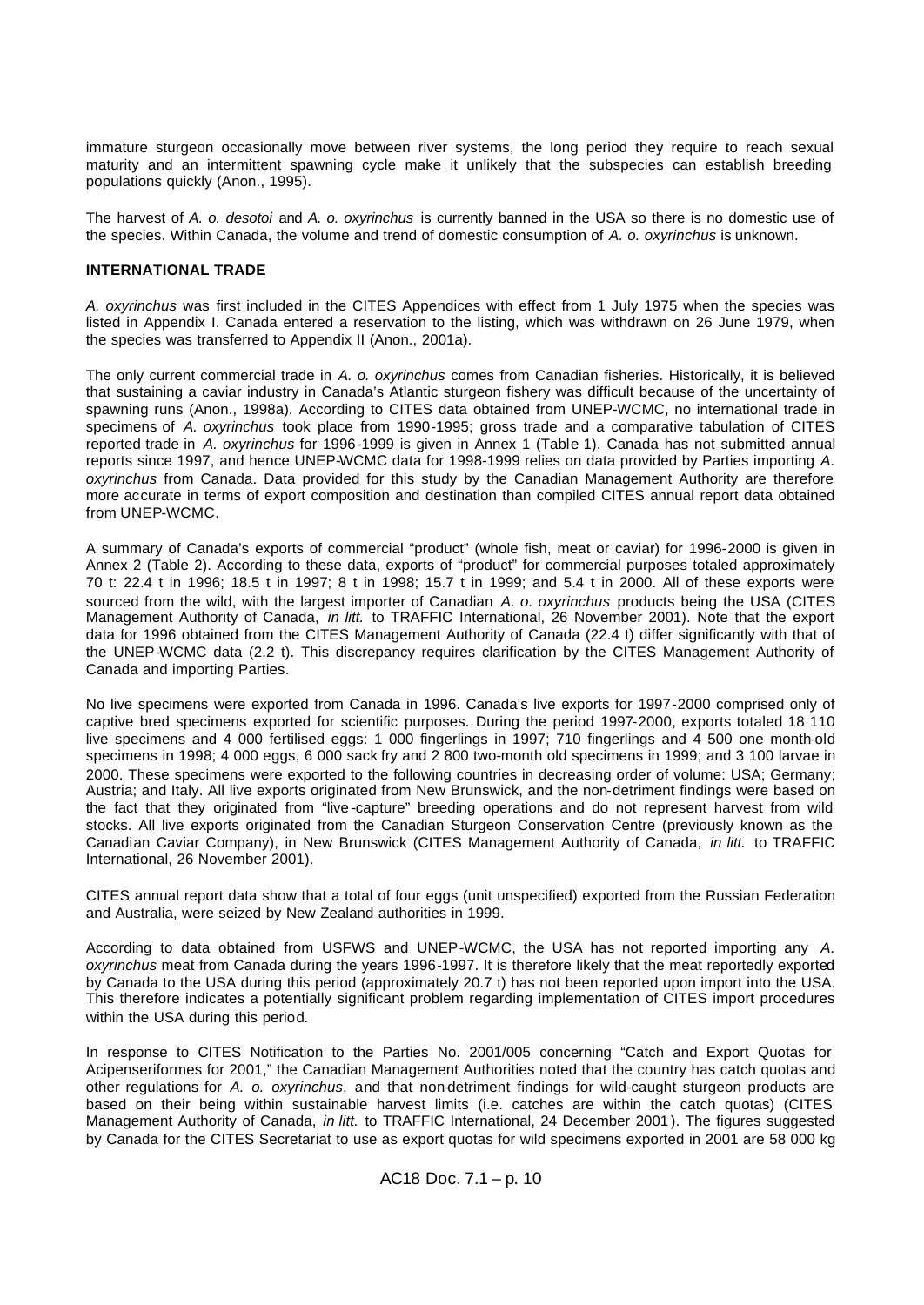of meat and 500 kg of caviar. Canada also indicated possible export levels of captive bred live specimens as 1 000 kg of Atlantic sturgeon in this year (L. Maltby, Canadian Wildlife Service, *in litt.* to CITES Secretariat, 2001). These figures are included in Notifications 2001/041 and 2001/042.

# **CONSERVATION MEASURES IN PLACE**

# **Canada**

Federal and provincial fishery managers have mandated harvest quotas and other conservation measures related to *A. o. oxyrinchus*. Quebec imposed a total harvest quota of 145 502 kg and a Total Allowable Catch (TAC) of 6 015 fish in 1997, along with a maximum size limit of 1.5 m. Monitoring of captures, conducted in collaboration with commercial fishermen, has enabled provincial government agencies to measure the effectiveness of the regulations. The season runs from May 1 to September 30, and all fishing zones are in brackish areas of the estuary (Anon., 1998a; CITES Management Authority of Canada, *in litt.* to TRAFFIC International, 24 December 2001). Total harvest quotas and TACs for 1998-2000 are as follows: 108 024 kg quota with a TAC of 5 297 fish in 1998; 103 615 kg quota with a TAC of 5 297 fish in 1999; and 116 843 kg quota with a TAC of 4 767 fish in 2000 (CITES Management Authority of Canada, *in litt.* to TRAFFIC International, 24 December 2001).

There are nine licensed fishermen for Atlantic sturgeon in the Saint John River, New Brunswick. There are no sturgeon licenses for the Gulf of St. Lawrence areas of New Brunswick, Nova Scotia, or Prince Edward Island, although small amounts of bycatch (less than 0.3 t/year) were reported in the decade up to 1997. This is a "sunset" commercial fishery, with non-transferable licenses that terminate with the death of the existing licensee, and no new licenses are available. Each license authorizes specific amounts of gear, and the season is closed for the entire month of June to protect spawning fish. Retention of bycatch has been prohibited in the Maritime provinces since 1995 (Anon., 1998a; CITES Management Authority of Canada, *in litt.* to TRAFFIC International, 24 December 2001).

# **USA**

Federal and state authorities in the USA have undertaken measures to enhance the conservation and management of both *A. o. oxyrinchus* and *A. o. desotoi*. Since these measures differ for the two subspecies, they are described separately below.

*Atlantic sturgeon*. In 1988, the National Marine Fisheries Service (NMFS) announced the creation of a list of candidate species being considered by the Secretary of the Department of Commerce (of which NMFS is a part) for listing as threatened or endangered species under the USA Endangered Species Act of 1973 (ESA). NMFS added *A. o. oxyrinchus* to this list in 1991, and it remained on the revised list published in 1997 (Anon., 1998a). In late 1998 the USA Department of Commerce decided that listing as threatened or endangered under the ESA was not warranted at that time (Field *et al*., 1999).

Several interstate and federal laws and authorities oversee Atlantic sturgeon management. Perhaps the most important of these is the Atlantic States Marine Fisheries Commission (ASMFC). Authorized under the terms of the Atlantic States Marine Fisheries Compact, and joining the fifteen coastal states from Maine to Florida, the purpose of ASMFC is to promote better utilization of the fisheries of the Atlantic seaboard "by the development of a joint program for the promotion and protection of such fisheries, and by the prevention of the physical waste of the fisheries from any cause" (Anon., 1998a).

A 1993 amendment empowered the Secretary of Commerce to enforce mandatory compliance with approved ASMFC management measures by declaring a moratorium on fishing of the applicable species within the waters of any non-complying state. In July, 1998, ASMFC imposed a complete moratorium on harvest, sale, and possession of *A. o. oxyrinchus* as a mandatory compliance measure in all ASMFC jurisdictions. The moratorium cannot be lifted for a spawning stock until 20 protected year classes of females are established. Atlantic sturgeon reach maturity at an average age of 18 years, so it is therefore anticipated that the moratorium will be in effect until at least until 2039 (41 years from implementation, although consideration of lifting the moratorium could be given in areas where fish reach maturity at younger ages or where state moratoria had been in effect for some time before 1998). The moratorium also included: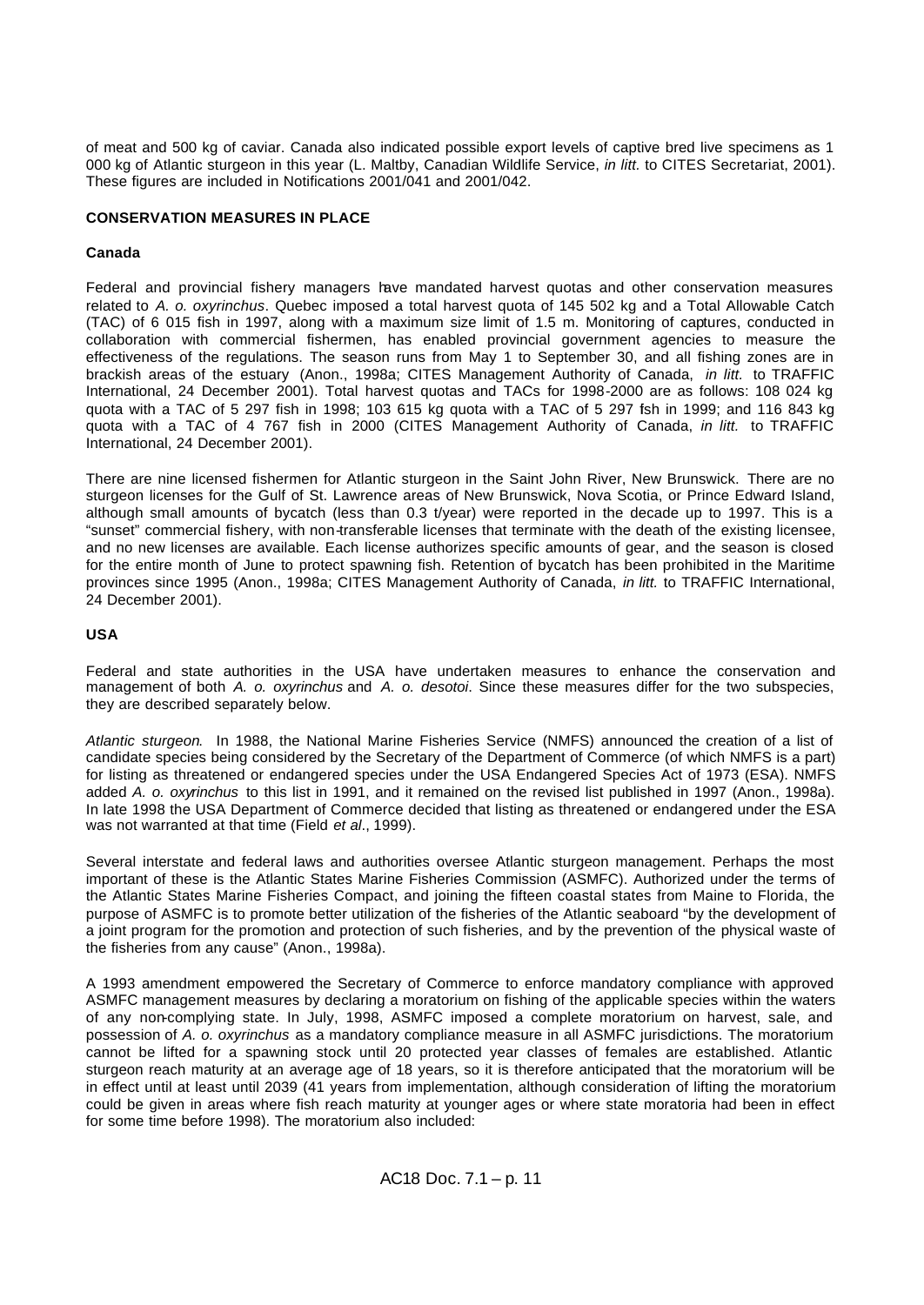A complete ban on possession of wild Atlantic sturgeon or their parts;

A request to the Secretary of Commerce to ban harvest and possession of Atlantic sturgeon in the Exclusive Economic Zone (EEZ);

Requirements that states assess and annually report capture and mortality of Atlantic sturgeon caught as bycatch in other fisheries, with the potential for closing those fisheries if bycatch is a significant threat to recovery;

Requirements that states authorizing culture of sturgeons (Atlantic or non-indigenous) require permittees to take appropriate measures to prevent escape or disease transmission;

Requirements that states report annually to ASMFC on their habitat protection and enforcement measures; and,

Requirements that states conduct periodic monitoring of populations (Anon., 1998a; Anon., 1998b).

All USA coastal states have now instituted a moratorium on possession of *A. o. oxyrinchus*, which eliminates the threat from directed commercial fishing as well as the incentive to keep sturgeon obtained as bycatch.

*Gulf sturgeon:* Unlike the Atlantic sturgeon, the Gulf sturgeon is listed as threatened under the ESA. Section 6(a) of the ESA provides for cooperation with affected states for the purpose of conserving threatened and endangered species. The Departments of Interior and Commerce can enter into cooperative agreements with a state, provided the state has an established a program for the conservation of the species. All four states in the range of the Gulf sturgeon (Florida, Alabama, Mississippi, and Louisiana) have entered into Section 6 agreements with USFWS (Anon., 1995).

In addition, in 1994 fourteen federal agencies, including the U.S. Army Corps of Engineers, the National Marine Fisheries Service, USFWS, the Department of Defense, the Minerals Management Service, the National Park Service, the Coast Guard, and the Environmental Protection Agency signed a Memorandum of Understanding (MOU) to establish a general framework for cooperation and participation in accordance with responsibilities under the ESA. The MOU called on the agencies to work together along with the public, states, Indian Tribal governments, and local governments to protect and manage species listed under the ESA and the ecosystems upon which those populations depend (i.e. it applies to inter-agency cooperation in recovery of the Gulf sturgeon) (Anon., 1995).

In 1995, USFWS and the GSMFC published the "Gulf Sturgeon Recovery/Management Plan," from which much of this information has been taken. The plan includes one short-term and two long-term objectives. The shortterm objective is, primarily, "…to prevent further reduction of existing wild populations of Gulf sturgeon within the range of the subspecies." The first long-term objective is "…to establish population levels that would allow delisting of the Gulf sturgeon by management units. Management units could be delisted by 2023 if the required criteria are met. While this objective will be sought for all management units, it is recognized that it may not be achievable for all management units." The second long-term objective is, principally, "…to establish, following delisting, a self-sustaining population that could withstand directed fishing pressure within management units. Note that the objective is not necessarily the opening of a management unit to fishing, but rather, the development of a population that can sustain a fishery." The Plan goes on to outline recommendations for specific recovery actions to address threats to the subspecies (Anon., 1995).

As with the Atlantic sturgeon, states within the range of *A. o. desotoi* have also taken legal and regulatory steps (as well as implementing conservation programs) to manage the Gulf sturgeon towards recovery. Florida, Alabama, Mississippi, and Louisiana all prohibit any directed commercial or sport harvest of Gulf sturgeon (Anon., 1995).

Other USA federal laws which impact the management of *A. o. oxyrinchus* and *A. o. desotoi* in the USA include the Magnuson-Stevens Act (16 U.S.C. 1801 *et. seq.*), the Lacey Act of 1981 (16 U.S.C. 3371 -3378), the Federal Power Act (16 U.S.C 791-828), the Anadromous Fish Conservation Act (16 U.S.C. 757a-757f), the Fish and Wildlife Coordination Act (16 U.S.C. 661-666), the Federal Water Pollution Control Act (33 U.S.C. 1251 -1376 – "Clean Water Act"), the Rivers and Harbors Act of 1899, the National Environmental Policy Act (42 U.S.C. 4321-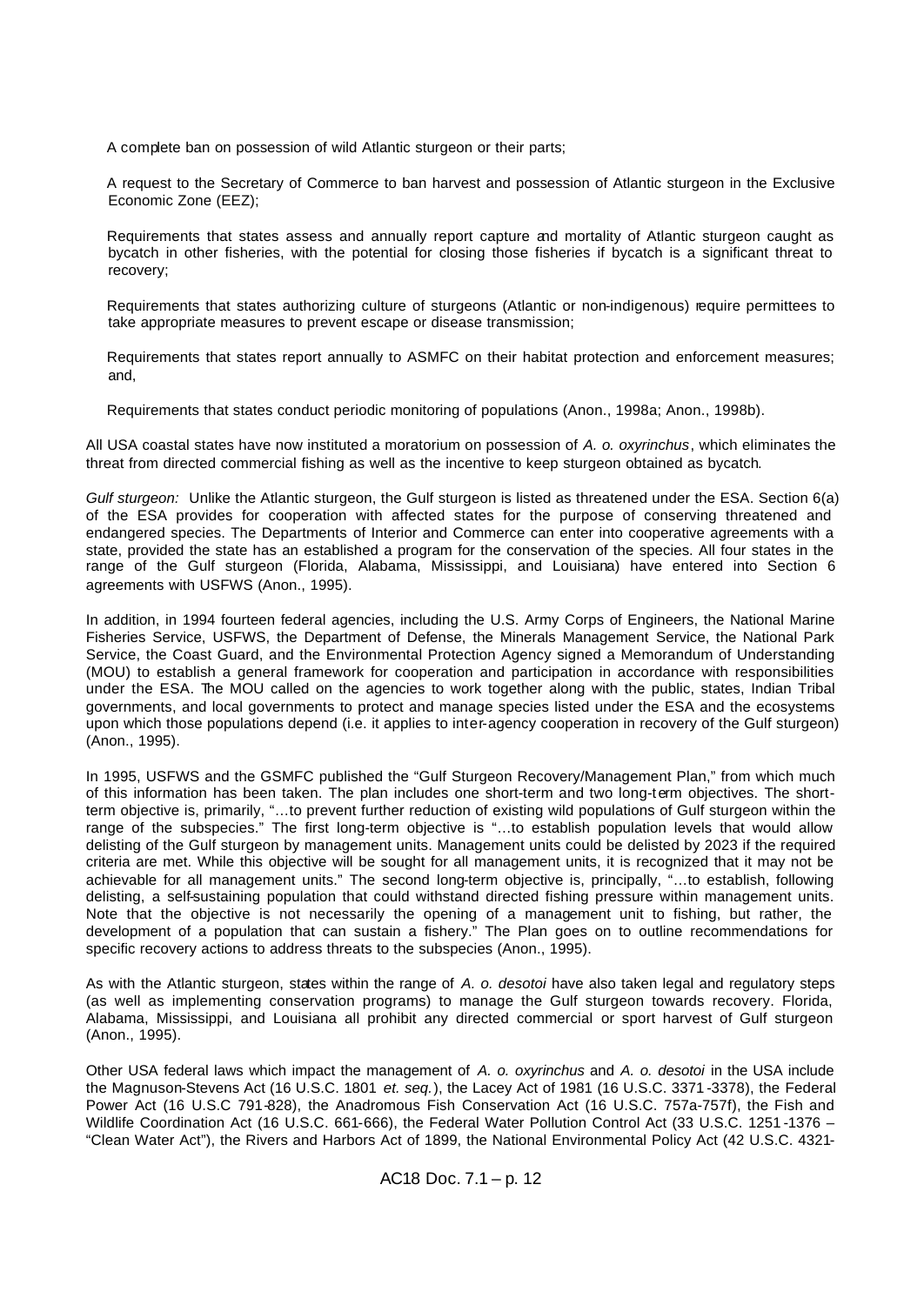4347), the Coastal Zone Management Act (16 U.S.C. 1451-1464) and Estuarine Areas Act, the Marine Protection, Research and Sanctuaries Act of 1972 and the Shore Protection Act of 1988 (Anon., 1998a).

### **CAPTIVE BREEDING**

USFWS is currently engaged in research regarding captive propagation of *A. o. oxyrinchus and A. o. desotoi*. Studies are ongoing in Florida facilities to test reformulated feeds that support high levels of growth and survival of both Atlantic and Gulf sturgeon. Food is produced at the Bozeman Fish Technology Center (FTC) in Montana and shipped to cooperators for use in agreed upon studies. Work has also been underway at the Lamar FTC in Pennsylvania to develop culture technology and determine growth and survival of fry and fingerling Atlantic sturgeon reared at various stocking densities and fed various diets (Anon., 2001f). Any work on captive rearing of *A. o. oxyrinchus* in the USA must be conducted in compliance with the requirements of the 1998 ASMFC terms.

Facilities for hatchery-reared *A. o. oxyrinchus* in Canada are concentrated in New Brunswick. In 2001, ASFMC approved an exemption to allow the importation of non-indigenous Atlantic sturgeon fingerlings from Canada into the state of Florida. The sale of live fingerlings, cultured from eggs taken from wild Atlantic sturgeon broodfish populations in the Saint John River system in New Brunswick, will involve a joint initiative between the Canadian Sturgeon Conservation Centre (previously known as the Canadian Caviar Company), academic researchers, and several private aquaculturalists. Production of Atlantic sturgeon as domestic foodfish and caviar for the USA is the primary intent. There is potential for international sales of the aquacultured foodfish and caviar as long as such transactions are accompanied by CITES export permits (Anon., 2001f; CITES Management Authority of Canada, *in litt.* to TRAFFIC International, 24 December 2001).

According to Anon. (2001e), captive propagation of *A. o. desotoi* and development of hatchery broodstock are necessary for the recovery of this subspecies. The Welaka National Fish Hatchery (NFH) in Florida is holding 1 200 Gulf sturgeon of two year classes for future broodstock, captive propagation, and research needs. Efforts are underway to determine migration patterns and habitat preference types for the Suwanee River wild population. To accomplish this, sonic and radio tags are placed on sturgeon that are captured and then released, and tag retention is a major concern. To address it, 10 sturgeon of the 1995 year class are being used in a tag retention study in cooperation with the Panama City Fisheries Resource Office. These fish have been tagged with various fasteners placed on differe nt body parts and retention rates are being monitored. Length and weight differences between tagged and untagged fish are also being recorded. In addition, 45 fish from the 1995 year class are being raised to determine the rate of sexual maturation in a hatchery environment (Anon., 2001e).

### **REFERENCES**

- Anon. 1995. Gulf Sturgeon Recovery Plan. U.S. Fish and Wildlife Service and Gulf States Marine Fisheries Commission, Atlanta, Georgia. 170 pp.
- Anon. 1996. *1996 Red List of Threatened Animals*. IUCN, Gland, Switzerland and Cambridge.
- Anon. 1998a. *Status Review of Atlantic Sturgeon* (Acipenser oxyrinchus oxyrinchus)*.* National Marine Fisheries Service and U.S. Fish and Wildlife Service.
- Anon. 1998b. *Amendment 1 to the Interstate Fishery Management Plan for Atlantic Sturgeon*. Fishery Management Report No. 31 of the Atlantic States Marine Fisheries Commission.
- Anon. 2001a. CITES-listed species database. Http:// www.cites.org/eng/resources/fauna/shtml. Viewed 26 February 2001.
- Anon. 2001b. *Checklist of CITES Species.* Compiled by the UNEP-World Conservation Monitoring Centre*.* CITES Secretariat / UNEP World Conservation Monitoring Centre, Geneva, Switzerland / Cambridge, UK.
- Anon. 2001c. *Annotated CITES Appendices and Reservations: A Reference to the Appendices to the Convention on International Trade in Endangered Species of Wild Fauna and Flora*. Compiled by the UNEP-World Conservation Monitoring Centre. CITES Secretariat / UNEP World Conservation Monitoring Centre, Geneva / Cambridge.
- Anon. 2001d. Atlantic States Marine Fisheries Commission: Atlantic Sturgeon. Http://www.asmfc.org/ Programs/Fish%20Mgnt/Sturgeon. Viewed 26 June 2001.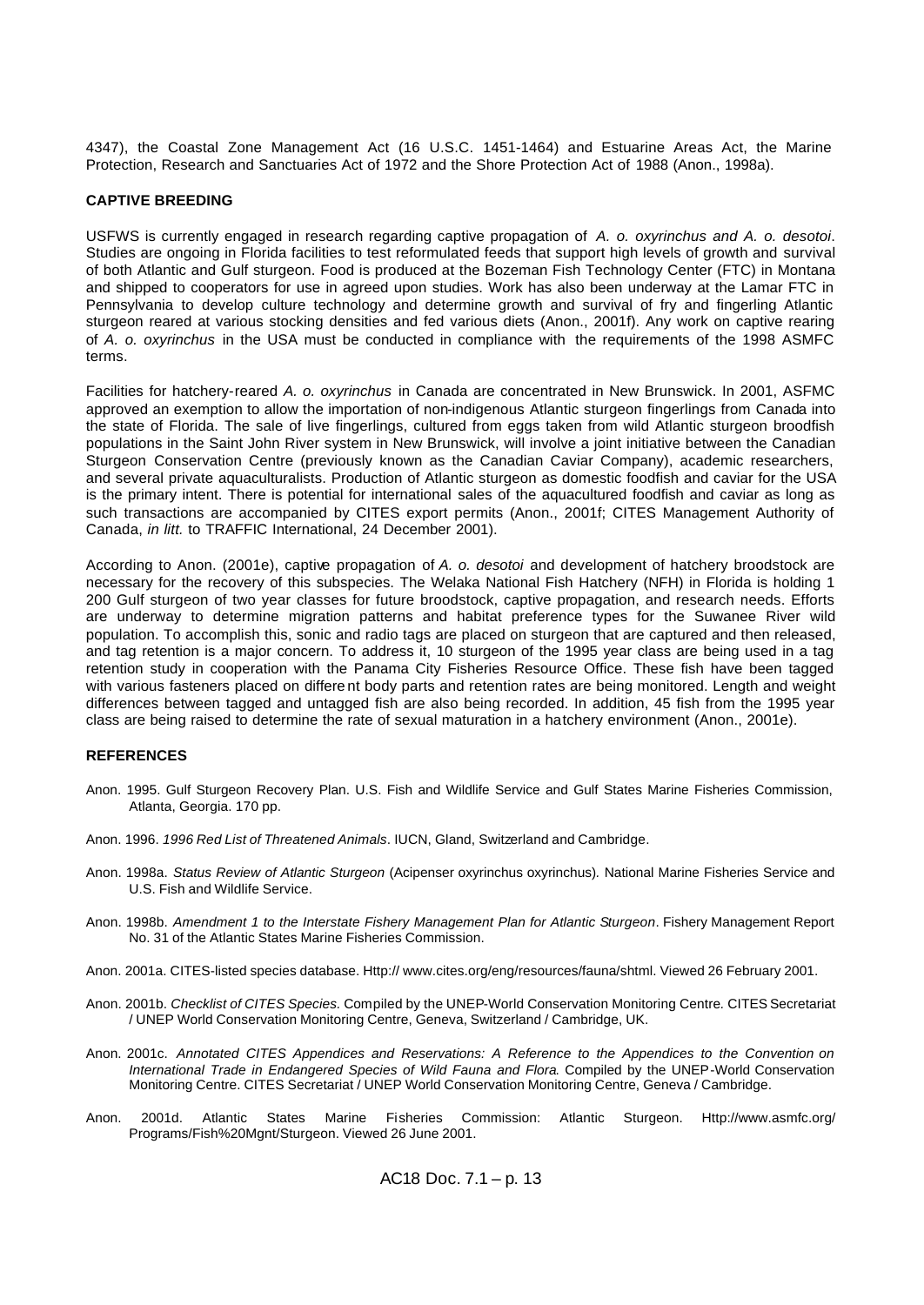- Anon. 2001e. U.S. Fish and Wildlife Service Fisheries Information System. *Accomplishments Module 2000: Primary Species Benefited Report; Imperiled Species Module: Basic Report*. Provided by USFWS Division of Fish Hatcheries, Arlington, VA, USA.
- Anon. 2001f. *Addendum I to Amendment 1 of the Interstate Fishery Management Plan for Atlantic Sturgeon*. Fishery Management Report No. 31a of the Atlantic States Marine Fisheries Commission.
- Chapman, F.A. 1999. Overview of life histories and challenges to North American species. *In* Williamson, D.F,. Benz, G.W. and Hoover, C.M. (Eds.) *Proceedings of the Symposium on the Harvest, Trade and Conservation of North American Paddlefish and Sturgeon, May 7-8, 1998, Chattanooga*. TRAFFIC North America/World Wildlife Fund, Washington, D.C., USA.
- Chytalo, K. 1996. Summary of Long Island Sound Dredging Windows Strategy Workshop. *In*: *Management of Atlantic Coastal Marine Fish Habitat: Proceedings of a Workshop for Habitat Managers*. ASMFC Habitat Management Series No. 2.
- Field, J.D., Laney, W., Andrews, W., McKown, K., Perra, P., Smith, T., St. Pierre, R., Markham, J. and Rhodes, R. 1999. Management of Atlantic sturgeon. *In* Williamson, D.F., Benz, G.W. and Hoover, C.M. (Eds.) *Proceedings of the Symposium on the Harvest, Trade and Conservation of North American Paddlefish and Sturgeon, May 7-8, 1998, Chattanooga*. TRAFFIC North America/World Wildlife Fund, Washington, D.C., USA.
- Hill, J. 1996. Environmental considerations in licensing hydropower projects: Policies and practices at the Federal Energy Regulatory Commission. *American Fisheries Society Symposium* 16: 190-199.
- Hochleithner, M. and Gessner, J. 1999. *The Sturgeons and Paddlefishes (Acipenseriformes) of the World: Biology and Aquaculture*. Aquatech Publications, Kitzbuehel, Austria.
- Huff, J.A. 1975. Life history of the Gulf of Mexico sturgeon, *Acipenser oxyrhynchus desotoi* in Suwanee River, Florida. *Mar. Res. Publ*. No. 16. 32 p.
- Lorio, W. 2000. *Proceedings of the Gulf of Mexico sturgeon* (Acipenser oxyrinchus desotoi) *status of the subspecies workshop*. Mississippi State University, Stennis Space Center, Mississippi.
- Smith, T.I.J. and Clugston, J.P. 1997. Status and Management of Atlantic Sturgeon, *Acipenser oxyrinchus*, in North America. *Environmental Biology of Fishes* 48: 335-346.
- Sulak, K.J. and Clugston, J.P. 1999. Recent advances in life history of Gulf of Mexico Sturgeon, *Acipenser oxyrinchus desotoi*, in the Suwannee Rive r, Florida, USA: A synopsis. *Journal of Applied Ichthyology* 15:116 -128.
- Waldman, J.R. 1999. Caviar trade in North America: An historical perspective. *In* Williamson, D.F., Benz, G.W. and Hoover, C.M. (Eds.) *Proceedings of the Symposium on the Harvest, Trade and Conservation of North American Paddlefish and Sturgeon, May 7-8, 1998, Chattanooga*. TRAFFIC North America/World Wildlife Fund, Washington, D.C., USA.
- Waldman, J.R. and Wirgin, I.I. 1998. Status and restoration options for Atlantic Sturgeon in North Am erica. *Conservation Biology* 12(3): 631 -638.
- Waldman, J.R., Hart, J. T. and Wirgin, I.I. 1996. Stock composition of the New York bight Atlantic Sturgeon fishery based on analysis of mitochondrial DNA. *Transactions of the American Fisheries Society* 125: 364-371.
- Wirgin, I.I., Stable, J.E. and Waldman, J.R. 1997. Molecular analysis in the conservation of sturgeons and paddlefish. *Environmental Biology of Fishes* 48: 385-398.
- Wooley, C.M. and Crateau, E.J. 1985. Movement, microhabitat, exploitation, and management of Gulf of Mexico sturgeon, Apalachicola River, Florida. *North American Journal of Fish Management* 5: 590-605.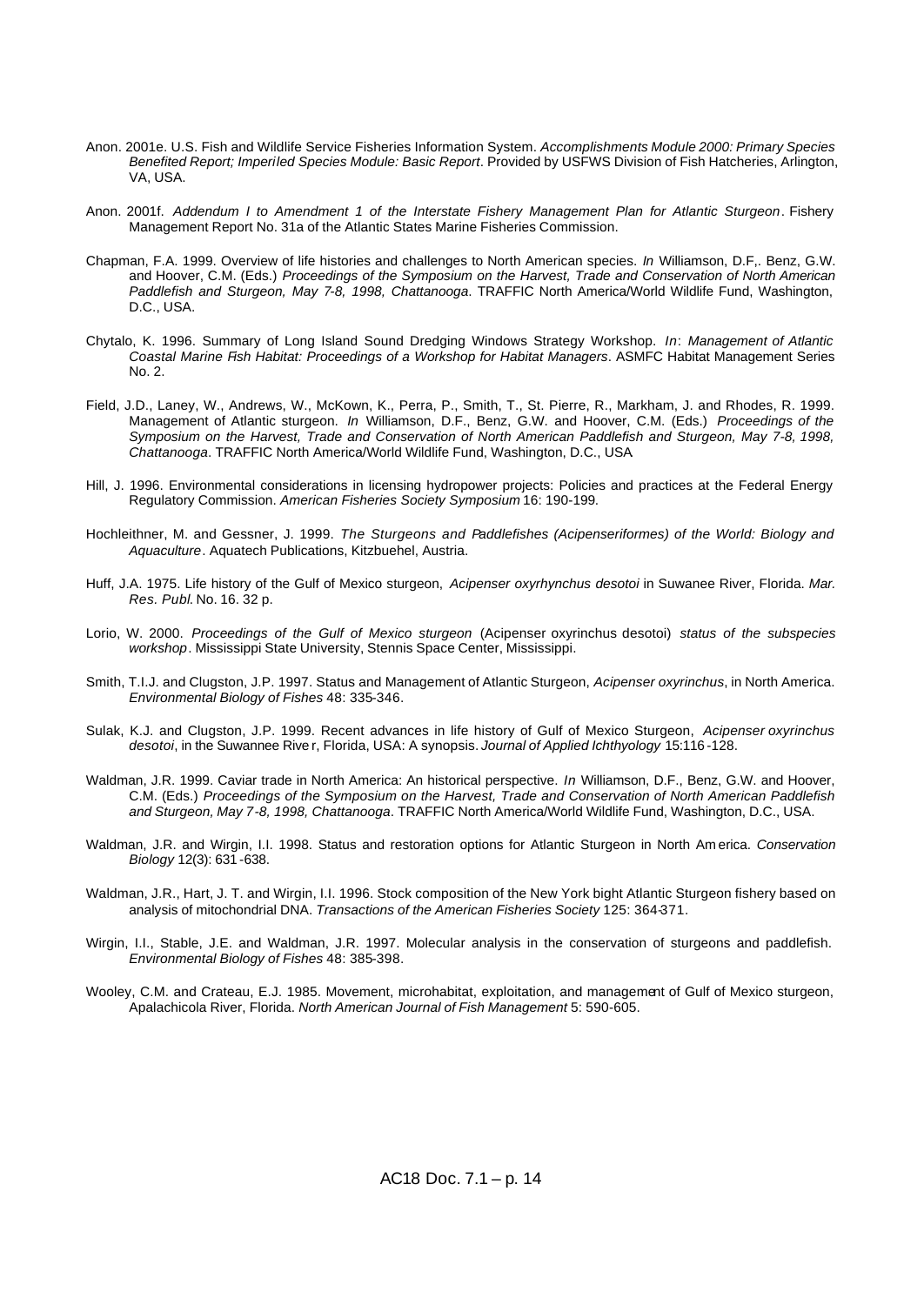# **Comparative tabulation and gross trade data for all trade in** *A. oxyrinchus***, 1996-1999**

|      |           |      |           |                 | <b>Imports reported</b> |               |    | <b>Exports reported</b> |                                |            |                  |                       |    |
|------|-----------|------|-----------|-----------------|-------------------------|---------------|----|-------------------------|--------------------------------|------------|------------------|-----------------------|----|
| Year | Imp.      | Exp. | Origin    | <b>Quantity</b> | <b>Units</b>            | Term          |    |                         | <b>Purpose Source Quantity</b> | Units Term |                  | <b>Purpose Source</b> |    |
| 1996 | US        | CA   |           |                 |                         |               |    |                         | 2 161 kg                       |            | Meat             |                       | IW |
| 1997 | <b>AT</b> | CA   |           | 1 0 0 0         |                         | Live          | lS | IC                      | 1 0 0 0                        |            | Live             | S                     | C  |
| 1997 | US.       | CA   |           |                 |                         |               |    |                         | 18 548 kg                      |            | Meat             |                       | W  |
| 1998 | DE        | СA   |           | 500             |                         | Live          | B  | IС                      |                                |            |                  |                       |    |
| 1998 | US.       | CA   |           | 60              |                         | Live          |    | IС                      |                                |            |                  |                       |    |
| 1999 | IT        | US.  | <b>CA</b> |                 |                         | <b>Bodies</b> |    | W                       |                                |            |                  |                       |    |
| 1999 | <b>NZ</b> | AU   |           | 2               |                         | Eggs          |    |                         |                                |            |                  |                       |    |
| 1999 | NZ.       | RU   |           |                 |                         | Eggs          |    |                         |                                |            |                  |                       |    |
| 1999 | <b>US</b> | CA   |           | 6 509 kg        |                         | Meat          |    | IW                      |                                |            |                  |                       |    |
| 1999 | DE        | US   |           |                 |                         |               |    |                         | 6                              |            | <b>Specimens</b> |                       | W  |
|      |           |      |           |                 |                         |               |    |                         |                                |            |                  |                       |    |

AC18 Doc. بر<br>سا – p. 15

| Year | Term          | Unit     | Country   | <b>Gross</b> | <b>Gross imports</b> |
|------|---------------|----------|-----------|--------------|----------------------|
|      |               |          |           | exports      |                      |
| 1996 | Meat          | kg       | СA        | 2 1 6 1      |                      |
| 1996 | Meat          | US<br>kg |           |              | 2161                 |
| 1997 | Live          |          | AT        | 0            | 1000                 |
| 1997 | Live          |          | CA        | 1 0 0 0      |                      |
| 1997 | Meat          | kg       | CA        | 18548        |                      |
| 1997 | Meat          | kg       | US        | 0            | 18 548               |
| 1998 | Live          |          | CA        | 560          |                      |
| 1998 | Live          |          | DE        | 0            | 500                  |
| 1998 | Live          |          | US        | 0            | 60                   |
| 1999 | <b>Bodies</b> |          | П         | 0            |                      |
| 1999 | <b>Bodies</b> |          | US        |              |                      |
| 1999 | Eggs          |          | <b>AU</b> | 2            |                      |
| 1999 | Eggs          |          | NZ        | 0            | 2                    |
| 1999 | Eggs          |          | ΝZ        | 0            |                      |
| 1999 | Eggs          |          | <b>RU</b> |              |                      |
| 1999 | Meat          | kg       | CA        | 6509         |                      |
| 1999 | Meat          | kg       | US        | 0            | 6509                 |
| 1999 | Specimens     |          | DE        | 0            | 6                    |
| 1999 | Specimens     |          | US        | 6            | 0                    |

*Source*: CITES annual report data compiled by UNEP-WCMC.

Table 1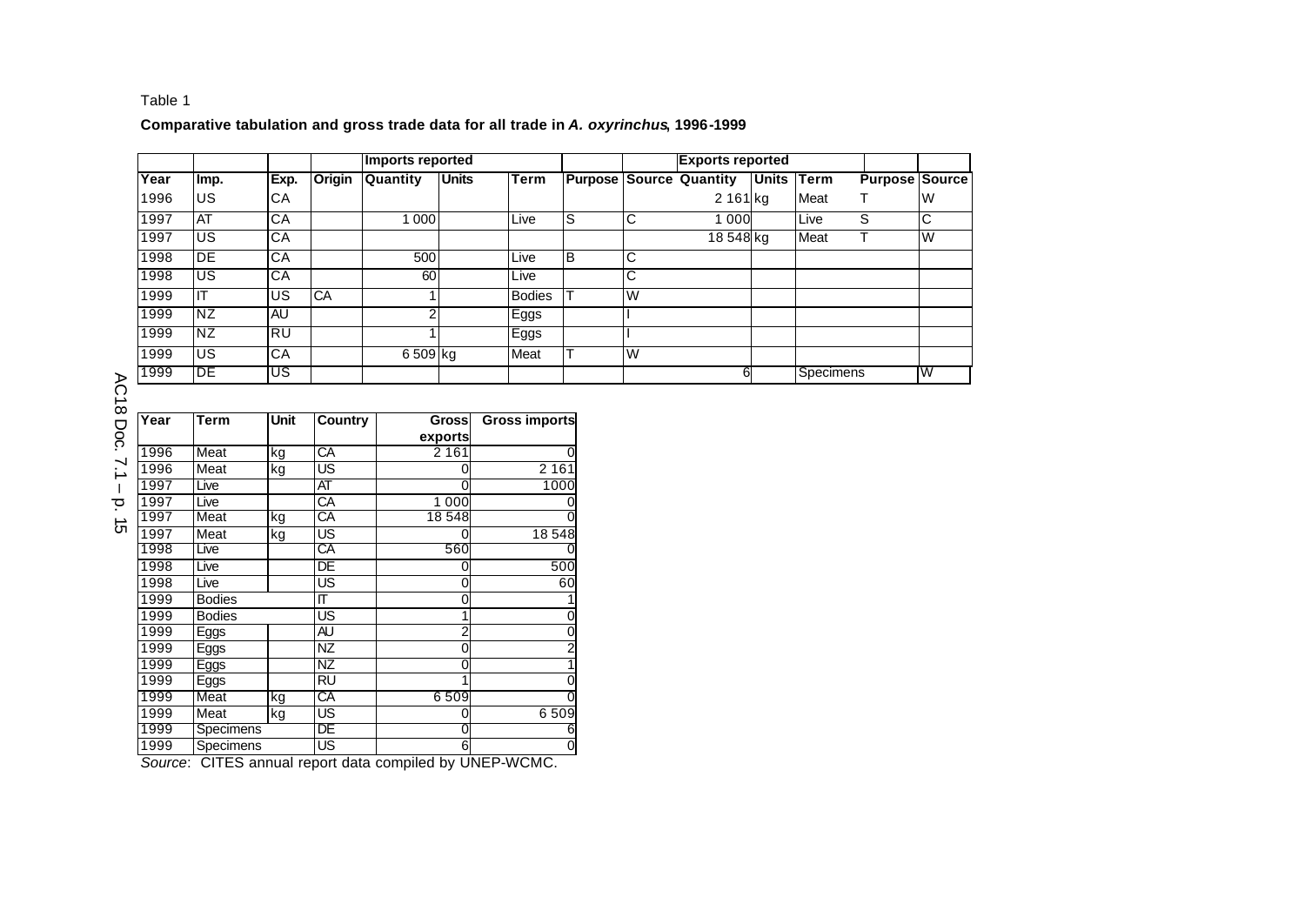# Table 2

# SUMMARY OF CANADIAN COMMERCIAL EXPORTS (PRODUCT ONLY) AND CATCH QUOTAS / TOTAL ALLOWABLE CATCHES FOR *A. OXYRINCHUS*, 1996-2000

|                           | <b>Cumulative weight of commercial</b><br>export | Provincial catch quota and /<br>or total<br>allowable catch (TAC) |  |  |  |  |
|---------------------------|--------------------------------------------------|-------------------------------------------------------------------|--|--|--|--|
| 1996                      | 22 442 kg (49 477 lb)                            | Data unavailable                                                  |  |  |  |  |
| 1997                      |                                                  |                                                                   |  |  |  |  |
| Quebec                    | 18 545 kg                                        | 145 502 kg quota/TAC 6 015 fish                                   |  |  |  |  |
| Nova Scotia-New Brunswick | 0 kg                                             | No quota or TAC set by province*                                  |  |  |  |  |
| 1998                      |                                                  |                                                                   |  |  |  |  |
| Quebec                    | 7 959 kg                                         | 108 024 kg quota / TAC 5 297 fish                                 |  |  |  |  |
| Nova Scotia-New Brunswick | 42.67 kg                                         | No quota or TAC set by province*                                  |  |  |  |  |
| 1999                      |                                                  |                                                                   |  |  |  |  |
| Quebec                    | 6 508 kg                                         | 103 615 kg quota / TAC 5 297 fish                                 |  |  |  |  |
| Nova Scotia-New Brunswick | 9 160 kg                                         | No quota or TAC set by province*                                  |  |  |  |  |
| 2000                      |                                                  |                                                                   |  |  |  |  |
| Quebec                    | $0$ kg                                           | 116 843 quota / TAC 4 767 fish                                    |  |  |  |  |
| Nova Scotia-New Brunswick | 5 432 kg                                         | No quota or TAC set by province*                                  |  |  |  |  |

*Source*: CITES Management Authority of Canada, *in litt.* to TRAFFIC International, 24 December 2001 1 CITES Management Authority of Canada, *in litt.* to TRAFFIC International, 26 November 2001

\*Commercial fisheries in New Brunswick are regulated through permits, gear restrictions, size restrictions and seasonal closures (see **Conservation Measures in Place**).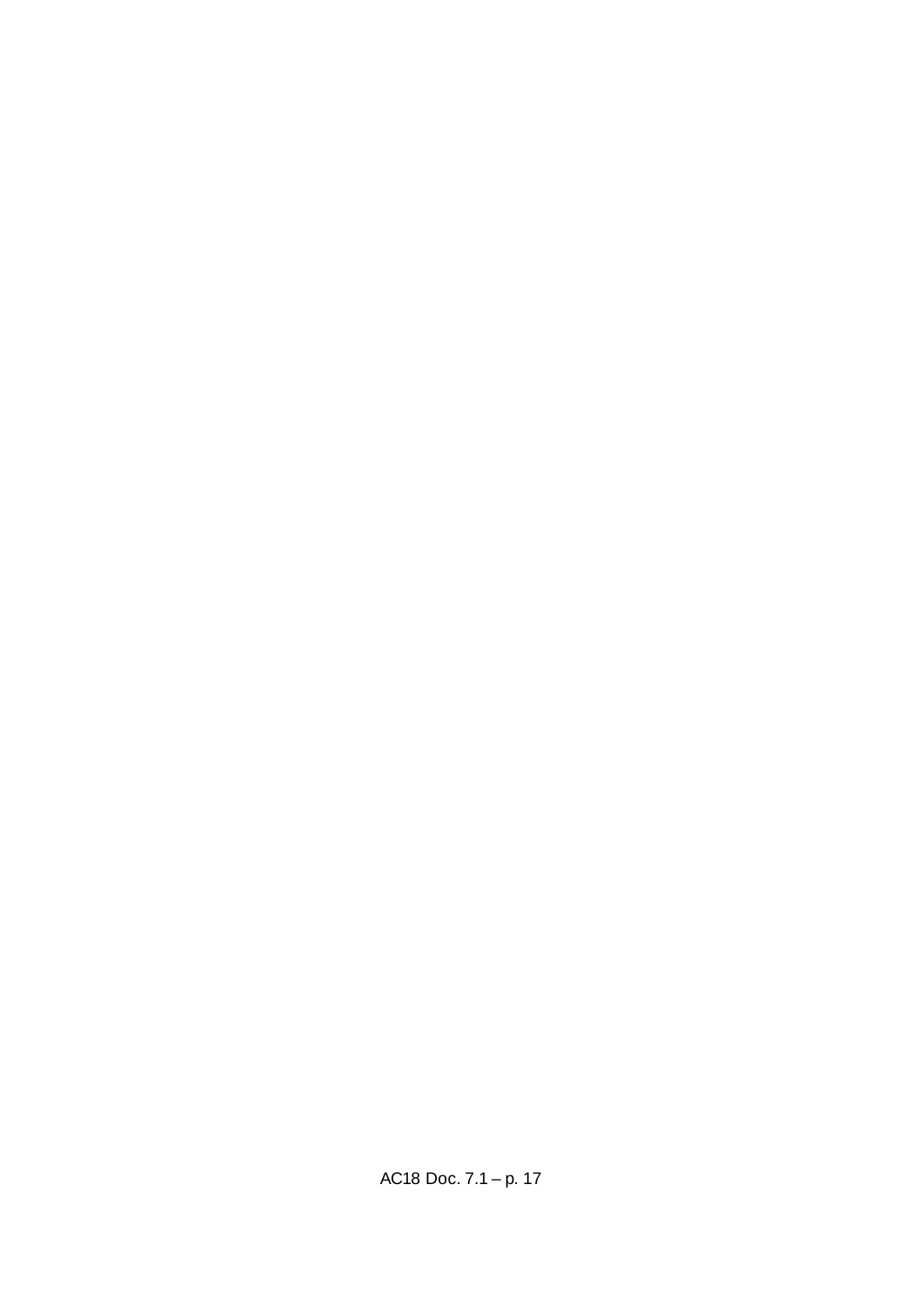**Acipenser persicus** Borodin, 1897 **Persian Sturgeon** 

**Ossetra/Asetra**

# **Order: ACIPENSERIFORMES Family: ACIPENSERIDAE**

# **SUMMARY**

The Persian sturgeon *A. persicus* has a wide distribution occurring in the Caspian Sea and the Black Sea and in many of the tributaries of these seas. However, the construction of dams on virtually all these rivers has significantly reduced the available spawning area for all species of sturgeon. The majority of the population is now thought to occur in the southern parts of Caspian Sea, originating mainly from restocking programmes carried out by the Islamic Republic of Iran, (hereafter referred to as Iran). *A. persicus* develops sexual maturity between eight and 15 years of age and may live up to 40 years and weigh up to 86 kg. In addition to loss of habitat, *A. persicus* has been subject to overfishing.

It is difficult to distinguish *A. persicus* from *A. gueldenstaedtii* (Russian sturgeon) morphologically and for the last decade, the annual catch data for *A. persicus* and *A. gueldenstaedtii* have been combined for Azerbaijan. However, Iran started to issue separate quotas for these species in 2001. Information on the domestic markets for Persian sturgeon products is not available for the Russian Federation, but Iran estimated its domestic consumption to be 5% of the country's total caviar production and 65% of its sturgeon meat production. Iran records that annual catches of *A. persicus* have increased after a low period in the mid 1990s. It now seems, particularly in Iranian waters that the status of *A. gueldenstaedti* is declining whist the status of *A. persicus* is improving.

In 1998-1999, reported range State gross exports of *A. persicus* caviar totalled 61.2 t, with Iran (61 t) being the main exporter; Turkey was also reported as an exporter and the Russian Federation as a country of origin. Iran apparently exceeded its caviar export quota for 1998 of 10 t (but caviar exports of *A. gueldenstaedtii* and *A. persicus* may have been combined in the Iranian CITES annual report for 1998). The total caviar export quota for 2001 has decreased from the 2000 quota of 56.350 t to 51 t, but the export quota for meat increased significantly, from 43.5 t to 140 t.

Iran is carrying out a large restocking programme for *A. persicus.*

Since the break-up of the former USSR, Iran is currently the only country that allows the legal acquisition of sturgeon from the waters of the Caspian, all other range states require that fish be caught in the rivers, though the situation in Azerbaijan is unclear.

The species is recommended under Decision 11.106 for inclusion in category 1/2.

# **SPECIES IDENTIFICATION**

The Persian sturgeon, *A. persicus* was for a period considered to be synonymous with *A. gueldenstaedtii*, the Russian sturgeon but is now considered a valid species (Artyukhin, 1995; Bemis *et al*., 1997; Coad, 1995; Reshetnikov *et al*., 1997, Sokolov, 1998 all cited in Eshmeyer, 1998). However, Vlasenko *et al.* (1989 cited in Anon., 1997) contend that *A. gueldenstaedtii* was not distinguishable from *A. persicus*, where their ranges overlap in the southern and southeastern Caspian. Indeed, the two species are combined in the catch statistics of Azerbaijan, and were combined for Iran's 2000 caviar export quota. However,. Pourkazemi (Chair IUCN/SSC Sturgeon Specialist Group *in litt.* to IUCN/SSC Wildlife Trade Programme, 25 September 2000) notes that *A. gueldenstaedtii* can be distinguished from *A. persicus* in the Iranian coasts on the basis of 22 morphological differences (Nazari Chari, 1993, cited in Dr M Pourkazemi *in litt.* to IUCN/SSC Wildlife Trade Programme, 25 September 2000). As the range of measurements from the two species overlap and neither the sample size nor the standard deviation of the measurements are included in the data presented, it is not clear if there is a statistical difference. These two species can also apparently be differentiated on the basis of immunobiochemical characteristics (Pourkazemi *in litt.* to IUCN/SSC Wildlife Trade Programme, 26 October 2001).

Whilst the CITES Management Authority of Azerbaijan (*in litt*. to CITES Secretariat, 23 November 2001) recognise that there are morphological differences between these two species, they state that a generic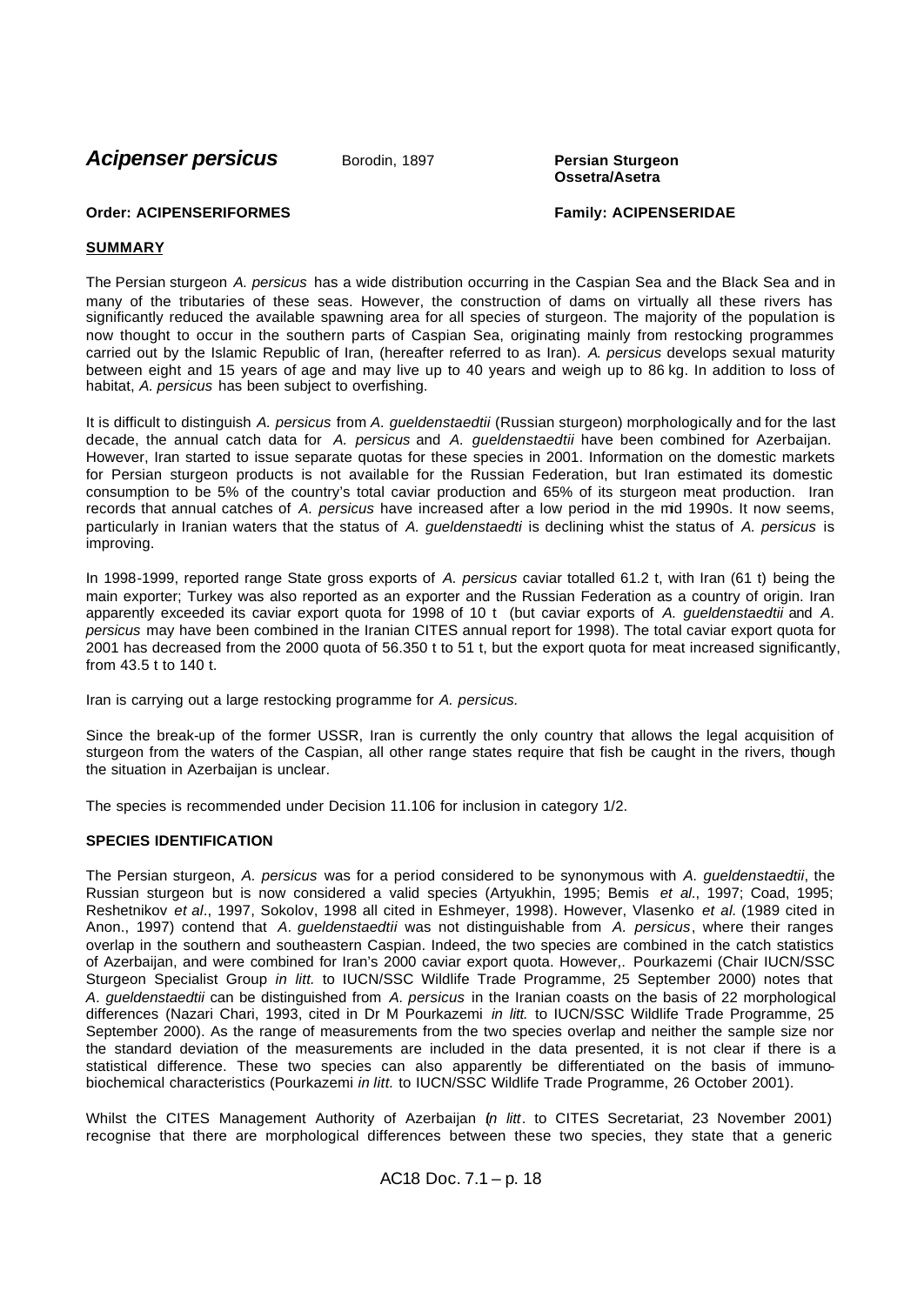description of *A. persicus* is not available, consequently, the trade data do not differentiate *A. persicus* specifically. The DNA test developed by the United States Fish and Wildlife Service to identify sturgeon products in trade cannot distinguish between the two species (Fain, 2001). The catch and export quotas provided to the CITES Secretariat by Iran for 2001 are separate for the two species (Notification to the Parties No. 2001/042).

Further taxonomic confusion also exists concerning the subspecies *colchicus* , which has been assigned variously to *A. gueldenstaedtii colchicus* (e.g. Dr N. Patriche *in litt.* to IUCN/SSC Wildlife Trade Programme, 2 November 2000), or to *A. persicus colchicus* (e.g. Zarkua and Tsuladze, 1999).

# **DISTRIBUTION AND POPULATION**

The CITES database lists the current distribution of *A. persicus* as: Azerbaijan; Georgia; Iran (Islamic Republic of); Kazakhstan; Russian Federation; Turkey (Anon., 2001a).

The 1996 IUCN Red List classifies A. persicus as: Endangered (EN - A2d) based on a population reduction of at least 50% over the nex t three generations caused by actual or potential levels of exploitation.

Black Sea Stock: Endangered (EN - A1ac) Georgia, Russian Federation, Turkey, based on a directly observed population reduction of at least 50% over the last three generations caused by a decline in area of occupancy, extent of occurrence and/or quality of habitat.

Caspian Sea Stock: Vulnerable (VU - A1acde) Azerbaijan, Iran (Islamic Republic of), Russian Federation, based on a population reduction of 20% over three generations which has been directly observed and caused by levels of exploitation and the effects of introduced taxa, hybridisation, pathogens, pollutants, competitors or parasites. A decline in area of occupancy/extent of occurrence and/or quality of habitat has also occurred.

Lelek (1987 cited in Anon., 1997) classified the status of *A. persicus* in the Caspian Sea as Endangered.

Pavlov *et al.* (1994 cited in Birstein e*t al*., 1997) considered the Black Sea population of this species to be 'R'.

In the Caspian Sea the species is widely distributed throughout the sea, but it feeds and spends the winter mainly in the southern regions (Vlasenko *et al*., 1989 cited in Anon., 1997). Most of the populations remain near the southern coasts (Kazancheev, 1981 cited in Anon., 1999) but long distance migrations between the northern and southern areas have also been reported (Anon., 1999). The main spawning population concentrates in the southern Caspian Sea and ascends the rivers on the Azerbaijan (Kura), Dagestan (Sulak and Samur) (Vlasenko *et al*., 1989 cited in Anon., 1997), and Iranian coasts (the Gorgan Chaii River). On the basis of a stock assessment conducted throughout the Caspian Sea in August and September 2001, *A. persicus* occur more abundantly in Iranian waters than elsewhere as no specimens were observed in the northern part of this Sea according to Moghim and Valinsab, 2001 (cited in Pourkazemi *in litt*. to IUCN/SSC Wildlife Trade Programme, 26 October 2001).

The Black Sea Stocks enter the Rioni River, Georgia and the Don River, Russian Federation to spawn (Artyukhin and Vecsei, 2001). Detailed information on populations, spawning grounds and migration patterns in the Black Sea is not available (Anon, 1999).

# **Azerbaijan**

The species enters the Kura River to spawn (Vlasenko *et al*., 1989 cited in Anon., 1997), but no information is available on the recent incidence of spawning in this river.

# **Dagestan**

Small spawning populations enter the Sulak and Samur Rivers (Vlasenko *et al*., 1989 cited in Anon., 1997) but no information is available on the recent incidence of spawning in this river.

# **Georgia**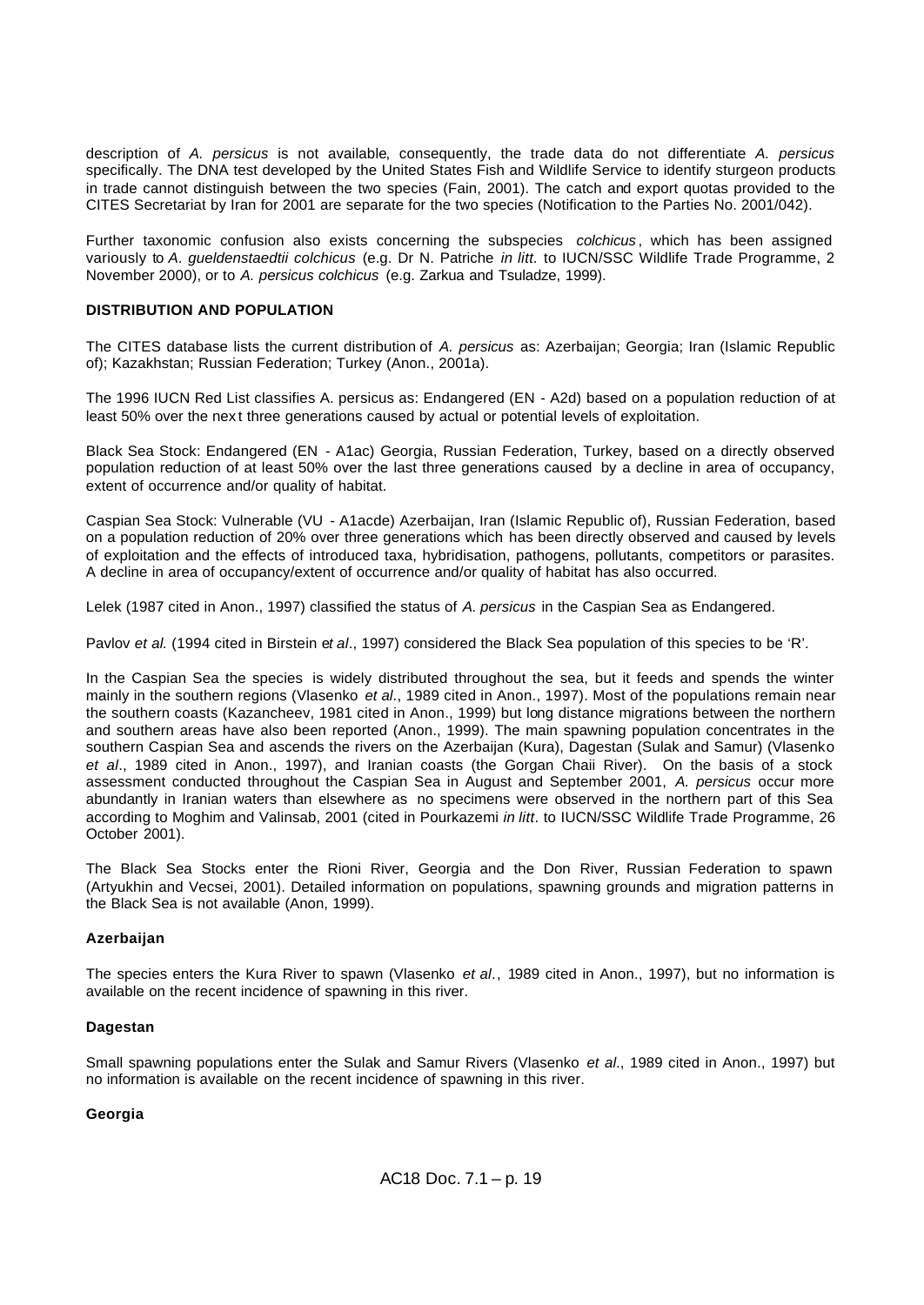The population of the Rioni River was estimated at 17 000 specimens in the early 1980s (Pavlov *et al*., 1994, cited in Anon., 1997).

The southeast coast of the Black Sea is an important feeding and wintering area for sturgeon (*Huso huso*, *A. stellatus*, *A. nudiventris*, *A. persicus colchicus* and *A. sturio*) which migrate upstream to a number of rivers for spawning. The main rivers involved are the Supsa, Inguri, Chorokhi and particularly the Rioni. *A. persicus colchicus* is still the most abundant sturgeon species in Georgian waters (Zarkua and Tsuladze, 1999).

# **Iran (Islamic Republic of)**

The main spawning grounds of the species on the Iranian coast are located in the Sefidrud River. The Gorganrud, Tajan and Babulrud Rivers are also used for spawning (Nasri Chari, 1992 cited in Pourkazemi *in litt*. to IUCN/SSC Wildlife Trade Programme, 26 October 2001). A long term objective of the Iranian management programme for sturgeon is to achieve and sustain 25% natural reproduction in all five sturgeon species occurring in their waters, to help maintain genetic diversity (Jenkins, 2001).

# **Kazakhstan**

The species enters the Ural River to spawn (Levin, 1995) but no information is available on the recent incidence of spawning in this river.

# **Russian Federation**

In the northern part of the Caspian Sea a small spawning population migrates into the Volga (Astrakhan) (Hureau, 1991 cited in Froese and Pauly, 2001) and Terek Rivers (Anon., 1999). No recent information is available on spawning activity in the Russian Federation.

### **Turkey**

The southeastern coast of the Black Sea is an important feeding and wintering area for five sturgeon species (Zarkua and Tsuladze, 1999). The CITES Management Authority of Turkey question the occurrence of *A. persicus* in Turkey (*in litt*. to TRAFFIC International, 11 November 2001).

### **Turkmenistan**

No information available. The CITES Management Authority of Turkey question the occurrence of A. persicus in Turkmenistan (in litt. to TRAFFIC International, 11 November 2001).

### **Elsewhere**

Occurrences have also been recorded in Romania (the Danube) (Hureau, 1991 cited in Froese and Pauly, 2001).

### **HABITAT AND ECOLOGY**

*A. persicus* may reach a total length of 2.28 m and a weight of 70 kg, and in the Volga River specimens have been reported up to 1.70 m (total length - TL) and 30 kg in weight Vlasenko *et al*., 1989 cited in Anon., 1997). In another source, maximum size is quoted as 157.5 cm TL (male/unsexed); 176.1 cm (female) (Froese and Pauly, 2001).

In the southern Caspian the species reaches a maximum length of 2.98 m (TL) in females and 2.22 m in males. The maximum weight recorded is 86 kg in females and 81 kg in males. The maximum longevity is given as 40 years in females and 36 years in males (Tavakolli and Moghim, 2001 cited in Pourkazemi *in litt*. to IUCN/SSC Wildlife Trade Programme, 26 October 2001). Sexual maturity is attained at eight to nine years in males and 10- 14 years in females (Azari Takami, 1974 cited in Pourkazemi *in litt*. to IUCN/SSC Wildlife Trade Programme, 26 October 2001), whereas in the Black Sea basin Persian sturgeon males reach sexual maturity at 8-12 years and females at 13-15 years (Holcik, 1989 cited in Pourkazemi *in litt*. to IUCN/SSC Wildlife Trade Programme, 26 October 2001).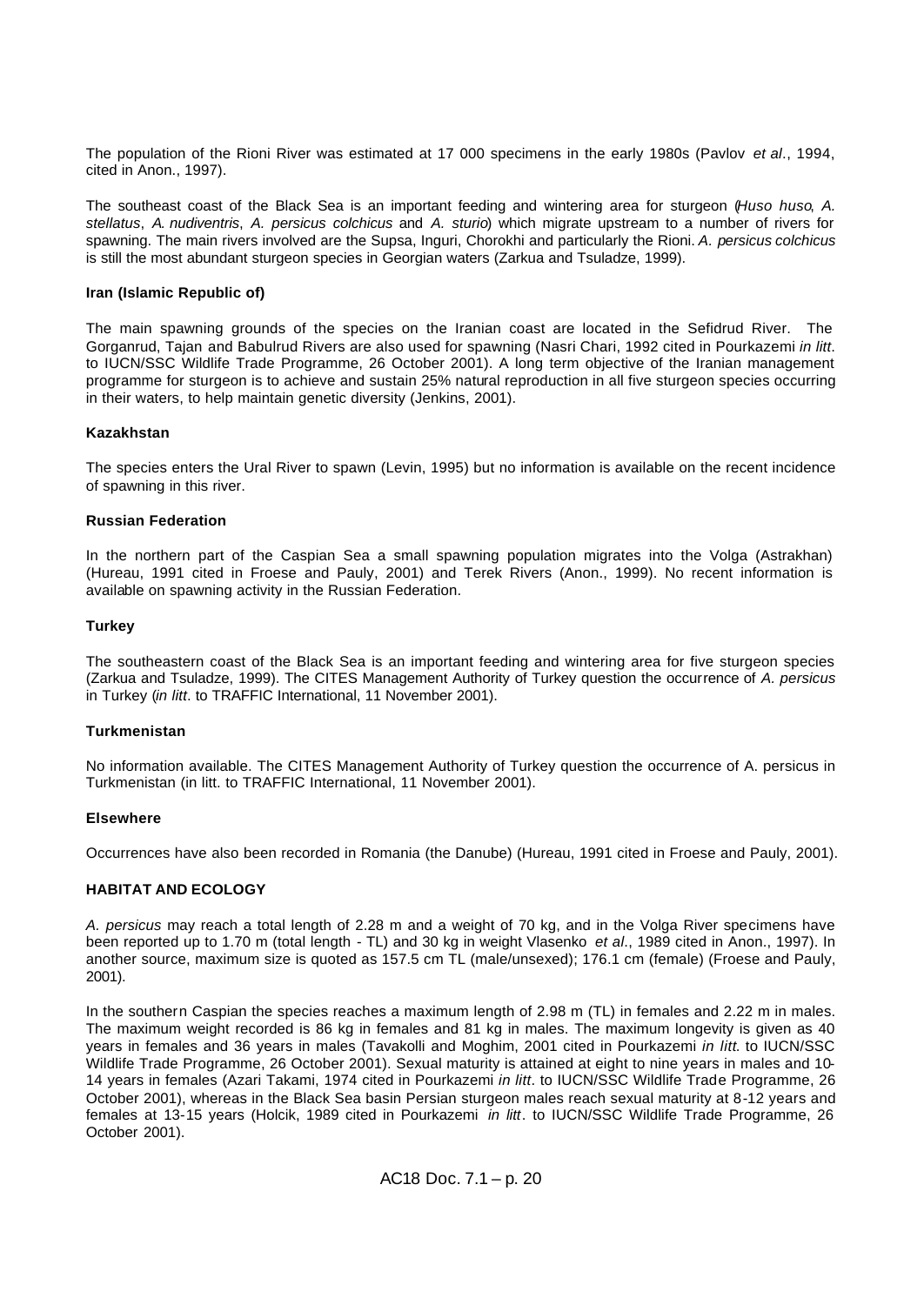The diet for young individuals consists of a wide variety of mainly benthic invertebrates such as molluscs, insect larvae and crustaceans, while adult fish are mainly piscivorous. Predation of *A. persicus* is not reported (Anon., 1997). Annual food consumption by this species is about 3.4 times its body weight (Froese and Pauly, 2001).

Two races of the species are recognised, namely a spring and a winter race according to the time of the migration (Vladiykov, 1964 cited in Anon., 1999).

In the southern Caspian, the spring race of *A. persicus* migrates to the Sefidrud River in early April to June and the autumn race migrates during October and November (Rostami, 1961 cited in Pourkazemi *in litt*. to IUCN/SSC Wildlife Trade Programme, 26 October 2001). When in the rivers, the species remains close to the bottom and in the main channel of the river at normal to low water levels and fast flowing mountain rivers are preferred for spawning (Artyukhin and Zarkua, 1986 cited in Pourkazemi *in litt*. to IUCN/SSC Wildlife Trade Programme, 26 October 2001).

The migration routes of the spawning populations in the Black Sea are not described in recent studies (Anon., 1999).

# **THREATS TO SURVIVAL AND DOMESTIC USE**

The main threats to *A. persicus* have been overfishing, poaching, construction of dams and pollution.

Construction of hydroelectric power stations and water reservoirs in almost all spawning rivers has led to a sharp reduction of available spawning grounds for all sturgeon species. Dams and subsequent water flow regulation have decreased the ranges of sturgeon by 100 to 200 km in all rivers (mostly South Caspian Sea) (Anon., 1997).

It is estimated that 80% of spawning grounds have been depleted in the Caspian Sea Basin (Barannikova *et al*., 1995 cited in Anon., 1999). Detailed reductions in spawning area due to dam construction have been reported: by Vlasenko, 1994 (cited in Anon., 1999) in the Russian Federation, Azerbaijan and the Autonomous Republic of Dagestan, Russian Federation (hereafter referred to as Dagestan). In the Volga River only 4.3 km<sup>2</sup> of the total 36 km<sup>2</sup> remained after the construction of the Volgograd Dam, whilst in the Terek River 1.3 km<sup>2</sup> of spawning habitat remain. In Azerbaijan, the Kura River spawning grounds have been reduced to about 1.6 km<sup>2</sup>, and in Dagestan the Sulak River spawning grounds available are about 2.016 km<sup>2</sup>. These reductions in available spawning grounds led to a reduction of the natural reproduction of several sturgeon species (Barannikova *et al*., 1995; Khodorevskaya *et al*., 1997 both cited in Anon., 1999). Although a reduction in natural reproduction due to reduced spawning ground availability has not been documented specifically for *A. persicus*, the species may be similarly affected (Anon., 1999).

Holcik (*in litt.* to IUCN/SSC Wildlife Trade Programme, September 2000) notes that access to the spawning grounds in the Sefidrud has been prevented by the Mangil Dam construction, water extraction and pollution. However, according to Pourkazemi (*in litt.* to IUCN/SSC Wildlife Trade Programme, 25 September 2000), between the Mangil Dam and other dams constructed on the Sefidrud River, there remains a distance of 45 km from the sea to the dam closest to the estuary, and sturgeon are still observed entering the river to spawn.

There is a high level of pollution in almost all rivers within the species' range. From 1978 to 1993 the level of pollution increased drastically in almost all rivers entering the Caspian Sea, the main sources being oil and other industrial sewage (Vlasenko, 1994 cited in Anon., 1999). The Kura River (Azerbaijan) is one of the major sources of the pollution due to draining, mining and industrial sewage from the upper part of the river (Georgia and Armenia) where the river water carries high concentrations of heavy metals such as copper and molybdenum (Dumont, 1995 cited in Anon., 1999).

A new threat is posed by the alien ctenophore: *Mnemiopsis leidyi* now established in the Caspian Sea. This species depletes zooplankton levels, the natural food of pelagic fish, and also consumes their eggs and larvae (IUCN/SSC Sturgeon Specialist Group, 2001). In 1997, *Beroe ovata*, a comb jelly which preys on *M. leidyi* appeared in the Black Sea and there has been a decline in *M. leidyi* populations while some prey species of zooplankton have begun to increase (Ivanov and Ruban, 2001).

# **Azerbaijan**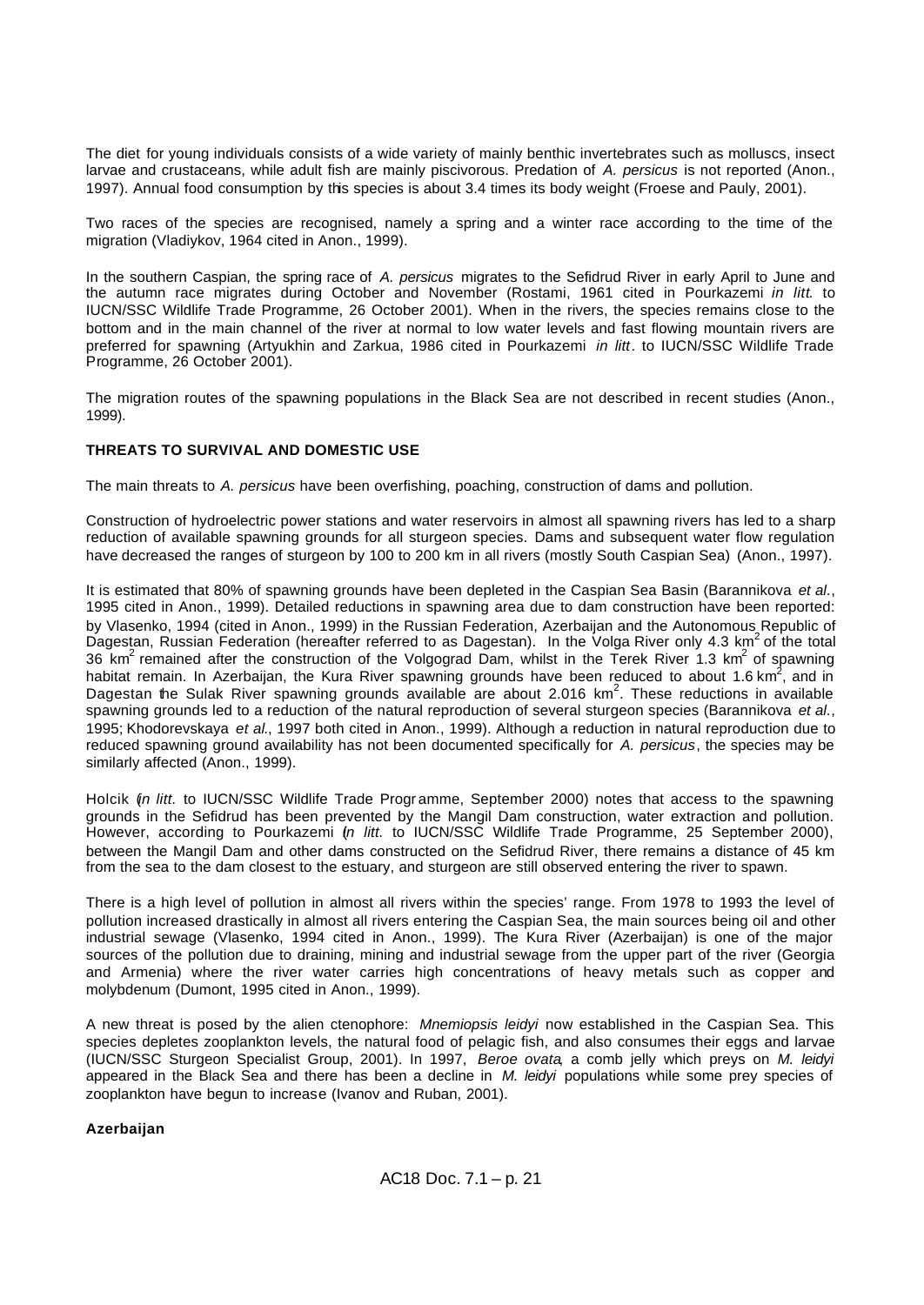Waters of this region represent important winter feeding grounds, but lakes of deposited oil and pollutants lie on the shore lines of the Caspian and the number of these polluting the sea is expected to increase as the sea level rises (Dumont, 1995 cited in Anon., 1999).

Along the northern and southern coast of Azerbaijan, within its coastal waters, *A. persicus* [and *A. gueldenstaedtii*] is caught as by-catch in stationary nets and *kilka* (Clupeidae) fishing devices (CITES Management Authority of Azerbaijan *in litt.* to TRAFFIC Europe, 18 September 2000). Both young and adult sturgeon are caught by coastal fisheries during the migration, when the water temperatures change. Young sturgeon make up to 17.7% of the bycatch.

# **Species composition of the catch and by-catch of sturgeon species in the late 1990s**

|                        | A. persicus and A. gueldenstaedtii   A. stellatus |        | I.H. huso | <b>A.</b> nudiventris |
|------------------------|---------------------------------------------------|--------|-----------|-----------------------|
| <b>Catch</b>           | 63.47%                                            | 30.77% |           | 15.76%                |
| <b>By-catch 78.50%</b> |                                                   | 16.80% | 3.70%     | 1%                    |

*Source:* CITES Management Authority of Azerbaijan *in litt.* to TRAFFIC Europe, 18 September 2000.

# **Annual recorded landings (catch and by-catch) of** *A. persicus* **and** *A. gueldenstaedtii* **(tonnes)**

|                                       | 1990 | 1991              | 1992 | 1993                                                               | 1994                | 1995 | 1996 | 1997  | 1998        | <b>1999</b> |
|---------------------------------------|------|-------------------|------|--------------------------------------------------------------------|---------------------|------|------|-------|-------------|-------------|
| A. guelenstaedtii. and A.<br>persicus |      | 26.00 40.20 37.00 |      | 72.60                                                              | 100.30 101.20 51.30 |      |      | 79.20 | 48.60 55.00 |             |
| Total sturgeon catch                  |      |                   |      | 74.00 88.20 111.00 240.10 201.20 162.50 120.30 128.60 82.40 108.90 |                     |      |      |       |             |             |

*Source:* CITES Management Authority of Azerbaijan *in litt.* to TRAFFIC Europe, 18 September 2000.

In the late 1990s, for the first time in the history of the *kilka* fishery, the by -catch of *A. persicus [and A. gueldenstaedtii*] dropped to almost zero. For instance, in 1992 364 specimens were caught, but these incidental catches were reduced to few anecdotal specimens in more recent years (CITES Management Authority of Azerbaijan *in litt.* to TRAFFIC Europe, 18 September 2000).

Azerbaijan set a catch quota for 2001 of 37 700 kg (total) for *A. gueldenstaedtii*, presumably this includes a proportion of *A. persicus*, with which its catch statistics are combined.

# **Georgia**

Sturgeon have always been an important part of Georgian fisheries and played a significant role in the fish supply to the local population.

During the fishing seasons, particularly for coastal anchovy fisheries, numerous sturgeon juveniles are caught as by-catch. The estimated catch of all species of sturgeon declined from 77 000 individuals in 1977, to 57 000 in 1980 and 27 000 in 1986. During the 1990s, illegal fishing in Georgia expanded rapidly due to poor control (Zarkua and Tsuladze, 1999). No information is available regarding current catch volumes.

# **Iran (Islamic Republic of)**

Recent investigations indicate that there is no serious pollution in Iranian waters in contrast to the middle and northern parts of the Caspian basin (Abdolhay, 2001).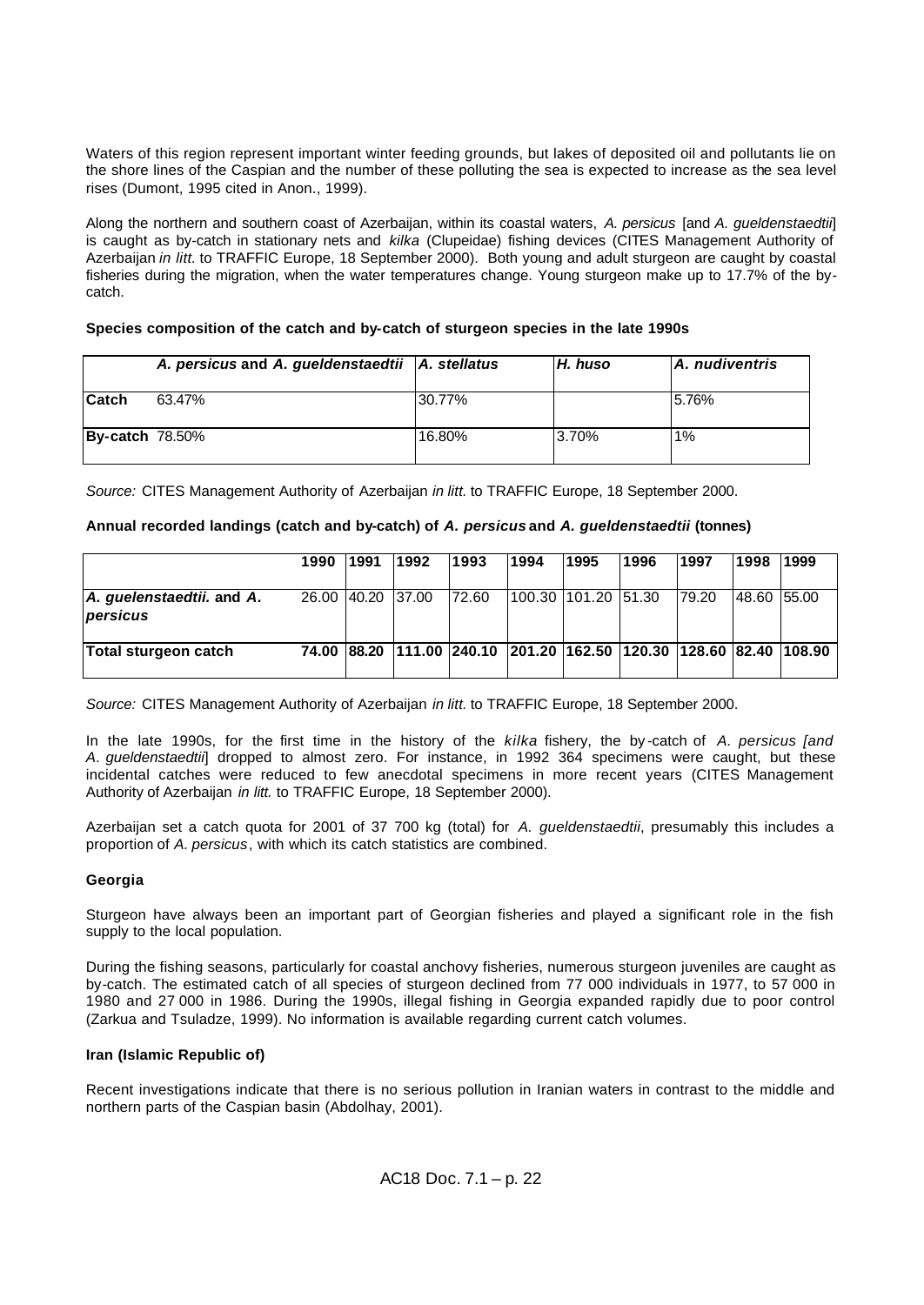Iran is currently the only Caspian country to harvest from the open waters of the Caspian Sea; commercial netting in rivers is prohibited (Jenkins, 2001). *A. persicus* is considered by the Iranian Authorities to be endemic to the southern Caspian Sea Basin and rarely migrates to the central and northern parts of the sea (CITES Management Authority of Iran *in litt*. to TRAFFIC Europe, 24 September 2000). The stocks for this species are mainly managed through restocking and conservation programmes of the Iranian Fisheries (Pourkazemi *in litt*. to IUCN/SSC Wildlife Trade Programme, 26 October 2001).

The results of the monitoring of catch and stocks of *A. persicus* suggest that the wild population does not follow the same trends as the other commercially caught sturgeon. Since 1991, catch data show that the annual catch of *A. gueldenstaedtii* has declined fairly steadily until 1999. In contrast, data suggest that whilst catches of *A. persicus* peaked in 1991 and declined to a low in 1995, but then rose somewhat and fluctuated around and annual mean of 475 t. Therefore the status of the *A. persicus* population appears to be improving while the stocks of *A. gueldenstaedtii*, *A. stellatus*, *A. nudiventris* and *H. huso* seem to be decreasing. In the near future, the status of *A. persicus* is expected to be better than that of other species. In the past, *A. persicus* comprised 20% of the annual Iranian sturgeon catch, while at present, it comprises more than 55-60% (CITES Management Authority of Iran *in litt*. to TRAFFIC Europe, 24 September 2000).

|                         | 1990      | 1991        | 1992   | 1993। | 1994    | 1995          | 1996l   | 1997   | 1998          | 1999  | 2000  |
|-------------------------|-----------|-------------|--------|-------|---------|---------------|---------|--------|---------------|-------|-------|
| A. persicus             | 538.3     | 601.1       | 559.6  | 415.0 | 408.9   | 386.5         | 488.3   | 448.2  | 547.3         | 439.9 | 448.5 |
| A. guelden-<br>staedtii | 384.7     | 422.7       | 363.1  | 212.7 | 142.1   | 114.3         | 130.9   | 86.3   | 75.3          | 56.7  |       |
| <b>Total</b>            | 2 2 9 6.3 | 2 3 1 5 . 1 | 2058.0 | 462.1 | 1 380.9 | <b>1216.3</b> | 1 310.0 | 1043.5 | 1 1 2 7 . 9 1 | 923.3 |       |

# **Annual catch of** *A. gueldenstaedtii* **and** *A. persicus* **(tonnes)**

*Source:* CITES Management Authority of Iran *in litt*. to TRAFFIC Europe, 24 September 2000; Pourkazemi *in litt* to IUCN/SSC Wildlife Trade Programme, 26 October 2001.

# *A. persicus* **catch (individuals in thousands) during 1992-2000**

| 1992 | 1993 | 1994 | 1995 | 1996 | 1997 | 1998 | 1999 | 2000 |
|------|------|------|------|------|------|------|------|------|
| 23.2 | 17.2 | 7.5  | 15.3 | 21.1 | 19.7 | 23.3 | 19.8 | 19.9 |

*Source*: Pourkazemi, *in litt*, to IUCN/SSC Wildlife Trade Programme, 26 October 2001.

About 19 900 specimens of adult sturgeon were caught in 2000, yielding about 53 t of caviar. For the past 5 years, the Iranian domestic market of caviar and sturgeon meat is estimated at 5% and 65% of the country's production respectively (CITES Management Authority of Iran *in litt*. to TRAFFIC Europe, 24 September 2000). The revenue gained from sturgeon products plays a relatively minor role in the national economy of the country, but it has an important effect on fisheries management especially in terms of supporting research, rehabilitation of stocks, anti-poaching and catch operations (Abdolhay, 2001).

# **Production of** *A. gueldenstaedtii* **and** *A. persicus* **in 1992 and 2000 (tonnes)**

|                     | 1992        |       |        |      | 2000       |       |        |         |  |
|---------------------|-------------|-------|--------|------|------------|-------|--------|---------|--|
|                     | <b>Meat</b> | $%$ * | Caviar | % *  | Meat       | $%$ * | Caviar | $%$ $*$ |  |
| A. persicus         | 451.9       | 28.2  | 62.6   |      | 23.9 344.9 | 53.8  | 53.2   | 57.6    |  |
| A. gueldenstaedtii. | 279.7       | 17.4  | 38.6   | 14.7 |            |       |        |         |  |
| <b>Total</b>        | 604.2       |       | 262.3  |      |            |       |        |         |  |

\* Percentages relate to the share of *A. persicus* products of the total Iranian sturgeon fisheries.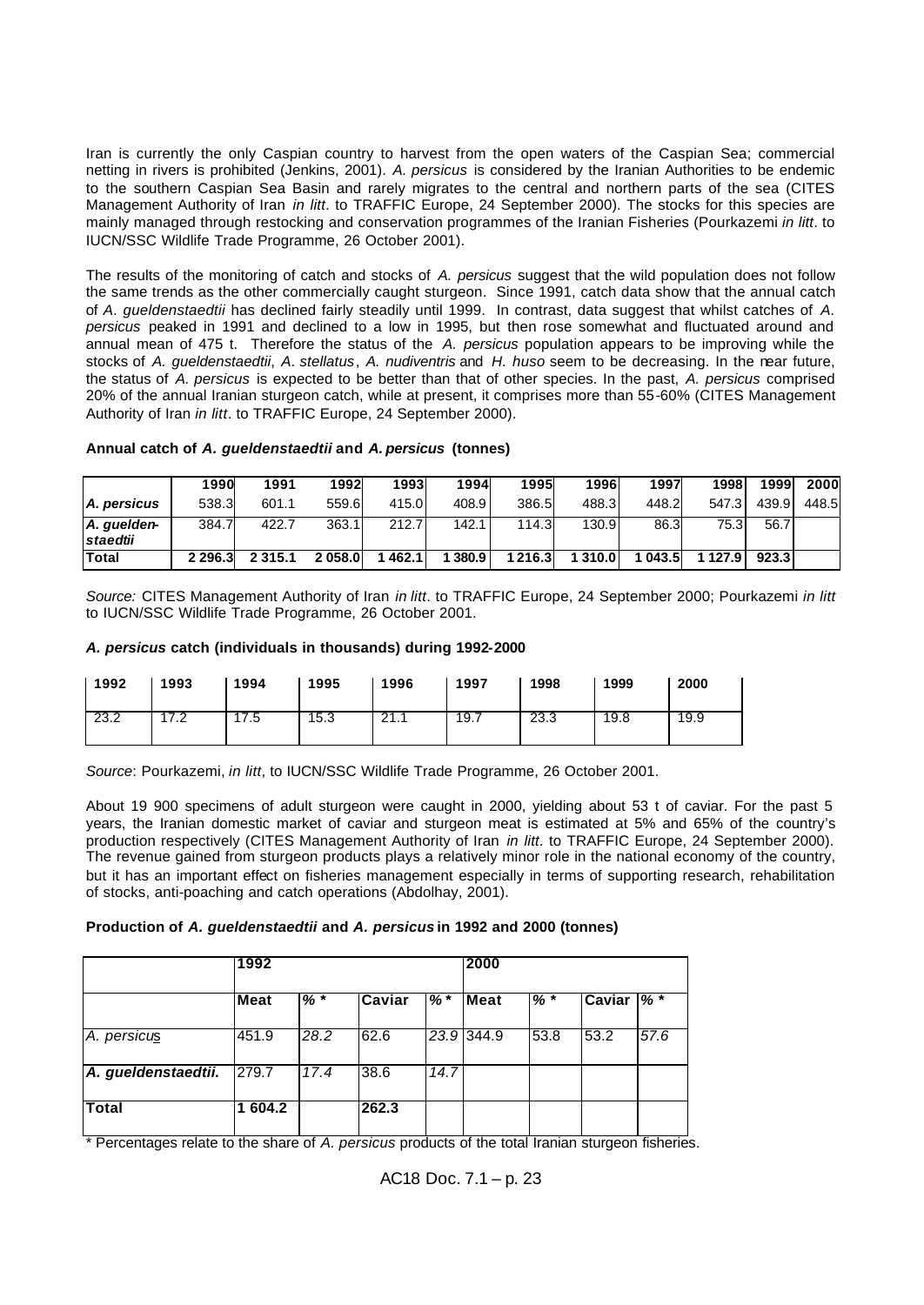*Source:* Pourkazemi *in litt.* to IUCN/SSC Wildlife Trade Programme, September 2000 and Pourkazemi *in litt.* to IUCN/SSC Wildlife Trade Programme, 26 October 2001.

The first artificial breeding programme for *A. persicus* in Iran began in the Sefidrud in 1924. Several species of sturgeon have been bred for restocking programmes since then. There are now five hatcheries located in the southern shores of the Caspian Sea and the fingerlings produced are released into the main rivers located in the north of Iran. Restocking success for *A. persicus* has apparently been better than for other species (Pourkazemi *in litt*. to IUCN/SSC Wildlife Trade Programme, 26 October 2001). Reports from Iranian fisheries for the year 2000 (cited in Pourkazemi *in litt.* to IUCN/SSC Wildlife Trade Programme, 26 October 2001) show that almost 11 million *A. persicus* fingerlings have been released since 1992.

# **Kazakhstan**

No information available.

# **Russian Federation**

No information available.

# **Turkey**

Turkey does not catch or trade *A. persicus* (CITES Management Authority of Turkey in litt, to CITES Secretariat, 11 December 2001).

# **Turkmenistan**

Sturgeon fisheries and processing are a state monopoly in Turkmenistan (Anon., 2000a).

# **INTERNATIONAL TRADE**

The listing of *A. persicus* in CITES Appendix II entered into effect on 1 April 1998. The reported trade data for this species were therefore limited to two years of trade (April 1998 - December 1999).

Eggs of *A. persicus* processed as caviar are sold under the commercial names "Ossetra", and "Asetra", names also used for the caviar of other sturgeon occuring in the Russian Federation. The eggs are large and vary in colour from dark to golden brown with a distinctive taste.

The United States Fish and Wildlife Service's (USFWS) Forensic Laboratory has obtained reference material for 19 of the 27 species of sturgeon and paddlefish (including *A. persicus*) and are in the process of developing reliable genetic markers in order to distinguish between different types of caviar. The USFWS DNA test is designed to detect informative differences between species of sturgeon. To date, the test cannot distinguish *A. persicus* (Fain, 2001).

At the 11th meeting of the Conference of the Parties a decision was made regarding Acipenseriformes, which determined that range States (starting from 1 January 2001) should declare coordinated intergovernmental level annual export and catch quotas per basin, or biogeographical region where appropriate, for all commercial trade in specimens of Acipenseriformes. Parties not informing the Secretariat of such quotas prior to 31 December of the preceding year would be automatically treated as having a zero quota for the following year (Decision 11.58). Endemic species/populations/stocks exploited by a single country within its territorial waters are not covered by Decision 11.58. The Islamic Republic of Iran considers *A. persicus* to be endemic to its waters (CITES Management Authority of Iran *in litt*. to TRAFFIC Europe, 24 September 2000) but other references cited above in the distribution section do not appear to support this interpretation of species' distribution.

CITES Annual Report data reveal that the predominant species reported on the international caviar market in 1998, were *Acipenser stellatus* (46% of reported trade) and *Acipenser gueldenstaedtii* (31% of reported trade) followed by *Huso huso, Acipenser persicus, Huso dauricus* and *Acipenser schrencki* (making up the remaining 23% of reported trade). In 1998, *A. persicus* caviar formed 3% of the exports reported that year. The main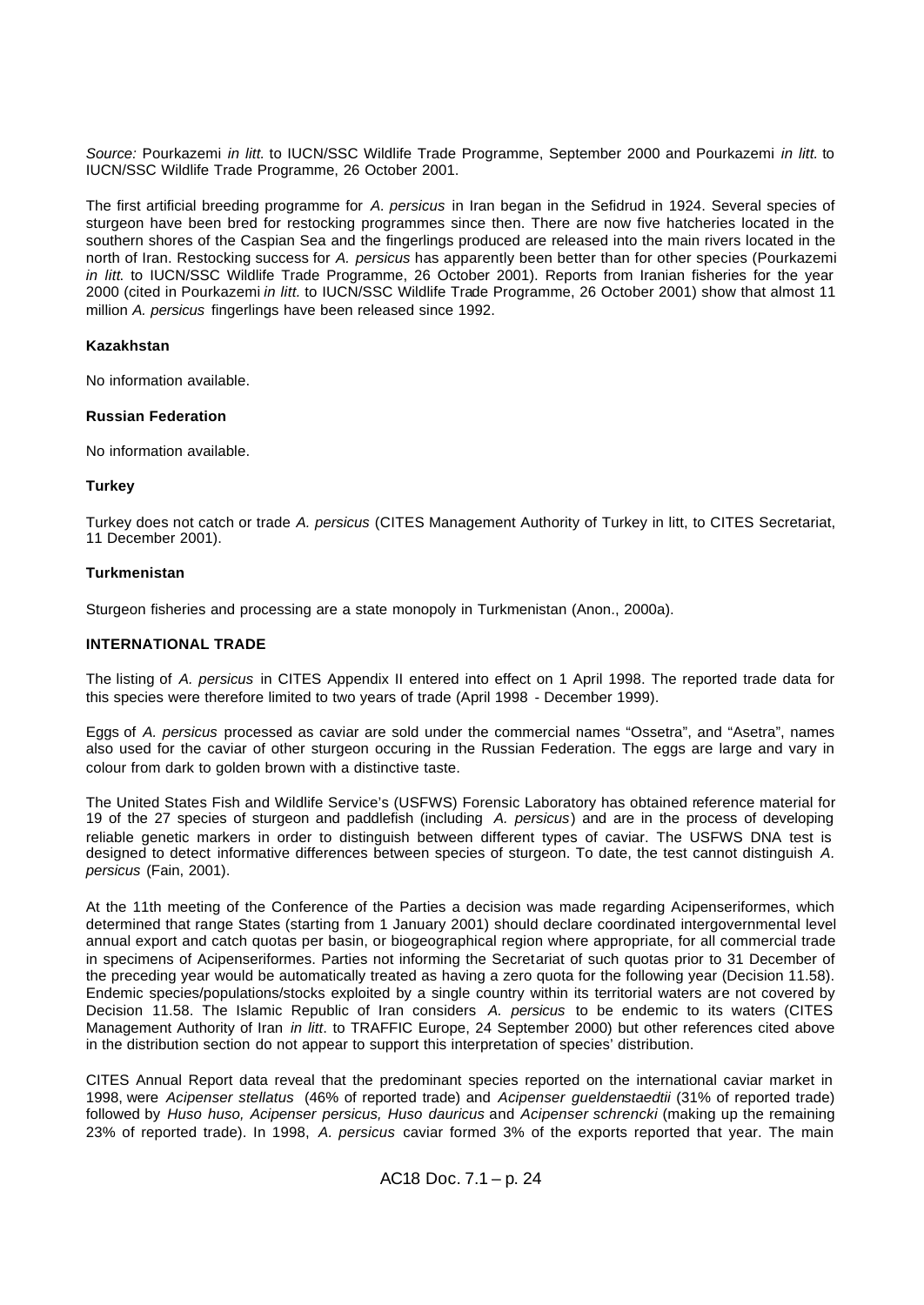destinations for caviar in 1998 were France, Germany, Switzerland and the United States of America (hereafter referred to as the USA) (Raymakers, 2001).

Gross exports and the comparative tabulation of trade in *A. persicus* are given in the Annex. According to 1998- 1999 CITES data, gross exports of *A. persicus* caviar from range States totalled 61 180 kg, with all but 200 kg originating in, or exported by Iran; the remaining 200 kg was exported by Turkey and the country of origin reported as the Russian Federation. The comparative tabulation shows two further transactions with the Russian Federation reported as the country of origin and the United Arab Emirates as the exporter, exporting 2 kg of eggs to the USA and 546kg of eggs to Hong Kong. However, in Notification No. 2001/079 November, 2001, the CITES Standing Committee recommended that trade with the UAE be suspended until that country can demonstrate that the Convention is adequately implemented. Eight Parties (re)exported *A. persicus* caviar, Belgium, Denmark, France, Germany, China (Hong Kong Special Administrative Region), Iran, Switzerland, Turkey and the United Arab Emirates.

Based on gross import statistics, the largest importers of *A. persicus* caviar were France (39 t); Switzerland (14.5 t); Japan (5.2 t); Spain (4 t); Denmark (2.8 t); Germany (2.7 t); UK (2.1 t). A total of 70.3 t of caviar was imported during 1998 and 1999.

CITES gross export data show that Iran also exported 28.3 t of meat, 26.1 t of which was imported by Spain in the 1998-1999 period.

# **Azerbaijan**

Although Azerbaijan had an export quota for *A. gueldenstaedtii* in 1999 (for both meat and caviar) there are no reported exports from this country in the data available for this period. CITES did not enter into force in Azerbaijan until February 1999.

As noted in the species identification section, the CITES Management Authority of Azerbaijan (*in litt.* to the CITES Secretariat, 23 November 2001) does not differentiate *A. persicus* from *A. gueldenstaedtii* in catch data due to identification difficulties. The caviar export quota of 3 450 kg for 2001 for *A. gueldenstaedtii* caviar therefore will presumably include some *A. persicus* caviar (although this is not specified).

*Note on A. gueldenstaedtii*: In response to concerns raised at the 45<sup>th</sup> CITES Standing Committee Meeting (19-22 July, 2001), Azerbaijan, Kazakhstan and the Russian Federation agreed to halt sturgeon fishing in the Caspian Sea for the remainder of the year. These range States also agreed to provide the CITES Secretariat with a detailed inventory of the caviar they currently have in storage (from their last harvest) and to allow only this to be exported. The Caspian States must also have carried out a comprehensive range of enforcement and sturgeon management measures by the end of 2001. These include facilitation of on-site inspections by CITES of the sturgeon management activities and the joint setting of catch and export quotas for 2002.

# **Iran (Islamic Republic of)**

|             | <b>LADOL GUOLGS TOT A. DETSIGGS (KITOGLAHIMIGS)</b> |        |                |              |                                           |             |            |
|-------------|-----------------------------------------------------|--------|----------------|--------------|-------------------------------------------|-------------|------------|
|             |                                                     | 1998   | 1999           |              | 2000                                      |             |            |
|             |                                                     | Caviar | <b>Caviar</b>  | <b>IMeat</b> | Caviar                                    | <b>Meat</b> | Fert. eggs |
| Azerbaijan  |                                                     |        | 5 9 0 0        | 50 000       | 4350                                      | 43 500      |            |
| <b>Iran</b> | (A. gueldenstaedtii)                                |        | (10000)(14000) |              | 52 000 including<br>Α.<br>queldenstaedtii |             |            |
|             | A. persicus                                         | 45 000 | 53 000         |              |                                           |             |            |

# **Export quotas for** *A. persicus* **(kilogrammes)**

*Source:* CITES Notification No.s 1998/35-36-61, 1999/21-47-53-68 and 2000/053-056.

In 1998 and 1999 Iran had separate quotas for *A. gueldenstaedtii* and *A. persicus*. However, a total combined export quota of 52 000 kg for caviar of *A. gueldenstaedtii* and *A. persicus* was established for 2000. This could be a result of the difficulty in differentiating between these two species (see Species Identification). However, Hosseini (pers. comm. to Pourkazemi *in litt*. to IUCN/SSC Wildlife Trade Programme, 26 October 2001)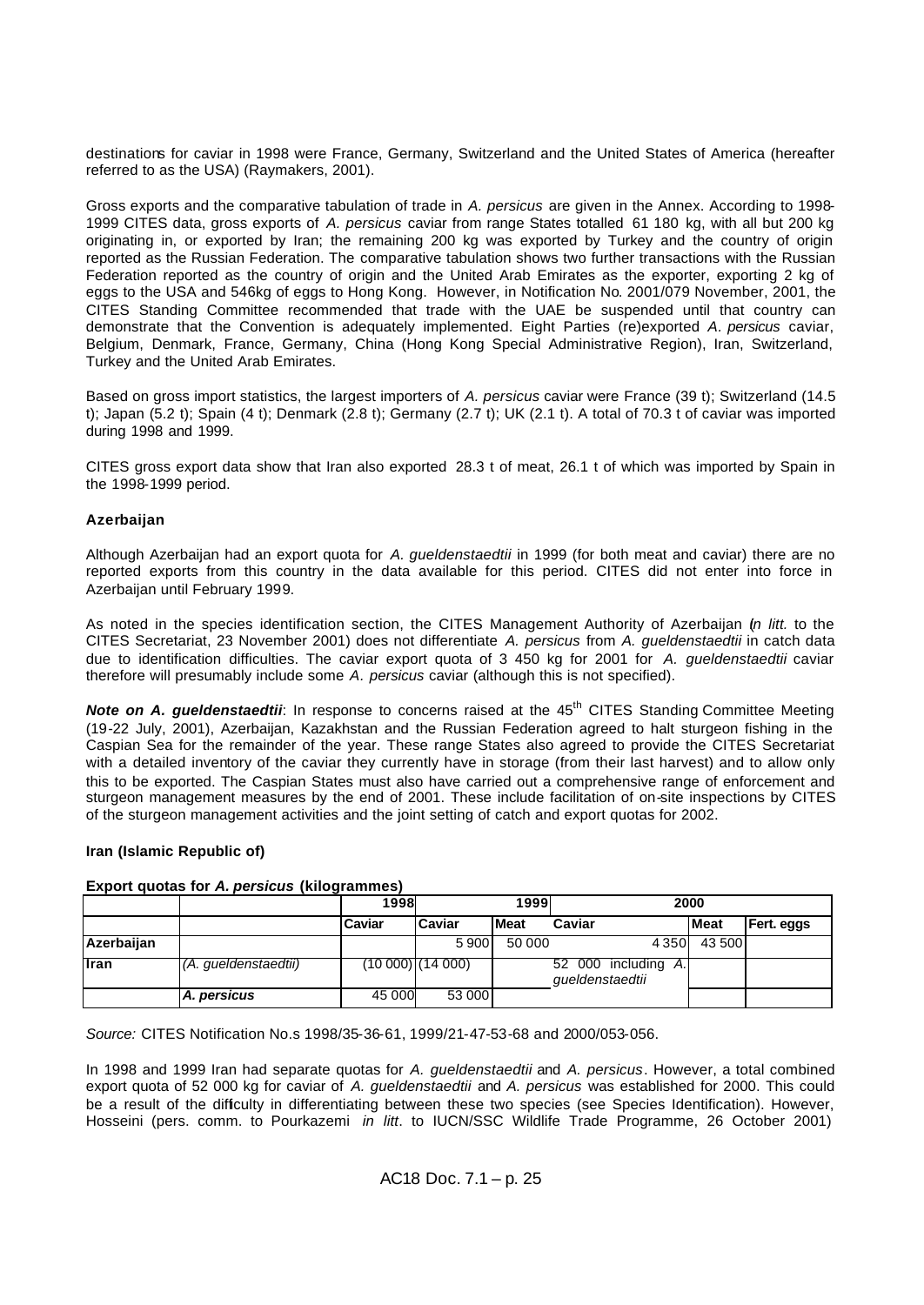confirmed that separate catch statistics are available for the 2000 catch. Separate quotas for the two species have been established for 2001.

|  |  |  |  | 2001 Catch and Export quotas for A. persicus (kilogrammes) |
|--|--|--|--|------------------------------------------------------------|
|--|--|--|--|------------------------------------------------------------|

|                      |        | Catch quota | Export quota |             |  |  |
|----------------------|--------|-------------|--------------|-------------|--|--|
| Iran                 | Caviar | Meat        | Caviar       | <b>Meat</b> |  |  |
| (A. aueldenstaedtii) | 3640   | 27 300      | 3460         | 000<br>44   |  |  |
| <b>A. persicus</b>   | 52900  | 349000      | 51 000       | 140 000     |  |  |

*Source*: Notification to the Parties No. 2001/042.

# **Georgia**

During the fishing seasons, particularly for the coastal anchovy fisheries, numerous sturgeon juveniles are caught as by-catch. The estimated catch of all species of sturgeon declined from 77 000 individuals in 1977, to 57 000 in 1980 and 27 000 in 1986. During the 1990s, illegal fishing in Georgia expanded rapidly due to poor control (Zarkua and Tsuladze, 1999). No information is available to determine if any of the catch is destined for the international market.

# **Kazakhstan**

No information available.

# **Russian Federation**

No information available.

# **Turkey**

There is no catch nor international trade of *A. persicus* (Management Authority of Turkey *in litt*. to CITES Secretariat 6 November 2001).

### **Turkmenistan**

Sturgeon fisheries and processing are a state monopoly (Anon., 2000).

*Note*: The use of the term "eggs" and the unit "kg", "g" or no unit (see # in Appendix and table on export quotas, above) to describe shipments of both caviar and fertilised eggs complicates the analysis of trade data. Similar difficulties arise from the unit used for export quotas of fertilised eggs, which is kilogrammes ("kg") instead of "number of specimens". Kilogrammes do not directly correspond to the number of specimens, and hence does not allow the effective evaluation of quotas. This confusion is also a source of mis-interpretation of data and is an obstacle to the proper monitoring of international trade, e.g. underestimation of live specimens in trade.

The level of illegal trade of *A. persicus* is unknown, however, illegal trade of *A. gueldenstaedtii* caviar has increased since the collapse of the former USSR and it might be supposed that there is also an illegal trade of caviar made from the roe of *A. persicus* (De Meulenaer and Raymakers, 1996).

# **CONSERVATION MEASURES**

In 1998, the Caspian Environment Programme was established. Supported by the European Union (EU) and Global Environment Facility (GEF) and including all Caspian range States as official partners, one of the activities it undertook is to establish a common management scheme for sturgeon for all Caspian States.

Despite the fact that the five range States of the Caspian Sea have set up a *Committee for the Conservation and Use of the Biological Resources in the Caspian Sea* during recent years, the proposed international agreement governing Caspian sturgeon catch and drawn up by this Committee has not been signed so far (end of 2000).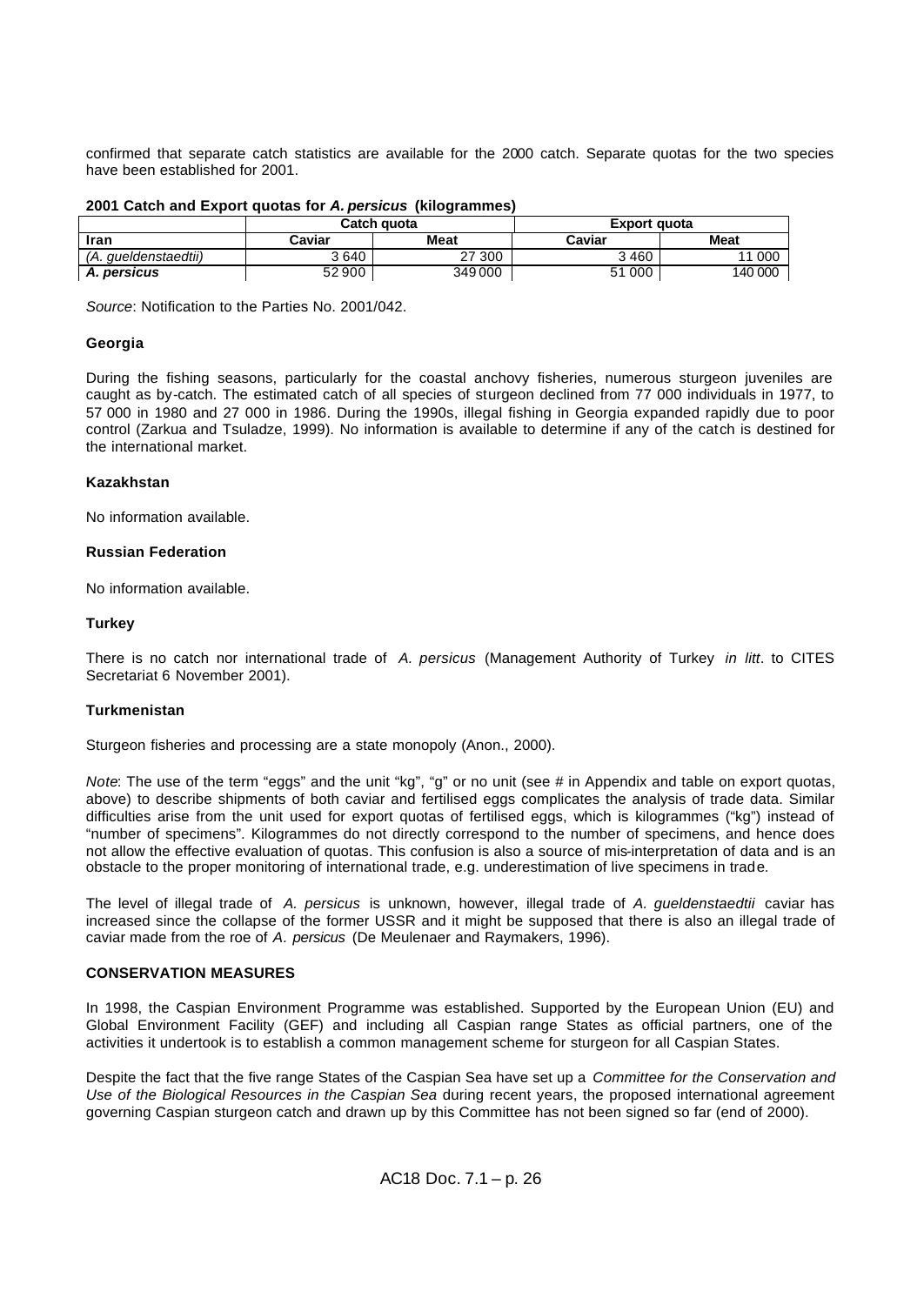Before the fragmentation of the USSR, there was strict management of the sturgeon fishery in the Caspian Sea, including a quota system, maximum and minimum size restrictions, closed seasons and a complete ban on the sea fishery. Since the collapse of the USSR, five States (Russian Federation, Iran, Azerbaijan, Kazakhstan and Turkmenistan) and the two Autonomous Republics of Dagestan and Kalmykia are fishing for sturgeon in the Caspian Sea (Anon., 1997).

The meeting on the Protection and Sustainable Management of Sturgeon Populations in the Black Sea Basin, Sofia, Bulgaria, 23 -26 October, 2001, agreed upon 21 conclusions for the attention of national CITES Authorities and relevant government agencies including implementation of adaptive management as an interim measure, establishing a management group and development of a regional strategy and action plan.

# **Azerbaijan**

No clear regulations (TRAFFIC Europe *in litt*. to TRAFFIC International, 1997).

# **Georgia**

No clear regulations (TRAFFIC Europe *in litt*. to TRAFFIC International, 1997). However, in the 1970s a 360 km<sup>2</sup> conser vation zone, along the coastline up to 60-100 m water depth, was established in the area between Poti-Ochamchira. This area has always been an important feeding and wintering ground for sturgeon (Zarkua and Tsuladze, 1999). However, anchovy fisheries have been allowed in the conservation zone and many sturgeon fingerlings have been caught as by-catch.

# **Iran (Islamic Republic of)**

Annual catch quotas for sturgeon are determined by the senior authorities and sturgeon experts of the Iranian Fisheries and are established on the basis of stock assessments, catch per unit effort (CPUE), and caviar harvest data from previous years. The maximum allowable catch limit for each sturgeon species is estimated and after approval is communicated to each province and catch station (Abdolhay, 2001).

At all sturgeon catch stations the age, length, sex and weight of fish landed are recorded for each species. The population structure is estimated on the basis of age groups. As a result of ten years of study the number of catch stations has been halved, different catch methods have been adopted, and lower export quotas have been set for the past five years (CITES Management Authority of Iran *in litt*. to TRAFFIC Europe, 24 September 2000).

Fishermen targeting *Rutilus frisii kutum* with nets used to catch a substantial number of young sturgeon as bycatch, this led to declining sturgeon stocks. From the 1994 to 1998 the Iranian Fisheries bought fishing permits from 7 000 fishermen, and assisted them to carry out alternative fisheries activities. The positive impacts of this were evident in the increase in the sturgeon catch during the following three to four years. Increasing sustainability, particularly of Persian sturgeon stocks of the southern Caspian can apparently be attributed to proper management of sturgeon stocks in Iran (Abdolhay, 2001).

A caviar labelling system is in place, where each tin of caviar holds a sign or mark that indicates at least the date and place of catch, the name of the catch station, name of processor and the species.

Considerable resources are used to enforce regulations, and although poaching for sturgeon occurs occasionally it does not appear to be a major problem in Iran (Jenkins, 2001).

# **Kazakhstan**

No clear regulations (TRAFFIC Europe *in litt*. to TRAFFIC International, 1997).

# **Russian Federation**

No clear regulations (TRAFFIC Europe *in litt*. to TRAFFIC International, 1997).

# **Turkey**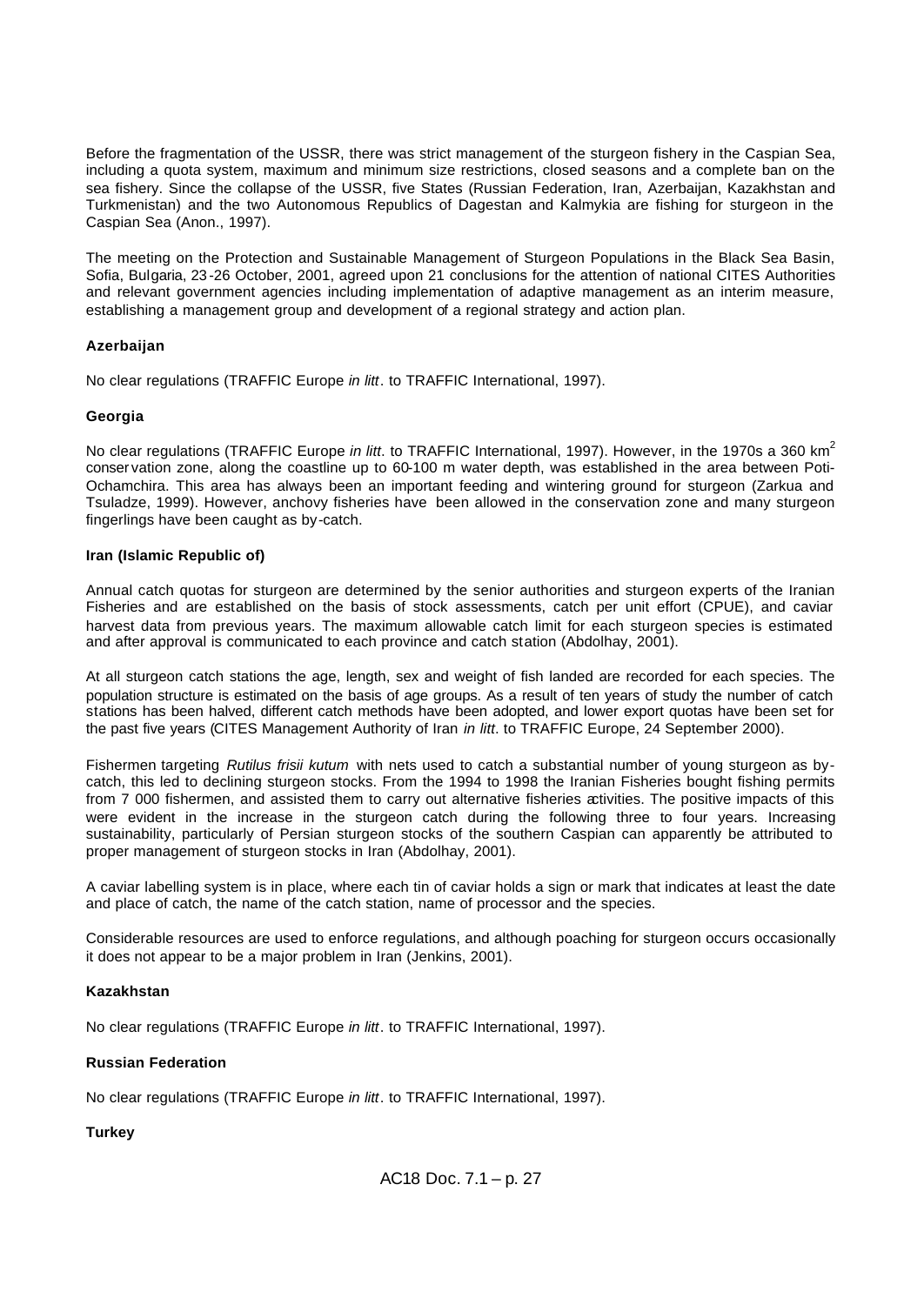All sturgeon species are under strict protection, fishing, domestic and international trade is banned (Management Authority of Turkey *in litt*. to CITES Secretariat, 6 November 2001).

# **Turkmenistan**

No specific information on regulations is available (Anon., 1997) though sturgeon fisheries and processing are a state monopoly in Turkmenistan (Anon., 2000a).

# **CAPTIVE BREEDING**

# **Azerbaijan**

During the past year, Azerbaijan has produced 5.82 million *A. persicus* fingerlings (CITES Management Authority of Azerbaijan *in litt*. to CITES Secretariat, 23 November 2001).

# **Georgia**

A sturgeon production plant built in 1983 was in operation on the Rioni River until the 1990s obtaining fingerlings imported from the Volga and Dnieper River for growth in ponds, results are uncertain (Zarkua and Tsuladze, 1999).

# **Iran (Islamic Republic of)**

The construction of hatchery centres began with the aim of producing 14 million sturgeon fingerlings. By 1997,<br>the sturgeon hatchery area had increased from 0.72 km<sup>2</sup> in 1981 to 7.42 km<sup>2</sup>. Shilat, the Fisheries Company aims to enhance annual sturgeon fingerling production to 50 million and increase their weight (up to 30 g), there is a special emphasis on Persian sturgeon. Annually, several million sturgeon fingerlings (species not specified) are produced for release into the rivers entering the Caspian Sea (Abdolhay, 2001).

Annual release of *A. gueldenstaedtii* and *A. persicus* fry (million fingerlings)

|                    |            |    |  |  | 1990 1991 1992 1993 1994 1995 1996 1997 1998 1999 2000     |  |    |
|--------------------|------------|----|--|--|------------------------------------------------------------|--|----|
| A. persicus        |            |    |  |  | 4.06 5.92 2.93 3.57 4.66 8.05 11.02 18.75 22.59 17.30 18.5 |  |    |
| A. gueldenstaedtii | $? \ 0.04$ | 21 |  |  | ? 0.30 0.52 0.67 0.92 0.42 0.96                            |  | 21 |
| lTotal             |            |    |  |  | 4.06 6.60 2.93 3.57 5.91 9.13 12.35 21.63 24.56 19.10 18.5 |  |    |

*Source:* CITES Management Authority of Iran *in litt*. to TRAFFIC Europe, 24 September 2000; Pourkazemi *in litt*. to IUCN/SSC Wildlife Trade Programme, 26 October 2001.

After fingerling release, a 3% return after maturity is assumed (Pourkazemi *in litt*. to IUCN/SSC Wildlife Trade Programme, 26 October 2001)

Although Jenkins (2001) states that it is clear that Iranian Fisheries are able to monitor trends in the population and evaluate the impact of annual harvests, it is not clear under the present system of stock assessment by what means they determine the quantities of fingerlings of each species to be produced for the restocking programme each year.

### **REFERENCES**

- Abdolhay, 2001. Comments on Stock Status in Iran. Proceedings of the IUCN The World Conservation Union Species Survival Commission Sturgeon Specialist Group and other experts meeting to discuss priorities for sturgeon. 9-11 February, 2001. Moscow. (In prep).
- Anon. 1997. Proposal for inclusion of Acipenseriforme spp. in Appendix II of the Convention on International Trade in Endangered Species of Wild Flora and Fauna. Management Authorities of the Federal Republic of Germany and the United States of America.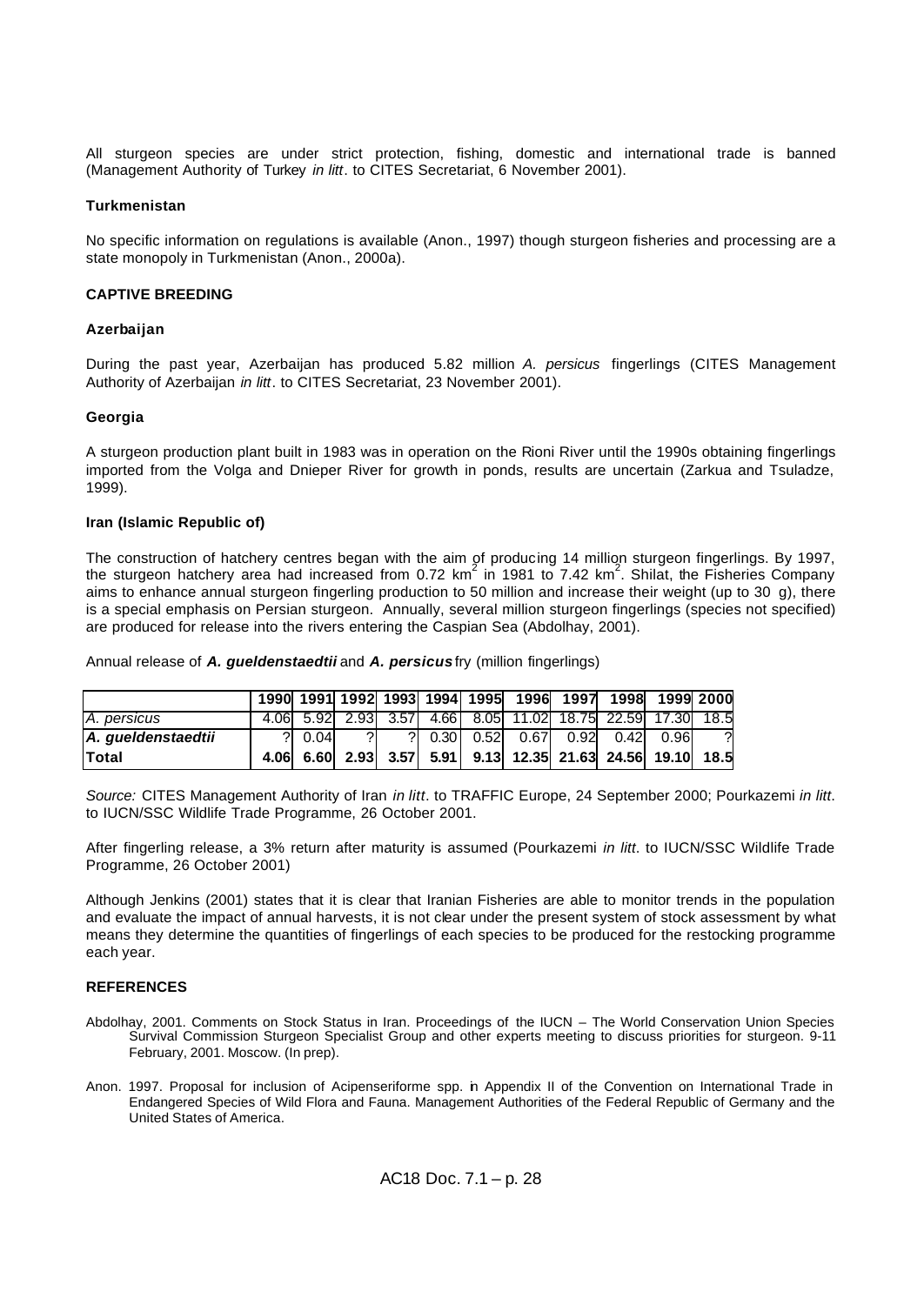- Anon. 1999. Proposals for amendment of Appendices I and II for consideration by the sixth meeting of the conference of the Parties. Cape Town, 10-16 November. 1999. Proposal II/20: Inclusion of *Acipenser persicus* in Appendix II of the Convention of Migratory Species of Wild Animals. Proponent: Federal Republic of Germany.
- Anon. 2000a. *Sturgeon fisheries management and trade control measures in the Caspian Sea and Black Sea/ Sea of Azov range States*. TRAFFIC Europe field investigations, December 1999-January 2000. Unpublished report.
- Anon. 2000b. *Estimation of the Sturgeon Stocks in the Russian Federation and Monitoring of Domestic Trade in Sturgeon Products*. TRAFFIC Europe-Russia, field investigations. Unpublished report, Pp. 23.
- Anon. 2000c. *A Guide to Interpreting the Outputs from the UNEP-WCMC CITES Trade Database*. UNEP-WCMC, Cambridge, UK.
- Anon. 2001. CITES-listed species database. Http://www.cites.org/eng/resources/fauna.shtml.
- Artyukhin, E.N. 1995. On biogeography and relationships within the genus Acipenser. *The Sturgeon Quarterly*. 6-8.
- Artyhukhin, E.N. and Vecsei, P. 2001. On morphological peculiarities of the Russian sturgeon, *Acipenser gueldenstadtii* and Persian sturgeon, *Acipenser persicus*, in the Ponto-Caspian region. Extended Abstracts, Aquaculture and General Biology, 4<sup>th</sup> International Symposium on Sturgeon. 8-13 July 2001, Oshkosh, Wisconsin, USA.
- Artyukhin, E.N. and Zarkua, Z.G. 1986. On the question of taxonomic status of the sturgeon in the Rioni River (The Black Sea basin). *Voprosy Okhtiologii*, 26: 61-67 (in Russian).
- Azari Takami, G. and Kohneshahri, M. 1973. Artificial breeding and rearing in sturgeons. (In Persian).
- Barannikova, I.A. Burtsev, I.A ., Vlasenko, A.D., Gershanovich, A.D., Makarov, E.V. and Chebanov, M.S. 1995. Sturgeon Fisheries in Russia. Proceedings of the Second International Symposium on Sturgeons, September 611, 1993. Moscow-Kstoma-Moscow (Russia). VNIRO Publication. Pp. 124-130.
- Bemis, W.E., Findeis, E.K. and Grande, L. 1997. An overview of Acipenseriformes. *Environ. Biol. Fishes* 25-71.
- Birstein, V. J., Bemis, W. E. and Waldman, J.R. 1997. The Threatened status of Acipenseriform species: a summary. *Environmental Biology of Fishes*. 48: 427-435.
- Coad, B. W. 1995. Freshwater fishes of Iran. *Acta Sc. Nat. Brno* 29(1): 1-64.
- De Meulenaer, T. and Raymakers, C. 1996. *Sturgeons of the Caspian Sea and the International Trade in Caviar*. TRAFFIC International, Cambridge, UK.
- Dumont, H. 1995. Ecocide in the Caspian Sea. *Nature* 377: 673-674.
- Eshmeyer, W.N. (Ed.) 1998. *Catalog of Fishes*. Vol. 2. California Academy of Sciences *,* San Francisco. Also at: http://www.calacademy.org/research/ichthyology/catalog/.
- Fain, S. 2001. DNA Profiling as a Marking System for Sturgeon Products in Trade. *In*: IUCN/SSC Sturgeon Specialist Group (2001). Proceedings of the IUCN – The World Conservation Union Species Survival Commission Sturgeon Specialist Group and other experts meeting to discuss priorities for sturgeon. 9-11 February, 2001. Moscow. (In prep).
- Froese, R. and Pauly, D. (Eds). 2001. FishBase. Http://www.fishbase.org. Viewed 5 July 2001.
- Holcik, J., 1989. *Freshwater fishes of Europe*. Vol. I/II: General Introduction of Fishes Acipenseriformes. Weisbaden, AULA-Verlag.
- Hureau, J.C. 1991. La base de données GICIM: Gestion informatisée des collections ichthyologiques du Muséum. p. 225-227. In Atlas Preliminaire des Poissons d'Eaux Douce de France. Conseil Supérieur de la Pêche, Ministère de l'Environment, CEMAGREF et Muséum National d'Histoire Naturelle, Paris
- IUCN/SSC Sturgeon Specialist Group. 2001. Proceedings of the IUCN The World Conservation Union Species Survival Commission Sturgeon Specialist Group and other experts meeting to discuss priorities for sturgeon. 9-11 February, 2001. Moscow. (In prep.).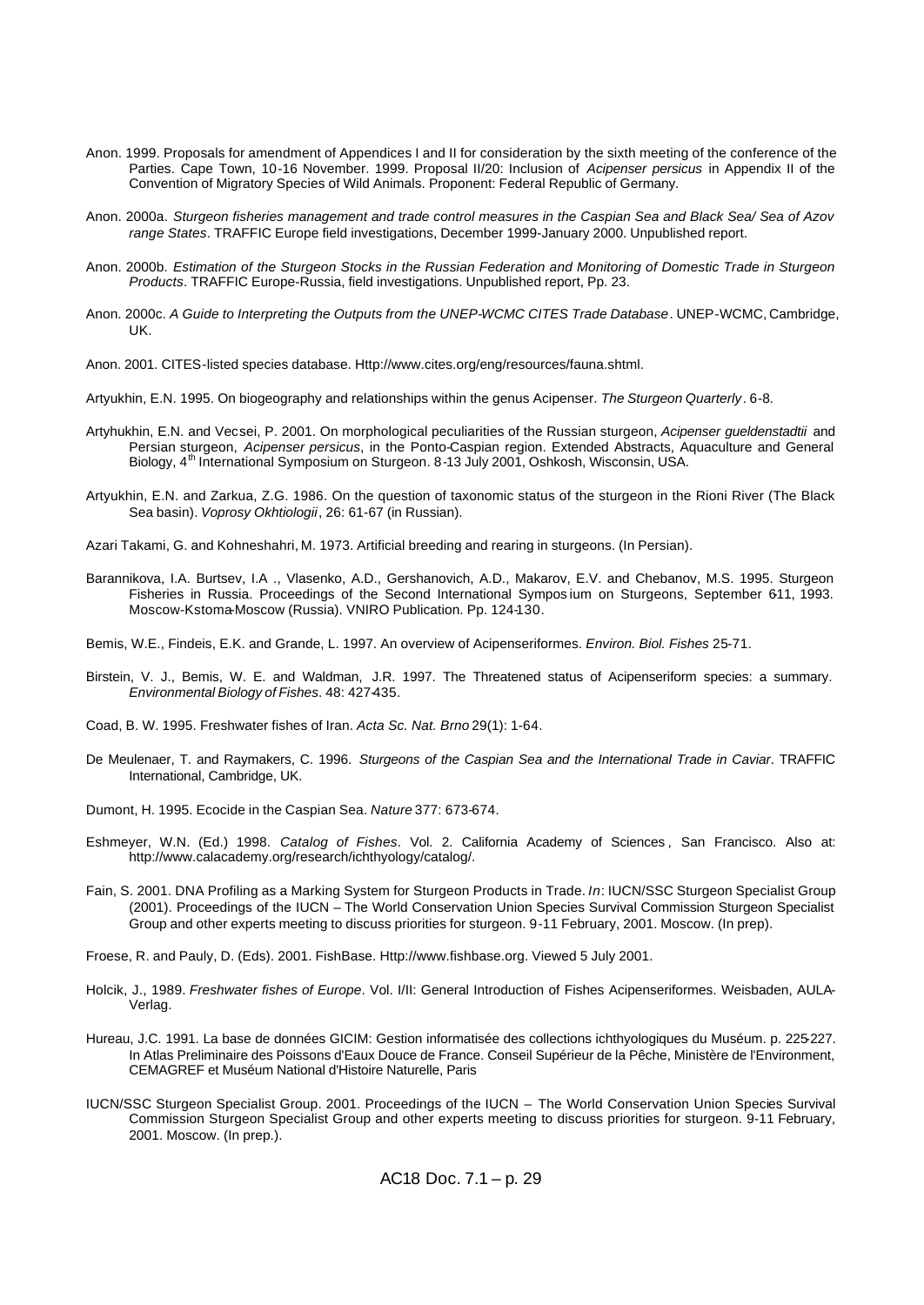- Ivanov and Ruban, G. 2001. Comments on stock status in the Russian Federation. Proceedings of the IUCN The World Conservation Union Species Survival Commission Sturgeon Specialist Group and other experts meeting to discuss priorities for sturgeon. 9-11 February, 2001. Moscow. (In prep).
- Jenkins, R. 2001. Management and use of Caspian Sea sturgeons by Iran. *Policy Matters -* Newsletter of the IUCN Commission on Environmental, Economic and Social Policy. No. 8 October 2001.

Kazancheev, E.N. 1981. Ryby Kaspiiskogo morya. Izd. Lëgkaya I pishcheveya promyshlennost, Moskva. (In Russian).

- Khodorevskaya, R.P., Dovgopol, G.F., Zhuravleva, O.L. and Vlasenko, A.D. 1997. Present status of commercial stocks of sturgeons in the Caspian Sea basin. *In*: Birstein, V.J., Waldman, J.R. and Bemis, W.E. (Eds). Sturgeon Biodiversity and Conservation. Kluwer Academic Publishers, Dordrecht. 1997. pp. 209-219.
- Lelek, A. 1987. *Threatened Fishes of Europe. The Freshwater Fishes of Europe*. Vol. 9. The Europena Committtee for the Conservation of Nature and Natural Resources – Council of Europe (Ed) Wiesbaden, AULA – Verlag. Pp. 42-57.
- Levin, A.V. 1995. The distribution and migration of Sturgeons in the Caspian Sea. *In*: Birstein, V.J., Bauer, A. and Kaiser-Pohlmann, A. (Eds.) 1997. *Sturgeon Stocks and Caviar Trade Workshop*. IUCN. Gland, Switzerland and Cambridge, UK. Viii + 88pp
- Nasri Chari, A., 1993. Comparative study on morphometric parameters in *A. gueldenstaetdtii* and *A. persicus* in southern shores of Caspian Sea in order to declare *A. persicus* as an independent species. M.Sc thesis. Tehran University. (In Persian).
- Pavlov, D.S., Savvaitova, K.A., Sokolov, L.I. and Alekseev, S.S. 1994. Rare and Endangered Animals. Fishes. Vysshaya Shkola, Moscow. 334pp. (In Russian).
- Raymakers, C. 2001. TRAFFIC. Proceedings of the IUCN The World Conservation Union Species Survival Commission Sturgeon Specialist Group and other experts meeting to discuss priorities for sturgeon. 9-11 February, 2001. Moscow. (In prep).
- Reshetnikov, Yu. S., Bogutskaya, N.G., Vasil'eva, D.E., Dorofeyeva, E.A. and Naseka, A.M. 1997. An annotated checklist of the freshwater fishes of Russia. *Voprosy Ikhtiol*. 37(6): 723-771. (In Russian. English translated in *J. Ichthyol*. 37(9): 687-736.)
- Rostami, I., 1961. Biologic et exploitation des Esturgeons (Acipenseridae) Caspiens Paris.
- Sokolov, L. I. 1998. *Various family accounts*. *In*: Annotated Check-List of Cyclotomata and Fishes of the continal waters of Russia. Nauka Publishers, Moscow.
- Tavakolli, M., and Moghim, M. 2001. *Statistical and biological study on sturgeons*. International Sturgeon Research Institute Publications (In Persian).
- Vladykov, V.D. 1964. *Inland Fisheries Resources of Iran, especially of the Caspian Sea with special reference to sturgeon*. Report to the Government of Iran. Expanded Program of Technical Assistance. FAO. Rome, 1964. 51pp. Unpublished report.
- Vlasenko, A.D. 1994. The Present Status and Conservation of Sturgeons (Acipenseridae) in the Caspian Basin. Proceedings of the International Conference on Sturgeon Biodiversity and Conservation, New York. 1994.
- Vlasenko, A.D., Pavlov, A.V., Sokolov, L.I. and Vasil'ev, V.P. 1989. *Acipenser gueldenstaedti* Brandt, 1833. *In*: Holcik J. (Ed). The Freshwater Fishes of Europe. Vol. I/II: General Introduction of Fishes. Acipenseriformes. Wiesbaden, AULA-Verlag. In: *Document Doc. 10.89; Prop. 10.65. 1997. Proposal to list all Acipenseriformes in Appendix II. Submitted by Germany and The United States of America.* Pp. 295-344.
- Zarkua, Z. and Tsuladze, V. 1999. Sturgeons in the Black Sea Coastal Waters of Georgia: Initiative needed to boost sturgeon numbers. *Eurofish* 3/99:40-41.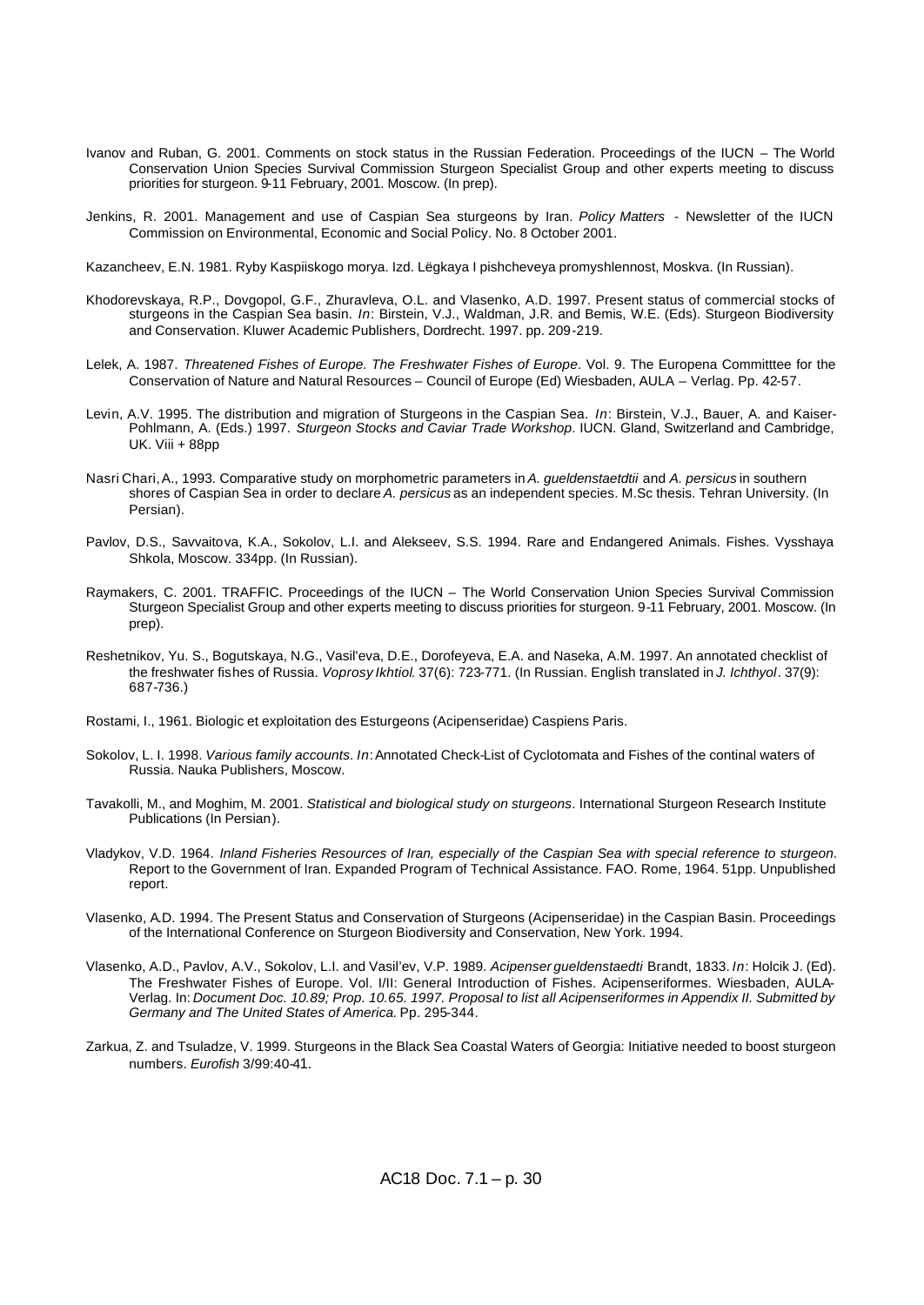# **Gross exports\* of** *A. persicus,* **1998-1999**

| Year | Taxon              | Term          | Unit | <b>Country Gross</b>     | exports |
|------|--------------------|---------------|------|--------------------------|---------|
| 1998 | Acipenser persicus | Eggs          | kg   | $\overline{\mathsf{FR}}$ | 1.4     |
| 1998 | Acipenser persicus | Eggs          | kg   | IR                       | 0.5     |
| 1998 | Acipenser persicus | Eggs          | kg   | AЕ                       | 1520    |
| 1998 | Acipenser persicus | Eggs          | kg   | DE                       | 669     |
| 1998 | Acipenser persicus | Eggs          | kg   | $\overline{\mathsf{FR}}$ | 254     |
| 1998 | Acipenser persicus | Eggs          | kg   | $\overline{\mathsf{IR}}$ | 8766    |
| 1998 | Acipenser persicus | Meat          | kg   | IR                       | 10      |
| 1999 | Acipenser persicus | <b>Bodies</b> |      | IR                       | 1       |
| 1999 | Acipenser persicus | Eggs          | kg   | СH                       | 0.36    |
| 1999 | Acipenser persicus | Eggs          | kg   | DK                       | 0.19    |
| 1999 | Acipenser persicus | Eggs          | kg   | ES                       | 0.54    |
| 1999 | Acipenser persicus | Eggs          | kg   | $\overline{\mathsf{FR}}$ | 24.165  |
| 1999 | Acipenser persicus | Eggs          | kg   | GВ                       | 0.5     |
| 1999 | Acipenser persicus | Eggs          | kg   | HΚ                       | 0.625   |
| 1999 | Acipenser persicus | Eggs          | kg   | IR                       | 0.6     |
| 1999 | Acipenser persicus | Eggs          | kg   | ĀЕ                       | 233     |
| 1999 | Acipenser persicus | Eggs          | kg   | ВE                       | 11      |
| 1999 | Acipenser persicus | Eggs          | kg   | СH                       | 7354    |
| 1999 | Acipenser persicus | Eggs          | kg   | DK                       | 1176    |
| 1999 | Acipenser persicus | Eggs          | kg   | $_{\rm ES}$              | 1       |
| 1999 | Acipenser persicus | Eggs          | kg   | $\overline{\mathsf{FR}}$ | 3811    |
| 1999 | Acipenser persicus | Eggs          | kg   | HΚ                       | 9       |
| 1999 | Acipenser persicus | Eggs          | kg   | IR                       | 52213   |
| 1999 | Acipenser persicus | Eggs          | kg   | ΤR                       | 200     |
| 1999 | Acipenser persicus | Meat          | kg   | IR                       | 28268   |

\* **Definition:** "**Gross exports** are the sum of all reported exports and re-exports in a particular commodity or species in a particular year or series of years;… Gross trade is thus a simple measure of the total number of items recorded in international trade. However, gross trade may be an overestimate of the total number of actual specimens in trade as re-exports are not deducted from the total" (Anon., 2000c). This is particularly applicable to caviar of which shipments are often exported, re-packaged and re-exported. For instance, in the mid-1990s, Germany re -exported as much as 45% of its annual caviar imports (De Meulenaer and Raymakers, 1996).

# **Annex**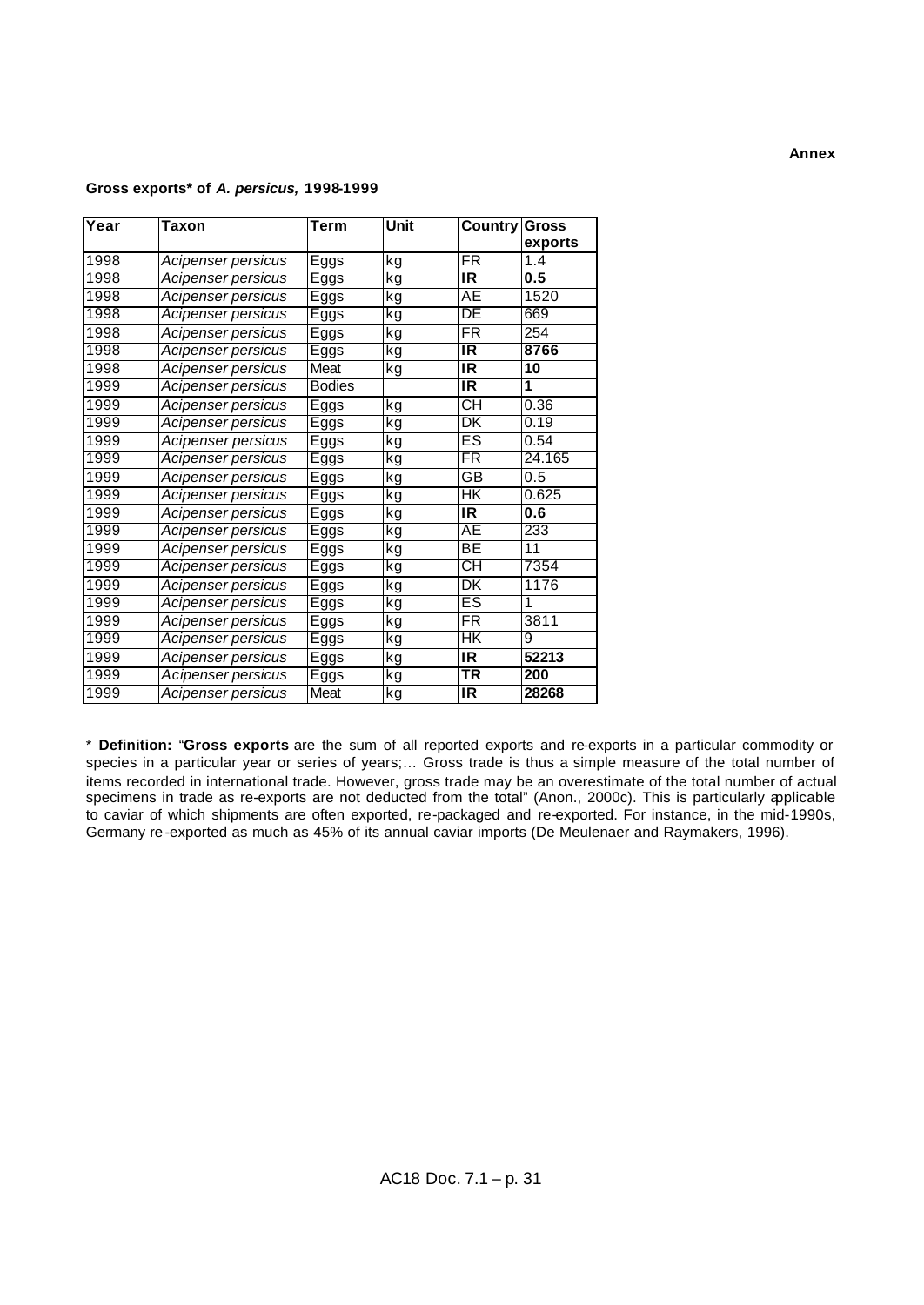|      |                           |                          |                              | <b>Imports</b>     |         |                   |               |                         | <b>Exports reported</b> |                    |                   |               |                         |
|------|---------------------------|--------------------------|------------------------------|--------------------|---------|-------------------|---------------|-------------------------|-------------------------|--------------------|-------------------|---------------|-------------------------|
|      |                           |                          |                              | reported           |         |                   |               |                         |                         |                    |                   |               |                         |
|      |                           |                          | Year Imp. Exp Origi          | Quantity           |         | <b>Units Term</b> | <b>Purpos</b> | <b>Sourc</b>            | Quantity                |                    | <b>Units Term</b> | <b>Purpos</b> | <b>Sourc</b>            |
|      |                           |                          | n<br>$\overline{\mathbb{R}}$ |                    |         |                   | е             | е                       |                         |                    |                   | e             | e                       |
| 1998 | <b>AD</b>                 | FR                       |                              |                    |         |                   |               |                         |                         | $\overline{21}$ kg | Eggs              | т             | W                       |
| 1998 | AR                        | DE                       | ΙR                           |                    |         |                   |               |                         |                         | $10$ kg            | Eggs              | Т             | ਠ                       |
| 1998 | <b>BR</b>                 | FR                       | $\overline{\mathbb{R}}$      |                    |         |                   |               |                         |                         | 4kg                | Eggs              | T             | $\overline{\rm o}$      |
| 1998 | CA                        | AE                       | ΙR                           |                    |         |                   |               |                         |                         | $35$ kg            | Eggs              | Т             | ਾ                       |
| 1998 | $\overline{CA}$           | <b>AE</b>                | $\overline{\mathbb{R}}$      |                    |         |                   |               |                         |                         | $\overline{19}$ kg | Eggs              | T             | $\overline{\mathsf{W}}$ |
| 1998 | CA                        | $\overline{\mathbb{R}}$  |                              |                    |         |                   |               |                         |                         | $12$ kg            | Eggs              | Т             | W                       |
| 1998 | $\overline{CH}$           | <b>AE</b>                | $\overline{\mathbb{R}}$      |                    |         |                   |               |                         | $\overline{183}$ kg     |                    | Eggs              | T             | $\overline{\mathsf{W}}$ |
| 1998 | <b>CH</b>                 | FR                       | IR.                          |                    |         |                   |               |                         | 151 kg                  |                    | Eggs              | Т             | W                       |
| 1998 | $\overline{c}$            | FR                       | $\overline{\mathsf{IR}}$     |                    |         |                   |               |                         |                         | $8$ kg             | Eggs              | T             | $\overline{W}$          |
| 1998 | $\overline{\text{CM}}$    | FR                       | $\overline{\mathsf{IR}}$     |                    |         |                   |               |                         |                         | $2$ kg             | Eggs              | Т             | $\overline{\mathsf{W}}$ |
| 1998 | $\overline{CY}$           | FR                       | $\overline{\mathbb{R}}$      |                    |         |                   |               |                         |                         | 1 <sub>kg</sub>    | Eggs              | Т             | $\overline{\mathsf{W}}$ |
| 1998 | DE                        | <b>IR</b>                |                              | $786$ kg           |         | Eggs              | T             | W                       |                         | $2$ $kg$           | Eggs              | Т             | $\overline{\mathsf{W}}$ |
| 1998 | DK                        | AE                       | $\overline{\mathbb{R}}$      | $58$ kg            |         | Eggs              | Τ             | $\overline{\mathsf{W}}$ |                         | $\overline{90}$ kg | Eggs              |               | $\overline{\mathsf{W}}$ |
| 1998 | $\overline{\mathsf{D}}$ K | $\overline{\mathbb{R}}$  |                              |                    |         |                   |               |                         | $340$ kg                |                    | Eggs              | Т             | $\overline{\mathsf{W}}$ |
| 1998 | ES                        | $\overline{\mathbb{R}}$  |                              | 1 000 kg           |         | Eggs              | Τ             | $\overline{\mathsf{W}}$ |                         |                    |                   |               |                         |
| 1998 | FR                        | <b>AE</b>                | $\overline{\mathbb{R}}$      | 330 kg             |         | Eggs              | T             | $\overline{\mathsf{W}}$ |                         |                    |                   |               |                         |
| 1998 | FR                        | $\overline{\mathbb{R}}$  |                              | 6 1 2 7            | kg      | Eggs              | Т             | W                       | 1415 kg                 |                    | Eggs              | Т             | $\overline{\mathsf{W}}$ |
| 1998 | $G$ A                     | FR                       | $\overline{\mathbb{R}}$      |                    |         |                   |               |                         |                         | $2$ $kg$           | Eggs              | T             | $\overline{\mathsf{W}}$ |
| 1998 | HK                        | AE                       | $\overline{\mathbb{R}}$      |                    |         |                   |               |                         | 277 kg                  |                    | Eggs              | Т             | W                       |
| 1998 | $\overline{\mathsf{HK}}$  | <b>AE</b>                | $\overline{RU}$              |                    |         |                   |               |                         | $\overline{546}$ kg     |                    | Eggs              | Т             | $\overline{\mathsf{W}}$ |
| 1998 | HK                        | FR                       | ΙR                           |                    |         |                   |               |                         |                         | $23$ $kg$          | Eggs              | Т             | W                       |
| 1998 | $\overline{\mathsf{HK}}$  | FR                       | $\overline{\mathsf{IR}}$     |                    |         |                   |               |                         |                         | $2$ $kg$           | Eggs              | Τ             | O                       |
| 1998 | JP                        | <b>AE</b>                | $\overline{\mathbb{R}}$      |                    |         |                   |               |                         |                         | $9$ kg             | Eggs              | Т             | $\overline{W}$          |
| 1998 | JP                        | $\overline{\mathbb{R}}$  |                              |                    |         |                   |               |                         | $\overline{500}$ kg     |                    | Eggs              | Τ             | $\overline{\mathsf{W}}$ |
| 1998 | LB                        | FR                       | $\overline{\mathbb{R}}$      |                    |         |                   |               |                         |                         | $\overline{2}$ kg  | Eggs              | Τ             | $\overline{\mathsf{W}}$ |
| 1998 | LC                        | FR                       | $\overline{\mathbb{R}}$      |                    |         |                   |               |                         |                         | $2$ kg             | Eggs              | Т             | $\overline{\mathsf{W}}$ |
| 1998 | <b>MC</b>                 | $\overline{\mathsf{FR}}$ | $\overline{\mathbb{R}}$      |                    |         |                   |               |                         |                         | $3$ $kg$           | Eggs              | Т             | $\overline{\mathsf{W}}$ |
| 1998 | МX                        | FR                       | $\overline{\mathbb{R}}$      |                    |         |                   |               |                         |                         | $15$ $kg$          | Eggs              | Т             | W                       |
| 1998 | <b>MX</b>                 | FR                       | $\overline{\mathbb{R}}$      |                    |         |                   |               |                         |                         | $\overline{3}$ kg  | Eggs              | Ŧ             | O                       |
| 1998 | <b>NC</b>                 | FR                       | ΙR                           |                    |         |                   |               |                         |                         | $3$ $kg$           | Eggs              | T             | W                       |
| 1998 | <b>NO</b>                 | AE                       | $\overline{\mathbb{R}}$      |                    |         |                   |               |                         |                         | $18$ kg            | Eggs              | T             | $\overline{W}$          |
| 1998 | ΝO                        | AE                       | ΙR                           |                    | $12$ kg | Eggs              | П             | O                       |                         | $11$ kg            | Eggs              | Τ             | Ō                       |
| 1998 | <b>PF</b>                 | FR                       | <b>IR</b>                    | 500g               |         | Eggs              | π             | W                       | 500 <sub>g</sub>        |                    | Eggs T            |               | W                       |
| 1998 | <b>SA</b>                 | $\overline{\mathsf{FR}}$ | $\overline{\mathbb{R}}$      |                    |         |                   |               |                         |                         | $2$ $kg$           | Eggs              | IТ            | W                       |
| 1998 | $\overline{\text{SG}}$    | DE                       | $\overline{\mathbb{R}}$      | 659 kg             |         | Eggs              | T             | O                       | $659$ kg                |                    |                   | T             | O                       |
| 1998 | SG                        | <b>FR</b>                | IR                           |                    |         |                   |               |                         | 340 g                   |                    | Eggs              | Т             | O                       |
| 1998 | $\overline{\text{SG}}$    | FR                       | $\overline{\mathbb{R}}$      |                    |         |                   |               | $\overline{\mathsf{W}}$ |                         | $10$ kg            | Eggs              | Т             | $\overline{W}$          |
| 1998 | $\overline{\text{SG}}$    | $\overline{\mathsf{FR}}$ | XX                           |                    | 4 kg    | Eggs              | IТ<br>T       | $\overline{\circ}$      |                         |                    | Eggs              |               |                         |
|      |                           |                          |                              | $\overline{360}$ g |         | Eggs              |               |                         |                         |                    |                   |               |                         |
| 1998 | $\overline{\text{SN}}$    | $\overline{\mathsf{FR}}$ | IR                           |                    |         |                   |               |                         | $\overline{240}$ g      |                    | Eggs              | Τ             | W                       |
| 1998 | $\overline{\mathsf{US}}$  | AE                       | $\overline{RU}$              |                    |         |                   |               |                         |                         | $\overline{2}$ kg  | Eggs              | Τ             | $\overline{\mathsf{W}}$ |
| 1998 | US                        | ΙR                       |                              | $500$ g            |         | Eggs              | P             |                         |                         |                    |                   |               |                         |
| 1998 | $\overline{ZA}$           | $\overline{\mathsf{FR}}$ | $\overline{\mathbb{R}}$      |                    |         |                   |               |                         | $\overline{300}$ g      |                    | Eggs              | Τ             | $\overline{\mathsf{W}}$ |
| 1998 | GB                        | $\overline{\mathbb{R}}$  |                              |                    |         |                   |               |                         |                         | $10$ kg            | Meat              | IΤ            | W                       |
| 1999 | JP                        | $\overline{\mathbb{R}}$  |                              |                    |         |                   |               |                         | $\mathbf{1}$            |                    | Body              | T             | $\overline{\mathsf{W}}$ |
| 1999 | <b>AD</b>                 | ES                       | $\overline{\mathbb{R}}$      |                    |         |                   |               |                         | $540$ g                 |                    | Eggs              | Т             | W                       |
| 1999 | AD                        | ES                       | $\overline{\mathbb{R}}$      |                    |         |                   |               |                         |                         | $1$ kg             | Eggs              | T             | $\overline{\mathsf{W}}$ |

# **Comparative tabulation of all trade in** *A. persicus,* **1998-1999**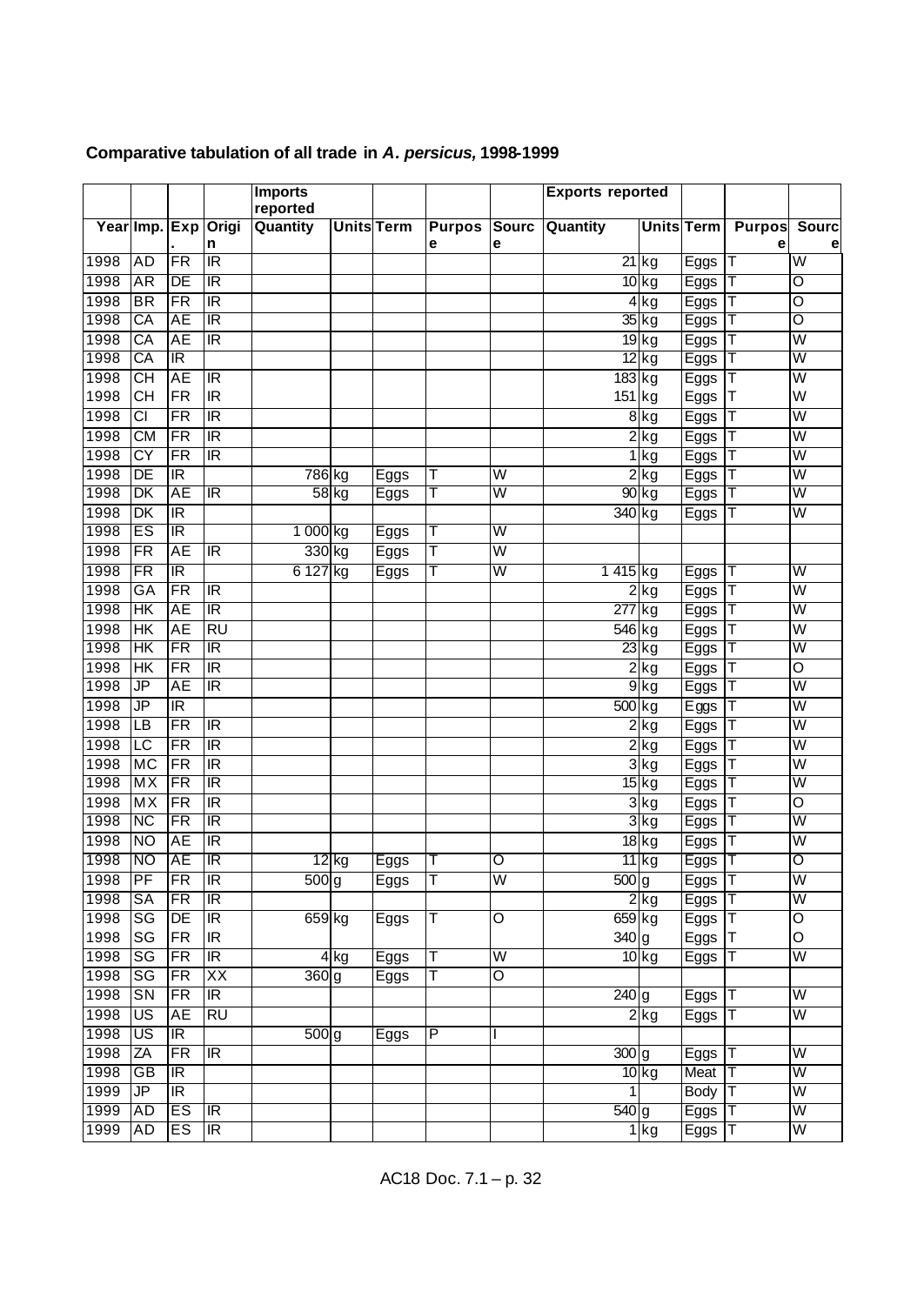|              |                                    |                                                     |                                   | <b>Imports</b>    |        |                   |               |                         | <b>Exports reported</b> |                   |              |               |                         |
|--------------|------------------------------------|-----------------------------------------------------|-----------------------------------|-------------------|--------|-------------------|---------------|-------------------------|-------------------------|-------------------|--------------|---------------|-------------------------|
|              |                                    |                                                     |                                   | reported          |        |                   |               |                         |                         |                   |              |               |                         |
|              |                                    |                                                     | Year Imp. Exp   Origi             | Quantity          |        | <b>Units Term</b> | <b>Purpos</b> | <b>Sourc</b>            | Quantity                | <b>Units Term</b> |              | <b>Purpos</b> | Sourc                   |
|              |                                    |                                                     | n                                 |                   |        |                   | е             | е                       |                         |                   |              | е             | е                       |
| 1999         | AD                                 | $\overline{\textsf{FR}}$                            | $\overline{\mathbb{R}}$           |                   |        |                   |               |                         | 1600g                   |                   | Eggs         | Τ             | $\overline{\mathsf{W}}$ |
| 1999         | AD                                 | FR                                                  | ΙR                                |                   |        |                   |               |                         |                         | $15$ kg           | Eggs         |               | W                       |
| 1999         | <b>AE</b>                          | $\overline{\mathbb{R}}$                             |                                   |                   |        |                   |               |                         | $250$ kg                |                   | Eggs         | Τ             | W                       |
| 1999         | AN                                 | СH                                                  | ΙR                                |                   |        |                   |               |                         |                         | 8kg               | Eggs         |               | W                       |
| 1999         | <b>AR</b>                          | $\overline{\mathsf{FR}}$                            | $\overline{\mathbb{R}}$           |                   |        |                   |               |                         |                         | $2$ kg            | Eggs         | Τ             | $\overline{\mathsf{w}}$ |
| 1999         | BN                                 | HК                                                  | ΙR                                |                   |        |                   |               |                         | $625$ g                 |                   | Eggs         | Τ             | W                       |
| 1999         | $\overline{\mathsf{BR}}$           | $\overline{\mathsf{D}}$ K                           | $\overline{\mathbb{R}}$           |                   |        |                   |               |                         | $\overline{120}$ kg     |                   | Eggs         | Τ             | $\overline{\mathsf{W}}$ |
| 1999         | <b>BS</b>                          | FR                                                  | $\overline{\mathbb{R}}$           |                   |        |                   |               |                         | $360$ g                 |                   | Eggs         |               | W                       |
| 1999         | $\overline{CA}$                    | $\overline{\mathbb{R}}$                             |                                   |                   |        |                   |               |                         |                         | $25$ kg           | Eggs         | Τ             | $\overline{\mathsf{W}}$ |
| 1999         | СH                                 | DK                                                  | ΙR                                | 964 kg            |        | Eggs              | Т             | $\overline{\mathsf{W}}$ | 1 014 kg                |                   | <b>Eggs</b>  |               | W                       |
| 1999         | $\overline{CH}$                    | FR                                                  | $\overline{\mathbb{R}}$           | 733 kg            |        | Eggs              | Т             | $\overline{\mathsf{W}}$ | 849 kg                  |                   | Eggs         | Τ             | $\overline{\mathsf{W}}$ |
| 1999         | СH                                 | $\overline{\mathbb{R}}$                             |                                   | 12 289 kg         |        | Eggs              | Т             | W                       | 12 332 kg               |                   | Eggs         |               | W                       |
| 1999         | $\overline{c}$                     | <b>AE</b>                                           |                                   |                   | 6 kg   | Eggs              |               |                         |                         |                   |              |               |                         |
| 1999         | $\overline{\text{CI}}$             | FR                                                  | $\overline{\mathbb{R}}$           |                   |        |                   |               |                         | $460$ g                 |                   | Eggs         | $\mathbf{I}$  | W                       |
| 1999         | $\overline{CI}$                    | FR                                                  | $\overline{\mathbb{R}}$           |                   |        |                   |               |                         | 386 kg                  |                   | Eggs         | T             | $\overline{\mathsf{W}}$ |
| 1999         | <b>CM</b>                          | FR                                                  | ΙR                                |                   |        |                   |               |                         | $540$ g                 |                   | <b>Eggs</b>  |               | W                       |
| 1999         | $\overline{C}N$                    | $\overline{CH}$                                     | IR                                |                   |        |                   |               |                         |                         | 8kg               | Eggs         |               | $\overline{\mathsf{W}}$ |
| 1999         | CN                                 | <b>GB</b>                                           | ΙR                                |                   |        |                   |               |                         | 500 <sub>g</sub>        |                   | Eggs         | T             | W                       |
| 1999         | $\overline{c}$                     | $\overline{CH}$                                     | IR                                |                   |        |                   |               |                         |                         | $9$ kg            | Eggs         |               | $\overline{\mathsf{W}}$ |
| 1999         | CZ                                 | СH                                                  | $\overline{\mathbb{R}}$           |                   | $9$ kg | Eggs              | Τ             | $\overline{\mathsf{W}}$ |                         |                   |              |               |                         |
| 1999         | $\overline{\text{CZ}}$             | $\overline{\mathsf{DK}}$                            | Œ                                 | $\overline{30}$ g |        | Eggs              | Т             | $\overline{\mathsf{W}}$ | $\overline{100}$ g      |                   | Eggs         | T             | $\overline{\mathsf{W}}$ |
| 1999         | $\overline{DE}$                    | CН                                                  | $\overline{\mathbb{R}}$           | 186 kg            |        | Eggs              | т             | W                       |                         |                   |              |               |                         |
| 1999         | $\overline{DE}$                    | $\overline{\overline{\mathsf{CH}}}$                 | $\overline{\mathbb{R}}$           |                   |        |                   |               |                         | $\overline{185}$ kg     |                   | Eggs         |               | W                       |
| 1999         | DE                                 | $\overline{\mathbb{R}}$                             |                                   | 1 338 kg          |        | Eggs              | Т             | $\overline{\mathsf{W}}$ | 1 682 kg                |                   | Eggs         |               | W                       |
| 1999         | $\overline{DE}$                    | $\overline{\mathbb{R}}$                             |                                   |                   |        |                   |               |                         |                         | $14$ kg           | Eggs         | $\mathsf P$   | $\overline{\mathsf{W}}$ |
| 1999         | DK                                 | CН                                                  | ΙR                                | 130 kg            |        | Eggs              | Т             | W                       |                         |                   |              |               |                         |
| 1999         | $\overline{\mathsf{D}\mathsf{K}}$  | $\overline{\overline{\text{CH}}}$                   | $\overline{\mathbb{R}}$           |                   |        |                   |               |                         | $\overline{130}$ kg     |                   | Eggs         |               | $\overline{\mathsf{W}}$ |
| 1999         | DK                                 | $\overline{\mathbb{R}}$                             |                                   | 2 255 kg          |        | Eggs              | Т             | $\overline{\mathsf{W}}$ | $2255$ kg               |                   | Eggs         | Τ             | W                       |
| 1999         | ES                                 | $\overline{\mathbb{R}}$                             |                                   | 3 055 kg          |        | Eggs              | Т             | $\overline{\mathsf{W}}$ | 3 055 kg                |                   | Eggs         | Τ             | $\overline{\mathsf{W}}$ |
| 1999         | FR                                 | CН                                                  | $\overline{\mathbb{R}}$           |                   |        |                   |               |                         | 5 105 kg                |                   | Eggs         |               | W                       |
| 1999         | $\overline{\mathsf{FR}}$           | $\overline{\text{CH}}$                              | $\overline{\mathbb{R}}$           | 5 091 kg          |        | Eggs              | Τ             | $\overline{\mathsf{W}}$ |                         |                   |              |               |                         |
| 1999         | FR                                 | FR                                                  | $\overline{\mathbb{R}}$           | 2 175 kg          |        | Eggs              | T             | W                       |                         |                   |              |               |                         |
| 1999         | FR                                 | $\overline{\mathbb{R}}$                             |                                   | 25 640 kg         |        | Eggs              | T             | $\overline{\mathsf{W}}$ | 17 807 kg               |                   | Eggs         | Т             | $\overline{\mathsf{W}}$ |
| 1999         | GA                                 | FR                                                  | $\overline{\mathbb{R}}$           |                   |        |                   |               |                         | $605$ g                 |                   | $E$ ggs      | Т             | W                       |
| 1999         | <b>GA</b>                          | <b>IFR</b>                                          | IIR.                              |                   |        |                   |               |                         |                         | 6kg               | Eggs  T      |               | W                       |
| 1999         | $\overline{GB}$                    | IR                                                  |                                   | 1150 kg           |        | Eggs              | т             | W                       | 2 115 kg                |                   | Eggs         | Т             | W                       |
| 1999         | $\overline{GB}$                    | IR.                                                 |                                   |                   |        |                   |               |                         | $600$ g                 |                   | Eggs P       |               | $\overline{\mathsf{W}}$ |
| 1999         | GL                                 | DK                                                  | IR.                               |                   |        |                   |               |                         | 90 <sub>g</sub>         |                   | Eggs         | Τ             | W                       |
| 1999         | HK                                 | AE                                                  | $\ensuremath{\mathsf{IR}}\xspace$ | 228 kg            |        | Eggs              | Τ             | W                       |                         |                   |              |               |                         |
| 1999         | HК                                 | CН                                                  | $\overline{\mathbb{R}}$           |                   |        |                   |               |                         | 163 kg                  |                   | Eggs         |               | W                       |
| 1999         | $\overline{\mathsf{HK}}$           | $\overline{\overline{\mathsf{CH}}}$                 | $\overline{\mathbb{R}}$           | 124 kg            |        | Eggs              | Т             | $\overline{\mathsf{W}}$ |                         |                   |              |               | $\overline{\mathsf{W}}$ |
| 1999         | HК                                 | FR                                                  | $\overline{\mathbb{R}}$           |                   |        |                   |               | $\overline{\mathsf{W}}$ | 7 130 g                 |                   | Eggs         | Τ             | $\overline{\mathsf{w}}$ |
| 1999<br>1999 | HK<br>HК                           | $\overline{\mathsf{FR}}$<br>$\overline{\mathbb{R}}$ | $\overline{\mathbb{R}}$           | 200 kg            | 6 kg   | Eggs              | T             | W                       | 200 kg                  | 6kg               | Eggs         | IΤ            | W                       |
| 1999         | $\overline{1}$                     | $\overline{\overline{\text{CH}}}$                   | $\overline{\mathbb{R}}$           |                   |        | Eggs              | Τ             |                         |                         | $2$ kg            | Eggs         | Τ             | $\overline{\mathsf{W}}$ |
| 1999         | JP                                 | FR                                                  | $\overline{\mathbb{R}}$           |                   |        |                   |               |                         | $250$ g                 |                   | Eggs         | ΙT            | W                       |
| 1999         | $\overline{\mathsf{J} \mathsf{P}}$ | FR                                                  | $\overline{\mathbb{R}}$           |                   |        |                   |               |                         |                         | 47 kg             | Eggs         | T             | $\overline{\mathsf{W}}$ |
| 1999         | JP                                 | ΙR                                                  |                                   |                   |        |                   |               |                         | 4 622 kg                |                   | Eggs<br>Eggs | Τ             | W                       |
| 1999         | KE                                 | FR                                                  | $\overline{\mathbb{R}}$           |                   |        |                   |               |                         | $\overline{550}$ g      |                   | Eggs         | T             | $\overline{\mathsf{w}}$ |
| 1999         | KR                                 | FR                                                  | $\overline{\mathbb{R}}$           | $375$ g           |        | Eggs              | Τ             | W                       | $2220$ g                |                   | Eggs         | Τ             | W                       |
| 1999         | KR                                 | $\overline{\mathsf{FR}}$                            | $\overline{\mathbb{R}}$           |                   |        |                   |               |                         |                         | $9$ kg            | Eggs         | IΤ            | $\overline{\mathsf{W}}$ |
|              |                                    |                                                     |                                   |                   |        |                   |               |                         |                         |                   |              |               |                         |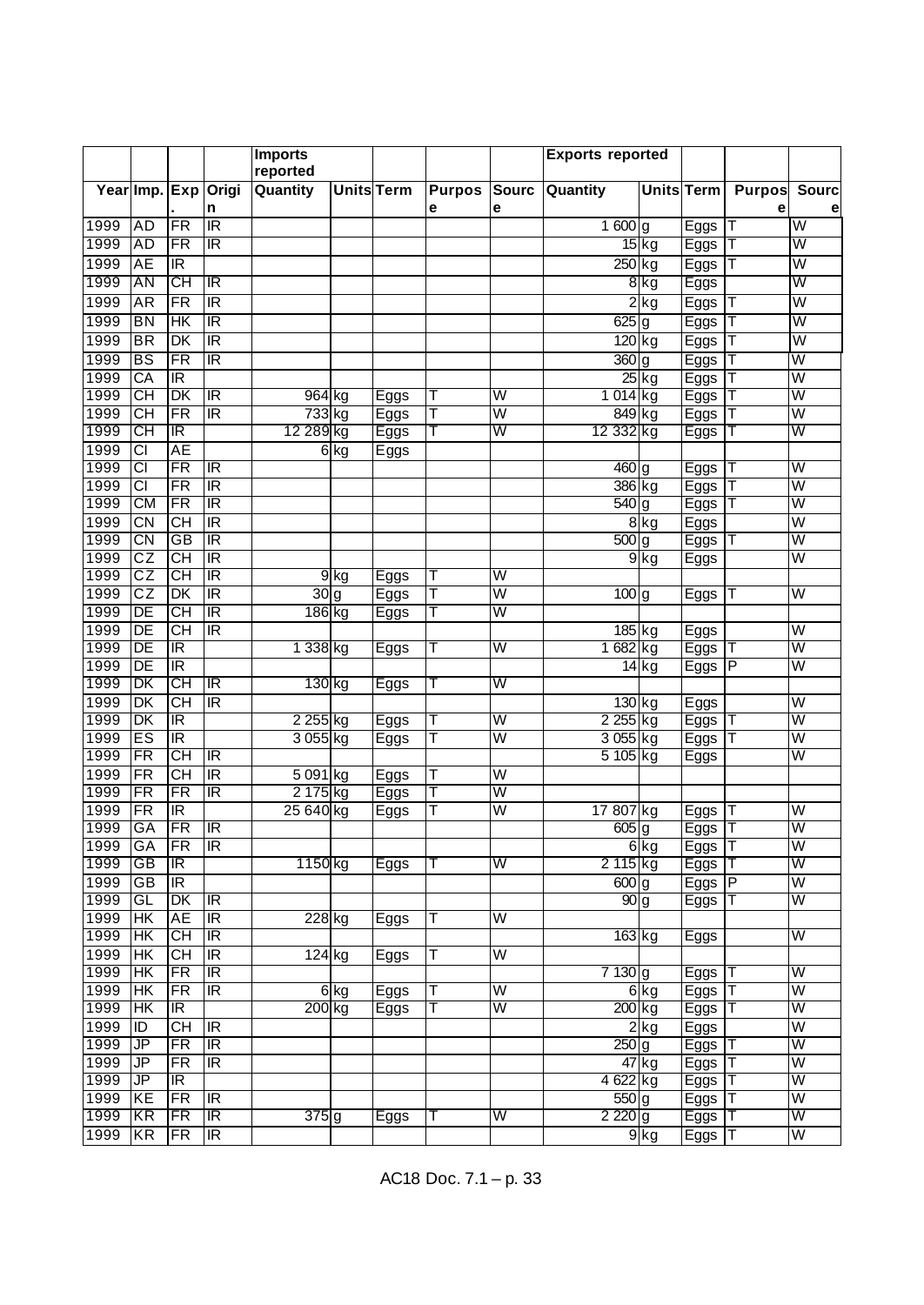|      |                          |                                   |                         | <b>Imports</b> |        |                   |               |                         | <b>Exports reported</b> |                    |             |               |                         |
|------|--------------------------|-----------------------------------|-------------------------|----------------|--------|-------------------|---------------|-------------------------|-------------------------|--------------------|-------------|---------------|-------------------------|
|      |                          |                                   |                         | reported       |        |                   |               |                         |                         |                    |             |               |                         |
|      |                          |                                   | Year Imp. Exp Origi     | Quantity       |        | <b>Units</b> Term | <b>Purpos</b> | <b>Sourc</b>            | Quantity                | <b>Units Term</b>  |             | <b>Purpos</b> | <b>Sourc</b>            |
|      |                          |                                   | n                       |                |        |                   | е             | е                       |                         |                    |             | е             |                         |
| 1999 | $\overline{\mathsf{LB}}$ | $\overline{\mathsf{FR}}$          | $\overline{\mathbb{R}}$ |                |        |                   |               |                         |                         | 2kg                | Eggs        | Т             | $\overline{\mathsf{w}}$ |
| 1999 | LU                       | СH                                | ΙR                      |                |        |                   |               |                         | 1 728 kg                |                    | Eggs        |               | W                       |
| 1999 | LU                       | $\overline{CH}$                   | $\overline{\mathbb{R}}$ | $1728$ kg      |        | Eggs              | Τ             | W                       |                         |                    |             |               |                         |
| 1999 | MA                       | FR                                | $\overline{\mathbb{R}}$ |                |        |                   |               |                         | 360g                    |                    | Eggs        | Τ             | W                       |
| 1999 | <b>MC</b>                | FR                                | $\overline{\mathbb{R}}$ |                |        |                   |               |                         |                         | $1$ kg             | Eggs        | Т             | $\overline{\mathsf{W}}$ |
| 1999 | MU                       | FR                                | ΙR                      |                |        |                   |               |                         | 1 000 g                 |                    | Eggs        | Т             | W                       |
| 1999 | <b>MU</b>                | FR                                | $\overline{\mathbb{R}}$ |                |        |                   |               |                         |                         | $6$ kg             | Eggs        | Τ             | $\overline{\mathsf{W}}$ |
| 1999 | МX                       | FR                                | $\overline{\mathbb{R}}$ |                |        |                   |               |                         |                         | $\overline{14}$ kg | <b>Eggs</b> |               | W                       |
| 1999 | MY                       | $\overline{CH}$                   | $\overline{\mathbb{R}}$ |                |        |                   |               |                         | $\overline{360}$ g      |                    | Eggs        |               | $\overline{\mathsf{W}}$ |
| 1999 | <b>NC</b>                | ВE                                | $\overline{\mathbb{R}}$ |                |        |                   |               |                         |                         | 1kg                | $E$ ggs     |               | W                       |
| 1999 | $\overline{\text{NC}}$   | DK                                | $\overline{\mathbb{R}}$ |                |        |                   |               |                         |                         | $5$ $kg$           | Eggs        |               | $\overline{\mathsf{W}}$ |
| 1999 | <b>NC</b>                | FR                                | $\overline{\mathbb{R}}$ |                |        |                   |               |                         | $810$ g                 |                    | <b>Eggs</b> |               | W                       |
| 1999 | $\overline{\text{NC}}$   | $\overline{\mathsf{FR}}$          | IR                      |                |        |                   |               |                         |                         | $1$ kg             | Eggs        | T             | W                       |
| 1999 | <b>NL</b>                | $\overline{\mathbb{R}}$           |                         |                |        |                   |               |                         |                         | 3kg                | <b>Eggs</b> | P             | W                       |
| 1999 | <b>OM</b>                | FR                                | $\overline{\mathbb{R}}$ |                |        |                   |               |                         |                         | ' kg               | Eggs        | T             | $\overline{\mathsf{W}}$ |
| 1999 | PF                       | FR                                | $\overline{\mathbb{R}}$ |                |        |                   |               |                         | $1310$ g                |                    | Eggs        |               | W                       |
| 1999 | PF                       | $\overline{\mathsf{FR}}$          | $\overline{\mathbb{R}}$ |                |        |                   |               |                         |                         | $3$ kg             | Eggs        | Т             | $\overline{\mathsf{W}}$ |
| 1999 | <b>SA</b>                | СH                                | $\overline{\mathbb{R}}$ |                |        |                   |               |                         |                         | 2kg                | Eggs        |               | W                       |
| 1999 | $\overline{\text{SA}}$   | $\overline{\mathsf{FR}}$          | $\overline{\mathbb{R}}$ |                |        |                   |               |                         |                         | $12$ kg            | Eggs        | Т             | $\overline{\mathsf{W}}$ |
| 1999 | $\overline{\text{SG}}$   | $\overline{CH}$                   | $\overline{\mathbb{R}}$ |                |        |                   |               |                         |                         | $13$ kg            | Eggs        |               | $\overline{\mathsf{W}}$ |
| 1999 | $\overline{\text{SG}}$   | $\overline{\text{CH}}$            | $\overline{\mathbb{R}}$ | $10$ kg        |        | Eggs              | Τ             | $\overline{\mathsf{W}}$ |                         |                    |             |               |                         |
| 1999 | $\overline{\text{SG}}$   | $\overline{\mathsf{D}}$ K         | $\overline{\mathbb{R}}$ |                |        |                   |               |                         |                         | $11$ kg            | Eggs        | Τ             | $\overline{\mathsf{W}}$ |
| 1999 | $\overline{\text{SG}}$   | $\overline{\mathsf{FR}}$          | $\overline{\mathbb{R}}$ |                |        |                   |               |                         | $\overline{5600}$ g     |                    | Eggs        | Т             | $\overline{\mathsf{W}}$ |
| 1999 | $\overline{\text{SG}}$   | $\overline{\mathsf{FR}}$          | $\overline{\mathbb{R}}$ |                | $6$ kg | Eggs              | Τ             | $\overline{\mathsf{W}}$ |                         | 40 kg              | Eggs        | Т             | $\overline{\mathsf{W}}$ |
| 1999 | SG                       | HК                                | $\overline{\mathbb{R}}$ |                | 9kg    | Eggs              | Τ             | W                       |                         | 9kg                | Eggs        | Т             | W                       |
| 1999 | $\overline{\text{SN}}$   | $\overline{\mathsf{FR}}$          | $\overline{\mathbb{R}}$ |                |        |                   |               |                         | 330 g                   |                    | Eggs        | Т             | $\overline{\mathsf{W}}$ |
| 1999 | SN                       | FR                                | $\overline{\mathbb{R}}$ |                |        |                   |               |                         | 208 kg                  |                    | <b>Eggs</b> | Т             | W                       |
| 1999 | $\overline{\mathsf{TW}}$ | $\overline{\mathsf{D}\mathsf{K}}$ | $\overline{\mathbb{R}}$ |                |        |                   |               |                         |                         |                    |             | Т             | $\overline{\mathsf{W}}$ |
| 1999 | TW                       | FR                                | $\overline{\mathbb{R}}$ |                |        |                   |               |                         |                         | $\overline{23}$ kg | Eggs        |               | W                       |
|      |                          |                                   |                         |                |        |                   |               |                         |                         | $4$ $kg$           | Eggs        | T             |                         |
| 1999 | $\overline{\mathsf{TW}}$ | IR                                |                         |                |        |                   |               |                         |                         | $20$ kg            | Eggs        | Т             | $\overline{\mathsf{W}}$ |
| 1999 | US                       | FR                                | $\overline{\mathbb{R}}$ |                |        |                   |               |                         | $540$ g                 |                    | Eggs        | Т             | W                       |
| 1999 | $\overline{\mathsf{US}}$ | $\overline{\textsf{TR}}$          | $\overline{RU}$         |                |        |                   |               |                         | $\overline{200}$ kg     |                    | Eggs        | Τ             | O                       |
| 1999 | XX                       | FR                                | $\overline{\mathbb{R}}$ |                |        |                   |               |                         |                         | 8kg                | Eggs        |               | W                       |
| 1999 | <b>ZA</b>                | <b>FR</b>                         | <b>IR</b>               |                |        |                   |               |                         | $500$ g                 |                    | Eggs  T     |               | $\overline{\mathsf{W}}$ |
| 1999 | ZA                       | $\overline{\text{FR}}$            | $\overline{\mathbb{R}}$ |                |        |                   |               |                         |                         | $10$ kg            | Eggs        | T             | $\overline{\mathsf{w}}$ |
| 1999 | $\overline{CH}$          | Œ                                 |                         | 450 kg         |        | Meat              | T             | $\overline{\mathsf{W}}$ | 750 kg                  |                    | Meat        | T             | $\overline{\mathsf{W}}$ |
| 1999 | DE                       | $\overline{\mathbb{R}}$           |                         | 1 000 kg       |        | Meat              | T             | $\overline{\mathsf{W}}$ | 1 070 kg                |                    | Meat        | T             | $\overline{\mathsf{W}}$ |
| 1999 | ES                       | $\overline{\mathbb{R}}$           |                         | 26 100 kg      |        | Meat              | T             | W                       | 26 100 kg               |                    | Meat        | Τ             | $\overline{\mathsf{W}}$ |
| 1999 | $\overline{\mathsf{H}}$  | $\overline{\mathbb{R}}$           |                         |                |        |                   |               |                         | 140 kg                  |                    | Meat        | Т             | $\overline{\mathsf{W}}$ |
| 1999 | $\mathsf{I}\mathsf{T}$   | $\overline{\mathbb{R}}$           |                         |                |        |                   |               |                         | 120 kg                  |                    | Meat        | Т             | W                       |
| 1999 | $\overline{\mathsf{P}}$  | IR                                |                         |                |        |                   |               |                         |                         | $18$ kg            | Meat        | Τ             | $\overline{\mathsf{W}}$ |
| 1999 | SE                       | $\overline{\mathbb{R}}$           |                         |                |        |                   |               |                         |                         | 70 kg              | Meat        | Τ             | W                       |

*Source*: CITES annual report data compiled by UNEP-WCMC.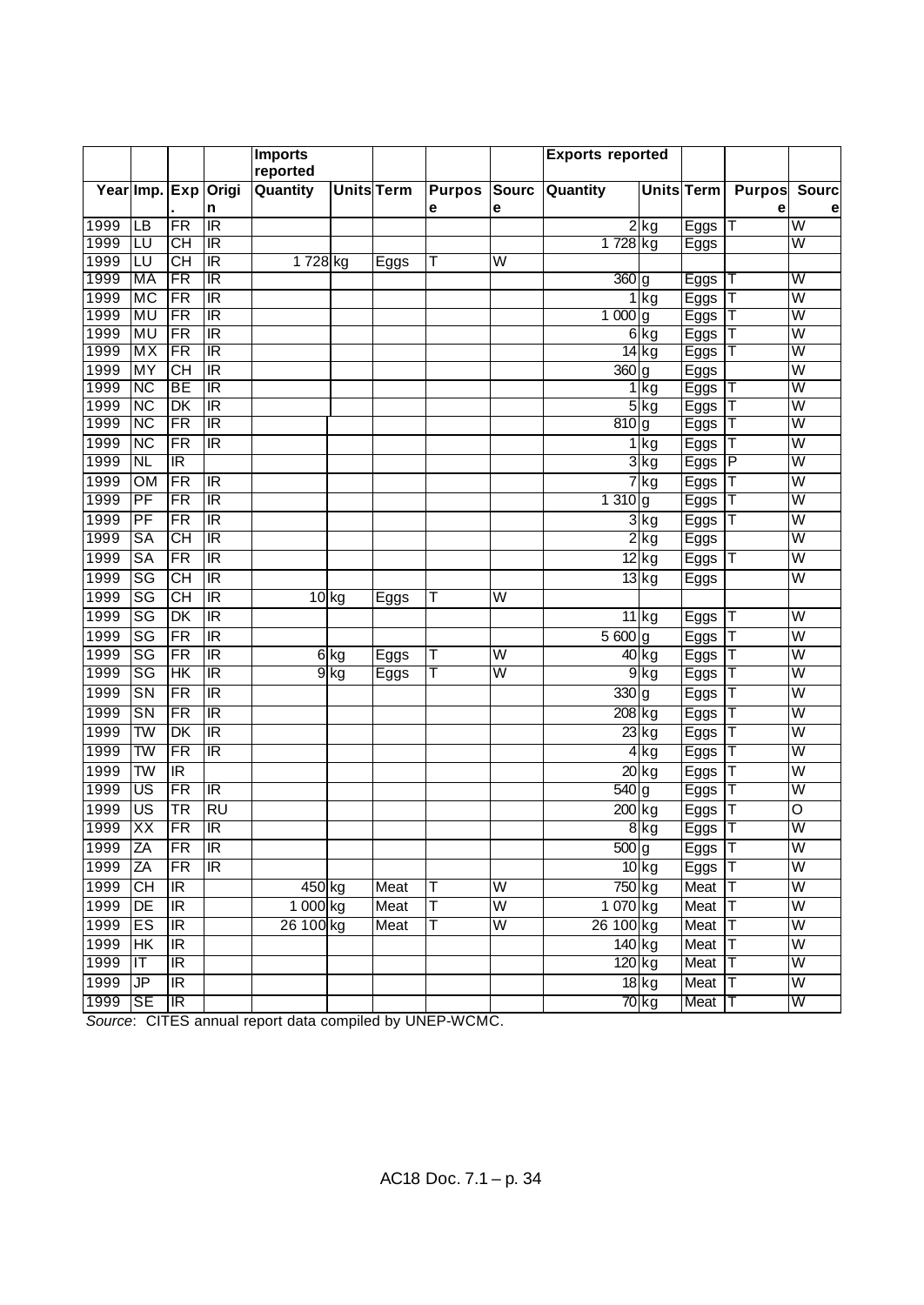# **Acipenser transmontanus Richardson, 1836 White Sturgeon**

**Esturgeon Blanc Esturión Blanco**

# **Order: ACIPENSERIFORMES Family: ACIPENSERIDAE**

# **SUMMARY**

White sturgeon *Acipenser transmontanus* is native to North America's Pacific coast. The historic distribution of the species covered coastal waters and major river systems from Mexico to Alaska, with this overall distribution remaining fairly intact today. However, spawning populations exist in only a few major river systems between the Fraser River in British Columbia, Canada, and the Sacramento-San Joaquin rivers in California, United States of America (hereafter referred to as the USA). *A. transmontanus* is the largest North American sturgeon species, as well as the largest freshwater fish in North America. It reaches lengths of 6 m, weights approaching 907 kg, and has an average lifespan of at least 80 years. Males reach sexual maturity at 10-20 years and spawn every 1-2 years, and females mature at 15-30 years and spawn every 2-6 years.

Overharvest of *A. transmontanus* towards the end of the 19th century, and into the beginning of the 20th century, left the species seriously depleted throughout major range rivers in Canada and the USA. *A. transmontanus* populations also face other challenges; habitat fragmentation caused by the construction of dams and water impoundments have segmented once free-flowing rivers into isolated pockets of habitat of varying suitability, which has resulted in the creation of several subpopulations. The heavy manipulation of river flows can affect spawning and migration runs, and the reduction in water quality through land -use practices such as forestry and industry are also believed to have had negative impacts on the species.

Today, harvest of the species is prohibited in Canada and either banned or carefully regulated in different areas of the USA. Use and trade of *A. transmontanus* in the USA currently centres on meat and caviar for domestic sale and export, with many of these products deriving from farmed sources rather than wild sturgeon. Only the states of Oregon and Washington permit commercial harvest of *A. transmontantus* in the USA, and this is concentrated within the Columbia River system. These states jointly manage the commercial harvest throughout the Columbia River, including the setting of annual catch quotas for legally harvestable specimens. During 2000- 2002 the overall annual harvest limit for the lower Columbia River is 50 000 fish, with only 20% of this being allocated to commercial fishers. Commercial catches for this area have generally increased since 1991, from 3 800 fish harvested in 1991 to 10 700 fish harvested in 2000, peaking at 13 894 fish in 1998. Along with the Oregon/Washington fisheries, the other primary sources of *A. transmontanus* specimens are commercial aquaculture operations in California, which produce both meat and caviar.

Exports of meat from the USA totaled 457 kg in 1998, rising to 3 816 kg in 1999, however, only 41% of these combined volumes were sourced from the wild. Canada, followed by the United Kingdom, were the main consumers of these exports. During this two-year period, the USA also reported exporting a total of 80 000 eggs and 155 live specimens from wild sources, and 24 kg of first generation live eggs, all of which were destined primarily for Canada.

For 2001, the USA anticipated exports of wild specimens as 0 kg of caviar and 3 000 kg of meat, and for captive bred specimens as 3 500 kg caviar and 22 000 kg meat. The total commercial catch quota for 2001 is 9 300 fish.

The species is recommended under Decision 11.106 for inclusion in category 3.

# **DISTRIBUTION AND POPULATION**

Also known as the Columbia sturgeon, Pacific sturgeon, Oregon sturgeon, and the Sacramento sturgeon, the CITES-listed species database gives the distribution of *Acipenser transmontanus* white sturgeon as Canada and the USA (Anon., 2001a).

IUCN (Anon., 1996a) categorizes *A. transmontanus* as Lower Risk Near Threatened (LR/nt) Canada, USA [Pacific-northeast]), based on the species not qualifying for Conservation Dependant, but is close to qualifying for Vulnerable.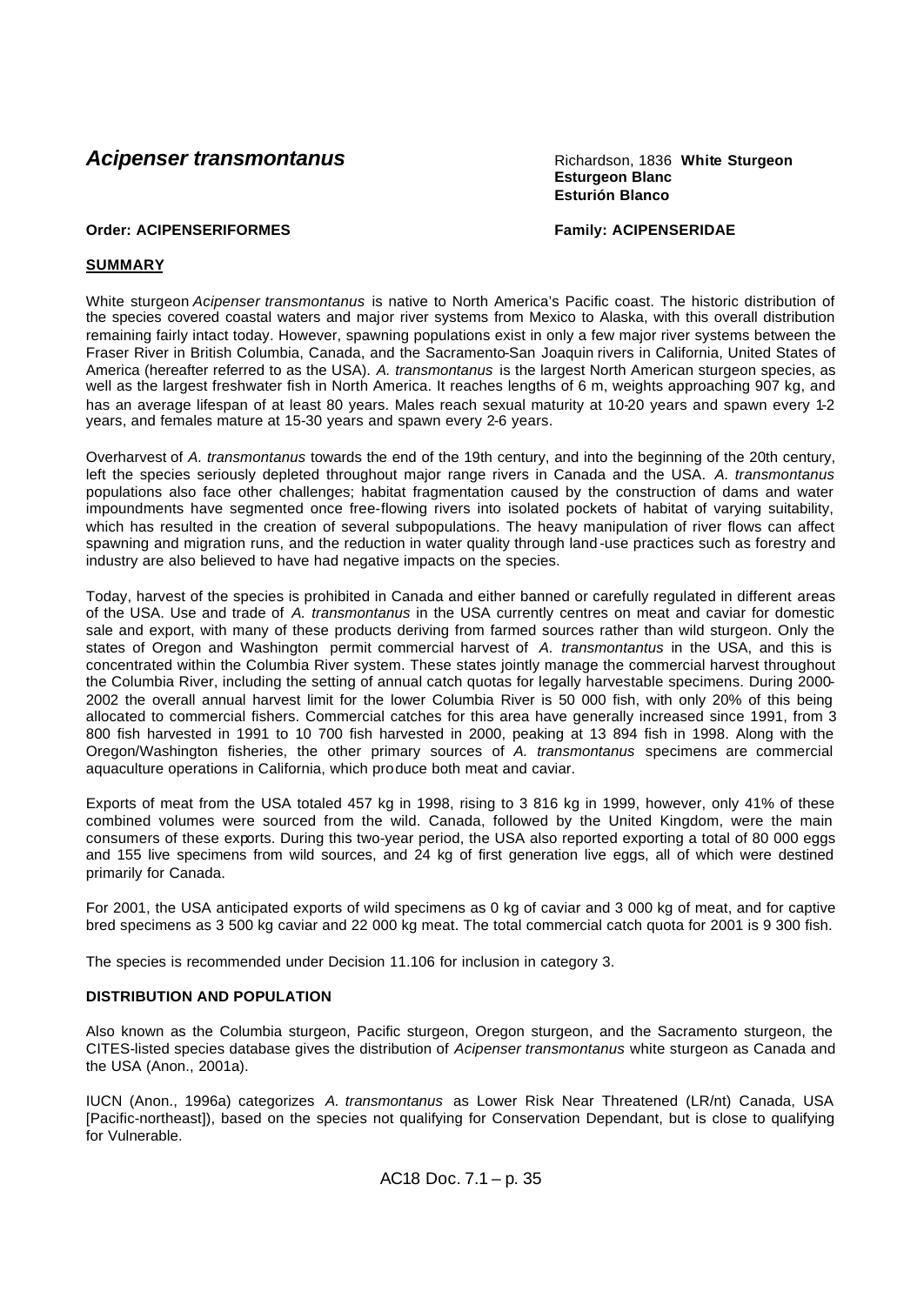The *A. transmontanus* River Kootenai Population is classified as Endangered (EN A1a, B1+2ce) USA [River Kootenai]. This is based on a directly observed population reduction of at least 50% over the last three generations, an extent of occurrence or area of occupancy estimated to be less than 5 000 km<sup>2</sup> with the population being severely fragmented or known to exist at less than five locations, and a continuing decline in the area, extent and/or quality of habitat, and the number of mature individuals.

The IUCN/SSC Sturgeon Specialist Group is currently reassessing the global Red List status of North American species and stocks of sturgeon and paddlefish. These reassessments will be submitted to the IUCN Red List Authority for sturgeon, to be evaluated for inclusion in the *2003 IUCN Red List of Threatened Species*. The proposed categories are as follows:

USA regional population: Least Concern (LC) USA.

River Kootenai population: Endangered (EN) USA (S. Duke, USFWS cited in R. St. Pierre, IUCN/SSC Sturgeon Specialist Group *in litt*. to IUCN/SSC Wildlife Trade Programme 28 September 2001).

Upper Columbia River subpopulation: Critically Endangered (CR) Canada, USA (J. Hammond and C. Spence, Ministry of Water, Land and Air Protection cited in R. St. Pierre, IUCN/SSC Sturgeon Specialist Group *in litt*. to IUCN/SSC Wildlife Trade Programme 28 September 2001).

Fraser regional subpopulation: Vulnerable (VU) Canada [Fraser River].

Upper Fraser subpopulation: Endangered (EN) Canada [Fraser River].

Nechako River subpopulation: Critically Endangered (CR) Canada [Fraser River] (T. Down and J. Ptolemy, Ministry of Water, Land and Air Protection cited in R. St. Pierre, IUCN/SSC Sturgeon Specialist Group *in litt*. to IUCN/SSC Wildlife Trade Programme 28 September 2001).

*Acipenser transmontanus*, the white sturgeon, is native to North America's Pacific coast. The historic distribution of the white sturgeon covered coastal waters and major river systems from Mexico to Alaska. The overall distribution of the species remains fairly intact. It is believed that the species may occur in Pacific coastal waters (to a depth of approximately 30 m) as far north and west as Alaska's Aleutian Islands and as far south as Ensanada, Mexico in Baja California. However, known spawning populations exist in only a few major river systems between the Sacramento-San Joaquin rivers in California and the Fraser River in British Columbia. Smaller, non-spawning populations may be found in other river systems from California to Alaska (Anon., 1996b; Anon., 2001b; Anon., 2001c).

# **Canada**

*A. transmontanus* is limited to waters in British Columbia. Historically, spawning populations are believed to have been concentrated in three river systems: the Columbia, Fraser/Nechako, and Kootenay rivers.

*Fraser/Nechako Rivers:* Canada's Fraser River is a non-regulated river that originates in the Rocky Mountains near Jasper and follows a winding course for some 1 375 km before emptying into the Strait of Georgia near Vancouver. The river and its tributaries drain a major portion of British Columbia. In 1995, British Columbia initiated a five-year assessment program to gather biological and stock status information for white sturgeon that would assist management and conservation efforts in the Fraser River system (Anon., 2000a).

The study indicated that natural barriers have created at least five putative stocks of white sturgeon within the Fraser River watershed. One stock, the lower Fraser Mainstem population, was identified in the lower Fraser River between Mission at river km 78 (river mile 47) and Bristol Island at river km 153 (river mile 92). The second identified stock was the lower Fraser Canyon population, located primarily in three areas of the lower Canyon section of the lower Fraser River, from approximately river km 154 (river mile 92.5) to river km 211 (river mile 126.5). White sturgeon concentrations in this river segment stretch from the vicinity of Hope, including the confluence area of the Coquihalla River at river km 159 (river mile 95.4), to between Alexandra Bridge and Blackwater Canyon, downstream of Hell's Gate at river km 200-208 (river miles 120-125). The third identified stock was the Middle Fraser River population, whose boundaries were demarcated from river km 212 (river mile 127) to river km 790 (river mile 474). White sturgeon in this population were broadly distributed between Boston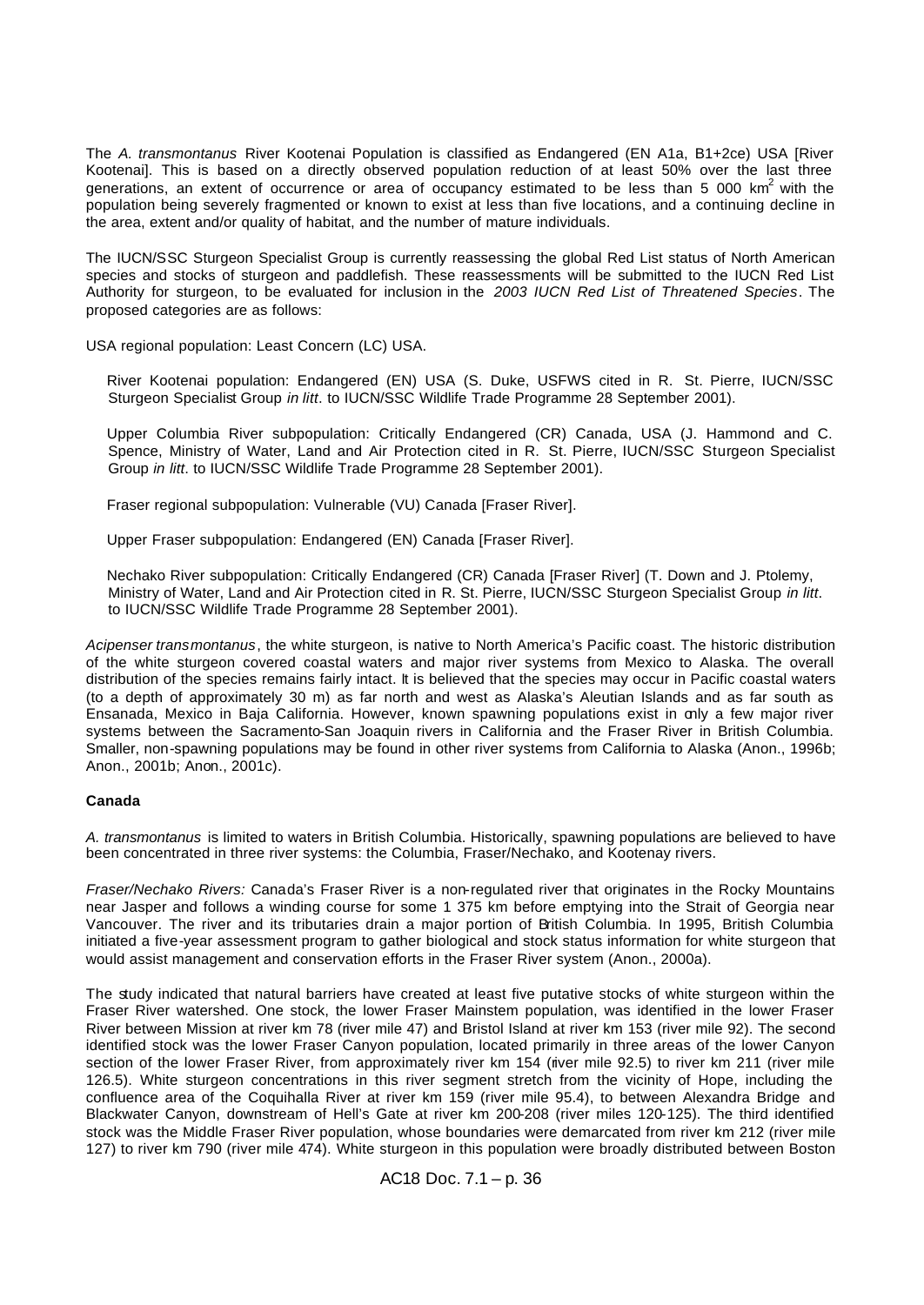Bar, at river km 220 (river mile 132), and Prince George at river km 790 (river mile 474). The fourth identified population inhabits the upper Fraser River above Prince George, where white sturgeon are most commonly found near the confluence of major tributaries (Anon., 2000a).

The fifth identified stock has been found to be distinct from all other Fraser River populations, and consists of white sturgeon populations in the Nechako River and its tributaries, most notably the Stuart River (Anon., 2000a). The Nechako River flows into the mainstem Fraser River from the west, in the vicinity of Prince George. Movement studies using conventional tag-recapture techniques and radio-telemetry suggest that fish from this population do not migrate to the Fraser River. It is believed that this unique Nechako River population is at greater risk than other Fraser River stocks. The Nechako River stock is dominated by larger and older fish than those of the other stocks. A large percentage of this population are over 30 years old, suggesting that the population suffers from either poor spawning success or high juvenile mortality (Anon., 2001d).

Overall, the British Columbia assessment program found that white sturgeon density was highest in the lower sections of the Fraser River, with population abundance generally declining as the stocks approached the northern limits of their range. Population estimates published in the study included 17 259 sturgeon in the lower Fraser Mainstem stock, with a density of 230.1 fish/km (368.2 fish/mile); 976 sturgeon in the lower Fraser Canyon stock, with a density of 17.1 fish/km (27.4 fish/mile); 3 745 sturgeon in the Middle Fraser River stock, with a density of 6.5 fish/km (10.4 fish/mile); and 571 sturgeon in the Nechako River stock, with a density of 1.5 fish/km (2.4 fish/mile). Data were not collected to determine the population size and distribution of white sturgeon in the tidal zone of the lower Fraser River below Mission. If data had been collected for this stretch of river, the population estimate of the lower river stock (the stock of the lower Fraser River below Mission plus the lower Fraser Mainstem stock) is assumed to be higher based on the other stock estimates. Estimates were not made for the Upper Fraser stock because of insufficient data collected. However, the information that was collected suggests that this area is mainly used by juveniles and sub-adults, and that densities are low (Anon., 2000a).

It is believed that the northern populations exhibit a slower growth rate and consequently reach sexual maturity later than the southern stocks. The study noted that localized movements were common for all of the stocks, although larger-scale movements were also observed for feeding, overwintering, and spawning. Evidence of white sturgeon movements from the middle to lower Fraser River through Hell's Gate suggested genetic mixing between these stocks (Anon., 2000a).

*Columbia/Kootenay Rivers:* Two additional distinct white sturgeon populations are found in the upper Columbia River and Kootenay rivers in British Columbia. Historically, white sturgeon were likely distributed within the mainstems of both of these rivers in Canada, as well as in the larger tributaries and lakes located within their drainages. At one time, these populations had free access to the Pacific Ocean, although it is likely that resident subpopulations were also present. However, the last glaciation approximately 10 000 years ago formed a natural barrier at Bonnington Falls on the lower Kootenay River, effectively isolating white sturgeon in Kootenay Lake and the Kootenay River from Columbia River populations (Anon., 2000a).

Canada's Kootenay River white sturgeon population is contiguous with the USA's Kootenai River population. In the British Columbia portion of the Columbia River system, dam construction resulted in additional fragmentation and isolation of white sturgeon populations. Three additional dams have been constructed since the ratification of the Columbia River Treaty between Canada and the USA in 1968. Two of the dams, the Hugh L. Keenleyside Dam (HLK) and the Mica Dam, ensure that adequate water storage is available to provide hydro-generation potential and flood control as required by the Treaty. Revelstoke Dam, a non-treaty dam, was constructed by BC Power for hydroelectric power generation (Anon., 2000a; Anon., 2001d).

HLK Dam, a flow regulation facility commissioned in 1968, is the furthest downstream of the dams, and is located at the south end of Arrow Reservoir in British Columbia. The Columbia River downstream from HLK to Lake Roosevelt is one of the few remaining free-flowing segments of the Columbia River. This area supports a small population of white sturgeon that is considered highly threatened by recruitment failures that are likely related to the effects of river regulation and industrial development (Anon., 2000a; 2001b).

There may also be remnant white sturgeon populations trapped behind or between dams on the Columbia River in British Columbia, and in larger lakes and tributaries within this system. For example, reconnaissance surveys in 1995 and 1997 recorded the presence of a possible remnant white sturgeon population in Arrow Reservoir, between HLK and Revelstoke dams. Studies conducted in 1999 confirmed a white sturgeon spawning area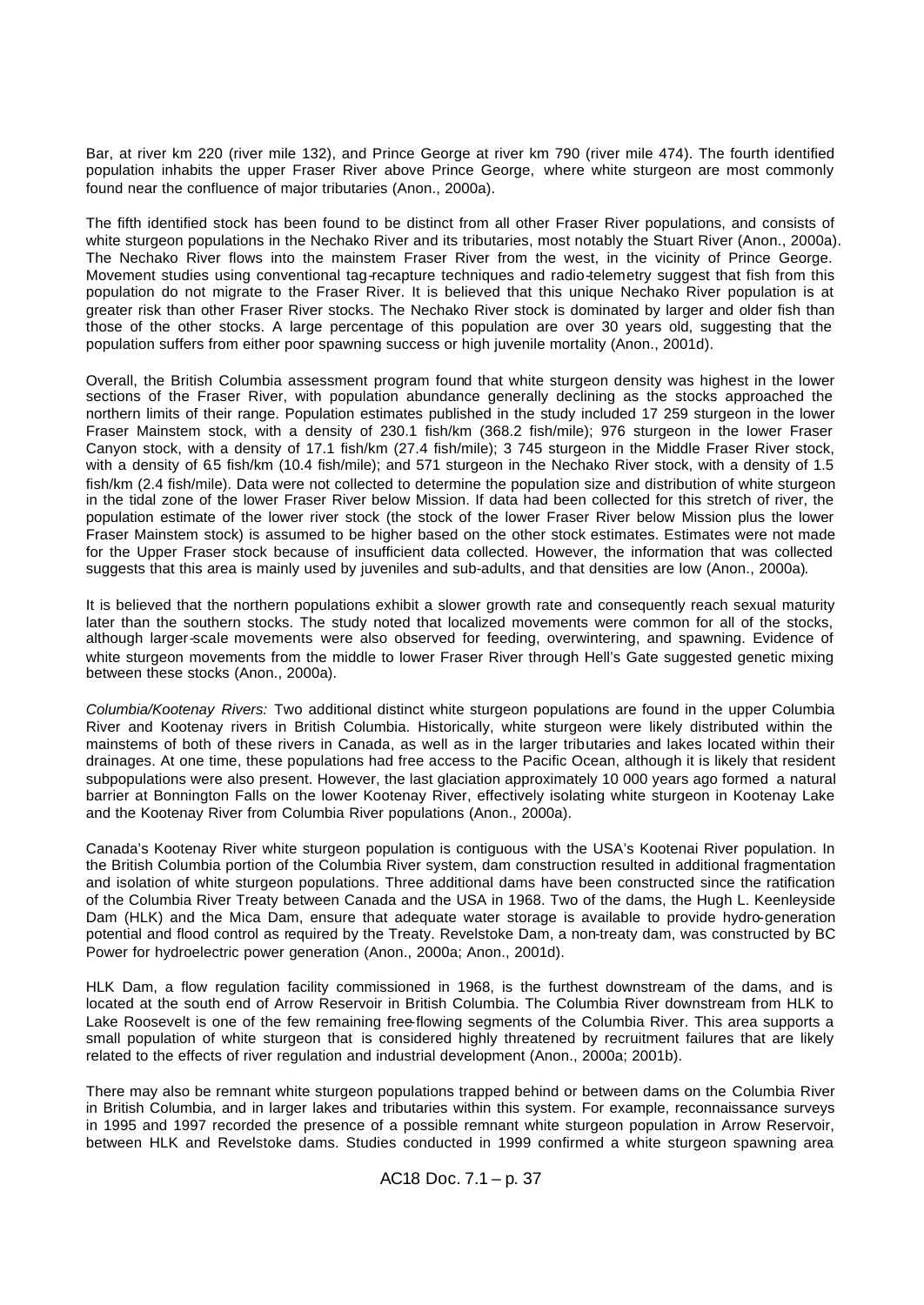below Revelstoke Dam. The only other known spawning area noted in the Columbia River in Canada is found below HLK at the confluence of the Pend d'Oreille and Columbia rivers (Anon., 2000a; Anon., 2000d).

*Other Systems:* Outside these river systems, white sturgeon have been observed in the mouth of the Cowichan and Somass rivers on Vancouver Island; however, it is believed that they are migratory fish from the mainland systems, rather than separate spawning populations (Anon., 2001c).

#### **USA**

Spawning anadromous populations of *A. transmontanus* are believed to occur only in the lower Columbia, Rogue, Sacramento-San Joaquin, and possibly Klamath river systems in the USA. Resident freshwater populations are present in the upper Columbia River Basin, including the Kootenai and Snake rivers (Anon., 2001b). Distinct *A. transmontanus* populations within this range include:

*The Columbia River Basin:* The Columbia River Basin system spans seven states in the USA as well as the portion of British Columbia described above, and contains several white sturgeon populations. At one time, virtually all of this population had access to the Pacific Ocean, and may have used both freshwater and saltwater habitats. However, a series of major hydroelectric, flood control, irrigation water storage, navigation, and diversion projects, beginning downstream with the Bonneville Dam, have effectively segmented the Columbia River Basin population into three separate groups: the lower Columbia River stock below the lowest dam, with ocean access; fish isolated (functionally but not genetically) between dams; and fish located in several large tributaries (Miller *et al.*, 2001).

The Columbia River comprises a significant portion of the boundary between Oregon and Washington, and the two states manage white sturgeon populations cooperatively in these waters. The largest, most productive white sturgeon population in all of the species' range is found within the 233 km (145 miles) stretch of the lower Columbia River downstream from Bonneville Dam. A 1999 draft stock status update indicated, however, that the abundance of legal harvest-sized 1.05 m-1.5 m (42-60 in) white sturgeon declined between 1995 and 1997. Abundance of this size class was estimated to be 227 700 fish in 1995, which fell to an estimated 157 100 fish in 1997. DeVore *et al*. (1999) reported that it appeared that the decline was not a result of over-harvest in the lower Columbia River, but was due to a decrease in recruitment to the legal-sized population and a mass emigration from the Columbia River system. In 1998, the harvestable stock was estimated to have been 186 300 fish, less than that of 1995 but larger than the 1996 and 1997 estimates (Anon., 2000b). Although the 1999 estimate is not yet available, anecdotal information indicates that the range of estimates are generally less than the 1998 figures and closer to the 1996 and 1997 estimates (Anon., 2001e). These stock figures are discussed in more detail under **Conservation Measures**.

Upstream from Bonneville Dam, inland populations of white sturgeon are effectively isolated in reservoir pools and river stretches between the mainstem Columbia and Snake river dams that form barriers to sturgeon migration. *A. transmontanus* abundance is evaluated every three years in some reservoirs, or "pools," to monitor the effects of hydro-system mitigation activities. Pool specific abundance of white sturgeon approximately 0.91- 1.83 m (3-6 ft) in total length have been estimated using mark-recapture techniques, yielding estimates of 48 600 fish in Bonneville Pool in 1999, 48 600 fish in The Dalles Pool in 1997, and 23 400 fish in John Day Pool in 1996. Projected abundances for sturgeon of the same length in 2000, based on observed growth and mortality rates, were 59 300, 57 700, and 26 700 fish respectively for these reservoirs (Anon., 2001e).

While the historic population structure in the Columbia River Basin system is unknown, and seasonal migration barriers may have occurred on the mainstem rivers, it is likely that gene flow occurred because individuals probably moved freely throughout the Columbia and Snake rivers. Today, such movement is impossible, and individual population fragments may not contain gene pools that are representative of larger historical populations. For example, dams have isolated inland white sturgeon, and formed resident population segments in areas between upstream impoundments. Reproductive success is believed to be low in many of these populations (Anon., 2001b). As an example, the Snake River has 12 dams from its mouth moving upstream to Shoshone Falls in Idaho. Many of the populations in Snake River segments have been extirpated, or consist of only a few trapped adults without significant juvenile recruitment (R. Beamesderfer, S. P. Cramer & Associates *in litt.* to TRAFFIC North America, August 2001). White sturgeon are more abundant in regions where free -flowing river habitat exists, such as between the Lower Granite Dam and Hells Canyon Dam, where some 75% of the river remains free -flowing (Miller *et al.*, 2001). In the upper reaches of the Snake River in Idaho, white sturgeon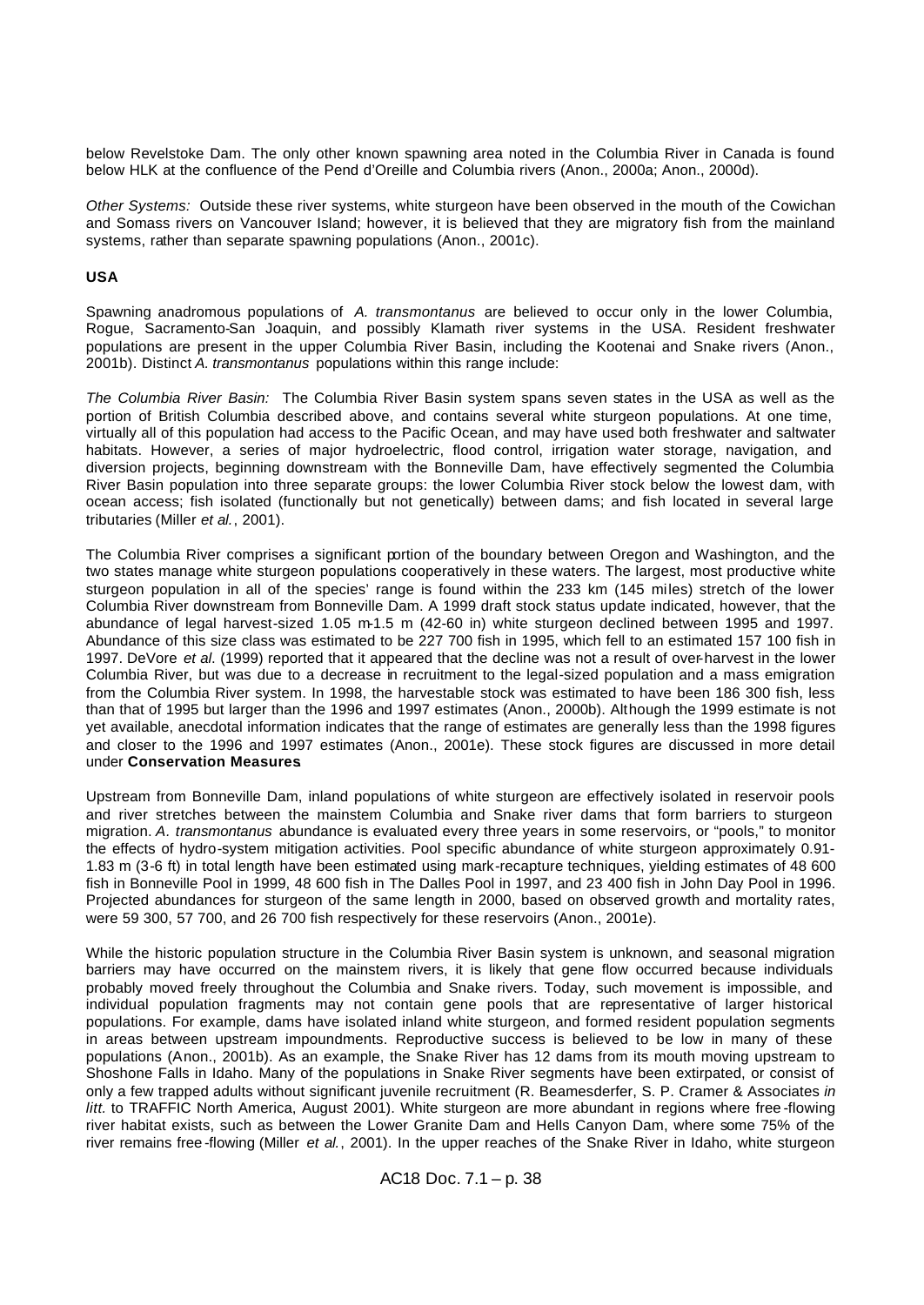are extant, as they also are in the Salmon River. However, these populations are considered significantly depleted (Anon., 2000c). Individual based life history models to determine the risk of extinction for the nine populations between Shoshone Falls and Lower Granite dam on the Middle Snake River are being prepared (H. Jaeger, Oak Ridge National Laboratory *in litt.* to TRAFFIC International 10 December 2001). Research is also ongoing to describe the genetic structure of white sturgeon within the Columbia River Basin (T.A. Rien, Oregon Department of USFWS *in litt*. to IUCN/SSC Wildlife Trade Programme 31 October 2001).

*Kootenai River:* The officially termed and listed "Kootenai River population of white sturgeon" is limited to approximately 270 km (168 miles) of the Kootenai River in Idaho and Montana, and Kootenay Lake in British Columbia, primarily upstream from Cora Linn Dam at the lake's outflow. While the population inhabits this area and migrates freely from Kootenai Falls in Montana downstream to Kootenay Lake, a natural barrier at Bonnington Falls, downstream of Kootenay Lake, has isolated the Kootenai River white sturgeon po pulation from other white sturgeon populations in the Columbia River Basin since the last glacial age approximately 10 000 years ago. This geological separation has produced a genetically distinct subpopulation. In 1997, the population was estimated at approximately 1 468 wild fish, with few individuals younger than 25 years of age (Anon., 2000d).

*Sacramento-San Joaquin Rivers:* The Sacramento-San Joaquin River Basin drains about 153 000 km<sup>2</sup>(59 000 entrality can be a provided to the container of the contains of the computation of white sturgeon, primarily found in the larger Sacramento River as far upstream as Shasta Dam. white sturgeon are also believed to spawn in the San Joaquin River (Kohlhorst *et al.*, 1991), and the species may also use the Feather River as a spawning ground (Anon., 2001f). The confluence of the Sacramento and San Joaquin rivers forms a large tidal estuary containing a network of more than 1 100 km (683 miles) of tidal sloughs and channels. White sturgeon inhabit the estuary year-round, including San Francisco, San Pablo, and Suisin bays and the Sacramento-San Joaquin Delta (Anon., 2001f). Contemporary estimates of stock size are not available.

*Other Systems:* White sturgeon are also believed to spawn in Oregon's Rogue River basin and are present in the mainstem up to Savage Rapids Dam, and in the Illinois River up to Illinois Falls. White sturgeon are also believed to spawn in the Willamette River in Oregon. Along the Oregon coast, white sturgeon are found in numerous estuaries, including the Nehalem River and Bay, Tillamook Basin, Nestucca River and Bay, Siletz River and Bay, Yaquina River and Bay, Alsea River and Bay, Suislaw River and Bay, Umpqua Basin, Coos River Basin, Coquille River Basin, and Chetco River and Bay. These aggregations are not considered spawning populations; white sturgeon found in these estuaries are believed to originate from populations of the Fraser, Columbia, Rogue, and Sacramento-San Joaquin systems (Anon., 2001b). White sturgeon are also believed to be present in bays, estuaries, and the nearshore ocean along the Washington coast including Gray's Harbor, Willapa Bay, the Straits of Juan De Fuca, and the San Juan Islands. It is unusual to find white sturgeon in Puget Sound or the Hood Canal (Anon, 1996b; Anon., 2001g). White sturgeon are also known to enter or inhabit the Klamath/Trinity River Basin system, but it is uncertain whether this is a spawning population or originates elsewhere (Anon., 2001b). The Klamath River is not thought to sustain a stable population of white sturgeon (M. Parsley, US Geological Survey, *in litt*. to IUCN/SSC Wildlife Trade Programme 18 October 2001).

# **HABITAT AND ECOLOGY**

The white sturgeon is the largest North American sturgeon species, as well as the largest freshwater fish in North America, reaching lengths of nearly 6 m and weights approaching 907 kg. A very long-lived fish, Chapman (1999) estimated average white sturgeon longevity at greater than 82 years. One female caught in Oregon in 1991 was aged at 104 years. Most fish caught in recent times, however, have been much smaller and younger (National Paddlefish and Sturgeon Steering Committee, 1993; Hochleithner and Gessner, 1999).

The age of sexual maturity for *A. transmontanus* is estimated to range from 10-20 years for males and 15-30 years for females. The male spawning interval is 1-2 years, while females spawn every 2-6 years (Hochleithner and Gessner, 1999). Spawning occurs between March and June when water temperatures reach between 10- 17°C (National Paddlefish and Sturgeon Steering Committee, 1993). Spawning in the Columbia River Basin occurs between April and July (M. Parsley, US Geological Survey, *in litt*. to IUCN/SSC Wildlife Trade Programme 18 October 2001). Since 1993, the first recorded annual spawning in the Columbia River has consistently occurred once mean daily water temperatures reach 14°C, with subsequent events occurring up until peak water temperatures of 21°C (Hildebrand *et al*., 1999 cited in CITES Management Authority of Canada *in litt.* to TRAFFIC International, 29 November, 2001). Other environmental factors such as day length, water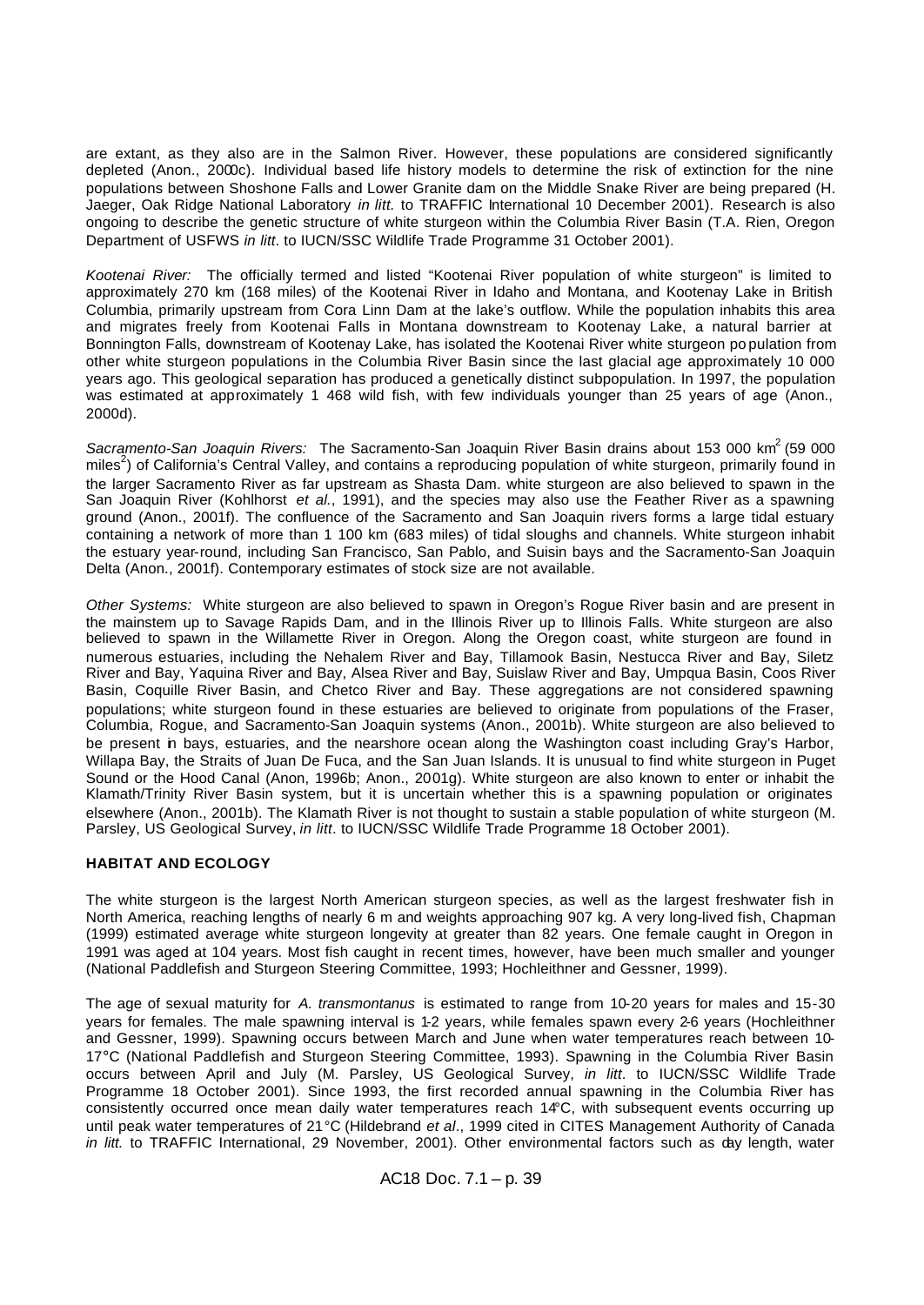current and habitat quality are also important spawning cues (CITES Management Authority of Canada *in litt.* to TRAFFIC International, 29 November, 2001). The species prefers areas of pebble and rock substrates in deep pools and behind ripples in swift current, and adults are "broadcast" spawners. Eggs and sperm are released into rapidly flowing water, which serves to disperse the eggs and prevents them from clumping together and smothering one another, and from siltation that could bury the eggs. The semi-buoyant, adhesive eggs may drift considerable distances downstream before sinking and adhering to the substrate (National Paddlefish and Sturgeon Steering Committee, 1993). Female fecundity is estimated to range from 5 000-23 000 eggs/kg of body weight (Chapman, 1999), averaging approximately 5 600 eggs/kg of body weight (Hochleithner and Gessner, 1999). Eggs measure 2.6-4.0 cm in diameter (Chapman, 1999).

Kootenai River white sturgeon and other landlocked or freshwater populations tend to be smaller than the anadromous fish of the lower Columbia River. The largest specimen reported from the Kootenai River basin was a 159 kg individual, estimated at 85-90 years of age, captured in Kootenay Lake in 1995 (Anon., 2000d). While the size or age at sexual maturity for wild white sturgeon is variable, Kootenai River females have been documented to mature as early as age 22 and males at age 16. Many adults are believed to spend much of their life in the depths of Kootenay Lake and may migrate as much as 114 km up the Kootenai River. Other members of the population inhabit the upper reaches of the Kootenai River (Anon., 2000d).

The diet of *A. transmontanus* consists of benthic invertebrates such as crustaceans, insects, molluscs, and fish, including lam prey, smelt, anchovies, and salmonids. Juveniles feed primarily on mysid shrimp, amphipods, and molluscs (National Paddlefish and Sturgeon Steering Committee, 1993; Hochleithner and Gessner, 1999). Information collected in the Columbia River indicate that white sturgeon are opportunistic carnivores that feed upon whatever fish or invertebrates are seasonally or locally available (Hildebrand *et al*., 1999 cited in CITES Management Authority of Canada *in litt.* to TRAFFIC International, 29 November, 2001). In the lower Columbia River, specimens with total lengths of 1.5-29 cm were found to feed primarily on gammarid amphipods (*Corophium* spp.). Copepods, Ceratopogonidae larvae, and Diptera pupae and larvae were also consumed, primarily at the onset of exogenous feeding. Diets of larval and young -of-the-year white sturgeon from impounded and unimpounded sections of the Columbia River were similar (Muir *et al*., 2000 cited in M. Parsley, US Geological Survey, *in litt*. to IUCN/SSC Wildlife Trade Programme 18 October 2001).

Several freshwater species of fish are known to prey on white sturgeon eggs in the Columbia River basin; *Catostomus macrocheilus* Largescale Sucker, *Cottus asper* Prickly Sculpin*, Cyprinus carpio* Common Carp, and *Ptychocheilus oregonensis* Northern pikeminnow (Miller and Beckman, 1996 cited in M. Parsley, US Geological Survey, *in litt*. to IUCN/SSC Wildlife Trade Programme 18 October 2001). The U.S. Geological Survey, Columbia River Research Laboratory, Cook, Washington, USA is currently investigating predation on juvenile white sturgeon by native and introduced piscivores. Also, river otters are known to prey on adult white sturgeon foraging in the lower reaches of tributaries to Puget Sound located on the Olympic Peninsula, Washington (M. Parsley, US Geological Survey, *in litt*. to IUCN/SSC Wildlife Trade Programme 18 October 2001).

# **THREATS TO SURVIVAL AND DOMESTIC USE**

Overharvest of *A. transmontanus* towards the end of the 19th century, and into the beginning of the 20th century, left the species seriously depleted throughout major range rivers in Canada and the USA, as indicated by the collapse of harvest rates (Beamesderfer, 1999; Miller *et al*., 2001; Waldman, 1999). Today, harvest of white sturgeon is prohibited in Canada and either banned or carefully regulated by management agreements in the USA (Anon., 2000b; Anon., 2001c; Miller *et al.*, 2001). However, species recovery has occurred during the 20<sup>th</sup> century, co-inciding with an insignificant demand for white sturgeon roe throughout much of this period. Therefore, because a single large adult female can produce up to 90 kg of roe (Waldman, 1999), there is concern that if demand increases and conservation measures are relaxed in Canada and the USA, wild populations could again face non-sustainable harvest pressure. This is because if roe prices are high and demand is not met by legal methods, this could present an incentive for illegal harvest of gravid females.

*A. transmontanus* populations also face other challenges and threats, many of which are specific to individual river systems and populations. Habitat fragmentation caused by the construction of dams and water impoundments for hydroelectric power, irrigation, and water diversion have segmented once free-flowing rivers into isolated pockets of habitat of varying suitability. Demand for water for power generation, irrigation, and urban populations means that natural river flows are heavily manipulated by state and regional authorities, which can affect spawning and migration runs (Anon., 2001b; Anon., 2001c). Migration patterns will play a significant role in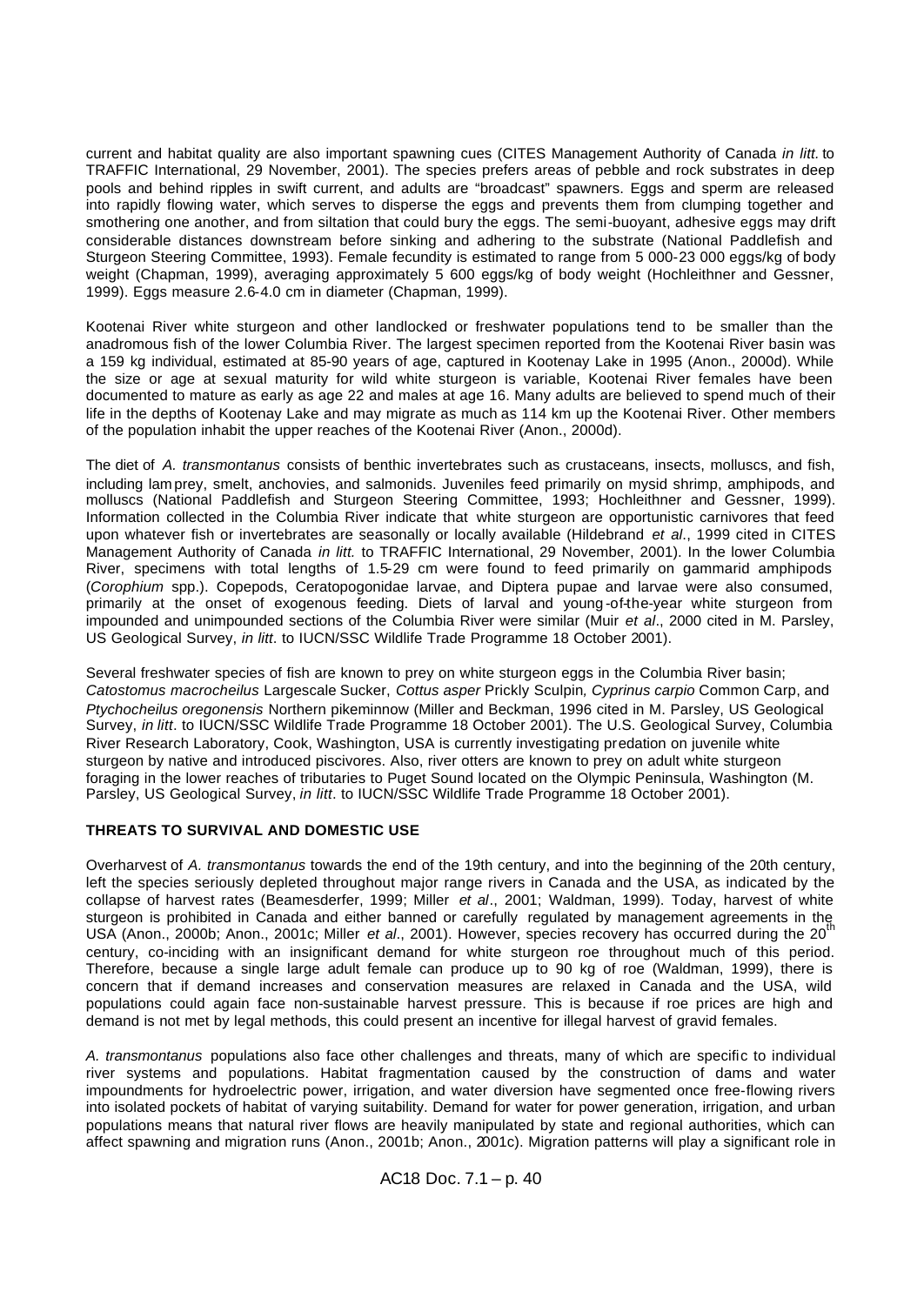determining the viability of white sturgeon in river systems fragmented by dams (Jager *et al*., 2001 cited in M. Parsley, US Geological Survey, *in litt*. to IUCN/SSC Wildlife Trade Programme 18 October 2001). One U.S. Geological Survey provisionally accepted manuscript describes how power-peaking operations at dams have caused scouring of white sturgeon eggs and embryos from the substrate, potentially reducing survival at these early life stages. Counihan *et al*. (1998) believe that white sturgeon embryos may also be susceptible to gas bubble trauma associated with high dissolved gas supersaturation caused by spill at dams (cited in M. Parsley, US Geological Survey, *in litt*. to IUCN/SSC Wildlife Trade Programme 18 October 2001).

The effects of such activities can be especially severe on small or isolated populations. For example, alteration of the natural flow regime of the Kootenai River is believed to have affected that subpopulation's spawning, egg incubation, nursery, and rearing habitats, and has reduced the overall productivity of the Kootenai River and Kootenay Lake. The operation of Libby Dam since 1974 is considered to be one of the primary causes of the decline of the subpopulation during the 1980s and 1990s. When the dam began operations regulating the Kootenai River, average spring peak flows were reduced by more than 50%, and winter flows increased by almost 300%. Natural high spring flows, necessary as a cue for reproduction, now occur only rarely during the spawning season. As a result, since 1974 there has been an almost complete lack of juvenile recruitment (Anon., 1994; Anon., 2000d).

Populations *of A. transmontanus* are believed to be impacted by reductions in water quality associated with landuse practices, such as forestry, and loss of habitat from dredging, gravel mining and other industries (Anon., 2001c). Industrial pollutants and contaminants, such as chemical run-off from farms, forests, urban, and residential lands pose additional threats. High concentrations of contaminants have been found in the fishes' organs and flesh. Bioaccumulation of PCBs and other contaminants are believed to inhibit sturgeon growth and decrease egg and larval survival (Anon., 1996b). Oregon State University is currently conducting research to describe the effect of contaminants on the productivity of white sturgeon (T.A. Rien Oregon Department of USFWS *in litt*. to IUCN/SSC Wildlife Trade Programme 31 October 2001).

In addition to environmental hazards, other threats to *A. transmontanus* include: lack of recruitment among isolated populations that could result in extinction, stress from multiple recaptures in catch-and-release fisheries and the potential for accidental mortality, and invasive species that threaten native species through introduction of non-native diseases, competition, and predation (Anon., 2001c; Anon., 2001d; Miller *et al.*, 2001).

In 1994, Canada closed the Fraser River fishery and banned the possession or retention of *A. transmontanus* in British Columbia (Anon., 2001d). Although Canada imports various white sturgeon products from the USA, there is no harvest or trade from domestic sources. The only remaining "use" of white sturgeon in British Columbia has been in catch-and-release sport fisheries. Data from the Department of Fisheries and Oceans document the capture and release of 1 430 white sturgeon in 1998 and 255 white sturgeon in 1999 in the Harrison, Chehalis, Nicomen-Norrish, Stave and Vedder-Chilliwack sport fisheries. A significant majority of these fish were taken and released in the Harrison River (Anon., 2001h).

In the USA, the majority of use and trade of *A. transmontanus* is in specimens derived from farmed sources rather than wild sturgeon. The trade currently centers on fresh or processed meat and caviar for domestic sale and export.

In Oregon and Washington, commercial harvest of wild white sturgeon is concentrated within the Columbia River system. However, the vast majority of the Columbia River harvest of *A. transmontanus* is allocated to sport fisheries (Beamesderfer, 1999; DeVore *et al*., 1999). In some segments of the river, only catch-and-release fishing is permitted, and in other areas retention is prohibited after the annual catch quota is reached (Anon., 2001b). In addition, egg sales from lower Columbia River commercial and sport -caught sturgeon are currently prohibited (R. Beamesderfer, *in litt.* to TRAFFIC North America, September 2001). There is some directed commercial fishing for white sturgeon in coastal marine waters. Washington scheduled a fishery for white sturgeon from 6 November to 30 November 2001 in Willapa Bay, subject to an overall quota of 1 037 fish, including catches during earlier salmon fisheries (Anon., 2001i; 2001j). California, Idaho, and Montana do not allow commercial harvest of white sturgeon (Anon., 2001k; Miller *et al.*, 2001).

Along with the Oregon/Washington fisheries, the other primary sources of white sturgeon product for the market are commercial aquaculture operations in California, which produce meat and also caviar under labels such as Sterling Caviar and Tsar Nicoulai. The largest of these operations is Stolt Sea Farm, a multinational corporation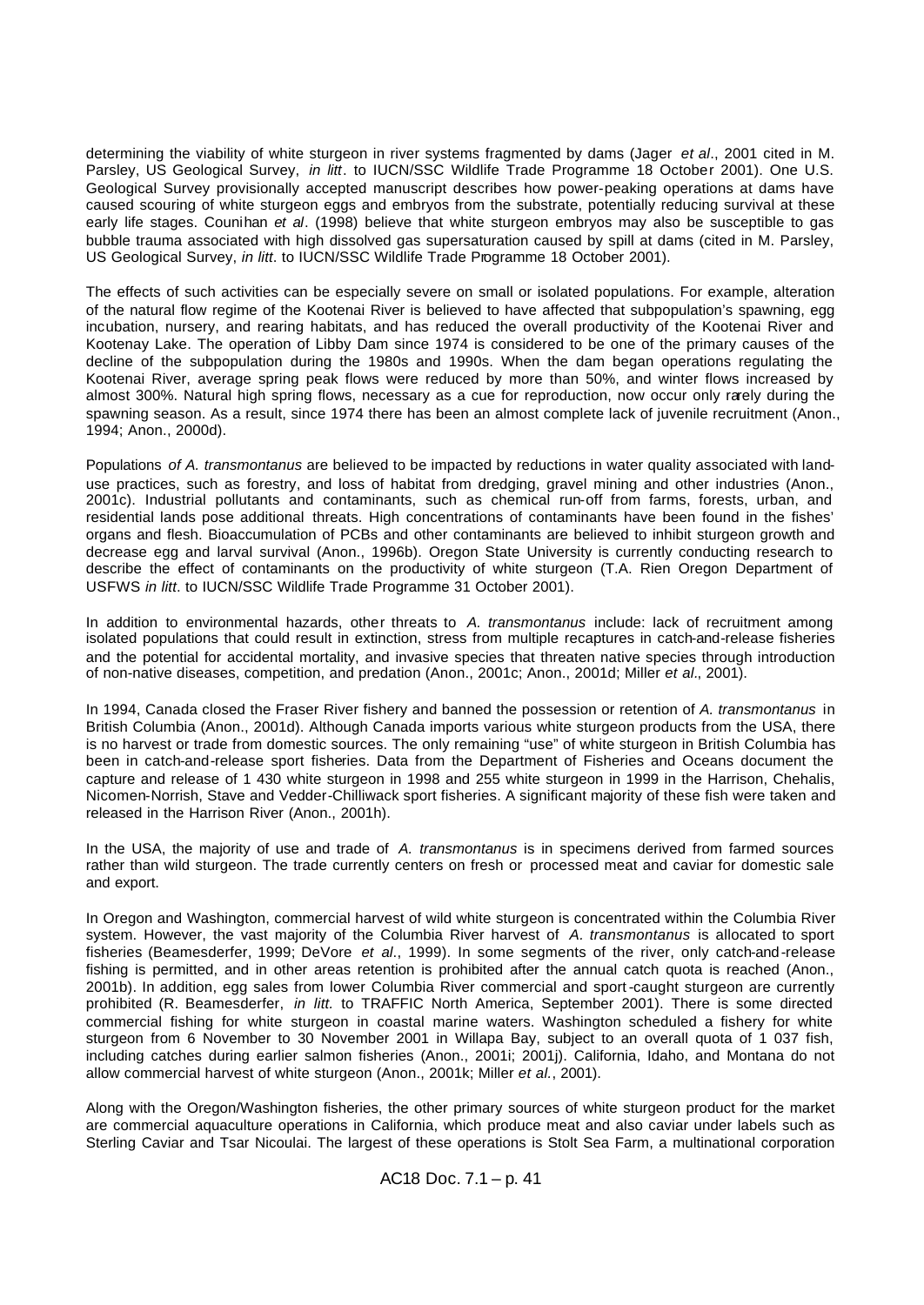with white sturgeon farming, based in the USA in Elverta, California. Stolt Sea Farm produces caviar under the Sterling label, and also sells whole white sturgeon averaging 7 kg. Products also include Sterling Classic Caviar (USD30/oz or USD 1 058/kg), Sterling Premium Caviar (USD36/oz or USD 1 270/kg), Sterling Royal Black Caviar and Sterling Imperial Caviar (both at USD 45/oz or USD 1 587/kg) (Anon., 2001l). Tsar Nicoulai, based in San Francisco, markets white sturgeon caviar as Tsar Nicoulai Estate Osetra (USD 51/oz or USD 1 799/kg) and American sturgeon (USD 24/oz or USD 846/kg) (Anon., 2001m).

These operations have been working to build both domestic and international markets for their white sturgeon products as alternatives to Caspian Sea caviar. White sturgeon caviar is advertised as being similar to Caspian Sea varieties. For example, Stolt's Sterling Classic Caviar is marketed as "comparable to the best Osetra caviar," and Sterling Premium Caviar is said, by the company, to be "similar to premium Beluga" (Anon., 2001l).

Documented illegal activities regarding white sturgeon involve mostly fisheries violations in both Canada and the USA, although some activities relate to trade. In California, there has been evidence of poachers targeting gravid females in the Sacramento-San Joaquin Basin. As far back as the mid-1980s, enforcement officers noted the take of oversized white sturgeon from Bonneville Pool, presumably for roe. In 1993, two Washington state fishermen were indicted for illegally harvesting 1 451 kg of Columbia River white sturgeon caviar over a 5 year period and selling it to a distributor in New Jersey. Charges were eventually dropped against one fisherman, but the other pled guilty to a violation of the Lacey Act and received a sentence of 8 months in prison and a USD 2 500 fine. The owner of the distributing company was found guilty of obstruction of justice and misdemeanor violations of the Lacey Act and was sentenced to 18 months in prison and a USD 4 000 fine (Hoover, 1996).

In Canada, recent press reports have noted several cases of illegal trade and/or possession. In one case, a restaurant received a fine of CAD 7 000 (USD 4 690) for illegally buying sturgeon. In another case, two people were charged with illegal possession of three white sturgeon; the largest fish was almost 1.83 m long and weighed 45 kg (The Vancouver Sun, 28 April 2000). In a third case, a Vancouver resident paid a fine of CAD 5 000 (USD 3 350) for illegally possessing sturgeon. This case resulted from a joint investigation of sturgeon poaching on the Fraser River by local district conservation officers and the Department of Fisheries and Oceans. On 13 September 2000, night surveillance in the Fraser River resulted in the seizure of six live specimens (Anon., 2001o). Overall, while illegal trade does not appear to have posed a significant threat to the species in the wild in recent decades, the increase in demand for North American sturgeon species as an alternative to imported caviar is likely to target all North American species, and must be monitored closely.

#### **INTERNATIONAL TRADE**

As with all other Acipenseriformes species not already listed on the Appendices, *A. transmontanus* was included in CITES Appendix II with effect from 1 April 1998 (Anon., 2001a), and therefore available CITES data are limited to two years of trade (April 1998 - December 1999).

Canada does not allow commercial exports of wild-caught *A. transmontanus*. However, Canada does permit the export of wild live individuals (typically eggs, fry and fingerlings) for captive breeding and re-introduction programmes. For example, permits have been issued for shipments of hatchery-reared yearlings and larvae for research purposes related to a federal re-introduction program in the USA (see **Conservation Measures**) (CITES Management Authority of Canada *in litt.* to TRAFFIC International, 29 November, 2001). One example of this type of export occurred in 2000, where Canada re-exported 1 500 live wild yearlings and 50 000 live wild larvae to the USA, their country of origin (P. Hall, Department of Fisheries and Oceans (DFO) cited in CITES Management Authority of Canada *in litt.* to TRAFFIC International, 29 November, 2001).

Little data are available regarding exports of *A. transmontanus* meat or caviar from the USA prior to 1998 when the species was listed in Appendix II. Several USA exports reported in 1996 involved live specimens, and a review of USA export data for 1997 showed a total of 3 684 live sturgeon in this year, mostly to Taiwan, Province of China.

Gross trade and a comparative tabulation of CITES reported trade in *A. transmontantus* for 1998-1999 is given in the Annex. According to these data, meat comprised the majority of *A. transmontanus* exports during 1998 and 1999 in terms of weight, although eggs, live specimens, specimens, and unspecified specimens were also exported. In 1998, the USA reported exporting 457 kg of meat from captive bred and first generation sources. The USA's reported meat exports rose to 3 816 kg in 1999, of which 1 762 kg was reported to be from wild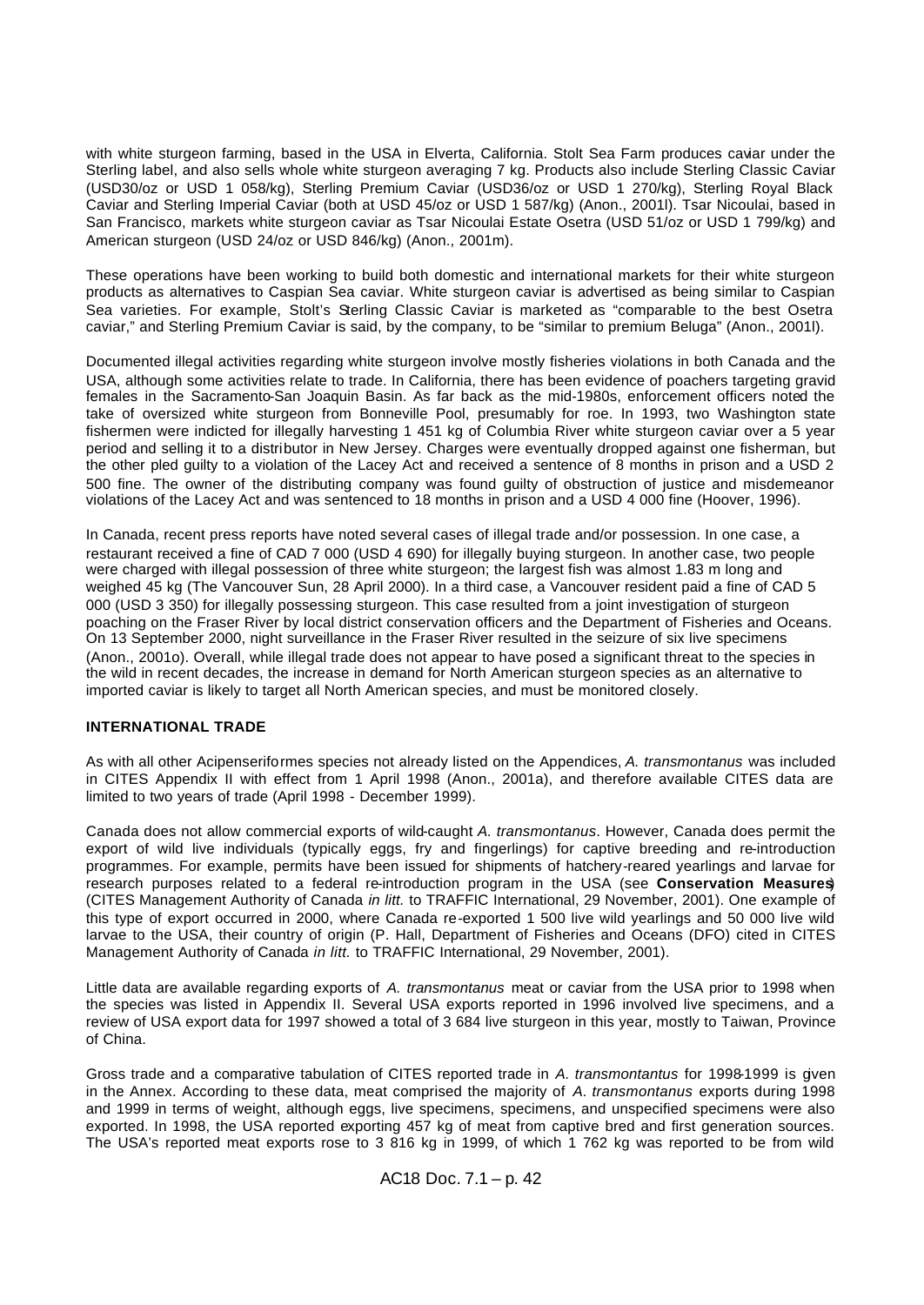sources, with the remainder again comprising captive bred and first generation sources. Of the total meat exports from the USA for 1998-1999, Canada was the main consumer (2 314 kg), followed by the United Kingdom (1 691 kg) and Taiwan, Province of China (268 kg). During this two-year period, the USA also reported exporting a total of 155 live wild specimens to Canada and Mexico, 80 000 eggs from wild sources to Canada, 24 kg of first generation live eggs to Sweden and Canada, and 12 (mostly pre-Convention) specimens to Germany and Russia.

It is not known whether commercial exports represented new markets or continuations of business relationships that did not require reporting prior to 1998. After 1999, the export of live *A. transmontanus* products was prohibited by the USFWS, Division of Scientific Authority, because of disease trans mission concerns. The export of 80 000 wild eggs exported to Canada in 1999 were Kootenai River stock being exported for conservation and research purposes, and therefore, exports of this nature fall outside of the USA ban on the export of live white sturgeon.

Italy has reported exports of *A. transmontanus* with the source as "ranched"; exports for 1998 and 1999 total 3 390 kg of meat and 10 kg of eggs, primarily destined for Switzerland.

In 2001, the USA anticipates exports of captive bred specimens of *A. transmontantus* as follows: 3 500 kg caviar; 22 000 kg meat (CITES Notification 2001/041). In accordance with Decision 11.58, the USA anticipates exports of wild specimens of *A. transmontanus* for 2001 as follows: 0 kg of caviar; 3 000 kg of meat (CITES Notification No. 2001/042). The export of live *A. transmontanus* specimens remains prohibited by the USFWS due to concerns regarding disease transmission.

### **CONSERVATION MEASURES**

*A. transmontanus* receives no federal designation in the USA, with the exception of the Kootenai River population, which was listed as endangered in the USA on 6 September 1994 (Anon., 1994). The Canadian government listed the white sturgeon as Vulnerable in 1990, based on its limited distribution in Canada (Lane, 1991). Conservation measures in place vary at the provincial and state levels in Canada and the USA.

#### **Canada**

*British Columbia*: Subsequent to its classification of Vulnerable by Canadian government authorities, the B.C. Conservation Data Centre listed *A. transmontanus* as Imperiled, placing it on the province's Red List. Three populations (Nechako, upper Columbia, and Kootenay), are classified under the province's highest possible threat ranking of Critically Imperiled (Anon., 2001c). All commercial and sport harvest, and retention, of white sturgeon is prohibited. While catch-and-release fisheries are still allowed in some segments and tributaries of the Fraser River, this practice is increasingly restricted. As of 7 September 2000, angling for sturgeon is no longer permitted in the Nechako River or its tributaries, including the Stuart River. Similar action was previously taken on behalf of the Kootenay/upper Columbia River populations (Anon., 2001d).

#### **USA**

*California*: California has prohibited the commercial harvest of wild *A. transmontanus* since 1917. The state also prohibits the purchase, sale, and possession of a whole sturgeon or any parts thereof, including eggs, in any place where fish are sold (Anon., 2001k). There is an exception to this prohibition in the case of *A. transmontanus* reared in approved and permitted aquaculture facilities in the state.

In freshwater fisheries, sport fishermen may take *A. transmontanus* year-round, except for closures listed under special regulations. Closures currently encompass the Special North Coast District Sturgeon Closure (Humboldt, Del Norte, Trinity, and Siskiyou counties). It is illegal to take any sturgeon in the North Coast District at any time. Sport anglers in the permitted sport fishery may keep one fish between 1.15-1.83 m (46-72 in) per day. The sturgeon must voluntarily take the bait or lure in its mouth. No sturgeon can be taken by trolling, snagging, or the use of firearms. In addition, a gaff or any type of firearm cannot be used to land a sturgeon (Anon., 2000e). Definitions of these terms vary by State, but for example, a gaff refers to a metal hook with a handle for landing large fish, snagging refers to angling using a hand-held pole with unbaited single or multiple hooks attached to the line, and trolling refers to angling from mechanically powered boat.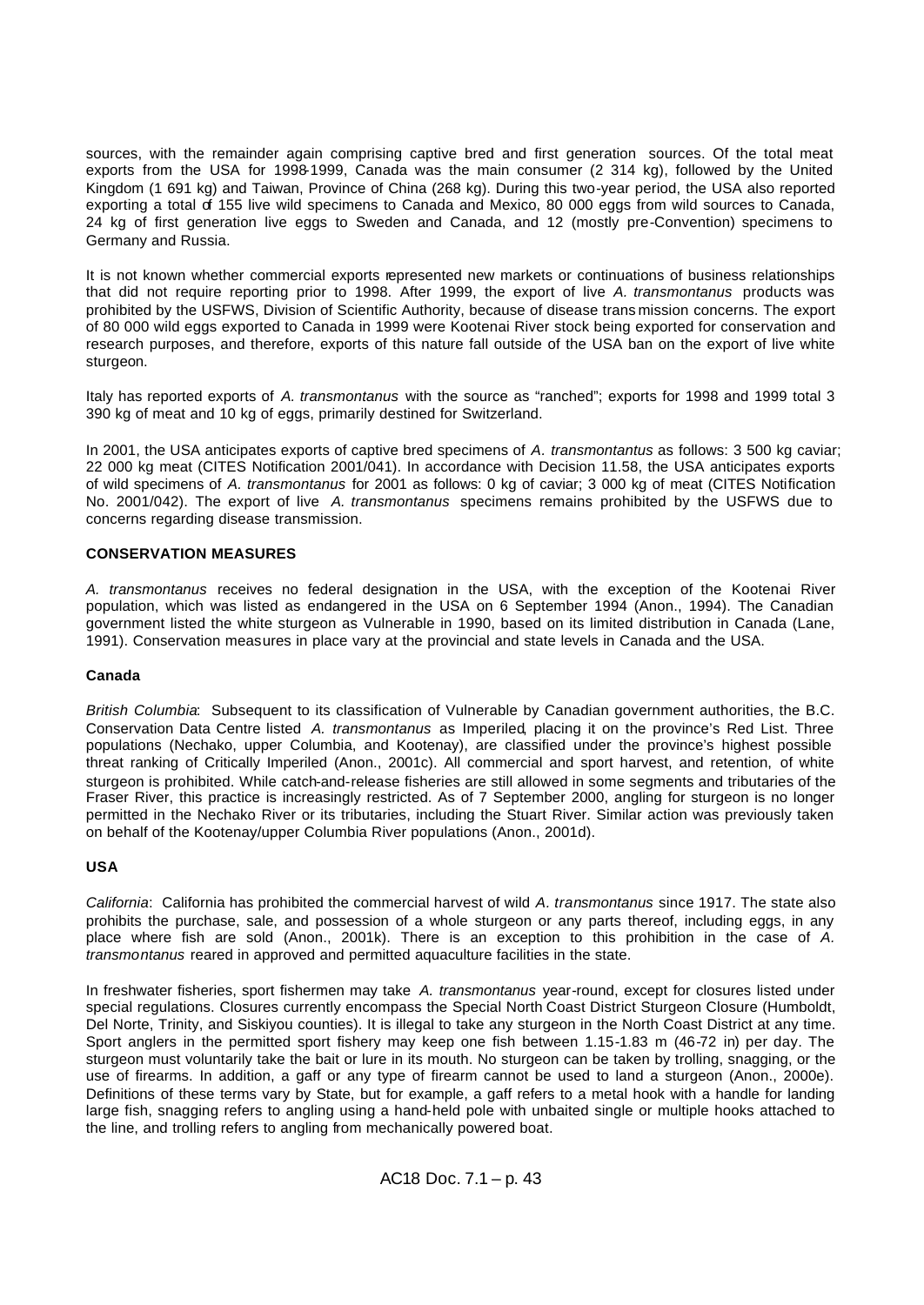Marine sport fisheries are open all year, with the same size restriction, daily bag limit, and methods of take that apply to the freshwater sport fishery. Sturgeon may not be taken between 1 January and 15 March in the portion of San Francisco Bay that includes the following boundaries: a direct line between Point Chauncy (National Marine Fisheries Laboratory) and Point Richmond, the San Francisco-Oakland Bay Bridge and a direct line between Point Lobos and Point Bonita (Anon., 2000f).

*Oregon/Washington*: Oregon and Washington manage commercial harvest of *A. transmontanus* in fishing zones along their common boundary through the Columbia River Compact, which is charged by congressional and statutory authority to adopt commercial fishing seasons and regulations. The Compact membership includes the Oregon and Washington fish and wildlife agency directors, acting on behalf of the Oregon Fish and Wildlife Commission (OFWC) and the Washington Fish and Wildlife Commission (WFWC). In addition, the Columbia River treaty tribes have authority to regulate treaty Indian fisheries. When addressing commercial seasons for species under its jurisdiction, including sturgeon, the Compact must consider the effects of the commercial fishery on escapement, treaty rights, and sport fisheries, as well as the potential impact on species listed on the Endangered Species Act (ESA). While the Compact has no authority to adopt sport fishing rules or seasons, it has an inherent responsibility to consider the equitable allocation of limited resources among users (Anon., 2001e).

In addition to the framework of the Compact, sturgeon fisheries located between the mouth of the Columbia River and Bonneville Dam are guided during 2000-2002 by a joint management plan signed by the directors of the Oregon Department of Fish and Wildlife and Washington Department of Fish and Wildlife in March, 2000. Conservation measures in the "Joint State Agreement on Sturgeon Fishery Management" include management for "optimum sustainable yield" of *A. transmontanus*, establishment of an overall annual harvest limit, allocation of this harvestable limit between commercial and sport fishers, and the setting of commercial and sport seasons. The commercial size limit allowed for *A. transmontanus* in the 2000-2002 sturgeon fishery management plan is 1.2-1.5 m (48-60 in). Sport fishery regulations allot a size limit of 1.05-1.5 m (42-60 in) (Anon., 2001e).

Authorities designated under the agreement monitor stocks of harvestable *A. transmontanus* in the lower Columbia River system. The table below shows the estimated abundance of *A. transmontanus* in the lower Columbia River from 1989-1998. It is not known if these estimates are based on actual catch data. As mentioned above (see **Distribution and Population**) there have also been periodic stock assessments in some reservoirs above Bonneville Dam. In addition, general indices of abundance of sublegal (less than 1.05 m [42 in]) and oversized (greater than 1.5 m [60 in]) sturgeon are believed to be good as of 2001 (Anon., 2001e). It is unknown whether there are confidence limits associated with this size class information.

|      | Estimated Abundance of Harvestable White Sturgeon in the Lower Columbia River, 1989-1998 |                          |                                   |  |  |  |  |  |  |
|------|------------------------------------------------------------------------------------------|--------------------------|-----------------------------------|--|--|--|--|--|--|
|      | <b>Total Length Interval</b>                                                             |                          |                                   |  |  |  |  |  |  |
| Year | 1.05-1.2 m / 42-48 in                                                                    | $1.2 - 1.5$ m / 48-60 in | Total (i.e.1.05-1.5 m / 42-60 in) |  |  |  |  |  |  |
| 1989 | 32 500                                                                                   | 16 800                   | 49 300                            |  |  |  |  |  |  |
| 1990 | 26 100                                                                                   | 12 000                   | 38 100                            |  |  |  |  |  |  |
| 1991 | 32 900                                                                                   | 11 700                   | 44 600                            |  |  |  |  |  |  |
| 1992 | 59 900                                                                                   | 8700                     | 68 600                            |  |  |  |  |  |  |
| 1993 | 85 000                                                                                   | 14 200                   | 99 200                            |  |  |  |  |  |  |
| 1994 | N/A                                                                                      | N/A                      | N/A                               |  |  |  |  |  |  |
| 1995 | 143 200                                                                                  | 59 000                   | 202 200                           |  |  |  |  |  |  |
| 1996 | 131 700                                                                                  | 33 500                   | 165 200                           |  |  |  |  |  |  |
| 1997 | 123 700                                                                                  | 33 400                   | 157 100                           |  |  |  |  |  |  |
| 1998 | 161 600                                                                                  | 24 700                   | 186 300                           |  |  |  |  |  |  |

*Source:* Anon., 2000b

Under the Joint State Agreement, during 2000-2002 the overall annual harvest limit for white sturgeon between the mouth of the Columbia River and Bonneville Dam is 50 000 fish. Numerical limits were also established in previous years. Current annual harvest is allocated as follows: 20% commercial (10 000 total fish), and 80% sport (40 000 total fish). This quota may be adjusted if there is a significant population change, a new analytical/theoretical approach, or a substantial change in harvest impacts outside of the Columbia River system. Sport and commercial seasons can also be modified as necessary to ensure that the average catch during the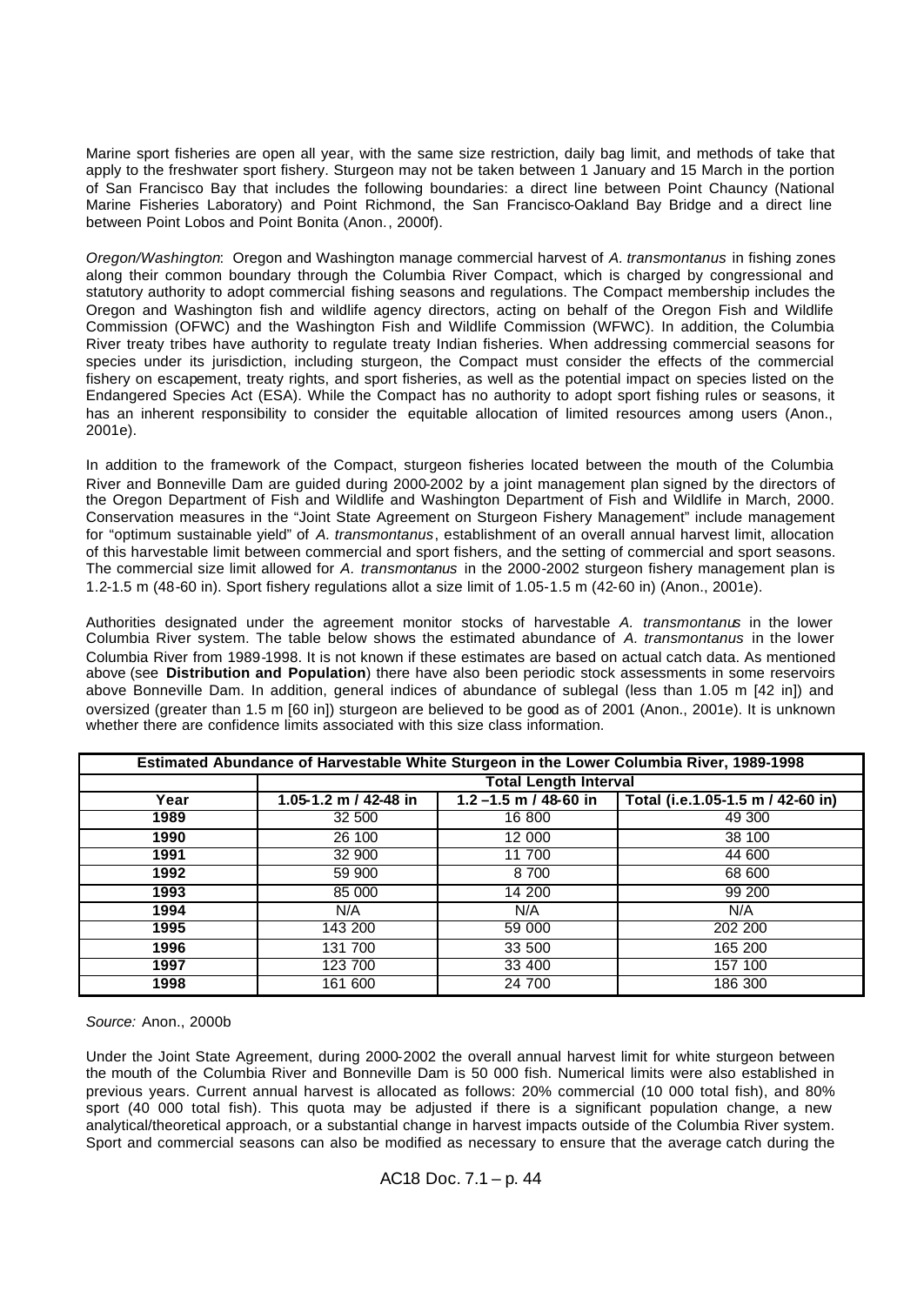three-year period does not exceed the fishery-specific harvestable number (Anon., 2001e). Actual catch data in numbers of fish for the years 1991 -2000 are provided below.

|      | Lower Columbia River Commercial White Sturgeon Harvest, 1991-2000 |         |                   |                  |              |  |  |  |  |  |
|------|-------------------------------------------------------------------|---------|-------------------|------------------|--------------|--|--|--|--|--|
|      |                                                                   |         | Commercial        |                  |              |  |  |  |  |  |
| Year | <b>Sport</b>                                                      | Winter  | <b>Early Fall</b> | <b>Late Fall</b> | Commercial   |  |  |  |  |  |
|      |                                                                   |         |                   |                  | <b>Total</b> |  |  |  |  |  |
| 1991 | 22 700                                                            | 840     | 530               | 2 4 3 0          | 3800         |  |  |  |  |  |
| 1992 | 40 100                                                            | 1 2 1 0 | 790               | 4 2 4 0          | 6 2 4 0      |  |  |  |  |  |
| 1993 | 37 900                                                            | 1 0 20  | --                | 7 0 5 0          | 8070         |  |  |  |  |  |
| 1994 | 33 500                                                            | 3 0 3 0 |                   | 3 3 8 0          | 6410         |  |  |  |  |  |
| 1995 | 45 100                                                            | 110     | --                | 6 0 4 0          | 6 150        |  |  |  |  |  |
| 1996 | 42 800                                                            | 1 380   | 330               | 6670             | 8 3 8 0      |  |  |  |  |  |
| 1997 | 38 200                                                            | 3 0 64  | 1 971             | 7 7 9 2          | 12828        |  |  |  |  |  |
| 1998 | 41 600                                                            | 2675    | 2 6 3 4           | 8 5 8 5          | 13894        |  |  |  |  |  |
| 1999 | 39 800                                                            | 2 3 0 3 | 2 8 5 4           | 4 3 3 6          | 9493         |  |  |  |  |  |
| 2000 | 40 500                                                            | 2 7 9 5 | 2 9 7 0           | 4 5 6 0          | 10700        |  |  |  |  |  |

#### *Source:* Anon., 2001e

CITES Notification No. 2001/042 states that the USA's total commercial catch quota for 2001 is 13 460 fish (this quota applies to legally harvestable commercial catch between the mouth of the Columbia River and Bonneville Dam). However, according to the Joint Columbia River Management Staff (Anon., 2001e), the actual figure that should have been communicated to the Secretariat for 2001 was 9 300 fish. As mentioned below, this is calculated by deducting the 2000 commercial overage (the actual number of commercial fish caught in 2000 in excess of the commercial limit for 2000 - i.e. an overage of 700 fish) from the 2001 limit of 10 000 fish, to give a commercial catch limit of 9 300 fish for 2001.

Beyond length limits, sport fishery regulations allow the catch of one sturgeon per day and a total of ten sturgeon per person per year. Mandatory use of barbless hooks is required (Anon., 2000b). Regulators anticipate that mesh size restrictions will be adopted to ensure that Select Area fisheries target salmon rather than *A. transmontanus* (Anon., 2001e).

These conservation measures reflect the planned management of the sturgeon fishery in the Columbia River states. Reviews of population monitoring by designated, competent authorities have resulted in periodic adjustments to the plan. For example, as noted above, the Joint Columbia River Management Staff is requiring that any overages (number of fish caught in excess of the limit) from the 2000 white sturgeon fisheries be applied to the 2001 catch limit guidelines. This has resulted in adjustments, with a 39 500 catch limit for sport fisheries and a 9 300 catch limit for commercial fisheries in 2001. Changes to the plan also include implementation of temporary rules that prohibit retention of sturgeon in some management zones, and more restrictive legal size limitations for specific sport fisheries. Finally, data gathered during 2001 indicated that an overall quota of 50 000 white sturgeon may not be appropriate for future fisheries, and additional catch reductions may be required for both sport and commercial fisheries beginning in 2002 (Anon., 2001e; Anon., 2001q).

*Idaho*: Commercial harvest is prohibited in the state (Miller *et al.*, 2001). Catch-and-release angling restrictions have been in place for white sturgeon on the Snake River in Idaho since 1984 (Miller *et al.*, 2001). There is no harvest season for white sturgeon. Any white sturgeon that is caught may not be removed from the water and must be released immediately. Barbless hooks are required at all times (Anon., 2000c; Anon., 2001p).

*Montana*: Montana has prohibited commercial and sport fishing for white sturgeon since 1979 (Miller *et al.*, 2001). Take and/or possession of white sturgeon is illegal in Montana (Anon., 2000g).

#### **Canada / USA**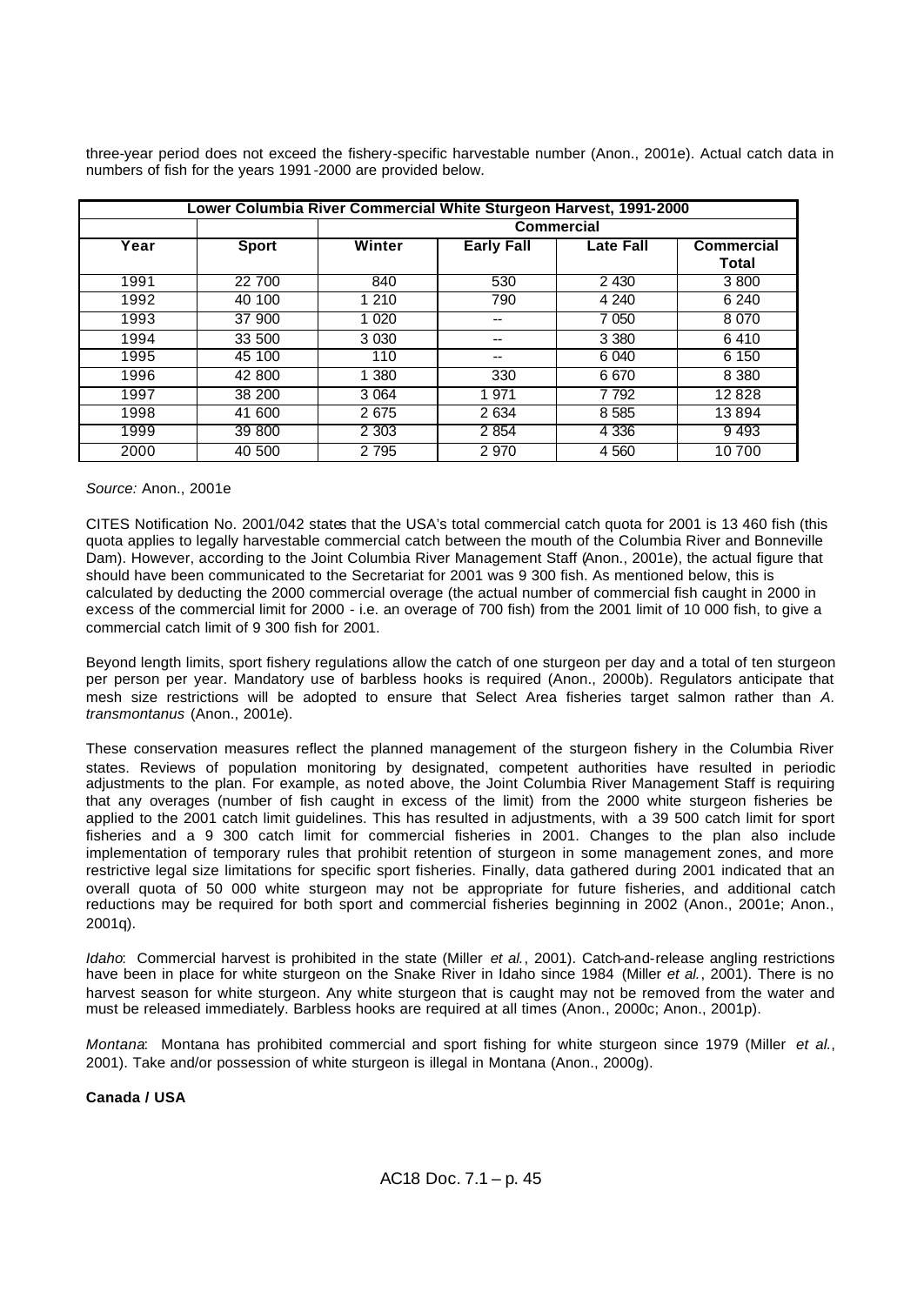*Kootenai River Population*: International cooperation between Canada and the USA to protect and conserve the Kootenai River white sturgeon population began in June 1992 with the formation of the Kootenai River white sturgeon Technical Committee. The Committee, composed of individuals representing several state, tribal, federal, and Canadian agencies, was formed to identify factors affecting Kootenai River white sturgeon and develop a regional pre-listing recovery strategy. After the species' listing as endangered on the ESA, a recovery team composed of two Canadians and eight Americans was formed in January 1995. The team completed a final recovery plan for the Kootenai River white sturgeon in 1998; the plan was approved by the U.S. Fish and Wildlife Service in late 1999. Recovery objectives include reestablishment of successful reproduction in the wild by increasing Kootenai River flows during spawning runs, and production (and stocking) of hatchery-reared juveniles over the next decade to prevent extinction. Since 1997, the wild population has been augmented with the release of nearly 2 800 juvenile white sturgeon, reared in the Kootenai Tribal Fish Hatchery in Bonner's Ferry, Idaho (Anon., 2000d).

Canada continues to implement transboundary recovery actions on behalf of the Kootenai River white sturgeon population. B.C. Environment and the Canadian Department of Fisheries and Oceans participate actively in recovery implementation and coordination activities associated with regulating flows at Kootenai River hydroelectric projects to benefit Kootenai River white sturgeon. B.C. Environment also conducts white sturgeon monitoring and assessment work in Kootenay Lake. These studies are complementary to those continuing in Idaho by the Idaho Department of Fish and Game and the Kootenai Tribe of Idaho. B.C. Environment has approved the use of the Kootenay Trout Hatchery near Fort Steele, British Columbia as a back-up or fail-safe white sturgeon facility. Fertilized eggs are transported from the Kootenai Tribe Hatchery in Idaho to the Kootenay hatchery to ensure that at least some juvenile sturgeon will survive in the event of catastrophe at the primary hatcheries (Anon., 2000d).

# **CAPTIVE BREEDING**

## **Canada**

Provincial authorities in British Columbia became involved in captive propagation of *A. transmontanus* fairly recently. Traditionally, the primary role of the provincial Fish Culture Section was production of salmonid species for recreational fisheries. However, there are now two projects underway to support species recovery for the white sturgeon: the Kootenay River Sturgeon Conservation Hatchery (see **USA** below), and the Columbia River Sturgeon Conservation Hatchery. In addition, the Nechako River white sturgeon Recovery initiative is considering a conservation fish culture component to assist in recovery efforts (Anon., 2001r).

Commercial aquaculture of white sturgeon remains in the very initial stages in British Columbia. In 2000, two companies obtained government permits to raise white sturgeon commercially (Anon., 2000h). It is too early to predict the future viability of these endeavors. B.C. government data record that white sturgeon are being cultured in limited or experimental quantities only (Anon., 2001s).

# **Italy**

Reported exports of *A. transmontanus* "ranched" in Italy for commercial international trade probably refer to specimens produced by a captive breeding operation.

#### **Taiwan, Province of China**

In 1993, a farm in the northeast of Taiwan, Province of China was reported to have imported an unknown quantity of *A. transmontanus* of lengths of 5cm from the USA. By 2001, more than 300 of these fish had reached maturity, producing eggs for the first time in the summer of 2001. This farm has reportedly produced a total of 2.7 kg of eggs, of which 0.3 kg will be used as breeding stock and the remaining 2.4 kg will be sold domestically as caviar at a price of NTD 1 800/300 g (USD 174/kg) (United Evening News 25/7/2001, Liberty Times 26/7/2001 and China Times 9/8/2001, cited in TRAFFIC East Asia–Taipei *in litt*. to TRAFFIC International 31 October 2001).

**USA**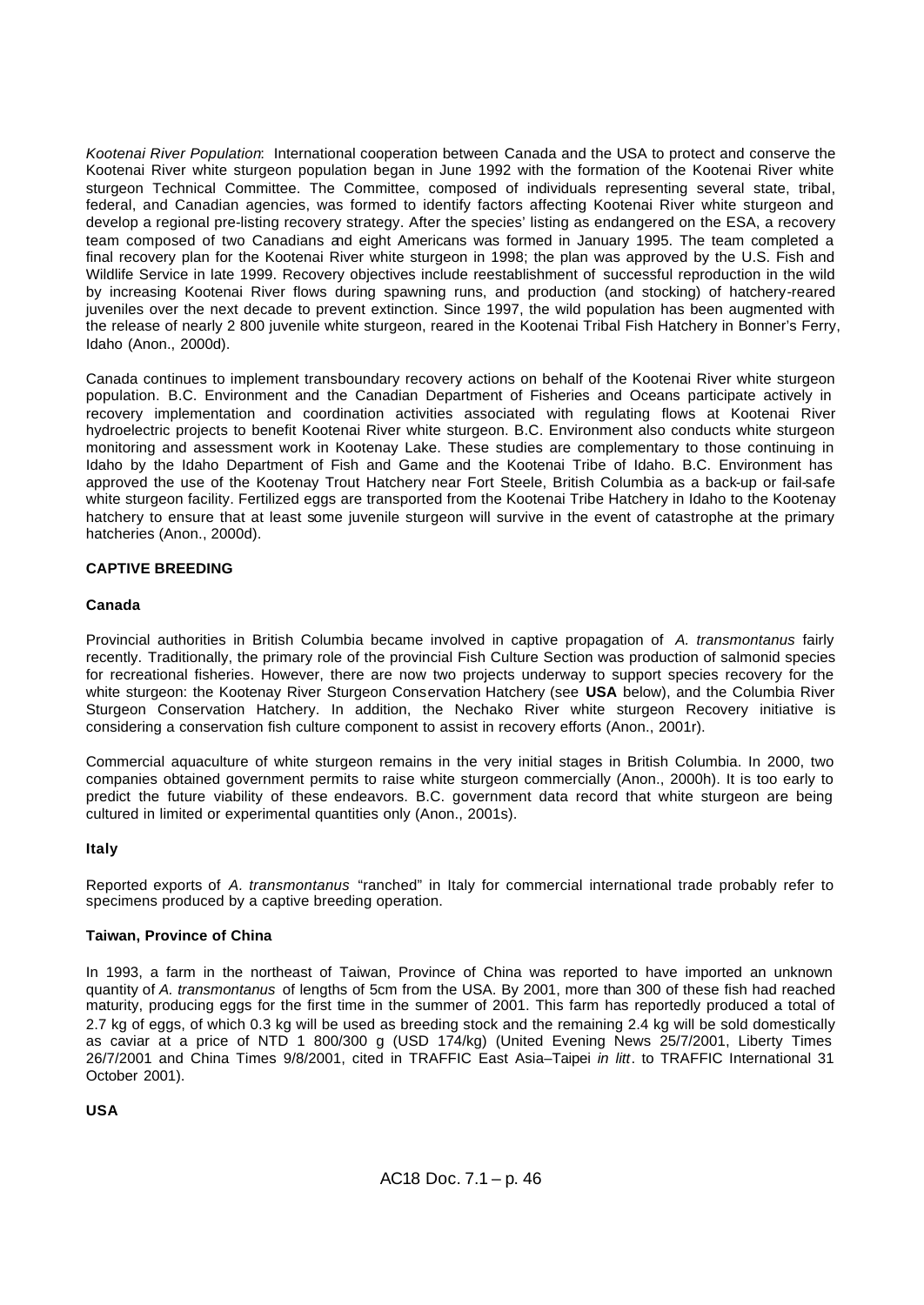At the federal level, Abernathy National Salmon Technical Center took wild adult Columbia River sturgeon for use as broodstock in 2000; the adults were released after spawning. Fish that are produced will be used to restore declining Columbia River populations. In FY 2000, the Idaho Fish Health Center (FHC) successfully spawned 5 female and 11 male Kootenai River white sturgeon and assisted in the release of 8 healthy family groups to promote recovery efforts (Anon., 2001t).

The Idaho FHC is a cooperating partner in a Bonneville Power Administration (BPA) funded program to prevent the extinction, preserve the remaining genetic variability, and rebuild the natural age class structure of the Kootenai River white sturgeon population. Idaho FHC is working with the Kootenai Tribe of Idaho to collect samples from spawning adult sturgeon, as well as monitoring and taking pre-release samples on juvenile sturgeon. Idaho FHC played a significant role in the release of brood-year 1995 juveniles (the first release in the Kootenai River) and the transfer of half of the brood-year 1999 eggs to a back-up hatchery located in Canada (Anon., 2001u). These eggs were imported from the USA into the Kootenay River White Sturgeon Conservation Hatchery at Fort Steele, British Columbia, for short-term culture through the partnership between the Kootenai Tribe of Idaho and the B.C. Ministry of Environment. These were re-exported (1 500 live yearlings and 50 000 live larvae) to the USA in 2000 for subsequent release in Idaho (CITES Management Authority of Canada *in litt.* to TRAFFIC International, 29 November 2001). Idaho FHC extensively sampled wild fish within the drainage as well as captive fish for disease, to satisfy Canadian concerns and requirements for the release and transfer of disease-free sturgeon (Anon., 2001u).

Commercial aquaculture of white sturgeon is at its most advanced state in California. Several large commercial operations produce roe and meat at a number of grow-out facilities, although the exact level of production is unknown and difficult to obtain. An article published in 1999 estimated that Stolt Sea Farm produced 1.35 metric tonnes of caviar that year, and aspired to increase production to at least 10 tons (9 metric tonnes) within five years. Tsar Nicoulai's estimated production in 1999 was about 225 kg according to the same article (Anon., 1999). Stolt Sea Farm reported production of 182 tons (163.8 metric tonnes) of white sturgeon overall (this includes meat) in the year 2000 (Anon., 2001v).

Until recently, Oregon provided a very limited amount of broodstock for the California operations. However, these operations are now considered self-sustaining by the operators (R. Beamesderfer, S. P. Cramer & Associates, *in litt.* to TRAFFIC North America, September 2001).

Currently, Oregon has one legal operator who is permitted to take up to six females per year and a number of males. Fertilized eggs are surgically removed for growing out, and the fish are then returned to the wild. Offspring, which at one time provided broodstock to California, now go to aquariums or for ornamental pond use. Prior to legislative action in the late 1980s which placed a moratorium on further permits, there were two such operations, but one has since ceased (C. Melcher, ODFW, pers. comm., June 2001; R. Beamesderfer, S. P. Cramer & Associates, *in litt.* to TRAFFIC North America, September 2001).

Other white sturgeon aquaculture activities in the Pacific Northwest include a College of Southern Idaho research program in cooperation with the state of Idaho, and an aquaculture feasibility research program implemented by the Columbia River Inter-Tribal Fish Commission working with Abernathy Hatchery (R. Beamesderfer, S. P. Cramer & Associates, *in litt.* to TRAFFIC North America, September 2001).

#### **REFERENCES**

- Anon. 1994. Final rule. Endangered and threatened wildlife and plants; determination of Endangered status for the Kootenai River population of the white sturgeon. U.S. Fish and Wildlife Service. Http://www.endangered.fws.gov. Viewed February 2001.
- Anon. 1996a. *1996 Red List of Threatened Animals*. IUCN, Gland, Switzerland and Cambridge, UK.
- Anon. 1996b. Pacific States Marine Fisheries Commission: White sturgeon. Http://www.psmfc.org/habitat/edu\_wsturg\_fact.html. Viewed February 2001.
- Anon. 1999. American Caviar: There's nothing fishy about North America's answer to this classic delicacy. *Wine Spectator.* 30 November 1999.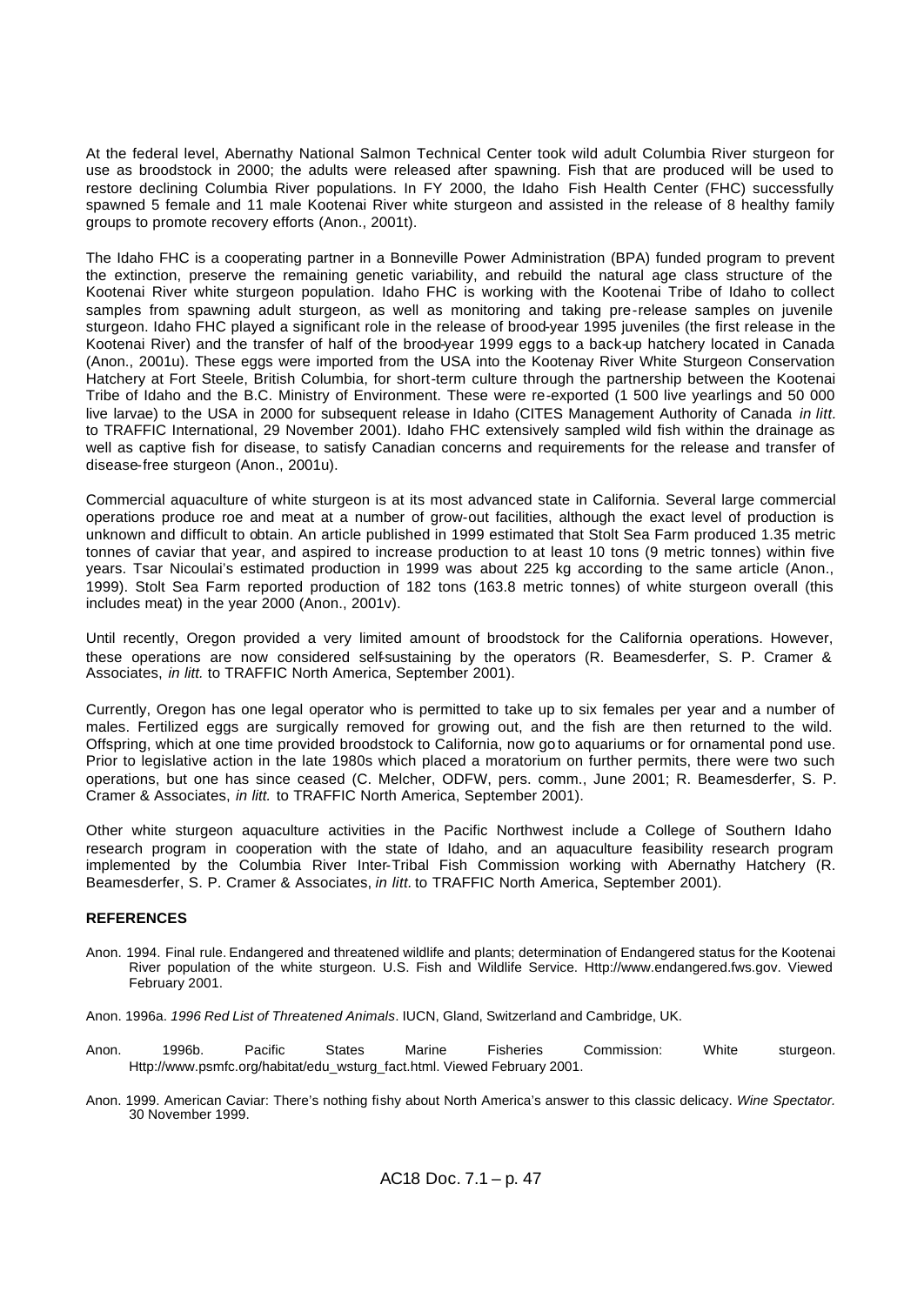- Anon. 2000a. *Fraser River White Sturgeon Monitoring Program Comprehensive Report (1995 to 1999)*. Final report prepared for BC Fisheries. RL&L Environmental Servi ces, Ltd. RL&L Report No. 815F. 92 p. + app.
- Anon. 2000b. Columbia River Compact Joint Staff Report, Winter Fact Sheet No. 1, December 18, 2000.
- Anon. 2000c. Idaho 2000 & 2001 Fishing Seasons and Rules Including Steelhead. 2nd Edition, updated July 2000. Idaho Department of Fish and Game.
- Anon. 2000d. The Kootenai River population of white sturgeon (Acipenser transmontanus). U.S. Fish and Wildlife Service. Http://www.endangered.fws.gov/features/sturgeon. Viewed February 2001.
- Anon. 2000e. Fishing Regulations for 2000-2002. Article 4. Species Regulations, Section 5.80, Sturgeon. California Department of Fish and Game.
- Anon. 2000f. Fishing Regulations for 2000-2002. Chapter 4, Ocean Fishing, Section 27.90, Sturgeon; Section 27.95, Sturgeon Closure. California Department of Fish and Game.
- Anon. 2000g Montana Department of Fish, Wildlife and Parks. 2000. 2000-2001 Montana Fishing Regulations.
- Anon. 2000h. 2000. News Release: Gina the sturgeon gives birth to an industry. August 15, 2000. Malaspina University-College.
- Anon. 2001a. CITES-listed species database. Http:// www.cites.org/eng/resources/fauna/shtml. Viewed 26 February 2001.
- Anon. 2001b -Oregon Department of Fish and Wildlife. 2001a. White Sturgeon (*Acipenser transmontanus*): Species Overview. Http://www.dfw.state.or.us/ODFWhtml/Research&Reports/WildFish/CHAPTER6.html. Viewed June 2001.
- Anon. 2001c. White Sturgeon (*Acipenser transmontanus*) in British Columbia. B.C. Fisheries. Http://www.bcfisheries.gov.bc.ca/fishhabitats/Sturgeon/Sturgeon.htm. Viewed September 2001.
- Anon. 2001d. Backgrounder: Nechako River White Sturgeon. RL&L Environmental Services, Ltd. Http://bcfisheries.gov.bc/fishhabitats/Sturgeon/Nechako/white\_sturgeon\_Nechako.pdf. Viewed September 2001.
- Anon., 2001e. Joint Columbia River Management staff report concerning the 2001 in-river commercial harvest of Columbia River fall chinook salmon, summer steelhead, coho salmon, and sturgeon. Oregon Department of Fish and Wildlife and Washington Department of Fish and Wildlife, 2 August.
- Anon. 2001f. White Sturgeon *Acipenser transmontanus* (Richardson). Http://elib.cs.berkely.edu/kopec/tr9/html/sp-whitesturgeon.html. Viewed September 2001.
- Anon. 2001g. Fishing in Washington: Sport Fishing Rules. 2001-2002 pamphlet edition. Washington Department of Fish and Wildlife.
- Anon. 2001h. 1995-1999 Estimates. Department of Fisheries and Oceans. Http://www.pac.dfompo.gc.ca/ops/frd/Reports/Creel/historical.htm. Viewed September 2001.
- Anon. 2001i. Commercial Fishing. Year 2001 Willapa Bay Fishery Management Framework Objectives and Intent. Washington Department of Fish and Wildlife.
- Anon. 2001j. 2001c. Commercial Fishing. Proposed Grays Harbor and Willapa Bay Salmon Fisheries for 2001. Washington Department of Fish and Wildlife.
- Anon. 2001k. California Fish and Game Code. Sections 7370, 8370 -8403.
- Anon. 2001l. Stolt Sea Farm. Http:// www.sterlingcaviar.com. Viewed September 2001.
- Anon. 2001m. Tsar Nicoulai Caviar. Http://www.tsarnicoulai.com/tsar-prod.html. Viewed September 2001.
- Anon. 2001n. Pair charged after police find sturgeon in car trunk: It's illegal to harvest species, which is listed vulnerable. *Vancouver Sun*. Pacific Press Ltd., Vancouver, B.C., 28 April, p. B2.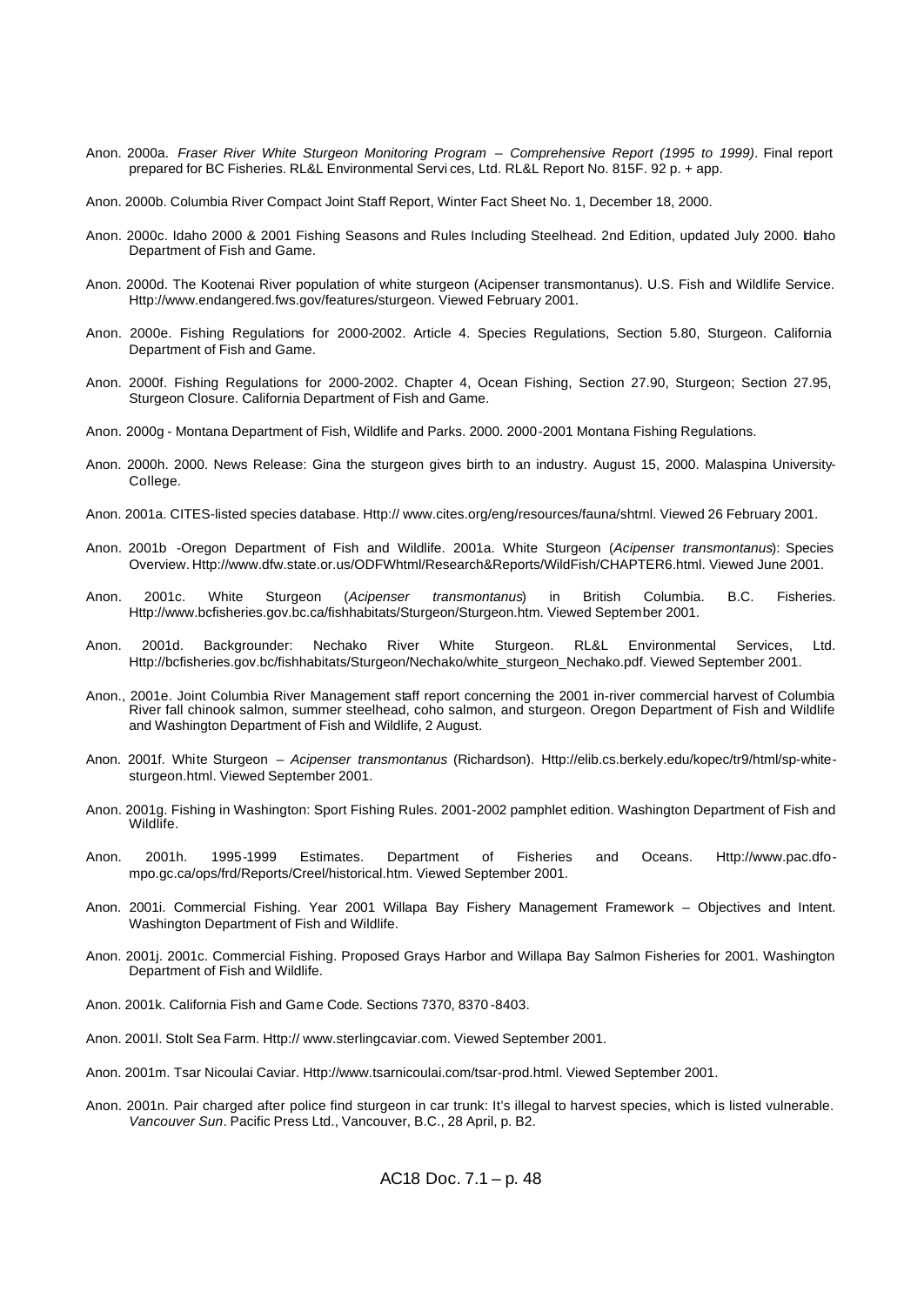- Anon. 2001o. BC Ministry of Environment, Lands & Parks: Vancouver resident pleads guilty to sturgeon poaching. *M2 Presswire.* M2 Communications Ltd., 29 March.
- Anon. 2001p. Idaho Administrative Code. Department of Fish and Game, IDAPA 13.01.11, Rules Governing Fishing.
- Anon., 2001q. Oregon Department of Fish and Wildlife. 2001 Rule Changes for Fishing and Hunting in Oregon. Http://www.dfw.state.or.us/ODFWhtml/Regulations/2001\_temprules.htm. Viewed September 2001.
- Anon. 2001r B.C. Fisheries. Conservation fish culture for white sturgeon. Http://www.bcfisheries.gov.bc.ca/fishhabitats/Sturgeon/Culture.htm. Viewed September 2001.
- Anon. 2001s. B.C. Fisheries. Aquaculture: British Columbia Aquaculture Harvests and Values, 1997-1999. Http://www.bcfisheries.gov.bc.ca/stats/statistics-aqua.htm. Viewed September 2001.
- Anon. 2001t. U.S. Fish and Wildlife Service Fisheries Information System. Accomplishments Module 2000: Primary Species Benefited Report; Imperiled Species Module: Basic Report. Provided by USFWS Division of Fish Hatcheries, Arlington, VA, USA.
- Anon. 2001u. Idaho Fish Health Center. Http://www.idfishhealth.fws.gov/kootenai.htm. Viewed June 2001.
- Anon. 2001v. Stolt Sea Farm 2000 Annual Report. Http://www.sterlingcaviar.com. Viewed September 2001.
- Beamesderfer, R. 1999. Management and Trade in Pacific Sturgeon. In Proceedings of the Symposium on the Harvest, Trade and Conservation of North American Paddlefish and Sturgeon, May 7-8, 1998, Chattanooga, TN. Williamson, D. F., Benz, G. W. and Hoover, C. M. (Eds.). TRAFFIC North America/World Wildlife Fund, Washington, D.C., USA.
- Chapman, F. A. 1999. Overview of life histories and challenges to North American species. In Proceedings of the Symposium on the Harvest, Trade and Conservation of North American Paddlefish and Sturgeon, May 7-8, 1998, Chattanooga, TN. Williamson, D. F., Benz, G. W. and Hoover, C. M. (Eds.). TRAFFIC North America/World Wildlife Fund, Washington, D.C., USA.
- Counihan, T.D., Miller, A.I., Mesa, M.G. and Parsley, M.J. 1998. The effects of dissolved gas supersaturation on white sturgeon larvae. *Transactions of the American Fisheries Society* 127: 316-322.
- DeVore, J., James, B., Beamesderfer, R. 1999. Draft Lower Columbia River White Sturgeon Current Stock Status and Management Implications. Http://www.wa.gov/wdfw/fish/whtsturg.pdf. Viewed June 2001.
- Hochleithner, M. and Gessner, J. 1999. The sturgeons and paddlefishes (Acipenseriformes) of the world: Biology and aquaculture. Aquatech Publications, Kitzbuehel, Austria.
- Hoover, C. 1996. Sturgeon, Paddlefish, and the U.S. Caviar Fishery. TRAFFIC USA. December 1996 15(4): 4.
- Jager, H.I., Chandler, J.A., Lepla, K.B. and Van Winkle, W. 2001. A theoretical study of river fragmentation by dams and its effects on white sturgeon populations. *Environmental Biology of Fishes* 60: 347-361.
- Kohlhorst, D. W., Botsford, L. W., Brennan, J. S. and Caillet, G. M. 1991. Aspects of the structure and dynamics of an exploited central California population of white sturgeon (*Acipenser transmontanus*). *In* Acipenser, Actes du Premier Colloque International sur l'esturgeon, P. Williot (Ed.). CEMAGREF, Bordeaux, France. p. 277-293.
- Lane, E. D. 1991. Status of the White Sturgeon, *Acipenser Transmontanus*, in Canada. *The Canadian Field Naturalist* 105: 161-168.
- Miller, A.I. and Beckman, L.G. 1996. First record of predation on white sturgeon eggs by sympatric fishes. *Transactions of the American Fisheries Society* 125: 338-340.
- Miller, A. I., Counihan, T. D., Parsley, M. J. and L. G. Beckman. Undated. Columbia River White Sturgeon. Http://www.biology.usgs.gov. Viewed 2001.
- Muir, W.D., McCabe Jr. G.T., Parsley, M.J. and Hinton, S.A. 2000. Diet of first-feeding larval and young-of-the-year white sturgeon in the Lower Columbia River. *Northwest Science* 74(1): 25-33.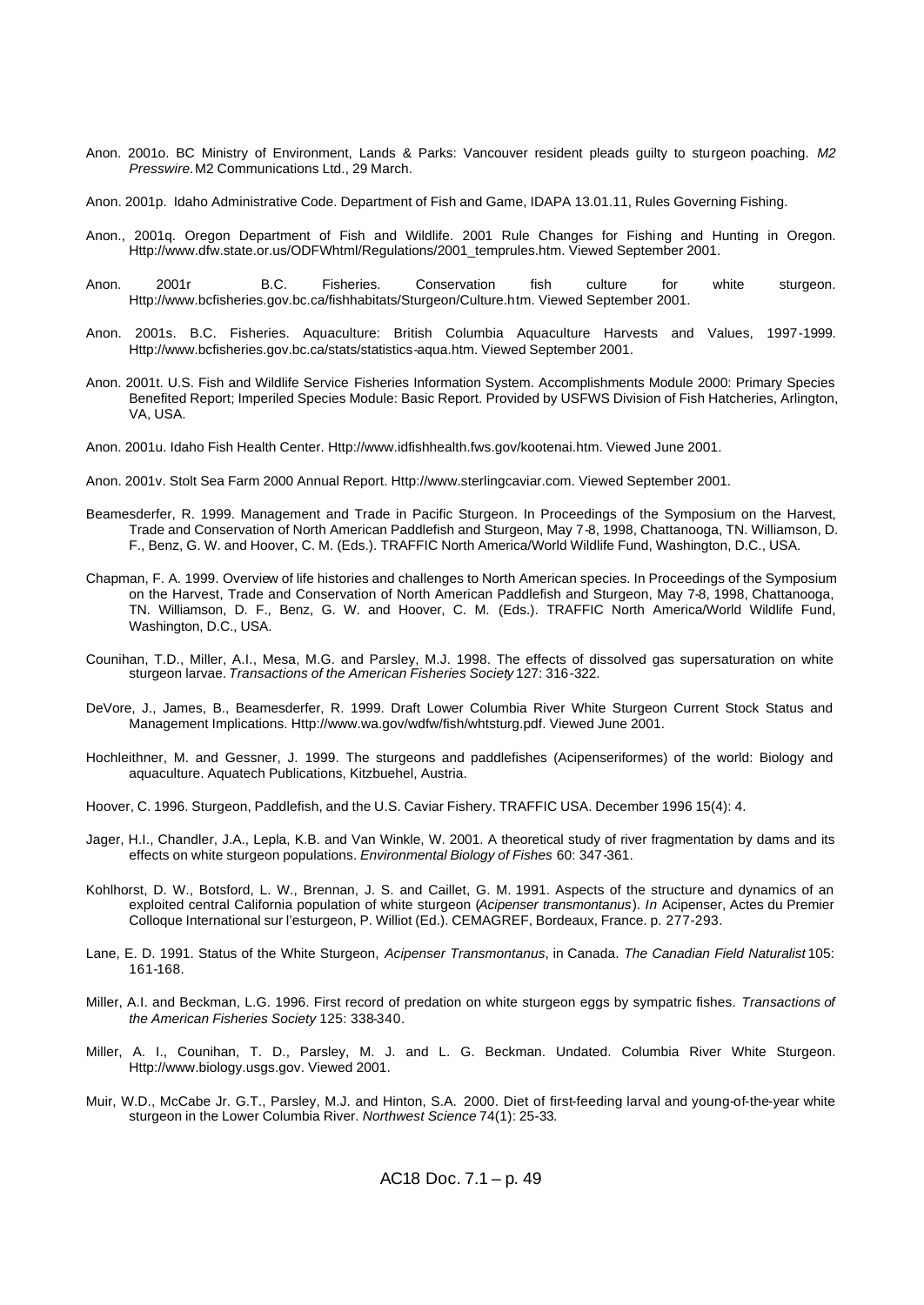Waldman, J. R. 1999. Caviar trade in North America: An historical perspective. *In*: Proceedings of the Symposium on the Harvest, Trade and Conservation of North American Paddlefish and Sturgeon, May 7-8, 1998, Chattanooga, TN. Williamson, D. F., Benz, G. W. and Hoover, C. M. (Eds.). TRAFFIC North America/World Wildlife Fund, Washington, D.C., USA.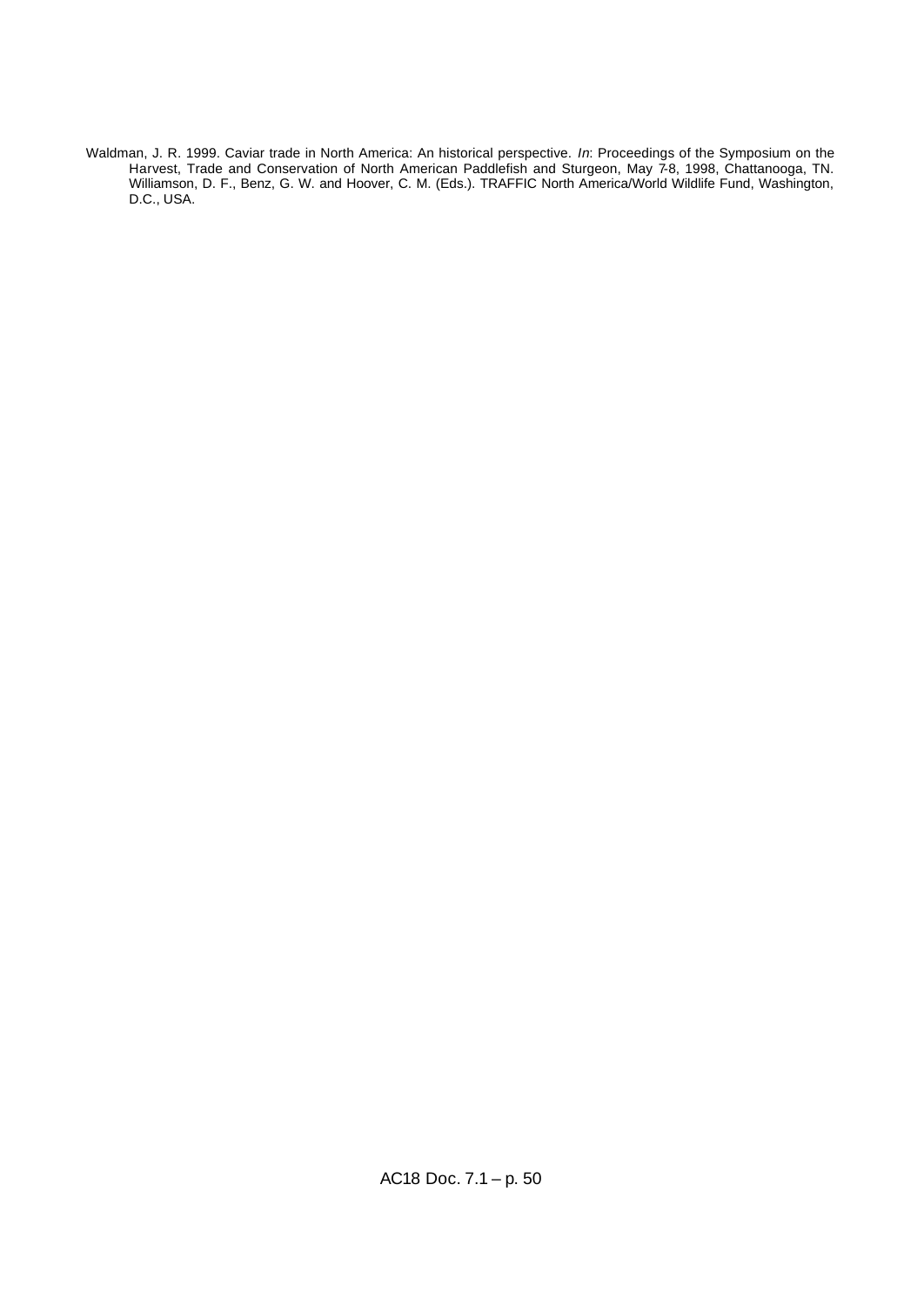# **Annex**

| Year | Term                     | Unit | Country                  | <b>Gross exports Gross</b> |                 |
|------|--------------------------|------|--------------------------|----------------------------|-----------------|
|      |                          |      |                          |                            | imports         |
| 1998 | Eggs                     | kg   | <b>RU</b>                | 88                         | 0               |
| 1998 | Eggs                     | kg   | ΙΤ                       | 10                         | $\overline{0}$  |
| 1998 | Eggs                     | kg   | $\overline{\mathsf{US}}$ | 3                          | 88              |
| 1998 | Eggs                     | kg   | CН                       | 0                          | 10              |
| 1998 | Eggs                     | kg   | $\overline{DE}$          | $\overline{0}$             | $\overline{2}$  |
| 1998 | Eggs                     | kg   | $\overline{\text{SE}}$   | $\overline{0}$             | 1               |
| 1998 | Live                     |      | $\overline{\mathsf{US}}$ | 340                        | 0               |
| 1998 | Live                     |      | CA                       | 0                          | 225             |
| 1998 | Live                     |      | $\overline{MX}$          | 0                          | 115             |
| 1998 | Meat                     | kg   | US                       | 457                        | 421             |
| 1998 | Meat                     | kg   | $\overline{GB}$          | 240                        | 0               |
| 1998 | Meat                     | kg   | CA                       | 181                        | 367             |
| 1998 | Meat                     | kg   | $\overline{\mathsf{T}}$  | 90                         | 0               |
| 1998 | Meat                     | kg   | NL                       | 45                         | 0               |
| 1998 | Meat                     | kg   | $\overline{CH}$          | $\mathbf 0$                | 135             |
| 1998 | Meat                     | kg   | <u>TW</u>                | 0                          | 90              |
| 1998 | Meat                     |      | CA                       | 68                         | 0               |
| 1998 | Meat                     |      | US                       | 0                          | 68              |
| 1998 | Specimens                |      | $\overline{\mathsf{US}}$ | $\overline{9}$             | 0               |
| 1998 | Specimens                |      | DE                       | $\overline{0}$             | 6               |
| 1998 | Specimens                |      | <b>RU</b>                | 0                          | $\overline{3}$  |
| 1998 | <b>Unspecified</b>       | kg   | US                       | 18                         | $\overline{0}$  |
| 1998 | <b>Unspecified</b>       | kg   | $\overline{\text{TW}}$   | 0                          | $\overline{18}$ |
| 1999 | $\overline{\text{Eggs}}$ | kg   | US                       | $\overline{23}$            |                 |
| 1999 | Eggs                     | kg   | $\overline{GB}$          | 1                          | 0               |
| 1999 | Eggs                     | kg   | ΙΤ                       | 0.2                        | $\overline{0}$  |
| 1999 | Eggs                     | kg   | US                       | 0                          | 0.2             |
| 1999 | Eggs                     | kg   | CA                       | $\overline{0}$             | 23              |
| 1999 | Eggs                     |      | $\overline{\mathsf{US}}$ | 80 000                     | 0               |
| 1999 | Eggs                     |      | CA                       | 0                          | 80 000          |
| 1999 | Meat                     | kg   | <b>US</b>                | 3816                       | 0               |
| 1999 | Meat                     | kg   | ΙΤ                       | 3 300                      | 0               |
| 1999 | Meat                     | kg   | $\overline{\sf NL}$      | $\overline{176}$           | $\Omega$        |
| 1999 | Meat                     | kg   | CA                       | 0                          | 1 947           |
| 1999 | Meat                     | kg   | $\overline{CH}$          | 0                          | 3 4 7 6         |
| 1999 | Meat                     | kg   | $\overline{GB}$          | 0                          | 1691            |
| 1999 | Meat                     | kg   | $\overline{\mathsf{TW}}$ | 0                          | 178             |
| 1999 | Specimens                |      | US                       | 3                          | 0               |
| 1999 | Specimens                |      | DE                       | $\overline{0}$             | 3               |

# **Comparative tabulation and gross trade data for all trade in** *A. transmontanus***, 1998-1999**

*Source:* CITES annual report data compiled by UNEP-WCMC.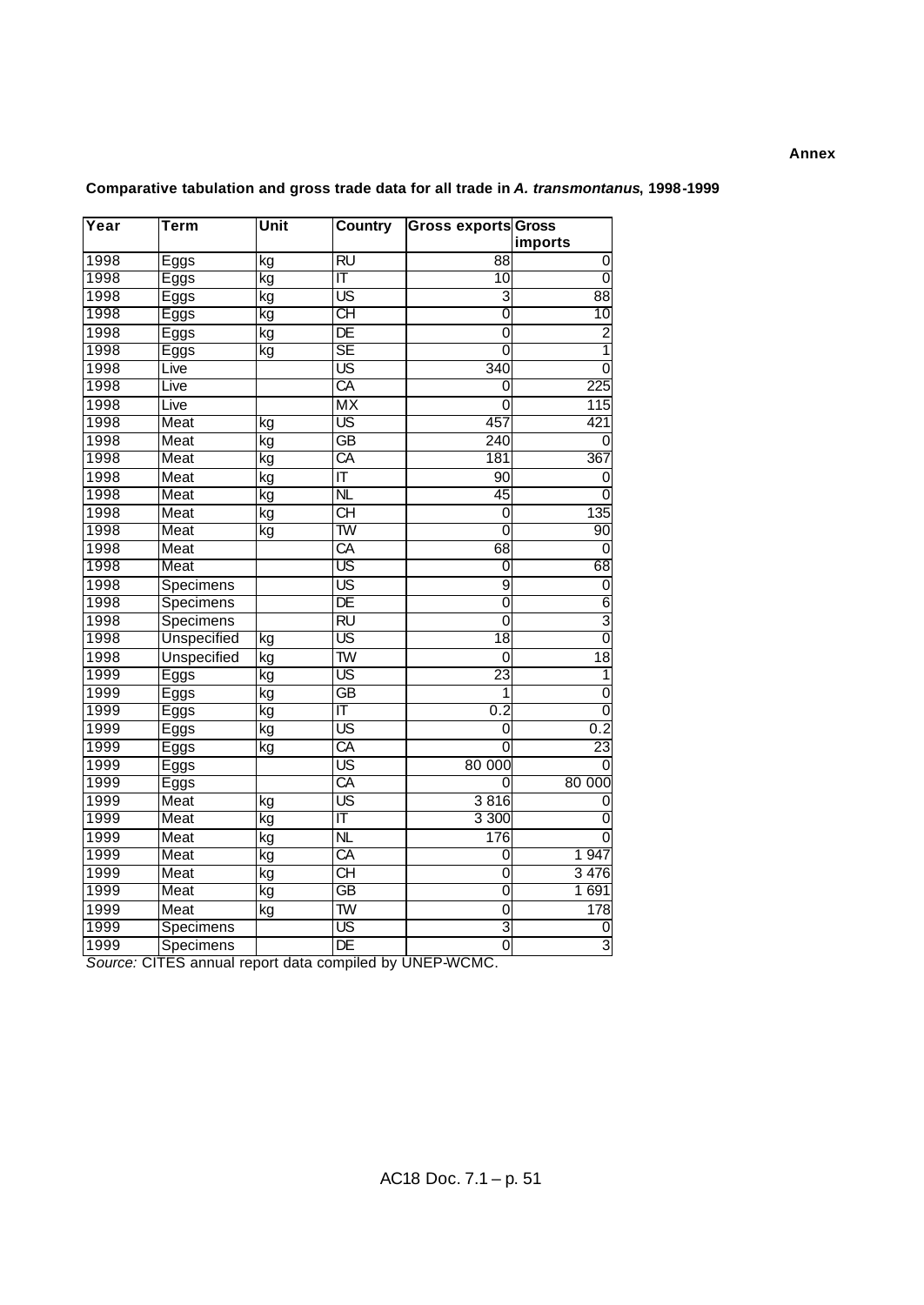|      |                        |                                   |                          | <b>Imports</b>        |          |             |                |   | <b>Exports</b>         |                    |                          |                       |                         |
|------|------------------------|-----------------------------------|--------------------------|-----------------------|----------|-------------|----------------|---|------------------------|--------------------|--------------------------|-----------------------|-------------------------|
|      |                        |                                   |                          | reported              |          |             |                |   | reported               |                    |                          |                       |                         |
| Year | Imp.                   | Exp.                              | Origi                    | <b>Quantity Units</b> |          | <b>Term</b> | <b>Purpose</b> |   | <b>Source Quantity</b> |                    | <b>Units Term</b>        | <b>Purpose Source</b> |                         |
|      |                        |                                   | n                        |                       |          |             |                |   |                        |                    |                          |                       |                         |
| 1998 | US                     | CA                                | US                       | 181kg                 |          | Meat        |                | F |                        |                    |                          |                       |                         |
| 1998 | US                     | CA                                | US                       | 68                    |          | <b>Meat</b> |                | F |                        |                    |                          |                       |                         |
| 1998 | US                     | GB                                | US                       | 173 kg                |          | Meat        |                | W |                        |                    |                          |                       |                         |
| 1998 | US                     | GB                                |                          | $67$ kg               |          | <b>Meat</b> |                | W |                        |                    |                          |                       |                         |
| 1998 | CН                     | ΙΤ                                |                          | 90 kg                 |          | Meat        |                | R |                        |                    |                          |                       |                         |
| 1998 | $\overline{\text{CH}}$ | $\overline{\mathsf{I}\mathsf{T}}$ |                          |                       | $10$ kg  | Eggs        |                | R |                        |                    |                          |                       |                         |
| 1998 | CН                     | NL                                | ΤT                       |                       | 45 kg    | Meat        |                | C |                        |                    |                          |                       |                         |
| 1998 | US                     | <b>RU</b>                         | $\overline{\mathsf{US}}$ |                       | $88$ kg  | Eggs        |                | U |                        |                    |                          |                       |                         |
| 1998 | DE                     | US                                |                          | 6                     |          | Specimens   | S              | O |                        |                    |                          |                       |                         |
| 1998 | DE                     | $\overline{US}$                   | RU                       |                       |          |             |                |   | 2                      | kg                 | Eggs                     | т                     | W                       |
| 1998 | <b>SE</b>              | US                                |                          |                       |          |             |                |   |                        | kg                 | Eggs                     |                       | F                       |
| 1998 | CA                     | US                                |                          |                       |          |             |                |   | 125                    |                    | Live                     |                       | W                       |
| 1998 | CA                     | US                                | $\overline{XX}$          |                       |          |             |                |   | 100                    |                    | Live                     | Т                     | W                       |
| 1998 | МX                     | US                                |                          |                       |          |             |                |   | 30                     |                    | Live                     |                       | W                       |
| 1998 | <b>MX</b>              | US                                | $\overline{XX}$          |                       |          |             |                |   | 85                     |                    | Live                     |                       | $\overline{\mathsf{w}}$ |
| 1998 | СA                     | US                                |                          |                       |          |             |                |   | $277$ kg               |                    | Meat                     |                       | F                       |
| 1998 | $\overline{\text{CA}}$ | US                                |                          |                       |          |             |                |   | $90$ kg                |                    | Meat                     |                       | С                       |
| 1998 | TW                     | US                                |                          |                       |          |             |                |   |                        | 90 kg              | Meat                     |                       | F                       |
| 1998 | DE                     | $\overline{\mathsf{US}}$          |                          |                       |          |             |                |   | 6                      |                    | Specimens                |                       | O                       |
| 1998 | $\overline{RU}$        | $\overline{\mathsf{US}}$          |                          |                       |          |             |                |   | 3                      |                    | Specimens                |                       | $\overline{\rm o}$      |
| 1998 | <b>TW</b>              | US                                |                          |                       |          |             |                |   |                        | $18$ kg            | Unspecified <sup>T</sup> |                       | F                       |
| 1999 | US                     | $\overline{GB}$                   | $\overline{\mathsf{US}}$ |                       | $1$ $kg$ | Eggs        |                | W |                        |                    |                          |                       |                         |
| 1999 | СH                     | ΙT                                |                          | 3 300 kg              |          | Meat        |                | R |                        |                    |                          |                       |                         |
| 1999 | US                     | $\overline{\mathsf{I}\mathsf{T}}$ |                          | $\overline{0.2}$ kg   |          | Eggs        |                | R |                        |                    |                          |                       |                         |
| 1999 | СH                     | NL                                | ΙT                       | 176 kg                |          | Meat        |                | C |                        |                    |                          |                       |                         |
| 1999 | $\overline{CA}$        | US                                |                          |                       |          |             |                |   | 80000                  |                    | Eggs                     |                       | W                       |
| 1999 | СA                     | US                                |                          |                       |          |             |                |   |                        | $23$ <sub>kg</sub> | Eggs                     |                       | F                       |
| 1999 | $\overline{CA}$        | $\overline{\mathsf{US}}$          |                          |                       |          |             |                |   | 1766 kg                |                    | Meat                     | т                     | F                       |
| 1999 | $\overline{CA}$        | US                                |                          |                       |          |             |                |   | 181                    | ka                 | Meat                     |                       | C                       |
| 1999 | $\overline{GB}$        | $\overline{\mathsf{US}}$          |                          |                       |          |             |                |   | 1691                   | <b>kg</b>          | Meat                     | Т                     | $\overline{\mathsf{w}}$ |
| 1999 | TW                     | $\overline{\mathsf{US}}$          |                          |                       |          |             |                |   | 107                    | kg                 | Meat                     |                       | F                       |
| 1999 | <b>TW</b>              | $\overline{US}$                   |                          |                       |          |             |                |   | 71                     | kg                 | Meat                     | т                     | Ŵ                       |
| 1999 | DE                     | $\overline{US}$                   |                          |                       |          |             |                |   | 3                      |                    | Specimens                |                       | $\overline{\mathsf{W}}$ |

*Source:* CITES annual report data compiled by UNEP-WCMC.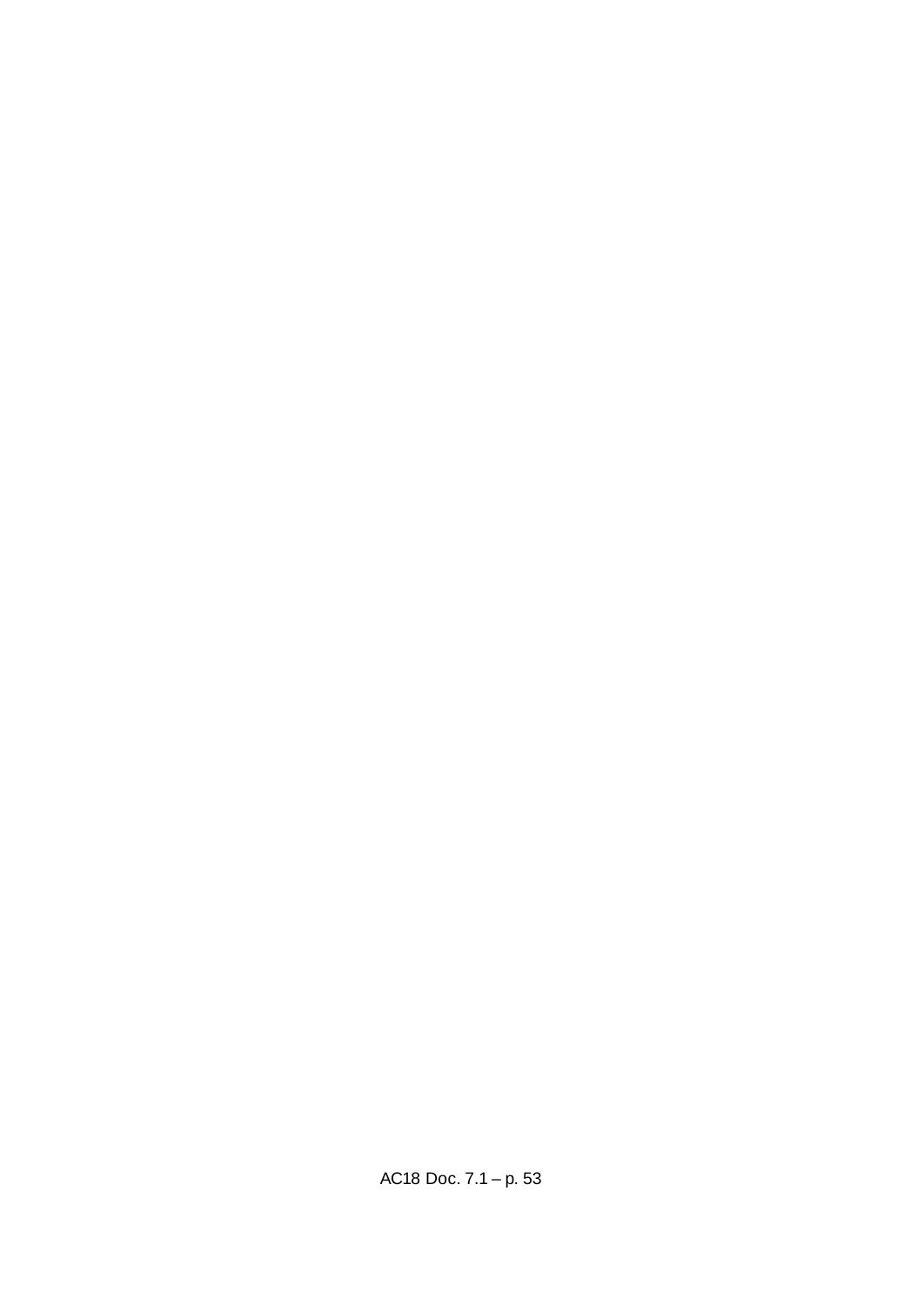*Scaphirhynchus platorynchus* Rafinesque, 1820 **Shovelnose Sturgeon** 

### **Order: ACIPENSERIFORMES Family: ACIPENSERIDAE**

# **SUMMARY**

Shovelnose sturgeon *Scaphirhynchus platorynchus* is endemic to the United States of America (hereafter referred to as the USA). This species is distributed in the Mississippi and Missouri Rivers basins of central USA. The species is estimated to be absent from 15 of the 59 rivers where it is believed to have once been abundant largely due to dam construction and river channelisation. The species reaches sexual maturity between 57 years of age and may live up to 27 years and reach a weight of 2.5-4.5 kg. In 1993, the Missouri Interstate Cooperative Resource Association (MICRA) was designated as the focal group to coordinate management of sturgeon and paddlefish. Little funding has been made available to undertake the recommendations proposed in the management framework.

Commercial catch of *S. platorynchus* is permitted in eight states: Arkansas, Illinois, Indiana, Iowa, Kentucky, Missouri, Tennessee and Wisconsin. Shovelnose meat can be smoked and sold like paddlefish and white sturgeon, but most consumption appears to be local rather than interstate or international. Many states have not required the reporting of catch and this makes it difficult to get an accurate picture of the scope of the domestic market and trade in recent years, and has also complicated the task of USA CITES permitting authorities in making findings of scientific non-detriment and legal acquisition.

In 1999, Illinois commercially harvested 21 256 kg of flesh and 1 588 kg of eggs of *S. platorynchus*, quantities have increased steadily over the ten year period 1990-1999. Harvest in Tennessee during 1999, the first year of statewide mandatory reporting, was recorded as 106 kg whole fish and 1.8 kg of eggs, reported harvest grew to 468 kg of fish and 173 kg of eggs in 2001. In 1998, Missouri estimated its ten-year annual average commercial harvest of shovelnose sturgeon at 7 925 kg, but no figures are available for roe harvest. Iowa reported an annual average harvest of 8000 kg of fish, but eggs cannot be legally harvested and sold. Wisconsin reported an annual commercial harvest of some 850 kg of fish; no information on egg harvest is available. Arkansas, Indiana, and Kentucky also permit commercial harvest of shovelnose sturgeon, but do not require reporting.

Prior to 1998, and the CITES listing of all previously unlisted sturgeon species, there are very few data available for exports of *S. platorynchus* roe or meat. Non-CITES listed (or otherwise federally protected) fish imported or exported for human or animal consumption, does not have to be declared to the USFWS, therefore, it is likely that there was pre-Convention trade for which there are no export data. CITES data available since the species was included in Appendix II in 1998 (April 1998-December 1999) do not specify any units, the majority of transactions were reported to be for scientific purposes. CITES permit applications in 2000 and 2001 indicate that dealers are beginning to apply for export permits for shovelnose sturgeon caviar.

The species is recommended under Decision 11.106 for inclusion in category 1/2.

#### **SPECIES IDENTIFICATION**

Hybridisation between the shovelnose (*Scaphirhynchus platorynchus* ) and pallid sturgeon (*Scaphirhynchus albus)* occurs in the Mississippi and Missouri Rivers (Carlson *et al*., 1985). Distinguishing between smaller individuals of these two species based on morphometric differences may be very difficult (Graham and Rasmussen, 1998).

Keenlyne *et al*. (1994) found significant morphometric differences between upper Missouri River fish compared with those sampled in the down river populations, indicating that a different strain of shovelnose sturgeon may exist (Keenlyne, 1997).

### **DISTRIBUTION AND POPULATION**

Also known as the flathead sturgeon, hackleback sturgeon, sand sturgeon and the switchtail sturgeon, the CITES database lists the distribution of *Scaphirhynchus platorynchus* as USA, Missouri and Mississippi River systems (Anon., 2001a).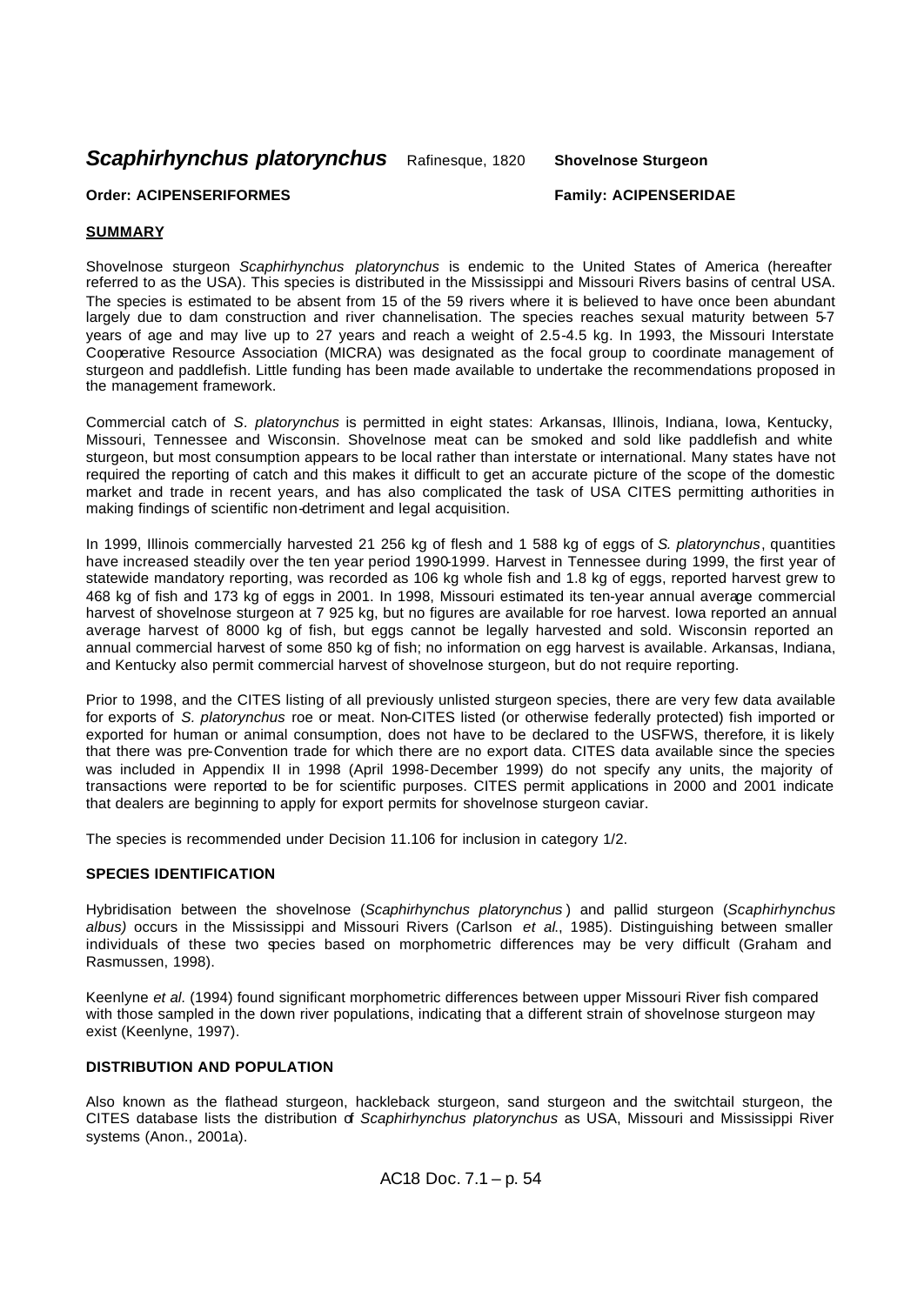The 1996 IUCN Red List classifies *S. platorynchus* as Vulnerable: VU A1acd+2d based on a population reduction of at least 20% over the three generations which has been directly observed and a projected reduction of at least 20% over the next three generations and caused by past and projected levels of exploitation. A decline in area of occupancy/extent of occurrence and/or quality of habitat has also occurred.

The IUCN/SSC Sturgeon Specialist Group is currently reassessing the global Red List status of North American species and stocks of sturgeon and paddlefish. These reassessments will be submitted to the IUCN Red List Authority for Sturgeon, to be evaluated for inclusion in the *2003 IUCN Red List of Threatened Species*. The proposed category for *S. platorynchus* is Vulnerable (R. St Pierre, IUCN/SSC Sturgeon Specialist Group *in litt*. to IUCN/SSC Wildlife Trade Programme, 20 November 2001).

The historic range of *S. platorynchus* , a species endemic to the USA, covered most of the Mississippi and Missouri River basins, from Montana in the north to Louisiana in the south, and from Pennsylvania in the east to New Mexico in the west. States that have reported historic shovelnose sturgeon populations include Alabama, Arkansas, Illinois, Indiana, Iowa, Kansas, Kentucky, Louisiana, Minnesota, Mississippi, Missouri, Montana, Nebraska, New Mexico, North Carolina, North Dakota, Ohio, Oklahoma, Pennsylvania, South Dakota, Tennessee, Texas, West Virginia, Wisconsin, and Wyoming (Hesse and Carreiro, 1997). Major river systems in the Mississippi-Missouri drainage system with recorded shovelnose sturgeon populations include the Yellowstone, Powder, Little Sioux, Platte, Minnesota, Chippewa, Illinois, Ohio (with Wabash), Cumberland, Nishnabotna, St. Francis, White, Arkansas, Red, and Atchafalaya Rivers (Hochleithner and Gessner, 1999).

Although the range of *S. platorynchus* has not been reduced to the same extent as that of the lake sturgeon (*Acipenser fulvescens*) and pallid sturgeon which share portions of the shovelnose sturgeon's range, it is no longer present in New Mexico and Pennsylvania. The species is also absent from large portions of Kansas, Kentucky, and Tennessee where it is believed to have once been abundant (Anon., 1993; Propst, 1999). Hesse and Carreiro (1997) estimated that the shovelnose sturgeon is now absent from 25.4% of the (15 of the 59) rivers and streams where it once occurred.

It has been reported that the shovelnose sturgeon is declining throughout the Nebraska Reach region of the Missouri River (Hesse, 1993 cited in Rasmussen, in press). In addition, as of 2001, the species is no longer reproducing throughout much of the Missouri River system because of river modification, impoundments and water release regulation (K. Keenlyne, IUCN/SSC Sturgeon Specialist Group *in litt*. to IUCN SSC/Wildlife Trade Programme, 30 October 2001). Reproduction only occurs in the uppermost reach of the Missouri River above Fort Peck Reservoir in Montana, on the lower reaches of the Yellowstone River which flows into the Missouri River in eastern Montana, and down river from the lowermost dam on the Missouri River near the southern border of South Dakota (Keenlyne *in litt*. to IUCN/SSC Wildlife Trade Programme, 30 October 2001).

|                                    |                  |                                | Keenlyne (1997)                    |                                 |                          | <b>Management</b>                              |
|------------------------------------|------------------|--------------------------------|------------------------------------|---------------------------------|--------------------------|------------------------------------------------|
| <b>State</b>                       | Miller<br>(1972) | <b>Status</b><br>since<br>1990 | <b>Classification</b><br>1997      | Hesse and<br>Carreiro<br>(1997) | Andreasen<br>(1998)      | regimes/<br>conservation<br>measures<br>(2001) |
| Alabama                            | depleted         | extinct                        | extirpated                         | decreasing                      | critically<br>imperilled | no sport, no<br>commercial                     |
| <b>Arkansas</b><br><b>Illinois</b> |                  | unknown<br>unknown             | commercial<br>sport-<br>commercial |                                 | vulnerable<br>imperilled | commercial<br>commercial                       |
| Indiana                            |                  | unknown                        | none                               | stable                          | vulnerable               | commercial                                     |
| lowa                               |                  | stable                         | sport-<br>commercial               | decreasing?<br>Stable?          |                          | commercial                                     |
| <b>Kansas</b>                      |                  | unknown                        | sport                              | stable                          | vulnerable               | sport                                          |
| Kentucky                           | endangered       | unknown                        | sport                              | stable                          |                          | commercial                                     |
| Louisiana                          |                  | unknown                        | special<br>concern                 |                                 |                          | no sport, no<br>commercial                     |
| <b>Minnesota</b>                   |                  | stable                         | sport-concern                      | stable                          |                          | sport                                          |

# **Summary of Sturgeon Status**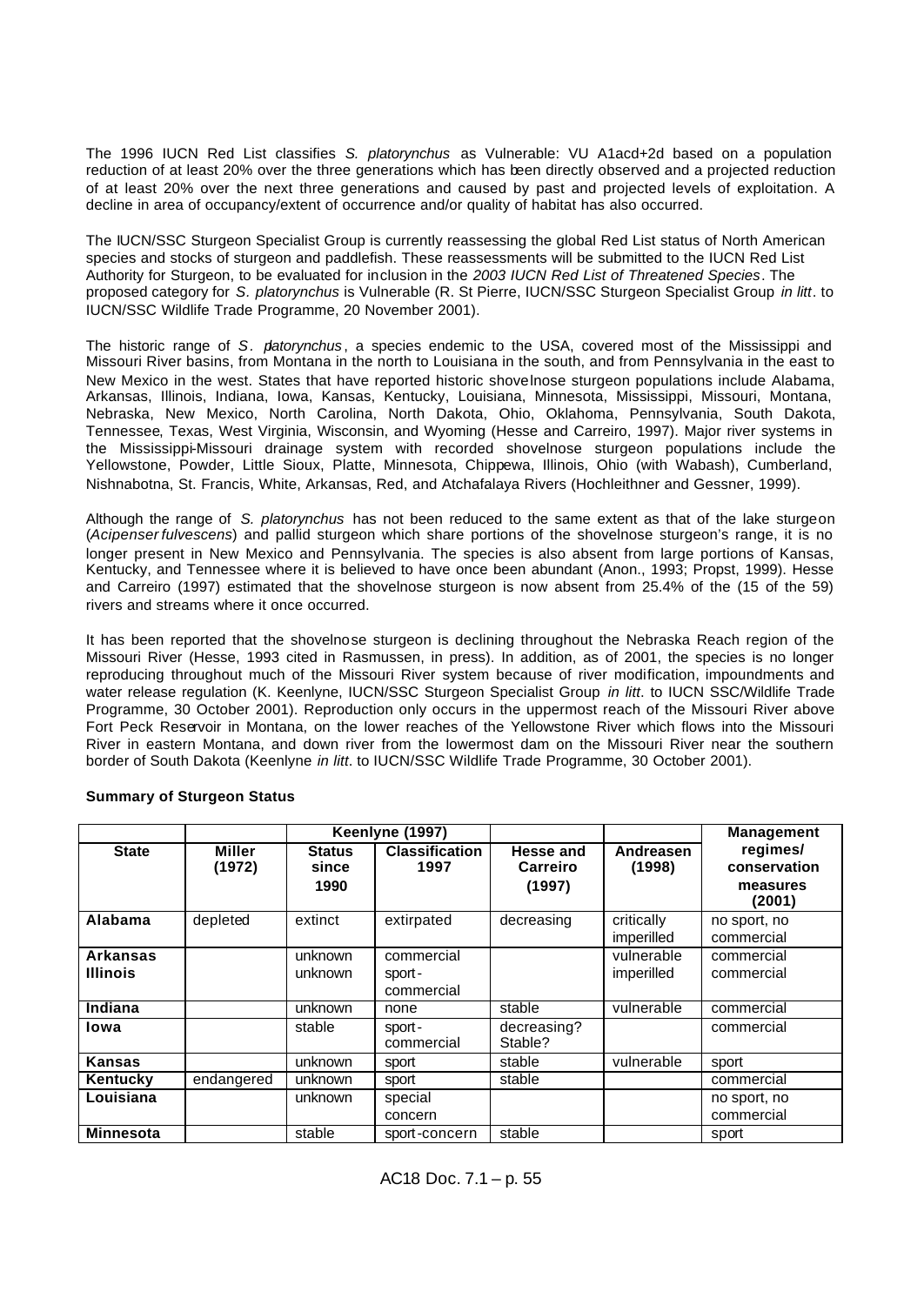|                    | Keenlyne (1997) |               |                       |                  | <b>Management</b> |                |
|--------------------|-----------------|---------------|-----------------------|------------------|-------------------|----------------|
| <b>State</b>       | <b>Miller</b>   | <b>Status</b> | <b>Classification</b> | <b>Hesse and</b> | Andreasen         | regimes/       |
|                    | (1972)          | since         | 1997                  | Carreiro         | (1998)            | conservation   |
|                    |                 | 1990          |                       | (1997)           |                   | measures       |
|                    |                 |               |                       |                  |                   | (2001)         |
| <b>Mississippi</b> | depleted        | unknown       | rare                  |                  |                   | no sport, no   |
|                    |                 |               |                       |                  |                   | commercial     |
| <b>Missouri</b>    |                 | unknown       | sport-                | decreasing       |                   | commercial     |
|                    |                 |               | commercial            |                  |                   |                |
| <b>Montana</b>     |                 | stable        | sport                 | stable           |                   | sport          |
| <b>Nebraska</b>    |                 | stable        | sport                 | stable           |                   | sport          |
| <b>New Mexico</b>  |                 | extinct       | extirpated            |                  |                   |                |
| <b>North</b>       |                 | stable        | protected             | decreasing?      |                   | no sport, no   |
| <b>Dakota</b>      |                 |               |                       | stable?          |                   | commercial     |
| Ohio               |                 | unknown       | endangered            |                  |                   | endangered. No |
|                    |                 |               |                       |                  |                   | sport, no      |
|                    |                 |               |                       |                  |                   | commercial     |
| <b>Oklahoma</b>    | endangered      | unknown       | special               | decreasing       | critically        | sport          |
|                    |                 |               | concern               |                  | imperilled        |                |
| Pennsylvani        |                 | unknown       | extirpated            | extirpated       |                   |                |
| a                  |                 |               |                       |                  |                   |                |
| <b>South</b>       | depleted        | unknown       | protected             | stable           |                   | no sport, no   |
| <b>Dakota</b>      |                 |               |                       |                  |                   | commercial     |
| <b>Tennessee</b>   |                 | unknown       | Extirpated            |                  |                   |                |
| <b>Texas</b>       |                 | unknown       | endangered            |                  | imperilled        | endangered. no |
|                    |                 |               |                       |                  |                   | sport, no      |
|                    |                 |               |                       |                  |                   | commercial     |
| West               | rare to         | extinct       | extirpated            |                  |                   |                |
| Virginia           | depleted        |               |                       |                  |                   |                |
| Wisconsin          |                 | unknown       | sport-                |                  |                   | commercial     |
|                    |                 |               | commercial            |                  |                   |                |
| Wyoming            | endangered      | stable        | sport-                |                  | critically        | no sport       |
|                    |                 |               | commercial            |                  | imperilled        |                |

*Source:* Miller (1972) basinwide assessment, see paper Keenlyne (1997) status since 1990 information compiled from a literature review - see paper; classification in 1997 based on results of a questionnaire sent by the author to 24 range states.

> Hesse and Carreiro (1997) information gathered by authors in a survey of state fishery managers

> Andreasen (1998) state status as assigned by an individual State Natural Heritage Programme or Conservation Data Centre, if existing, otherwise by the Nature Conservancy Management regimes/ conservation measures (2001) based on current state management regimes and conservation measures for shovelnose sturgeon – see **Conservation Measures** section at end of this review

The table provides a summary of status information from states over time. However, as Keenlyne (1997) notes some states have dual classification systems and classify the species differently in different waters. Monitoring of status over time is therefore difficult. Differences in opinion as to the status of the species in the various states clearly point toward a need for further assessment of shovelnose sturgeon populations basinwide (Hesse and Carreiro, 1997).

The abundance of shovelnose sturgeon has been estimated for rivers of several sizes with a variety of habitats and varying degrees of modification: Schmulbach (1974) estimated 2 500 fish/km for the Missouri River prior to channelisation, Helms (1972) estimated 1 030 fish/km for the navigation-altered Mississippi River, Christenson (1975) estimated 100 fish/km for the small Red Cedar River in Wisconsin, Elser *et al*. (1977) estimated 403 to 537 fish/km for the Tongue River in Montana (cited in Keenlyne, 1997) and Christenson, (1975 cited in Rasmussen, in press) estimated 94-100 fish/km for the Chippewa River, Wisconsin.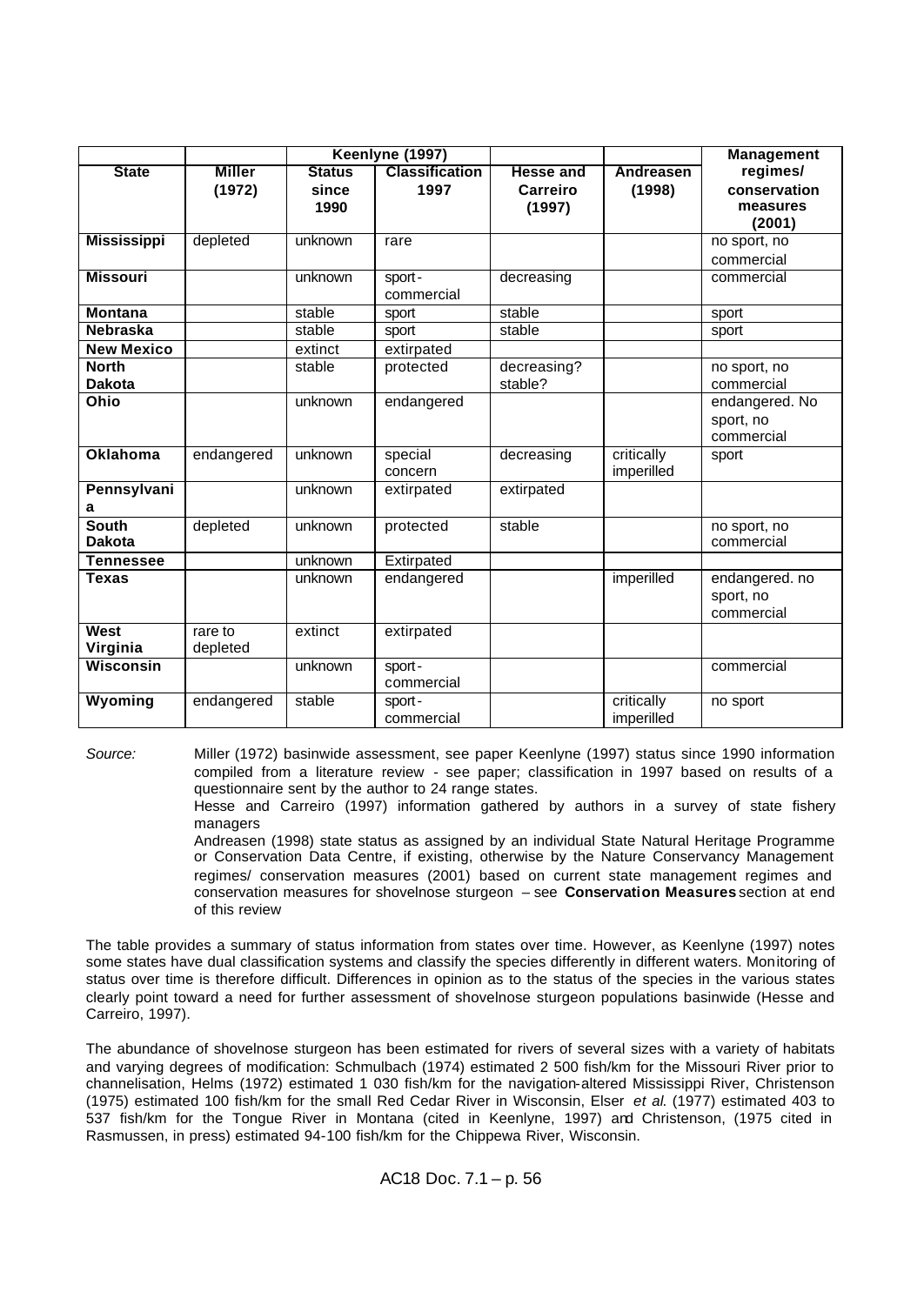#### **HABITAT AND ECOLOGY**

*S. platorynchus* is a small sturgeon, generally reaching maximum lengths of just over one meter and a weight of approximately 2.5-4.5 kg (Chapman, 1999; Hochleithner and Gessner, 1999). Maximum longevity for the species is estimated at 27 years (Chapman, 1999). It is estimated that sexual maturity is reached at 5-7 years of age, at lengths of 500-630 mm for males and females, respectively, at this age their weight averages 0.9-1.3 kg (Anon., 1993; Chapman, 1999). Spawning normally occurs from April through July with adults migrating upriver to spawn over rocky substrates in rapidly flowing water with temperatures between 19 and 21°C. The spawning interval is not well known (Chapman, 1999; Hochleithner and Gessner, 1999). Female fecundity is believed to be 6 000 to 17 000 eggs/kg, with egg diameters of 2.8-3.5 mm (Chapman, 1999).

*S. platorynchus* prefers water with current velocities between 0.2-1.5 m/second, and prefers high turbidities. The species is usually found within the strong currents of main river channels, often over sand and gravel substrates where they feed. In the Mississippi and other rivers, shovelnose sturgeon are also commonly found frequenting the tailwaters below wing dams and other structures that accelerate current flow in channels that are otherwise impeded by man-made structures (Anon., 1993; Hochleithner and Gessner, 1999).

*S. platorynchus* prefers a diet that consists largely of insect larvae, mussels, worms, and crustaceans, although plant matter is also consumed (Anon, 1993).

The status of the mussel species for which the shovelnose serves as a host species, is of concern in many of the river systems. Howeve r the implications of the loss of the shovelnose sturgeon for other species has not been assessed by biologists, and this ecological problem is not being addressed anywhere throughout the range of the shovelnose sturgeon (Keenlyne, 1997; Keenlyne *in litt*. to IUCN/SSC Wildlife Trade Programme, 20 November 2001).

# **THREATS TO SURVIVAL AND DOMESTIC USE**

Shovelnose sturgeon are now extirpated from large portions of former habitat in states such as Tennessee, Kentucky, and Kansas, largely due to dam construction and river channelisation which have made much of their former habitat unavailable for migration or spawning (Anon., 1993). In addition, Boreman (1997 cited in St Pierre *in litt*. to IUCN/SSC Wildlife Trade Programme, 20 November 2001) noted that sturgeon life history and habitat use attributes make the species highly vulnerable to fishing pressure.

In the early 1990s, approximately 51% of the large river habitat of the Missouri and Mississippi Rivers had been channelised, 27% was in reservoirs, and the remaini ng 21% had been affected by reservoir dam discharges (Dryer and Latka, 1994 cited in Anon., 1997). Results of a questionnaire developed by Keenlyne (1997), showed that in 19 states habitat alteration was of concern in relation to the conservation of shovelnose sturgeon, 6 states mentioned that pollution was a concern, one state mentioned overharvest, another hybridisation with the pallid sturgeon and three states expressed no issues of concern.

Alterations of stream flow can affect both food availability and the species' foraging ability (Keenlyne, 1997). The resulting shortage of food may delay sexual maturity, but more likely, it prolongs the amount of time necessary to develop a full complement of eggs, resulting in unnaturally extended periods between egg production and therefore reduced population productivity (Keenlyne *in litt*. to IUCN/SSC Wildlife Trade Programme, 20 November 2001). In the past, several authors have identified reproductive problems such as massive follicular degeneration and high levels of hermaphroditism (from 2.1-3%) (Carlson *et al.,* 1985 cited in Anon., 1997; June, 1977).

Pollution is also likely to be a threat to the species over much of its range (Dryer and Latka, 1994 cited in Anon., 1999). Ruelle and Henry (1994 cited in Anon., 1994) found that fish and eggs (whole body) accumulate elevated concentrations of contaminants. In the early 1990s, the eggs of female shovelnose sturgeon from Montana had mean selenium concentrations of 10.62 mkg/g, enough to cause reproductive failure in eggs. The concentration of organochlorines in the tissues was also high (up to 199 mkg/g) causing the state of Missouri to issue a human health consumption advisory for Missouri and Mississippi River Sturgeon egg and flesh (Birstein 1993b cited in Anon., 1997). In addition, the states of Illinois, Indiana, Kansas, Kentucky and North Dakota have in the past issued consumption advisories for paddlefish and/or sturgeon caviar caught in certain water bodies because of PCB, chlordane, and mercury contamination (Anon., 2001b).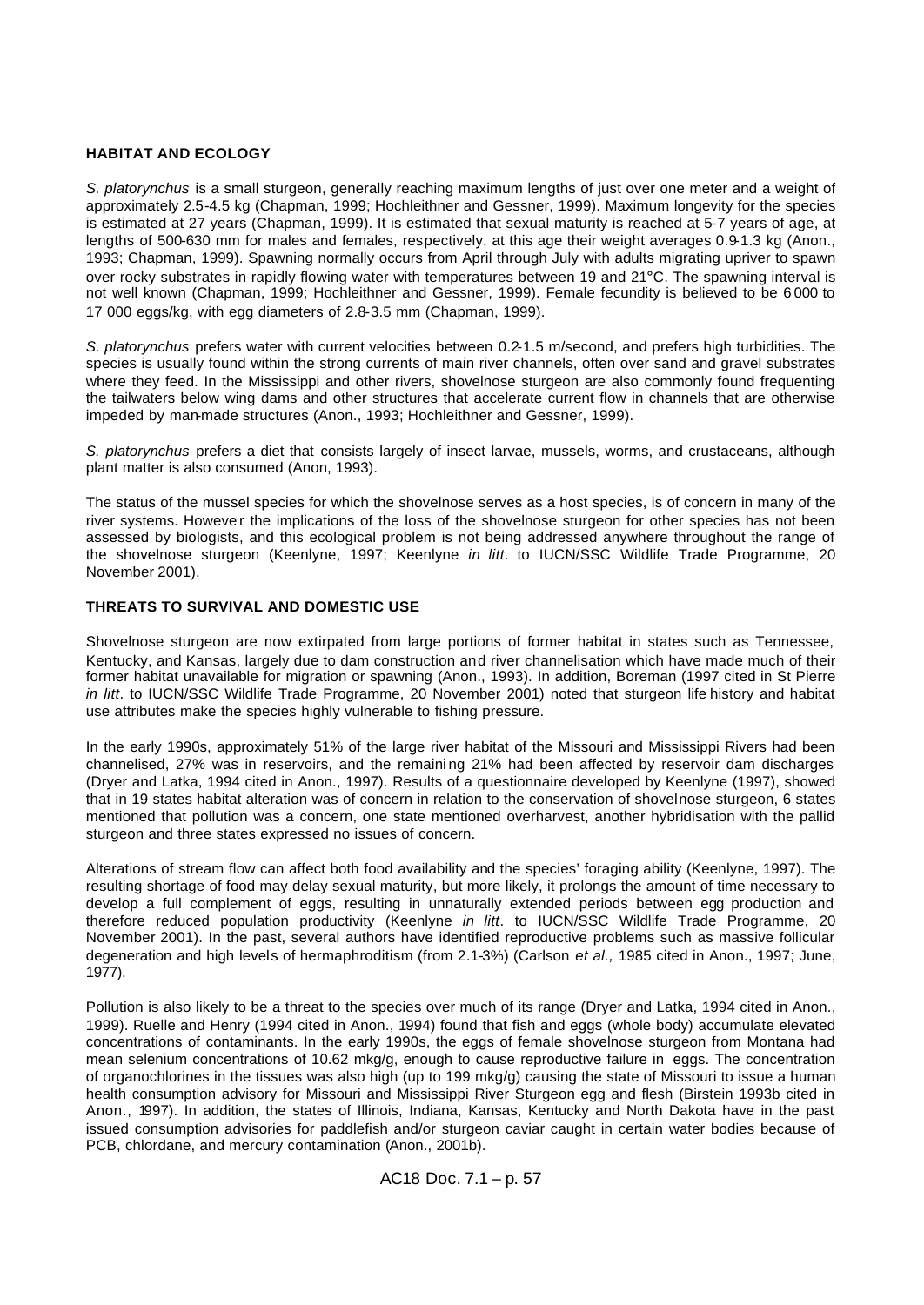Hybridisation of the shovelnose sturgeon with the pallid sturgeon was described by Carlson *et al*., (1985). All the hybrids studied were females, which may have indicated an imbalanced sex ratio, as has been reported in some other fish hybrids. Hybrids with *S. albus* were just as prevalent in the examined samples, suggesting that hybridisation between the species may occur frequently (Anon., 1997). Keenlyne *et al*. (1994 cited in Rasmussen, in press) concluded that hybridisation may now be occurring in half of the Missouri and lower Mississippi River reaches.

In the past, commercial and recreational fishing pressure were not considered a threat to *S. platorynchus*. This may have been due to the greater value placed on the larger Acipenseriformes such as the lake sturgeon (*Acipenser fulvescens* ) and paddlefish (*Polyodon spathula)* which are found throughout the range of the shovelnose sturgeon. The relatively small shovelnose sturgeon produces far less roe per fish than the larger species, even though this roe yields commercially acceptable caviar (Anon., 1993). Historically, the shovelnose sturgeon were destroyed as a by-catch whilst the larger Paddlefish and lake sturgeon were sought for their eggs. However, despite this low level of production, the species was harvested commercially in all states on the Missouri and Mississippi Rivers (Helms, 1974 cited in Rasmussen, in press) and in 1950, commercial harvest accounted for 1.5% of the total catch. During the 50-year period (1947-1996) the highest annual total catch of shovelnose sturgeon from the Upper Mississippi River (Illinois, Iowa Minnesota, Missouri and Wisconsin) was 54 503 kg taken in 1956, the lowest 4 284 kg, taken in 1952 and the 50 year annual average was 21 536 kg (UMRCC Annually, cited in Rasmussen in press). Helms (1972, cited in Rasmussen, in press) considers this data to be conservative.

Shovelnose meat can be smoked and sold like paddlefish and white sturgeon, but most consumption appears to be local rather than interstate or international (Williamson, in press). Caviar from the roe of *S. platorynchus* is generally produced alongside paddlefish caviar in several states of the USA, but usually in far smaller quantities. A female shovelnose sturgeon may be expected to produce at the most 0.23-0.45 kg of roe per fish. As of the spring of 2001, fishermen were receiving 88-100 USD/kg for meat in Tennessee, and processed caviar retailed for around 352 USD/kg (Williamson, in press).

Many of the USA states in which *S. platorynchus* roe is harvested have not regulated the harvest (commercial and sport) of shovelnose sturgeon as closely as they have the harvest of other species such as paddlefish or lake sturgeon. Lack of harvest reporting makes it difficult to get an accurate picture of the scope of the domestic market and trade in recent years, and has also complicated the task of U. S. Fish and Wildlife Service (USFWS) CITES permitting authorities in making findings of non-detriment and legal acquisition (TRAFFIC North America *in litt.* to TRAFFIC International, 4 December 2001).

The amount of *S. platorynchus* commercially harvested in 1999 in Illinois was 21 256 kg of flesh and 1 588 kg of eggs in Illinois (M. Conlin, Chief, Division of Fisheries, Illinois Department of Natural Resources *in litt.* to T. Saito, Office of Management Authority, USFWS, 23 August 2000). The table below shows commercial harvest of shovelnose sturgeon flesh and eggs 1990-1999.

#### **Commercial shovelnose sturgeon harvest in Illinois, 1990-1999.**

| Year   | Flesh (kg) | Eggs (kg) |
|--------|------------|-----------|
| 1990   | 4 0 1 6    | 21        |
| 1991   | 6 3 8 1    | 70        |
| 1992   | 4 5 9 4    | 69        |
| 1993   | 8916       | 100       |
| 1994   | 13 582     | O         |
| 1995   | 10 242     | 57        |
| 1996   | 8 0 4 1    | 113       |
| 1997   | 12 691     | 106       |
| 1998   | 15 160     | 355       |
| 1999   | 21 4 26    | 1 601     |
| Total: | 104 988    | 2 4 9 2   |

*Source*: M. Conlin, Chief, Division of Fisheries, Illinois Department of Natural Resources *in litt.* to T. Saito, Office of Management Authority, USFWS, 23August 2000.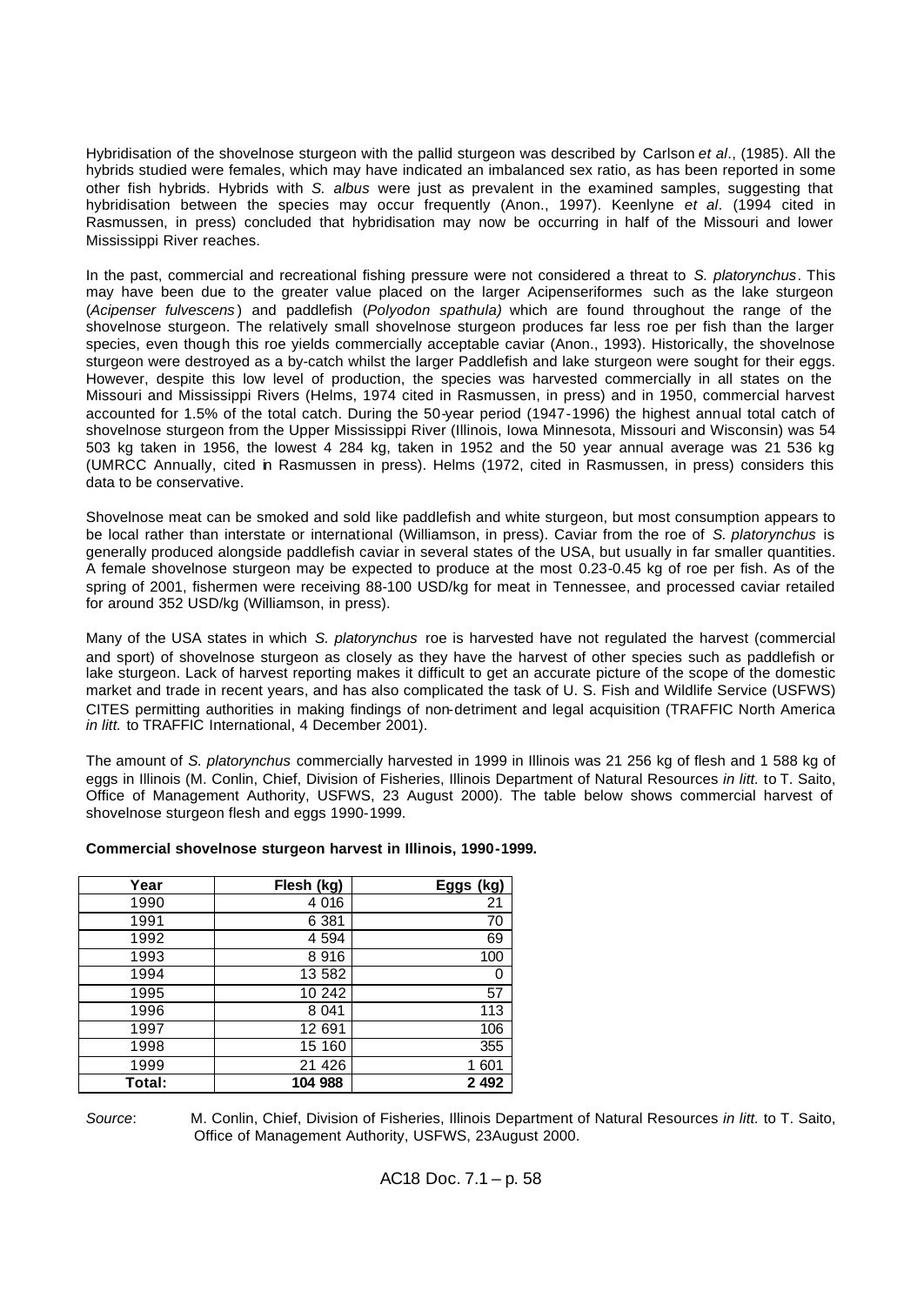Shovelnose sturgeon harvest in Tennessee during 1999, the first year of statewide mandatory reporting, was recorded as 106 kg (whole fish) and 1.8 kg of eggs. In 2000, reported harvest grew to 468 kg of fish and 173 kg of eggs (Anon., 2001c). In 1998, Missouri estimated its ten-year annual average commercial harvest of shovelnose sturgeon at 7 925 kg, but no figures are available for roe harvest (Todd, 1999). Iowa reported an annual average harvest of 8 000 kg of fish, but eggs cannot be legally harvested and sold (Todd, 1999). Wisconsin reported an annual commercial harvest of some 850 kg of fish; no information on egg harvest is available (Todd, 1999). Arkansas, Indiana, and Kentucky also permit commercial harvest of shovelnose sturgeon, but none require reporting (Todd, 1999). Using this information, it is impossible to track how much caviar is being produced in aggregate, or where it is being marketed and sold domestically (TRAFFIC North America *in litt*. to TRAFFIC International, 4 December 2001).

Keenlyne (*in litt*. 20 November 2001) states that as there are no comprehensive or coordinated efforts to manage this species, there is insufficient data to use in determining an acceptable harvest level for this relatively late maturing fish in its drastically modified remaining habitats.

There has been some concern about illegal take and trade of *S. platorynchus* , often in conjunction with poaching related to paddlefish. When responding to the 2000 Significant Trade Review for paddlefish, Kansas reported that it is likely that illegal harvest does take place, although the state is not aware of major poaching activities (T. Mosher, Fisheries Research Coordinator, Kansas Department of Wildlife and Parks *in litt*. to T. Saito, Office of Management Authority, USFWS, 17 August 2000). Illinois reported that suspected illegal activities focus on the under-reporting of commercial harvest, particularly with caviar, and that the state is exploring options to address the situation (M. Conlin, Chief, Division of Fisheries, Illinois Department of Natural Resources *in litt.* to T. Saito, Office of Management Authority, USFWS, 23 August 2000).

Iowa law enforcement personnel recently participated in an investigation on illegal practices related to the selling of fish and game along the Missouri River, and this may involve sturgeon or paddlefish, (M. Conover, Chief, Fisheries Bureau, Iowa Department of Natural Resources *in litt*, to T. Saito, Office of Management Authority, USFWS, 14 August 2000). Nebraska also reported paddlefish and sturgeon poaching activities on the Missouri River (D. Gabelhouse, Administrator, Fisheries Division, Nebraska Game and Parks Commission *in litt*. to T. Saito, Office of Management Authority, USFWS, 21 August 2000). There is also ongoing concern that illegal harvest of sturgeon might seriously impact recovery efforts for the endangered pallid sturgeon (Omaha World Herald, 20 July 2000).

Mis-labeling of paddlefish and shovelnose caviar continue to raise serious concerns among state and federal wildlife managers, law enforcement officials, and conservationists. One such incident involved caviar originating in the Mississippi River basin being labelled as Russian caviar (TRAFFIC North America *in litt*. to TRAFFIC International, 4 December 2001).

#### **INTERNATIONAL TRADE**

therefore limited to two years of trade (April 1998 - December 1999). **Tear Taxon Term Unit Countr Gross Gross Net Net**  ٦ **y exports imports exports imports** 1998 *Scaphirhynchus*  Scientific None DE | 0 6 0 6

The listing of *S. platorynchus* in CITES Appendix II entered into effect on 1 April 1998. Data for this species were

| $\overline{\phantom{a}}$ |                      |                   |           |           |         |         |         |                 |
|--------------------------|----------------------|-------------------|-----------|-----------|---------|---------|---------|-----------------|
|                          |                      |                   |           |           | exports | imports | exports | <b>limports</b> |
|                          | 1998 Scaphirhynchus  | Scientific        | None      | DE        |         |         |         | 61              |
|                          | platorynchus         | specimen          | specified |           |         |         |         |                 |
|                          | 1998 Scaphirhynchus. | <b>Scientific</b> | None      | <b>RU</b> |         |         |         | 3 <sub>l</sub>  |
|                          | Platorynchus         | specimen          | specified |           |         |         |         |                 |
|                          | 1998 Scaphirhynchus  | <b>Scientific</b> | None      | US        | 9       |         |         | OI              |
|                          | platorynchus         | specimen          | specified |           |         |         |         |                 |
|                          | 1999 Scaphirhynchus  | Eggs              | None      | РF        |         |         |         |                 |
|                          | platorynchus         |                   | specified |           |         |         |         |                 |
|                          | 1999 Scaphirhynchus  | Eggs              | None      | US        |         |         |         |                 |
|                          | platorynchus         |                   | specified |           |         |         |         |                 |
|                          | 1999 Scaphirhynchus  | Scientific        | None      | DE        | 0       |         |         |                 |
|                          | platorynchus         | specimen          | specified |           |         |         |         |                 |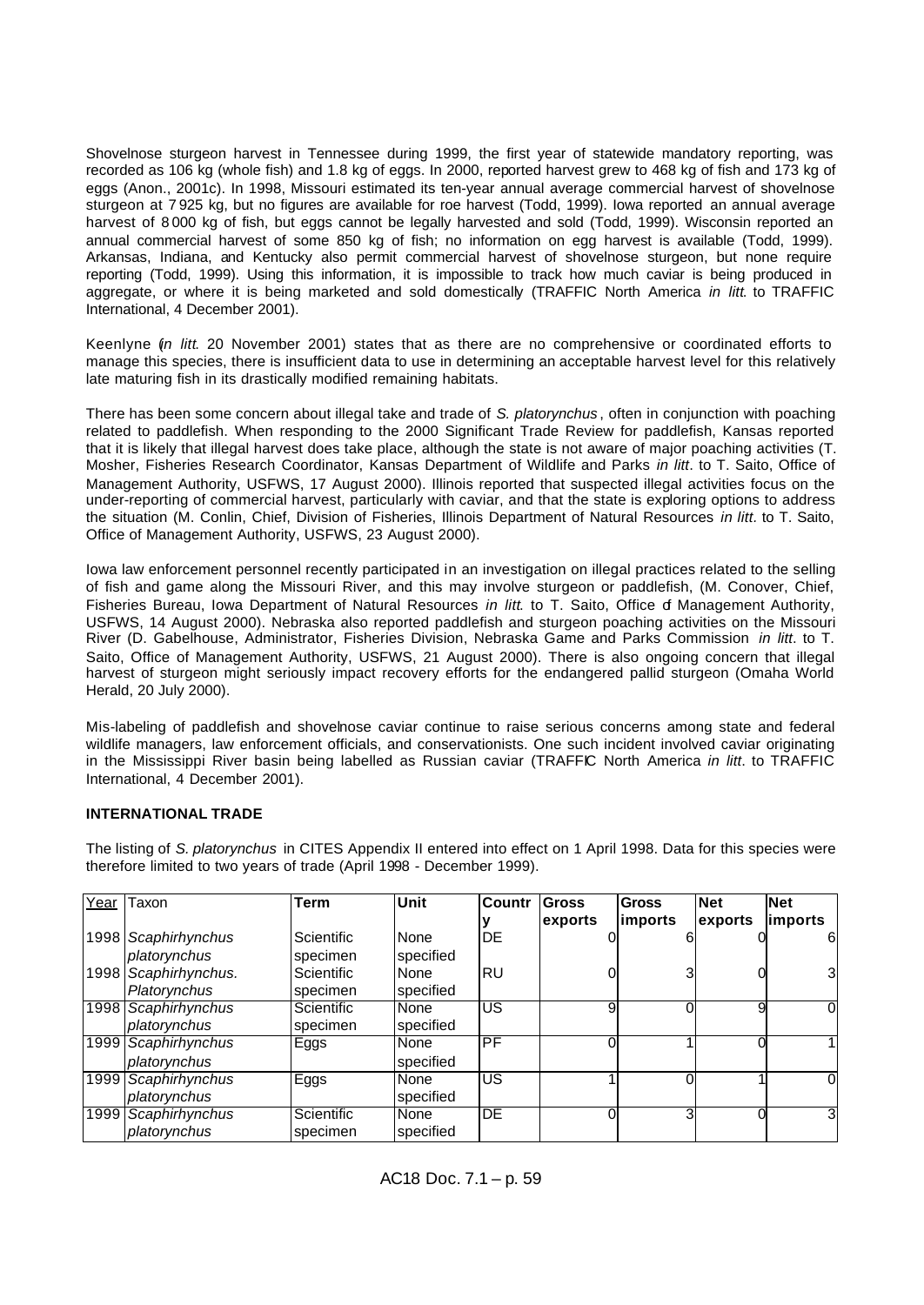| 1000 | caphirhvnchus         | .<br>Scientific | INone                        | $\epsilon$<br>◡ | ∼ | . )I |
|------|-----------------------|-----------------|------------------------------|-----------------|---|------|
|      | <b>I</b> platorynchus | specimen        | $\cdots$<br><b>Specified</b> |                 |   |      |

*Source*: CITES annual report data compiled by UNEP-WCMC.

Prior to 1998, and the inclusion in the Appendices of all previously unlisted sturgeon species, there are very few data available for exports of *S. platorynchus* roe or meat. Non -CITES listed (or otherwise federally protected) fish imported or exported for human or animal consumption, does not have to be declared to the USFWS, therefore, it is likely that there was pre-Convention trade for which there are no export data (C. Hoover, TRAFFIC North America pers. comm., 2001).

In 1996, there was one recorded shipment involving 10 specimens of live, wild caught shovelnose sturgeon, valued at USD 10, shipped to the Solomon Islands. One 1997 transaction involved 80 live, wild-caught specimens, valued at USD 200, which were shipped to Japan. In 1998 there were two shipments, one involved three biological specimens exported to the Russian Federation, and the other involved six biological specimens exported to Germany. In 1999, there was one recorded shipment of shovelnose sturgeon biological specimens to Germany (TRAFFIC analysis of USFWS LEMIS data cited in TRAFFIC North America *in litt*. to TRAFFIC International, 4 December 2001).

CITES permit applications in 2000 and 2001 indicate that caviar dealers are beginning to apply for export permits for shovelnose sturgeon caviar. If this trade continues, state managers will need to monitor exports very carefully to ensure that they fall within sustainable harvest levels, which will be difficult to ascertain given the lack of rigid oversight of the species and lack of information regarding domestic consumption (TRAFFIC North America *in litt*. to TRAFFIC International, 4 December 2001).

## **CONSERVATION MEASURES**

The USA federal government does not list the shovelnose sturgeon as threatened or endangered under the Endangered Species Act.

In the USA, *S. platorynchus* populations are managed by state wildlife authorities rather than federal authorities. State management regimes and conservation measures for shovelnose sturgeon vary between states. Some allow no harvest, others allow sport fishing but no commercial harvest, and some allow commercial and sport fisheries, subject to individual state regulations and reporting requirements (TRAFFIC North America *in litt.* to TRAFFIC International, 4 December 2001).

#### *States allowing commercial fishing*

*Arkansas*: Commercial fishing data were not collected from 1982 to 2000 in Arkansas, so little information is available to determine if commercial fisheries are sustainable (A. Layher, Biologist, Fisheries Division, Arkansas Game and Fish Commission *in litt.* to T. Saito, Office of Management Authority, USFWS, 18 August 2000). Recreational fishing is also legal, but little information is available concerning the extent of the harvest.

*Illinois*: The state allows commercial harvest but has no commercial catch quota for *S. platorynchus*. There is however, a restriction that makes it illegal to use trammel nets in the Ohio River with less than 10 cm bar mesh netting (Illinois Administrative Code, Section 810.20). The state also requires commercial fishermen that fish the Ohio River to report the undressed weight of their catch both annually and by the 10th of each month following harvest. Reports must be submitted whether or not they have taken any fish (Illinois Administrative Code, Section 830). There is no sport fishery for shovelnose sturgeon in the state (Mosher, 1999).

*Indiana:* The state allows both commercial and sport fishing for shovelnose sturgeon. There is no commercial catch quota, and the state has not kept harvest records of either fishery (Mosher, 1999; Todd, 1999).

*Iowa:* Iowa allows both commercial and sport fishing for *S. platorynchus.* There is no commercial catch quota. However, eggs cannot be legally harvested for the caviar trade (Todd, 1999). Few data are available regarding harvest levels in the state's year-round shovelnose sturgeon sport fishery (Mosher, 1999).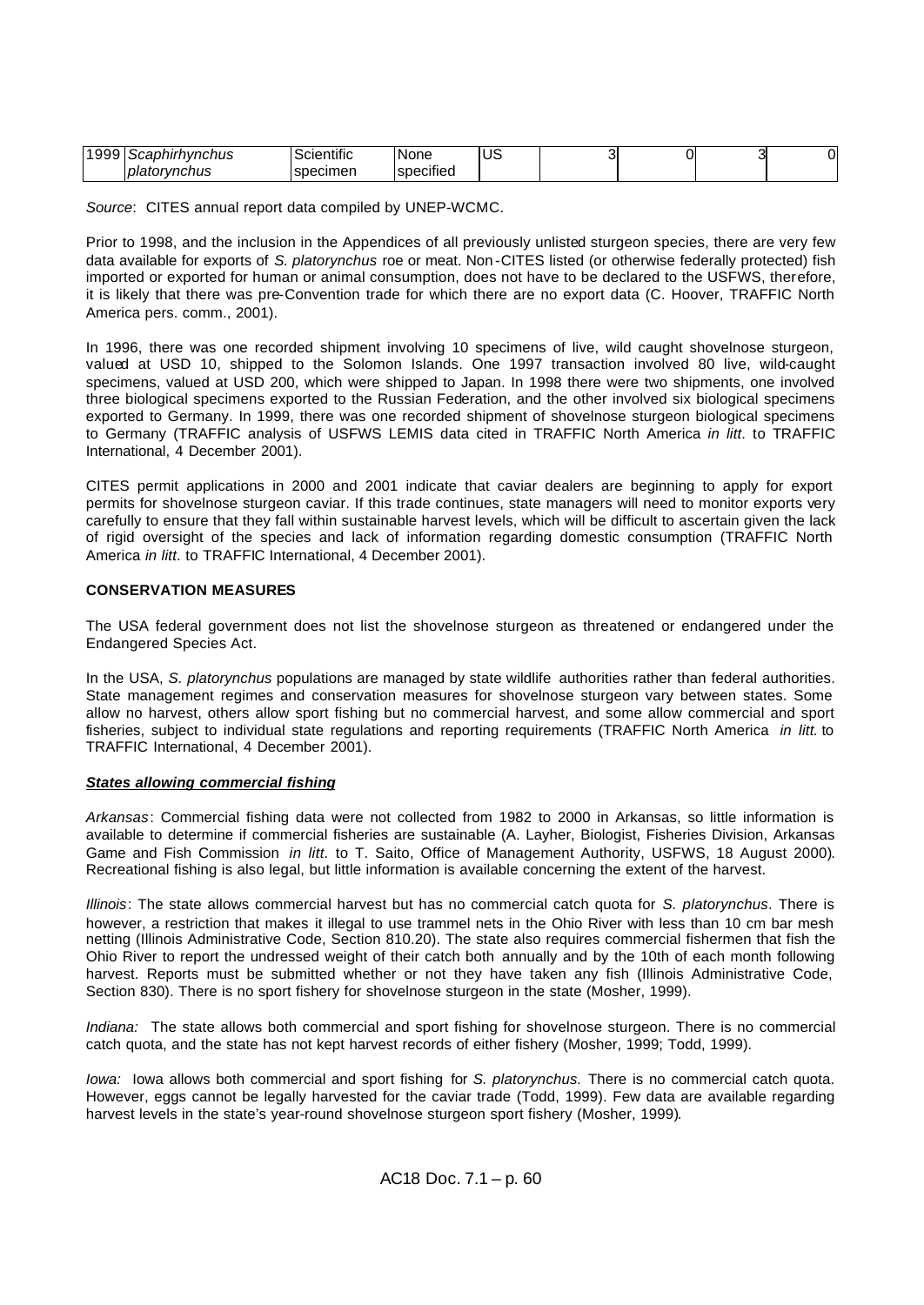*Kentucky*: Commercial harvest of shovelnose sturgeon is permitted in Kentucky, but there is no commercial catch quota and there is no mandatory harvest reporting (Todd, 1999). Sport fishing is also permitted, but fishermen are not required to report their catch (Mosher, 1999).

*Missouri*: Missouri allows commercial fishing of shovelnose sturgeon (Todd, 1999). The state also permits yearround sport fishing for the species (Mosher, 1999).

There is no commercial catch quota for *S. platorhyncus* . Commercial fishermen must obtain a permit that costs USD 25 for residents and USD 200 for non -residents. In addition, each permittee must tag each net, seine, or group of 50 hooks for juglines, trotlines, bank lines, limb lines, or throwlines under a set fee schedule. These tags are not transferable, and tagged equipment must be attended personally by the permittee or by another licensed commercial fisherman authorized in writing by the permittee as an assistant. A licensed commercial fisherman must be present in each boat (Wildlife Code of Missouri, 3CSR10-10.720).

There are also restrictions designating which state waters may be fished, size limits, and gear restrictions. In the Missouri River, the part of the St. Francis River that forms the border between Missouri and Arkansas, and most of the state's portion of the Mississippi River, shovelnose sturgeon more than 76 cm in length (measured from tip of snout to fork of tail) may not be possessed or transported during commercial fishing operations or while possessing commercial fishing gear; such fish must be returned to the water unharmed immediately after being caught (Wildlife Code of Missouri, 3CSR10-10.725). Commercial fishing gear cannot be used or set within 274.2 m of any spillway, lock, dam, or the mouth of any tributary stream or ditch. In addition, the minimum bar measure for seines, gillnets, and trammel nets is 5 cm (when wet), the minimum bar measure for hoop nets and wings is 4 cm (when wet), and hooks attached to trotlines or throwlines must be at least 61 cm apart (Wildlife Code of Missouri, 3CSR10 -10.725).

All commercial fishermen must submit a monthly report on a form provided by the Missouri Department of Conservation, noting the origin and the quantity and species of fish taken during the preceding month. The form must be filed even if no fish are taken, and permit renewal is conditioned on receipt of satisfactory monthly reports by the Department of Conservation (Wildlife Code of Missouri, 3CSR10-10.727).

*Tennessee*: Tennessee allows both commercial and sport fishing of *S. platorynchus*. There is no commercial catch quota, and prior to 1998 the state did not keep harvest records or impose any special regulations on this particular species. In 1998, Tennessee adopted new regulations covering both shovel nose sturgeon and paddlefish (Anon, 2000). Sport harvest of the species remains largely unregulated (Mosher, 1999; Anon, 2001?).

*Wisconsin:* Wisconsin allows commercial harvest of shovelnose sturgeon (Todd, 1999). There is no commercial catch quota. The state also permits a year-round sport fishery (Mosher, 1999).

#### *States allowing sport fishing only*

*Kansas*: There is no commercial fishery for shovelnose sturgeon in Kansas. Sport fishing is allowed year-round, but little data are available to determine harvest levels (Mosher, 1999).

*Minnesota*: There is no commercial harvest of shovelnose sturgeon in Minnesota. Sport fishing is permitted, with a creel limit of 10-fish per day (Mosher, 1999).

*Montana*: Montana does not permit commercial fishing for shovelnose sturgeon. It does permit sport fishing, with a creel limit of five fish per day (Mosher, 1999).

*Nebraska*: The shovelnose sturgeon is classified as a sport fish in Nebraska. There is no commercial catch allowed. Sport fishing is permitted in inland waters and waters of the Missouri River downstream from the mouth of the Big Sioux River. The state has established a daily bag limit of 10 fish, and a possession limit of 20 fish. Fishing is prohibited in the waters of the Missouri River upstream from the mouth of the Big Sioux River (Nebraska Fisheries Regulations, Chapter 2.006 "Sport Fishing Regulations").

*Oklahoma:* There is no commercial harvest of shovelnose sturgeon in Oklahoma (Todd, 1999). Sport fishing is permitted, but the size of the harvest is unknown (Mosher, 1999).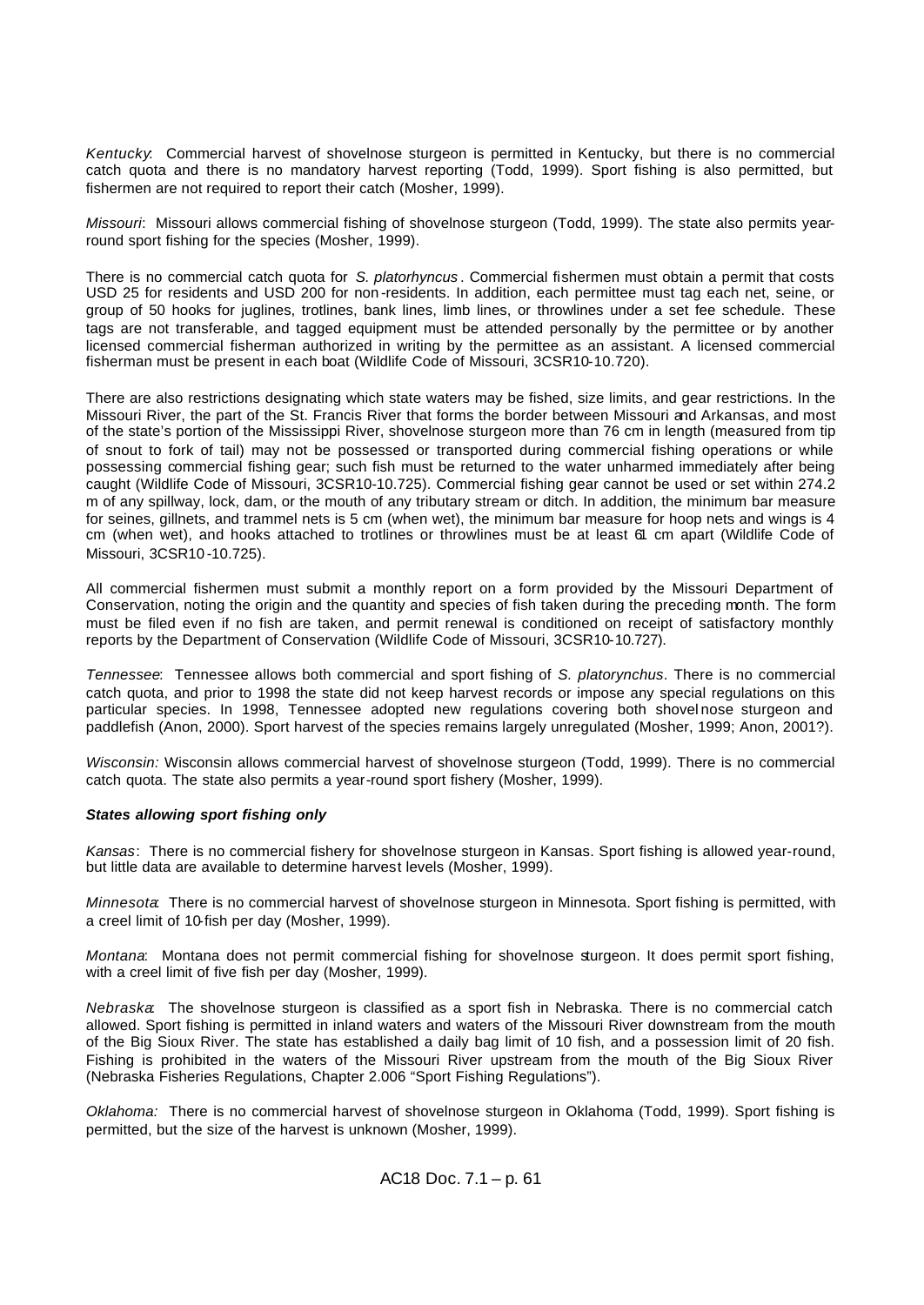*Wyoming*:Wyoming permits sport fishing for shovelnose sturgeon year-round (Mosher, 1999).

#### *States prohibiting commercial and sport fishing*

*Alabama*: The state closed its waters to all harvest of any sturgeon species in 1972 (USFWS/GSMFC, 1995).

*Louisiana*: Harvest or possession of any native sturgeon species, or parts of any such sturgeon species, have been illegal in Louisiana since 1990 (USFWS/GSMFC, 1995; J. Roussel, Assistant Secretary, Office of Fisheries, Louisiana Department of Wildlife and Fisheries *in litt.* to T. Saito, Office of Management Authority, USFWS, 25 August, 2000).

*Mississippi*: Mississippi closed its waters to commercial harvest of all sturgeon species in 1974. There is no sport fishery (USFWS/GSMFC, 1995; Mosher, 1999; Mississippi Public Notice No. 2999.022).

*North Dakota:* There is no commercial or sport fishery for shovelnose sturgeon in North Dakota (Mosher, 1999; Todd, 1999).

*Ohio:* The shovelnose sturgeon is listed as an endangered species in the state of Ohio. Therefore, no take or trade is permitted (Ohio Code, Section 1501:31-23-01).

*South Dakota:* The state prohibits harvest of all sturgeon species by commercial or sport methods (C. Stone, Senior Wildlife Biologist, South Dakota Department of Game, Fish and Parks *in litt.* to R. Gnam, Office of Management Authority, USFWS, 25 August 2000).

*Texas:* The shovelnose sturgeon is listed as an endangered species in Texas. No commercial or sport harvest is permitted (Mosher, 1999; Todd, 1999).

In 1993, the Mississippi Interstate Cooperative Resource Association (MICRA) was designated as the focal group to coordinate work on a framework for management of sturgeon and paddlefish developed in the same year by the USFWS (Anon., 1993 cited in Rasmussen, in press). MICRA encompasses states in the Mid-Continent Region (Alabama, Arkansas, Colorado, Georgia, Iowa, Illinois, Indiana, Kansas, Kentucky, Louisiana, Michigan, Missouri, Minnesota, Mississippi, Montana, North Carolina, Nebraska, North Dakota, New Mexico, New York, Pennsylvania, Ohio, Oklahoma, South Dakota, Tennessee, Texas, Virginia, Vermont, Wisconsin, West Virginia, and Wyoming). However, little funding has been made available to undertake the recommendations in the management framework.

In 1998, Graham and Rasmussen (1998) noted that the MICRA Sturgeon and Paddlefish Committee recommended that commercial fishing for sturgeon species throughout the Mississippi basin be banned. Shovelnose sturgeon were included in this recommendation because of their similarity of appearance (at small sizes) to the pallid sturgeon.

Where a semi natural water flow had been maintained Hesse and Carreiro (1997 cited in Rasmussen, in press) observed that relatively healthy populations of sturgeon and paddlefish remained (e.g. areas of Arkansas and Louisiana).

#### **CAPTIVE BREEDING**

*S. platorynchus* is not a target species for government captive propagation and restocking efforts or commercial aquaculture. It is one of only two North American Acipenseriformes (the other is the Green sturgeon, *A. medirostris*) for which the USFWS has no direct captive propagation program (Anon, 2001d). Shovelnose sturgeon are used as a surrogate species for pallid sturgeon in efforts to detect iridovirus in free-ranging fish stocks. Approximately 200 free-ranging shovelnose sturgeon have been monitored for the virus and have also been used in experimental conditions to stress-test the species for viral expression (Anon., 2001d).

There is also no known aquaculture to produce of *S. platyrhynchus* meat or caviar for commercial trade purposes. There have however been some activities at the local level. Shovelnose sturgeon have been produced at three federal fish hatcheries (Hesse and Carreiro, 1997 cited in Rasmussen in press) for release in Wyoming rivers. Fish produced at The Garrison Dam National Fish Hatchery (NFH) from Missouri and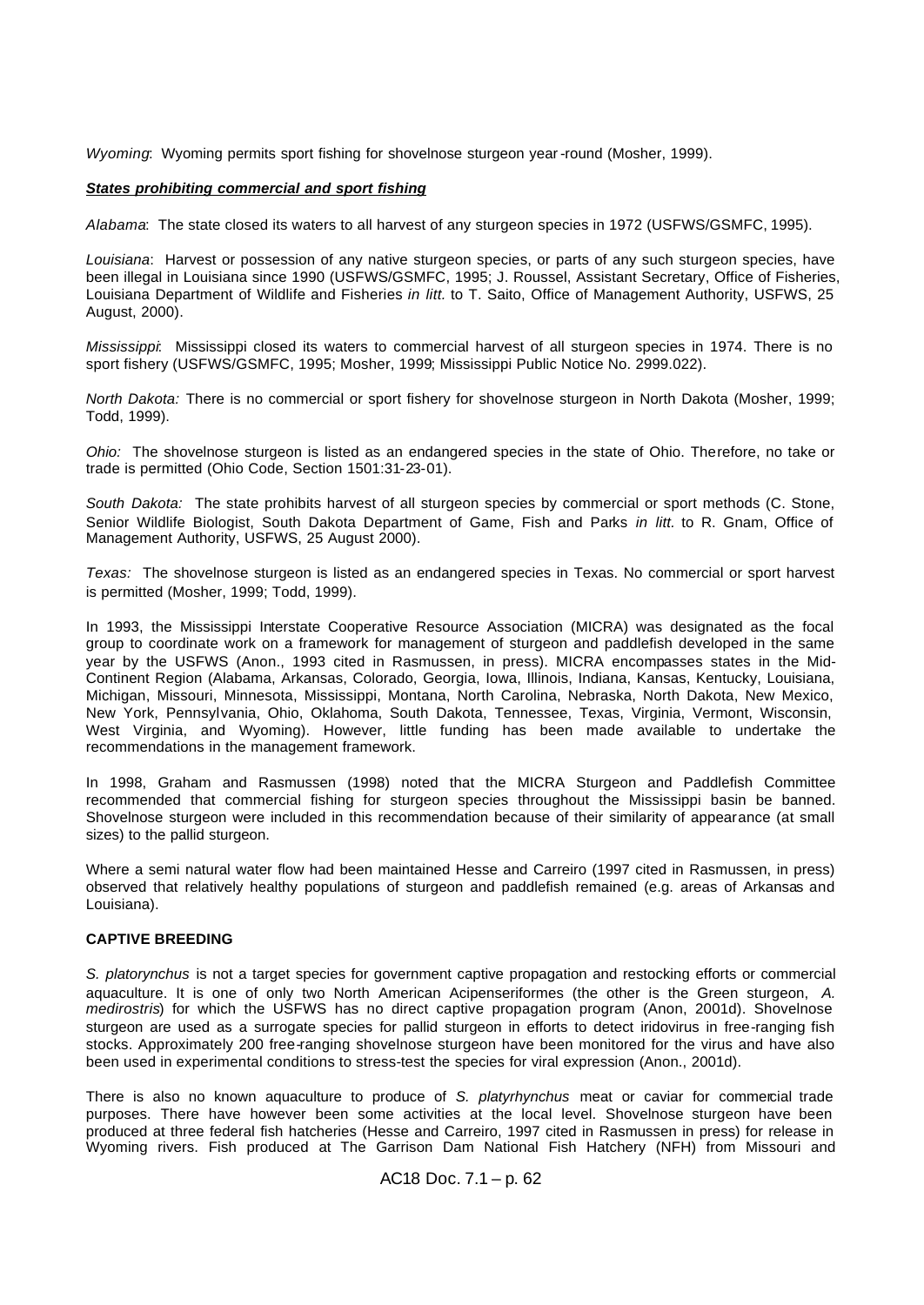Yellowstone River brood stock were released in the Powder River; the Gavins Point NFH used brood stock from the Missouri River reach between the Yellowstone River confluence and Lewis and Clark Lake to produce fish for release in the Bighorn Rivers; the Natchitoches NFH produced fish from brood stock from the Mississippi River at the Old River Control Structure in Louisiana, but none were released (Rasmussen, in press).

West Virginia and New Mexico have also developed reintroduction plans to restock rivers where the shovelnose has been extirpated (Keenlyne, 1997), the species has not been present in New Mexico since 1875 (Anon., 1991 cited in Rasmussen in press). The Ohio Division of Wildlife re ports a plan to reintroduce the shovelnose sturgeon in the Ohio River above Meldahl Lock and Dam at Ohio River kilometer 702 (S. Schell, pers. comm. to St Pierre *in litt*. to IUCN/SSC Wildlife Trade Programme, 20 November 2001).

#### **REFERENCES**

- Andreasen, L. 1998. Captive propagation as a recovery tool for North American sturgeon. In: Williamson, D.F., Benz G.W. and. Hoover, C.M. Editors. 1998. Proc. Symp. On Harvest, Trade and Conservation of North American Paddlefish and Sturgeons, May 7-8, 1998, Chattanooga, TN. TRAFFIC North America, World Wildlife Fund, Wash., D.C. Pp. 121-129.
- Anon. 1991. NMDGF Checklist of the extinct, extirpated, and vanishing wildlife in New Mexico. March 11, 1991. New Mexico Dept. of Game and Fish, Endangered Species Program, Santa Fe.
- Anon. 1993. National Paddlefish and Sturgeon Steering Committee. Framework for the management of conservation of paddlefish and sturgeon species in the United States. U.S. Fish and Wildlife Service, Washington, D. C. 12 p. + app.
- Anon. 1995. U.S. Fish and Wildlife Service and Gulf States Marine Fisheries Commission. Gulf Sturgeon Recovery Plan. Atlanta, Georgia. 170 p.
- Anon. 1997. Convention on International Trade in Endangered species of Wild Fauna and Flora. Tenth Meeting of the Conference of the Parties. Harare (Zimbabwe), 9 to 20 June 1997. Proposal to amend the Appendices pursuant to CITES Resolution Conf. 9.24. Submitted by The CITES Management Authorities of Germany and the United States of America.
- Anon. 2000. Tennessee Wildlife Resources Agency. 2000. History of Paddlefish Regulations in Tennessee. Handout provided to TRAFFIC by TWRA, 2001.
- Anon. 2001a. CITES-listed species database. Http://www.cites.org.
- Anon. 2001b. Http://www.caviaremptor.org.
- Anon. 2001c. Tennessee Wildlife Resources Agency. Tennessee Fishing Regulations 2001: March 1, 2001 February 28, 2002. Department of Tennessee Wildlife Resources, Authorization No. 328333, February 2001.
- Anon. 2001d. U.S. Fish and Wildlife Service Fisheries Information System. 2001. Accomplishments Module 2000: Primary Species Benefited Report; Imperiled Species Module: Basic Report. Provided by USFWS Division of Fish Hatcheries, Arlington, VA, USA.
- Birstein., V.J. 1993. Draft Application to CITES: Order Acipenseriformes. Unpublished.
- Boreman, J. 1997. Sensitivity of North American sturgeons and paddlefish to fishing mortality. Environmental Biology of Fishes 48(1/4): 399-405.
- Carlson, D.M., Pflieger W.L., Trial L., and Haverland P.S. 1985. Distribution, biology and hybridization of *Scaphirhynchus albus* and *S. platorynchus* in the Missouri and Mississippi Rivers. Environmental Biology of Fishes 14(1): 51-59. Cited in: Rasmussen, J.L. In Press. Shovelnose Sturgeon. *UMRCC Fisheries Compendium* . Upper Mississippi River Conservation Committee, 4469 - 48<sup>th</sup> Avenue Court, Rock Island, IL
- Chapman, F. A. 1999. Overview of life histories and challenges to North American species. In: Williamson, D.F., Benz G.W. and. Hoover, C.M. Editors. 1998. Proc. Symp. On Harvest, Trade and Conservation of North American Paddlefish and Sturgeons, May 7-8, 1998, Chattanooga, TN. TRAFFIC North America, World Wildlife Fund, Wash., D.C. Pp. 121-129.
- Christenson, L.M. 1975. The shovelnose sturgeon, *Scaphirhynchus platorynchus* (Rafinesque), in the Red Cedar River-Chippewa River system, Wisconsin. Wis. Dept. Nat. Res. Rep. 82. 23 pp.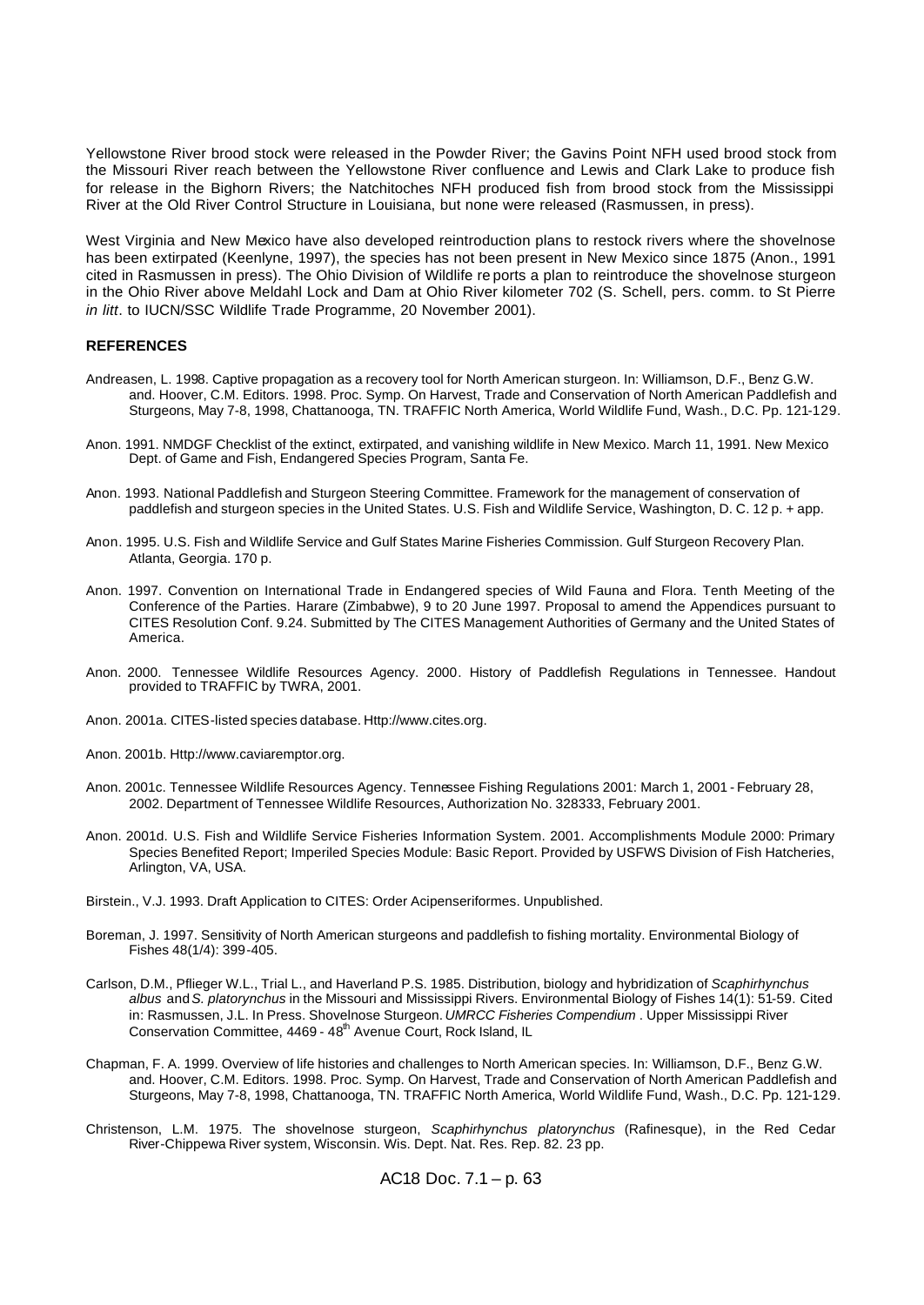- Dryer, M. and Latka, D. 1994. Population Status of the Pallid Sturgeon (*Scaphirhynchus albus*). Proceedings of the International Conference on Sturgeon Biodiversity and Conservation, New York 1994.
- Elser, A.A., McFarland, R.C., and Schwehr, D. 1977. The effect of altered streamflow on fish of the Yellowstone and Tongue Rivers, Montana. Montana Dept. of Fish and Game Tech. Rept. 8:1-180.
- Graham, L.K. and Rasmussen, J.L. 1998. A MICRA perspective on closing paddlefish and sturgeon commercial fisheries. In: Williamson, D.F., Benz G.W. and. Hoover, C.M. Editors. 1998. Proc. Symp. On Harvest, Trade and Conservation of North American Paddlefish and Sturgeons, May 7-8, 1998, Chattanooga, TN. TRAFFIC North America, World Wildlife Fund, Wash., D.C. Pp. 121-129.
- Helms, D.R. 1972. Progress report on the first year study of shovelnose sturgeon in the Mississippi River. Iowa Conservation Commission, Des Moines. 22 pp.
- Helms, D.R. 1974. Shovelnose sturgeon (*Scaphirhynchus platorynchus* Rafinesque) in the navigational impoundments of the Upper Mississippi River. *Ia. Conserv. Comm., fish. Sec. Tech. Ser*. No. 74-3. 68 pp.
- Hesse, L.W. 1993. Missouri River ecology. Dingell-Johnson Project No. F-75-R-10. Nebraska Game and Parks Commission. Lincoln. Appendix 1, pp. 15-50.
- Hesse, L.W. and Carreiro, J.R. 1997. The status of paddlefish, pallid sturgeon, lake sturgeon, and shovelnose sturgeon. River Ecosystems, Inc. Rept. Prep. for Mississippi Interstate Cooperative Resource Association, P.O. Box 774, Bettendorf, I.A. 52722. Cited in: Rasmussen, J.L. In Press. Shovelnose Sturgeon. *UMRCC Fisheries Compendium*. Upper Mississippi River Conservation Committee, 4469 - 48<sup>th</sup> Avenue Court, Rock Island, IL
- Hochleithner, M. and Gessner, J. 1999. The sturgeons and paddlefishes (Acipenseriformes) of the world: Biology and aquaculture. Aquatech Publications, Kitzbuehel, Austria.
- IUCN. 1996. 1996 Red List of Threatened Animals. IUCN, Gland, Switzerland.
- IUCN/SSC Sturgeon Specialist Group (2001). Proceedings of the IUCN The World Conservation Union Species Survival Commission Sturgeon Specialist Group and other experts meeting to discuss priorities for sturgeon. 9-11 February, 2001. Moscow. (In prep).
- June, F.C. 1977. Reproductive Patterns in Seventeen Species of Wa rm water Fishes in a Missouri River Reservoir. Environmental Biology of Fishes 2: 285-896.
- Keenlyne, K. D. 1997. Life History and status of the shovelnose sturgeon, *Scaphirhynchus platorynchus*. *Env. Biol. Fishes*. 48: 291-298.
- Keenlyne, K.D., Graham, L.K. and Reed, B.C. 1994. Hybridization between the pallid and shovelnose sturgeons. *Proc. S.D. Adad. Sci*. 73: 59-66.
- Miller, R.R. 1972. Threatened freshwater fishes of the United States. *Trans. Amer. Fish. Soc*. 101(2): 239-252.
- Mosher, T. D. 1999. Sturgeon and paddlefish sportfishing in North America. In: Williamson, D.F., Benz G.W. and. Hoover, C.M. Editors. 1998. Proc. Symp. On Harvest, Trade and Conservation of North American Paddlefish and Sturgeons, May 7 -8, 1998, Chattanooga, TN. TRAFFIC North America, World Wildlife Fund, Wash., D.C. Pp. 121-129.

Ohio Code, Section 1501:31-23-01. "Special endangered wild animal regulations".

Omaha World Herald. 2000. Daily newspaper, 20 July 2001. Omaha, Nebraska.

- Propst, D. L. 1999. Threatened and endangered fishes of New Mexico. Tech. Rpt. No. 1, New Mexico Department of Game and Fish, Santa Fe, NM. 84 p.
- Rasmussen, J.L. In Press. Shovelnose Sturgeon. *UMRCC Fisheries Compendium* . Upper Mississippi River Conservation Committee, 4469 - 48<sup>th</sup> Avenue Court, Rock Island, IL.
- Ruelle, R. and Henry, C. 1994. Life History Observations and Contaminants Evaluation of Shovelnose Sturgeon. USFWS. Pierre, South Dakota.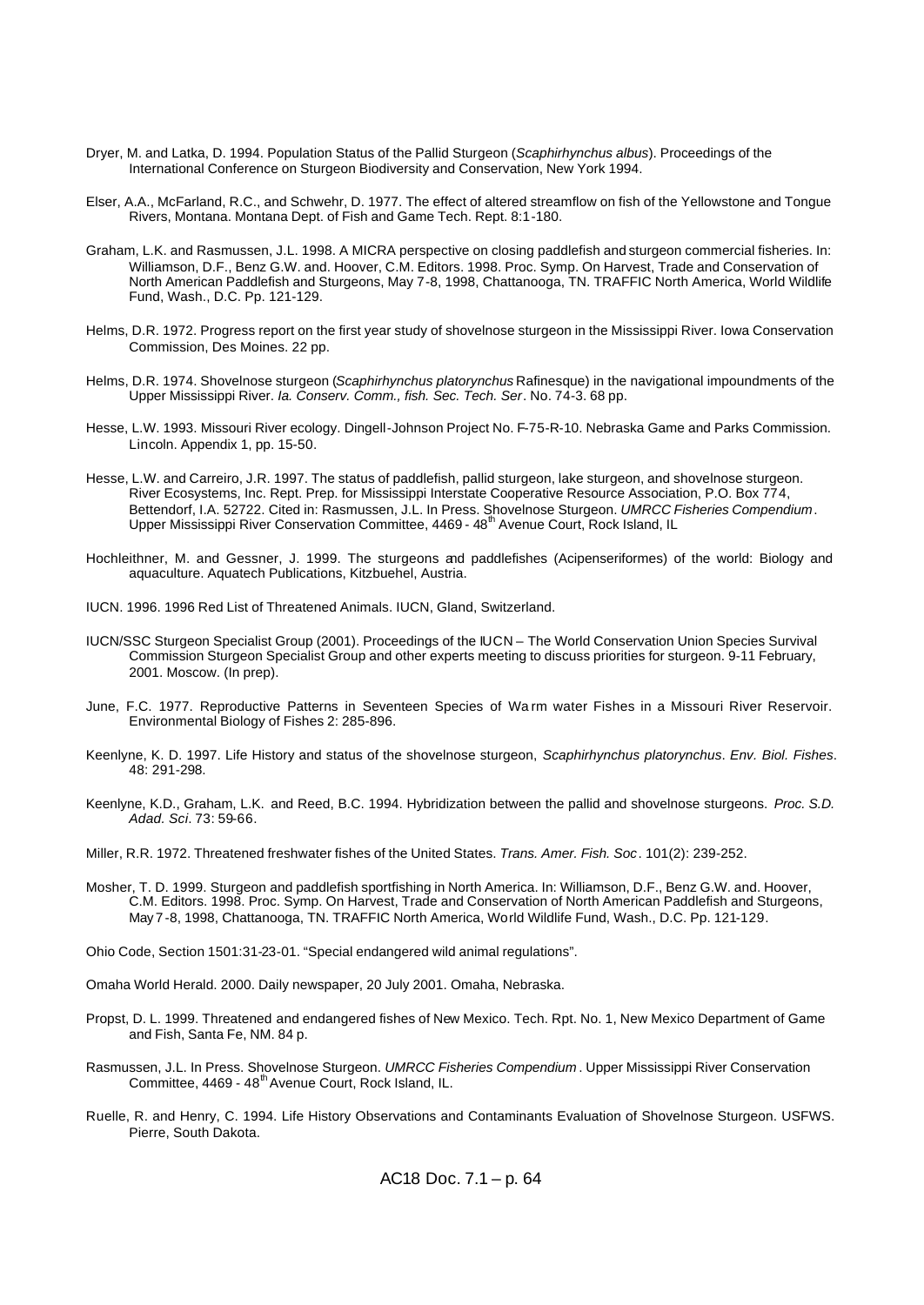- Schmulbach, J.C. 1994. An ecological study of the Missouri River prior to channelisation. University of South Dakota, Vermillion. 34pp.
- Schmulbach, J.C., Gould, G., and Groen, C.L. 1975 Relative Abundance and distribution of fishes in the Missouri River, Gavins Point Dam to Rulo, Nebraska. *Env. Biol. Fishes*. 48: 291-298.
- Todd, R. 1999. Sturgeon and paddlefish commercial fishery in North America. In: Williamson, D.F., Benz G.W. and. Hoover, C.M. Editors. 1998. Proc. Symp. On Harvest, Trade and Conservation of North American Paddlefish and Sturgeons, May 7 -8, 1998, Chattanooga, TN. TRAFFIC North America, World Wildlife Fund, Wash., D.C. Pp. 121-129.

Wildlife Code of Missouri, 3CSR10-10.720; 3CSR10.10.725; 3CSR10-10.727; 3CSR10-6.525.

Williamson, D. In press. *North American paddlefish and sturgeon harvest and trade: A conservation challenge*. TRAFFIC North America, Washington, D .C.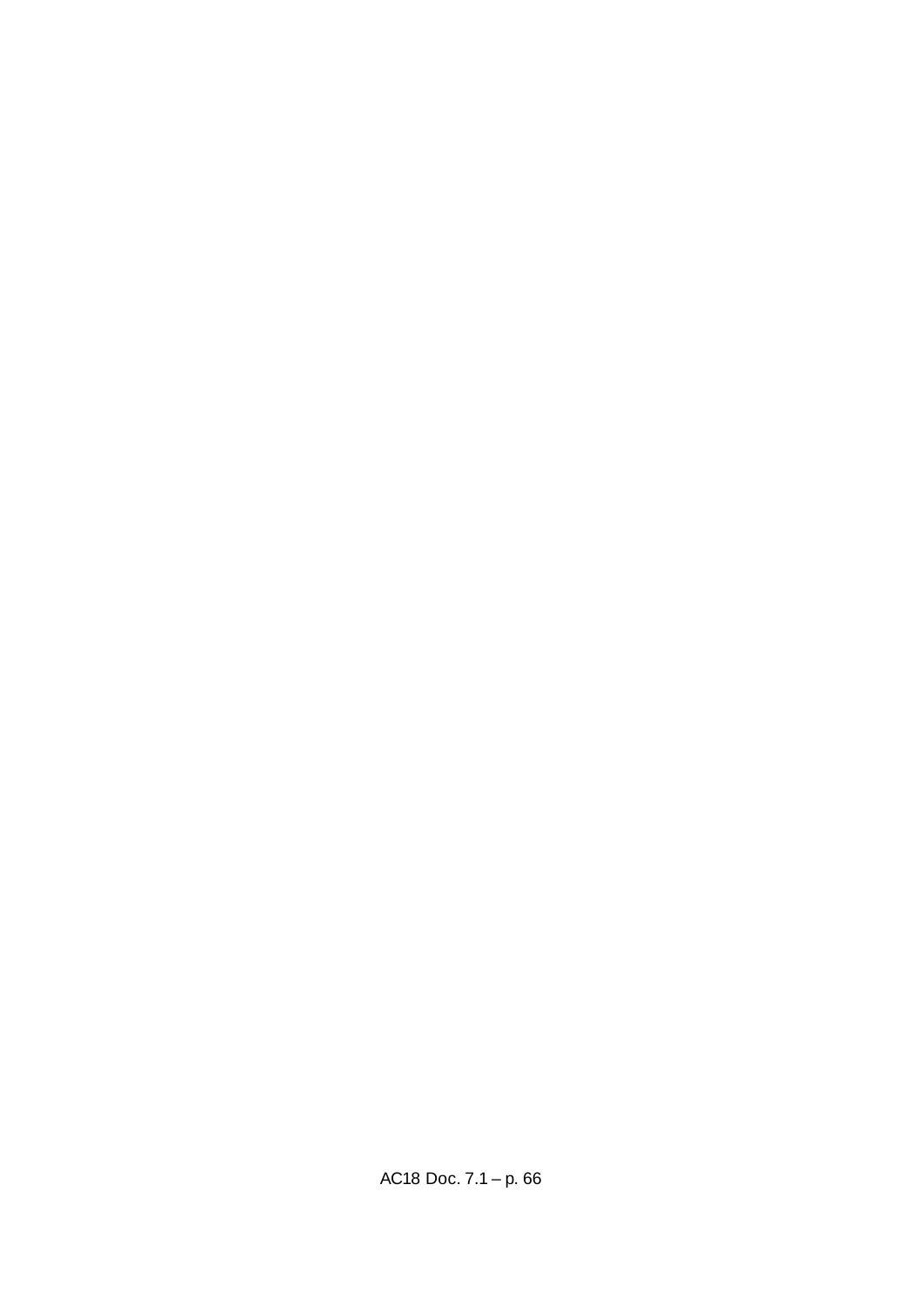Annex 2

# **Cuora amboinensis** Daudin, 1802 **Malaysian Box Turtle**

# **South Asian Box Turtle Tortue boite d'Asie orientale**

### **Order**: **TESTUDINES Family: BATAGURIDAE**

## **SUMMARY**

The Southeast Asian box turtle *Cuora amboinensis* is represented by four subspecies (*C. a. amboinensis, C. a. couro, C. a. kamaroma, C. a. lineata*). It is widely distributed throughout south and southeast Asia, from India to Viet Nam. Whilst individuals have been found at markets in China, it has not been recorded in the wild in that country. It is the largest species of the genus with a typical carapace of a large adult measuring 20 cm. Box turtles tend to have a low reproductive rate and *C. amboinensis* reaches sexual maturity at four or five years old. Although females are capable of laying several nests per year, each of two to three eggs, average fecundity is estimated at 4-6 eggs per mature female per year and life expectancy is between 25-30 years.

Despite being considered common throughout much of its range it is believed to be vulnerable to overharvest in many areas. The species is classified as Vulnerable by IUCN. As a habitat generalist, the species co-exists with humans in modified habitats, thus habitat loss and alteration is thought not to be such a problem. The major threat is reputedly collection for food for both local and international trade. In fact, *C. amboinensis* is one of the species most often encountered in the freshwater turtle consumption trade of the Southeast Asian sub-region. Hundreds of thousands of *C. amboinensis* have reportedly been imported to China through Hong Kong during the last decade. In the same time period, several thousand specimens have also apparently been exported for the European pet trade and although there are reports from 1998 that they may still be offered by the thousands, the import data is not yet available to support this view. A review of available literature shows the main exporting countries to be Cambodia, Malaysia, Myanmar, Indonesia and Viet Nam though there are no current CITES data available to substantiate this. Collection for food is often directed at larger adult specimens which are likely to be reproductively active, further impacting the populations affected. This species is also harvested for the medicinal trade, religious use, zoo exhibits and ornaments.

Although the species is either totally protected or harvest is regulated via a permit/quota system in the majority of range States, implementation of legislation and appropriate enforcement appear to be lacking in some regions. The inclusion of this species in Appendix II appears to be reducing imports to parts of Europe and encouraging captive breeding to supply this market. In June 2000, China restricted imports of this species and the effects of this regulation remain to be seen. However, the decreasing availability of this species in trade and a concurrent increase in prices suggest that this species may be declining as a result of over exploitation. Unfortunately there is no information available on population monitoring, habitat conservation measures or on the management of this species. Whilst, the species is thought to occur in a number of protected areas throughout the region, there is little firm evidence. Although conservation breeding programmes exist, little information is apparently available regarding efforts to breed *C. amboinensis* on a commercial scale.

The species is recommended under Decision 11.106 for inclusion in category 1.

#### **DISTRIBUTION AND POPULATION**

The CITES database lists the distribution of *C. amboinensis* as: Bangladesh; Brunei Darussalam; Cambodia; ?China; India; Indonesia: *Bali*, *Java*, *Kalimantan*, *Lesser Sunda Is*, *Moluccas*, *Sulawesi*, *Sumatra*; Lao People's Democratic Republic; Malaysia: *Peninsular Malaysia*, *Sabah*, *Sarawak* ; Myanmar; Philippines; Singapore; Thailand and Viet Nam (Anon., 2001a).

*C. amboinensis* occurs from Bangladesh (Khan, 1982 cited in Ernst and Barbour, 1989), the Nicobar Islands and Assam in India (Moll and Vijaya, 1986 cited in Ernst and Barbour, 1989), south through Myanmar, Thailand, Cambodia, Viet Nam, and Malaysia, and east in Indonesia to Sulawesi and Amboina (the type locality). It also reaches the Philippines (Ernst and Barbour, 1989).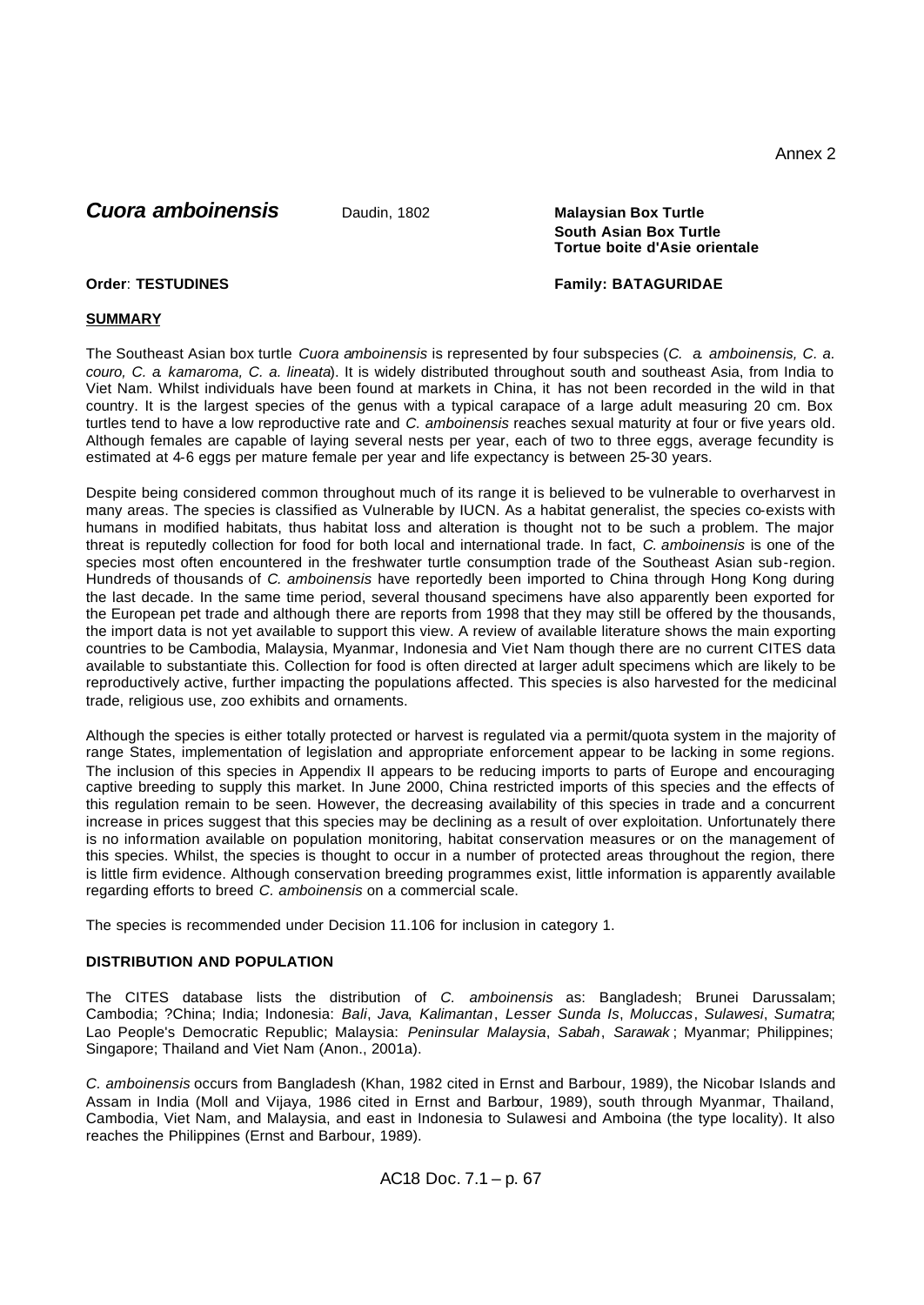The 2000 IUCN Red List classifies this species as Vulnerable (VU A1d+2d) based on a population reduction of at least 20% over the three generations and a projected reduction over the next three generations and caused by actual or potential levels of exploitation. The IUCN/SSC Tortoise and Freshwater Turtle *Specialist* Group and Asian Turtle Working Group (Anon., 2000a) consider the species Endangered (EN) in Bangladesh, Cambodia, Lao PDR and Viet Nam; Vulnerable (VU) in Indonesia, India, Malaysia and Thailand. There is no information available for Myanmar; the species is presumed stable in Singapore (small population).

#### **Bangladesh**

*C. a. kamaroma* was first reported by Khan (1982a cited in Ernst and Barbour, 1989) from the Teknaf Peninsula, in southeastern Bangladesh. It was found later in the wetlands in Sylhet and Maulvi Bazaar districts in the northeast areas, adjoining forests and tea gardens (NERP, 1994 cited in Rashid and Khan, 2000). Rashid and Khan (2000) report the species to be uncommon and often used locally for food. The species is listed as Endangered in the Red Book of Threatened Amphibians and Reptiles of Bangladesh (Anon., 2000b).

#### **Brunei Darussalam**

The species occurs in Brunei according to the Natural History Section, Brunei Museum collection. No field studies have been undertaken (CITES Management Authority *in litt*. to IUCN/SSC Wildlife Trade Programme, 27 October 2001).

#### **Cambodia**

According to Iverson *et al.* (1998) Cambodia also forms part of the distribution range of *C .a. couro* (cited in Anon. 1999a). However, van Dijk believes that this subspecies does not occur in Cambodia, whilst C. a. *kamaroma*  does (TRAFFIC Southeast Asia – Viet Nam, *in litt*. to TRAFFIC International, 29 November 2001). The importance of the Cambodian population of this species, in terms of its conservation value in the region, is suspected to be high compared to the populations of Thailand, Lao PDR and Viet Nam (Tana *et al.*, 2000). Cambodia has a large lowland area with a low density of people, and so may have the largest remaining population of this species in Indochina (Tana *et al.*, 2000).

#### **China?**

*C. amboinensis* has been reported from Guangdong and Guangxi provinces in Southern China (Zhang *et al*., 1998 cited in Lau and Shi, 2000). However, all records are based on market animals or shells retained by people. So far this species has not yet been found in the wild in China despite the fact that it is a lowland species that can live in man-made water bodies in other countries (Lau and Shi, 2000). Several authors believe that the species probably does not occur in China (Artner *in litt*. to IUCN/SSC Wildlife Trade Programme, 13 December 1999; de Bruin *in litt*. to IUCN/SSC Wildlife Trade Programme, 17 December 1999; Lau *in litt*. to IUCN/SSC Wildlife Trade Programme, 20 December 1999. Lau and Shi (2000) state that it is likely that earlier research would have recorded the species if it were present.

#### **India**

The species occurs in northeastern India, along the Brahmaputra floodplains of Assam, Arunachal Pradesh and Nagaland; also the Nicobar Islands (Choudury *et al*., 2000), Kaziranga Nation al Park, Manas Tiger Reserve, and the Orang and D'Ering Wildlife Sanctuaries hold considerable populations of this species (Bhupathy *et al*., 1994 cited in Choudury *et al*., 2000). Of the two sub species present in India*, C.a. kamaroma* occurs on the Nicobar Islands, in Assam, and on the Andaman Islands (Anon, 1999a) whilst *C. a. couro* may occur in Eastern India (Jenkins, 1995), though van Dijk believes this unlikely (van Dijk *in litt*., 29 November 2001). It is possible that *C. a. lineata* occurs in India. There is no data available on population trends (Choudury *et al*., 2000).

#### **Indonesia**

Three subspecies of *C. amboinensis* are distributed in Sumatra, Java, Bali, Kalimantan, Sulawesi, Maluku, Sumbawa and Timor (Samedi and Iskandar, 2000). *C. a. amboinensis* can be found on the Indonesian Islands of Amboina which is the type locality, Buru, Ceram, Batjan, Halmahera and Sulawesi (Anon., 1999a). *C. a. couro*  occurs on the Indonesian Islands of the type locality Java, also on Sumatra and their small offshore islands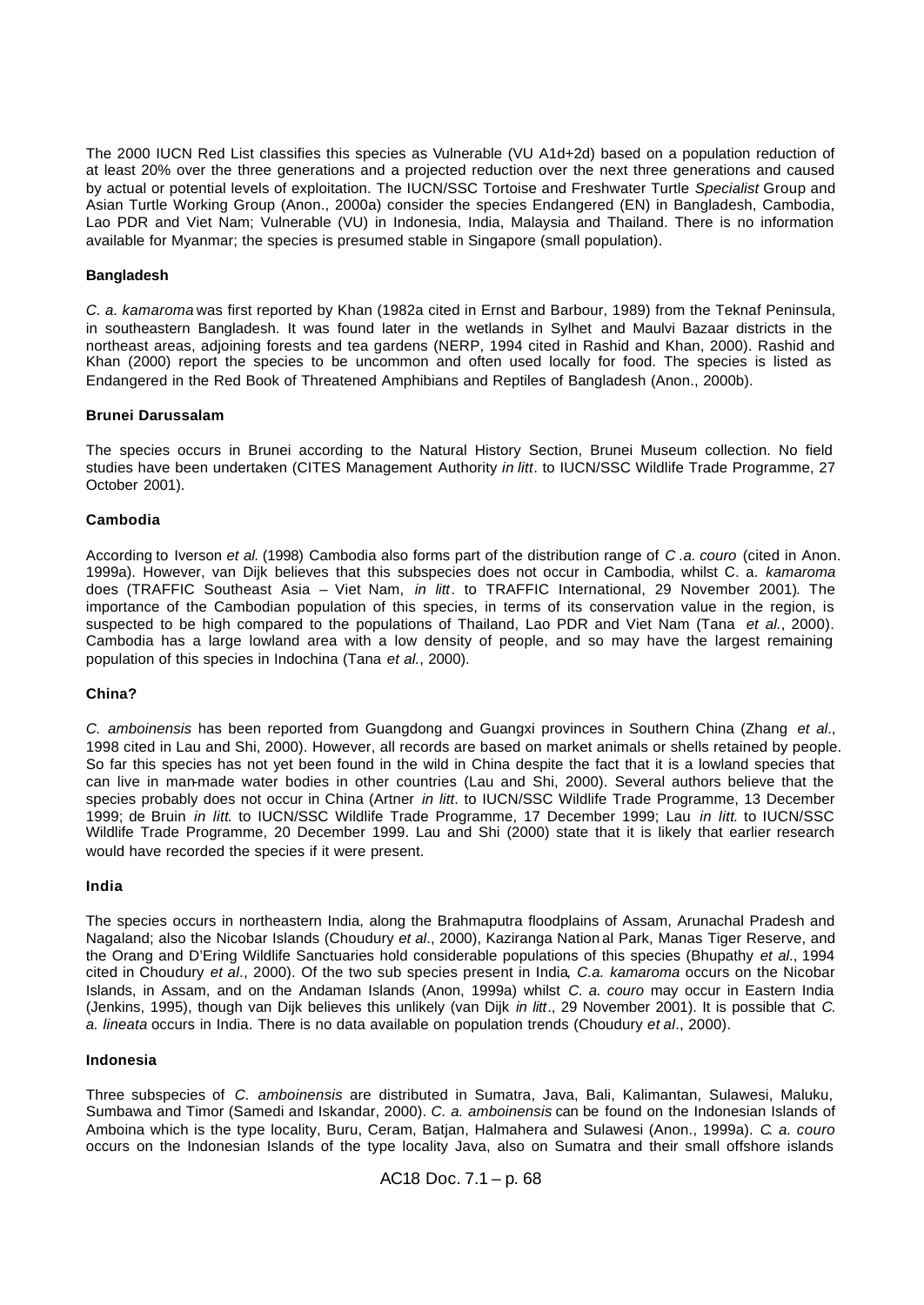(Rummler and Fritz, 1996 cited in Anon., 1999a) and *C. a. kamaroma* occurs on Kalimantan (Rummler and Fritz, 1991 cited in Anon., 1999a). The conservation status of these sub species is regarded as 'Common' in Indonesia (Samedi and Iskandar, 2000).

# **Lao PDR**

The documented range of *C. amboinensis* is the south of the country (Duckworth *et al*., 1999). Some populations of *C. a. couro* may occur in Lao PDR (Anon., 1999a), however van Dijk believes this unlikely, though the subspecies *kamaroma* does occur in Lao PDR (van Dijk *in litt*., to TRAFFIC International, 29 November 2001). In 1993, Salter (cited in Anon., 1999a) stated that the populations of *C. amboinensis* had decreased and were now nearly extinct. The species is included in the "At Risk" category in Lao PDR legislation, for species with the highest level of threat (Stuart, 1998b cited in Duckworth *et al*., 1999).

## **Malaysia**

Found in Peninsular Malaysia, Sarawak and Sabah (Jenkins, 1995), *C. amboinensis* is the most widespread of Peninsular Malaysian turtle species (Sharma and Tisen, 2000). *C. amboinensis* (*C. a. kamaroma*) appears to be abundant in most states that still have swamps and man-made wetland habitats such as rice fields, irrigation canals and ponds. However, it is believed that the capture of animals from the wild will undoubtedly contribute to population reduction, particularly in areas where harvesting is regular and in large quantities (Sharma and Tisen, 2000). The Management Authority of Malaysia (*in litt.* to the CITES Secretariat, 22 October 2001) stated that domestic consumption is not a threat to the species, whereas collection for commercial trade is having an impact, interviews with local collectors confirm this as they indicated that the species is not as abundant as in the past.

### **Myanmar**

According to Artner (*in litt.* to IUCN/SSC Wildlife Trade Programme, 13 December, 2000) *C. a .couro* does not occur in Myanmar, but *C. a.* lineata and (probably) *C. a. kamaroma* do. *C .a. lineata* presumably occurs in the province Kachin in Northeast Myanmar (Anon., 1999a). The IUCN/SSC Tortoise and Freshwater Turtle Specialist Group and Asian Turtle Working Group consider the status and distribution of this species ill-defined in Myanmar and there are no recent records (Anon., 2000a).

#### **Philippines**

*C. a. amboinensis* can be found on practically all islands of the Philippines (Anon., 1999a). However, populations from the different Islands need further taxonomic investigation (Rummler and Fritz 1991, cited in Anon., 1999a), as they differ from the Moluccan and Sulawesi (Indonesian) form (Gaulke *in litt*. to IUCN/SSC Wildlife Trade Programme, 30 November 1999). *C. a. kamaroma* inhabits the Sulu Archipelago of the Philippine Islands (Anon., 1999a).

Alcala classified this *C. amboinensis* as "common" in 1986 (cited in Anon., 1999a). However, in 1999 he described this species as "not exactly a common turtle, an increased effort is required to gather a good number of specimens in any locality" (*in litt*. to the Ministry of Environment cited in Anon., 1999a). Hence, the populations in the Philippines appear to be in decline (Anon., 1999a).

#### **Singapore**

In 1999, *C. amboinensis* was described as a common resident and abundant in the region (the CITES Management Authority of Singapore *in litt.* 1999 cited in Anon., 1999a). However, in 2001 it was reported that any population that may be present would be extremely small and insufficient to sustain commercial harvesting (*in litt*. to IUCN/SSC Wildlife Trade Programme, 26 October 2001).

# **Thailand**

*C. amboinensis* occurs throughout the country. Small populations are confirmed from protected areas. This species is believed to be uncommon and population trends are unknown (van Dijk and Palasuwan, 2000). The type locality for *C .a. kamaroma* is 50 km from Bangkok (van Dijk and Palasuwan, 2000). Nutaphand (1979 cited in Anon., 1999a) described the distribution as "numerous", however, in 1990 Manzke (1993 cited in Anon.,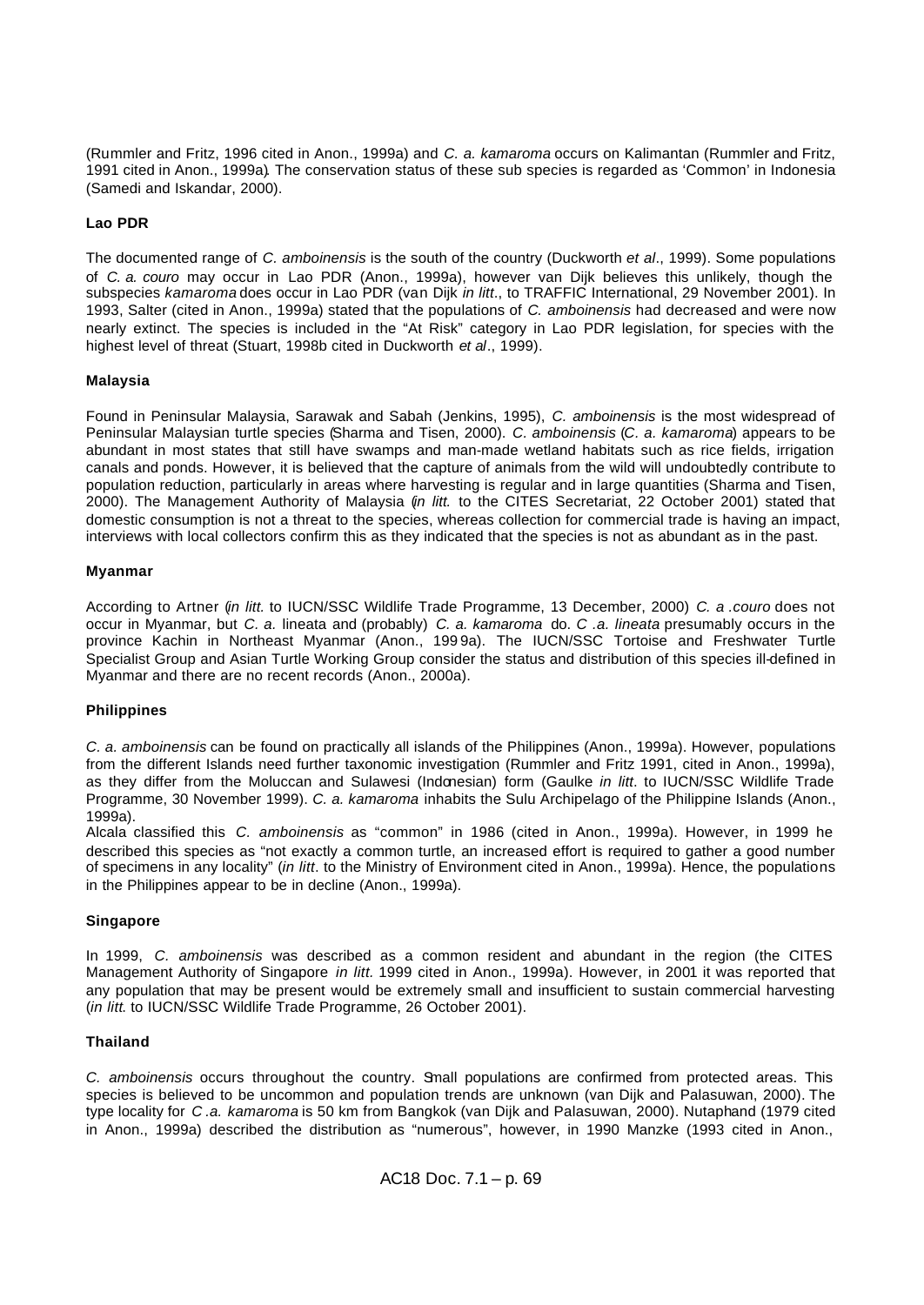1999a) did not observe a single specimen in a valley near Chumphon which was reported to be the habitat of this subspecies.

#### **Viet Nam**

*C. amboinensis* inhabits the central part of South Viet Nam. The species can be found in Dac Lac, Long An, Minh Hai (U Minh, Nam Can) (Duc and Broad, 1995), in addition, some populations of the subspecies *C .a. couro* may occur (Anon., 1999a). The species is now limited to remaining natural forests and wetlands within its range. However with agricultural conversion of wetlands and marshes into rice fields, an overall reduction of riparian forest habitat, and hunting pressures, few if any viable populations of *C. amboinensis* are thought likely to exist (Hendrie, 2000). The species' availability on markets in Viet Nam is also decreasing (Lehr 1996, 1997 cited in Anon., 1999a), which may indicate declining populations in the wild.

## **HABITAT AND ECOLOGY**

Predicting the ecosystem effects of the disappearance of *Cuora* species is close to impossible since little more than the bare minimum of natural history is known for some species and nothing for others (van Dijk, 1999a).

*C. amboinensis* is the largest species of the genus (Anon., 1999a). Carapace lengths of adults may reach 22 cm and they may weigh around 1.5 kg (Jenkins, 1995). The life span is usually 25-30 years (Anon., 1999a).

Box turtles tend to have a low reproductive rate. In *C. amboinensis*, sexual maturity is reached at 4 or 5 years and mating occurs in *the* water and females find a moist, well-drained area for nesting (Ernst and Barbour, 1989). Reproduction appears timed to the seasons, so that nesting takes place during the dry warm season in January, February and April (Whitaker and Andrews, 1997 cited in Anon., 1999a) and the eggs hatch early in the rainy season (TRAFFIC, 1999). An output of 10 eggs per year is probably a maximum even for very large females; as an estimate of average fecundity, four to six eggs per mature female per year is considered more usual (TRAFFIC, 1999). The average egg size is 32 by 43 mm and incubation time is roughly 76 days between fertilisation and hatching (Moll, 1979).

*C. amboinensis* is found only in lowland tropical rainforest areas of Southeast Asia with a constant temperature between 24-32ºC (Ernst and Barbour*.,* 1989). *C. amboinensis* is apparently equally at home on land or in water, and is often found on land far from water (Ernst and Barbour, 1989). However, Taylor (1920 in Ernst and Barbour, 1989 cited in Anon., 1999a) reported that juveniles are entirely aquatic. The species prefers warm, still water and is generally found in or near streams, ponds, marshes and rice paddies (Jenkins, 1995). Due to their tropical habitat, these turtles never hibernate and are active all year long (Ernst and Barbour, 1989). Primarily nocturnal they hide under piles of debris along banks of streams during the day (Anon., 1999a). Alcala (1986 cited in Anon., 1999a) reported this species to be found at altitudes up to 500 m in the Philippines.

This species has an omnivorous, if primarily vegetarian diet (Rogner, 1996 cited in Anon., 1999a) and according to Nutaphand (1979 cited in Anon., 1999a) it feeds on plants, molluscs and shrimps as well as fungi and worms. *C. amboinensis* does not require food on a daily basis and can feed twice per week without detrimental effects (Ernst and Barbour, 1989). *C. amboinensis* eggs as well as a significant proportion of hatchlings are an important source of food for monitor lizards, herons and some small mammalian predators such as viverrids (R. Wirth, *pers. comm.* 1998 cited in Anon., 1999a). Although information on the scale of predation on hatchlings is not available for *Cuora* species, hatchling survival of other turtles is reported to be low (Smith, 1997 cited in Anon., 1999a).

#### **THREATS TO SURVIVAL AND DOMESTIC USE**

The low reproductive rate, low nesting numbers and small clutch sizes of the genus *Cuora*, makes them very sensitive to over collection (Das, 1997 cited in Anon., 1997). Collection for food is directed at larger adult specimens, further impacting the populations affected (Anon., 1999b). *C. amboinensis* is one of the primary native species in the food trade , by number of individuals (van Dijk *et al*., 2000).

As *C. amboinensis* is considered a generalist that can live in altered environments, it is probably less affected by the ongoing deforestation throughout Southeast Asia than many other species. *C . a. amboinensis* has been observed in small dirty waterholes used by water buffalos on Masbate, Phillipines, and *C. a. kamaroma* has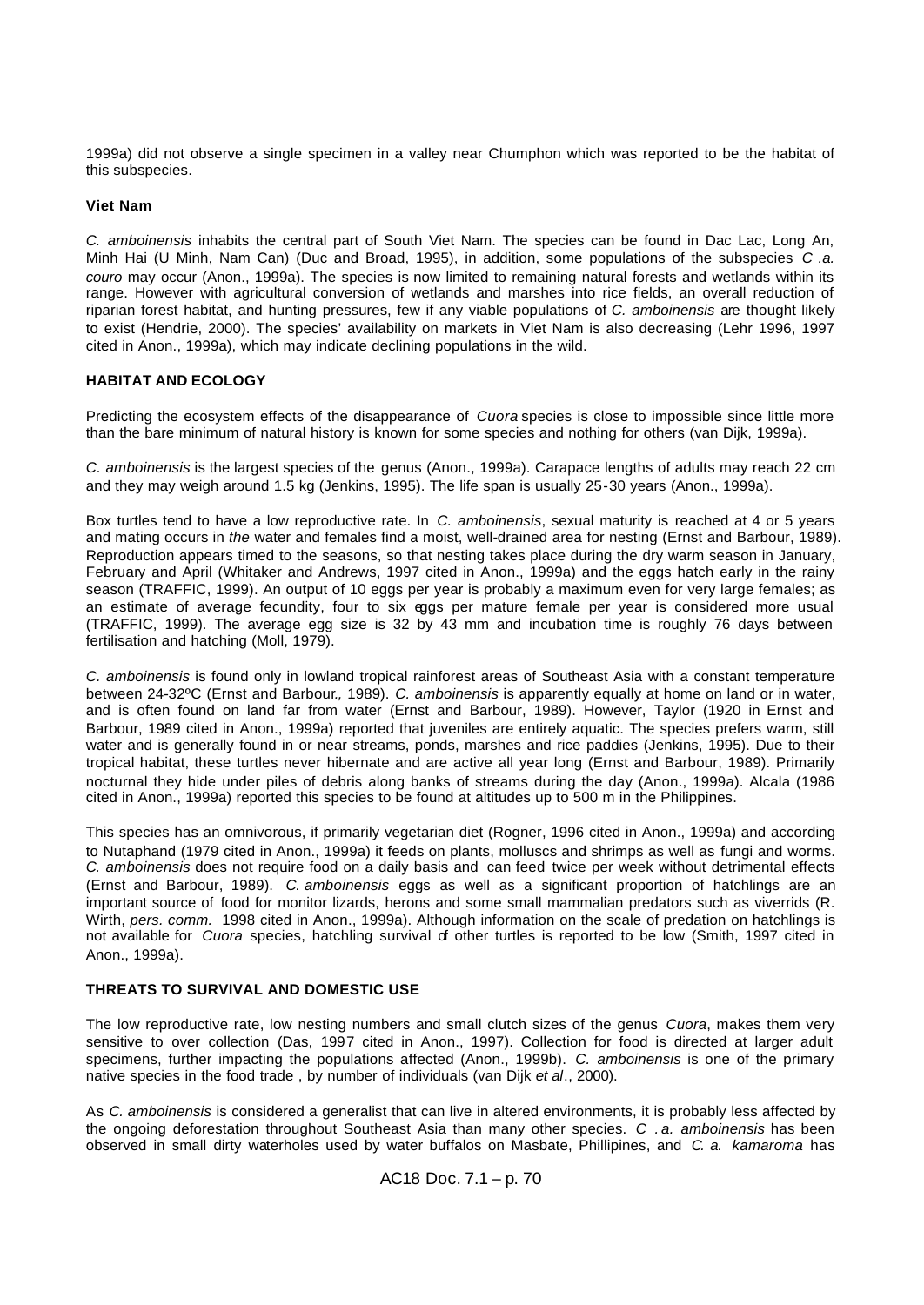been found hidden under stones on an airport runway on Sanga Sanga, Philippines (Gaulke *in litt*. to IUCN/SSC Wildlife Trade Programme, 30 November 1999).

However, as a consequence of living close to human settlements, the threats to the taxon through pollutants (insecticides, herbicides, fertilisers, and others) need to be investigated as negative effects on fertility, incubation success, or hatchling development cannot be ruled out (Gaulke *in litt*. to IUCN/SSC Wildlife Trade Programme, 30 November 1999). It is conceivable that some specimens become entangled and drown in gill nets set to catch fish (van Dijk, 1999b).

Whilst van Dijk in 1992, (*in litt*. to F. Lambert, IUCN Species Survival Commission, 23 November 1992) considered *C. amboinensis* to be a human-tolerant species able to survive in modified habitats such as ponds, canals, ditches and rice paddies and apparently capable of sustaining the relatively low level of exploitation observed in the early 1980s, Lau *et al*., (2000) report that for many widespread and presumably common Asian turtles e.g. *C. amboinensis,* the large-scale exploitation for the food trade is most likely unsustainable and efforts should be directed towards detailed *in situ* conservation measures and ecological studies of such species.

#### **Bangladesh**

*C. amboinensis* is a primary source of meat protein for some low -income non-Muslims, and for tribal peoples living in or near remote forested areas. As demand and local prices have increased, subsistence consumption is now mostly directed towards local trade. Urbanisation, water pollution and loss of wetlands have also contributed to the decline of turtles in general (Rashid and Khan, 2000).

#### **Cambodia**

Cambodia probably contains the largest population of the species in Indochina (Tana *et al*., 2000), but local subsistence use of turtles is widespread in Cambodia, and probably not species specific. The domestic trade in turtles is considered minor when compared with the much larger international trade (Tana *et al*., 2000).

#### **China?**

Although there are still numerous suitable habitats in China (Lau and Shi, 2000), it is not clear whether the species occurs there.

#### **India**

There is a suspected pet trade in *C. amboinensis.* This species is also collected for food (A. Choudhury pers. comm.) and in Arunachal Pradesh and Assam, the species is a target for subsistence hunting (Choudury and Bhupathy, 1993 cited in Anon., 1999a and Bhupathy *et al*., 2000). It is believed that specimens collected for trade are only destined for local markets (Bhupathy *et al*., 2000). Habitat availability for the species is good in the Brahmaputra flood plains (Choudury *et al.*, 2000).

#### **Indonesia**

The local market for this species is very small, and most animals are directed to the markets in Hong Kong and China (Saputra *in litt.,* 1999 cited in Anon., 1999a). However, Fritz and Gaulke (1997 cited in Anon., 1999a) reported *C. amboinensis* to be the most common turtle species observed during a survey on local dealers in Sumatra Utara. The habitat of this species has probably decreased as a result of extensive programmes to relocate people from Java to Sumatra, which constitutes one of the main distribution ranges of *C. amboinensis*. These developments specifically affect the subspecies *C. a. couro* and *C. a. amboinensis* in Sulawesi (Anon., 1999a)*.*

#### **Lao PDR**

Records of collection by local people suggest that every species of turtle in Lao PDR has a value as a food or trade commodity (Stuart and Timmins, 2000). The susceptibility of *C. amboinensis* to exploitation is increased because the spec ies is associated with habitat that is heavily used by humans (Stuart and Timmins, 2000).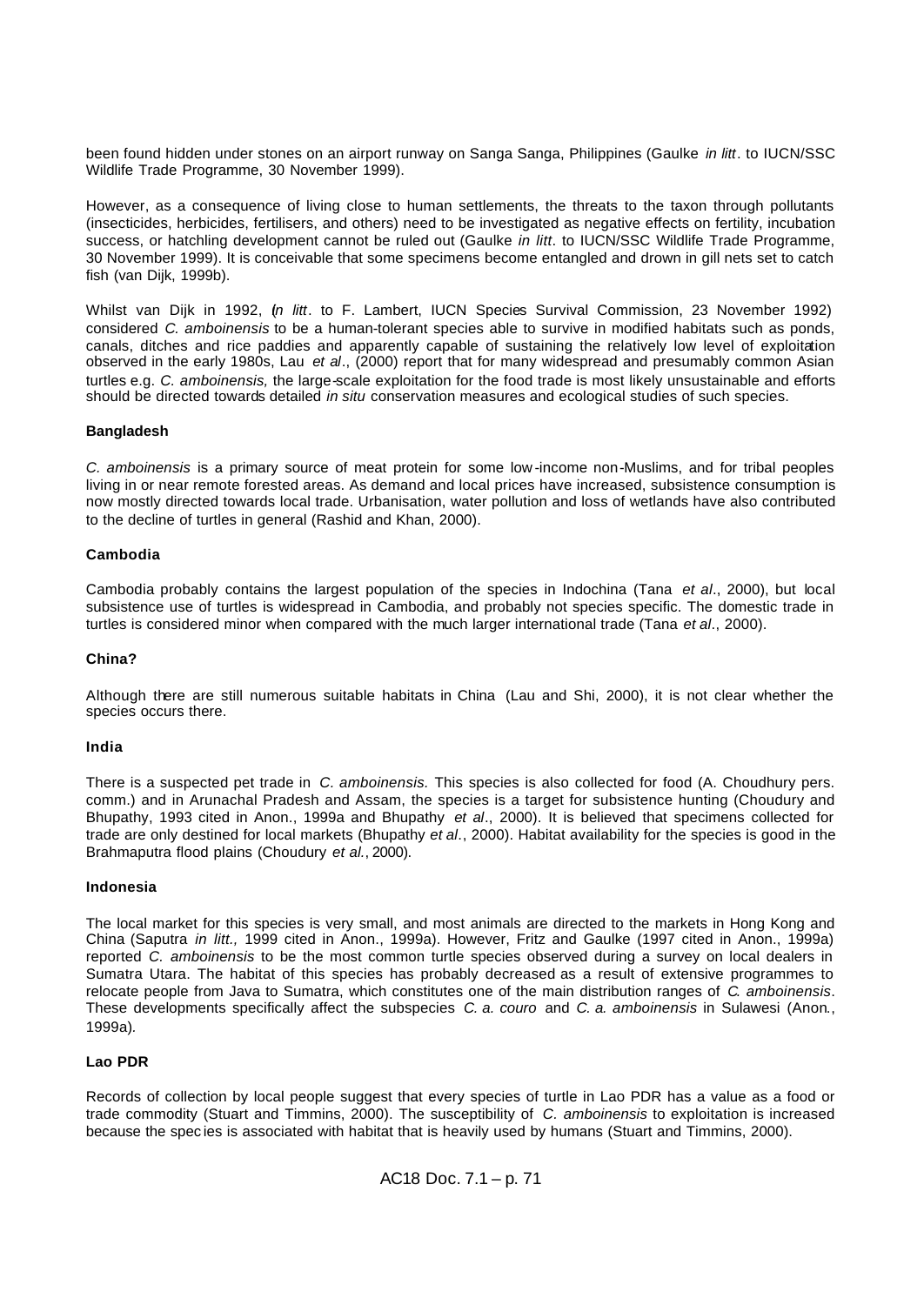#### **Malaysia**

*C. amboinensis* is known to be collected for the pet trade, as a meat source, as zoo exhibits and for religious and medicinal use. This extensive collection and trade is likely to be reducing populations in several locations. In particular, the species is intensively captured for the local meat trade. Traders in Kelantan and Perlis reportedly buy hundreds of individuals from trappers weekly. Five trappers working for a Chinese middleman in Perlis were observed bringing in approximately 50-70 animals from rice fields in a single days' effort. This is the most common semi-aquatic species sold in wet markets and Chinese "pet stores" in Kuala Lumpur, Ipoh and Melak a. In September 1999, one exporter in Perak reported buying more than 800 turtles per day from middlemen for export to Shenzen, China (Sharma and Tisen, 2000). The Management Authority of Malaysia (*in litt*. to the CITES Secretariat, 22 October 2001) reported that collectors have to venture to new areas to obtain these turtles as previous collection sites have been depleted.

#### **Myanmar**

*C. amboinensis* is used mainly for traditional medicine and is sold in specialist shops primarily to Asian and predominantly Chinese tourists. In 1995, shells of tortoise (species unspecified), which are used to treat some nephrological problems, were sold for USD 0.80 each (Martin 1997 cited in Anon., 1999a). Due to a marked rise in the number of tourists, demand for these products is thought to have increased dramatically during recent years. In Myanmar itself, the use of medicines made from turtles is negligible (Anon., 1999a). *C. amboinensis* is also likely to be impacted by deforestation in Myanmar (van Dijk, 1997, cited in Anon., 1999a)

#### **Philippines**

In the Philippines, this species is used for food and as a traditional medicine e.g. as rheuma remedy. On Luzon and the West Vi*s*ayan Islands especially, unknown numbers of stuffed turtles are sold in souvenir shops and markets (Gaulke *in litt*. to IUCN/SSC Wildlife Trade Programme, 30 November 1999). According to the Ministry of the Environment of the Philippines (*in litt.,* 1999 cited in Anon., 1999a) the country's populations are threatened by the demand of local people as food, particularly in the Central Visayas, but maybe also in other parts of the country.

#### **Singapore**

In 1999, less than 10% of the animals in trade were for local consumption (the CITES Management Authority of Singapore *in litt.* 1999 cited in Anon., 1999a). However, harvesting is now prohibited as the species is protected (Management Authority of Singapore *in litt*. to IUCN/SSC Wildlife Trade Programme, 26 October 2001).

#### **Thailand**

This species is collected for the pet trade and also sold for release at temple ponds (van Dijk and Palasuwan, 2000), but the consumption of adults does not seem to have ever been a major feature in Thailand (van Dijk, 1999b).

In a survey of markets in Northern Thailand Malayan box turtles were observed in very small numbers (Puginier, 1994 cited in Jenkins, 1995). Although vast areas of potential habitat remain, it is unclear how secure these are from incidental collection, risk of accidental capture by fishermen, entanglement in discarded nets, habitat degradation, habitat loss and pollution (van Dijk and Palasuwan, 2000). Small populations occur in protected areas, these are well to very well protected (van Dijk and Palasuwan, 2000).

#### **Viet Nam**

The main threats to this species in Viet Nam are habitat loss and hunting for the wildlife trade (Hendrie, 2000). The extent of national utilisation is unknown, though Duc and Broad (1995) documented this species for sale in Ho Chi Minh in large numbers and in smaller numbers in northern markets. In 1993, Lehr (1997 cited in Anon., 1999a) reported *C. amboinensis* as the third most common species to be offered at markets in South Viet Nam, but the number on offer had reportedly decreased considerably by 1996. Market prices were in the range of 2 USD/kg, variation in price was often apparently as much to do with the location of the market as with the species involved (Anon., 1999a). This species may have been consumed locally in some rural areas in the past (Hendrie, 2000) and juveniles are often used as a release animals by Buddhists (Duc and Broad, 1995).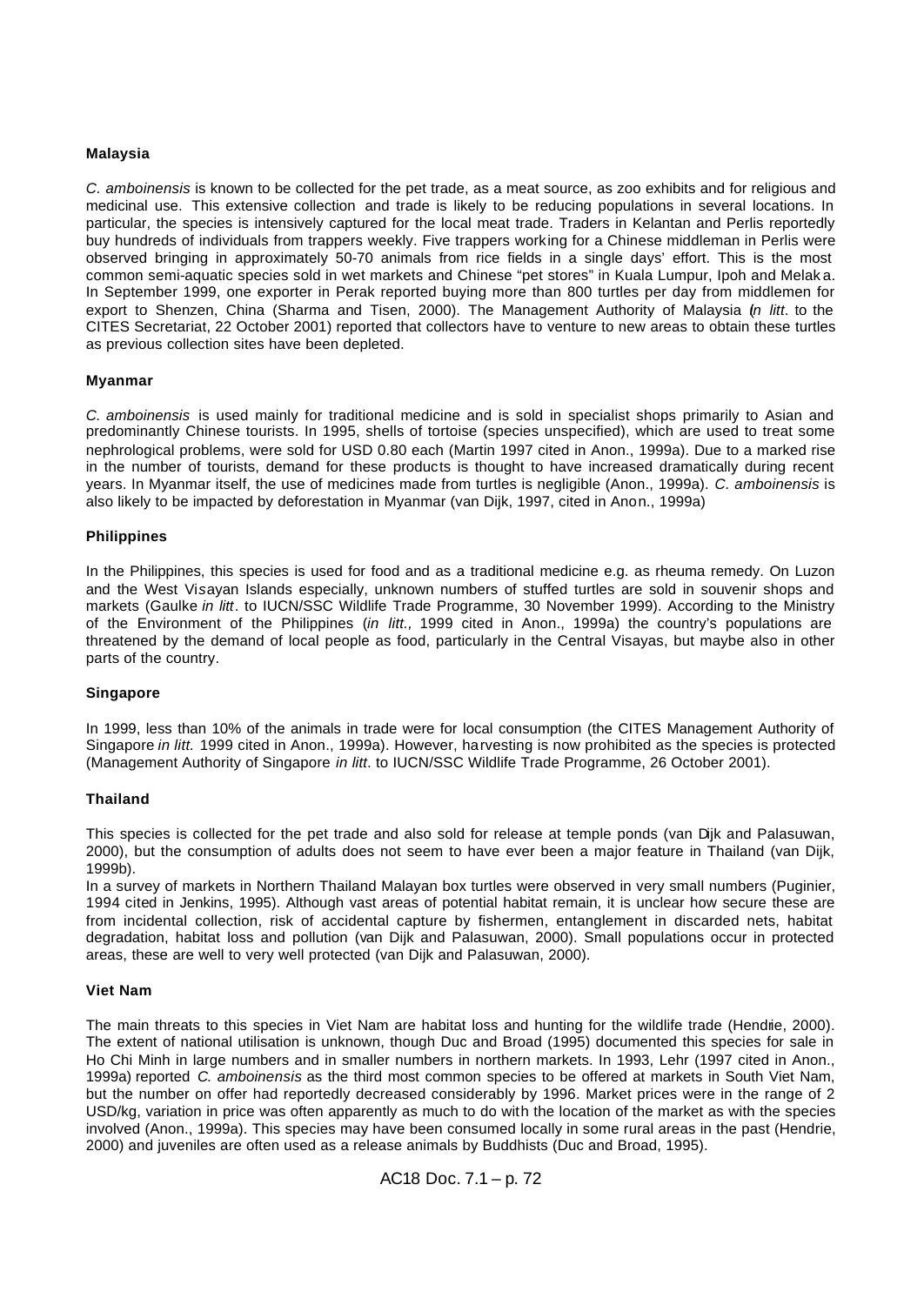## **INTERNATIONAL TRADE**

*C. amboinensis* was listed in CITES Appendix II in 2000, consequently the CITES trade data that are available may be incomplete. Trade data for *C. amboinensis* are provided in the Annex. According to the 2000 CITES reported exports data, trade in *C. amboinensis* from range States totalled 282 959 live specimens, all except 8 300 reported as of captive origin in Malaysia, were reported to be wild collected. Malaysia accounted for the majority of these exports (277 190). Indonesia exported 5 767 individuals and Viet Nam 2.

Based on trade data reported by exporting countries, the largest importers of live specimens of *C. amboinensis* were China (262 740 ); Hong Kong (6 850); USA (8 450) and Singapore (2 000). In addition eight European countries imported a total of 1 619 live specimens, the large majority of these were exported by Indonesia, and 1 292 were imported by three Asian countries.

During the last decade, hundreds of thousands of *C. amboinensis* have reportedly been imported to China and Hong Kong for food and medicinal purposes (Collins, 1998; Lau *et al.,* both cited in Anon., 1999a; Jenkins, 1995). Several thousand specimens have apparently also been exported for the Western pet trade (Smart and Bride, 1993) and they are still offered by the thousands (Yuwono, 1998), mostly originating from Indonesia. The sustainability of these high export numbers cannot be substantiated (Anon., 1999a).

Recently, the main trade in *C. amboinensis* has apparently taken place between Indonesia and China. Thousands of *C. amboinensis* were reported in the Qing Ping market in Guangzhou in June 1999 (Artner and Strauss, 1999 cited in H. Artner *in litt*. to IUCN/SSC Wildlife Trade Programme, 13 December 1999). However, fluctuating numbers of *C. amboinensis* in trade probably reflect the exploitation of new sources of the species rather than a population effect as the trade volumes show boom -and-bust cycles at individual sites (Samedi, Shepherd, presentations at Phnom Penh workshop 1-4 December 1999) (van Dijk, 1999a).

#### **Bangladesh**

The species is consumed locally and also exported (Bhupathy *et al*., 2000). During the 1980s Bangladesh earned about USD 600 000 per annum from turtle exports (species not specified). However, in the early 1990s, the magnitude of trade decreased to some extent before increasing again during the later part of the decade (Rashid and Khan, 2000).

#### **Brunei Darussalem**

The CITES Management Authority (2001 *in litt.* to IUCN SSC Wildlife Trade Programme, 27 October 2001) stated that they have no records of export or import for this species.

#### **Cambodia**

The level of domestic trade is considered minor when compared to the reportedly much larger international trade (Tana *et al*., 2000). Although there is virtually no direct information on exploitation and trade in emydids in Cambodia, a notable proportion of specimens in trade in Viet Nam, including *C. amboinensis*, originated in Cambodia (Duc and Broad, 1995).

A number of species of freshwater turtle and tortoise including *C. amboinensis* were found in a market at Stung Treng, on the Mekong River, Cambodia, (Mundkur *et al*. 1995 cited in Duc and Broad, 1995). Live turtles were reported to be sent from Stung Treng, to Phnom Penh, but mainly sold across the border in Viet Nam. Live turtles, which presumably include *C. amboinensis* were on sale for in Cambodia for USD 2.2 per kilogramme, the end market was documented to be Phnom Penh, Thailand or Viet Nam (Martin and Phipps, 1996).

Little data exists on illegal trade of turtles to Thailand, although without further information it is presumed to be much less significant than the trade to Vietnam (Tana *et al*., 2000).

## **China (export)**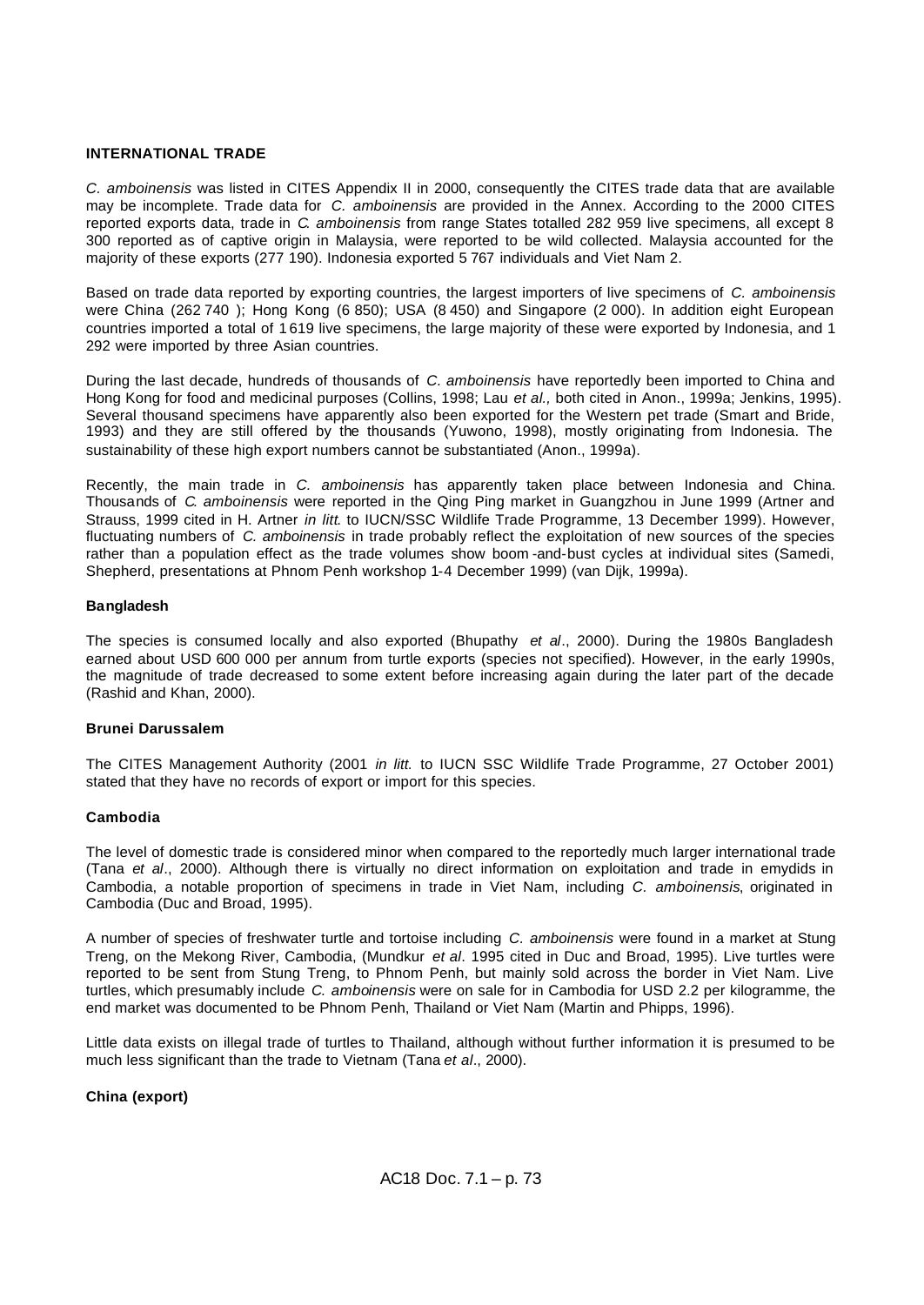*C. amboinensis* may not occur in China, however, if it is present it is currently included in the export suspension of all Testudinata for commercial purposes (except *Chinemys reevsii* and *Trionyx sinensis*) which began in June 2000 (CITES Management of China *in litt.* to CITES Secretariat, 16 October 2001).

# **India**

This species is collected for local markets only (Bhupathy *et al*., 2000). There is no legal international trade. Illegal trade has yet to be assessed (Choudury *et al*., 2000).

# **Indonesia**

*C. amboinensis* is exported in "huge" numbers from Indonesia to East Asia (Samedi and Iskandar, 2000) and Indonesia is reportedly one of the main exporters of *C. amboinensis* to mainland China (Artner and Hofer, 2000) and Taiwan POC (Chen *et al*., 2000). The IUCN/SSC Tortoise and Freshwater Turtle Specialist Group and Asian Turtle Trade Working Group note that "Boom -and-bust collection cycles" for *C. amboinensis* have been occurred at particular locations in Indonesia (Anon., 2000a). These involve a recurring pattern of turtle exploitation operations becoming established at a particular location, and collecting turtles through an extensive network of trappers, hunters and middlemen. the collection efforts and both capture and export volumes increase rapidly, reach a peak and then decline as accessible populations become depleted and collectors need to venture into new, more distant areas. The average size of animals that are traded also declines correspondingly, as areas are over-collected. Annual exports of this species from Indonesia are estimated at about 800 tons or one million individuals (van Dijk, 1999).

According to official figures, 147 344 *C. amboinensis* turtles were exported from Indonesia into Hong Kong between November 1993 and October, 1994. Between 80-90% of these animals were re-exported from Hong Kong into China (Lau *et. al.* 1995 cited in Anon., 1999a). These figures may indicate illegal trade as the total export quota for *C. amboinensis* from Indonesia in 1994 was only 10 000 animals (van Dijk, 1999).

Although Saputra (*in litt.,* 1999 cited in Anon., 1999a) claims that exports from Indonesia for the pet trade are relatively small, one single wholesale animal trader reported *C. amboinensis* to be available "by thousands if needed" for export as pets (Yuwono, 1998 cited in Anon., 1999a). Yuwono lists Java, Sumatra and Kalimantan as the animals' place of origin.

The official annual export quota from 1991-1994 was 10 000 individuals (Jenkins, 1995). By 1998 the annual export quota set by the CITES Management Authority for this species had risen to 90 000 individuals (Directorate General of Nature Protection and Conservation cited in Samedi and Iskandar, 2000). In 2000, this quota was revised and decreased to 6 000 live animals (Notification to the Parties No. 2001/053 31/08/00, but the quota for 2001 has increased to 18 000 live specimens (Notification to the Parties No. 2001/041 09/07/01).

**Sumatra**: Official exports of 37 000 Southeast Asian box turtles from Sumatra in 1988 were reported by van de Bunt (1990, cited in Jenkins, 1995). Reportedly, exports of *C. amboinensis* were sent on a weekly basis from Sumatra's capital Medan not only to Hong Kong but also to Singapore (Auliya in prep*.* cited in Anon., 1999a).

The high numbers of *C. amboinensis* found even on the property of small scale dealers on Sumatra (which every few days are sold to large dealers in Medan and from there are exported) indicate strongly that the actual trade numbers may be much higher than the official numbers according to Gaulke (*in litt.* to IUCN/SSC Wildlife Trade Programme, 30 November 1999). During a two-months survey in the southeastern part of the province of Sumatra Utara *C. amboinensis* was reportedly the most abundant species available from two traders (Fritz and Gaulke, 1997 cited in Anon., 1999a).

Exporters in Medan and Tembilahan stated that the most numerous species received are *C. amboinensis* and *Orlitia borneensis,* approximately 1 350 individuals were observed at an exporting company in Medan, Sumatra on 24 September, 1999 (Shepherd, 2000). A large collection and export business located in Palembang, often sells some of their turtles to a dealer in Tembilahan, particularly when prices are high. According to various dealers in Riau, the business in Palembang is very large, exporting approximately 40 tonnes of turtles per month. In Tembilahan, *C. amboinensis* is the most numerous species bought into this operation. Prices have dropped considerably over the past year, prices paid for *C. amboinensis* in 1997 ranged from IDR 17 000-18 000 per kg,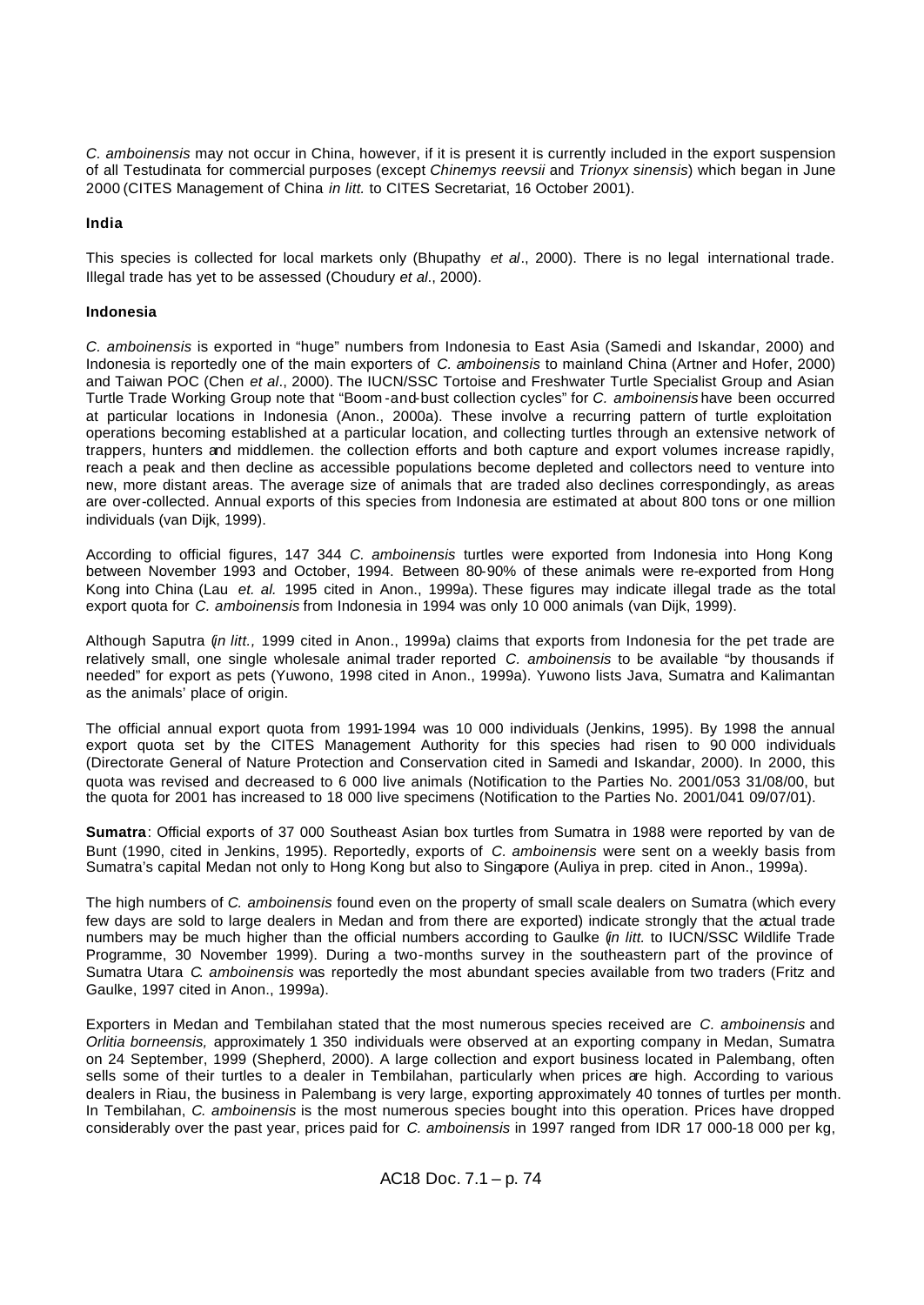(USD 1.6 to 1.7/kg) compared to the current price of IDR 11 000 -12 000/kg (USD 1.03 to 1.13/kg) (Shepherd, 2000).

Middlemen and exporter purchasing prices in September 1999 in Sumatra Indonesia (from Shepherd, 2000):

|        |        | Middlemen purchasing prices per kg |       | Exporter purchasing prices per kg |       |            |  |  |  |
|--------|--------|------------------------------------|-------|-----------------------------------|-------|------------|--|--|--|
| Area   | Medan  | Pekan Baru                         | Duri  | Kandis                            | Medan | Tembilahan |  |  |  |
| Rupiah | 10 000 | 000                                | 6 000 | 7 500-10 000                      | 000   | 12 000     |  |  |  |
| USD    | 0.94   | 0.66                               | 0.56  | $0.71 - 0.94$                     | 1.6   | 1.13       |  |  |  |

Turtles of all sizes were observed in the Medan holding centre, including hatchlings of at least three species including *C. amboinensis*. Eggs are often laid in the holding pens and crates, but staff report that there have never been any requests for the eggs, and so they are discarded (Shepherd, 2000).

**Sulawesi** : In the early 1990's an even larger export trade existed for this species from Sulawesi (Jenkins, 1995). Annual exports to Hong Kong of up to 13 tonnes of Southeast Asian box turtle plastron from Ujung Pandang were reported by Giessen *et al*. (1991 cited in Jenkins, 1995). This was estimated to represent up to 200 000 individuals of animals of all age and sex classes and it seemed likely that the trade was not sustainable.

**Irian Jaya**: This Province had reportedly been allocated a quota in 1997 for *C. amboinensis* as well as other reptile species that do not occur in Irian Jaya (Iskandar, pers. obs. cited in Samedi and Iskandar, 2000).

# **Lao PDR**

Lao PDR is not a Party to CITES. There is reportedly a small scale export of this species from Champasak to Thailand. An estimated 60-70 live specimens annually, most originating in Salavan Province east of Champasak and smuggled via Ban Mai (Jenkins, 1995). The species is considered 'At Risk' in Lao PDR legislation. Unknown quantities of specimens are caught in southern Lao PDR and transported to Viet Nam (via Savannakhet/Danang Highway) and Cambodia (Anon., 1999a). The international borders of Viet Nam and China with Lao PDR are reportedly porous, so transboundary wildlife trading and poaching is thought to continue, mostly unchecked (Stuart and Timmins, 2000).

# **Malaysia**

Malaysia regularly exports turtles, including *C. amboinensis* to Viet Nam, which for the majority of these animals, acts as a through-route into China and Hong Kong (Jenkins, 1995). The Government reports extensive unregulated exports of *C. amboinensis* to China (Ministry of Science, Technology and Environment of Malaysia, *in litt.* 1999 cited in Anon., 1999a). A quota of 50 000 live specimens has been set for 2001 (Notification to the Parties No. 2001/041).

In more recent months there appear to have been large numbers of the species trapped locally and exported. In September 1999, one exporter in Perak reported buying more than 800 turtles per day from middlemen for export to Shenzhen, China. Records from the Department of Wildlife and National Parks [the CITES Management Authority of Malaysia] show that between January to October 1999, a total of 456 541 individuals were exported (Sharma and Tisen, 2000). Figures, based on permits issued until 22 October 2001, record 45 360 live specimens from the wild have been exported from Peninsular Malaysia (Management Authority of Malaysia *in litt*. to CITES Secretariat, 22 October 2001).

Enforcement experience shows that traders have shipped *C. amboinensis* in consignments mixed with other species (Management Authority of Malaysia *in litt*. to CITES Secretariat, 22 October 2001). As the majority of trade in this species is destined for China, a bilateral agreement has been established between the CITES Management Authorities of China and Malaysia (Management Authority of Malaysia *in litt*. to CITES Secretariat, 22 October 2001).

## **Myanmar**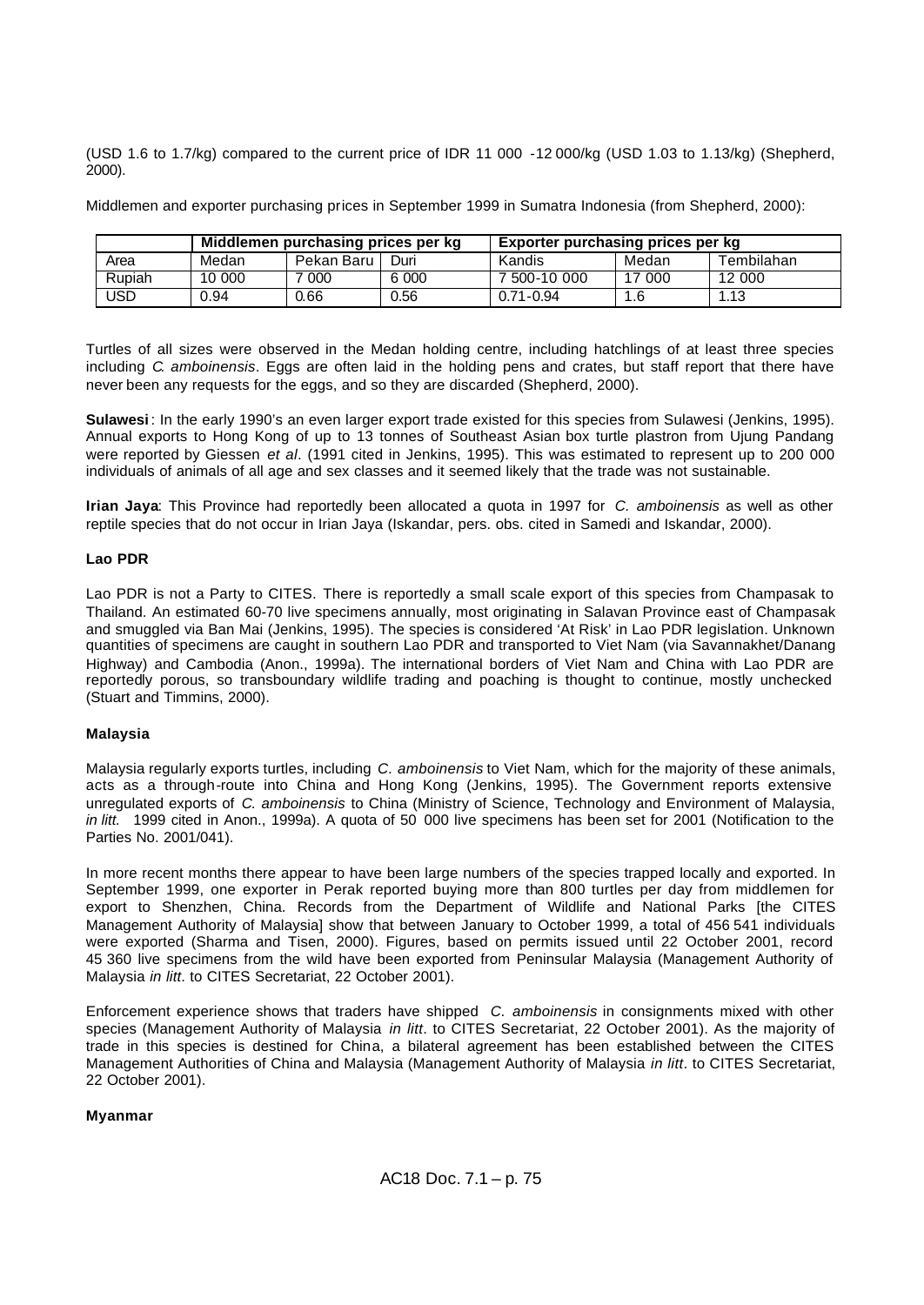Although all native turtle species are protected against commercial trade by domestic law, Myanmar is reportedly one of the main exporters of *C. amboinensis* to China (Artner and Hofer, 2000). The trade route is sometimes via Thailand for both live animals and traditional medicine products (Anon., 1999a). Forty seven specimens of the subspecies *C. a. lineata* reported to have originated in Myanmar were found on sale in Yunnan Province, China (Fritz and Obst, 1998 cited in Anon., 1999a).

# **Philippines**

According to the Ministry of Environment (*in litt.* 1999 cited in Anon., 1999a) there was a small scale export to Korea and Hong Kong in 1995 and 1996, but only of captive-bred specimens. However, the Management Authority of the Philippines (*in litt*. to IUCN/SSC Wildlife Trade Programme, 6 November 2001) reported that the breeding operation ceased in 1996. It may be assumed that these specimens were destined for food markets, Traditional Chinese Medicine markets or the USA pet market. Some illegal trade was recorded in the local market (Ministry of Environment *in litt.* 1999 cited in Anon., 1999a).

# **Singapore**

The CITES Management Authority recorded a substantial trade in this species. "In the last four years, Singapore has imported quantities of this species but less than 10% are for local consumption. More than 90% of the specimens are either re-exported or trans-shipped to other Asian countries" (CITES Management Authority of Singapore, *in litt*. 1999 cited in Anon., 1999a). Chen *et al*., (2000) note that *C. amboinensis* is one of the most common species exported from Singapore to Taiwan, POC. In 2001 the CITES Management Authority (*in litt*. to IUCN/SSC Wildlife Trade Programme, 26 October 2001) reported that it had not issued any permits for this species in the last 14 months. However, a shipment said to originate from Singapore via Macao that was confiscated in Hong Kong on 12 December 2001 contained about 1800 individuals of *C. amboinensis* (Haig, 2001).

# **Thailand**

There is no legal international trade in *C. amboinensis* from Thailand (Management Authority of Thailand *in litt*. to IUCN/SSC Wildlife Trade Programme, 13 November 2001). Illegal trade consists of a modest domestic trade, and small numbers of animals in the pet trade allegedly imported from other countries (van Dijk and Palasuwan, 2000). Two seizures in Thailand in 199 9 involved turtles. One seizure included 154 *C. amboinensis* among 311 turtles sold to gain Buddhist merit by releasing the purchased animals (49.5%). The other seizure involved 17 *C. amboinensis* among 479 turtles believed to be destined for export for food, or for domestic consumption (Source: Wildlife Protection Section, Royal Forest Department cited in van Dijk, 1999). Potential trade impacts are modest in comparison to habitat effects (van Dijk and Palasuwan, 2000).

## **Viet Nam**

*C. amboinensis* is one of the most abundant species of box turtle in trade, it is commonly recorded on sale in markets in Ho Chi Minh City and in smaller numbers in northern markets, where it was presumably destined for export to China (Jenkins, 1995). According to Lehr (1997 cited in Anon., 1999a) 90% of all turtles on Vietnamese markets are destined for export to China. The numbers of *C. amboinensis* specimens observed for sale in Southern Viet Nam during 1993 have since decreased by more than half and at the same time the price per kilogramme has doubled from USD 10-20 (Lehr 1997 cited in Anon., 1999a). Other figures for the value of *C. amboinensis* on the domestic market in Viet Nam between 1993 and 1994 put the price at 13 000-86 000 d/kg (USD 0.9 –6). Whilst, the value at export point for the same period was 100 000 d/kg (7 USD/kg (Duc and Broad, 1995).

In 1996, virtually no legally protected species could be found in official public markets in Viet Nam, reportedly because most of the trade in these animals was now conducted from the traders' private residences. However, species not available for sale immediately could be procured at short notice, indicating that traders are well coordinated and organised (Lehr 1997 cited in Anon., 1999a). Every day between 330 tonnes of wild animals, 61.4% of which are turtles, are thought to be exported to China through the three border towns of Dong Xing, Longyao and Shuikou alone. A significant proportion of this trade, including *C.amboinensis* is reportedly illegal (Li and Li 1998; Anon., 1999a). In addition, Viet Nam is reported to export specimens for the European and American pet trade (Anon., 1999b cited in Anon., 1999a).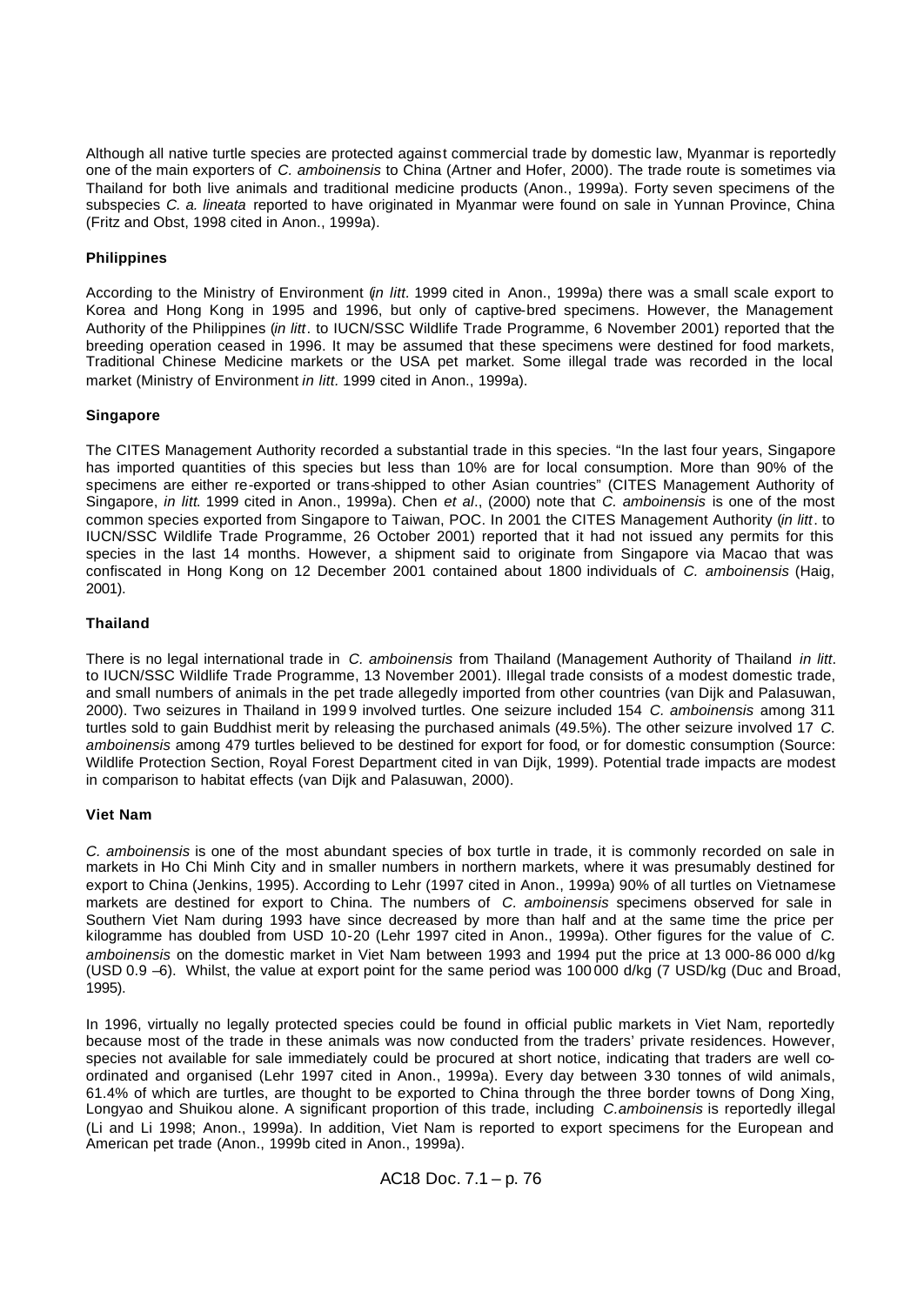International trade in certain turtle species is permitted under certain conditions in Viet Nam, which includes licensing of exports. These export data are compiled by the CITES office in the Forest Protection Department, even though many traded species are not listed in the CITES Appendices (Hendrie, 2000).

The origin of these turtles (in the table below) is unknown and may apparently include Cambodia (Hendrie, 2000).

# **Number of** *C. amboinensis* **legally exported from Viet Nam during the period 1994-99.**

| 1994                                         | 1995                        | 1996 | 1997 | 1998 1999 |      | Total  |  |  |  |  |
|----------------------------------------------|-----------------------------|------|------|-----------|------|--------|--|--|--|--|
|                                              | 550 3.330 2.390 2.540 3.760 |      |      |           | -870 | 13 440 |  |  |  |  |
| Source: FPD CITES office (in Hendrie, 2000). |                             |      |      |           |      |        |  |  |  |  |

## **Importers**

## **China**

China suspended the import of species of Testudinata for commercial purposes from Indonesia, Thailand and Cambodia in June 2001 (CITES Management Authority of China 2001 *in litt.* to IUCN/SSC Wildlife Trade Programme, 16 October 2001).

*C. amboinensis* is consumed in South China where it is a primary species in the food trade (Ades *et al*., 2000). Observations in the Qing Ping Free Market in Guangzhou, China in November 2000 reported that live *C. amboinensis* were being sold in higher quantities than previously observed, the majority reportedly originating in Myanmar, Malaysia, Indonesia (mainly Sumatra) and Viet Nam (Artner and Hofer, 2000). At a recent survey at Qing Ping market in August 2001, after the import suspension, more than 1 000 live specimens of *C. amboinensis* were recorded (E. Even, *in litt*. to TRAFFIC Europe, November 2001). At Qing Ping market, Guangzhou, in October 2001, about a dozen traders each had several hundred to perhaps a thousand specimens of *C. amboinensis* on display, with a total of several thousand specimens observed in the market (van Dijk and Parry-Jones, *in litt*. to TRAFFIC International, 12 November 2001).

**Hong Kong**: In 1993, 680 582 kg of unspecified turtle species were imported into Hong Kong, and within the first ten months of 1994 a record level of 1.8 million kg had been recorded. As the second most abundant species in trade *C. amboinensis* accounted for a large proportion of imports (Lau *et al.* 1995 in Anon., 1999a). According to Barzyk (cited in Anon., 1999a) by 1999 imports of food turtles to Hong Kong reached more than 3 million specimens.

The species is reportedly consistently present in the food trade in Hong Kong and there are small numbers of yearlings of *C. amboinensis* for sale in pet shops. Although the yearlings are thought to be a result of opportunistic hatching of eggs laid by gravid females held in stock and dealers may be aware of the financial benefits of captive breeding (Lau *et al*., 2000).

In October 2001, 29 live specimens were observed for sale in markets and other outlets in Hong Kong, prices per specimen as advertised were between HKD 44-56 (USD 9-12) (van Dijk and Parry-Jones *in litt*. to TRAFFIC International, November 2001). Although there are no records of trade to Hong Kong, the Agriculture Fisheries and Conservation Department (*in litt.*, to TRAFFIC East Asia, 16 November 2001) believe there are significant levels of trade in *C. amboinensis*. (See note above on confiscation of 1 800 *C. amboinensis* on 12 December 2001 (Haig, 2001)).

**Taiwan, POC**: In 1997, at least 20 species of turtles were found in trade (Chang, 1997 cited in Chen *et al*., 2000) for medicinal products, of these, *C. amboinensis, Malayemys subtrijuga* and *Siebenrockiella crassicollis* usually represented more than 75% of the total amount. Between 1992 and 1998, *C. amboinensis* and *Malayemys subtrijuga* were the most common species in trade, originating from Indonesia and Singapore (Chen *et al*., 2000). *C. amboinensis* is a primary species for the plastron trade (Ades *et al*., 2000), but there is some demand for the species for aquaria in Taiwan, POC (Chang, 1996), and according to TRAFFIC up to 200 animals were available for immediate sale from pet shops (TRAFFIC, quoted in Chang 1996 cited in Anon., 1999a).

## **Europe**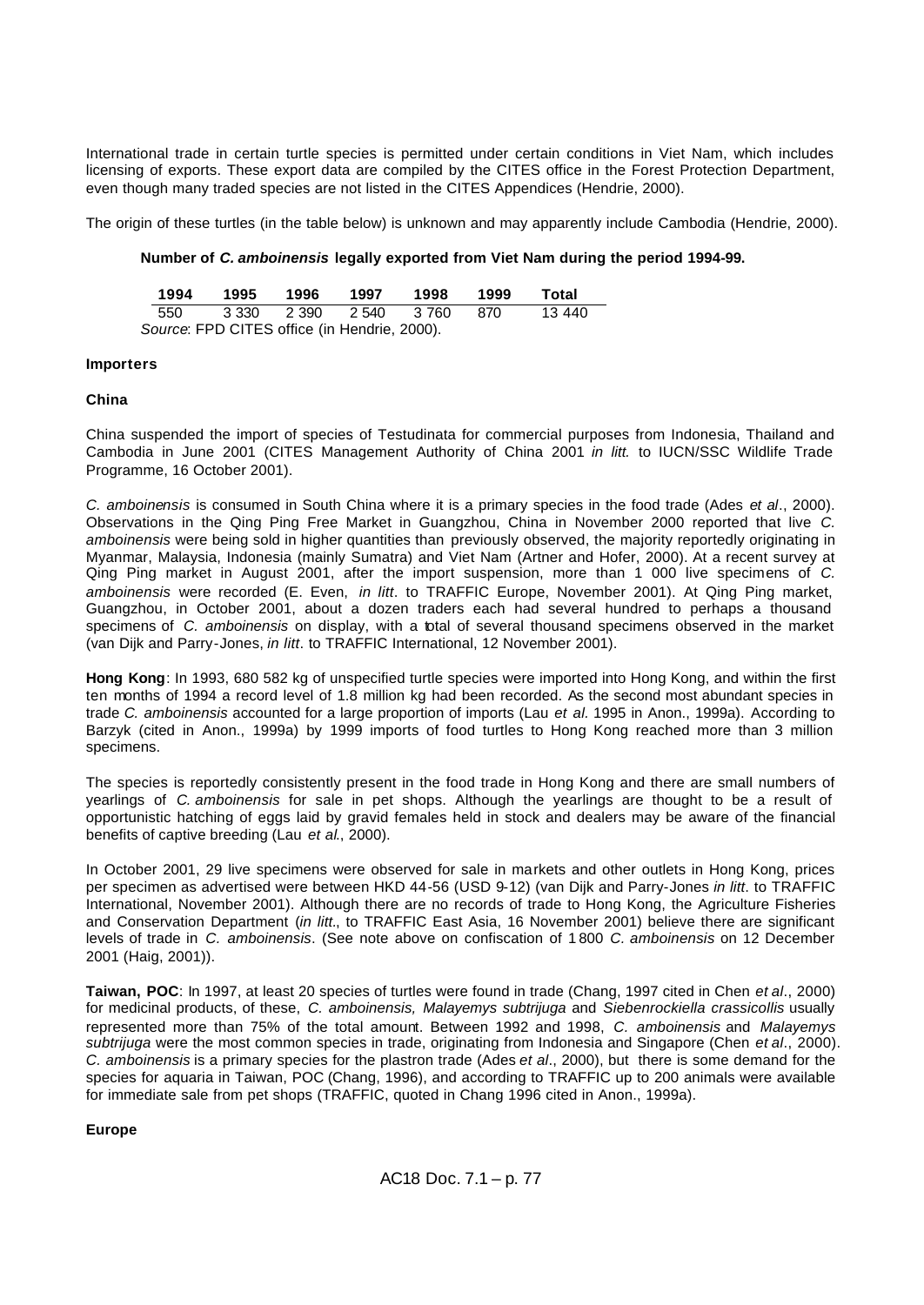In 1991 Bringsoe (cited in Anon., 1999a) reported that *C. amboinensis* plays a significant role in the European specialist pet market, and Pro Wildlife (in prep*.* cited in Anon., 1999a) noted that following European Union import restrictions on North American box turtles, European enthusiasts had apparently discovered Asian box turtles as an attractive alternative. Allegedly, during the 1990s tens of thousands of animals were imported into Europe, although the majority of animals kept as pets did not survive for long (Meier, *pers. comm.* 1999 cited in Anon., 1999a).

Great Britain alone reportedly imported 3 833 individuals between 1986 and 1990 (Smart and Bride, 1993 cited in Anon., 1999a). In 1998, *C. amboinensis* was on sale in the Netherlands on an internet site for USD 35 and in 1999 in the United Kingdom for USD 25 each (Maas *in litt*. 1999), while a wholesaler asked as little as USD 3 per animal (Anon, 1999b cited in Anon., 1999a). Traders from Switzerland reportedly sold Malaysian specimens of this species for USD 45 (Theiler, 1998) to USD 69 (Auliya *in prep.*cited in Anon., 1999a). A recent survey of 27 wholesalers and specialist reptile shops carried out by Pro Wildlife in Germany revealed that 44.5% of businesses questioned held stocks of this species available for immediate sale. A further third stated that they were able to obtain the species on request. The animals were offered for between USD 7.5 and 32 each and reportedly originated primarily from Indonesia and Hong Kong (Anon., 1999a).

Compared with other species of the genus *Cuora*, *C. amboinensis* is of moderate popularity among European hobbyists and is offered at relatively low prices of around 15 – 30 Euro (USD 13.5-27) (T. Vinke, Chair of the Chelonian Working Group of the German Herpetological Society (DGHT), pers. comm. to TRAFFIC Europe, October 2001; M. Auliya, in prep. cited in TRAFFIC Europe *in litt*. to TRAFFIC International, 8 October 2001). Imports of live *C amboinensis* are reported by Spain where 550 individuals were imported in 2000. In 2001 the Management Authority of Spain issued import permits for a total of 750 live specimens of *C. amboinensis* originating from Indonesia and Malaysia (Mercedes Nunez, CITES Management Authority of Spain, *in litt*. to TRAFFIC Europe, 8. October 2001 cited in TRAFFIC Europe *in litt*. to TRAFFIC International, 8 October 2001). Germany imported 140 live specimens of *C. amboinensis* originating from Indonesia in 2001 (M Sterz, Management Authority of Germany, *in litt*. to TRAFFIC Europe, October 2001 cited in TRAFFIC Europe *in litt*., to TRAFFIC International).

According to the DGHT Chelonian Working Group the species availability on the European market has decreased since the listing of the species in CITES Appendix II in 2000 and consequently, captive bred specimens are now increasingly in demand (T Vinke, pers. comm. to TRAFFIC Europe, October 2001 cited in TRAFFIC Europe *in litt*., to TRAFFIC International ). It is estimated that some thousand specimens are currently kept in the EU (T Vinke, pers. comm. to TRAFFIC Europe, October 2001 cited in TRAFFIC Europe *in litt*., to TRAFFIC International).

## **USA**

In 1981, the recorded price for this species was around USD 38 (Hoover, 1998) but specimens can now be bought from pet shops for approximately USD 10-25 (Lucas 1999; Central Florida Reptile Farm 1999). Between 1993 and 1995 a total of 14 476 specimens were imported into the USA with 464 specimens in 1993, 5 066 in 1994, and 8 946 in 1995 (Hoover, 1998). However, according to the US Fish and Wildlife Service (*in litt.*1999 cited in Anon., 1999a) in 1995, 6 683 live animals were imported into the USA. The figures for 1996 and 1997 are 5982 and 6279 respectively. In 1997, an additional 65 shell-products were also imported (US Fish and Wildlife Service *in litt.* 1999 cited in Anon., 1999a). The USA exported 749 animals in 1995, 85 in 1996, and 80 in 1997.

## **CONSERVATION MEASURES**

There is no information available on population monitoring and despite the creation of wildlife and nature reserves throughout the species range, there are no habitat conservation measures specifically directed towards *C. amboinensis.* 

# **Bangladesh**

The species is listed as Endangered in the IUCN -Bangladesh 1999 Red Data Book (Anon., 2000b). Capture, trade and killing of specifically listed wild fauna is prohibited through Annex III of the Bangladesh Wildlife Preservation Amendment (BWPA) (Rashid and Swingland, 1997 cited in Anon., 1999a). *C. amboinensis* is not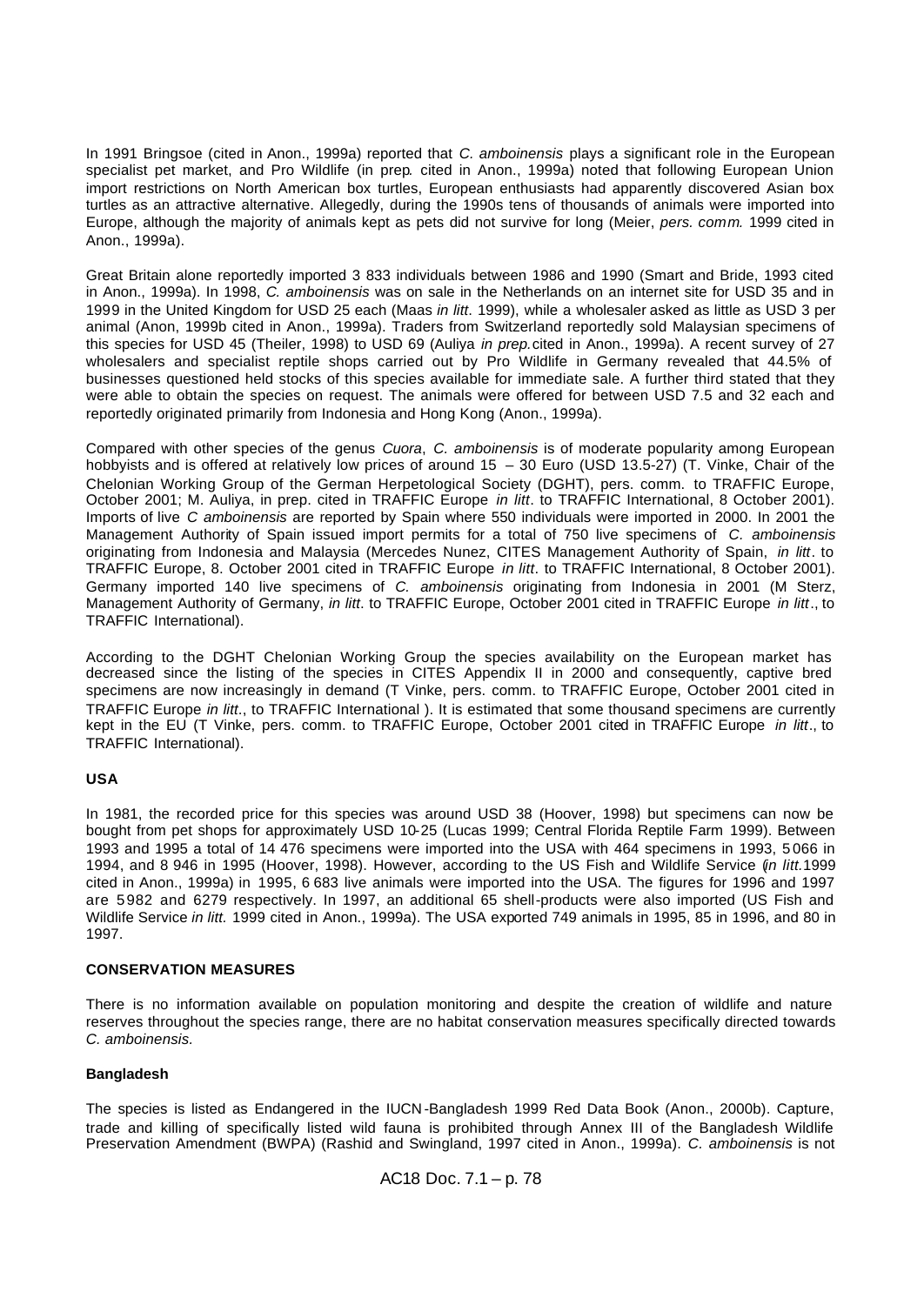specifically noted in any annex, meaning that it is neither specifically protected (Annex III) nor open to hunting (Annex I); rather its legal state is undetermined. Under the Act, the Forest Department (under the Ministry of Environment and Forest) is responsible for the deployment and enforcement of the Act. Other offices such as the Customs, Police, Bangladesh Rifles, and other authorities will render all assistance to the Forest Department for enforcement (Rashid and Munjural Hannan Khan, 2000). However, according to S.M.A. Rashid (CARINAM, *in litt*. to IUCN/SSC Wildlife Trade Programme, 7 September 2001), there is very little evidence of the enforcement of punitive measures as prescribed in the BWPA for collectors and traders involved in illegal collection or trade.

# **Cambodia**

Current regulations and controls concerning tortoises and freshwater turtles in Cambodia are:

Law No. 33 (Department of Fisheries): main law on use of aquatic animals; Law No. 35 (Department of Forestry): main law on use of land animals; Joint Declaration (Ministry of Agriculture, Forestry and Fisheries and Ministry of Environment) No. 1563: wild animals cannot be hunted with traps, explosive materials, or poison, nor can wild animals or their products be sold, commercialised, exploited or transported, nor can wild animals or their products be sold in restaurants; Government Decision 01 (Department of Forestry): to end illegal trade in land animals; Government Decision 02 (Department of Fisheries): to end illegal trade in aquatic animals (Tana *et al*., 2000).

## **India**

The species inhabits 5 or 6 protected areas in north-eastern India and protected areas legislation is extended to *C. amboinensis* (TRAFFIC Europe *in litt*. to TRAFFIC International, 28 November 2001)*.* However, there are no specific management or control measures (Choudury *et al*., 2000). *C. amboinensis* is not covered by the Indian Wildlife Protection Act, 1972 (Anon., 1999a). However, all forms of wild animals including parts and products are prohibited from export under the Schedule 2, Export Policy under the Import and Export Policy of Government of India and the Customs Act, 1962.

#### **Indonesia**

*C. amboinensis* is not included in domestic species legislation, but is subject to management by virtue of its inclusion on CITES Appendix II. For CITES listed species, the Directorate General of Nature Protection and Conservation (DGNPC) as the CITES Management Authority sets annual capture quotas based on recommendations from the Scientific Authority, the Indonesian Institute of Sciences, for the whole country. This quota is then divided into provincial quotas and managed by the District Fishery Service in cooperation with the Local Officer of the DGNPC. The District Fishery Service sets the quotas between regions of their province (Samedi and Iskandar, 2000).

# **Lao PDR**

Laos is not a Party to CITES. There are two wildlife management categories under Lao legislation. Salter (1993) reports that *C. amboinensis* falls under category I (Instructions on the execution of Council of Minister decree No. 118/CCM dated 5<sup>th</sup> October 1989 on the Management and Protection of aquatic animals, wildlife and on hunting and fishing). It is thus classified as a valuable and nearly extinct species for which hunting is banned in all seasons. (Salter, 1993 cited in Jenkins, 1995). However, Stuart and Timmins (2000) state that no turtles are truly protected in Lao PDR as only local names, which vary regionally and do not match scientific names, are listed in the legislation. Legislation designating National Biodiversity Conservation Areas (NBCA) is in place, but NBCA status does not prevent collection of turtles from an area. Harvest and trade are prohibited, but are not effectively regulated leading to poor controls (van Dijk *in litt*. to TRAFFIC International 29 November 2001).

#### **Malaysia**

Malaysian legislation governing freshwater turtles is complicated by its division of responsibilities between Federal and State authorities regulating Wildlife and Fisheries. State fisheries legislation in Johore, Kelantan and Negeri Sembilan can be interpreted to cover *C. amboinensis*; coverage under Malacca State legislation is unclear. Exports of freshwater turtles from Peninsular Malaysia comes under the remit of the Federal Department of Wildlife and National Parks of Peninsular Malaysia (Gregory and Sharma, 1997). In Sarawak, the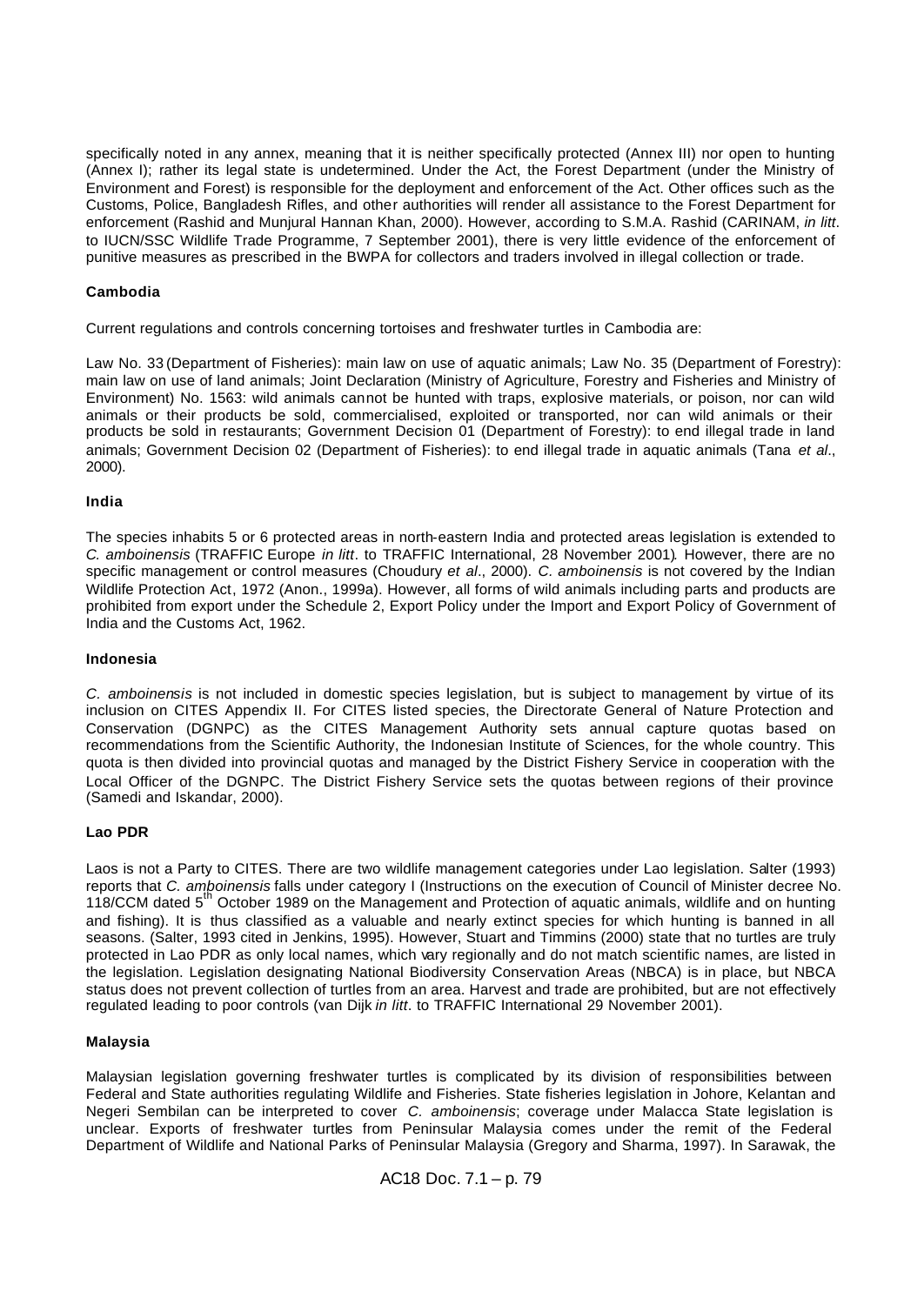Wild Life Protection Ordinance 1998 includes *C. amboinensis* as a 'Protected Species'. In Sabah the species is not protected under the Wild Life Enactment 1997 (Sharma and Tisen, 2000).

## **Myanmar**

The Burma Wildlife Protection Act, 1936, does not mention *C. amboinensis.* However blanket protection from commercial exploitation is extended to all wildlife species (Myanmar Forestry and Conservation Officials pers comm. to van Dijk, 1993, 1994 cited in van Dijk *in litt*., to TRAFFIC International, 29 November 2000). Furthermore the Fisheries Department provides additional protection to all species of turtles. Enforcement of protective wildlife legislation is the responsibility of the Departments of Fisheries and Forestry. Although the collection of wild animals for personal use is permitted in Myanmar, wildlife is banned from commercial trade by the Forest Law of 1992 (van Dijk 1997 cited in Anon., 1999a). Violators face a USD 1 500 fine and up to two years in jail. Myanmar legislation prohibits the commercial exploitation including export of natural resources including tortoises and freshwater turtles, but allows collection for subsistence use.

## **Philippines**

In the Philippines, trade of all terrestrial wildlife and wildlife products is prohibited, but enforcement is believed to be insufficient (Gaulke *in litt*. to IUCN/SSC Wildlife Trade Programme, 30 November 1999). Although there have been no studies on the distribution of this species in protected areas of the Philippines, it can be safely assumed that most protected terrestrial areas, which are situated in lowlands or enclose lowland areas, are inhabited by box turtles (Gaulke *in litt*. to IUCN/SSC Wildlife Trade Programme, 30 November 1999).

#### **Singapore**

Harvesting of the species is prohibited under the Wild Animals and Birds Act. Removal of any wildlife from national parks and nature reserves is also prohibited under the National Parks Act (CITES Management Authority of Singapore *in litt*. to IUCN/SSC Wildlife Trade Programme, 26 October 2001).

#### **Thailand**

All 26 species of turtle that are considered native to Thailand are protected from exploitation under the Wild Animals Reservation and Protection Act B.E. 2535 which was revised in 1992. This law controls hunting, trade, possession, import, export, and commercial breeding of wildlife. Thailand is a signatory to CITES, whose provisions are implemented through WARPA (van Dijk and Palasuwan, 2000). Under the Act, trade in protected animals is allowed only if derived from licensed captive-breeding operations and then only if the species is included in a list of species eligible for commercial breeding. To date, no chelonian species have been listed as eligible. Thai fisheries law also provides protection for some native chelonians (Jenkins, 1995). National Parks and Wildlife Sanctuaries are legally protected from all forms of removal, release, disturbance, or other impacts on all plants, animals, and the habitat as a whole (van Dijk and Palasuwan, 2000).

Hence there is no legal international trade.

#### **Viet Nam**

Circular 62/2001/TT-BNN issued on 05 of June 2001 by the Ministry of Agriculture and Rural Development to guide imports and exports of goods and commodities managed by the Ministry for the period of 2001-2005 stipulates that Viet Nam prohibits exports of all wild animals and rare and precious plants. Thus export of all native turtle species is prohibited. Hunting and collection for subsistence or any other purposes in National Parks and Protected Areas are restricted under forest protection laws (van Dijk *in litt*. to TRAFFIC International, 29 November 2001).

#### **China**

Article 18 of the Wild Animal Protection Law (1988) states that a hunting license is required to hunt or catch wildlife that is not under special state protection. Further, any sale or the species or product thereof should be regulated in domestic markets under Article 27 of the Enforcement Regulations for the Protection of Terrestrial Wildlife of the People's Republic of China (1992).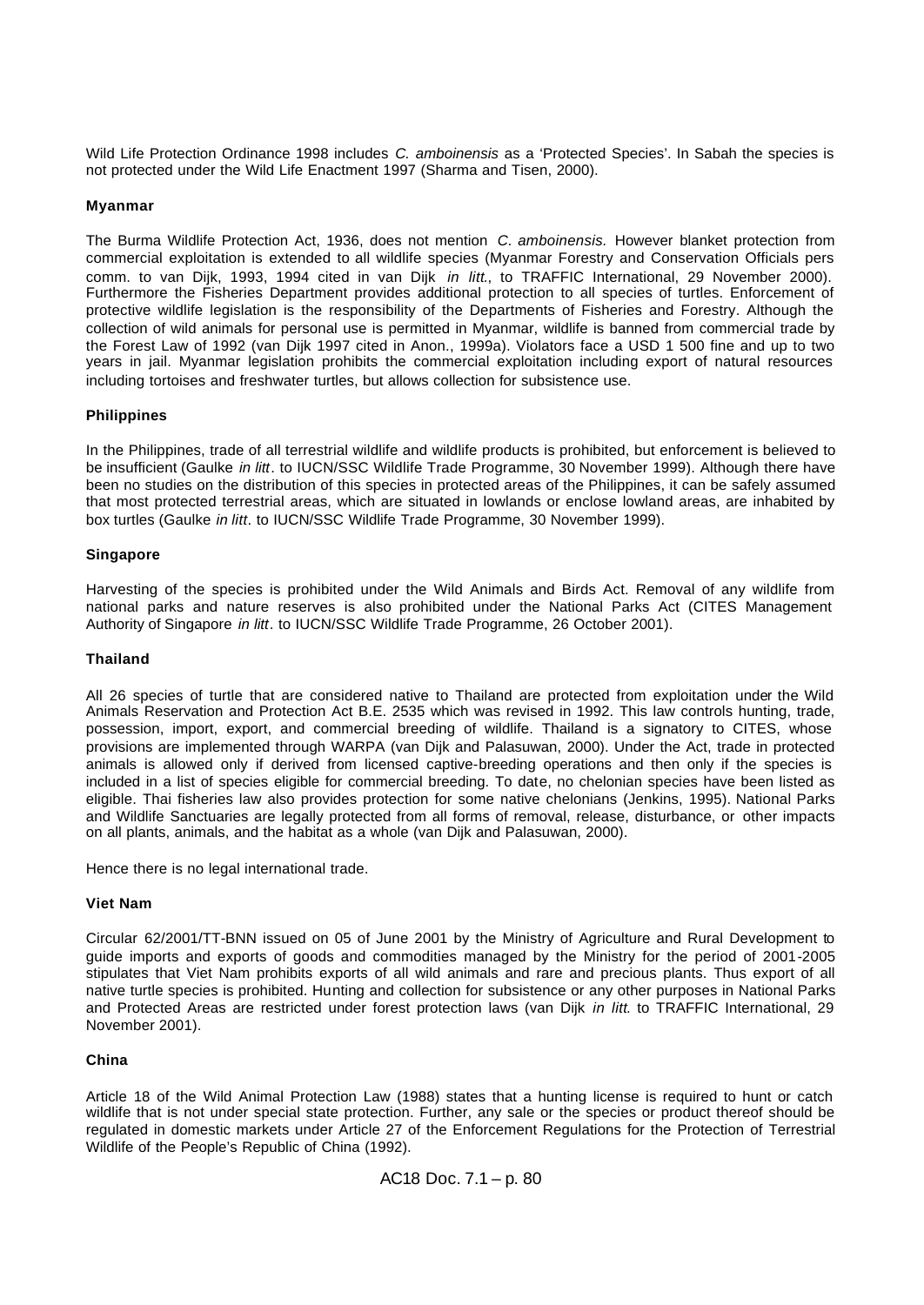China suspended the export of native species of Testudinata for commercial purposes (except *Chinemys reevsii* and *Trionyx sinensis*) on 6 June 2000 (CITES Management Authority of China, *in litt.* to IUCN/SSC Wildlife Trade Programme, 2001).

A new regulation has recently been imposed in China controlling the import of turtles into the country. Notification No. [2000]51, concerning the Strengthening the Live Reptile Import and Export Management issued by the Management Authority of China on 13 June 2000, stipulates that:

Import of specimens listed in Appendix II of CITES are not allowed from those countries which have not established an annual export quota;

- 1. Commercial imports of all species from Indonesia, Cambodia and Thailand are suspended;
- 2. Imports into Guangdong and Hainan Provinces must arrive only in Guangzhou Baiyun Airport, Shenzhen Huangtian Airport and Haikou Meilan Airport. Imports into other provinces and municipalities are to be determined by the local administration. The import port should be indicated in the certificate of export/import.

## **USA**

Import of *Cuora* into the USA is affected by the four-inch rule which came into effect in the USA in 1975. This rule was imposed by the USA Food and Drug Administration to prevent transmission of turtle-associated *Salmonella* to children. Having closed that supply, the trade now supplies other, wild-caught turtles more than 10 cm (4") long. The "four inch" rule makes commercial farming and raising financially unattractive and thus reputedly shifts the pet trade into wild-caught sources (A. Rhodin, pers. comm. December 1999 cited in van Dijk 1999 *in litt*. to IUCN/SSC Wildlife Trade Programme, 21 December 1999).

# **CAPTIVE BREEDING**

Almost nothing is known regarding efforts to breed *C. amboinensis* on a commercial scale. Saputra mentions a breeding operation in Sumatra but no details on the breeding capacity are known (Saputra *in litt.* 1999 cited in Anon., 1999a).

According to the Management Authority of the Philippines (*in litt.* to IUCN to IUCN/SSC Wildlife Trade Programme, 6 November 2001) an export of a single captive -bred specimen by a holder of a wildlife farm permit took place in 1995, however, the captive operation ceased in 1996. TRAFFIC Southeast Asia is not aware of captive breeding of *C. amboinensis* for commercial purposes in Southeast Asia (van Dijk *in litt*. to TRAFFIC International, 29 November 2001).

Captive breeding occurs in at least one turtle farm in Guangdong province; this farm claims to produce several thousand hatchlings of *C. amboinensis* annually, destined for raising and subsequent sale into the consumption trade (van Dijk and Parry-Jones, *in litt*. to TRAFFIC International, 12 November 2001).

The species is kept in captivity in hobbyist circles in numbers exceeding thousands, and is regularly and consistently bred in modest numbers (probably in the order of a dozen hatchlings per year) (Grychta, 1988; Hofstra, 1998;Inskeep 1984a, 1984b; Mudde, 1987; 1994; Saxana, 1994 cited in van Dijk, 1999b).

In 1999, Artner (*in litt*. to IUCN/SSC Wildlife Trade Programme, 13 December 1999) reported that CHELONIA 2002, a newly founded conservation breeding programme in Austria, had bred all *Cuora* species except *Cuora zhoui.*

ECS (Erhaltungszuchtinitiative Chinesische Schildkröten), a conservation breeding initiative of Dutch, German, Swiss, Hungarian and Austrian turtle breeders specialised in Chinese turtle species has already bred all surviving *Cuora* species (H. Artner *in litt*. to IUCN/SSC Wildlife Trade Programme, 13 December 1999).

According to the International Species Information System ISIS (November 2001)17 males, 34 females and 71 specimens of unknown sex are kept in zoos, while seven hatchlings have been reported within the last six months (Anon., 2001b).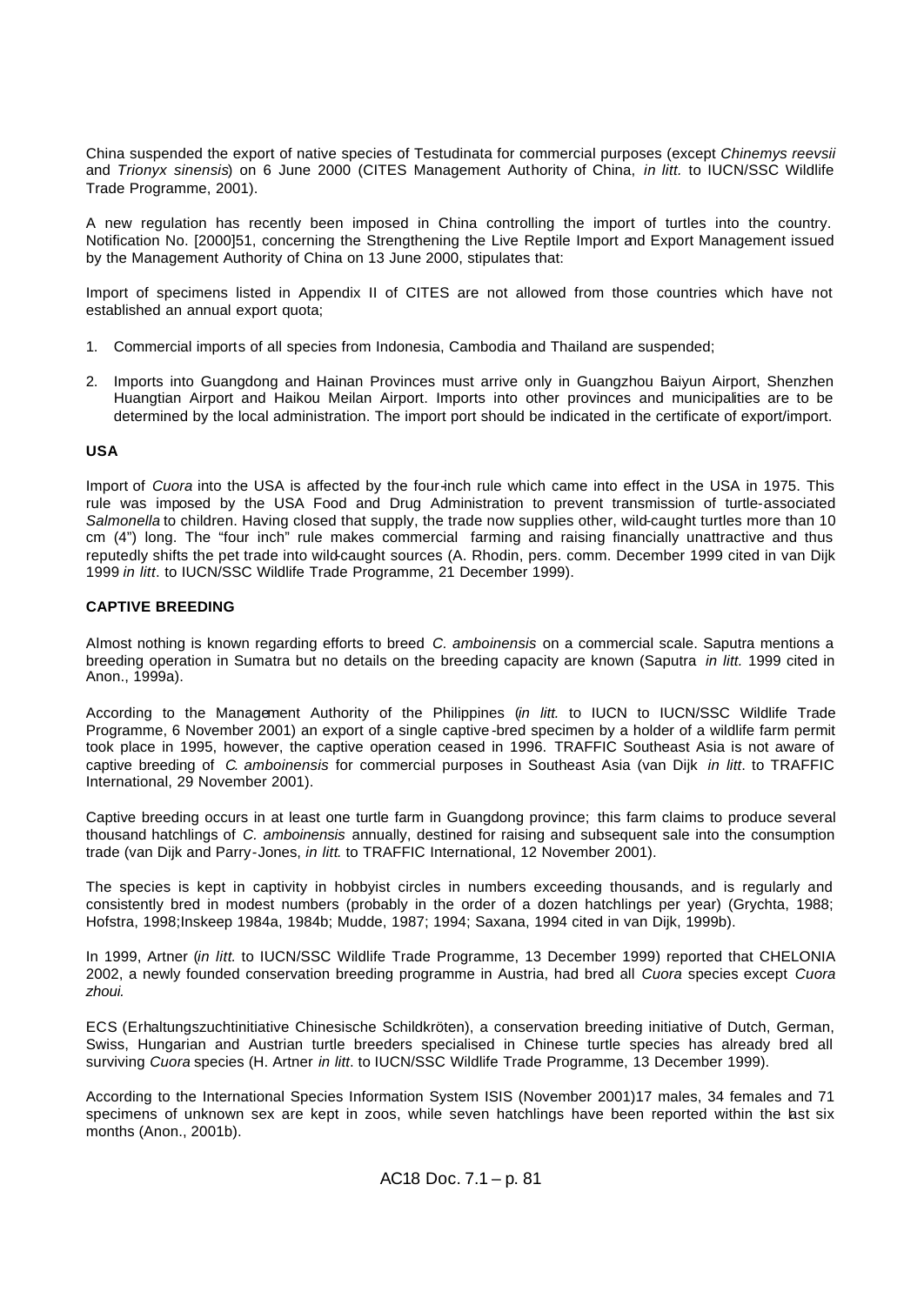Currently, the American Zoological Association is finalising plans for a master studbook for the Genus *Cuora* and is considering including private breeders and collectors as suppliers of male turtles. Captive reproduction has been inconsistent; however, a few husbandry and breeding techniques have been developed. Currently, all subspecies have been bred successfully in captivity in zoos or private collections. Unfortunately, many of these are isolated instances and the future is uncertain (Barkzyk, 1999).

#### **REFERENCES**

- Ades, G., Banks, C.B., Buhlmann, K.A., Chan, B, Chang, H-C, Chen, T-H, Crow, P., Haupt, H, Kan, R., Lai, J-Y., Lau, M., Lin, H-C and Haitao, S. 2000. Turtle trade in Northeast Asia: regional summary (China, Hong Kong and Taiwan). In: Asian Turtle Trade. Proceedings of a Workshop on Conservation and Trade of Freshwater Turtles and Tortoises in Asia. *Chelonian Research Monographs Number 2 – August 2000.*pp. 52-55
- Alcala, A. 1986. *Guide to Philippine Flora and Fauna – Volume 10, Amphibians and Reptiles,* Natural Resources Management Center, Ministry of Natural Resources and University of the Philippines (eds.), 46 ff.
- Anon. 1994. Northeast Regional Project. Wetland Resources: Utilisation and Management. Flood Action Plan-6. Bangladesh Water Development Board/CIDA/SLC, 190pp.
- Anon. 1999a. Proposal to include all species of the Genus Cuora *s.l.* in Appendix II of the Convention on International Trade in Endangered Species of Wild Fauna and Flora. Submitted to the Tenth Meeting of the Conference of the Parties to CITES by the CITES Management Authorities of Germany and the United States of America.
- Anon. 1999b. Monet Overseas Trading. Indonesian Reptiles. Internet-price list at *www.monet.nl*, 3rd April 1999.
- Anon. 2000a. IUCN/SSC Tortoise and Freshwater Turtle Specialist Group and Asian Turtle Trade Working Group 2000. In: Asian Turtle Trade. Proceedings of a Workshop on Conservation and Trade of Freshwater Turtles and Tortoises in Asia. *Chelonian Research Monographs Number 2 – August 2000.*
- Anon. 2000b. IUCN Bangladesh. 2000. Red Book of Threatened Amphibians and Reptiles of Bangladesh. IUCN The World Conservation Union. Xii + 95pp.
- Anon. 2001a. http://www.cites.org/eng/dbase/fauna-
- Anon. 2001b. International Species Information System. http://156.99.114.200/abstracts/Reptilia.asp
- Artner H. and Hofer, 2000. Observations in the Qing Ping Free Market, Guangzhou, China, November 2000. *Turtle and Tortoise Newsletter*, 2000, 3: 14a.
- Artner, H. and N. Strauss, N. 1999. Die aktuelle Situation der Schildkröten in China. Oral presentation at the Autumn Meeting of the Schildkrötenfreunde Österreich and the DGHT AG Schildkröten in Munich, 10. 10.1999.
- Auliya, M. (in prep.): *The European Union Trade with Live Reptiles*, TRAFFIC Europe.
- Barkzyk, James. 1999. "Turtles in Crisis: The Asian Food Markets" (on-line), http://www.tortoisetrust.org/articles/asia.html.
- Bhupathy, S. Silori, C.S. and Wesley Sunderraj, S.F. 1994. Additional locality records for two Indian tortoise species. J. Bombay Nat. Hist. Soc. 91:149-150.
- Bhupathy, S., Choudhury, Hanfee, F., Kalyar, Munjurul Hannan Khan, S.M.,Platt, S.G., and Rashid, S.M.A.2000. Turtle trade in south Asia: regional summary (Bangladesh, India and Myanmar). In: Asian Turtle Trade. Proceedings of a Workshop on Conservation and Trade of Freshwater Turtles and Tortoises in Asia. *Chelonian Research Monographs Number 2 – August 2000.*pp. 101-106
- Bringsoe, H. (1991): *Indtryk fra et besog i Hong Kong og pa et skildpaddemarket i Guangzhou, sydlige Kina.* Nordisk Herpetologisk Forening, No.8, 154-162.
- van de Bunt, P. 1990. Tortoise exploitation in Sumatra. *Tortoises and Turtles*. IUCN SSC Tortoise and Freshwater Turtles Specialist Group 5:14-14.
- Chang, C.J. 1996. *From Panaceas to Pollutants Turtle Shells´ Checkered History*. July 1996, Sinorama, 84-93*.*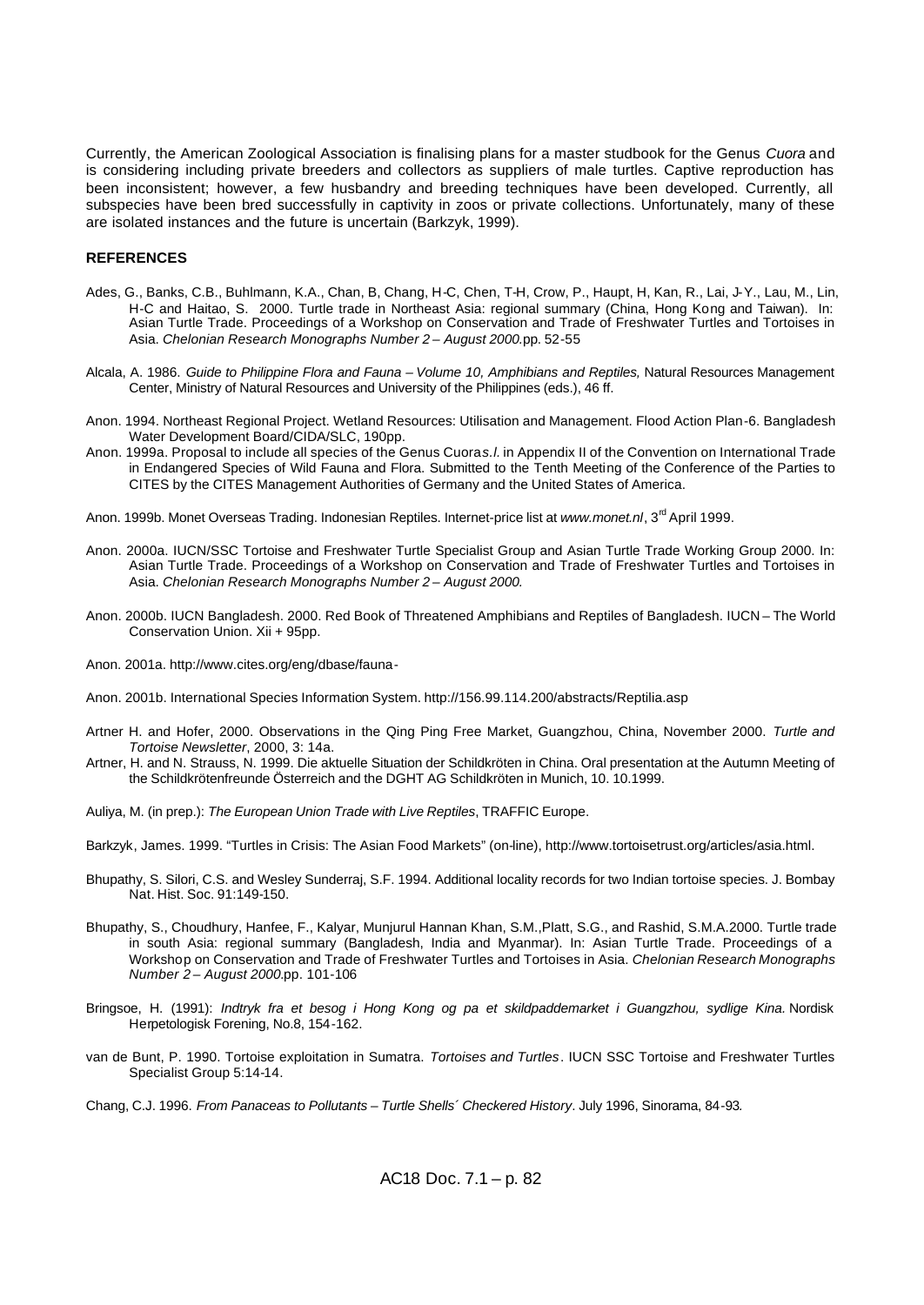- Chen, T-H., Lin, H.C., and Chang, H-C. 2000. Current status and utilisation of chelonians in Taiwan. In: Asian Turtle Trade. Proceedings of a Workshop on Conservation and Trade of Freshwater Turtles and Tortoises in Asia. *Chelonian Research Monographs Number 2 – August 2000.* pp. 45-52
- Choudhury, B.C. and Bhupathy S. 1993. *Turtle Trade in India A Study of Tortoises and Freshwater Turtles*, TRAFFIC India. Choudhury, B.C., Bhupathy, S, and Hanfee, F.2000. Status information on the tortoises and freshwater turtles of India. In: Asian Turtle Trade. Proceedings of a Workshop on Conservation and Trade of Freshwater Turtles and Tortoises in Asia. *Chelonian Research Monographs Number 2 – August 2000.*pp86-95.
- CITES Management Authority of Malaysia. 1999. Ministry of Science, Technology and Environment of Malaysia (1999): *in litt*. to the German CITES Scientific Authority, dated  $9<sup>h</sup>$  June 1999.

CITES Management Authority of Singapore. 1999. *in litt.* to the German CITES Scientific Authority, dated 16<sup>th</sup> June 1999. CITES Management Authority of the Philippines. 1999. Ministry of Environment, Nature Conservation and Nuclear Safety of the Philippines (1999): *in litt*. to the German CITES Scientific Authority, dated 10<sup>th</sup> October 1999.

CITES Secretariat Notification to the Parties No. 2000/053, 31 Aug. 2000.Revised CITES Export Quotas for Chelonians. Collins, D.E. 1998. *Turtles in peril - China´s turtle population decreasing drastically in our lifetimes*. River Watch (Magazine of the Tennessee Aquariums), Summer 1998,16 ff.

- Compton, J. 2000. An overview of Asian turtle trade. In: Asian Turtle Trade. Proceedings of a Workshop on Conservation and Trade of Freshwater Turtles and Tortoises in Asia. *Chelonian Research Monographs Number 2 – August 2000.*  pp.24-30
- Das, I. 1997. *Conservation Problems of Tropical Asia´s Most-Threatened Turtles*. In Proceedings: Conservation, Restoration and Management of Tortoises and Turtles - An International Conference, New York Turtle and Tortoise Society, 295 ff.
- van Dijk, P.P. 1997. *Turtle Conservation in Myanmar: Past, Present and Future*. In Proceedings *:* Conservation, Restoration and Management of Tortoises and Turtles - An International Conference, New York Turtle and Tortoise Society, 265 ff..
- van Dijk, P.P. 1999. A Review of the Conservation Status of Tortoises and Freshwater Turtles in Thailand. IUCN South and Southeast Asia office.
- van Dijk, P.P. 2000. The status of turtles in Asia. In: Asian Turtle Trade. Proceedings of a Workshop on Conservation and Trade of Freshwater Turtles and Tortoises in Asia. *Chelonian Research Monographs Number 2 – August 2000* pp15- 24.
- van Dijk, P.P., Iskandar, D.T., Palasuwan, T., Rhodin, A.G.J., Samedi, Sharma, D.S.K., Shepherd, C.R., Tisen, O.B and Genorupa, V.R. 2000. Turtle trade in southeast Asia: regional summary (Indonesia, Malaysia, Papua New Guinea, and Thailand). In: Asian Turtle Trade. Proceedings of a Workshop on Conservation and Trade of Freshwater Turtles and Tortoises in Asia. *Chelonian Research Monographs Number 2 – August 2000.*pp. 145-148
- van Dijk, P.P. and Palasuwan, T. 2000. Conservation status, trade, and management of tortoises and freshwater turtles in Thailand. In: Asian Turtle Trade. Proceedings of a Workshop on Conservation and Trade of Freshwater Turtles and Tortoises in Asia. *Chelonian Research Monographs Number 2 – August 2000.*pp. 137-145.
- Duc L. D. and Broad, S. 1995. Investigations into Tortoise and Freshwater Turtle Trade in Viet Nam. IUCN Species Survival Commission. IUCN, Gland, Switzerland and Cambridge, UK.
- Duckworth, J. W., Salter, R.E. and Khounboline, K. (Compilers). 1999. Wildlife Trade in Lao PDR: 1999 Status Report. Vientiane: IUCN The World Conservation Union/ Wildlife Conservation Society/ Centre for Protected Areas and Watershed Management,
- Ernst, C.H and Barbour. 1989. Turtles of the world. Smithsonian Institution Press. Washington, D.C., and London
- Fritz, U. and Gaulke, M. 1997. *Zur Herpetofauna Nord-Sumatras Teil 1: Schildkröten*, herpetofauna 19 (110), October 1997, 12 ff.
- Fritz, U. and Obst, F.J. (1998): *Neue Schildkröten aus Südostasien. Teil 1. Platysternidae und Bataguridae (Cuora)*, Sauria, Berlin 1998, 20 (4), 9-22.
- Giessen, W., Baltzer, M. and Baruadi, T. 1991. Integrating conservation with land use development in wetlands of South Sulawesi. PHPA and AWB.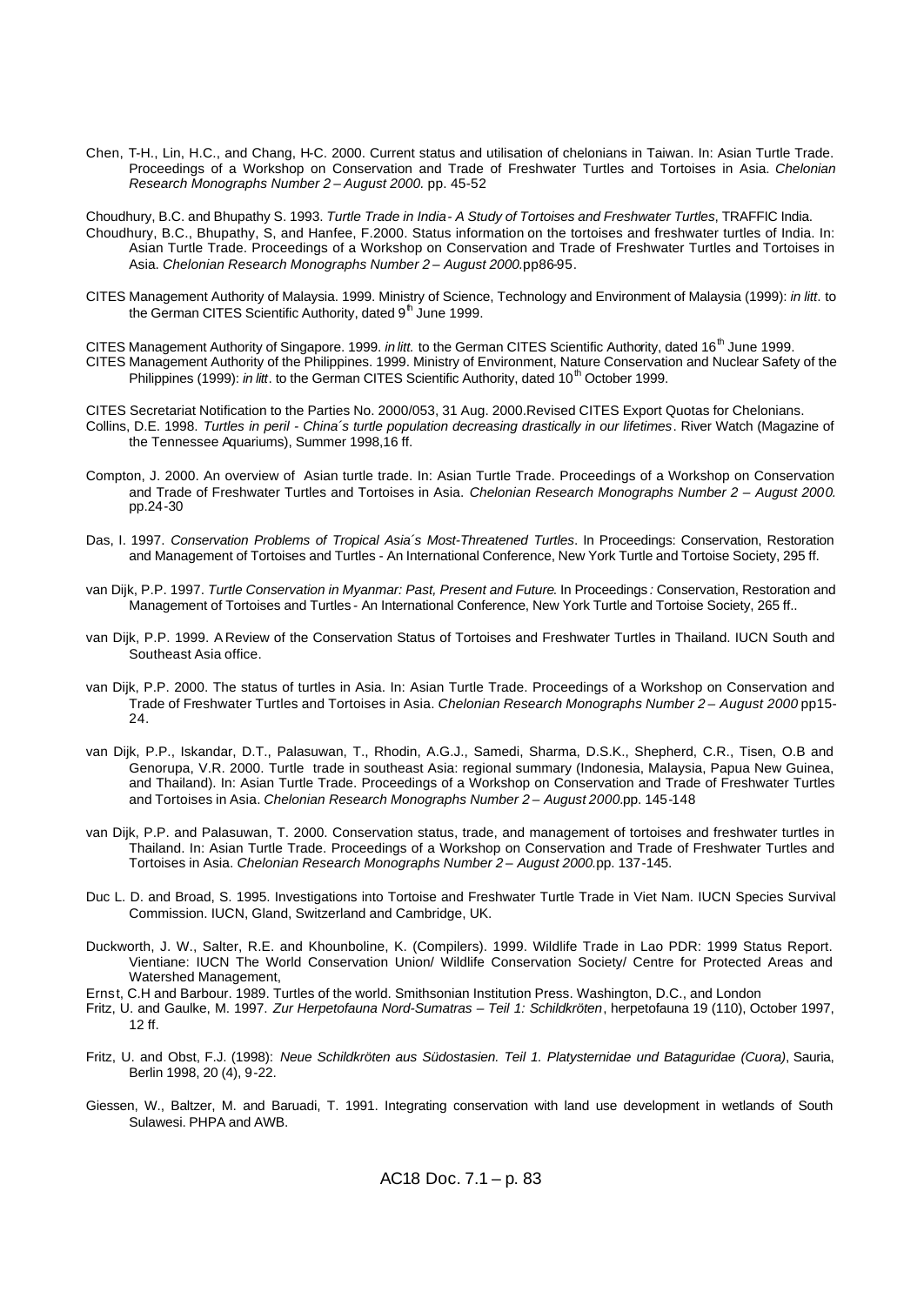- Gregory, R. and Sharma, D.S.K. 1997. Review of legislation affecting marine and freshwater turtle, terrapin and tortoise conservation and management in Malaysia: recommendations for change. WWF Malaysia Project Report MYS 343/96.
- Grychta, U. 1988. *Cuora amboinensis Die Amboina -Scharnierschildkröte: Ein Bericht über Haltung, Paarungsverhalten, Eiablage und gelungener Nachzucht*, Sauria 10(4), 27-29.
- Haig, A. 2001. Asian Turtle Crisis. The largest seizure of turtle smuggling in Hong Kong. Kadoorie Farm and Botanic Garden Press release .17 December 2001. Hong Kong.
- Hendrie, D.B 2000. Status and conservation of tortoises and freshwater turtles in Viet Nam. In: Asian Turtle Trade. Proceedings of a Workshop on Conservation and Trade of Freshwater Turtles and Tortoises in Asia. *Chelonian Research Monographs Number 2 – August 2000.*pp. 63-74
- Hofstra, J. 1989. De kweek met de Ambonese Doosschildpad (*Cuora amboinensis*). *Lacerta* , Vol. 47: 162-164.
- Hoover, C. 1998. *The U.S. Role in the International Live Reptile Trade: Amazon Tree Boas to Zululand Dwarf Chameleons*. TRAFFIC North America, August 1998.
- Inskeep, R. 1984a. A note on the captive breeding of the boxturtle *Cuora amboinensis* (Daudin, 1802). *Brit. J. Herp*. 6: 383- 384.
- Inskeep, R. 1984b. Second breeding of *Cuora amboinensis* (Daudin 1802). *Brit. Herp. Soc. Bull*. ,9: 28.
- Iverson, J.B., Kiester, A.R., Kimerling, A.J., Sahr, K. and Hughes, J. 1998. *Turtles of the world: Distribution of Asiatic turtles and tortoises* (Internet-Homepage http://bufo.geo.orst.edu/turtle, July 1998)
- Jenkins, M.D.1995.Tortoises and Freshwater Turtles: The Trade in Southeast Asia. TRAFFIC International, United Kingdom.
- Khan, M.A.R. Chelonians of Bangladesh and their conservation. 1982. J. Bombay Nat. Hist. Soc. 79(1):110-116.
- Lau, M. W., Ades, G., Goodyer, N., Zou F. 1995. *Wildlife Trade in Southern China Including Hong Kong and Macao* . Kadoori Farm and Botanic Garden Cooperation.
- Lau, M., Chan, B., Crow, P and Ades, G. 2000. Trade and conservation of turtles and tortoises in the Hong Kong Special Administrative Region, People's Republic of China. In: Asian Turtle Trade. Proceedings of a Workshop on Conservation and Trade of Freshwater Turtles and Tortoises in Asia. *Chelonian Research Monographs Number 2 – August 2000.* pp39-45.
- Lau, M and Shi, H. 2000. Conservation and trade of terrestrial and freshwater turtles and tortoises in the People's Republic of China. In: Asian Turtle Trade. Proceedings of a Workshop on Conservation and Trade of Freshwater Turtles and Tortoises in Asia. *Chelonian Research Monographs Number 2 – August 2000.* pp.30-39
- Lehr, E. 1996. *Zur innerartlichen Variabilität der hinterindischen Cuora galbinifrons*, Diplomarbeit Institut für Molekulare Genetik, Universität Mainz.
- Lehr, E. 1997. *Untersuchungen zum Schildkrötenhandel in Vietnam zwischen 1993 und 1996*. Mitteilungen der Zoologischen Gesellschaft für Arten- und Populationsschutz, Issue 2 1997, 12 ff., Germany.
- Li, Y. and Li, L. 1998. *The dynamics of trade in live wildlife across the Guangxi border between China and Vietnam during 1993 - 1996 and its control strategies*. Biodiversity and Conservation, 7, 895 -914.
- Manzke, U. 1993. *Schildkröten in Thailand*, DATZ 46 (9), 594-599.
- Martin, E.B. 1997. Wildlife products for sale in Myanmar. *TRAFFIC Bulletin,* Vol 17., No.1, 33-44).
- Martin, E.B. and Phipps, M. 1996. A Review of the Wild Animal Trade in Cambodia. *TRAFFIC Bulletin* 16:2. Pp61 -72.
- Moll, E.O in Harless, M. and Morlock, H.Eds. 1979. Turtles: perspectives and research. A Wiley-Interscience Publication.
- Mudde, Peter M. 1987. Voortplanting van de Ambonese waterdoosschildpad (*Cuora amboinensis*) in het terrarium. *Lacerta*, Vol. 45 (5): 70-80.
- Mundkur, T., Carr, P., Sun Hean and Chhim Somean. 1995. Surveys for Large Waterbirds in Cambodia, March-April 1994. IUCN Species Survival Commission. IUCN, Gland, Switzerlan and Cambridge, UK.

Nutaphand, W. 1979. *The turtles of Thailand* , Siamfarm Zoological Garden (ed.), Bangkok, 185-186.

Pro Wildlife (in prep.). *The decline of Asian turtles*, Germany.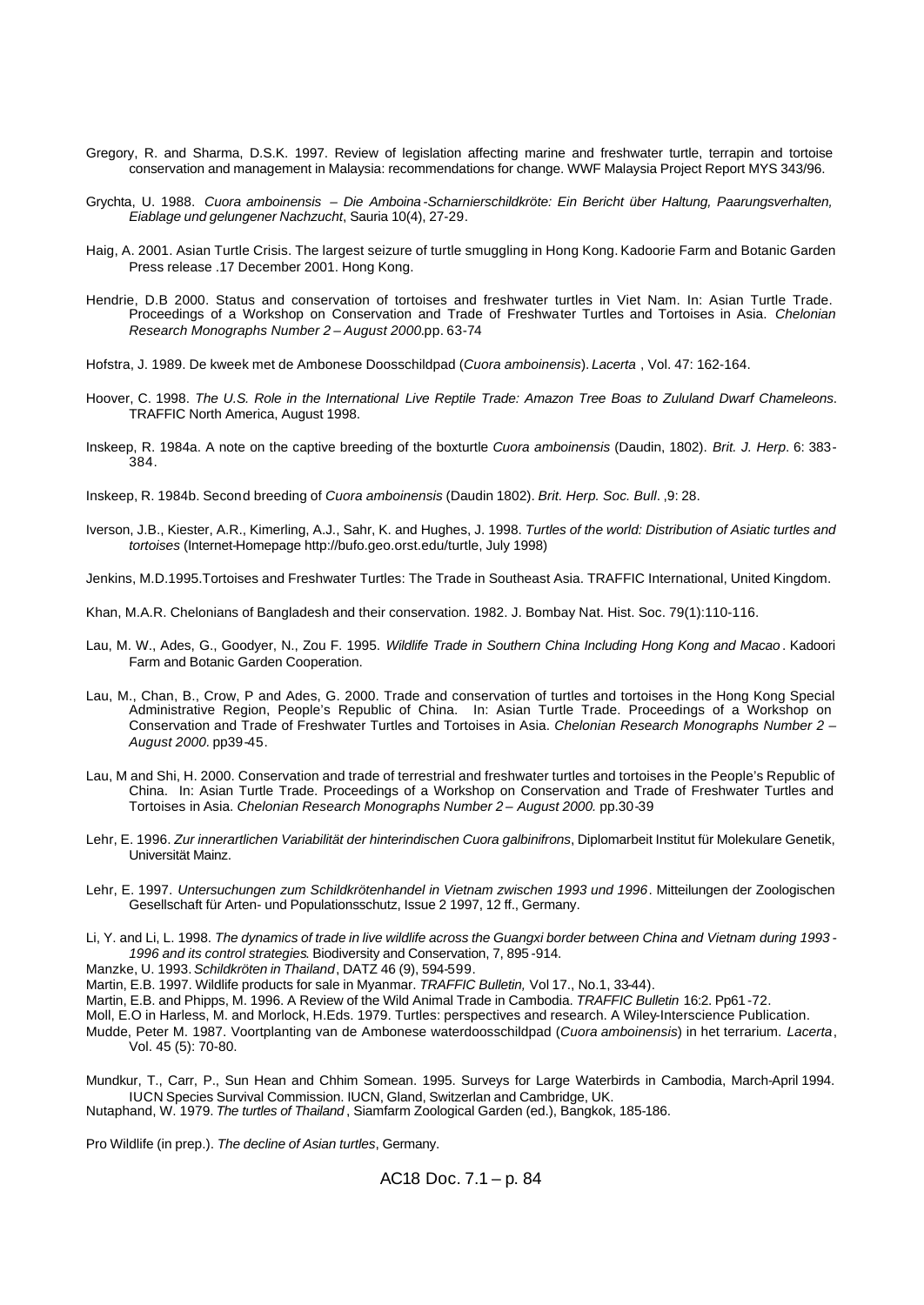- Puginier, O. 1994. A survey of tortoise and freshwater turtle trade in Northern Thailand. TRAFFIC Southeast Asia Field Report No. 15. Unpublished, 34pp.
- Rashid, S. M. A., and I. R. Swingland. 1998 "1997". On the ecology of some freshwater turtles in Bangladesh. pp. 225-242 in *Proceedings: Conservation, Restoration and Management of Tortoises and Freshwater Turtles: An International Conference*, 11-16 July 1993, S.U.N.Y. Purchase, New York (van Abbema, ed.). New York Turtle and Tortoise Society and WCS Turtle Recovery Program.
- Ras hid, S.M.A and Munjurul Hannan Khan S.M. 2000. Trade and conservation status of turtles and tortoises in Bangladesh. In: Asian Turtle Trade. Proceedings of a Workshop on Conservation and Trade of Freshwater Turtles and Tortoises in Asia. *Chelonian Research Monographs Number 2 – August 2000.*pp. 77-86
- Rogner, M. 1996. *Schildkröten*. Vol. 1 and 2, heiro-Verlag, Hürtgenwald, Germany.
- Rummler, H.J. and Fritz, U. 1991. *Geographische Variabilität der Amboina -Schildkröte Cuora amboinensis (Daudin, 1802) mit Beschreibung einer neuen Unterart, C.a. kamaroma subsp.nov*. in: Salamandra, 27.
- Salter, R.E. 1993. *Wildlife in Lao PDR A status report*, IUCN.
- Samedi and Iskandar, D.T.2000. Freshwater turtle and tortoise conservation and utilisation in Indonesia. In: Asian Turtle Trade. Proceedings of a Workshop on Conservation and Trade of Freshwater Turtles and Tortoises in Asia. *Chelonian Research Monographs Number 2 – August 2000.*pp. 106-112.
- Saputra, G. 1999. in correspondence to Brigitte Heinze from the German Scientific Authorities of CITES, dated 16<sup>th</sup> May 1999.
- Saxena, Ajai. 1994. Captive breeding of the Malayan Box Turtle (*Cuora amboinensis*) from the Nicobar Islands. *Hamadryad*, Vol. 19: 93-94.
- Sharma, D.S.K. and Tisen, O.B. 2000. Freshwater turtle and tortoise utilisation and conservation status in Malaysia. In: Asian Turtle Trade. Proceedings of a Workshop on Conservation and Trade of Freshwater Turtles and Tortoises in Asia. *Chelonian Research Monographs Number 2 – August 2000.*pp. 120-129
- Shepherd, C.R. 2000. Export of live freshwater turtles and tortoises from North Sumatra and Riau, Indonesia: a case study. In: Asian Turtle Trade. Proceedings of a Workshop on Conservation and Trade of Freshwater Turtles and Tortoises in Asia. *Chelonian Research Monographs Number 2 – August 2000.*pp.112-120.
- Smart, A.C. and Bride, I. 1993. *The UK Trade in live reptiles and amphibians*. Durrell Institute of Conservation and Ecology, University of Kent.
- Smith, L. L. 1997. *Survivorship of Hatchling Gopher Tortoises in North -Central Florida* . In Proceedings: Conservation, Restoration and Management of Tortoises and Turtles - An International Conference, New York Turtle and Tortoise Society.
- Stuart, B.L. 1999. Amphibians and Reptiles. Pp. 43-67 in: Duckworth, J.W., R.E. Salter and K. Khounboline (compilers): *Wildlife in Lao PDR: 1999 Status Report*. Vientiane: IUCN-the World Conservation union / Wildlife Conservation Society / Centre for Protected Areas and Watershed Management.
- Stuart, B.L. and Timmins, R.J. 2000. Conservation status and trade of turtles in Lao PDR. In: Asian Turtle Trade. Proceedings of a Workshop on Conservation and Trade of Freshwater Turtles and Tortoises in Asia. *Chelonian Research Monographs Number 2 – August 2000.*pp58-63
- Tana, T.S, Hour, P.L., Thach, C., Sopha, L., Sophat, C, Piseth, H and Kimchay, H. 2000.Overview of turtle trade in Cambodia. In: Asian Turtle Trade. Proceedings of a Workshop on Conservation and Trade of Freshwater Turtles and Tortoises in Asia. *Chelonian Research Monographs Number 2 – August 2000.*pp. 55-58

Theiler, M. 1998. Pet shop in Switzerland, specialised on reptiles, Turtle Price List, 15.12.98. TRAFFIC. 1999. *Report on Seizures and Prosecutions*, TRAFFIC Bulletin Vol. 17 No.3

- TRAFFIC .1999. Information compiled by TRAFFIC for the Analyses of CITES Proposals 1999/2000. Summary Sheet: Information on the status and trade of Asian Box Turtles of the genus *Cuora.*
- US CITES Management Authority (1999): *in litt.* to the German CITES Scientific Authority, October 1999.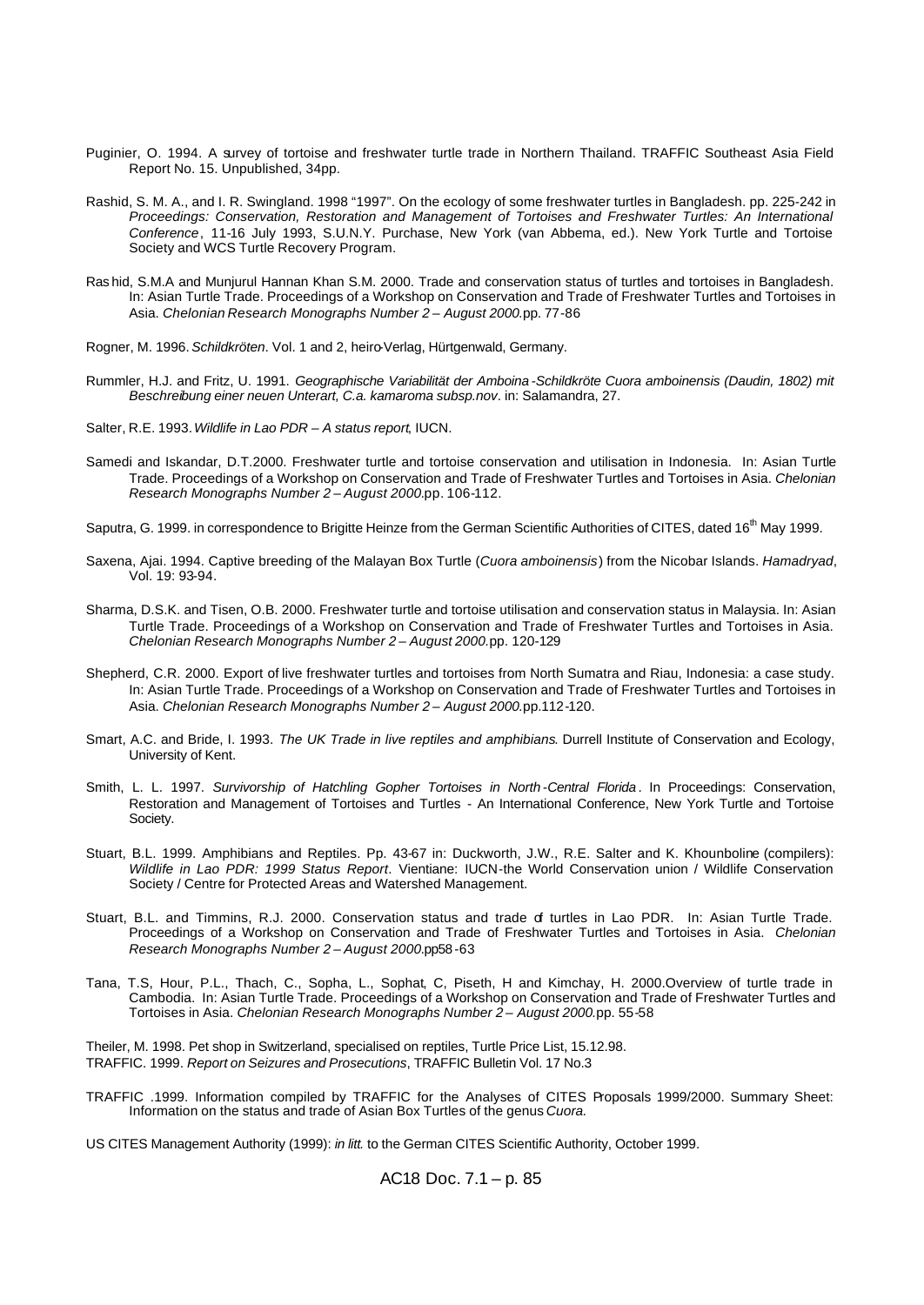- Whitaker, R. and Andrews, H.V. 1998 "1997" *Captive Breeding of Indian Turtles and Tortoises at the Centre for Herpetology/Madras Crocodile Bank* , in Proceedings: Conservation, Restoration and Management of Tortoises and Turtles - An International Conference, New York Turtle and Tortoise Society, 166 ff..
- Yuwono, B. F. 1998. *Trade of live reptiles from Indonesia*. In: Mertensiella: Conservation, trade and sustainable use of lizards and snakes in Indonesia - Proceedings of a symposium in Jakarta, Indonesia, Walter Erdelen (ed.) on behalf of the<br>Deuts che Gesellschaft für Herpetologie und Terrarienkunde, 26<sup>th</sup> to 27<sup>th</sup> November 1998, 9-15.

Zhang, M., Zong, Y., and Ma, J. 1998. Fauna Sinica, Reptilia Vol. 1. Beijing: Science Press.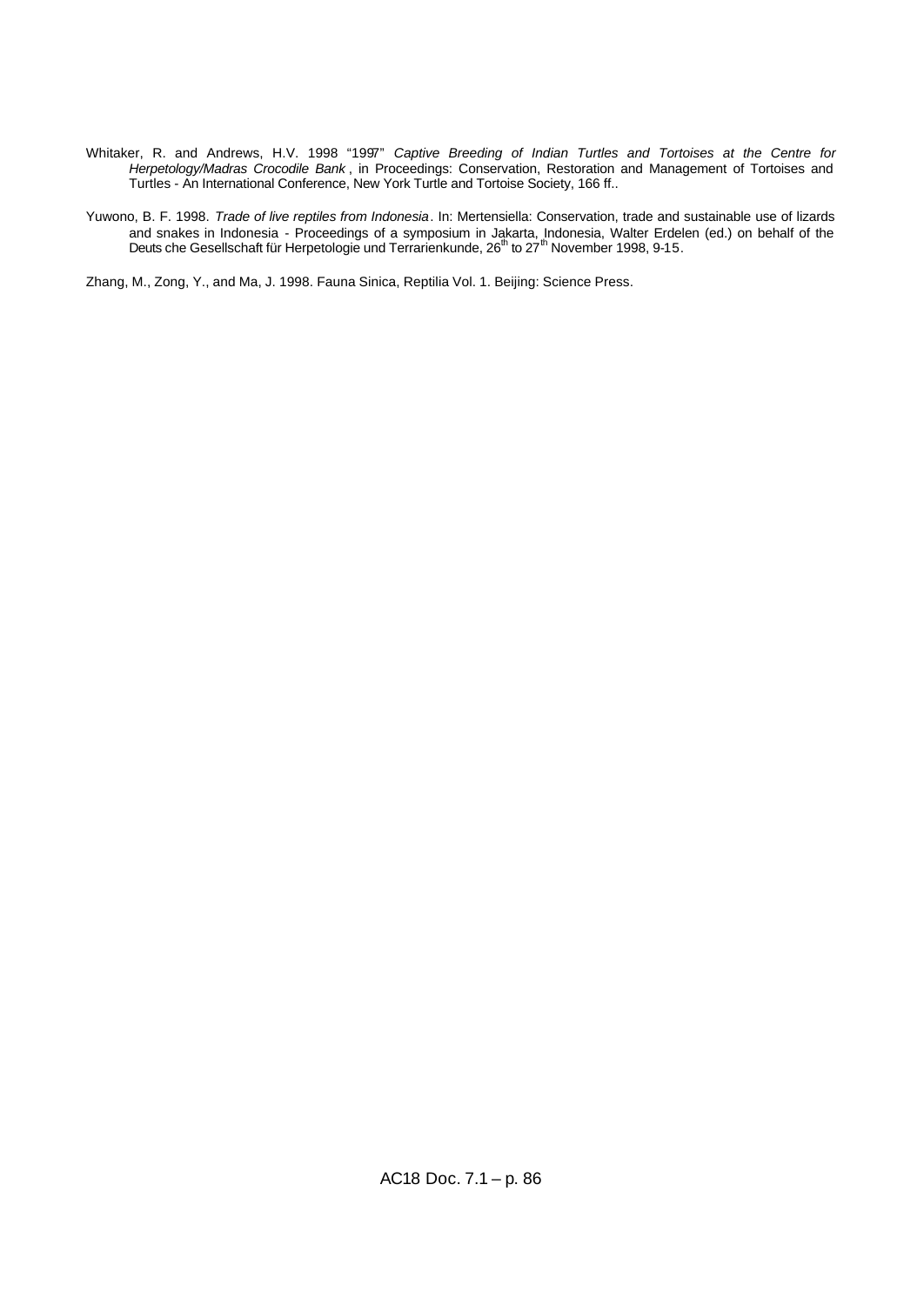# **Annex**

|      |                | All trade in C. amboinensis |                          |                         |       |                  |                 |    |     |                |                    |   |                         |
|------|----------------|-----------------------------|--------------------------|-------------------------|-------|------------------|-----------------|----|-----|----------------|--------------------|---|-------------------------|
|      |                |                             |                          |                         |       | Imports          |                 |    |     | <b>Exports</b> |                    |   |                         |
|      |                |                             |                          |                         |       | reported         |                 |    |     | reported       |                    |   |                         |
| Year | App.           | lTaxon                      | Imp.                     | Exp.                    | Origi | Quantity         | <b>Term PIS</b> |    |     | Quantity       | Term <sup>IP</sup> |   | TS.                     |
|      |                |                             |                          |                         | n     |                  |                 |    |     |                |                    |   |                         |
|      |                |                             |                          |                         |       |                  |                 |    |     |                |                    |   |                         |
| 2000 | $\overline{2}$ | Cuora amboinensis           | CZ                       | ID                      |       |                  |                 |    |     | 10             | live               | T | W                       |
| 2000 | 2              | Cuora amboinensis           | DE                       | īD                      |       |                  |                 |    |     | 220            | live               | Т | W                       |
| 2000 | 2              | Cuora amboinensis           | ES                       | ID                      |       | 50               | live            |    | W   | 235            | live               | T | W                       |
| 2000 | 2              | Cuora amboinensis           | $\overline{\textsf{FR}}$ | $\overline{\mathbb{D}}$ |       |                  |                 |    |     | 260            | live               | T | $\overline{\mathsf{W}}$ |
| 2000 | 2              | Cuora amboinensis           | НK                       | ID                      |       |                  |                 |    |     | 50             | live               | T | W                       |
| 2000 | 2              | Cuora amboinensis           | π                        | īD                      |       |                  |                 |    |     | 130            | live               | Т | W                       |
| 2000 | $\overline{2}$ | Cuora amboinensis           | ΙT                       | ID                      |       |                  |                 |    |     | 1              | live               | P | W                       |
| 2000 | 2              | Cuora amboinensis           | ர                        | $\overline{\mathbb{D}}$ |       |                  |                 |    |     | 592            | live               |   | W                       |
| 2000 | 2              | Cuora amboinensis           | <b>NL</b>                | ID                      |       |                  |                 |    |     | 113            | live               | т | W                       |
| 2000 | 2              | Cuora amboinensis           | PH                       | īD                      |       |                  |                 |    |     | 200            | live               | Т | $\overline{\mathsf{w}}$ |
| 2000 | 2              | Cuora amboinensis           | $\overline{\mathsf{US}}$ | ID                      |       | 1044             | live            | Τ  | W   | 3949           | live               | Т | W                       |
| 2000 | 2              | Cuora amboinensis           | US                       | $\overline{\mathbb{D}}$ |       | $\overline{225}$ | live            | ΤI |     |                |                    |   |                         |
| 2000 | $\overline{2}$ | Cuora amboinensis           | $\overline{\mathsf{US}}$ | ID                      |       |                  |                 |    |     | 7              | live               | P | $\overline{\mathsf{W}}$ |
| 2000 | 2              | Cuora amboinensis           | CΝ                       | MY                      |       | 37100            | live            |    | W   | 258240         | live               |   | $\overline{\mathsf{W}}$ |
| 2000 | $\overline{2}$ | Cuora amboinensis           | $\overline{\text{CN}}$   | <b>MY</b>               |       |                  |                 |    |     | 4500           | live               |   | C                       |
| 2000 | 2              | Cuora amboinensis           | DK                       | MY                      |       |                  |                 |    |     | 150            | live               |   | $\overline{\mathsf{w}}$ |
| 2000 | 2              | Cuora amboinensis           | $\overline{\mathsf{ES}}$ | <b>MY</b>               |       | 500              | live            |    | T W | 500            | live               | T | $\overline{\mathsf{W}}$ |
| 2000 | $\overline{2}$ | Cuora amboinensis           | HК                       | ΜY                      |       |                  |                 |    |     | 3800           | live               | T | C                       |
| 2000 | 2              | Cuora amboinensis           | HK                       | <b>MY</b>               |       |                  |                 |    |     | 3000           | live               | T | W                       |
| 2000 | 2              | Cuora amboinensis           | <b>MO</b>                | MY                      |       |                  |                 |    |     | 500            | live               |   | $\overline{\mathsf{w}}$ |
| 2000 | 2              | Cuora amboinensis           | $\overline{\text{SG}}$   | <b>MY</b>               |       | 1500             | live            |    | W   | 2000           | live               | т | W                       |
| 2000 | 2              | Cuora amboinensis           | US                       | MY                      |       | 2681             | live            |    | W   | 4500           | live               |   | $\overline{\mathsf{w}}$ |
| 2000 | $\overline{2}$ | Cuora amboinensis           | DK                       | US                      | VN    |                  |                 |    |     | 2              | live               | Т | W                       |
| 2000 | 2              | Cuora amboinensis           | US                       | VN                      |       | 27               | llive           |    | W   |                |                    |   |                         |

Source: Source: CITES annual report data compiled by UNEP-WCMC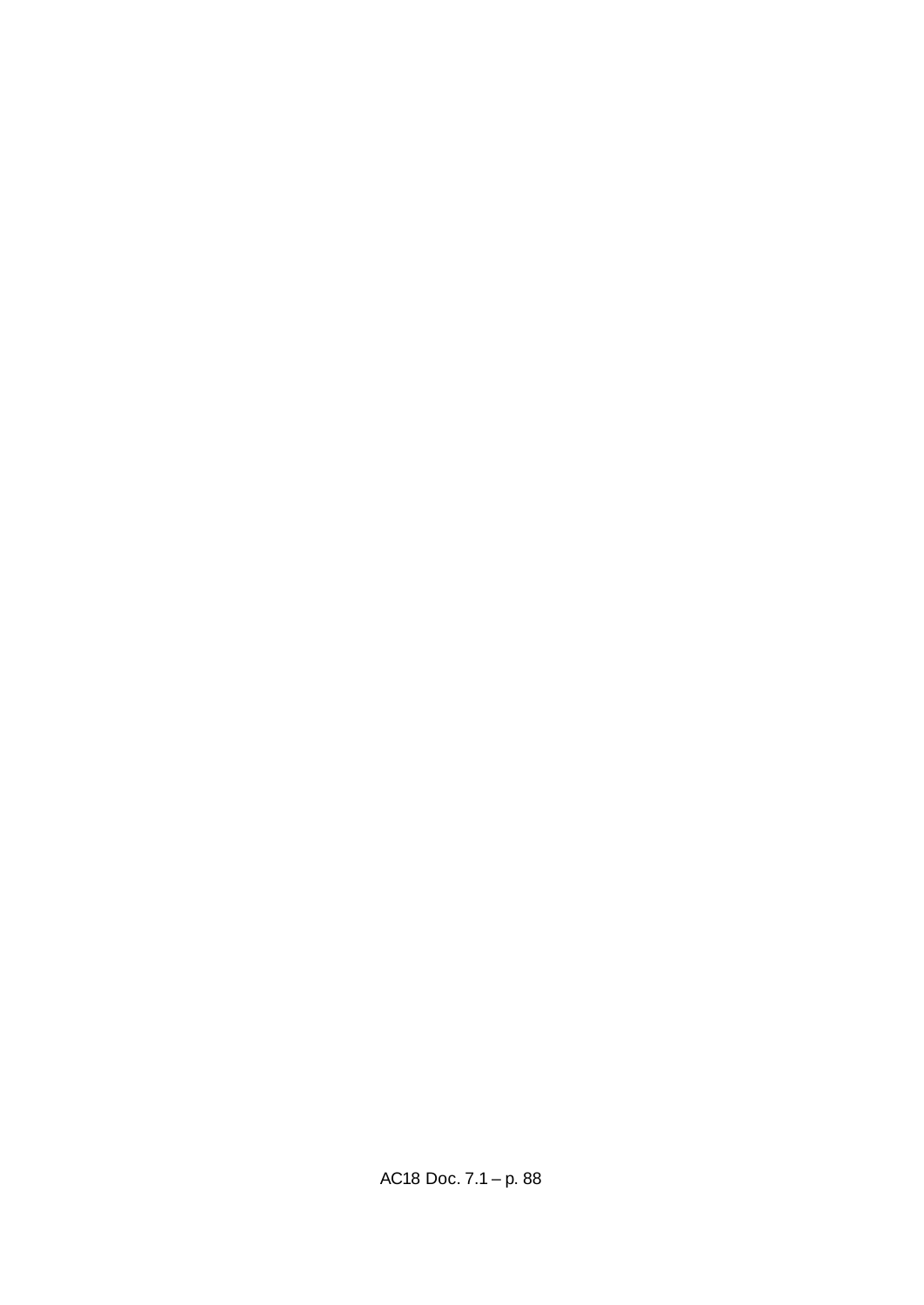**Cuora flavomarginata** Gray, 1863 **Yellow -margined Box Turtle** 

**Tortue -boite à bords jaune**

# **Order: TESTUDINES Family: BATAGURIDAE**

# **SUMMARY**

The yellow-margined box turtle *Cuora flavomarginata* has been divided into three poorly defined subspecies. The type species *Cuora flavomarginata flavomarginata* is found in Taiwan, *C. f. sinensis* is known from mainland China and *C. f. evelynae* is found in the Ryukyu Islands of Japan. *C. flavomarginata* is categorised as Endangered according to IUCN. At the national level, the species is already considered Vulnerable in Japan and Endangered in China (including Taiwan), but it has recently been proposed that the mainland China population should be considered as Critically Endangered and the population of Taiwan considered as Vulnerable. Although there are no population estimates available, populations are thought to have declined in all range States, though the population in Taiwan is reported to be recovering to some extent.

The species is different to many *Cuora* species in that it is primarily terrestrial. It is found mainly in forested areas and relatively little is known of its ecology in the wild. The species grows up to a length of 20 cm and in captivity, it has exhibited a longevity of 19 years. Sexual maturity in the wild has been estimated at 13 years for males and 14 years for females, with a variable clutch size of 14 eggs, and an annual number of clutches also varying between 1 and 4.

The main threats to the species are habitat loss and degradation throughout its range, harvest for local food consumption, and collection for the international pet trade. There is very little data on the volume of domestic or international trade prior to or after the species was listed in Appendix II in 2000. Only partial data are available from the United States of America (hereafter referred to as the USA); 97 live specimens were (re)exported from Hong Kong to the USA in 2000, whilst the USA imported a total of 5 035 live *C. flavomarginata* specimens from 1992-1999, primarily from China and Hong Kong. The species has reportedly become more scarce in domestic trade and this has coincided with increased prices being demanded for the species. The species is protected to varying degrees throughout its range, however, implementation of legislation and appropriate enforcement have been reported to be inadequate. China imposed a moratorium on the export of this species in June 2000. However, this conservation measure does not address the domestic consumption of the species, which appears to remain significant and is probably unsustainable. Captive breeding has been undertaken for a number of years in the USA and in Europe, outside the species range, although it is unclear if the level of breeding is sufficient to meet the demand in the western pet market. Commercial captive breeding facilities in China are reportedly supplying an increasing number of hat chlings to the domestic pet market in China. The potential of these facilities to produce specimens for the food market is unknown.

The species is recommended under Decision 11.106 for inclusion in category 1/2.

# **TAXONOMY**

Some herpetologists have classified *C. flavomarginata* as belonging to the genus *Cistoclemmys*, as the adults lead a less aquatic life than in other *Cuora* species (Bour, 1980; Hirayama, 1984 cited in Rogner 1996, all cited in Anon., 2000a). Furthermore, recent phylogenetic analyses suggest that species within the genus *Cistoclemmys* are clearly separated from those of *Cuora* (Yasukawa, 1997; Yasukawa and Ota, 1999 both cited in T.-H. Chen, National Museum of Marine Science and Technology, Taiwan Province of China, *in litt.* to IUCN/SSC Wildlife Trade Programme, 4 September 2001). Consequently, application of the generic name of *Cistoclemmys* to *flavomarginata* should be considered (Chen, *in litt.* to IUCN/SSC Wildlife Trade Programme, 4 September 2001).

The species has been divided into three poorly defined subspecies (McCord and Iverson, 1991):

The nominate taxon *Cuora flavomarginata flavomarginata* is found in Taiwan (Connor and Wheeler, 1998).

*C. f. sinensis* is a weakly distinguished taxon found in southern mainland China (Connor and Wheeler, 1998). This subspecies was considered to be identical to the nominate form by Fritz and Obst (1998 cited in Anon., 2000b).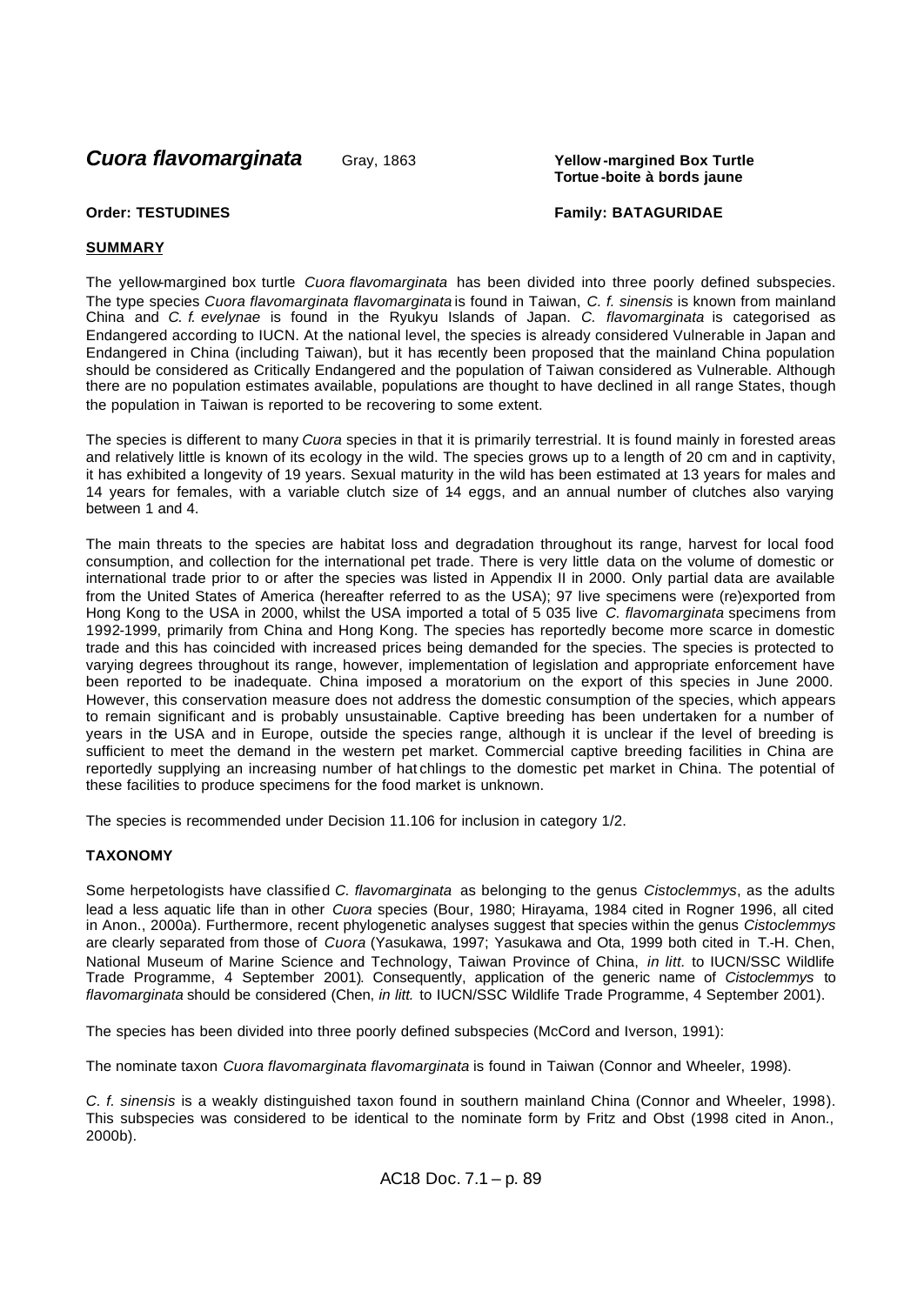*C. f. evelynae* is found in the Ryukyu Islands, Japan (Connor and Wheeler, 1998) and was described as a separate species by Ernst and Lovich (1990 cited in Anon., 2000a), which was later reduced to subspecies rank under *C. flavomarginata* by McCord and Iverson (1991 cited in Anon., 2000a).

# **DISTRIBUTION AND POPULATION**

Also known as the black-bellied box turtle, Chinese box turtle, yellow-rimmed box turtle, snail eating box turtle and the Asian snail-eating box turtle, the CITES species database lists the distribution of *C. flavomarginata* as: China; Taiwan, Province of China and Japan (Anon., 2001a). *C. f. flavomarginata* may possibly also occur in Hong Kong (Bogadek and Lau, 1997 cited in Anon., 2000a).

According to the 2000 IUCN Red List, the species occurs in China, Taiwan, Province of China and Japan (Nansei-Shoto). The 2000 IUCN Red List classifies *C. flavomarginata* as Endangered (EN A1cd+2cd). This is based on a population reduction of at least 50% over the past three generations, and a projected 50% reduction within the next three generations, caused by actual or potential levels of exploitation, and a decline in the area of occupancy, extent of occurrence and /or quality of habitat (Hilton-Taylor, 2000).

Current information on population size is not available for wild populations (Anon., 2000a).

## **China**

*C. flavormarginata* is widely distributed in the mainland provinces of Anhui, Fujian, Henan, Hubei, Hunan, Jiangsu, Shanghai, Zhejiang. Records from Guangdong and Guangxi provinces probably refer to animals brought in from the north for the food trade (Zhao, 1998). There are still numerous suitable habitats left in China (Lau and Shi, 2000).

Although no population estimates are available and no studies are planned to estimate population size (M.W.N. Lau and R. Parry-Jones *in litt.* to IUCN/SSC Wildlife Trade Programme, 31 October 2001), the population in China (including that of Taiwan) is considered to be endangered and in decline (Zhao, 1998). Anon. and Anon. (2000) suggested that the mainland population (*C. f. sinensis*) should probably be considered as Critically Endangered (CR). According to Lau and Shi (2000), population declines are indicated by fewer animals being observed in Chinese food markets.

## **Hong Kong Special Administrative Region**

This species is known from three widely separated localities in the New Territories (central and north-eastern part) and Lantau Island. However, the few specimens found so far are almost certainly released animals and it is uncertain whether a breeding population exists in Hong Kong (Lau *et al*., 2000). Hong Kong is well away from the known mainland distribution of the species (TRAFFIC East Asia and South East Asia *in litt*. to TRAFFIC International, November 2001).

## **Taiwan, Province of China**

*C. flavomarginata* is thought to be distributed through low altitude areas of the whole island in cultivated areas, orchards, vegetable farms, bamboo forests, broad-leaf forests, mixed forests, grasslands, streams, lakes and ditches (Anon., 2001b; Peng, 1996 cited in TRAFFIC East Asia-Taipei *in litt.* to TRAFFIC International, 5 November 2001). The population of *C. f. flavomarginata* has declined in recent decades due to expansion of agricultural lands, remnants are now stable or slightly recovering (Anon. and Anon., 2000). Some stable *C. flavomarginata* populations are reported to be found in northern Taiwan (Chen, 1998, cited in Chen, *in litt.* to IUCN/SSC Wildlife Trade Programme, 4 September 2001). Anon. and Anon. (2000) considered the species under the IUCN category of Vulnerable (VU A1c) in Taiwan, Province of China.

## **Japan**

*C. f. evelynae* is known only from Ishigaki and Iriomote islands in the Yaeyama Island chain (Ryukyu Islands). The species is widely distributed on Iriomote Island with a range size of 250 km<sup>2</sup>. However, due to deforestation of evergreen broadleaved forests and development activities, the range has clearly been reduced in the north and east of Ishigaki Island, leaving a range size of less that 30 km<sup>2</sup>. The total population size is unknown,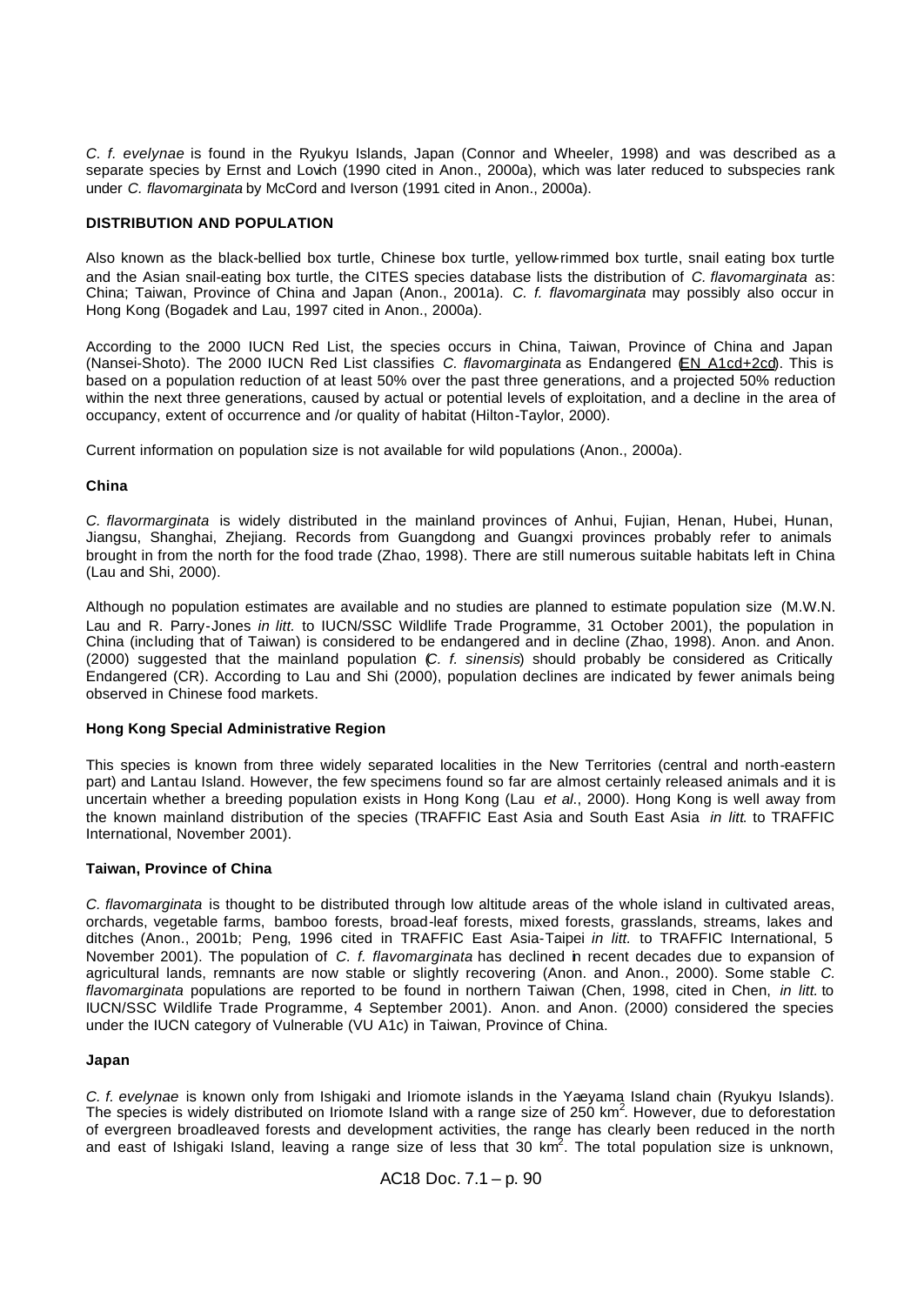however, it appears that at least on Ishigaki Island, the population is declining based on a reduction in the number of sightings (CITES Management Authority of Japan, *in litt.* to IUCN/SSC Wildlife Trade Programme, 9 November 2001). In 1999, the Environment Agency (Government of Japan *in litt.* 1999 cited in Anon., 2000a) cited habitat loss and illegal capture for the pet trade as a reason for this decline.

The CITES Management Authority of Japan (*in litt.* to IUCN/SSC Wildlife Trade Programme, 9 November 2001) report that a survey to estimate population density was conducted on Iriomote Island from 1982-1983. The results gave a population density of 0-128 individuals/hectare, but the population trend on the island is unknown. There is concern that road construction on Iriomote Island may break the habitat continuity between the ocean and the terrestrial areas, but the rate of such habitat fragmentation is unknown.

*C. flavomarginata* has been reported to be introduced into Okinawa Island (Ota, 1995 cited in Chen, *in litt.* to IUCN/SSC Wildlife Trade Programme, 4 September 2001)*.*

*C. flavomarginata* is listed as Vulnerable in the Red Data Book of Japan (Ota, 2000 cited in TRAFFIC East Asia-Taipei *in litt.* to TRAFFIC International, 5 November 2001). The species is also listed as "Rare" in the Red Data Book of Okinawa prefecture (Anon., 1996 cited in TRAFFIC East Asia-Taipei *in litt.* to TRAFFIC International, 5 November 2001).

# **HABITAT AND ECOLOGY**

The habitats of *C. flavomarginata* have not been thoroughly studied in the wild. *C. flavomarginata* has a highly omnivorous diet (Connor and Wheeler, 1998). With a maximum reported age of 19 years in captivity (Reckel, 1999 cited in Anon., 2000a), the carapace of *C. flavomarginata* grows to a length of 18-20 cm (Rogner, 1996 cited in Anon., 2000a).

Reproduction in captivity shows that the species matures at approximately 10 years of age. The clutch size varies from 1-4 eggs with an annual number of clutches of 1-4. So far, various captive breeding operations have not observed the species reproducing for more than 8 years after first maturing (Zwartepoorte and De Bruin, 2000 cited in H. Zwartepoorte, Rotterdam Zoo and Eur opean Studbook Foundation, *in litt*. to IUCN/SSC Wildlife Trade Programme, 11 September 2001). Incubation lasts for 68-90 days (Anon., 2000a) and hatchlings have carapaces of approximately 4 cm in length (Ernst and Barbour, 1989).

#### **China**

The species inhabits wet areas at the edges of forests and beside rivers and lakes. It is often active during periods of rainfall. In Anhui Province, it inhabits forest borders or grassy mountains with scattered shrubs close to aquatic areas. It is active in flowing streams during the dry season. In the summer months, it is nocturnal, and during the winter months, it moves to the southern slopes where there is thick grass and dead leaves for hibernation (Zhao, 1998).

Zhao (1998) recommends that surveys should be carried out to better understand the distribution, status and ecology etc. and to lead to realistic conservation measures.

#### **Taiwan, Province of China**

One study showed that adult individuals comprised 78.1% of the northern Taiwan population. Females are estimated to mat ure at 14 years old and males at 13 years (Chen and Lue, 1999 cited in Chen, *in litt.* to IUCN/SSC Wildlife Trade Programme, 4 September 2001). The clutch size ranges from 1-3 in the northern Taiwan population (Chen, 1998; Chen and Lue, 1999, cited in Chen, *in litt.* to IUCN/SSC Wildlife Trade Programme, 4 September 2001).

Gravid females usually stay near the border of evergreen forests during the nesting season and then move back into the forest's interior. Males tend to remain in the densely vegetated areas of the evergreen forest throughout the year. The home range of *C. flavomarginata* ranges from 0.07 to 6.39 ha in northern Taiwan, Province of China (Chen, 1998; Lue and Chen, 1999, both cited in Chen, *in litt.* to IUCN/SSC Wildlife Trade Programme, 4 Septem ber 2001).

In southern Taiwan, females have been observed to retain four eggs per clutch (Chen, *in litt.* to IUCN/SSC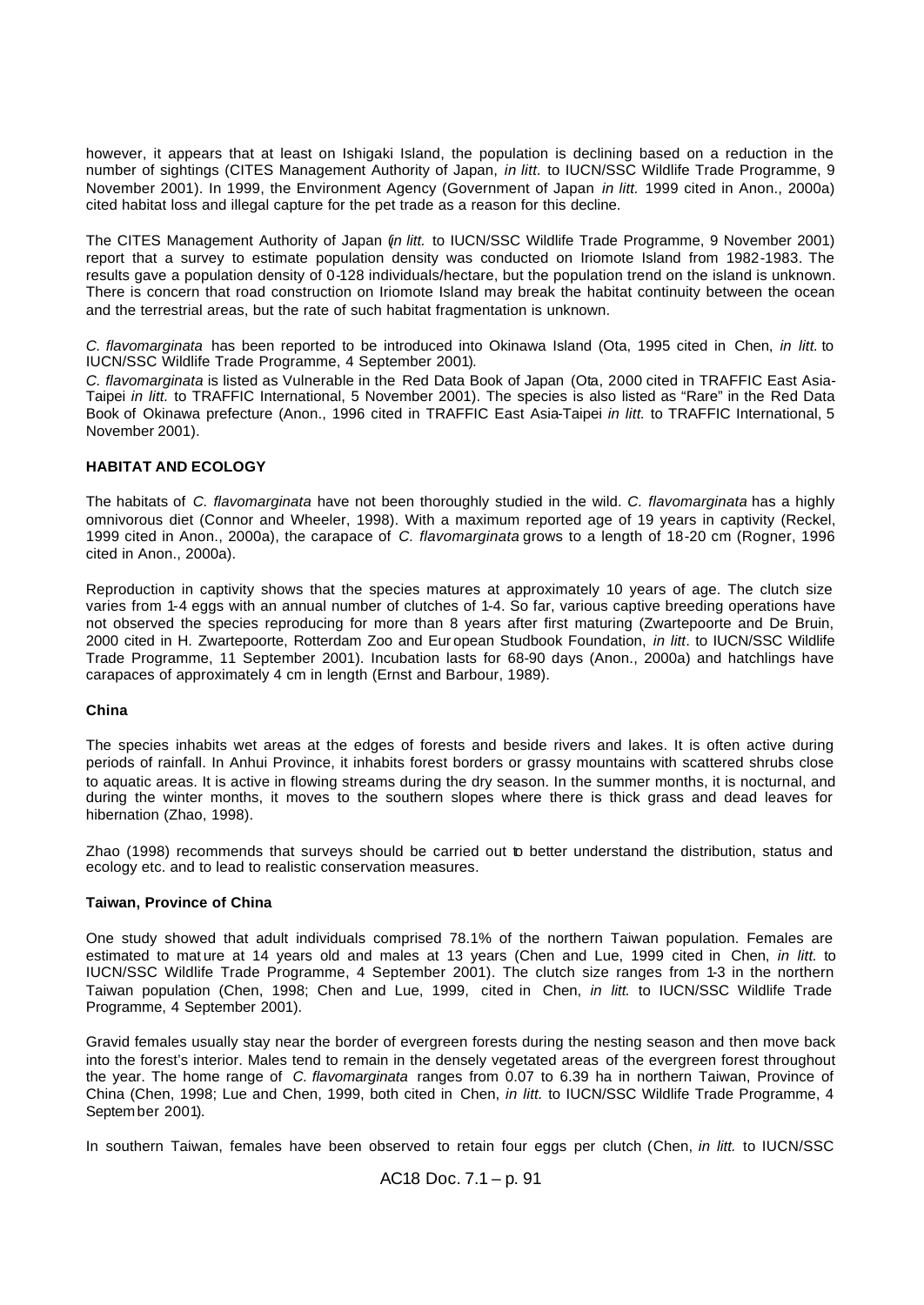Wildlife Trade Programme, 4 September 2001).

# **Japan**

*C. f. evelynae* inhabits natural evergreen broadleaved forest and well-recovered secondary forests. It is rarely found in dry environments since it prefers land-water interfaces such as low wetlands, ponds and rivers. Forests with wet forest floors are considered necessary for its survival (CITES Management Authority of Japan, *in litt.* to IUCN/SSC Wildlife Trade Programme, 9 November 2001).

*C. f. evelynae* is less active in winter but is not believed to hibernate. Mating has been observed in late March, females are known to produce 13 eggs that are 40-51 mm long and 24-27 mm wide. These hatch in mid-late August, but the generation time is unknown. The subspecies is omnivorous; its diet ranging from plants to small animals (including insects, snails and the snake *Ramphotyphlops braminus*) and may include scavenging from the carcasses of large animals. Neither the social structure, genetic characteristics or other differences between the subspecies of *C. flavomarginata* are known (CITES Management Authority of Japan, *in litt.* to IUCN/SSC Wildlife Trade Programme, 9 November 2001).

# **THREATS TO SURVIVAL AND DOMESTIC USE**

The main threats to this species are habitat loss and degradation in its East Asian range, collection for local consumption for its perceived medicinal benefits, and collection for the international pet trade (TRAFFIC South East Asia *in litt*. to TRAFFIC International, 29 November 2001). The genus *Cuora* spp*.,* have a very low reproductive rate with low nesting numbers and small clutch sizes, making them very sensitive to over collection (Das, 1997 cited in Anon., 2000b). In view of its endangered status, illegal trade is likely to pose a serious threat to the survival of this species (Lau and Parry -Jones, *in litt.* to IUCN/SSC Wildlife Trade Programme, 31 October 2001).

# **China**

The main threat to the species is through over-collection for the food trade (Lau and Shi, 2000; National Environmental Protection Agency of China, 1998 cited in Anon., 2000a). The species is also threatened by habitat destruction and degradation as a result of deforestation and urbanisation, although there are still thought to be numerous suitable habitats remaining in China (Lau and Shi, 2000). According to Connor and Wheeler (1998), there is continued harvest from the wild to satisfy the international pet trade. Meier (*in litt.* 1998a cited in Anon., 2000a) noted that the species had become scarce in food markets, reportedly causing a significant increase in price and in turn, allegedly raising the incentives for even more intensive collection from the wild.

The domestic trade in both South China and Hong Kong mainly involves live adults and subadults for the commercial food trade and small juveniles for the pet trade. Like other hard-shelled turtles, *C. flavomarginata* is consumed as a tonic and/or is cooked together with herbal ingredients as medicinal food (Lau and Parry-Jones, *in litt.* to IUCN/SSC Wildlife Trade Programme, 31 October 2001). The shell and meat of *C. flavomarginata* are particularly believed to be effective as a cure for cancer within China (Lu *et al*., 2000a;b, cited in Chen, *in litt.* to IUCN/SSC Wildlife Trade Programme, 4 September 2001). *C. flavomarginata* is used to make two drugs, Duan Ban Gui Pian and Duan Ban Zhu She Ye. The first is used to cure osseous tuberculosis of the joints and lymphatic glands. The second is injected to treat haemorrhoid bleeding, fistula and as a supplementary cancer drug (Zhang *et al.,* 1998 cited in CITES Management Authority of China, *in litt.* to CITES Secretariat, 17 November 2001).

A growing number of small juveniles have appeared in pet shops in South China and Hong Kong. These small juveniles are believed to have been bred in commercial breeding farms (Chan, in press cited in Lau and Parry-Jones *in litt.* to IUCN/SSC Wildlife Trade Programme, 31 October 2001). One Hong Kong based turtle trader reported in October 2001 that an estimated 60% of *C. flavomarginata* hatchlings in trade in China are wildharvested from Anhui, Hubei and Hunan provinces, where the species was reported to "remain common" (TRAFFIC East Asia and South East Asia *in litt*. to TRAFFIC International, November 2001).

As with many freshwater turtle species, data on the volume of trade are not available.

There are different accounts as to how commonly the species is found in Chinese markets. According to Zhao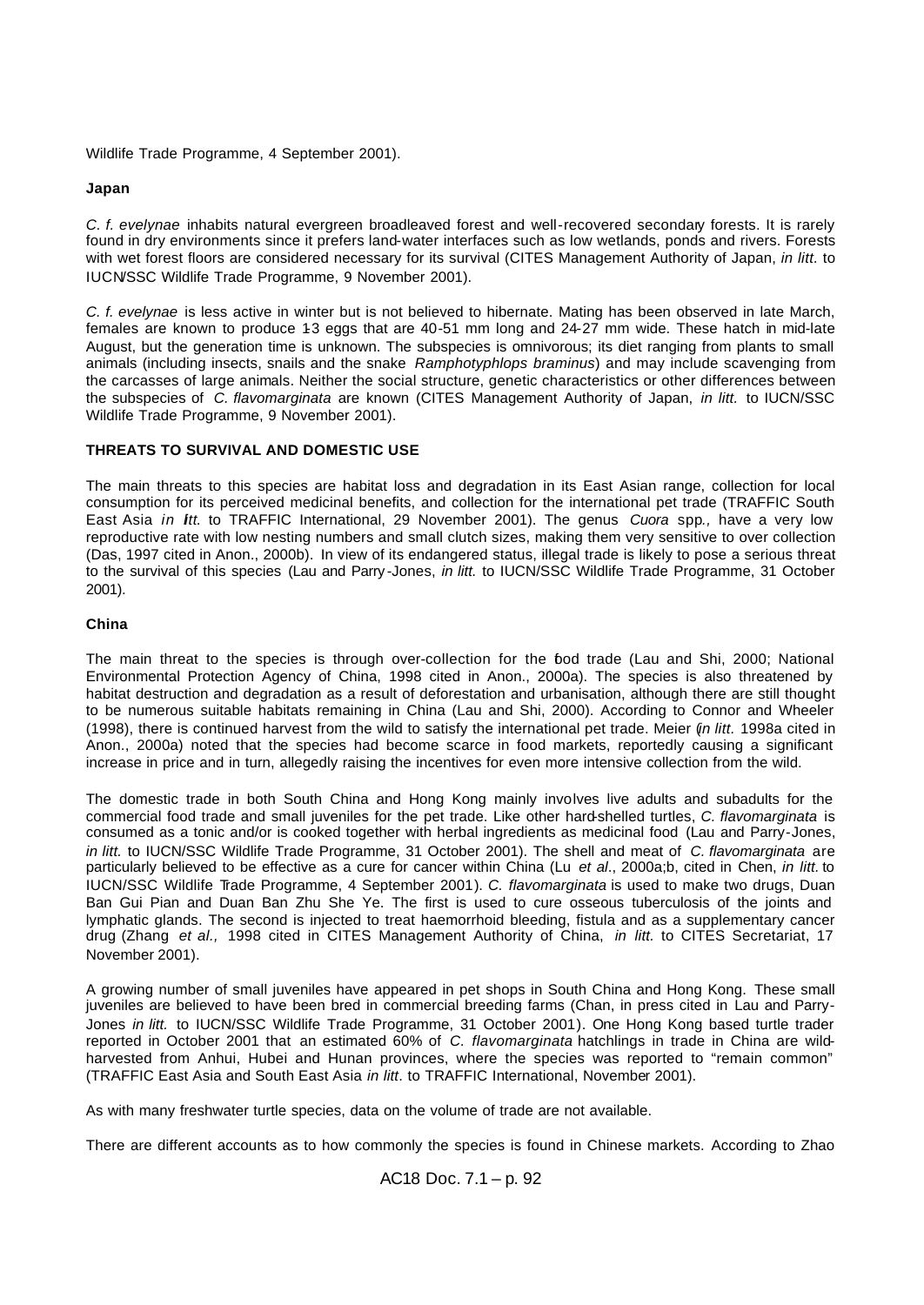(1998) a few individuals are found in markets; and the individuals in Guangdong market were said to come from Hunan. Lau and Shi (2000) report that the fact that fewer animals are turning up in Chinese markets suggests that the population is declining, and Devaux (1999 cited in Anon., 2000a) reported this species to be rarely for sale at markets in China.

In contrast, at the markets in Guangdong and Guangxi in 1994, *C. flavomarginata* was described by Wenjun *et al.* (1996) as common. Five specimens were observed for sale in a single day in August 1995 at Qingping market Guangzhou Province (Meier, *in litt.* 1998a cited in Anon., 2000a). At the same market Valentin (*in litt*. to the German CITES Scientific Authority, 30 September 1999, cited in Anon., 2000a) observed about 50 specimens of *C. flavomarginata* for sale in November 1998 and in April 1999. Chen (*in litt.* to IUCN/SSC Wildlife Trade Programme, 4 September 2001) reports that the trade of *C. flavomarginata* is still common in southern China with more than 50 individuals observed for sale in Qingping market on 30 August, 2001. At any one time, up to 50 specimens were observed in each of Guangzhou's Qingping market and in Shenzhen's Dongmen market from 2000-2001 during the Kadoorie Farm & Botanic Garden's (KFBG) Wildlife Trade Monitoring studies (Lau and Parry-Jones *in litt*. to IUCN/SSC Wildlife Trade Programme, 31 October 2001).

Approximately 34 species of chelonia were observed in the Qingping market, Guangzhou in October 2001. Numbers of specimens were estimated on the basis of turtles on display in public vi ew and therefore represent the minimum number available. A few traders had between 3 and 10 specimens of *C. flavomarginata* in stock, with a total of around 20-30 specimens observed in the market. Prices ranged from RMB 300–420/jin [1 jin = 500 g] (approximately USD 73–100/kg); the advertised prices varied considerably between adjacent vendors. New wildlife markets have also been opened in Guangzhou (TRAFFIC East Asia and South East Asia *in litt*. to TRAFFIC International, November 2001).

Surveys undertaken at one market in Shanghai during 2001 indicated that several hundred live specimens of *C. flavomarginata* were available (E. Even, Emmen Zoo *in litt*. to TRAFFIC Europe, November 2001 cited in TRAFFIC Europe *in litt.* to TRAFFIC International, 8 November 2001).

# **Hong Kong Special Administrative Region**

*C. flavomarginata* is utilised for both food and for pets in Hong Kong. The vast majority of turtles in the food and the pet trade originate from outside Hong Kong. A year long survey of 12 representative market sites was conducted by TRAFFIC East Asia during 1998-1999. Of the 84 chelonian species encountered, *C. flavomarginata* was one of the top ten species traded in terms of volume. However, these may not necessarily be wild specimens (Lau *et al*., 2000). A growing number of small juveniles have appeared in pet shops in Hong Kong and are believed to have been captive bred (Chan, in press cited in Lau and Parry-Jones *in litt.* to IUCN/SSC Wildlife Trade Programme, 31 October 2001 ).

The price of individual *C. flavomarginata* has apparently risen continuously from about USD 58 in 1985, to between USD 10-12 in 1990, and USD 35-75 in 1997 depending on the animals' size (Meier *in litt*., 1998 cited in Anon. 2000a). In autumn 1998, *C. flavomarginata* were reportedly for sale in Hong Kong pet shops for USD 40 each (German CITES Scientific Authority pers. obs*.* 1998 cited in Anon. 2000a). One Hong Kong-based turtle trader reported in October 2001 that prices for *C. flavomarginata* continue to increase (TRAFFIC East Asia and South East Asia *in litt*. to TRAFFIC International, November 2001).

From 2000-2001, a maximum of 30 juveniles have been observed in pet shops and up to 20 adults in Hong Kong food markets during the KFBG's Wildlife Trade Monitoring studies (Lau and Parry-Jones *in litt*. to IUCN/SSC Wildlife Trade Programme, 31 October 2001). In October 2001, 17 adult *C. flavomarginata* were observed at one traditional Chinese medicine and supermarket shop in Jordan, Hong Kong. These specimens were selling for HKD 960 / catty [1 catty = 600 g] (approx USD 206/kg); it should be noted, however, that this shop is always about twice as expensive as street / market prices. A total of about 90 *C. flavomarginata*, mainly juveniles and hatchlings, were observed in six aquarium and pet shops in Hong Kong at prices (where indicated) ranging between HKD 300-560/animal (approx USD 40-70/animal) (TRAFFIC East Asia and South East Asia *in litt*. to TRAFFIC International, November 2001).

# **Taiwan, Province of China**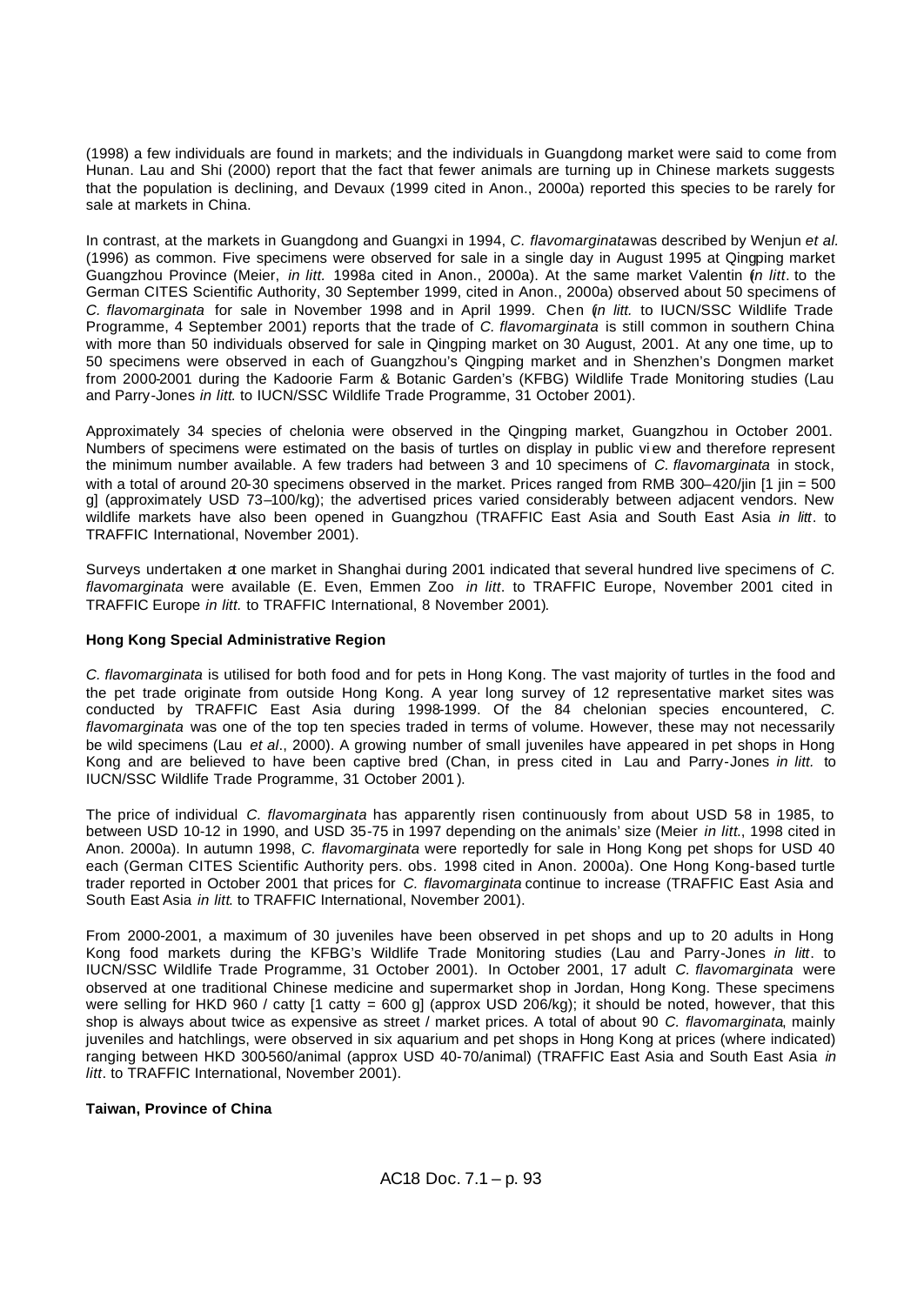Habitat loss and degradation caused by la nd development seem to be the primary factors that could cause population declines. Deforestation and habitat fragmentation in low altitude evergreen forests have deprived the species of many of its essential habitats. The extensive collection and release of native or exotic turtles is also thought likely to pose serious threats to natural populations (Chen *et al*., 2000a).

According to the trade statistics on the web site of Ministry of Economic Affairs, there were at least 1 441 t of turtle shells of unspecified species imported from various countries and areas into Taiwan, Province of China from 1990-2000. The turtle shells came primarily from mainland China (589 t.) and Indonesia (540 t) (Chen, *in litt.* to IUCN/SSC Wildlife Trade Programme, 4 September 2001). Although this data is not species specific, it demonstrates the importance of Taiwan, Province of China as major consumer of turtle shells. However, according to TRAFFIC East Asia-Taipei, (*in litt.* to TRAFFIC International, 5 November 2001) *C. flavomarginata* is only found occasionally in the traditional Chinese medicine market.

The meat of *C. flavomarginata* is sometimes consumed by aboriginal peoples (Chen, *in litt.* to IUCN/SSC Wildlife Trade Programme, 4 September 2001).

*C. flavomarginata* are kept as pets in Taiwan. Prices from one outlet advertising on the web in 2000 were quoted as TWD 600/animal (approximately USD 17/animal), with 40 specimens reportedly available for sale (Anon., 2000c cited in TRAFFIC East Asia-Taipei in litt. to TRAFFIC International, 5 November 2001).

## **Japan**

Since the 1970s, important habitats continue to be lost through large-scale deforestation. Many *C. flavomarginata* individuals are killed accidentally on the roads around its habitat. On Ishigaki Island, the Cane Toad *Bufo marinus* has been introduced and is an invasive species. The distribution of *B. marinus* is expanding and it is a potential food competitor with *C. f. evelynae. C. f. evelynae* is a popular pet and it is conceivable that an appreciable number of individuals are caught illegally for the pet trade. Subspecies of *C. flavomarginata* other than *C. f. evelynae* are imported and sold in pet shops, however, there are no data available as to the volume of this trade (CITES Management Authority of Japan, *in litt.* to IUCN/SSC Wildlife Trade Programme, 9 November 2001). In 1999, the Environment Agency (Government of Japan *in litt.* 1999 cited in Anon., 2000a) cited habitat loss and illegal capture for the pet trade as a reason for the decline in this species' population.

Rare or endemic species of Japan are listed as "National Monument" (See **Conservation Measures**) which provides for protection of the species and its habitat. Before its categorization as a National Monument, significant numbers of this species were taken from these islands as pets (Ota, 1995 cited in TRAFFIC East Asia-Japan *in litt.* to TRAFFIC International, 5 November 2001). Some individuals have been found in non-native habitats, such as on the mainland of Okinawa prefecture (Chigara, 1991 cited in TRAFFIC East Asia-Japan *in litt.* to TRAFFIC International, 5 November 2001).

Endemic to Japan, *Geoemyda japonica*, and also classified as a "National Monument", is distributed only on the mainland of Okinawa prefecture and its range does not overlap with that of *C. flavomarginata*. However, hybrid specimens of *C. flavomarginata* and *G. japonica* have been recorded and in future could significantly impact upon populations of *G. japonica* (Yasukawa, 1996 cited in TRAFFIC East Asia-Japan *in litt*. to TRAFFIC International, 5 November 2001).

#### **INTERNATIONAL TRADE**

The listing of *C. flavomarginata* in CITES Appendix II entered into effect on 19 July 2000. As of December 2001, only two instances of trade in *C. flavomarginata* had been reported. These consisted of two separate reports of imports into the US of wild specimens. One of these comprised 47 live specimens imported from, and originating in Hong Kong. The other transaction of 50 live individuals was imported from Hong Kong, with an unknown country of origin.

|      |      |       |                | <b>Imports</b>       |      |      | <b>Exports reported</b> |                  |      |    |    |  |
|------|------|-------|----------------|----------------------|------|------|-------------------------|------------------|------|----|----|--|
|      |      |       |                | <b>Ireported</b>     |      |      |                         |                  |      |    |    |  |
| Year | Imp. | IExp. | <b>IOrigin</b> | <b>Quantity Term</b> |      | . IP | IS                      | <b>IQuantity</b> | Term | םו | IS |  |
| 2000 | US   | HK    |                | .47                  | Live |      | lW                      |                  |      |    |    |  |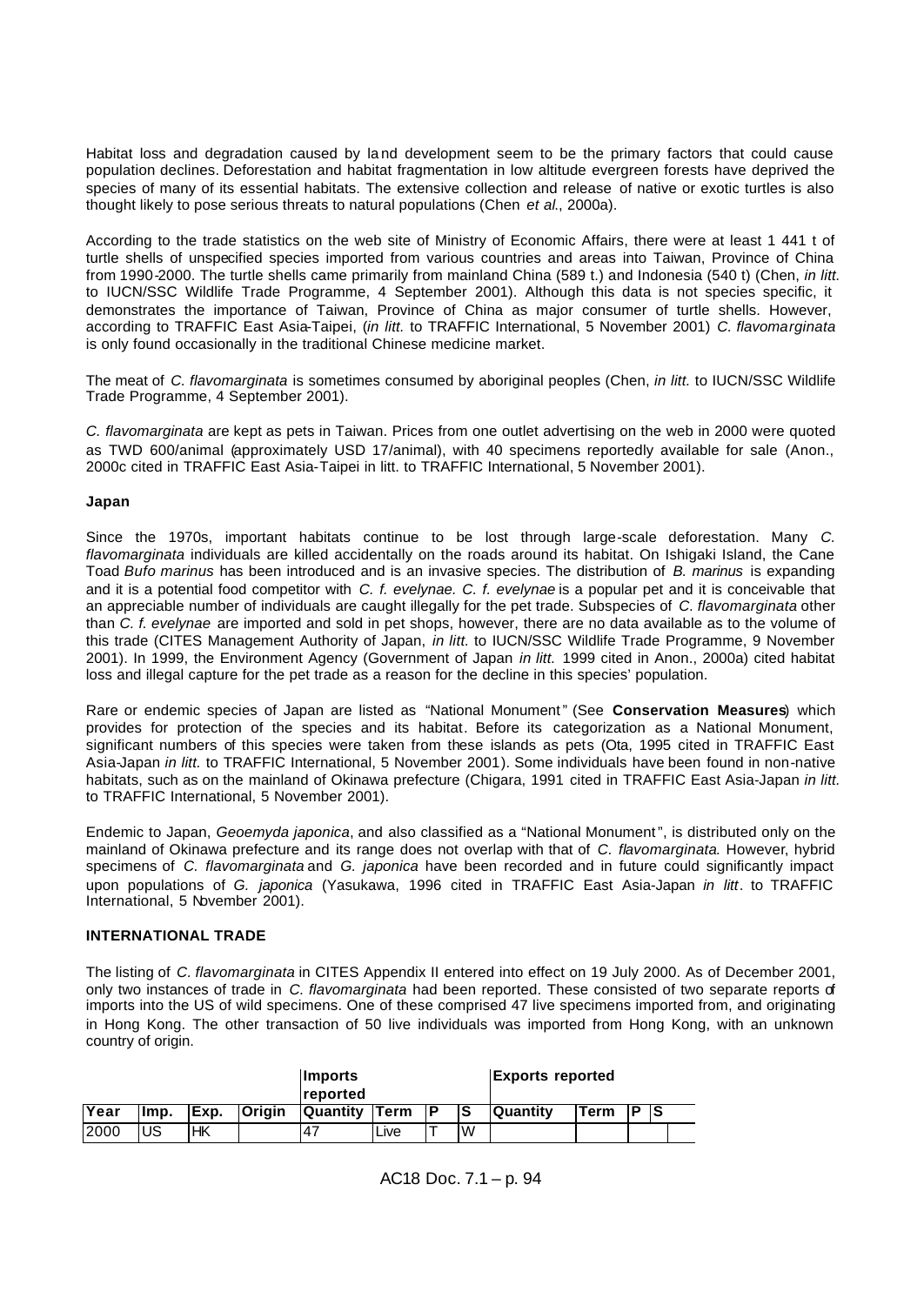| 2000                                                    | <b>IUS</b> | 'HK |  | -50 | .∟ive |  | lW |  |  |  |
|---------------------------------------------------------|------------|-----|--|-----|-------|--|----|--|--|--|
| Source: CITES annual report data compiled by UNEP-WCMC. |            |     |  |     |       |  |    |  |  |  |

#### **China**

China is thought to be the world's major consumer of freshwater turtles, the majority of which are now imported from other Asian Countries, and the overall trade has probably increased since the opening of borders with other Asian countries (Lau and Shi, 2000). Rare or restricted Asian species observed in Chinese food markets are particularly sought after (Lau and Shi, 2000).

It is difficult to separate international trade from the domestic trade (Lau and Parry -Jones *in litt.* to IUCN/SSC Wildlife Trade Programme, 31 October 2001) and to differentiate legal international trade from illegal trade (Lau and Shi, 2000). Most of the trade entering the Chinese food markets is alleged to be illegal, with serious consequences for wild populations (Zwartepoorte *in litt*. to IUCN/SSC Wildlife Trade Programme, 11 September 2001). However, the CITES Management Authority of China (*in litt.* to CITES Secretariat, 17 October 2001) does not have any data on illegal trade of *C. flavomarginata*.

China suspended the export of native species of Testudinata for commercial purposes (except *Chinemys reevsii* and *Trionyx sinensis*) on 6 June 2000 (CITES Management Authority of China, *in litt.* to CITES Secretariat, 17 November 2001).

A new regulation has recently been imposed in China controlling the import of turtles into the country. Notification No. [2000]51, concerning the Strengthening the Live Reptile Import and Export Management issued by the Management Authority of China on 13 June 2000, stipulates that:

Import of specimens listed in Appendix II of CITES are not allowed from those countries which have not established an annual export quota;

Commercial imports of all species from Indonesia, Cambodia and Thailand are suspended;

Imports into Guangdong and Hainan Provinces must arrive only in Guangzhou Baiyun Airport, Shenzhen Huangtian Airport and Haikou Meilan Airport. Imports into other provinces and municipalities are to be determined by the local administration. The import port should be indicated in the certificate of export/import.

Fourteen specimens of *C. flavomarginata* were exported in 2001 for animal exchange between the Nan Jing Turtle Research Association and the Turtle and Tortoise Care Society in California, USA (CITES Management Authority of China *in litt.* to CITES Secretariat, 17 October 2001).

## **Hong Kong Special Administrative Region**

Ongoing Wildlife Trade Monitoring studies conducted by Kadoorie Farm & Botanic Garden (KFBG) has found *C. flavomarginata* repeatedly in small numbers in both the pet and food markets in Hong Kong. Since this species is not thought native to Hong Kong and captive breeding for this species is not known locally, the specimens observed in the local pet and food markets have likely been imported (Lau and Parry-Jones *in litt.* to IUCN/SSC Wildlife Trade Programme, 31 October 2001). Connor and Wheeler (1998) note that specimens continue to enter the international pet trade via Hong Kong. There is reportedly a trend for the importation into Hong Kong of captive -bred hatchlings of several Asian species, some in large farm-scale numbers; these include *C. flavomarginata* (Lau *et al*., 2000).

The process to include this species in the Animals and Plants (Protection of Endangered Species) Ordinance (which implements CITES) is expected to be completed in early 2002 (C.S. Cheung, AFCD pers comm. to TRAFFIC East Asia, 29 October 01 cited in Lau and Parry -Jones *in litt.* to IUCN/SSC Wildlife Trade Programme, 31 October 2001). Therefore, the international trade in the species is not yet regulated in Hong Kong and trade data are not available.

# **Taiwan, Province of China**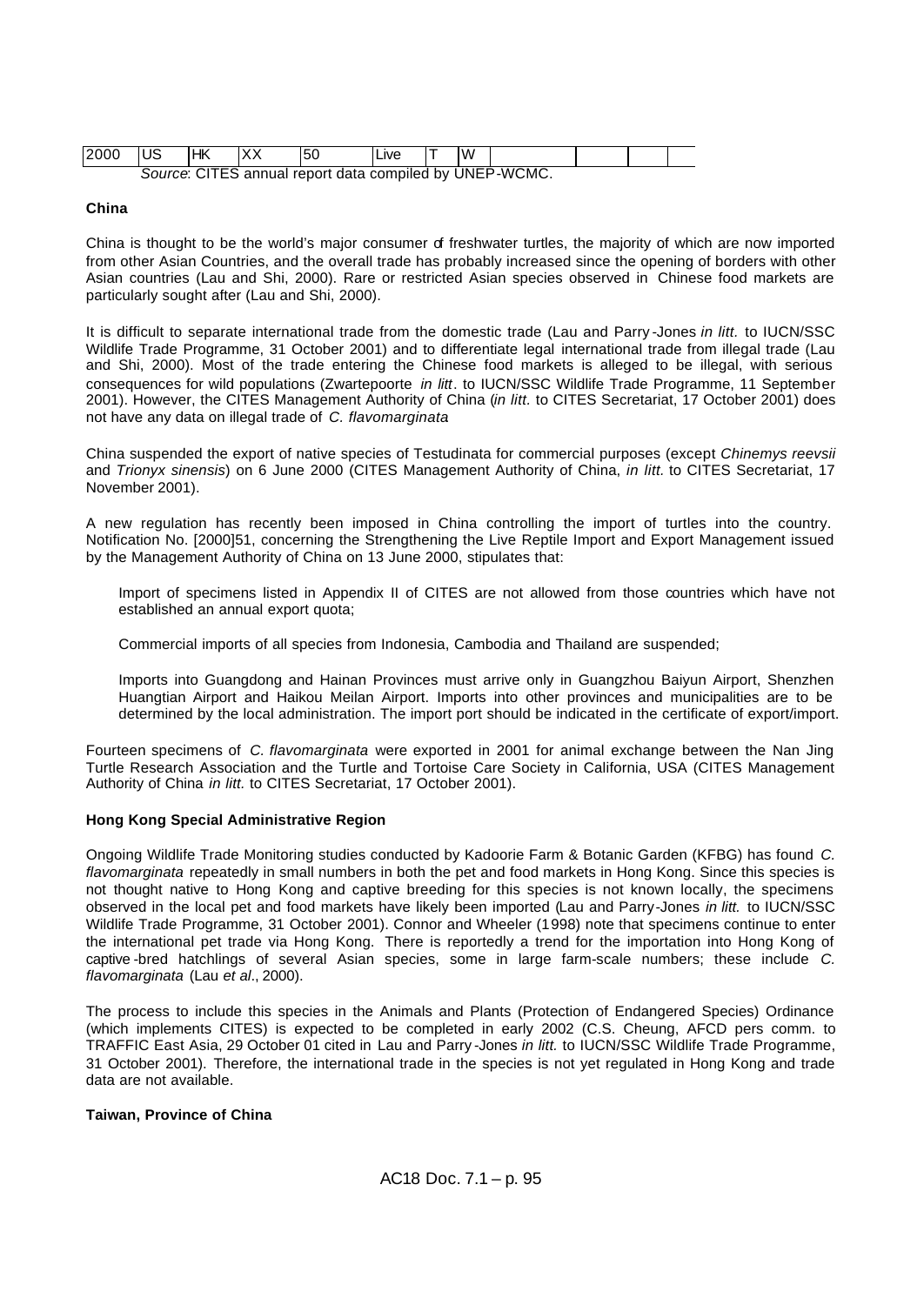The species is reported to have been exported from Taiwan, Province of China to the USA in large numbers in the past (Connor and Wheeler, 1998). It is known that this species has been formerly intensively collected for the pet trade and for stuffed specimens, but no reliable data exist to enable the size of this trade to be estimated. Commercial exploitation of this species in Taiwan, Province of China is thought to have diminished, or has possibly even ceased due to population declines and protective legislation (Chen *et al*., 2000).

#### **Japan**

There are no recorded imports of this species into Japan in recent years; the Customs Tariff Schedule of Japan does not have a specific category for live turtles but includes all live turtles under "other live animals". TRAFFIC East Asia-Japan *in litt.* to TRAFFIC International, 5 November 2001). Japan has not imported *C. flavomarginata*  during the period July 2000 to October 2001. No exports of the species have been made during this period without a CITES export permit (CITES Management Authority of Japan, *in litt.* to IUCN/SSC Wildlife Trade Programme, 9 November 2001).

#### **Thailand**

Specimens are occasionally sold in regional pet trade outlets, and have been occasionally observed for sale in Chatuchak market, Bangkok prior to January 2000 (TRAFFIC South East Asia *in litt*. to TRAFFIC International, 29 November 2001).

#### **USA**

Import of *Cuora* into the USA is affected by the four-inch (ten cm)-rule, which came into effect in 1975. This rule was imposed by the USA Food and Drug Administration to prevent transmission of turtle-associated *Salmonella* to children. Having closed that supply, the trade now supplies other, wild-caught turtles more than ten cm long. This rule makes commercial farming and raising financially unattractive and thus reportedly shifts the pet trade into wild-caught sources (Anders Rhodin, pers. comm. to van Dijk December 1999, cited in van Dijk *in litt*. to IUCN/SSC 1999).

#### **Imports of** *C. flavomarginata* **into the USA, 1992-1999**

| Year        | 1992 | 1993 | 1994 | 1995 | 1996 | 1997 | 1998 | 1999 |
|-------------|------|------|------|------|------|------|------|------|
| live<br>No. | 143  | 44   | 020  | 109  | 145  | 320  | 881  | 406  |

*Sources:* 1992-1995: Hoover, 1998.

1996-1999: LEMIS data cited in TRAFFIC North America *in litt*. to TRAFFIC International, December 2001.

The recorded number of *C. flavomarginata* imported into the USA has dropped substantially since the high level of 1996. The figures presented in the Table should be considered minimum import figures, as a certain percentage of the total imports were likely recorded either at the genus level only, or as non-CITES reptiles. The country of export for 1996-1999 has been recorded primarily as China or Hong Kong, however, in 1999, Vietnam appears as a country of origin (TRAFFIC North America *in litt*. to TRAFFIC International, December 2001).

Captive-bred hatchlings are apparently offered for USD 150 -250 (Anon., 1999; McCord, *in litt.* to Weissgold 4 October 1999, both cited in Anon., 2000a). Wild-caught specimens are offered for sale by importers for USD 35- 135 depending on the size of the animals (Weissgold, *in litt.* to the German CITES Scientific Authority 1999 cited in Anon., 2000a).

## **Europe**

The species is relatively commonly sold and kept by hobbyist in Europe. Since the CITES listing of the species in 2000, the availability of the species decreased drastically and nowadays an increasing number of captive bred specimens is being offered (T. Vinke, Chair of the DGHT Chelonian Working Group, pers. comm. to TRAFFIC Europe, October 2001). Traders in the United Kingdom offered the live specimens of the species for around 115 Euro in 1998 (Auliya, in prep.). In 2000 and 2001, some specimens have been offered by Czech traders for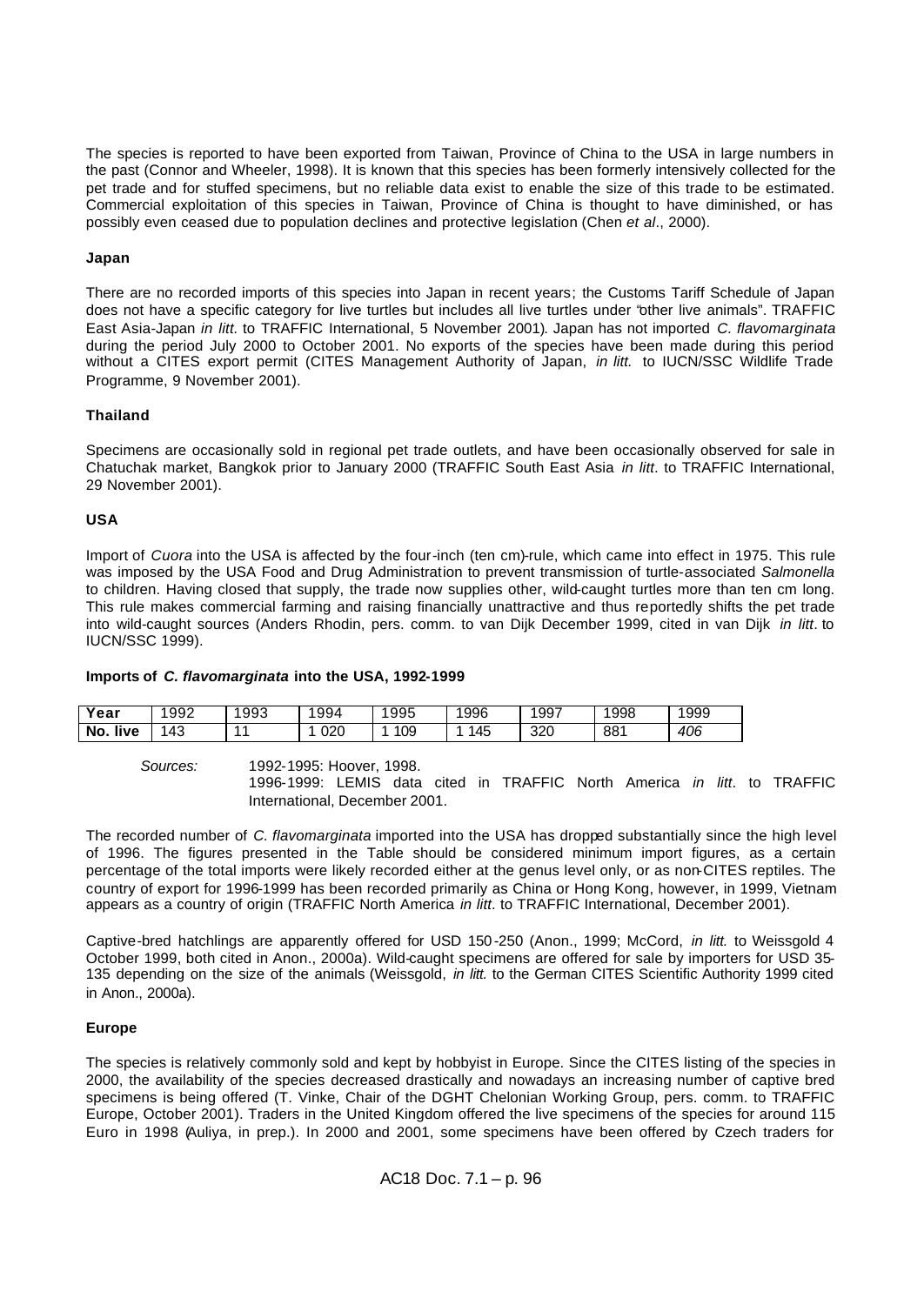around 150 Euro but no imports have been recorded by the Czech Republic (Jan Kucera, CITES Management Authority of the Czech Republic, *in litt*. to TRAFFIC Europe, October 2001).

# **CONSERVATION MEASURES**

*C. flavomarginata* is listed on Annex B of EC Regulation 338/97, with effect from 18 December 2000 (Anon., 2001a).

## **China**

Although this species is not protected by the People's Republic of China Wild Animals Protection Law (Lau and Shi, 2000), it is included on the list of Beneficial, Scientific and Economic Terrestrial Animals under State Protection (2000). However, measures to protect the species are not clearly provided. Additionally, hunting and collection of animals inside nature reserves is prohibited (CITES Management Authority of China, *in litt.* to CITES Secretariat, 17 October 2001). However such protection needs to be better enforced (Lau and Parry-Jones *in litt.* to IUCN/SSC Wildlife Trade Programme, 31 October 2001).

Observations made at Qingping market, Guangzhou in October 2001 suggested that the market is now subject to stricter regulation than were observed in previous years. Traders are stationed in their shops and are not allowed onto the sidewalk or main road; and this regulation appears to be well enforced (TRAFFIC East Asia and South East Asia *in litt*. to TRAFFIC International November 2001).

## **Hong Kong, Special Administrative Region**

All wild chelonians are legally protected in Hong Kong by the Wild Animals Protection Ordinance. This prevents the collection, removal, destruction, and possession of any wild turtle or possession of any hunting or trapping equipment and is enforced by the Agriculture, Fisheries and Conservation Department (AFCD) of the Hong Kong Special Administrative Region. The AFCD is also responsible for administering and enforcing the Animals and Plants (Protection of Endangered Species) Ordinance which implements CITES. Import, export, trade and possession of CITES-listed species, whether native or exotic, is only allowed with permission from the AFCD. The maximum penalty for breaking the Ordinance is HKD 5 million (approximately USD 62 500) and two years imprisonment, although much smaller fines are usually levied (Lau *et al*., 2000). However, the process to include *C. flavomarginata* in the Animals and Plants (Protection of Endangered Species) Ordinance, has not yet been completed, but is expected to be completed in early 2002 (pers. comm., C.S. Cheung, AFCD to TRAFFIC East Asia, 29 October 01 cited in Lau and Parry -Jones *in litt.* to IUCN/SSC Wildlife Trade Programme, 31 October 2001).

Additionally, all animals inhabiting Country Parks are protected within these in accordance with the Country Parks Ordinance (Lau *et al*., 2000).

## **Taiwan, Province of China**

Under the Wildlife Conservation Law (WCL), all marine turtle species are designated as "endangered" and three freshwater turtle species, including *C. flavomarginata,* are classified as rare and valuable (Chen *et al*., 2000). *C. flavomarginata* is listed as a second category protected species; specimens of *C. flavomarginata* may not be hunted, killed, traded, exhibited, owned, imported, exported, raised or bred, unless under special circumstances recognized in the WCL or related legislation (Article 16, WCL, 1994) (TRAFFIC East Asia-Taipei *in litt.* to TRAFFIC International, September 2001). The Division of Conservation, Council of Agriculture is the authority responsible for implementing the WCL. Although *C. flavomarginata* and other native turtles are protected through the WCL, this law is reportedly not effectively enforced in the field; exploitation of turtles, especially freshwater species, reportedly still occurs in considerable numbers. No effective action for the conservation of *C. flavomarginata* are reported to have been carried out as of 2000 (Chen *et al*., 2000).

Four national parks protect some of the habitat that *C. flavomarginata* occupies (M. Lau, *in litt* to IUCN/SSC Wildlife Trade Programme 20 December 1999).

## **Japan**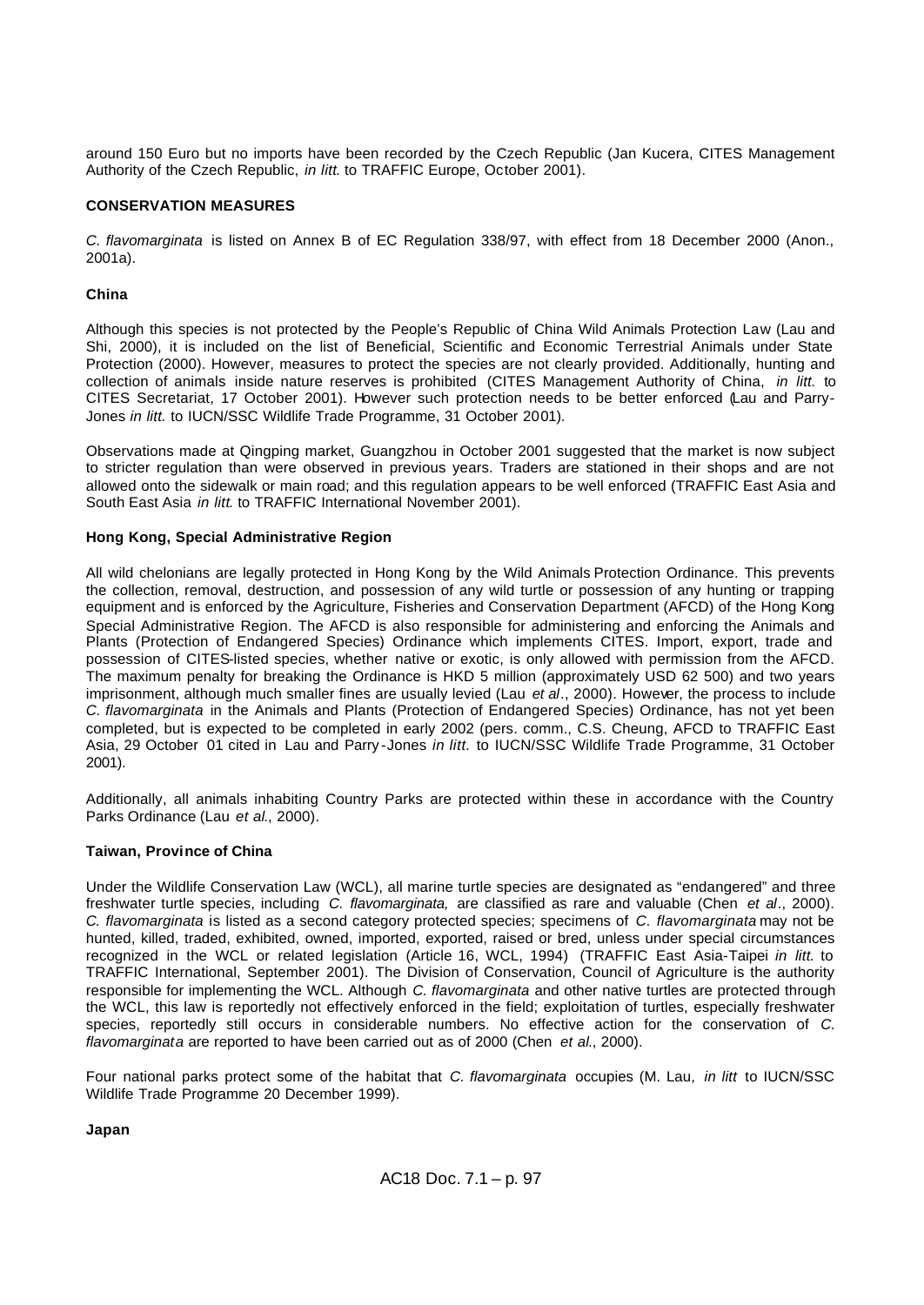The habitat of *C. f. evelynae* is partially protected as National Sanctuaries and/or National Parks (Environment Agency, Government of Japan *in litt.* 1999 cited in Anon., 2000a). However, none of these measures act specifically for the protection of this subspecies (Anon., 2000a). Part of Ishigaki Island has been designated by the Minister of the Environment as a National Park and Wildlife Protection Area under the National Parks Law and the Wildlife Protection and Hunting Law. Development activities such as building structures and the felling of trees require permission from the Minister of the Environment or the govenor of the prefecture concerned (CITES Management Authority of Japan, *in litt.* to IUCN/SSC Wildlife Trade Programme, 9 November 2001).

*C. f. evelynae* was classified as a "National Monument" in 1972 under the Law for the Protection of Cultural Properties. This provides protection to the species and its habitat . According to Article 80, catching, injuring or killing this subspecies is prohibited. Activities which may affect its status or conservation require a permit issued by the director of the Agency for Cultural Affairs (CITES Management Authority of Japan, *in litt.* to IUCN/SSC Wildlife Trade Programme, 9 November 2001; TRAFFIC East Asia-Japan *in litt.* to TRAFFIC International, 5 November 2001).

According to the Law for the Humane Treatment and Management of Animals, pet shops which trade in reptiles are required to report their address, date of establishment and areas of their facility and the main animals they trade, to the prefectural government (TRAFFIC East Asia-Japan *in litt.* to TRAFFIC International, 5 November 2001).

# **CAPTIVE BREEDING**

According to the International Species Information System, 9 males, 11 females and 17 specimens of unknown sex of *C. flavomarginata* are kept in zoos; no hatchlings have been reported within the last six months (Anon., 2001c).

## **China**

Attempts at breeding *C. flavomarginata* have been made in Anhui and Jiangsu Provinces according to Zhao (1998). One adult specimen of *C. flavomarginata* was observed at the captive breeding facility of Tunchan Farm, Hainan Island in October 2001. According to an informed Hong Kong-based hobbyist / turtle trader encountered in Qing Ping market, captive breeding farms for *C. flavomarginata* exist in Hubei Province. These farms possess about 300-400 adults and produce about 200 hatchlings per year. It is not clear whether these figures refer to one prominent farm, the average size of several farms or the combined total of several small farms (TRAFFIC East Asia and South East Asia *in litt*. to TRAFFIC International, November 2001).

## **Taiwan, Province of China**

The captive breeding of protected species such as *C. flavomarginata* for commercial purposes is prohibited under the Wildlife Conservation Law (TRAFFIC East Asia-Taipei *in litt.* to TRAFFIC International, September 2001).

## **USA**

In 1999, J. Buskirk (*in litt.* to IUCN/SSC Wildlife Trade Programme 21 December 1999) noted that this species is the most widely reproduced member of the genus among private chelonian enthusiasts in California. McCord (*in litt.* to Weissgold 4 October 1999 cited in Anon., 2000a) estimates more than 1 000 specimens are kept in captivity in the USA, whilst according to Zwartepoorte (*in litt*. to IUCN/SSC Wildlife Trade Programme, 11 September 2001), *C. flavomarginata* is only bred in relatively small numbers in the USA.

#### **Europe**

The species is captive bred among hobbyist circles in Europe and captive bred specimens are increasingly offered on the European pet market (Vinke, pers. comm. to TRAFFIC Europe, October 2001 cited in TRAFFIC Europe *in litt.* to TRAFFIC International, 8 November 2001). The species is captive bred among hobbyist circles in EU Member States, especially in Austria, Germany, the Netherlands and Switzerland (TRAFFIC Europe *in litt.* to TRAFFIC International, 8 November 2001). According to Zwartepoorte (*in litt*. to IUCN/SSC Wildlife Trade Programme, 11 September 2001) approximately 180 specimens are listed in the studbook/breeding programme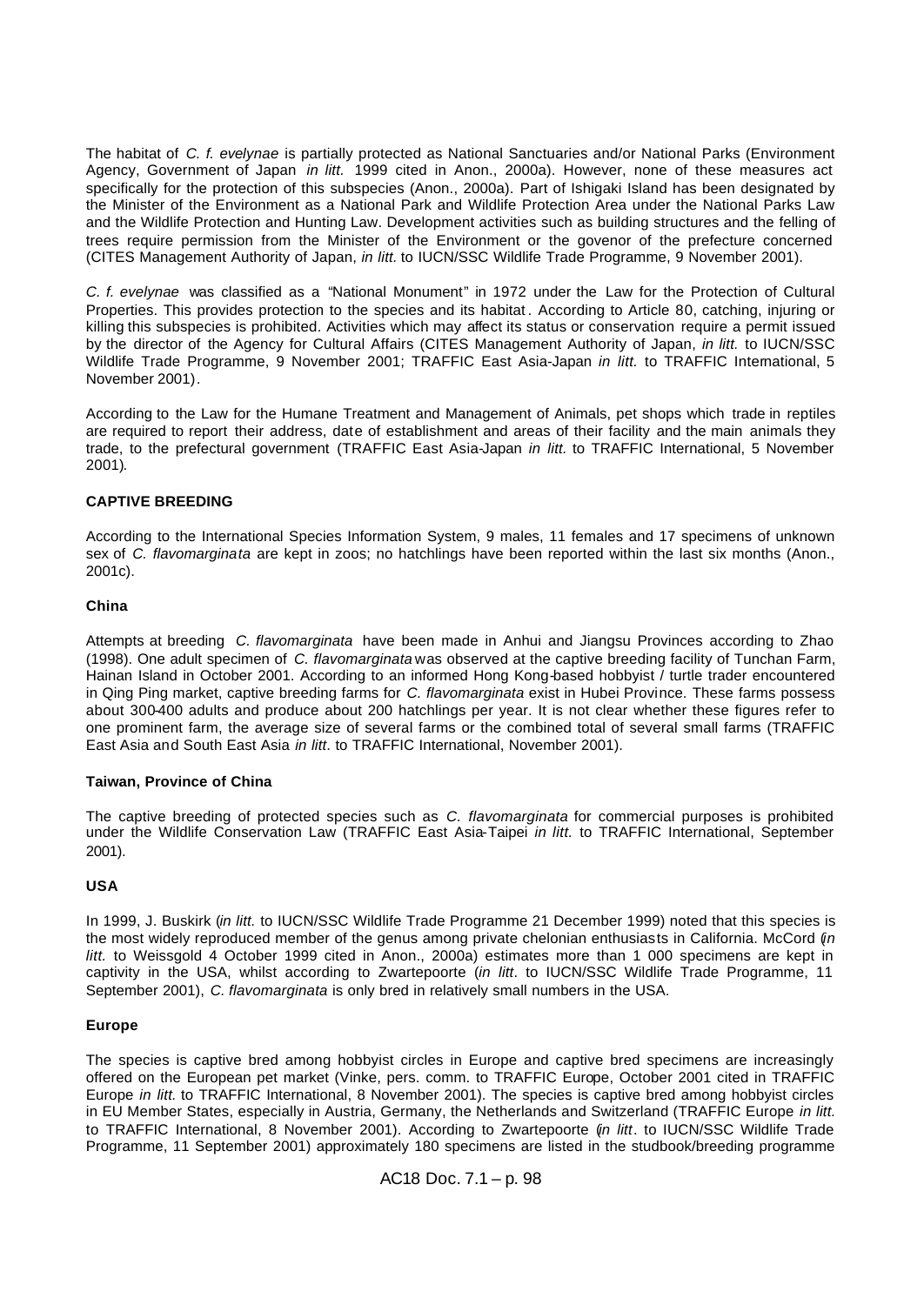for the species managed by the European Studbook Foundation. Studbooks/breeding programmes have been initiated with the aim of the establishment of *ex situ* populations.

In 1999, Artner (*in litt*. to IUCN/SSC Wildlife Trade Programme, 13 December 1999) reported that CHELONIA 2002, a then newly founded conservation breeding programme in Austria, had bred all *Cuora* species except *Cuora zhoui.* He also reports that ECS (Erhaltungszuchtinitiative Chinesische Schildkröten), a conservation breeding initiative of Dutch, German, Swiss, Hungarian and Austrian turtle breeders specialised in Chinese turtle species, has also bred all surviving *Cuora* species.

#### **REFERENCES**

- Ades, G., Banks, C.B., Buhlmann, K.A., Chan, B., Chang, H-C., Chen, T.-H., Crow, P., Haupt, H., Kan, R., Lai, J-Y., Lau, M., Lin, H-C. and Haitao, S. 2000. Turtle trade in northeast Asia: regional summary (China, Hong Kong and Taiwan) *In*: van Dijk, P.P., Stuart, B.L. and Rhodin, A.G.L. (Eds). *Asian Turtle Trade: Proceedings of a Workshop on Conservation and Trade of Freshwater Turtles and Tortoises in Asia.* Chelonian Research Monographs, No. 2.
- Auliya, M. In prep. *The European Union Trade in Live Reptiles*. TRAFFIC Europe Regional Report.
- Anon. 1996. *Endangered species in Okinawa - Red Data Okinawa.* Okinawa Prefectural Government, Okinawa, Japan.
- Anon. 1999. Central Florida Reptile Farm price list. Http://www.herpscope.com/crfr. Dated 6 July 1999.
- Anon. 2000a. *Proposal for inclusion of all species of the Genus Cuora s.l. in Appendix II of the Convention on International Trade in Endangered Species of Wild Fauna and Flora*. Submitted to CoP 11 by the Federal Republic of Germany and the United States of America.
- Anon. 2000b. Interpretation and Implementation of the Convention. Trade in Freshwater Turtles and Tortoises to and in Southeast Asia. Eleventh Meeting of the Conference of the Parties.
- Anon. 2000c. Http://www.ants.com.tw. Viewed December 2000.
- Anon. 2001a. CITES-listed Species Database. Http://www.cites.org/eng/resources/fauna.shtml. Viewed November 2001.
- Anon. 2001b. Http://wagner.zo.ntu.edu.tw/wildlife . Viewed September 2001.
- Anon. 2001c. International Species Information System (ISIS). Http://156.99.114.200/abstracts/Reptilia.asp. Viewed December 2001.
- Anon. and Anon. 2000. Recommended changes to the 1996 IUCN Red List status of Asian turtle species. Prepared by the IUCN SSC Tortoise and Freshwater Turtle Specialist Group and the Asian Turtle Trade Working Group. *In*: van Dijk, P.P., Stuart, B.L. and Rhodin, A.G.L. (Eds). *Asian Turtle Trade: Proceedings of a Workshop on Conservation and Trade of Freshwater Turtles and Tortoises in Asia.* Chelonian Research Monographs, No. 2.
- Bogadek, A. and Lau, M. 1997. A Revised Checklist of Hong Kong Amphibians and Reptiles. *Memoirs of the Hong Kong Natural History Society* (21): 173-187.
- Chan, P.L.B. In press. *An Overview of the Trade in Freshwater Turtles, Tortoises, and other Wildlife in Hong Kong*. TRAFFIC East Asia, Hong Kong.
- Chang, H.-C. 1997. *Study on carapax testudinis in the Taiwan Market for the origin, morphologic, DNA PRC identification and classic literature*. Report to Department of Health, Republic of China.
- Chen, Y.-G., and J.-J. Xie. 1988. The measurement on growth rate of *Cuora flavomarginata*. *Chinese Journal of Zoology, Beijing* 23(2):34-35. (In Chinese).
- Chen, T.-H. 1998. *Life histories of the Chinese stripe-necked turtle* (Ocadia sinensis) *and the yellow-margined box turtle*  (Cistoclemmys flavomarginata) *in northern Taiwan*. Unpublished Ph.D. Dissertation, National Taiwan Normal University, Taipei. (In Chinese).
- Chen, T.-H., and K.-Y. Lue. 1999. Population characteristics and egg production of the yellow-margined box turtle, *Cuora flavomarginata flavomarginata*, in northern Taiwan. *Herpetologica* 55:487-498.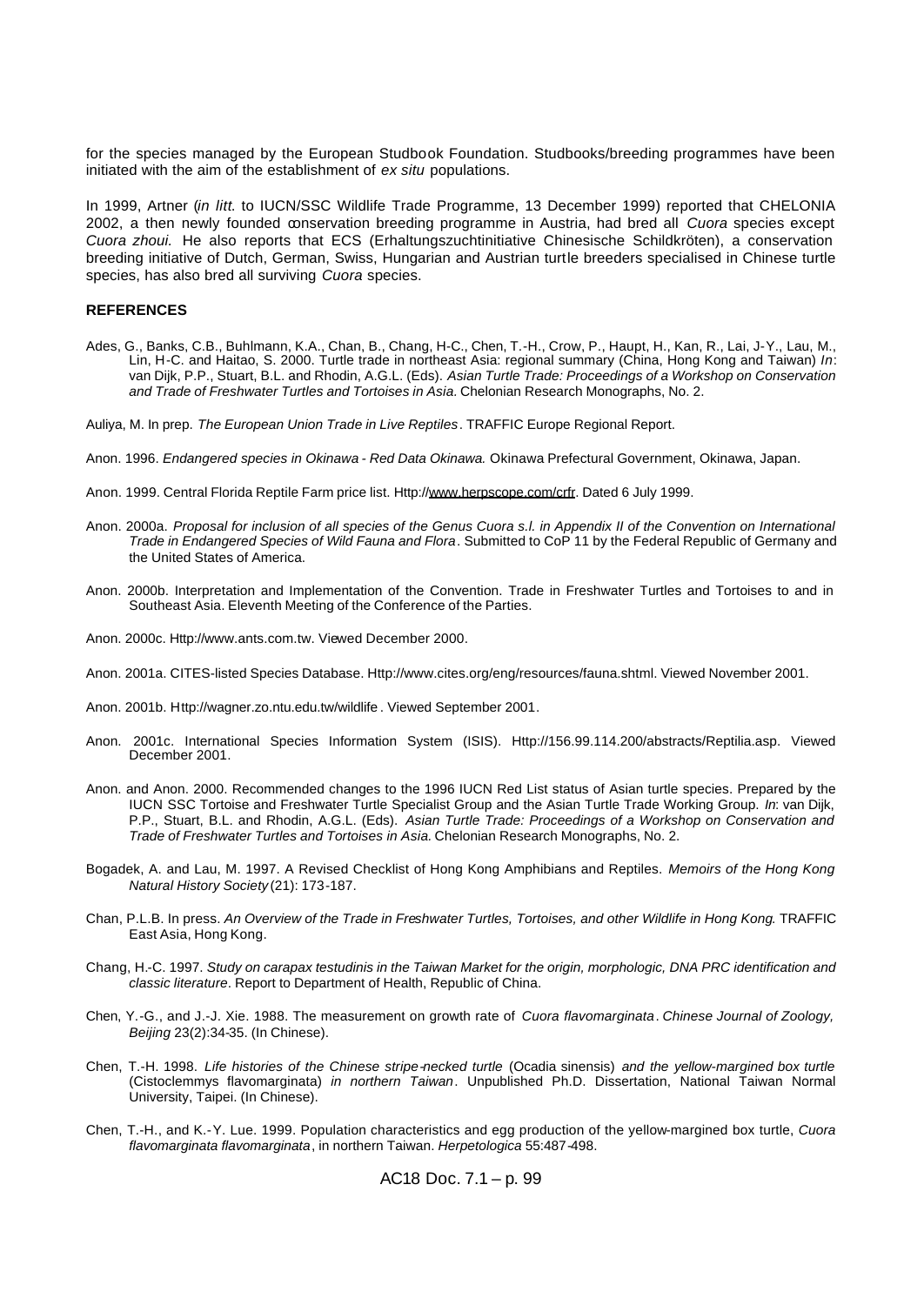- Chen, T.-H., Lin, H.-C. and Chang, H.-C. 2000. Current status and utilization of chelonians in Taiwan. *In*: van Dijk, P.P., Stuart, B.L. and Rhodin, A.G.L. (Eds). *Asian Turtle Trade: Proceedings of a Workshop on Conservation and Trade of Freshwater Turtles and Tortoises in Asia.* Chelonian Research Monographs, No. 2.
- Connor, M.J. and Wheeler, V. 1998. The Chinese Box Turtle *Cistoclemmys flavomarginata* Gray 1863. *Tortuga Gazette* 34  $(10): 1 - 7$ .
- Ernst, C.H and Barbour. 1989. *Turtles of the World*. Smithsonian Institution Press. Washington, D.C., and London.
- Hilton-Taylor, C. (Comp.). 2000. *2000 IUCN Red List of Threatened Species*. IUCN, Gland, Switzerland and Cambridge, UK. Xviii + 61 pp.
- Hoover, C. 1998. *The US Role in the International Live Reptile Trade: Amazon Tree Boas to Zululand Dwarf Chameleons*. TRAFFIC North America, USA.
- Lau, M. and Shi, H. 2000. Conservation and trade of terrestrial and freshwater turtles and tortoises n the People's Republic of China. *In*: van Dijk, P.P., Stuart, B.L. and Rhodin, A.G.L. (Eds). *Asian Turtle Trade: Proceedings of a Workshop on Conservation and Trade of Freshwater Turtles and Tortoises in Asia.* Chelonian Research Monographs, No. 2.
- Lau, M., Chan, B., Crow, P. and Ades, G. 2000. Trade and conservation of turtles and tortoises in the Hong Kong Special Administrative Region, People's Republic of China. *In*: van Dijk, P.P., Stuart, B.L. and Rhodin, A.G.L. (Eds). *Asian Turtle Trade: Proceedings of a Workshop on Conservation and Trade of Freshwater Turtles and Tortoises in Asia.* Chelonian Research Monographs, No. 2.
- Lu, J., Kong, H., Zhu, H., Wang, J. 2000a. The biological habits and techniques of reproduction of *Cistoclemmys flavomarginata*. *Cultum Herpetologica Sinica* Vol. 8, pp.249-258. Guizhou Scientific Press, Guiyang. (In Chinese).
- Lu, J., H. Kong, H. Zhu, and J. Wang. 2000b. Techniques to reduce culture period of *Cistoclemmys flavomarginata*. *Cultum Herpetologica Sinica*, Vol. 8, pp. 321-325. Guizhou Scientific Press, Guiyang. (In Chinese).
- Lue, K.-Y. and T.-H. Chen. 1999. Activity, movement patterns, and home range of the yellow-margined box turtles (*Cuora flavomarginata*) in northern Taiwan. *Journal of Herpetology* 33:590-600.
- Mao, S. H. 1971. *Turtles of Taiwan*. The Commercial Press, Taipei.
- McCord, W.P. and Iverson, J.B. 1991. A new box turtle of the genus *Cuora* (Testudines: Emydidae) with taxonomic notes as a key to the species. *Herpetologica* 47 (4): 407-420.
- Ota, H. 1995. A review of introduced reptiles and amphibians of the Ryukyu Archipelago, *Japan. Island Studies in Okinawa*  13:63-78.
- Ota, H. 2000. *Threatened Wildlife of Japan Red Data Book Reptile Amphibia* (2<sup>nd</sup> ed.). Japan Wildlife Research Center, Tokyo, Japan.
- Peng, K-T. 1996.*The Identification Guide of Protected Wild Animals.* Taiwan Endemic Species Research Institute, Council of Agriculture. Chichi, Taiwan. (In Chinese)*.*
- Reckel, D. M. 1999. Herpetologische Altersliste. Http://www.aquanet.de/privat/reckel/liste.html.
- Rogner, M. 1996. Schildkröten. Vol. 1 and 2, heiro-Verlag, Hürtgenwald, Germany.
- Wenjun, L., Fuller, T.K. and Sung, W. 1996. A survey of wildlife trade in Guangxi and Guangdong, China. *TRAFFIC Bulletin* 16 (1): 9-16.
- Yasukawa, Y. 1997. Phylogeny and taxonomy of the subfamily Geoemydinae (Reptilia: Testudines: Bataguridae). Unpublished Doctoral Dissertations, Kyoto University, Kyoto. (In Japanese).
- Yasukawa, Y. and Ota, H. 1999. Geographic variation and biogeography of the geoemydine turtles (Testudines: Bataguridae) of the Ryukyu Archipelago, Japan. *In*: Ota, H. (Ed.) *Tropical Island Herpetofauna: Origin, Current Diversity, and Conservation*. Elsevier Science, Amsterdam. pp.271-297.

Zhang, M., Zong, Y. and Ma, J. 1998. *Fauna Sinica, Reptilia Vol. 1*. Beijing Science Press.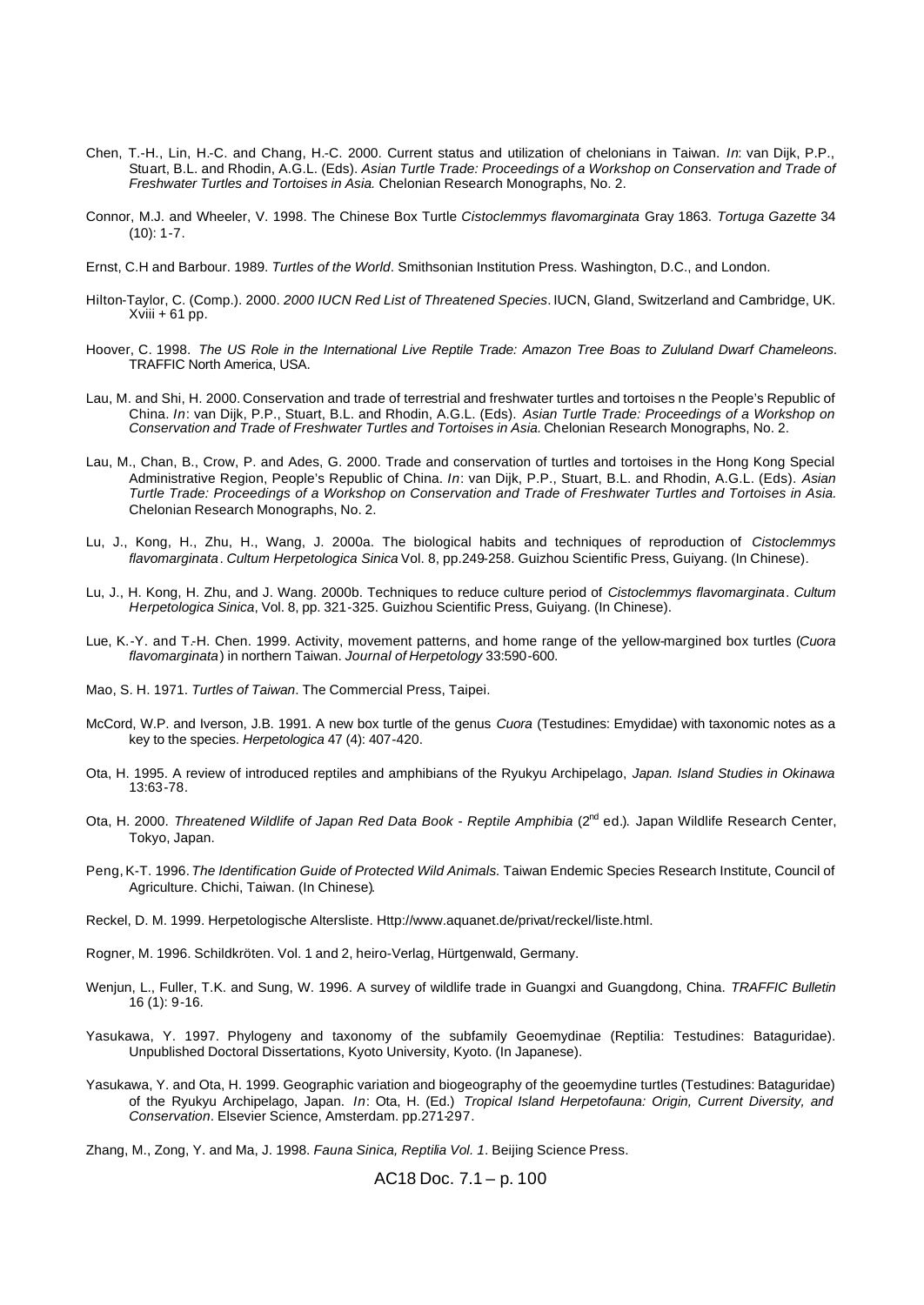Zhao, E. 1998. *China Red Data Book of Endangered Animals - Amphibia &Reptilia*. Science Press, Beijing.

Zwartepoorte, H and de Bruin, R. 2000. Haltung und mehrjahrige Zucht der Chinesischen Gelbrand Scharnierschildkrote *Cuora f. flavomarginata*. *Reptilia* 23, Juni/Juli 2000, Jahrgang 5(3).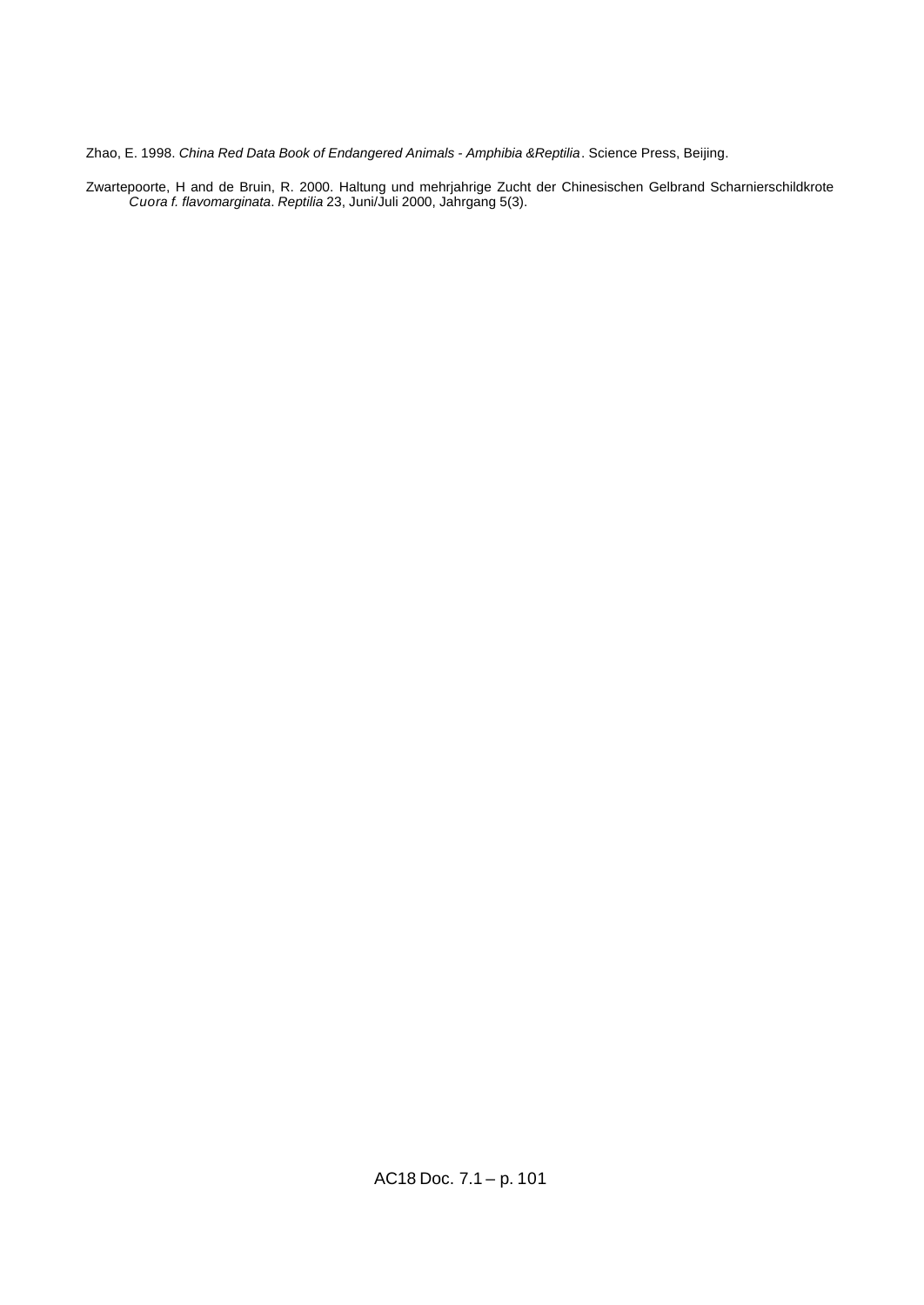*Cuora galbinifrons* Bourret, 1939 **Indochinese Box Turtle**

# **Order**: **TESTUDINES Family: BATAGURIDAE**

# **SUMMARY**

The Indochinese box turtle *Cuora galbinifrons* has a very restricted global distribution occurring in China, Viet Nam, Lao People's Democratic Republic and possibly Cambodia. There are four subspecies (C. g. *hainanensis*  is regarded as a junior synonym [i.e. the most recently described synonym] of *Cuora g. galbinifrons* ). Adults measure up to 19 cm (carapace length). Species of the genus *Cuora* reach maturity at about four to five years of age and have a life expectancy up to 30 years in their natural habitat. They have a low reproductive rate, a clutch comprises between one and three eggs wit h a maximum annual production believed to be six eggs.

*Cuora galbinifrons* is classified as Critically Endangered by IUCN. Although habitat loss may have negative impacts on populations of this species, the primary threat is from heavy harvesting, throughout its range, for the wildlife trade with and within China. A population decline is indicated by a decrease in the availability of this species at food markets in China as well as in southern, central and northern Viet Nam. This coincides with a doubling of price in some regions. A smaller number of animals is thought to be exported to supply the pet trade in the western world as well as hobbyists in Japan, Hong Kong, Thailand and elsewhere within Indochina. This species was only included in CITES Appendix II in 2000 and at present no CITES data are available. In addition, in June 2000, China restricted imports of this species depending on whether the exporting countries had an export quota in place. At present, China also requires imports to be channelled through designated entry -points.

There is no information available on the management of *C. galbinifrons* or on specific habitat conservation measures. The species is thought to occur within a number of protected areas within its range, but this is little guarantee against collection. However, the Cuc Phong Conservation Project in Ninh Binh Province,Viet Nam aims to establish practical solutions for dealing with the large numbers of confiscated turtles and to promote education in local communities regarding the conservation and protection of Vietnamese tortoise and freshwater turtle species. This species has a history of high mortality in captivity and there are, to date, very few captive propagation programmes. A few private hobbyists are breeding the species in captivity, but there does not appear to be any commercial breeding.

The species is recommended under Decision 11.106 for inclusion in category 1.

## **TAXONOMY**

Synonynms: *Cistoclemmys galbinifrons, Cuora hainanensis, Cuora serrata* (Anon, 2001).

*C. g. galbinifrons* (Bourret, 1939), the Vietnamese box turtle, is found in northern Viet Nam (with Tam Dao, Bach-Ma and Linh-Cam as type locality [Iverson, 1992]), on Hainan and in Guangxi and possibly Yunnan provinces, China. *C. g. hainanensis* is regarded as a junior synonym of *C. g. galbinifrons* (Lehr *et al*. 1998b), with a type locality on Hainan Island.

The Hainan serrated box turtle *C. g. serrata* (Iverson and McCord, 1992) is a dark race from Tainhfien, central Hainan Island, although it may also occur in Viet Nam according to Shiu (cited in de Bruin and Artner, 1999). Some authors have proposed that this subspecies represents a separate species, viz. *C. serrata*, on the basis of a number of differences from (and a lack of intergrades with) the other galbinifrons subspecies, and similarities with *Pyxidea mouhotii* (by Fritz and Obst, 1997). Others consider that the "*serrata"* form is a hybrid between *C. galbinifrons* and *Pyxidea mouhotii* (Parham *et al*., 2001)*;* van Dijk (*in litt.* to TRAFFIC International, 29 November 2001) recommends retention of the subspecies classification, whilst acknowledging the diverse views.

*C. g. bourreti* (Obst and Reimann, 1994), Bourett's box turtle, occurs in central Viet Nam (the type locality is Linh-Cam in the province Ha Tinh) (Obst and Reimann, 1994), southeast Lao PDR, and northeast Cambodia, (though records for Cambodia are unconfirmed and if present would be *C. g. picturata* which was previously included in *C. g. bouretti*) (van Dijk *in litt*. to TRAFFIC International, 29 November 2001). However, Ernst concluded that the characters used to differentiate *C. g. bourreti* fall within the normal variation of the Vietnamese population of *C. g. galbinifrons* (de Bruin, 1994)*.*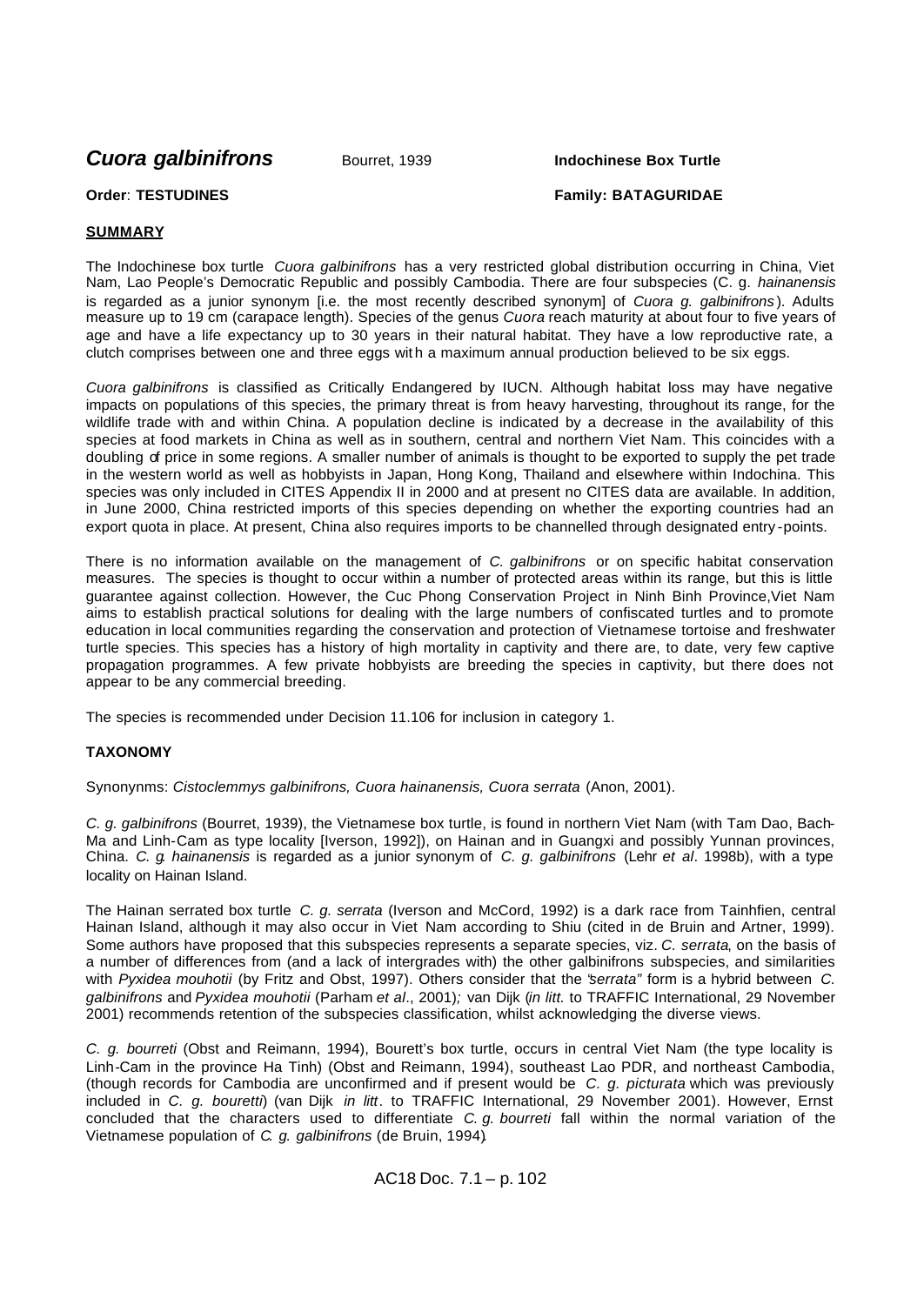*C. g. picturata* (Lehr *et al,.* 1998a) occurs in south Viet Nam, with Annam as type locality, and Cambodia (Lehr *et al*., 1998b).

## **DISTRIBUTION AND POPULATION**

The CITES database lists the current distribution of *C. galbinifrons* as: China, Lao People's Democratic Republic (Lao PDR) and Viet Nam (Anon., 2001a).

The IUCN Red List 2000 classifies this species as Critically Endangered (CR A1d+2d) (Hilton Taylor, 2000) based on a population reduction of at least 80% over the three generations and a projected population reduction of 80% over the next three generations and caused by actual or potential levels of exploitation. The species is considered 'At Risk' in Lao PDR (Duckworth *et al*., 1999; their highest threat category), and Critically Endangered in Lao PDR and Viet Nam (IUCN/SSC Tortoise and Freshwater Turtle Specialist Group and Asian Turtle Working Group, 2000), Endangered (EN) in China (Hainan) (Zhao, 1998 cited in Lau and Shi, 2000).

On account of the diversity of subspecies, the conservation situation is very acute (IUCN/SSC Tortoise and Freshwater Turtle Specialist Group and Asian Turtle Working Group, 2000). Wild populations of this species are in decline probably throughout most of its range apparently due to the heavy harvesting for the wildlife trade with and within China (Anon., 1999). However, declines have not been documented objectively (van Dijk *in litt*. to TRAFFIC International, 29 November 2001).

#### **Cambodia**

*C. galbinifrons* is thought to occur in Cambodia, although specimens were not examined (Lehr *et al*., 1998b; Obst and Reimann, 1994). Specimens examined from a market in Viet Nam were thought to have originated from southern Viet Nam or Cambodia (Lehr *et al.*, 1998b). Specimens obtained from reliable pet dealers examined in Europe by Obst and Reimann were thought to have originated from Cambodia (B. Stuart, IUCN/SSC Tortoise and Freshwater Turtle Specialist Group, 2001, *in litt*. to IUCN/SSC Wildlife Trade Programme). However, the species has not been encountered in Cambodia, although Stuart (2001, *in litt.* to IUCN/SSC Wildlife Trade Programme) speculates that it probably does occur in the upland areas of extreme northeastern Cambodia in Ratanakiri Province, and perhaps in the uplands of extreme eastern Mondolkiri **Province** 

#### **China**

The subspecies *C. g. galbinifrons* is restricted to Guangxi and Hainan provinces in southern China (Lau and Shi, 2000). *C. g. hainanensis* (Li, 1958), which is generally considered a junior synonym of *C. g. galbinifrons*, typically occurs on Mt. Diaolou at an altitude of 200 m (Zhao and Adler, 1993 cited in Anon., 1999). It is still being collec ted and trapped in Hainan (de Bruin and Artner, 1999), reportedly even within protected areas. The population is believed to be in decline and is classified as "endangered" in the Chinese Red Data Book (Zhao, 1998).

## **Lao People's Democratic Republic**

*C. galbinifrons* occurs in the North in the Annamite mountains and Nakai Plateau of the Central Region of Lao PDR (Stuart, 1999). A carapace was found from a consumed specimen in a village in the limestone region. This specimen was reported to have been found locally, which suggests the species may also be present at lower elevations. The species is included in the "At Risk"category - for species with the highest level of threat in Lao PDR (Stuart, 1999).

#### **Viet Nam**

Three subspecies occur in Viet Nam*, C. g. galbinifrons* in the north*, C. g. bourreti* in central and northern Viet Nam, and *C. g. picturata* occurs in the south (van Dijk *in litt*. to TRAFFIC International, 29 November 2001). *C. galbinifrons* is limited to the remaining forests, National Parks and Protected Areas, but wild populations are believed to be in decline due to heavy harvesting for the wildlife trade with China (Hendrie, 2000). This species was classified as "vulnerable" in the country's Red Data Book (Anon., 1992), and local people reported *C. g. bourreti* to be very rare and difficult to find. Only a few specimens of *C. g. picturata* have been observed in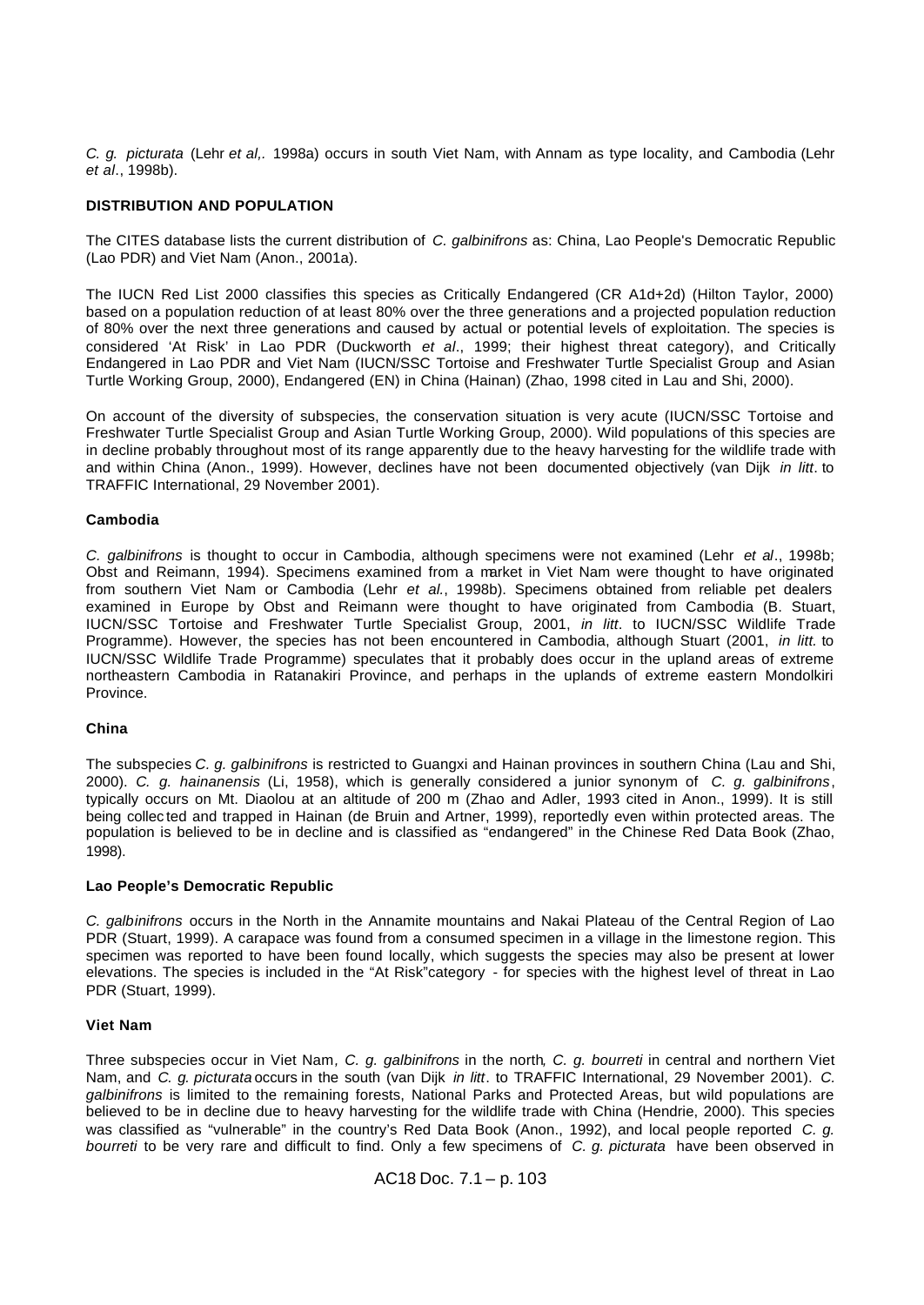Vietnamese markets although they are in high demand (Lehr *et al.,* 1998b in Anon., 1999). In 1993, Lehr (1997) observed more than 50 specimens per market in central and northern Viet Nam, but numbers had at least halved three years later. This, together with a doubling of the price over the same period and a decreased abundance of the species in the western pet trade has been taken to indicate that wild populations of this species are declining (Lehr, 1996; Lehr *et al.,* 1998a; Pro Wildlife, in prep*.* in Anon, 1999).

## **HABITAT AND ECOLOGY**

*C. galbinifrons* reaches up to 19 cm (carapace length) in length and one to two kilogrammes in weight for a large adult (van Dijk *in litt.* to TRAFFIC International, 29 November 2001). In their natural habitat, *Cuora* spp. have a life expectancy of up to 30 years and reach sexual maturity from four to five years of age. The species has a low reproductive rate; in its natural habitat two clutches of a single egg may be laid each year (42 mm x 23 mm) (de Bruin, 1994). In captivity a clutch can comprise one to three eggs, with a maximum of six eggs per year (Fiebig and Lehr in prep. in Anon., 1999). Incubation of two successfully hatched young lasted 65 and 72 days (at 28- 29ºC), the hatchlings measured 5.69 cm x 2.76 cm in plastron length and weighed 15 and 24 g respectively (de Bruin, 1994). The diet consists of slugs, snails, mushrooms, fruits, frogs, toads, newts, insects, worms, and animal carcasses (Anon., 1999). Although it readily enters water, it is probably one of the least aquatic species of *Cuora*. *C. galbinifrons* lives in submontane / mid-elevation forests dwelling on the forest floor protected by undergrowth (Barzyk, 2000). It tends to be a very shy species and withdraws into its shell when disturbed (Ernst and Barbour, 1989 cited in Anon, 1999).

## **Cambodia**

The presence of the species is suspected but has not been confirmed (Stuart 2001 *in litt*. to IUCN/SSC Wildlife Trade Programme) and therefore details of its habitat and ecology in this country are unknown.

#### **China**

This species occupies forest streams, ponds, and the surrounding moist terrestrial habitats. Some suitable habitats remain (Lau and Shi, 2000).

## **Lao PDR**

The species occurs at higher elevations in evergreen forest or closed forest (Stuart, 1999). It may also occur at lower elevations in dry evergreen mixed with deciduous forest (based on a carapace from a consumed specimen reportedly obtained locally) (Stuart, 1999).

## **Viet Nam**

*C. galbinifrons* lives in evergreen forests on hillsides and in mountainous regions (Hendrie, 2000).

## **THREATS TO SURVIVAL AND DOMESTIC USE**

IUCN considers this species to be Critically Endangered A1d+2d (Hilton Taylor, 2000), based on an observed, estimated, inferred or suspected reduction of at least 80% over the last three generations and a similar reduction during the next ten years or three generations based on actual or potential levels of exploitation (IUCN/SSC Tortoise and Freshwater Turtle Specialist Group and Asian Turtle Trade Working Group, 2000).

The low reproductive rate of the genus *Cuora* spp. makes them very sensitive to over-collection (Das, 1997 cited in Anon., 1999). *C. galbinifrons* is used both as food and for the pet trade (Lau and Shi, 2000). Larger adults are preferred for the food trade with a consequent heavy impact on the populations affected (Anon., 1999). *C. galbinifrons* has been found in food markets in China (McCord, 1998) and in southern, central and northern Viet Nam. In all these locations the availability of the species at markets has dropped (Lehr, 1997 cited in Anon., 1999). According to the National Environmental Protection Agency of China (1998 cited in Anon., 1999) collection for the food markets poses the greatest threat to this species, although habitat loss in the countries of origin must also have a negative impact on the species (Fiebig and Lehr, in prep*.* in Anon., 1999).

## **Cambodia**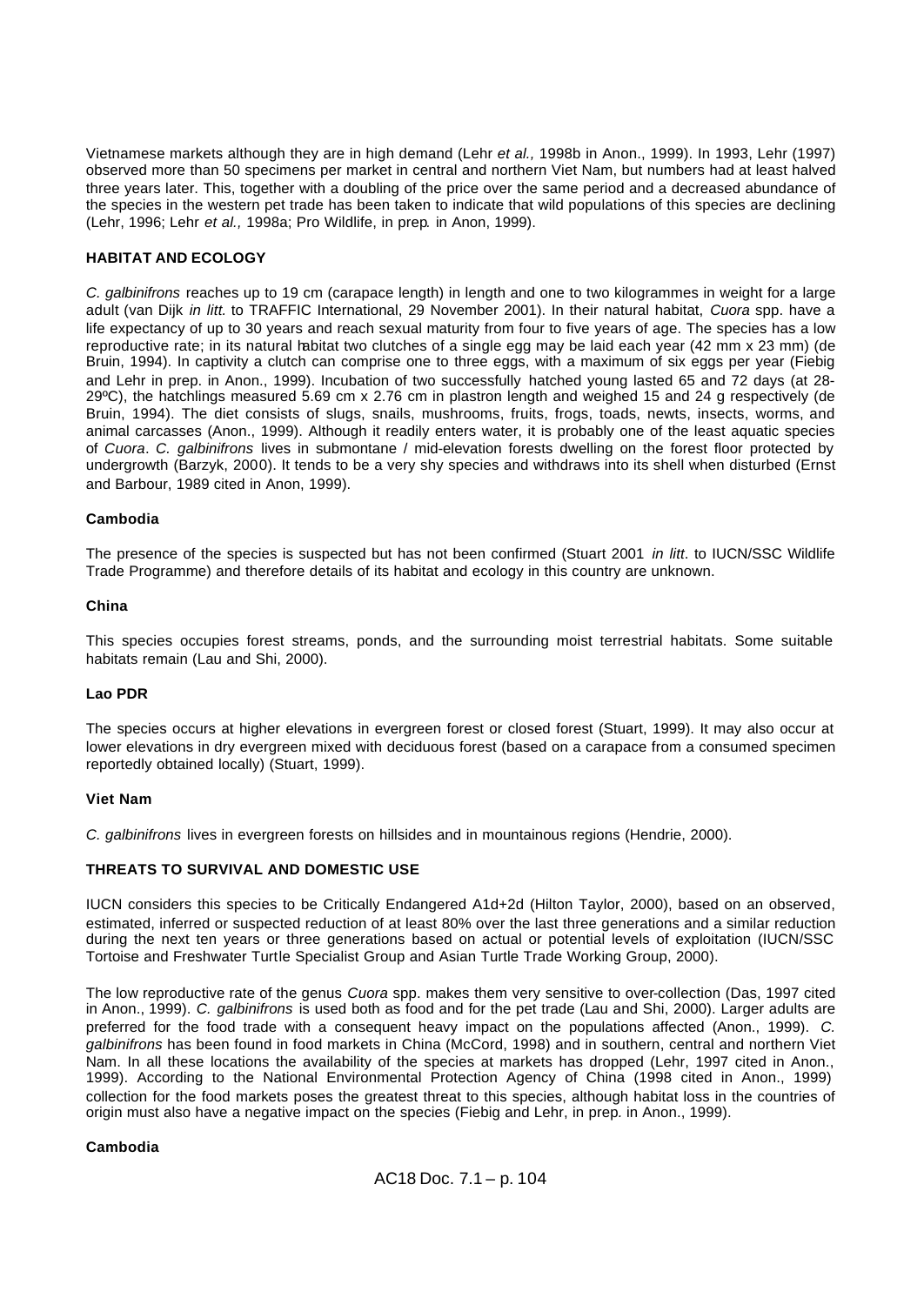If this species does occur in Cambodia it is likely to be affected by large-scale forest clearing activities (Hardtke, 1997 cited in Anon., 1999) and to be collected by hunters (Stuart 2001, *in litt.* to IUCN/SSC Wildlife Trade Programme). Local subsistence use of turtles is widespread in Cambodia, and probably not species specific (Tana *et al.*, 2000). The domestic trade in turtles is considered minor in comparison with the international trade (Tana *et al*., 2000).

# **China**

The main threat to this species is over-collection for the food trade. Whilst it is difficult to differentiate the domestic trade from the international trade, it is possible that some of the animals traded at markets in China are captured in the country (Lau and Parry-Jones, *in litt.* 2001). However, it is believed that the majority of *C. galbinifrons* observed regularly in Guangzhou and Shenzhen markets during surveys undertaken by Kadoorie Farm and Botanic Garden (KFBG) originated in other southeast Asian countries (Lau and Parry -Jones, *in litt*. 2001), as this species appeared to be the most frequently observed species in the Viet Nam-China turtle trade (Hendrie, 2000).

The trade mainly involves live sub-adults for the commercial food trade, which are consumed in a tonic and/or cooked with herbal ingredients as a medicinal food. In addition it is possible that the plastron might be traded as an ingredient for traditional medicine (Lau and Parry-Jones *in litt.* 2001). *C. galbinifrons* was recorded in food markets in China's Guangxi Autonomous Region (McCord *in litt.* 1998; Meier *in litt.* 1998a both cited in Anon, 1999) and Hainan Province (Lau 1999 *in litt.* to the German CITES Scientific Authority) and the subspecies *C. g. galbinifrons* was for sale in Qing Ping Market in Guangzhou, Guangdong Province in August 1995 (Meier *in litt..*  1998a). Valentin (1999 cited in Anon., 1999) reported about 30 specimens of *C. galbinifrons* on sale at the Qing Ping market in November 1998 as well as in April 1999. A very small number have also appeared in pet shops in South China (Lau and Parry -Jones *in litt.* 2001).

Deforestation, construction of small hydroelectric plants, and the liming of streams cause destruction and degradation of the habitat of this species (Lau and Shi, 2000). Lau and Parry -Jones (*in litt.* 2001) report that the species' habitat has been heavily logged in the past and the remaining habitats are now restricted to a few, isolated protected areas. Acid rain, fertilisers and pesticides in some areas may have further negative impacts on the species and/or its habitat (Maas, 1995 cited in Anon., 1999).

## **Lao PDR**

Subsistence use of wild collected turtles is widespread throughout the country, and is not species specific. However, *C. galbinifrons* has been recorded as hunted by local people for subsistence purposes (Stuart 1999) The species is also reputedly taken by Vietnamese poachers (Robichaud, 1998a cited in Duckworth *et al*., 1999). One villager interviewed in 1998 in Ban Maka-Neua predicted that the species would disappear as a result of over-harvesting within a few years (Duckworth *et al*., 1999). On account of its restricted distribution within the country, coupled with the demand for the food trade, the species is thought to be subject to a high level of threat (Stuart and Timmins, 2000).It is also likely that populations are affected by habitat loss, which is described in Collins (1990), and Lehr (1996 cited in Anon., 1999).

## **Viet Nam**

The major threats are habitat loss and collection. The species may have been consumed locally in the past but presently most turtles are likely to be sold to traders for export (Hendrie, 2000). Potential trade impacts are depletion of wild populations and compromised viability of surviving populations (Hendrie, 2000).

The value of *C. galbinifrons* in domestic markets in Viet Nam between 1993 and 1994 was 38 000-86 000d/kg (2.65-6 USD/kg). By 1996, the price paid for turtles had doubled (Fiebig and Lehr in prep., cited in Anon., 1999) and in Hue (a coastal city in central Viet Nam ), the number of species on offer was significantly lower in 1996 than in 1993. During surveys from 1993 to 1996 *C. g. picturata* was regularly found in the Cau Mong food market in Ho-Chi-Minh City (Lehr *et al.,* 1998b). Such trade centres in Hanoi and Ho-Chi-Minh City are the main outlets for the species despite the fact that it is listed in the country's "Red Data Book" (Peter 1996, cited in Anon., 2000).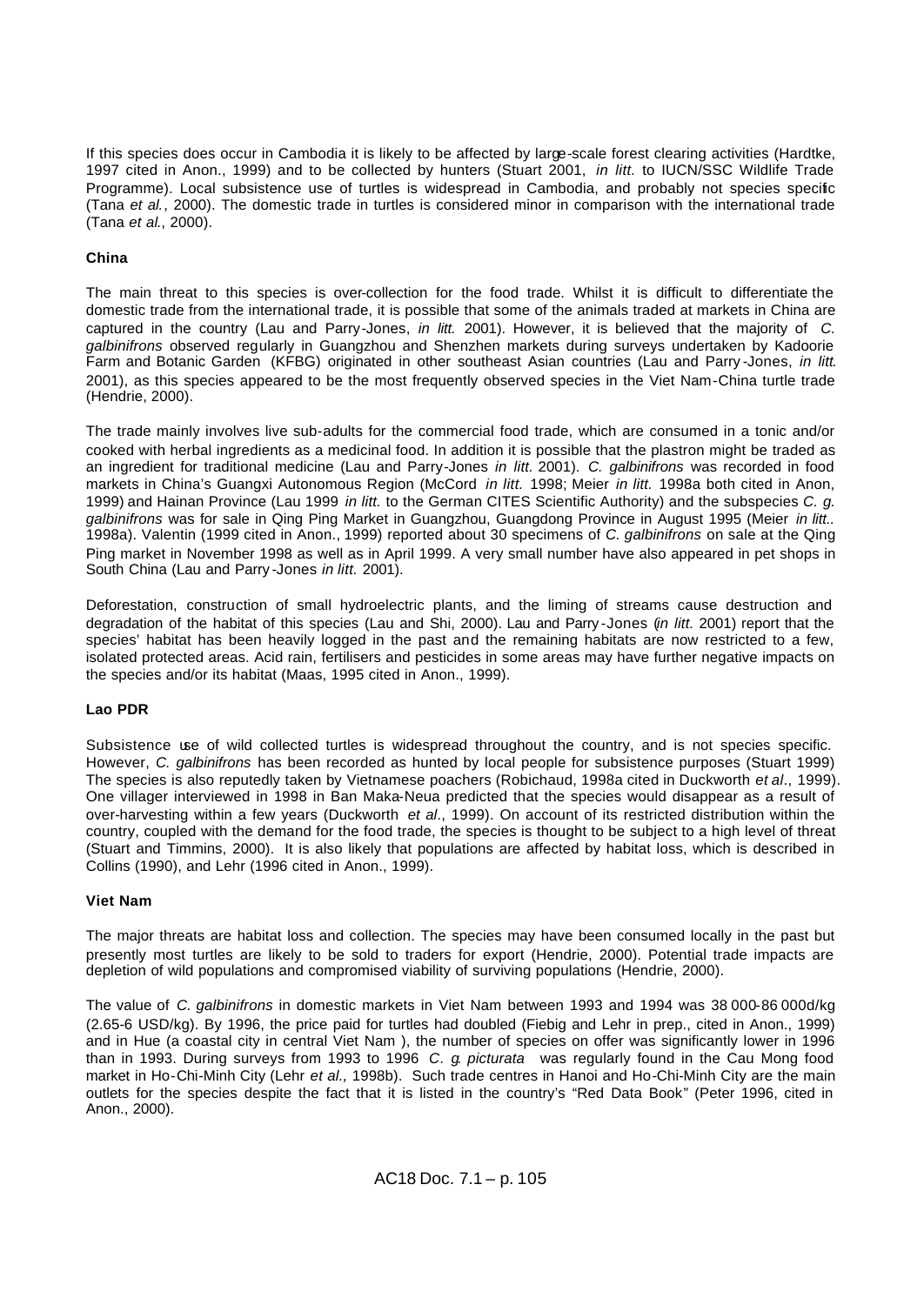## **INTERNATIONAL TRADE**

This species was included in CITES Appendix II as recently as 2000 and at present no CITES trade data are available. The species is traded internationally for food markets and this trade is considered to have the most serious impact on the species. Smaller numbers enter the pet trade. Numbers in trade as of 1999 were reportedly in decline (van Dijk, 1999). Most international trade concerns live animals.

Populations of *C. galbinifrons* have apparently decreased markedly in China as a result of commercial trade (National Environmental Protection Agency of China, 1998 cited in Anon., 1999). This is also reflected in Viet Nam by the species' reduced availability in food markets (Lehr, 1997 cited in Anon., 1999). Pro Wildlife (*in prep.* in Anon., 1999) reported that European importers also assume a population decline and inform of mounting difficulties in obtaining specimens. However, Anon. (1999) reported that the species was still commonly sold in the European and USA pet market at that time, intensifying the pressure to the populations in the wild.

#### **Cambodia**

If the species does occur in Cambodia, it is likely to be affected by the high level of international trade in unspecified turtle species. Legal international trade is administered by a government agency that ships turtles from Phnom Penh to Guangzhou or Hong Kong, China. The trade was restricted by an annual quota (though the quotas for 2000 and 2001 were apparently revoked (TRAFFIC Southeast Asia, *in litt*. to TRAFFIC International, 29 November 2001)) and by the size of individual turtles, which must be larger than one kilogramme to be exported legally. During 1998 and 1999 an estimated 100 tonnes of turtles (species unspecified) were exported from Cambodia. A quota for 100 tonnes of turtles of all species was approved for the 1999-2000 season (Tana *et al*., 2000). However, the illegal international trade in turtles from Cambodia is thought to be much larger than the legal trade and most specimens are thought to be destined for Viet Nam, at least in the first instance (Tana *et al.,* 2000).

#### **China (as an exporter)**

In 1996, Chang (in Anon., 1999) noted that each year between 200 000-300 000 kg of turtle shells (species not specified) were reportedly transported from China to Taiwan. This weight equates to roughly one million animals, some of which are in all likelihood *Cuora* species.

Commercial exports from China of all but two species of Testudinata were suspended from 6 June 2000. According to the CITES Man agement Authority of China, (*in litt.* to IUCN/SSC Wildlife Trade Programme, 2001) ten specimens of this species were exported from China to the USA for research purposes in 2001.

## **China (as an importer)**

China is thought to be the world's major consumer of freshwater turtles, the majority of these are now imported from other Asian Countries, and the overall trade has probably increased since the opening of borders with other Asian countries (Lau and Shi, 2000). Statistics on international trade are lacking, however, between 1993 and 1996 up to 19 tonnes of turtles passed through three border ports between Guangxi province and Viet Nam per day (Li and Li, 1997, 1998 cited in Lau and Shi, 2000). Rare or restricted Asian species observed in Chinese food markets are particularly sought after, and *C. galbinifrons* is one of these targeted species (Lau and Shi, 2000).

It is difficult to differentiate legal international trade from illegal trade (Lau and Shi, 2000) and to separate international trade from the domestic trade, (Lau and Parry-Jones *in litt.* 2001) but *C. galbinifrons* is believed to be imported into China (Lau and Shi, 2000). Surveys undertaken at Qing Ping market, Guangzhou and at a market in Shanghai in August 2001, recorded for sale more than 100 and several hundreds of live specimens of *C. galbinifrons* at each of the markets respectively (Even *in litt*. to TRAFFIC Europe, November 2001). At Qing Ping market, Guangzhou, in October 2001, a few traders each had on display five to ten specimens of *C. galbinifrons*, with a total of around 30-40 specimens observed in the market, making *C. galbinifrons* one of the least numerous species on offer (van Dijk and Parry-Jones, in litt. to TRAFFIC International, 12 November 2001).

## **Hong Kong (China Special Administrative Region)**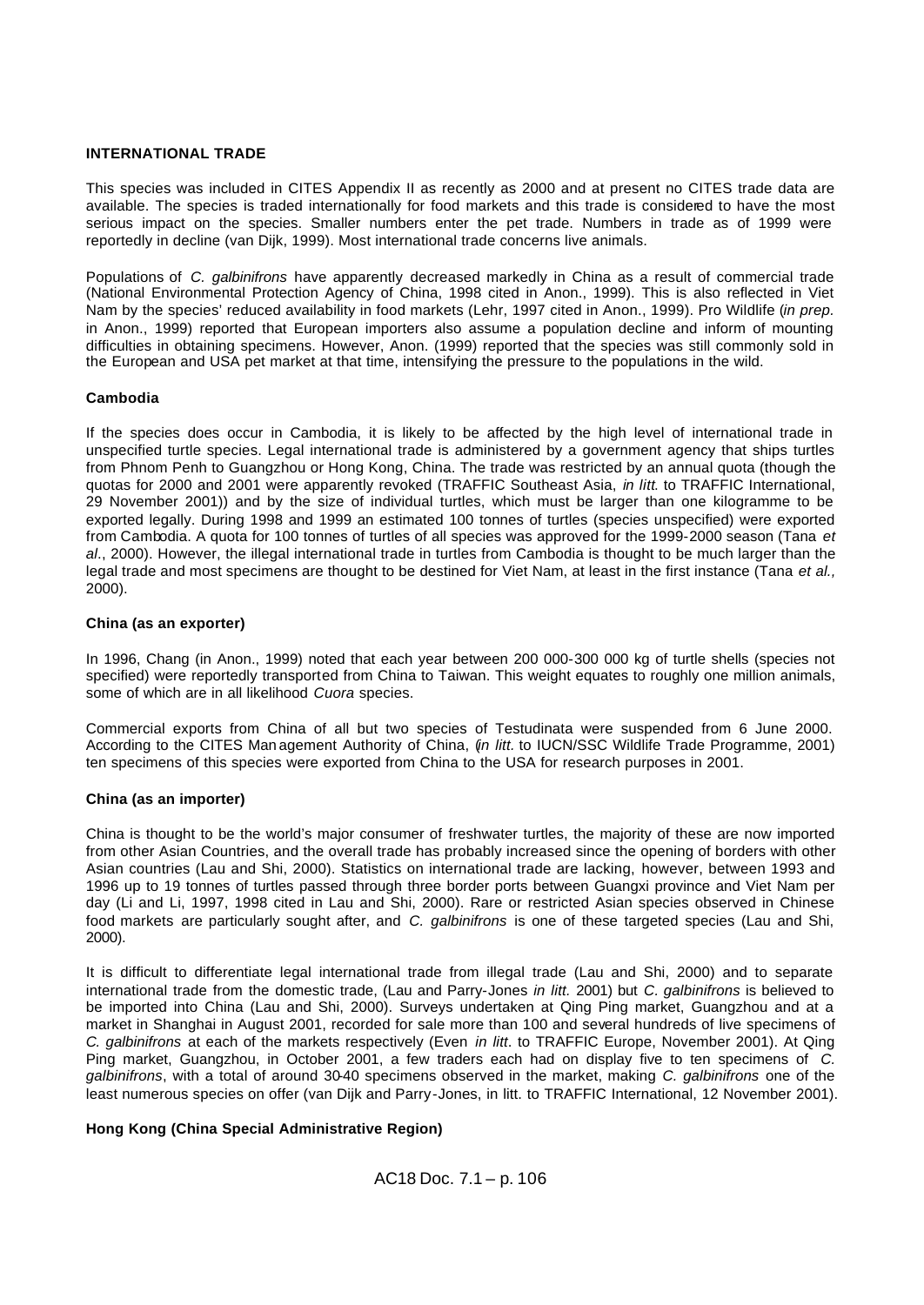Although this species has been listed in CITES Appendix II since 2000, the process to include it in the Animals and Plants (Protection of Endangered Species) Ordinance, which gives effect to CITES, has not yet been completed but is expected to be in effect in early 2002 (C.S. Cheung, pers. comm., AFCD, to TRAFFIC East Asia, 29 October 2001). Hence the international trade of this species is still not regulated in Hong Kong and trade figures are not available (Lau and Parry-Jones, *in litt.* 2001). As recently as October 2001, about 10 adult *C. galbinifrons* were observed at a traders in the Fresh Market at Nelson and Canton street intersection, at a price of HKD 120 /catty (approx USD 26 /kg), and a further 10 adult specimens were observed at the stall of another Hong Kong vendor on the opposite side of the street, but no price was advertised (van Dijk and Parry-Jones, *in litt*. to TRAFFIC International, 12 November 2001).

As the species is not native to Hong Kong and breeding of the species is not known, the small numbers observed in the local pet and food markets in Hong Kong are most likely to have been imported (Lau and Parry-Jones, *in litt.* 2001). From here specimens are destined for the international pet trade. They are apparently purchased from food markets or local villagers by Hong Kong pet dealers, transported to Hong Kong and then shipped to other countries such as the USA, Germany, and Japan (Lau and Shi, 2000).

This species was reportedly the fifth most traded chelonian species in Hong Kong during May 1998 to May 1999. In 1997 and 1998 there was an influx of neonate *C. galbinifrons* in the Mong Kok pet markets in Hong Kong (Barzyk *pers.obs*. cited in Barzyk, 1999). It was suggested that these might have been farm-raised (Barzyk, 1999), but van Dijk (*in litt.* 2001) states that captive breeding remains a rarity and nearly all of the animals in trade are wild-collected.

A small number of yearlings can be found for sale in pet shops in Hong Kong, some are thought to result from opportunistic hatching of eggs laid by gravid females held in stock. This observation suggests that it is likely that dealers are aware of the financial benefits of captive breeding (Lau and Shi, 2000). During 2000 and 2001 up to 20 adults and young at any one time were observed in food markets and pet shops respectively during the KFBG's Wildlife Trade Monitoring (Lau and Parry-Jones, *in litt.* 2001)

In 1998 according to the German CITES Scientific Authority (*pers. obs.* cited in Anon., 1999), specimens of *C. galbinifrons* were on sale at food markets as well as in pet shops in Hong Kong for about USD 17.

## **Lao PDR**

Lao PDR is not a Party to CITES, and the legal status of *C. galbinfrons* is not clear (Stuart, 2001, *in litt.* to IUCN/SSC Wildlife Trade Programme). Despite being excluded from trade by law according to Lehr *et al.* (1998a in Anon., 1999) and Jenkins (1995) specimens of *C. g. bourreti* and *C. g. picturata* are exported from Lao PDR. These specimens are sent to Viet Nam via Lao Bao, and on to Hanoi through Dong Ha, from where they are exported to China and Hong Kong via Lang Son and Mong Cai. According to Stuart and Timmins (2000), the international borders of Viet Nam and China with Lao PDR are not well regulated and transboundary wildlife trading and poaching reportedly continues mostly unchecked. However, there are no data concerning the volume of international trade in this species (Anon., 1999).

## **Viet Nam**

*C.galbinifrons* is one of three species of most commonly traded turtles in Viet Nam (Jenkins, 1995) and a recent report reveals that 41% of all turtles observed in trade are *C. galbinifrons* (Compton, 2000). Smaller individuals are commonly sold as pets. This species is most commonly observed in the trade during the late summer through to October (Hendrie, 2000). Specimens fr om Viet Nam are also on sale in the western pet market (Anon., 1999).

Official CITES office records indicate that 5 106 specimens of this species were legally exported between 1994 and late 1999 (Hendrie, 2000). In August 1993, 45 kg of live turtles were observed in Hanoi with a price of 86 000d/kg (6 USD/kg) (Le Dien Duc and Broad, 1995). The value of *C. galbinifrons* at export points, during 1993 and 1994 was 100 000d/kg (7 USD/kg) (Le Dien Duc and Broad, 1995).

In July 1999, a seized cargo included three full rice bags (87 kg) of *C. galbinifrons* (estimated 150 individuals). This is the largest number of *C. galbinifrons* observed in a single trade seizure (Hendrie, 1999). Another estimate, based on seizures in Ninh Binh Province, found the species appeared in 81% of all trade seizures where turtles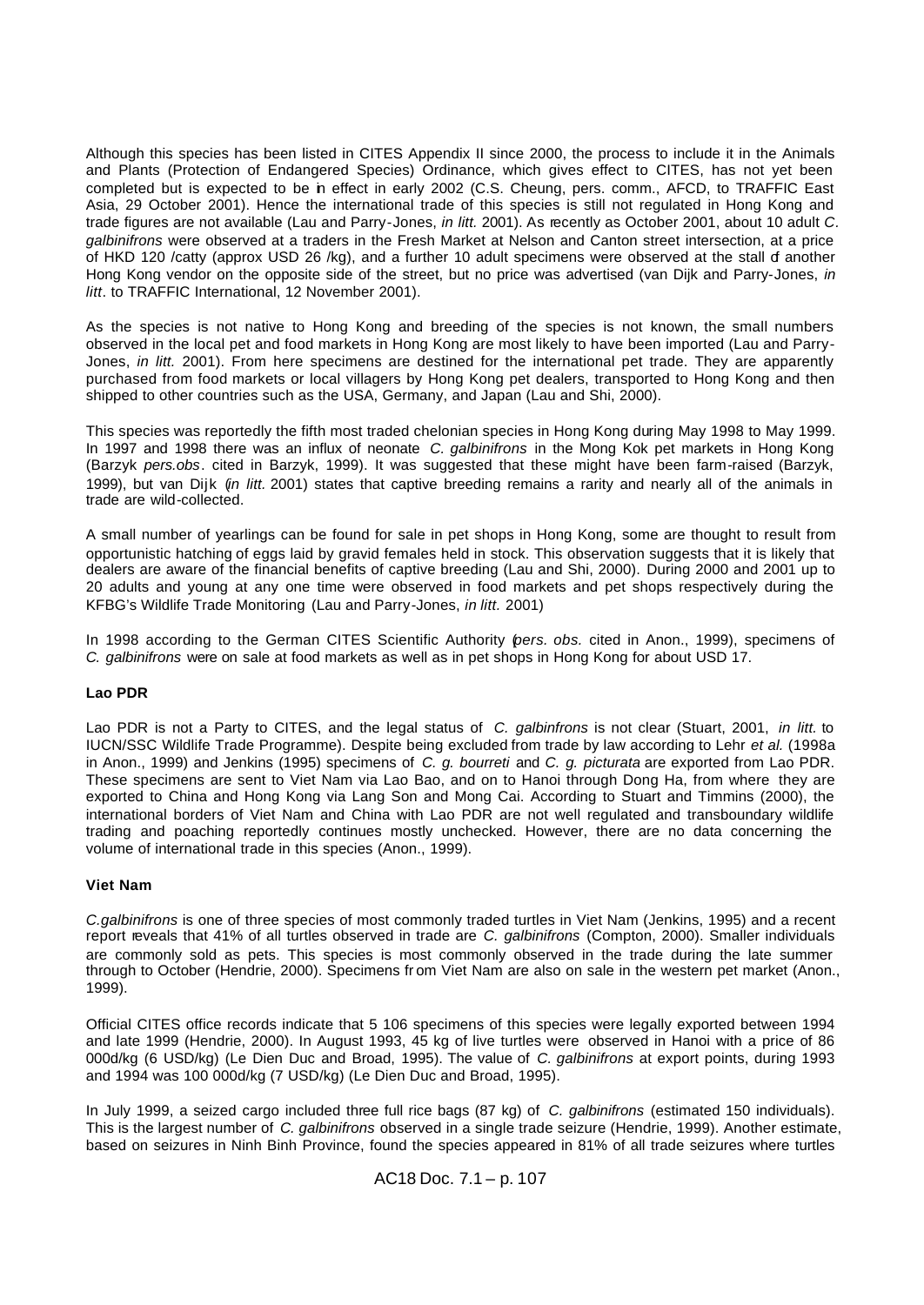were present (Hendrie, 2000). The price per kilogramme doubled between 1993 and 1996 from USD 10 to USD 20. Yet, during the same period the number of animals on markets observed in central and northern Viet Nam dropped from more than 50 specimens per market to less than half this number (Lehr 1997, 1998 cited in Anon., 1999).

Potential trade impacts are depletion of wild populations and compromised viability of surviving populations (Hendrie, 2000).

#### **Importing countries**

Import of *Cuora* into the USA is affected by the four-inch (ten cm)-rule, which came into effect in the USA in 1975. This rule was imposed by the USA Food and Drug Administration to prevent transmission of turtle-associated *Salmonella* to children. Having closed that supply, the trade now supplies other, wild-caught turtles more than ten cm long. This rule makes commercial farming and raising financially unattractive and thus reportedly shifts the pet trade into wild-caught sources (Anders Rhodin, pers. comm. to van Dijk December 1999, cited in van Dijk *in litt.* 1999).

Meier estimated that thousands of *C. galbinifrons* were imported into the European Union during the last decade, often as substitutes for North American box turtles, which had become subject to import restrictions and zero export quotas Meier 1999, pers. comm. to the German CITES Scientific Authority, March 1999 cited in Anon., 1999). According to various traders, specimens of *C. galbinifrons* are no longer acquired easily, and prices have increased (Anon., 1999).

Lehr *et al.* (1998a) state that the species was "abundantly" available in the USA. According to Hoover (1998) between 1993 and 1995 a total number of 1 179 specimens were imported to the USA (39 specimens in 1993, 481 in 1994 and 659 in 1995). In 1999 specimens were on sale for USD 50 -100 in the United Kingdom (Maas *in litt.* 1999 cited in Anon., 1999). Pairs of *C. g. bourreti* and *C. g . galbinifrons* were traded amongst European turtle enthusiasts for USD 245 (Advertisements in "Schildkröten-Fachmagazin, 2/98 and 4/98; Theiler, 1998).

Most of the specimens in German pet shops are exported from Hong Kong. A recent survey of 27 pet trading businesses revealed that 44.5% had stocks available for immediate sale, while 7.5% said they would be able to obtain specimens if required (Anon., 1999).

However in 2001, Vinke (pers. comm. to TRAFFIC Europe cited in TRAFFIC Europe *in litt*. to TRAFFIC International) stated that the species is kept by only a few hobbyists in Europe and it is not commonly available.

The decrease of this species in the European pet trade is as likely to be an effect of reduced demand (there is a very limited market for an expensive, stress-sensitive species that quickly gained a reputation for being difficult to keep alive) as of reduced supply. Indeed, as the species disappeared from the western European pet trade it appeared in the East European pet trade in even larger numbers (Ron de Bruin, *pers.comm* to van Dijk in van Dijk, *in litt.* 1999). In 2000 and 2001, specimens were offered by Czech traders for around 150 EUR (133 USD) but no imports have been recorded by the Czech Republic (J. Kucera, CITES Management Authority of the Czech Republic, *in litt*. to TRAFFIC Europe, October 2001 cited in TRAFFIC Europe *in litt*. to TRAFFIC International, 8 October 2001).

A web search to determine availability of the species in Japan was conducted in August 2001, two shops recorded 'Indochinese box turtle to be available'. One specifically mentioned *C. galbinifrons* for sale at 10 000 JPY (84 USD). (TRAFFIC East Asia Japan, in litt. to TRAFFIC International, 5 November 2001).

In September 2001, an illegal shipment including 15 live specimens of *C. galbinifrons* originating from Singapore and destined for Sweden, were intercepted at Schipol Airport in Amsterdam (D. Birtwhistle, Dutch Inspection Service, *in litt*. to TRAFFIC Europe, October 2001 cited in TRAFFIC Europe *in litt*. to TRAFFIC International 8 October, 2001).

# **CONSERVATION MEASURES**

## **Cambodia**

Hunting and export of native wildlife is illegal (Martin and Phipps 1996).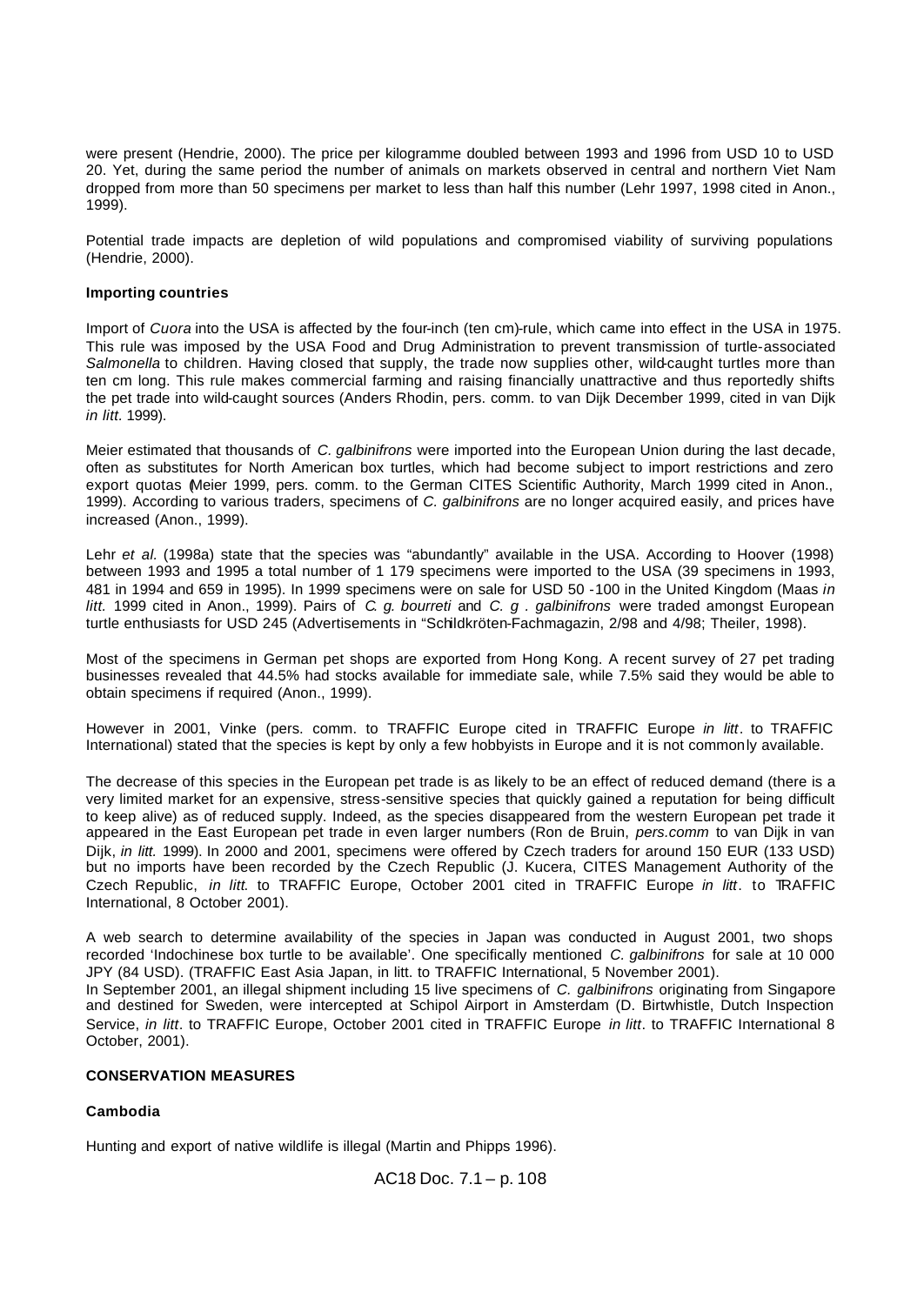# **China**

*C. galbinifrons* (*Cistoclemmys galbinifrons*) is listed in the China Red Data Book (Zhao, 1998) as "endangered" as populations are declining (Lau and Shi, 2000)*.* Although the species occurs in forested nature reserves, illegal collecting still occurs in these protected areas (Lau and Parry-Jones, *in litt.* 2001). Article 18 of the Wild Animal Protection Law (1988) states that a hunting license is required to hunt or catch wildlife that is not under special state protection. Further, any sale of the species or product thereof should be regulated in domestic markets under Article 27 of the Enforcement Regulations for the Protection of Terrestrial Wildlife of the People's Republic of China (1992).

A new regulation has recently been imposed in China controlling the import of turtles into the country. Notification No. [2000]51, concerning the Strengthening the Live Reptile Import and Export Management issued by the China CITES Management Authority in June 2000, stipulates that:

- 3. Import of specimens listed in Appendix II of CITES are not allowed from those countries which have not established an annual export quota;
- 4. Commercial imports of all species from Indonesia, Cambodia and Thailand are suspended;
- 5. Imports into Guangdong and Hainan Provinces must arrive only in Guangzhou Baiyun Airport, Shenzhen Huangtian Airport and Haikou Meilan Airport. Imports into other provinces and municipalities are to be determined by the local administration. The port of entry should be indicated in the certificate of export/import.

China suspended the export of native species of Testudinata for commercial purposes (except *Chinemys reevsii* and *Trionyx sinensis*) on 6 June 2000 (CITES Management Authority of China, *in litt* to IUCN/SSC Wildlife Trade Programme, 2001).

China's National Environmental Protection Agency (1998) recommends surveys in order to obtain information on population size and distribution. Despite the establishment of nature reserves and scenic areas in parts of the species range, none of these measures act specifically for this species (Anon., 1999).

# **Lao PDR**

This species is strictly protected in Lao PDR, where its capture is prohibited throughout the year (Jenkins 1995). However, Stuart and Timmins (2000) claim that no turtles are truly protected in Lao PDR as only local names, which have regional variations and do not match scientific names, are listed in the legislation. The species occurs in some protected areas within Lao PDR but there is evidence of hunting within them (Stuart, 2001 *in litt.* to IUCN/SSC Wildlife Trade Programme). Most National Biodiversity Conservation Areas were designated on the basis of forest cover, and include approximately 12.5% of the country's surface.

# **Viet Nam**

This species is listed in the Vietnamese Red Book of rare and endangered species (Anon.,Ministry of Science, Technology and Environment of Vietnam, 1992). Due to its listing as "vulnerable" in the Red Data Book of Viet Nam in 1992, this species was thought to be excluded from legal trade (Red Data Book Viet Nam, Ministry of Science, Technology and Environment cited in Anon., 1999). However, Hendrie (2000) reports that specimens were exported legally from Viet Nam between 1994 and 1996 and that enforcement of national wildlife protection laws is generally marginal and inconsistent.

The Cuc Phuong Conservation Project, Ninh Binh Province, works in co-operation with authorities from the National Park, and provincial and national Forest Protection Department officials and aims to establish practical solutions for dealing with the vast numbers of illegally traded turtles that are seized. The programme has received several turtles from previous confiscations, and intends to develop guidelines for effective quarantine, habitat assessment, release and monitoring of specimens for the purposes of reintroduction, as well as focus on raising the level of awareness and education in local communities about the need to conserve and protect Viet Nam's tortoise and freshwater turtle species.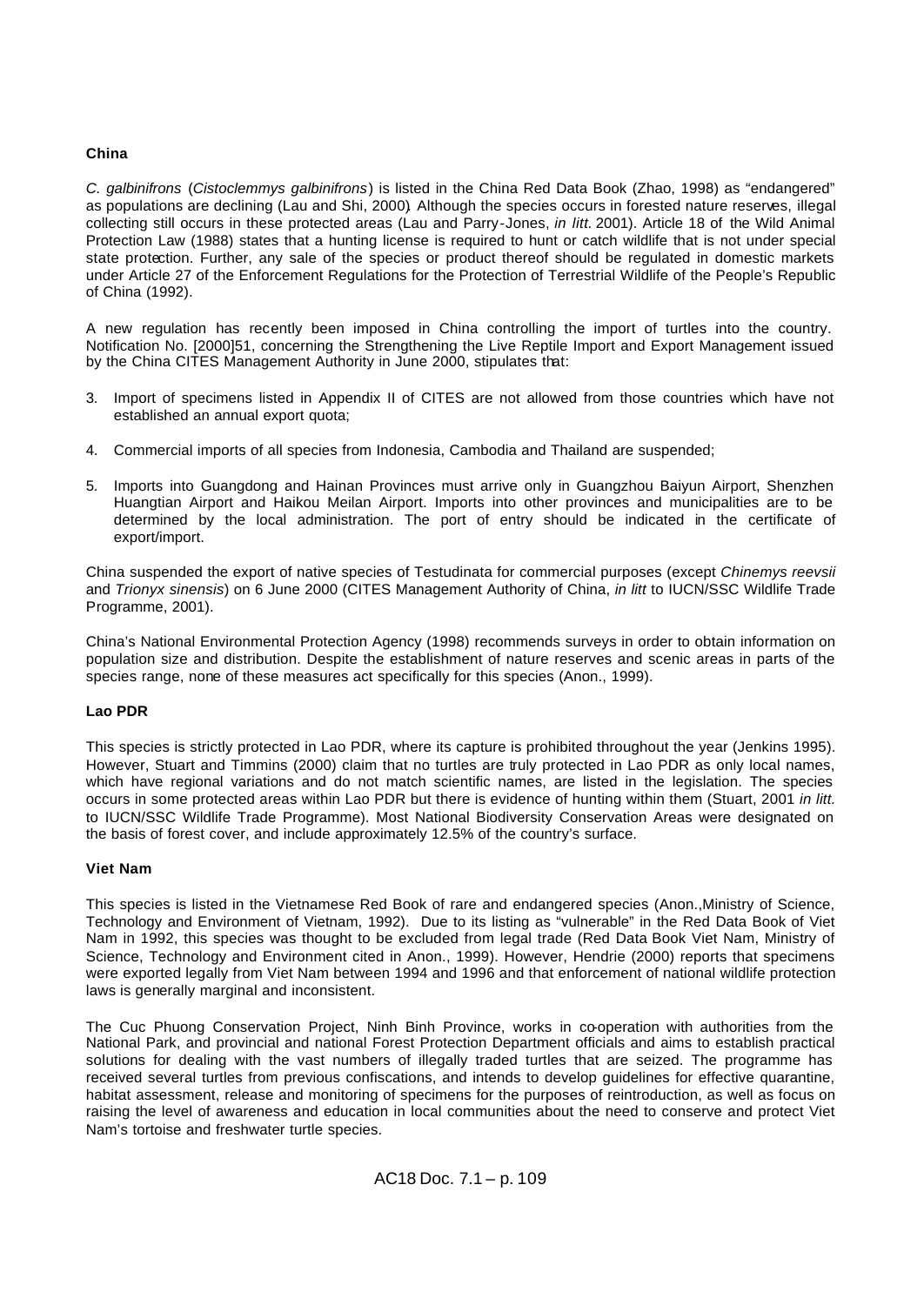Since 1962, Viet Nam has created 87 reserves (Collins 1990). However, none of these reserves act specifically for the protection of turtles (Anon., 1999).

#### **CAPTIVE BREEDING**

Captive breeding of this species is being attempted in Shanghai (Zhao, 1998 cited in CITES Management Authority of China, *in litt.* to IUCN/SSC Wildlife Trade Programme 2001). This species is bred in very small numbers in captivity - probably less than 50/year worldwide by hobby breeders – and therefore it is concluded that all trade concerns wild caught animals (de Bruin *in litt*., 2001).

This species has a history of high mortality in captivity and despite being relatively common in the United States of America (hereafter referred to as the USA), there are to date very few captive propagation programmes (Barzyk, 1999), although, it is bred in small numbers in captivity by private breeders (Meier, *pers. comm.* 1999a; pers. comm. to the German CITES Scientific Authority, March 1999 cited in Anon., 1999). According to Nietzke (1998) de Bruin was the first to successfully breed this species in captivity in 1993. Incidental captive breeding producing only three to five hatchlings per year, with production of an additional single hatchling of *C. g. serrata,*  has been reported by McCord (*in litt.* to Weissgold 4 October 1999). The first successful captive breeding of the subspecies *C. g. bourreti* occurred in 1998 (Fiebig and Lehr in prep.). Breeding efforts on a commercial scale are not reported for this species (Anon., 1999).

CHELONIA 2002, a conservation breeding programme in Austria, has managed to breed all *Cuora* species, except *C. zhoui (*Artner 1999 *in litt.* to the IUCN/SSC Wildlife Trade Programme). In addition, a conservation breeding initiative of Dutch, German, Swiss, Hungarian and Austrian turtle breeders specialised in Chinese turtle species (Erhaltungszuchtinitiative Chinesische Schildkröten), has already bred all extant *Cuora* species (Artner *in litt.* 1999).

Within the European Studbook Foundation *C. galbinifrons* is captive bred but in very limited numbers (less than 10 specimens) (H. Zwartepoorte, European Studbook Foundation, *in litt*. to TRAFFIC Europe, November 2001 cited in TRAFFIC Europe *in litt*. to TRAFFIC International, 5 November, 2001.

#### **REFERENCES**

Anon. 1999. Proposal to include all species of the Genus Cuora *s.l.* in Appendix II of the Convention on International Trade in Endangered Species of Wild Fauna and Flora. Submitted by the CITES Management Authorities of Germany and the United States of America.

Anon. 2001. Http://www.cites.org/eng/dbase/fauna-

Artner, H. 1999. *In litt.* to the IUCN/SSC Wildlife Trade Programme. Barzyk, J. 1999. Turtles in crisis: The Asian Food markets. http://tortoise trust.org/articles/asia.html. Chang, C.J. 1996. *From Panaceas to Pollutants – Turtle Shells´ Checkered History*. July 1996, Sinorama, 84-93*.*

Collins, M. (ed.). 1990. Atlas of the rain forests. In *The last Rain Forests*, pp. 150

- Compton, J 2000. TRAFFIC analyses wildlife trade dynamics in Viet Nam. TRAFFIC NETWORK. Dispatches. No. 14 June 2000.
- Das, I. 1997. *Conservation Problems of Tropical Asia´s Most-Threatened Turtles*. In Proceedings: Conservation, Restoration and Management of Tortoises and Turtles - An International Conference, New York Turtle and Tortoise Society, 295 ff.
- de Bruin, R. and Artner, H.G. 1999. On the turtles of Hainan Island, Southern China. Chelonian Conservation Biology 3 (3): pp. 479-486.

de Bruin, R., 1994. *Cuora galbinifrons* in the vivarium. *Lacerta* 52(3) pp. 58-66.

- Duc Le Dien and Broad, S. 1995. Investigations into Tortoise and Freshwater Turtle Trade in Viet Nam. IUCN Species Survival Commission. IUCN, Gland, Switzerland and Cambridge, UK.
- Duckworth, J. W. Salter, R.E. and Khounboline, K. (compilers). 1999. Wildlife in Lao PDR: 1999 Status Report. Vientiane: IUCN-The World Conservation Union/Wildlife Conservation Society/Centre for Protected Areas and Watershed Management.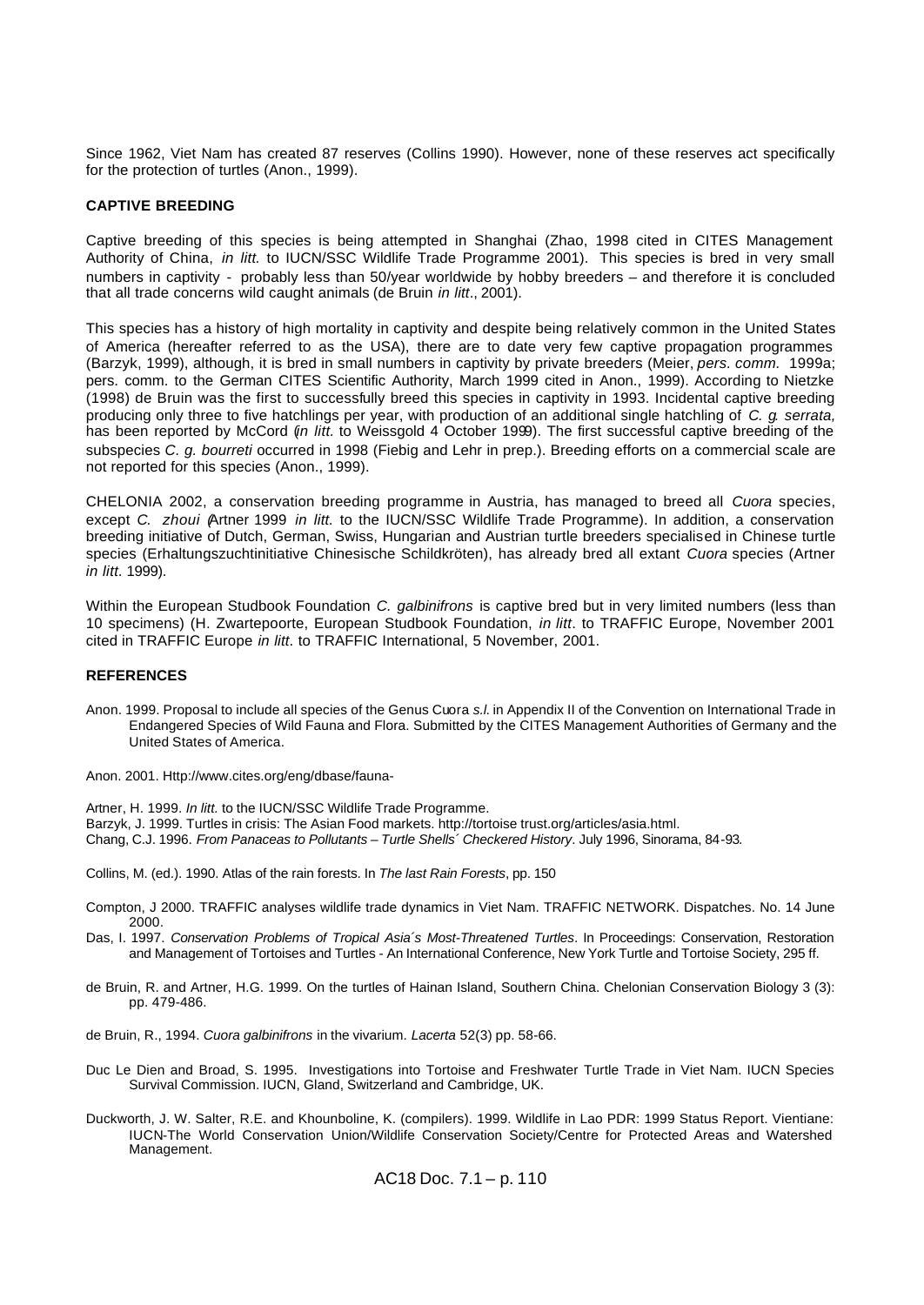Ernst, C.H and Barbour. 1989. Turtles of the World. Smithsonian Institute Press. Washington, D.C., and London. Fiebig, J. and Lehr, E. (in prep.): "Haltung und Erstnachzucht der Bourret-Scharnierschildkröte Cuora galbinifrons bourreti Obst and Reimann 1994, mit Anmerkungen zum Bedrohungsstatus", Salamandra in prep.

- Fritz, U. and Obst, F. J. 1997. Zum taxonomischen Status von *Cuora galbinifrons serrata* Iverson and McCord, 1992 und *Pyxidea mouhotii* (Gray, 1862) (Reptilia: Testudines: Bataguridae). *Zool. Abh. Staatl. Mus. Tierk. Dresden* 49:261–279.
- Hardtke, M. 1997. *Kambodscha oder wo das Geld auf Bäumen wächst*. Ökozid-Journal, No. 14, 2.
- Hendrie, D. 1999. Trade Action Report, Ninh Binh Seizure, July 23, 1999..
- Hendrie, D.B 2000. Status and conservation of tortoises and freshwater turtles in Viet Nam. In Asian Turtle Trade. Proceedings of a Workshop on Conservation and Trade of Freshwater Turtles and Tortoises in Asia. *Chelonian Research Monographs Number 2 – August 2000.*pp. 63-74
- Hilton-Taylor, C. (Compiler). 2000. *2000 IUCN Red List of Threatened Species*. IUCN, Gland, Switzerland and Cambridge, UK. Xviii + 61pp.
- Hoover, C. 1998. *The U.S. Role in the International Live Reptile Trade: Amazon Tree Boas to Zululand Dwarf Chameleons*. TRAFFIC North America, August 1998.
- IUCN/SSC Tortoise and Freshwater Turtle Specialist Group and Asian Turtle Trade Working Group. 2000. Recommended Changes to 1996 IUCN Red List Status of Asian Turtle Species. In: Asian Turtle Trade. Proceedings of a Workshop on Conservation and Trade of Freshwater Turtles and Tortoises in Asia. *Chelonian Research Monographs Number 2 – August 2000.*
- Iverson, J. B. and McCord, W. P. 199*2*. A new subspecies of *Cuora galbinifrons* (Testudines: Batagurinae). *Proc. Biol. Soc. Washington* 105: 433–439.
- Iverson, J.B. 1992. *A Revised Checklist with Distribution Maps of the Turtles of the World.* Privately Printed, Richmond, Indiana, 363pp.
- Jenkins, M.D.1995. *Tortoises and Freshwater Turtles: The Trade in Southeast Asia*. TRAFFIC International, United Kingdom.
- Lau, M and Shi, S. 2000. Conservation and trade of terrestrial and freshwater turtles and tortoises in the People's Republic of China. In Asian Turtle Trade. Proceedings of a Workshop on Conservation and Trade of Freshwater Turtles and Tortoises in Asia. *Chelonian Research Monographs Number 2 – August 2000.* pp.30-39
- Lehr, E. 1996. *Zur innerartlichen Variabilität der hinterindischen Cuora galbinifrons*, Diplomarbeit Institut für Molekulare Genetik, Universität Mainz.
- Lehr, E. 1997: *Untersuchungen zum Schildkrötenhandel in Vietnam zwischen 1993 und 1996*. Mitteilungen der Zoologischen Gesellschaft für Arten- und Populationsschutz, Issue 2 1997, 12 ff., Germany.
- Lehr, E., Fritz, U. and Obst, F.J. 1998a. *Cuora galbinifrons picturata subsp. nov., eine neue Unterart der Hinterindischen Scharnierschildkröte*, Herpetofauna 20 (119), 5-11, Germany.
- Lehr, E.; Fritz, U. and Obst, F.J. 1998b. *Die Unterarten von Cuora galbinifrons BOURRET, 1939*, Zoologische Abhandlungen, Staatliches Museum für Tierkunde Dresden (ed.), 50, No. 6, 77 ff.
- Li, Y. and Li, L. 1997. *The investigation on wildlife trade across Guangxi borders between China and Vietnam*, in: Conserving China´s Biodiversity, Reports of the Biodiversity Working Group, China Council for International Co-operation on Environment and Development (1992 -1996), Beijing 1997, 118-127.
- Li, Y. and Li, L. 1998. *The dynamics of trade in live wildlife across the Guangxi border between China and Vietnam during 1993 - 1996 and its control strategies*. Biodiversity and Conservation, 7, 895 -914.
- Maas, H. 1995. *China der hungrige Gigant*. FOCUS, 45/1995, Germany.
- Martin, E.B. and Phipps, M. 1996. A Review of the Wild Animal Trade in Cambodia. TRAFFIC Bulletin 16:2. Pp61 -72.
- McCord, B. 1998. Personal report on a survey Species presently impacted by the Chinese food markets*.* 2/98, *in litt.* to R. Wirth (June 1998).
- Ministry of Science, Technology and Environment of Vietnam. 1992. *Red Data Book of Vietnam Volume 1. Animals*. Science and Technics Publishing House, Hanoi. 396 pp.

National Environmental Protecion Agency. 1998. *China Red Data Book of Endangered Animals -Amphibia and Reptilia*, Science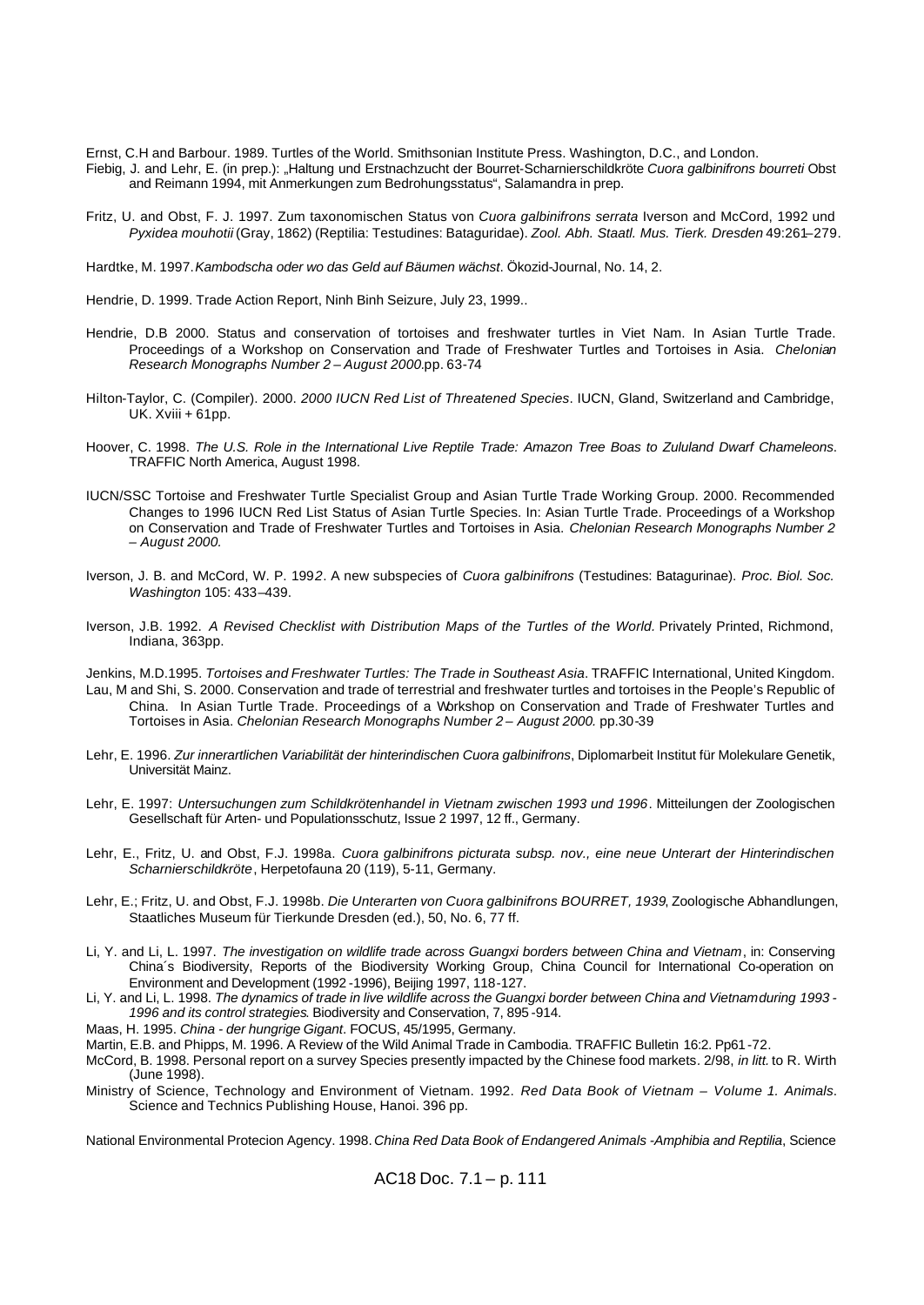Press, Beijing, Hong Kong, New York.

Nietzke, G. 1998. *Die Terrarientiere – Band 2: Schildkröten, Brückenechsen und Echsen* , Ulmer-Verlag, Stuttgart.

- Obst, F.J. and Reimann, M. 1994. *Bemerkenswerte Variabilität bei Cuora galbinifrons BOURRET 1939, mit Beschreibung einer neuen Unterart: C.galbinifrons bourreti subsp. nov.,* Zool. Abhandlungen, Museum für Tierkunde, Dresden, 48.
- Parham, J.F., Simison W.B., Kozak K.H., Feldman C.R. and Shi Haitao. 2001. New Chinese Turtles: endangered or invalid? A reassessment of two species using mitochondrial DNA, allozyme electrophoresis and known-locality specimens. *Animal Conservation*, Vol. 4: 357-367.
- Peter, W.P. 1996. *Reptilienausverkauf in Vietnam*, DATZ, 5/1996, Germany.
- Pro Wildlife (in prep.): *The decline of Asian turtles*, Germany.
- Robichaud, W.G*. Nakai-Nam Theun Saola conservation: interim report after the first fieldwork, 22May-15 June 1998* ; revised. Vientiane: WCS report to IUCN.
- Stuart, B.L. 1999. Amphibians and Reptiles. Pp. 43-67 in: Duckworth, J.W., R.E. Salter and K. Khounboline (compilers): *Wildlife in Lao PDR: 1999 Status Report*. Vientiane: IUCN-the World Conservation union / Wildlife Conservation Society / Centre for Protected Areas and Watershed Management.
- Stuart, B.L. and Timmins, R.J. 2000. Conservation status and trade of turtles in Laos. In Asian Turtle Trade. Proceedings of a Workshop on Conservation and Trade of Freshwater Turtles and Tortoises in Asia. *Chelonian Research Monographs Number 2 – August 2000.* pp58-63
- Tana, T.S, Hour, P.L., Thach, C., Sopha, L., Sophat, C, Piseth, H and Kimchay, H. 2000.Overview of turtle trade in Cambodia. In Asian Turtle Trade. Proceedings of a Workshop on Conservation and Trade of Freshwater Turtles and Tortoises in Asia. *Chelonian Research Monographs Number 2 – August 2000.*pp. 55-58

Theiler, M. 1998. Pet shop in Switzerland, specialised on reptiles, Turtle Price List, 15.12.98.

- TRAFFIC. Information compiled by TRAFFIC for the Analyses of CITES Proposals 1999/2000. Summary Sheet: Information on the status and trade of Asian Box Turtles of the genus *Cuora.* Unpub.
- van Dijk, P.P. 2000. The status of turtles in Asia. In Asian Turtle Trade. Proceedings of a Workshop on Conservation and Trade of Freshwater Turtles and Tortoises in Asia. *Chelonian Research Monographs Number 2 – August 2000* pp15- 24.

van Dijk, P.P.1999. *In litt.* to the IUCN/SSC Wildlife Trade Programme.

Zhao E. and Adler, K. 1993. *Herpetology of China*, Society for the Study of Amphibians and Reptiles.

Zhao, Ermi (Compiler). 1998. *China Red Data Book of Endangered Animals: Amphibia and Reptilia*. National Environment Protection Agency, Endangered Species Scientific Commission, P.R.C. Science Press, Beijing, Hong Kong, New York.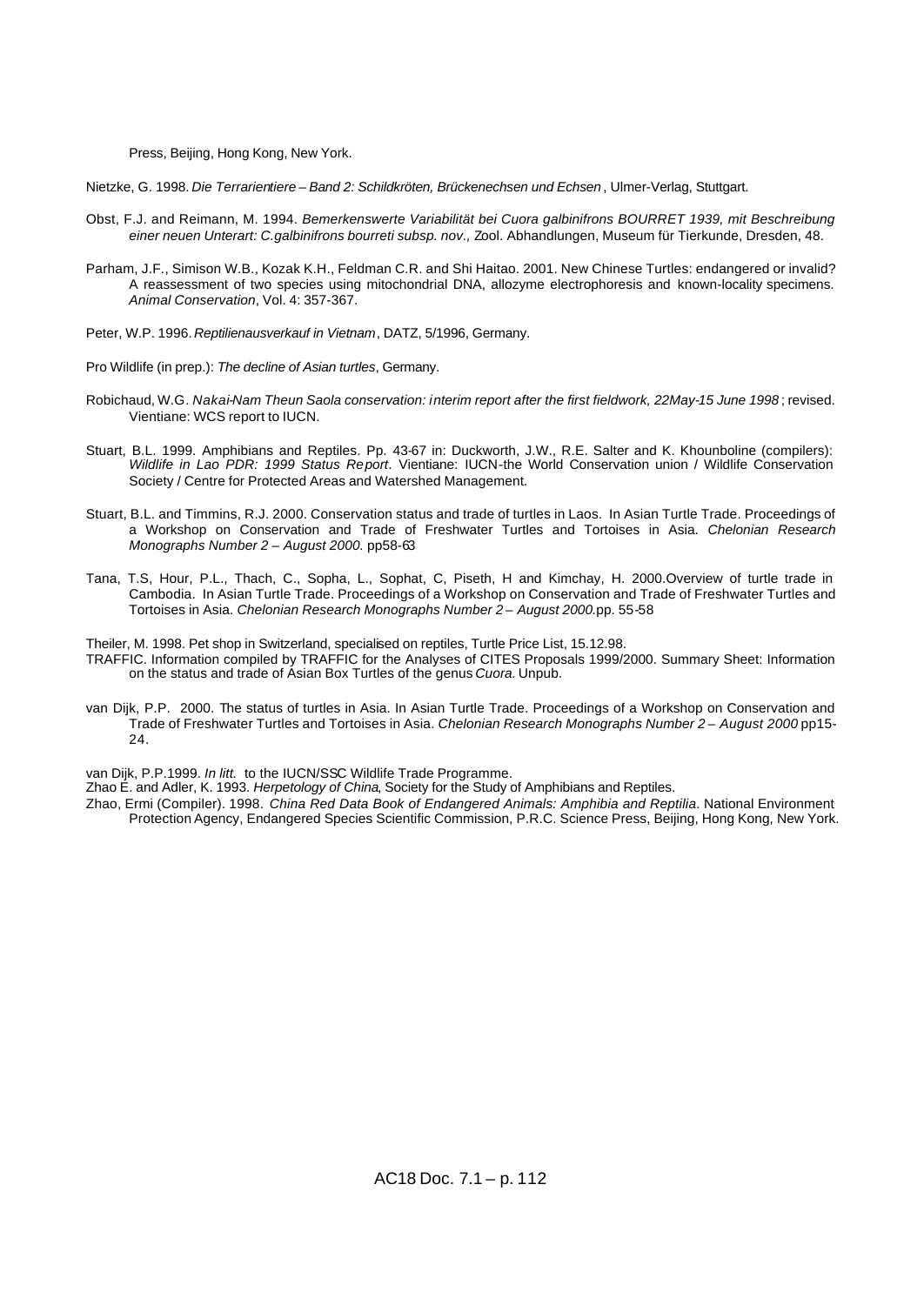**Lissemys punctata** Bonnaterre, 1789 **Indian Flapshell Turtle** 

**Totue de l'Inde Tortuga plana indiana**

**Order: TESTUDINES Family: TRIONYCHIDAE**

# **SUMMARY**

The Indian flapshell turtle, *Lissemy punctata* is generally recognised to include two subspecies, *L. p. andersoni*  and *L. p. punctata*, with some uncertainty over whether a third subspecies, *L. p. scutata,* could actually be a separate species - *L. scutata.* The species is widely distributed within the southern Asian region from Pakistan eastwards to Myanmar and from Nepal south to Sri Lanka and possibly Thailand, although again, there is some uncertainty over the distribution of the species, partially allied to the taxonomic difficulties.

*L. punctata* inhabits the quiet water of rivers, streams, marshes, ponds, lakes, irrigation canals and tanks, with a preference for muddy-bottomed habitats, and can burrow into the soil to avoid water loss. The species feeds on aquatic vegetation, small fish, insects, tadpoles earthworms, carrion etc. Males mature at less than 15 cm and females at 27.5 cm in length; adults normally reach a weight of 1-2 kg. The clutch size varies between 2-8 eggs and the spherical eggs are laid from August to December. There are indications that more than one clutch may be laid each year.

*L. p. punctata* was included in CITES Appendix I in 1975, but in 1995, this subspecies was removed from Appendix I when the species was included in Appendix II. CITES reported data shows that from 1995-2000, all reported international trade has been in live specimens (apart from one seizure of two *L. p. punctata* specimens). Bangladesh has been the only reported country of origin for specimens in trade for 1995-2000; with total reported imports totalling 352 live specimens for this period. Three hundred of these were imported by Japan, with the remainder being imported by the USA. Israel and Norway have been the only other reported destinations of *L. punctata*, each for one live specimen in 1995.

The main threats to the species on a global scale are habitat degradation and collection for both local consumption and for export. Various parts of the species are considered to possess medicinal properties. In 1994, reviewers of the CITES amendment proposal for *L. punctata* noted that international trade did not appear to threaten the survival of *Lissemys*, but cautioned that there was a need to monitor this trade, particularly in light of the high-level trade in softshell turtles to East Asia. It appears that in several range States today, there are indications of illegal international trade, which in conjunction with strong domestic use in many range States, could pose a threat to the survival of *L. punctata* in the wild. However, China, which has been a major importer of many species of Chelonia in recent years has now instituted import restrictions.

Although considered relatively easy to rear in captivity, commercial captive breeding on a small scale only appears to occur in China.

The species is recommended under Decision 11.106 for inclusion in category 2.

# **TAXONOMY**

There remains dispute as to the existence of a third *Lissemys* taxon. Some authors (e.g. Iverson, 1992 [the standard CITES reference for the distribution of CITES-listed turtle species] cited in Anon., 1994b) recognise a second species, *L. scutata*, but others consider this to be a third subspecies, *L. p. scutata* (e.g. Wermuth and Mertens, 1961 [reprinted in 1996, this is the standard reference for the names of CITES-listed turtle species]. Although not specifically mentioned by name, the supporting statement of the proposal to amend the CITES Appendices to include *L. punctata* in Appendix II in 1994 incorporated the unique distribution of *L. p. scutata* (see **Distribution and Population**) in the distribution of *L. punctata* (Anon., 1994a). S.M.A. Rashid (Centre for Advanced Research in Natural Resources & Management *in litt*. to IUCN/SSC Wildlife Trade Programme, 7 September 2001) notes that differentiating between the subspecies of *L. punctata* is problematic. He recommends that additional research be undertaken to clarify the taxonomic identification of the two subspecies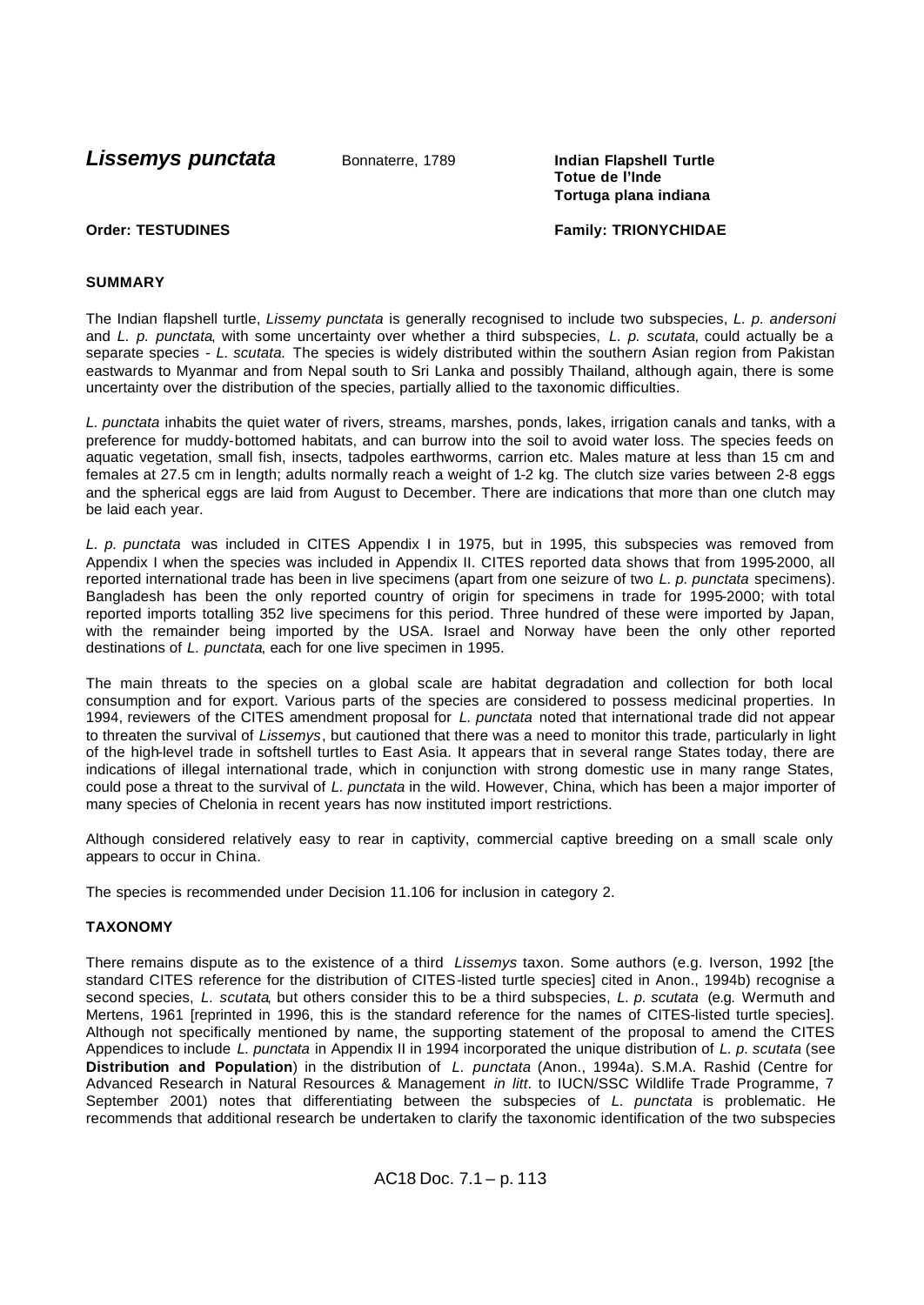*L. p. andersoni* and *L. p. punctata*, and *L. (p.) scutata*. Since the standard CITES reference for the taxonomy of this genus does not recognise *L. scutata*, available information for *L. (p). scutata* has been included here.

# **DISTRIBUTION AND POPULATION**

Also known as the spotted turtle or the Indo-Gangetic flap-shell, accounts of the distribution of *Lissemys punctata* differ considerably. The CITES species database lists the distribution of *L. punctata* as: Bangladesh; India; Myanmar; Nepal; Pakistan; and Sri Lanka (Anon., 2001a). The Appendix II-listing proposal for *L. punctata*  states that the species also occurs in Thailand (Anon., 1994a). However, according to Anon. (2000a), the species only occurs in Bangladesh, India and Pakistan, whilst Rashid (*in litt*. to IUCN/SSC Wildlife Trade Programme, 7 September 2001) gives the species' distribution as Bangladesh, India and Myanmar.

The different opinions regarding the taxonomy of *Lissemys* (re *L. (p.) scutata*) do not explain the different accounts of the species' distribution. There is no doubt, historical or present, that the subspecies *L. p. punctata*, inhabits Sri Lanka and that *L. p. andersoni* inhabits Pakistan; omissions of these countries as range States are errors. Occurrence of the species in Thailand is doubtful, and if confirmed, it is extremely marginal. The taxon relating to Thailand is *L. (p.) scutata*, and therefore the inclusion of Thailand as a range State will differ according to one's view of the taxonomy of *L. punctata* (TRAFFIC Southeast Asia *in litt.* to TRAFFIC International, 29 November 2001)*.*

*L. punctata* is not considered globally threatened according to the 2000 IUCN Red List (Hilton -Taylor, 2000).

The generally accepted distributions for the different subspecies of *Lissemys punctata* are as follows:

*L. p. andersoni:* the Indo-Gangetic plain; Pakistan, North India, Nepal, Bangladesh to extreme Western Myanm ar (Das, 1985)

*L. p. punctata:* South India and Sri Lanka (Das, 1985; 1991), although it has more recently been found in Bangladesh (Rashid and Munjural Hannan Khan, 2000)

*L. (p.) scutata:* Myanmar and extreme Western Thailand (TRAFFIC Southeast Asia *in litt.* to TRAFFIC International, 29 November 2001).

# **Bangladesh**

The species is listed as Vulnerable in the Red Book of Threatened Amphibians and Reptiles of Bangladesh (Anon., 2000a).

Although the species is more abundant in the southern districts, it is found throughout the country. It is relatively scarce in northern districts and its presence in the hill districts of the Chittagong Hill Tracts requires confirmation, however, it has been recorded from the Teknaf Peninsula in the southeast bordering Myanmar (Rashid *in litt*. to IUCN/SSC Wildlife Trade Programme, 7 September 2001). Two subspecies are reportedly found in Bangladesh; *L. p. andersoni* is the more abundant subspecies being found throughout the country including southeastern and northeastern areas adjoining hilly forests. It is considered very common. The second subspecies, *L. p. punctata*, is considered uncommon and is mostly restricted to the south, particularly Noakhali and Barisal (Rashid and Munjural Hannan Khan, 2000). Data on population abundance or density estimates are not available. However, based on field observations over a number of years, Rashid (*in litt*. to IUCN/SSC Wildlife Trade Programme, 7 September 2001) believes that the population appears to have declined drastically.

# **India**

The species is reported to be distributed almost throughout the Indian Peninsula, and occurs in the Brahmaputra and Ganga basin, but not in the primary Western Ghat habitats, and in the hills of northeastern India. It is believed to have been introduced in the desert regions (Choudhury *et al*., 2000). Shrestha (1997) and Das (1991) also note that it is present in the Andaman Islands. The species is present in almost all protected areas with freshwater wetlands, and it is reported to be common and the population stable (Bhupathy *et al*., 2000; Choudhury *et al*., 2000). However, a 1996 Conservation Assessment and Management Plan (CAMP) / Biodiversity Conservation Prioritisation Project considered *L. punctata* as Least Concern: Near Threatened in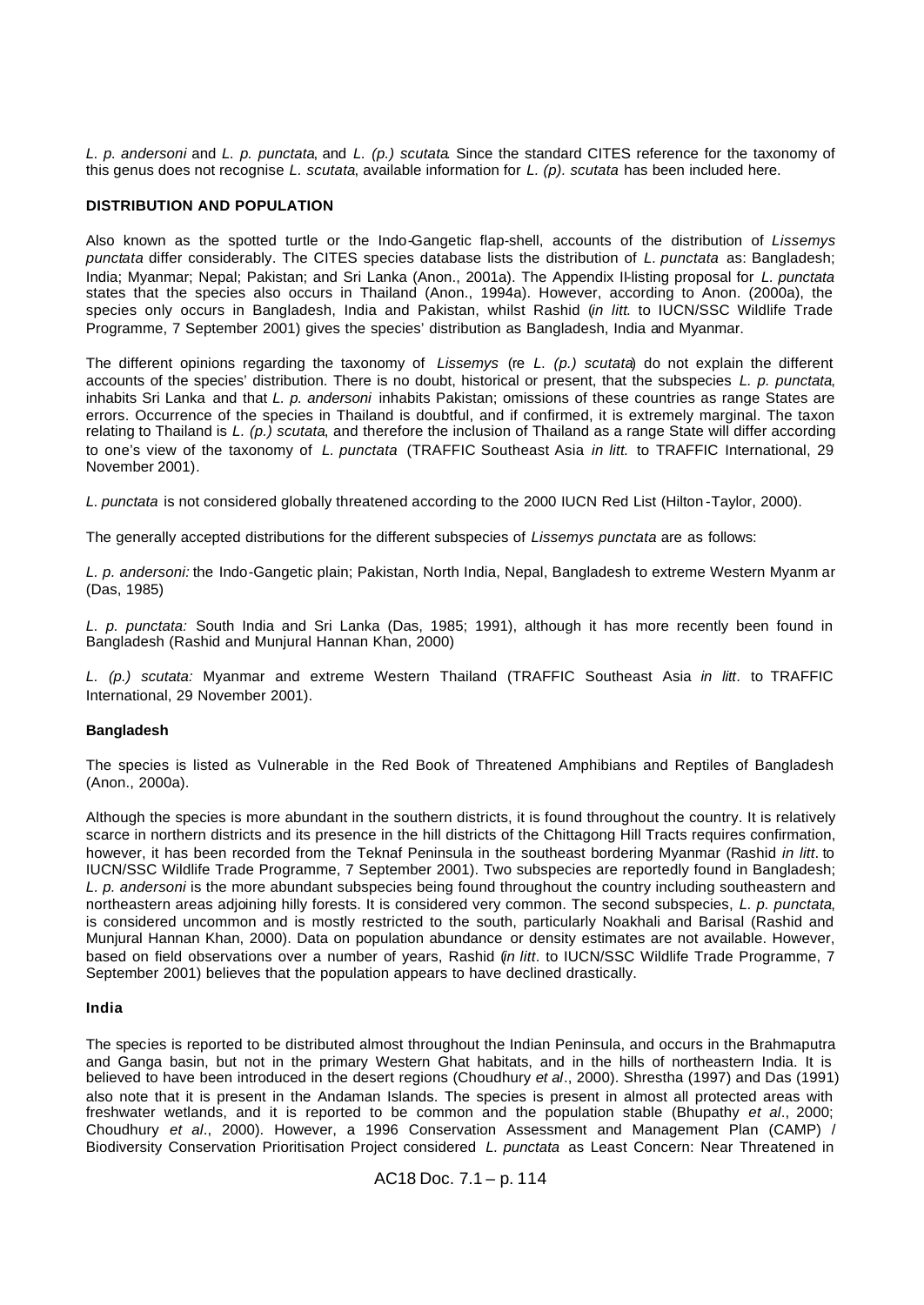India (Hanfee 1999, cited in Anon. and Anon., 2000b). This means that the species does not qualify for Conservation Dependant, but is close to qualifying for Vulnerable. Ghosh (*in litt*. to the CITES Management Authority of India, 1993 cited in Anon., 1994a) noted that the population of *L. punctata* was showing a general decline due to reclamation of wetlands and pollution of water bodies. At this time (1993), this decline was not considered "alarming" enough to warrant listing the species in Schedule 1 of the Indian Wildlife (Protection) Act. The species was subsequently listed in Schedule 1.

# **Myanmar**

The species is found in western Myanmar in the Arakan (*L. p. andersoni*), Irrawaddy and Salween river systems as well as some smaller rivers in Tenasserinm (*L. (p.) scutata*) (Ernst and Barbour, 1989; Iverson, 1992 cited in Anon., 1994a; P.P. van Dijk *in litt.* to Species Survival Commission, Cambridge, 1994). As for virtually all turtle species native to Myanmar, few data are available to assess the status or trends of the population, with old and fragmented observations still being the main source of information on occurrence and distribution of turtles in Myanmar. However, according to Platt *et al*. (2000) and van Dijk (1997), available evidence suggests that substantial declines of many turtle species have occurred as a result of over-harvesting. In 1994, *L. (p.) scutata* was the most, or second-most frequently encountered turtle species (van Dijk *in litt.* to Species Survival Commission, Cambridge, 1994), however, local populations of *L. (p.) scutata* were thought to be possibly decreasing due to intensive local hunting.

# **Nepal**

The species is reported to be found in the Terai region (southern Nepal) (Anon., 1994a) and *L. p. andersoni* has been recorded in Belbari (Das, 1991). Although Anon. (2000c) and Shrestha (1997) report that the species is considered common in Nepal, the CITES Management Authority of Nepal (*in litt.* to IUCN/SSC Wildlife Trade Programme, 7 November 2001) states that the species is considered threatened and has experienced population declines. The range of the species is limited.

#### **Pakistan**

*L. p. andersoni* is found in the Indus and Ganges drainage areas, from the Northeast border to the sea (Anon., 1994a; Das, 1991).

#### **Sri Lanka**

The subspecies *L. p. punctata* is widely distributed throughout the country including the North-Central, Northern, North-Western, Western and Southern provinces (Anon., 1994a; Das, 1991). A 1998 CAMP workshop report noted that *L. p. punctata* inhabits the low country and mid-elevations from the coast up to 1 200 m, with an extent of occurrence of over 20 000 km<sup>2</sup> and an area of occupancy over 2 000 km<sup>2</sup>. Many, fragmented populations are known. A decrease of available habitat of at least 20% over the past 20 years was noted, as was a predicted further 20% loss over the next 20 years. Habitat loss has been caused by deforestation and a loss and decrease in quality of remaining habitat (de Silva *et al*., 2000 cited in TRAFFIC Southeast Asia *in litt.* to TRAFFIC International, 29 November 2001).

In 1994, the subspecies was reported to be threatened due to intensive local use (I. Das *in litt.* to Species Survival Commission, Cambridge, 1994). The species is considered Threatened in Sri Lanka according to the 1999 list of threatened fauna of Sri Lanka (Anon., 2000d).

# **Thailand**

A small population of *L. (p.) scutata* (approximately 25 individuals in 1994) was discovered just prior to 1994, and is thought to occur in the upper Ataran River in Western Thailand (van Dijk *in litt*. to Species Survival Commission, Cambridge, 1994). Occurrence of the species in Thailand is doubtful, and if confirmed, it is extremely marginal (TRAFFIC Southeast Asia *in litt.* to TRAFFIC International, 29 November 2001)*.*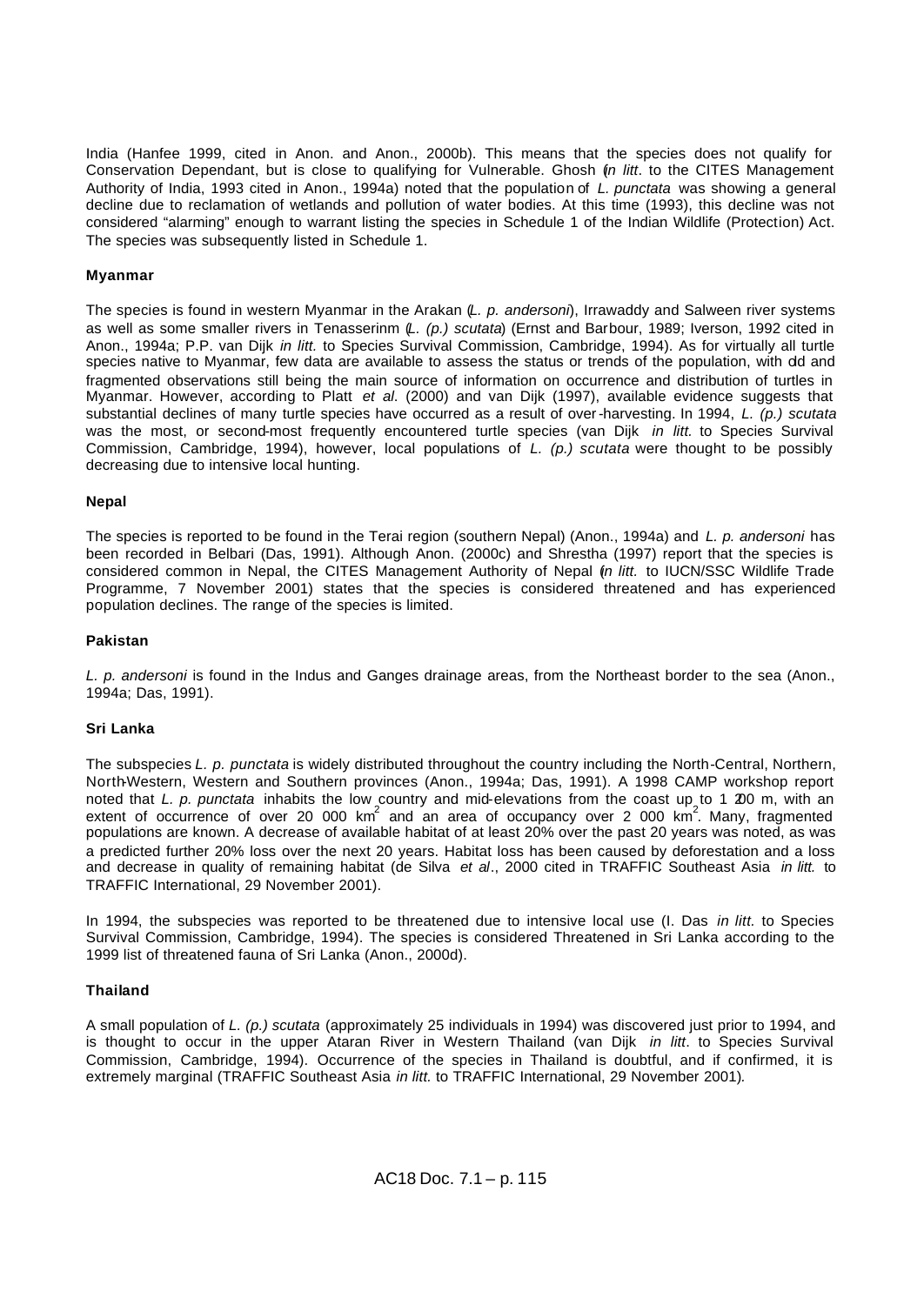# **HABITAT AND ECOLOGY**

The habitat and ecology of *L. punctata* at the country level is poorly known except for in one or two range States. *L. punctata* inhabits a variety of freshwater habitats. This small species has an omnivorous diet, with a highly variable clutch size of between 2 and 15 eggs.

# **Bangladesh**

*L. punctata* inhabits the quiet water of rivers, streams, marshes, ponds, lakes, irrigation canals and tanks, with a preference for muddy-bottomed habitats. When rivers and ponds dry up in summer, it burrows 36 cm into the soil to avoid predation and reduce moisture loss (Anon., 2000a). The species feeds on aquatic vegetation, small fish, insects, tadpoles, earthworms, carrion etc. It is the smallest soft-shell species within Bangladesh, with males maturing at less than 15 cm and females at 27.5 cm in length. The largest female recorded was approximately 37 cm long and weighed 7 kg (Anon., 2000a; Das, 1991); adults normally reach a weight of 1-2 kg (Rashid *in litt.* to IUCN/SSC Wildlife Trade Programme, 7 September 2001). Females lay spherical eggs from September to December, with the clutch size varying between 2-8 eggs (Anon., 2000a).

#### **India**

The species inhabits practically all freshwater bodies (Choudhury *et al*., 2000). *L. punctata* takes plant and animal material fairly impartially but exhibits a preference for animal matter (Varghese and Tonapi, 1986).

Cannibalism in the species has also been documented.

In northern India, the species is reported to hibernate between November and February, males becoming inactive before females and emerging later than females. When waters dry up at the onset of summer, the species burrows into the soil and aestivates for several months (Das, 1991). Feeding habits were found to change with the seasons in northern India, the species was herbivorous after emergence from hibernation in February, then became carnivorous before reverting back to herbivory in November, at the onset of hibernation (Yadava and Prasad, 1979 cited in Das, 1991).

Mating was observed in April in the wild, and from May to July in captivity (Duda and Gupta 1981 cited in Das, 1991). In the Madras area of south India, the subspecies *L. p. punctata* nests between September and November, producing a clutch of between 3-8 almost spherical eggs measuring 25.0-33.0 mm. At a temperature of 32.6ºC, the incubation period is around nine months, and mean hatchling carapace length is 42 mm with a weight of 8.2g (Vijaya, 1982 cited in Das, 1991). Hatchlings do not emerge before the next rains; but emergence does coincide with the period of high water levels and availability of food.

#### **Nepal**

*L. punctata* prefers weedy, shallow rivers and reservoirs with muddy bottoms (Shrestha, 1997).

#### **Pakistan**

In the Jammu area, the species lays eggs between August and October, laying 5-13 eggs (Duda and Gupta, 1982 cited in Das, 1991). Observations also indicate possible retention of eggs during unfavourable nesting seasons (Duda and Sahi, 1978 cited in Das, 1991).

#### **Sri Lanka**

Deraniyagala (1939, cited in Das, 1991) reported finding a female with 11 developed eggs and 18 "immature eggs" in early June, suggesting more than one clutch may be laid per season. Deraniyagala (1953, cited in Das, 1991) thought that the species laid 2-6 eggs, within a few weeks of each other.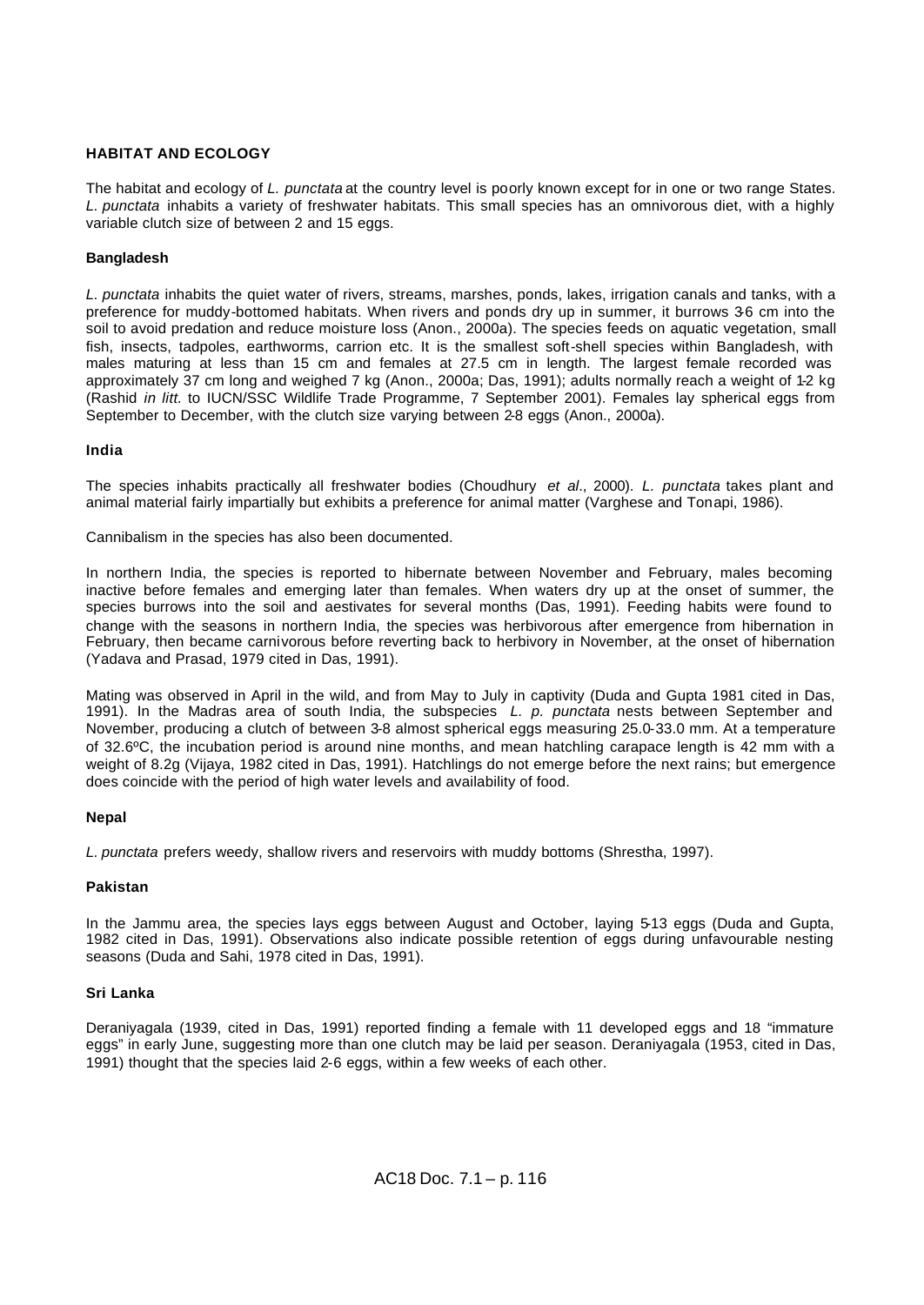# **THREATS TO SURVIVAL AND DOMESTIC USE**

The main threats to the species on a global scale are habitat degradation and collection for both local consumption and for export (TRAFFIC Southeast Asia *in litt*. to TRAFFIC International, 29 November 2001). The species is also utilised in several countries for its medicinal properties.

# **Bangladesh**

The threats to the species include habitat loss and over-collection of both adults and eggs (Anon., 2000a). Rashid (*in litt*. to IUCN/SSC Wildlife Trade Programme, 7 September 2001) also notes that habitat loss is a threat to the species and believes that even though additional potential habitat exists, the combination of habitat loss and the significant increase in the volume of harvest will make it extremely difficult for the population to recover. As such, the present volume of trade apparently surpasses the threshold level that could be supported by the population of *L. punctata*. The volume of harvest, and hence trade, in turtles is very high during the winter and early summer months (October-April) when water levels are lower and harvesting is easier. Most adult females are gravid during this time and hence their removal reduces recruitment to the population (Rashid and Munjural Hannan Khan, 2000).

Prior to the recent international commercial trade, the major local uses of turtles and their products were for consumption for food, eggs as delicacies, and for use in traditional medicines. Local trade and consumption of *L. punctata is* reported to have been carried out on a relatively sustainable basis until the country's independence in 1971, after which time the commercial exploitation of natural resources gained momentum and all freshwater turtles became extensively involved in local trade (Rashid and Munjural Hannan Khan, 2000). *L. punctata* has several local trade names: Sundhi Kasim; Futi Kasim; Tila Kasim; and Dhur Kasim. Local trade usually involves live animals, which after being bought from the markets are slaughtered for meat. The shells are in many cases dried and used in traditional medicine to heal burns and treat cattle wounds (Rashid *in litt*. to IUCN/SSC Wildlife Trade Programme, 7 September 2001). *L. punctata* is currently one of the six most important turtle species in terms of numbers involved in the local trade within Bangladesh, primarily for consumption as food (Rashid and Munjural Hannan Khan, 2000).

All specimens in trade are from wild sources. Quantification of the volume of domestic trade is impossible since there is no government agency with responsibility for this task, nor any recording system in place to quantify the trade volumes. However, to give a very general picture of the trade volume of turtles, there are approximately 64,000 villages in Bangladesh, with each having an average of two markets per week, with turtles sold in the vast majority of these markets in differing volumes (Rashid *in litt*. to IUCN/SSC Wildlife Trade Programme, 7 September 2001).

# **India**

According to Choudhury and Bhupathy (1993), habitat loss is not considered a major threat to the species' survival. However, Ghosh (*in litt*. to the CITES Management Authority of India, 1993 cited in Anon., 1994a) reported that the population of *L. punctata* was generally declining due to reclamation of wetlands, pollution of water bodies etc. *L. punctata* is exploited throughout the country to varying degrees (Choudhury and Bhupathy, 1993). In 1994, Hanfee considered the trade in India to be "moderately large" (TRAFFIC India *in litt*. to IUCN Species Survival Commission, Cambridge, 1994). The species is the most common softshell turtle in trade and is available in markets nine months of the year. Most are consumed locally for the meat trade (Bhupathy *et al*., 2000). The species is also used in traditional medicine; the flesh is used to treat tuberculosis (Das, 1991), burnt shell is used to treat skin diseases, and both blood and ground shell mixed with oil are used to treat stomach ailments. Religious use of turtles was recorded in coastal Andhra Pradesh, Orissa, Gujarat and the temple towns of Tamil Nadu and Uttar Pradesh (along the Ganges River). In most cases turtles were kept in sacred ponds and devotees were allowed to feed them; *L. punctata* was one of the preferred species (Choudhury and Bhupathy, 1993). Vijaya (1982, cited in Das, 1991) found that these turtles are considered sacred in certain areas of West Bengal, in eastern India, where they are kept tied to stakes near village ponds to guard the household against evil spirits. Villagers have also reported that in many parts of India, *L. punctata* are placed in wells to clear them of insects (Das, 1991).

The consumption of freshwater turtle meat in India is particularly popular among the people of West Bengal. All major towns and cities along the Ganges River in Uttar Pradesh were reported to be collection centres for turtles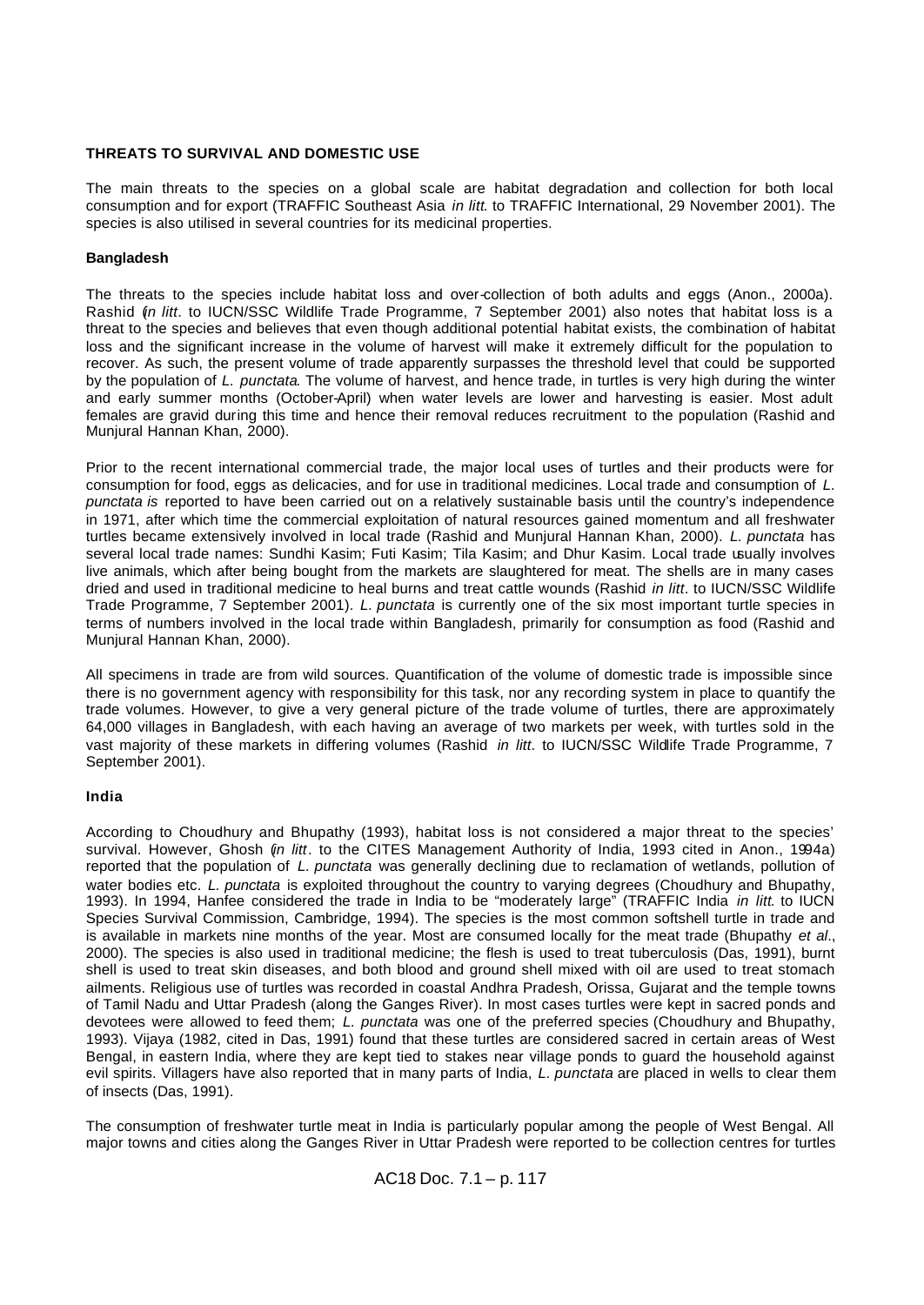sent to markets in Calcutta. The banks of the river are heavily populated by a number of tribes and castes, all of whom are known to harvest turtles for their meat and carapaces. *L. punctata* is the most widespread turtle species in the region of Uttar Pradesh and it is also the most heavily exploited. Turtleshells, irrespective of the species, were being sold in 1993-1994 for approximately Rs 5 (USD 0.15 at 1995 exchange rates) direct to manufacturers for processing into combs and brush handles. Ground turtle shell (preferably softshells) were being used by villagers in the treatment of eye allergies and the meat was considered beneficial in the treatment of tuberculosis. Juveniles were kept as pets by village children. In 1995 the level of turtle trade in this region appeared low although it was noted that there were indications that the trade was going 'underground' and that new trade routes were opening up (Hanfee, 1995). The current level of exploitation of the species is unknown.

According to Choudhury and Bhupathy (1993) 50-60% of turtles confiscated in Caluctta markets comprised *L. punctata*. Bhupathy *et al*. (2000) note that although most trade is for local consumption, a 'limited' number are smuggled out to Bangladesh.

# **Myanmar**

No information is available on the specific exploitation of *L. punctata* in Myanmar (TRAFFIC Southeast Asia *in litt*. to TRAFFIC International, 29 November 2001). According to Platt *et al*., (2000) all chelonian species (except *L. scutata*) in Myanmar should be regarded as threatened by levels of harvest that are almost certainly unsustainable. Many turtles are collected for local consumption, but among some ethnic groups eating turtle flesh is discouraged by the belief that this practice is responsible for skin disorders, particularly among women. The majority of turtles collected are for the export market (primarily to China) which involves both live specimens and carapaces. In more remote areas, the meat is consumed locally and only the plastrons are sold to traders due to poor transport infrastructure.

A limited number of turtles are reportedly smuggled into Bangladesh (S.M.A. Rashid *pers. comm.*, cited in Platt *et al*., 2000).

# **Nepal**

The species is threatened by extensive collection of sand and gravel from riverbanks, and the development of irrigation systems and power dams. Trade in turtles involves a relatively small percentage of the human population, primarily the Tharu, Darahi, Raji and Majhis, who sell both the meat and the eggs. However, there is considerable trade in turtles in several regions, including the Terai where *L. punctata* is found (Shrestha, 1997). The CITES Management Authority of Nepal (*in litt.* to IUCN/SSC Wildlife Trade Programme, 7 November 2001) reports that *L. punctata* provides a source of food for local communities, but the volume of this illegal harvest is unknown. There are very few reported incidents of poaching and illegal trade of the species in the southern part of Nepal.

# **Sri Lanka**

In 1994, *L. p. punctata* was reported to be threatened by intensive use at the local level (I. Das *in litt.* to Species Survival Commission, Cambridge, 1994). A 1998 CAMP workshop identified hunting for food, habitat fragmentation and habitat loss as effective threats to the Sri Lankan population. It was also noted that the species' flesh is used for preparation of indigenous medicines (de Silva *et al*., 2000 cited in TRAFFIC Southeast Asia *in litt.* to TRAFFIC International, 29 November 2001).

# **INTERNATIONAL TRADE**

*L. p. punctata* was listed on CITES Appendix I with effect from 1 July 1975. It is presumed that this listing had the intention of listing the yellow-spotted subspecies form which was later renamed to *L. p. andersoni* (Anon., 1994a). The United Kingdom entered a reservation on the listing on behalf of Hong Kong on 31 October 1976, which was withdrawn on 7 March 1978. The COP 9 amendment proposal, submitted by the Swiss Confederation on behalf of the Animals Committee, to list *L. punctata* in CITES Appendix II included the deletion of *L. p. punctata* from Appendix I. The listing came into effect on 16 February 1995.

A comparative tabulation of trade in *L. punctata* from 1995-2000 is given in the Appendix. Apart from one record of an export from Bangladesh of two *L. p. punctata* specimens seized upon import into the US, all reported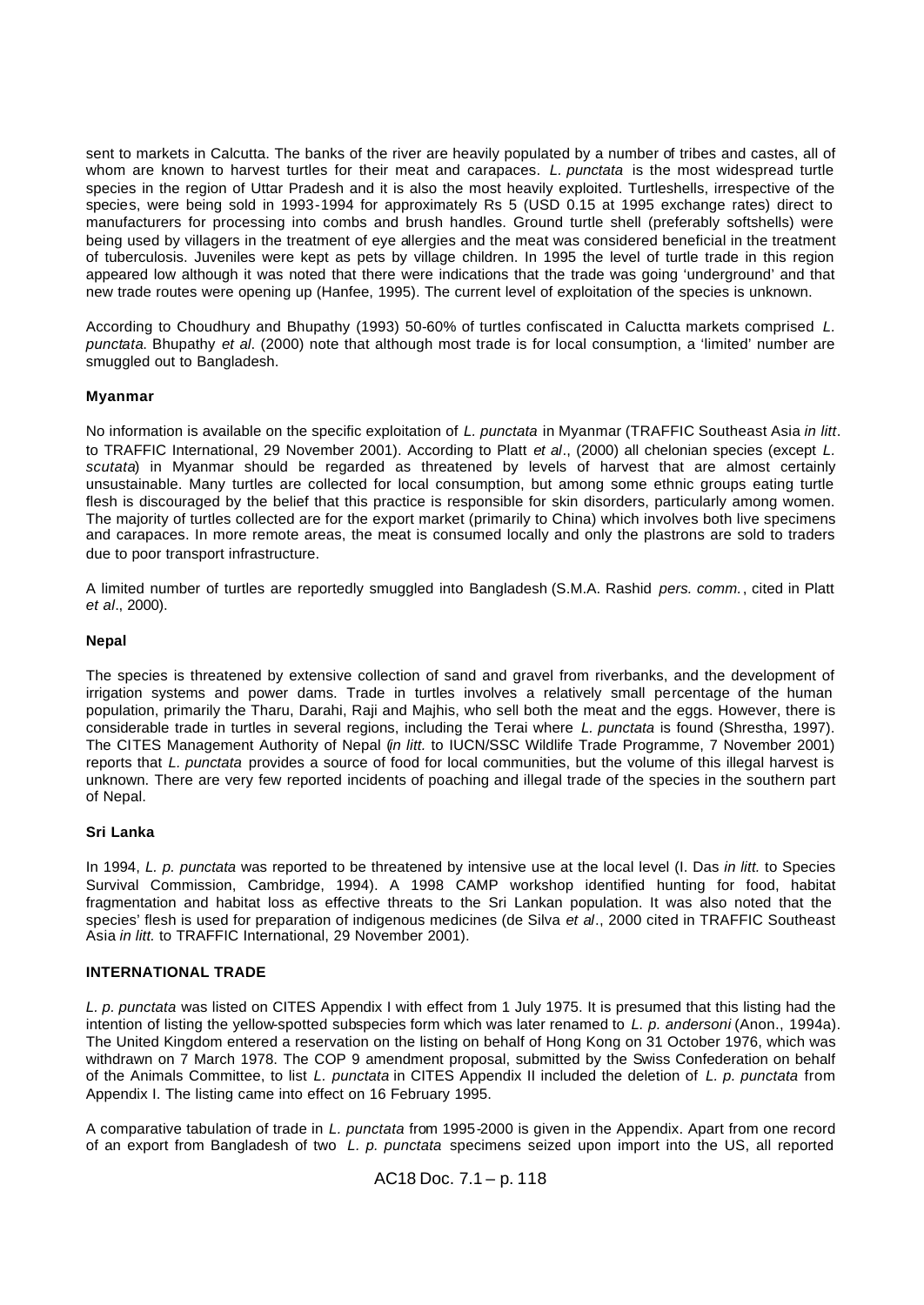international trade has been in live specimens. Bangladesh has been the only reported country of origin for specimens in trade for 1995-2000 with total reported imports directly from Bangladesh totalling 352 live specimens for this period. Three hundred of these were imported by Japan, with the remainder being imported by the USA. Israel and Norway have been the only other reported destinations of *L. punctata*, each for one live specimen in 1995. Neither Bangladesh nor any of the other range States have established national voluntary export quotas for *L. punctata*.

In 1994, reviewers of the CITES amendment proposal for *L. punctata* noted that international trade did not appear to threaten the survival of *Lissemys*, but cautioned that there was a need to monitor this trade, particularly in light of the high-level trade in softshell turtles to East Asia (Anon., 1994b). As detailed below, it appears that in several range States today, indications of substantial illegal international trade, which in conjunction with strong domestic use in many range States, could pose a threat to the survival of *L. punctata* in the wild.

Several indications of illegal trade are given in the country sections below, however, there are also confirmed reports of illegal trade by way of seizure reports for the period 1995-present. Although not reported in their CITES Annual reports, the Japanese authorities seized the import of 198 live *L. punctata* specimens in 1995. Thirty of these were seized at Kansai International Airport upon import from Thailand. A further 13 live specimens were seized in 1998 (Ministry of Economics, Trade and Industry *in litt*. to TRAFFIC East Asia Japan, May 1999). The country of origin was unknown.

On 9 February 2001 at Chek Lap Kok Airport in Hong Kong, Customs officers seized a shipment from Bangladesh declared to contain crabs and eels. Upon inspection, the containers were found to contain approximately 800 live turtles including CITES Appendix I species and 556 live specimens of *L. punctata*  (Agriculture, Fisheries and Conservation Department *in litt.* to TRAFFIC East Asia, 14 November 2001).

# **Bangladesh**

All chelonian species found in Bangladesh are exploited for international trade with freshwater turtles becoming a major commodity for export as of the mid-1970s. However, the 1980s and early 1990s were the peak periods for commercial exploitation and export of turtles, and species such as *L. punctata* were exported 'unabated' during these periods, with exports destined primarily for the Far East, with some to the United Kingdom and the USA. Exports formerly involved only live specimens, however, there are now unconfirmed reports that the trade strategy has recently shifted to the export of frozen turtle meat under the label of other seafood products. The magnitude and volume of turtle exports increased significantly from 1995-1998 based on annual earnings (Anon., 1998a cited in Rashid and Munjural Hannan Khan, 2000). Rashid (*in litt*. to IUCN/SSC Wildlife Trade Programme, 7 September 2001) estimates that government reported trade figures for turtles are generally 60-70% lower than their true level since they rely solely on information provided by traders who under-report their export volumes.

Being of a small size, the species was previously an affordable source of meat for those on low incomes. Due to increased demand, prices have recently increased by 30-40% to 57-71 TK/kg (USD 1–1.25/kg) which has made the species unaffordable for many who used to buy it on a weekly basis (Rashid *in litt*. to IUCN/SSC Wildlife Trade Programme, 7 September 2001).

The capital city, Dhaka, is the major centre for the export of Ive turtles, but the port cities of Chittagong and Khulna also have turtle holding centres for export. As of 1998, there were 20 registered agencies spread across the country that were involved in the export of turtles (Anon., 1998b cited in Rashid and Munjural Hannan Khan, 2000). According to Bhupathy *et al*. (2000), few *L. punctata* are apparently exported. However, Rashid (*in litt.* to IUCN/SSC Wildlife Trade Programme, 7 September 2001) notes that although *L. punctata* is one of the most common species in local trade, trade in this species is no longer predominantly local. Rashid estimates that 60% of the current levels of *L. punctata* collection is intended for export. Turtle trading houses exist in the majority of cities and townships; these operate 24hrs/day and receive turtle consignments that are then supplied to exporters. When exporters have depleted stocks of another species intended for export, *L. punctata* is one of several species commonly substituted for the depleted species. Rashid estimates that wrtually none of the *L*. *punctata* exported from Bangladesh is recorded because it is commonly being exported as substitute species and goes under the name of a different species.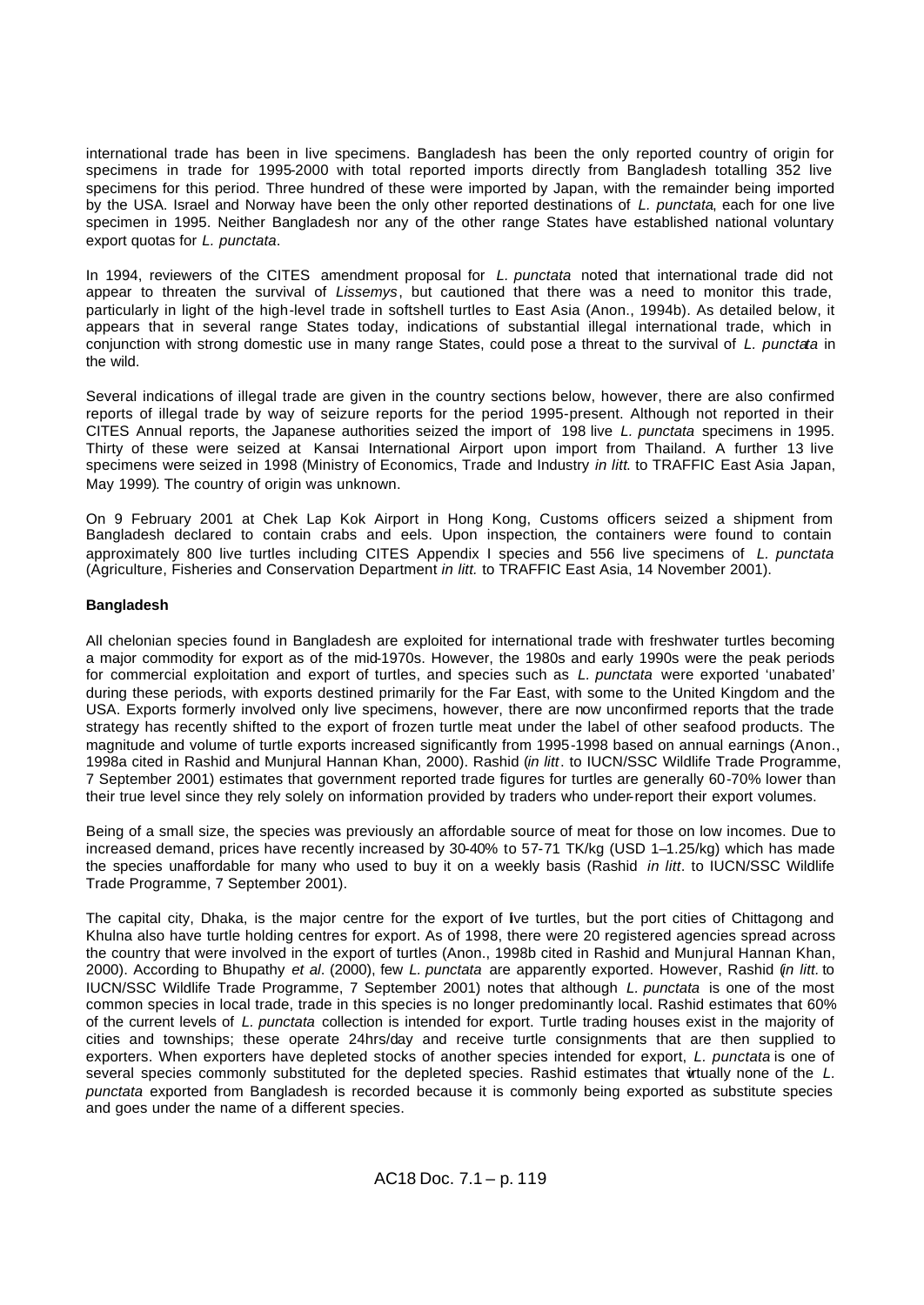Bangladesh is also reported to act as a trans-shipment port for turtles which are smuggled in from neighbouring India and Myanmar. Reportedly, the illegal trade goes in both ways, with large numbers of *L. punctata* reportedly being smuggled into neighbouring India (mainly Calcutta) for consumption (Rashid and Munjural Hannan Khan, 2000). According to CITES annual report data, two specimens of *L. p. punctata* exported from Bangladesh were seized upon import into the USA in 1998.

# **China**

Documentation exists of trade in *L. punctata* in Chinese food markets: Meier (2000) reports that approximately 50 specimens of *L .p. andersoni* were offered at Qing Ping market, Guangzhou, on a single day in August 1995, and Salzberg (1998) noted that *L. p. andersoni* had been observed for sale in Guangzhou and/or Shenzhen markets in July 1997. The species was not recorded by Artner and Hofer (2001) in Chinese markets in 1999 or 2000, although *L. (p.) scutata* was encountered (cited in TRAFFIC Southeast Asia *in litt*. to TRAFFIC International, 29 November 2001).

On 20 April 2001, during a visit by TRAFFIC East Asia to Ruili on the China-Myanmar border, a trader was seen packing illegally imported *Lissemys (p.) scutata* into a crate measuring 1 x 1 x 1 m. The live specimens were individually wrapped in cloth and the box would have been full upon completion of packing. Depending on the packing method and material used, a crate this size could have contained between 300-700 turtles each of 1-2 kg in weight. The specimens were reported to have originated from Myanmar and were destined for Shanghai via Kunming for consumption as food (TRAFFIC East Asia and TRAFFIC Southeast Asia *in litt*. to TRAFFIC International, 9 November 2001).

# **India**

Bupathy *et al.* (2000) note that although *L. punctata* is not being exported to China at this time, the species may be expected to enter the export trade as stocks of other Asian species decline and become unavailable. Illegal exports of *L. punctata* to unknown destinations have been observed (Hanfee, pers. obs*.* cited in Choudhury *et al.*, 2000).

# **Myanmar**

The export of turtles from Myanmar is illegal (see Conservation Measures), however, the existence of largescale illegal trade in turtles from Myanmar to China has long been suspected (Jenkins, 1995) and the presence of many species endemic to Myanmar in Chinese markets suggests extensive trad e (Kuchling, 1995)*.*

# **Japan**

Live specimens of *L. punctata* are sold at pet shops within Japan. A brief web-based review of the availability of *L. punctata* in Japanese pet shops was conducted in October 2001. Both *L. p. punctata* and *L. p. andersoni* were advertised for sale at a cost per individual of JPY 58 000 (USD 486) and JPY 42 000 - 80 000 (USD 352-671) respectively. The most expensive individual was 23 cm in length and originated from Myanmar. Unpriced juveniles from reportedly captive bred sources were also advertised for sale (Anon. , 2001b).

# **Thailand**

Occasionally, animals have been observed for sale as pets in Chatuchak Market, Bangkok over the course of incidental market surveys during 1997-1999 (van Dijk, 1999).

The species has not been recorded in CITES reported international trade in other Southeast Asian countries (TRAFFIC Southeast Asia *in litt.* to TRAFFIC International, 29 November 2001)

# **CONSERVATION MEASURES**

Import of *Lissemys* into the USA is affected by the four-inch (ten cm)-rule, which came into effect in the USA in 1975. This rule was imposed by the USA Food and Drug Administration to prevent transmission of turtleassociated *Salmonella* to children.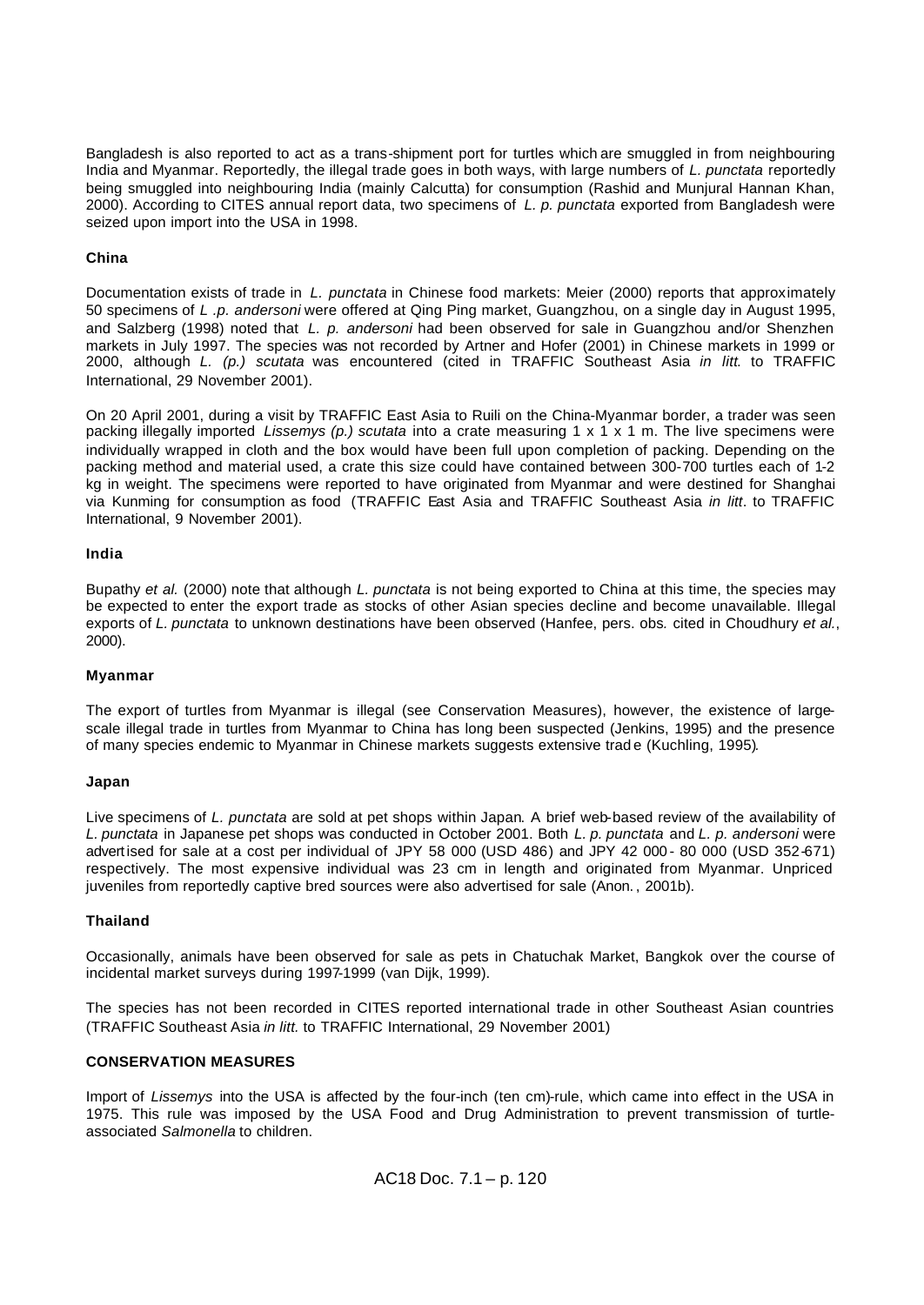# **Bangladesh**

The species is included in Schedule I of the Bangladesh Wildlife Preservation (Amendment) Act (BWPA) of 1974. This does not protect the species, instead such listed species can be hunted, captured and traded once a permit has been obtained from the relevant government office. Schedule III comprises a list of animals that are protected and can not be hunted, captured, traded; this includes all reptiles when immature or not fully-grown and therefore automatically includes juvenile *L. punctata*. Under the Act, the Forest Department (under the Ministry of Environment and Forest) is responsible for the deployment and enforcement of the Act. Other offices such as the Customs, Police, Bangladesh Rifles, and other authorities will render all assistance to the Forest Department for enforcement (Rashid and Munjural Hannan Khan, 2000). However, according to Rashid (*in litt*. to IUCN/SSC Wildlife Trade Programme, 7 September 2001), there is very little evidence of the enforcement of punitive measures as prescribed in the BWPA for collectors and traders involved in illegal collection or trade.

Specimens less than one kilogram in weight are not allowed to be exported, however, it has been known for under-weight specimens to have been exported (Rashid and Munjural Hannan Khan, 2000). Rashid (*in litt*. to IUCN/SSC Wildlife Trade Programme, 7 September 2001) believes it would be extremely difficult for the government to impose restrictions such as harvest or export quotas on this species since so little is known of its population size and actual levels of export. The Forest Department reportedly issues permits for 'limited quantities' of Schedule I species for export (Das, 2001). The CITES Scientific Authority has yet to be designated according to Rashid and Munjural Hannan Khan (2000), however, the CITES website states that the Bangladesh Wildlife Advisory Board serves as the Scientific Authority.

#### **China**

A new regulation has recently been imposed in China controlling the import of turtles into the country. Notification No. [2000]51, concerning the Strengthening the Live Reptile Import and Export Management issued by the China CITES Management Authority in June 2000, stipulates that:

- 6. Import of specimens listed in Appendix II of CITES are not allowed from those countries which have not established an annual export quota;
- 7. Commercial imports of all species from Indonesia, Cambodia and Thailand are suspended;
- 8. Imports into Guangdong and Hainan Provinces must arrive only in Guangzhou Baiyun Airport, Shenzhen Huangtian Airport and Haikou Meilan Airport. Imports into other provinces and municipalities are to be determined by the local administration. The import port should be indicated in the certificate of export/import.

# **India**

The Indian Wildlife (Protection) Act of 1972 includes most native turtle species in its Schedules. *L. punctata* is included in Schedule I, which includes endangered species that may only be hunted under exceptional circumstances; trade is prohibited (TRAFFIC Southeast Asia *in litt*. to TRAFFIC International, 29 November 2001). Violations involving Schedule I species carry penalties of between two and six years imprisonment and fines. The judiciary has reportedly been lenient in imposing penalties for cases involving violations of wildlife laws (Bhupathy *et al*., 2000).

According to Bhupathy and Webb (cited in Anon., 1994a), eggs of *Lissemys* (species unstated, but probably *L. p. andersoni* based on distribution) are maintained and hatched in artificial hatcheries in Karnal and Lucknow and released in to the wild as part of the Turtle Rehabilitation programme. The current status of this initiative is unknown.

#### **Myanmar**

Blanket protection is extended to all wildlife species, but it is unclear whether this is provided all or in part by the Burma Wildlife Protection Act of 1936 (TRAFFIC Southeast Asia *in litt*. to TRAFFIC International, 29 November 2001). Protective legislation is enforced by the Wildlife Division of the Forest Department and the Department of Fisheries. The Department of Fisheries does not issue permits for the harvest of turtles and Law 34 provides stiff penalties for those engaged in turtle trading. Violators face a fine of USD 1500 and up to two years in jail; twenty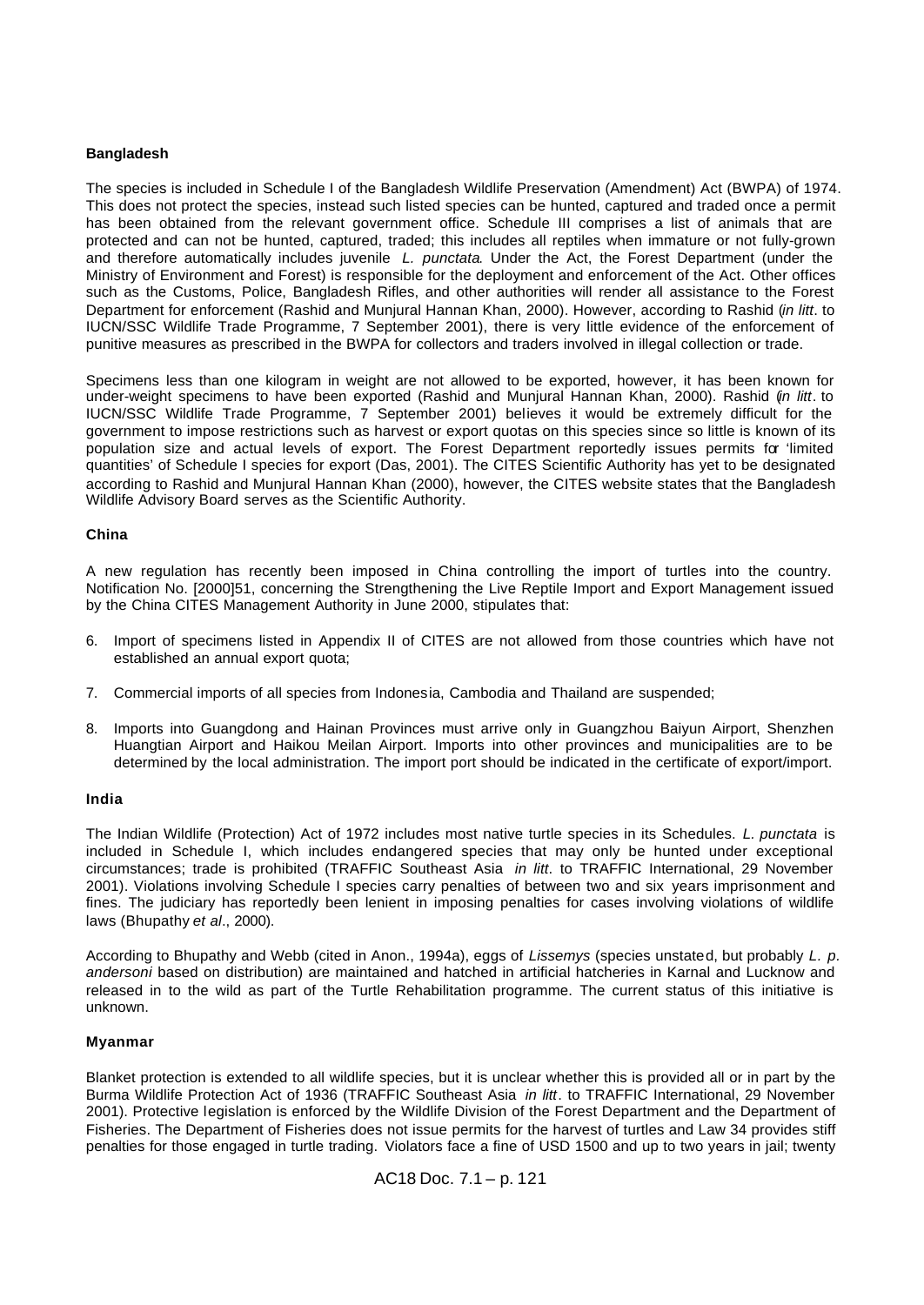three people were sentenced to jail for turtle trading in 1998. However, the trade in turtles is so extensive that enforcement measures reportedly appear largely ineffectual. Turtles are protected in wildlife sanctuaries and national parks, but anti-poaching enforcement is reported to be minimal (Bhupathy *et al*., 2000; Platt *et al*., 2000). TRAFFIC Southeast Asia (*in litt*. to TRAFFIC International, 29 November 2001) believes that although Myanmar's current legislation prohibits the commercial exploitation of natural resources including tortoises and freshwater turtles, it allows collection for subsistence use.

# **Nepal**

The species is protected and it is therefore illegal to harvest the species (CITES Management Authority of Nepal *in litt.* to IUCN/SSC Wildlife Trade Programme, 7 November 2001).

#### **Pakistan**

*L. punctata* was not included in any species protection legislation as of 1991. A federal ban was imposed in August 1981 on the export of all wild mammals, reptiles and certain birds including their parts, products and derivatives; the current state of this ban is unknown (Gaski and Hemley, 1991 cited in TRAFFIC Southeast Asia *in litt*. to TRAFFIC International, 29 November 2001).

#### **Sri Lanka**

The Fauna and Flora Protection Ordinance of 1938 provides for the establishment and regulation of national reserves and sanctuaries, governs the hunting, collecting and trade of wild fauna and flora, and establishes licensing and permitting requirements. The ordinance generally prohibits the commercial export of indigenous live wild birds, mammals and reptiles, their eggs, skins or other parts unless licensed. Das (2001) noted that *Melanochelys trijuga* and *L. punctata* are protected under the 1972 Amendment to the Ordinance, though the species are not listed by Gaski and Hemley (1991 cited in TRAFFIC Southeast Asia *in litt*. to TRAFFIC International, 29 November 2001).

# **CAPTIVE BREEDING**

There is no known captive breeding of this species in Southeast Asia, outside China, and very limited information available on captive breeding of this species in South Asia (TRAFFIC Southeast Asia *in litt*. to TRAFFIC International 29 November 2001). However, the species appears relatively easy to raise in captivity.

According to the International Species Information System (Anon., 2001c) 4 males, 5 females and 15 specimens of unknown sex of *Lissemys punctata* are kept in zoos, no hatchlings have been reported within the last six months. At the subspecies level, a single female of *L. p. punctata* is kept in a zoo and for *L. p. andersoni,* 3 males, 2 females and 16 specimens of unknown sex are kept in zoos, no hatchlings have been reported in the last six months.

#### **China**

A visit was made to an indoor captive breeding farm in Nan Hai, Guangzhou, in October 2001, where a few *L. punctata* were observed. The facility claimed to breed approximately 200-300 specimens of *L. punctata*/year and that the species had been successfully bred in captivity for the past 10 years. The price (probably wholesale) was reported as RMB 40/kg (approx. USD 5/kg) (TRAFFIC East Asia and TRAFFIC Southeast Asia *in litt*. to TRAFFIC International, 9 November 2001).

#### **India**

The species thrives well in captivity (Anon., 1994a;b). Whitaker and Andrews (1998, cited in TRAFFIC Southeast Asia *in litt*. to TRAFFIC International, 29 November 2001) noted that 65 clutches had been laid and incubated at the Centre for Herpetology / Madras Crocodile Bank during 1988-1995. Whitaker (1998 cited in TRAFFIC Southeast Asia *in litt*. to TRAFFIC International, 29 November 2001) proposed that the species could easily be reared in village ponds for human consumption. Whitaker (pers comm. to TRAFFIC Southeast Asia, 8 December 2001) noted that no organised efforts were implemented to encourage village-level raising and management of the species, as this was already an established practice in various villages.

```
AC18 Doc. 7.1 – p. 122
```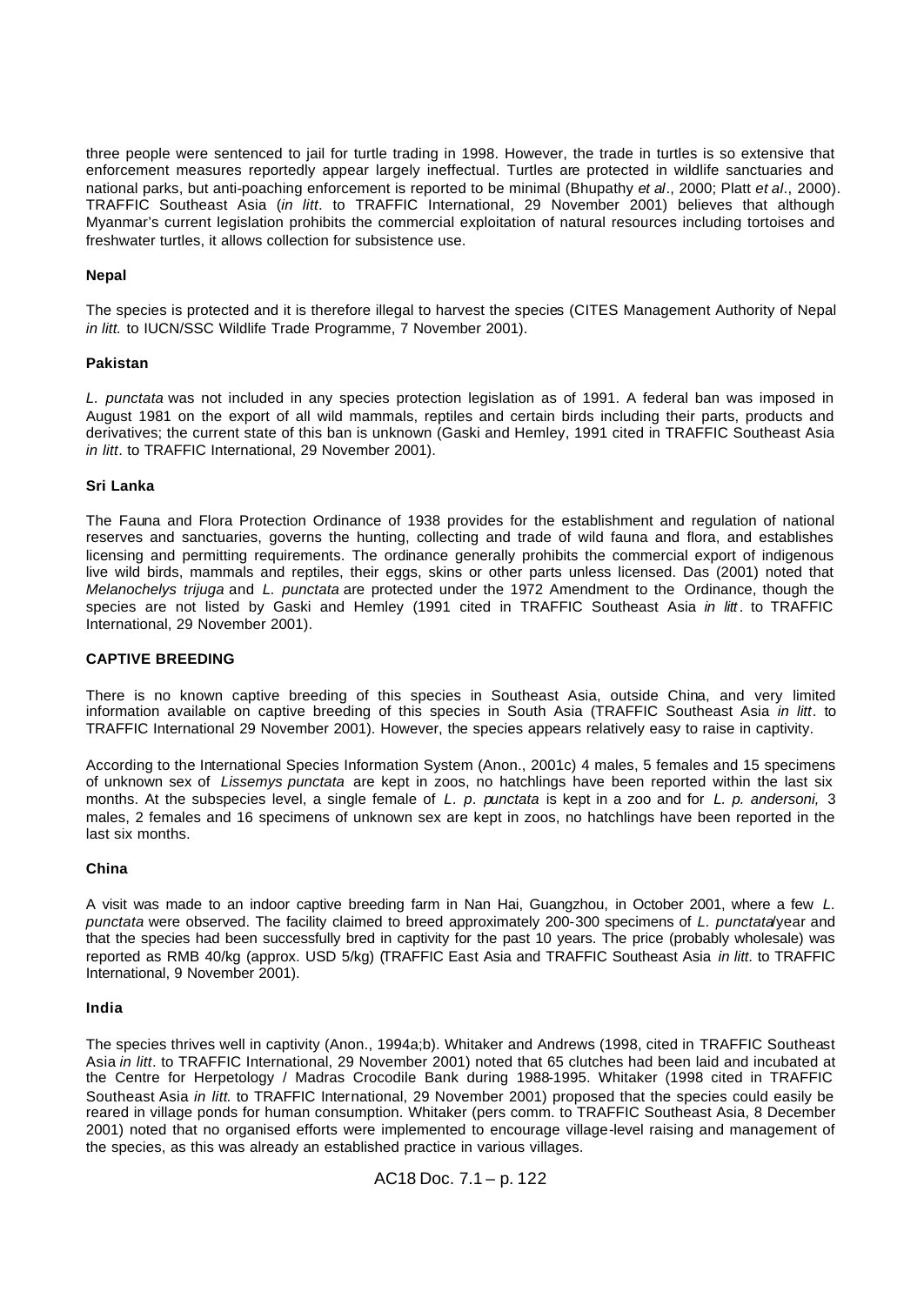#### **Bangladesh**

There are no commercial turtle farms in operation in Bangladesh (Rashid *in litt.* to IUCN/SSC Wildlife Trade Programme, 7 September 2001).

#### **Nepal**

There are no captive breeding operations or restocking efforts for this species in Nepal (CITES Management Authority of Nepal *in litt.* to IUCN/SSC Wildlife Trade Programme, 7 November 2001).

#### **Sri Lanka**

There are apparently no organised attempts to breed *L. punctata* in captivity for either commercial or conservation purposes (de Silva *et al*., 2000 cited in TRAFFIC Southeast Asia *in litt.* to TRAFFIC International, 29 November 2001).

#### **REFERENCES**

- Anon. 1994a. *CITES Amendment Proposal Submitted to the Ninth Meeting of the Conference of the Parties for the Deletion from Appendix I of* Lissemys punctata punctata *and Inclusion in Appendix II of* Lissemys punctata. Swiss Confederation.
- Anon. 1994b. *Analyses of Proposals to Amend the CITES Appendices.* Submitted to the Ninth Meeting of the Conference of the Parties. Prepared by the IUCN Species Survival Commission and the TRAFFIC Network.
- Anon. 1998a. *Export from Bangladesh 1972-1973 to 1997-1998*. Export Promotion Bureau, Government of the People's Republic of Bangladesh.
- Anon. 1998b. *Export Directory Bangladesh*. Export Promotion Bureau, Government of the People's Republic of Bangladesh.
- Anon. 2000a. *Red Book of Threatened Amphibians and Reptiles of Bangladesh*. IUCN-The World Conservation Union. Xii + 95 pp.
- Anon. and Anon. 2000b. Recommended Changes to 1996 IUCN Red List Status of Asian Turtle Species. Changes proposed by the IUCN/SSC Tortoise and Freshwater Turtle Specialist Group and the Asian Turtle Trade Working Group. *In*: van Dijk, P.P., Stuart, B.L. and Rhodin, A.G.L. (Eds). *Asian Turtle Trade: Proceedings of a Workshop on Conservation and Trade of Freshwater Turtles and Tortoises in Asia.* Chelonian Research Monographs, No. 2.
- Anon. 2000c. *Trade in Freshwater Turtles and Tortoises in Southeast Asia*. Doc 11.35. Discussion document submitted to CITES COP 11 by Germany and the Untied States of America..
- Anon. 2000d. *The 1999 List of Threatened Fauna and Flora of Sri Lanka*. IUCN Sri Lanka, Colombo. viii+114 pp.
- Anon. 2001a. Http://www.cites.org/eng/resources/fauna .shtml. Viewed November 2001.
- Anon. 2001b. Cube. http://www3.ctktv.ne.jp/˜cube\_rep/whatnew.html. Viewed 9 October 2001.
- Anon. 2001c. International Species Information System (ISIS). Http://156.99.114.200/abstracts/Reptilia.asp. Viewed December 2001.
- Artner, H. and Hofer, A. 2001. Observations in the Qing Ping Free Market, Guangzhou, China, November 2000. *Turtle and Tortoise Newsletter* 3:14.
- Bhupathy, S. and Webb, R.G. In prep in 1994. Manuscript under preparation.
- Choudhury, B.C. and Bhupathy, S. 1993. *Turtle Trade In India: A Study of Freshwater Tortoises and Freshwater Turtles*. WWF India (prepared by TRAFFIC-India). New Delhi.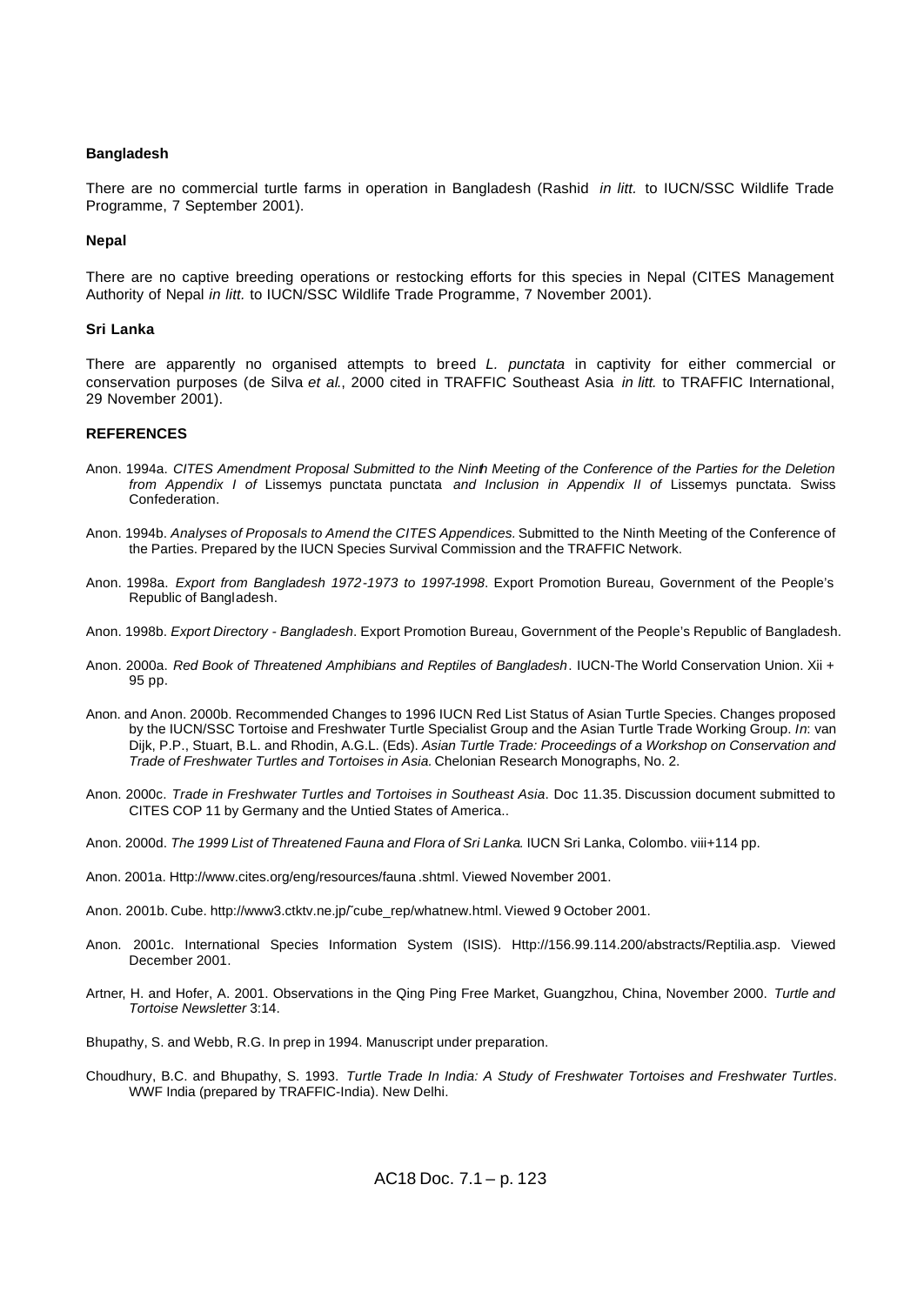- Choudhury, B.C., Bhupathy, S. and Hanfee, F. 2000. Status Information on the Tortoises and Freshwater Turtles of India. *In*: van Dijk, P.P., Stuart, B.L. and Rhodin, A.G.L. (Eds). *Asian Turtle Trade: Proceedings of a Workshop on Conservation and Trade of Freshwater Turtles and Tortoises in Asia.* Chelonian Research Monographs, No. 2.
- Das, I. 1985. *Indian Turtles: A Field Guide*. WWF-India, Calcutta.
- Das. I. 1991. *Colour Guide to the Turtles and Tortoises of the Indian Subcontinent*. R & A Publishing Ltd. England.
- Das, I. 2001. Legislation in selected Asian countries that protect turtles. *In: IUCN Asian Turtle Workshop: Developing Conservation Strategies through Captive Management – Briefing Book*. IUCN/SSC Conservation Breeding Specialist Group, Apple Valley, Minnesota, USA.
- van Dijk, P.P. 1997. Turtle conservation in Myanmar: past, present and future.*In*: van Abbema, J. (Ed). *Proceedings: Conservation, Restoration and Management of Tortoises and Freshwater Turtles - An International Conference*, 11-16 July 1993, S.U.N.Y. Purchase, New York. New York Turtle and Tortoise Society and Wildlife Conservation Society Turtle Recovery Program.
- van Dijk, P.P. 1999. *A Review of the Conservation Status of Tortoises and Freshwater Turtles in Thailand.* Report to IUCN Asia Programme and Species Survival Commission Tortoise and Freshwater Turtle Specialist Group.
- Ernst, C.H. and Barbour, R.W. 1989. *Turtles of the World*. Smithsonian Institution Press. Washington D.C. and London.
- Hanfee, F. 1995. Notes on freshwater turtle exploitation, Uttar Pradesh, India. *TRAFFIC Bulletin* 15(3): 120-121.
- Hanfee, F. 1999. *A WWF India Field Guide to Freshwater Turtles and Tortoises of India*. TRAFFIC India/WWF-India. .
- Gaski, A.L. and Hemley, G. 1991. *Wildlife Trade Laws of Asia and Oceania*. TRAFFIC USA, World Wildlife Fund USA, Washington D.C., USA.
- Hilton-Taylor, C. (Comp.). 2000. *2000 IUCN Red List of Threatened Species*. IUCN, Gland, Switzerland and Cambridge, UK.  $X$ viii + 61 pp.
- Iverson, J.B. 1992. *A Revised Checklist with Distribution Maps of the Turtles of the World*. Privately printed, Richmond, Virginia, USA.
- Jenkins, M.D. 1995. *Tortoises and Freshwater Turtles: The trade in Southeast Asia*. TRAFFIC International, UK.
- Kuchling, G. 1995. Turtles at a market in Western Yunnan: possible rang extensions for some Southern Asiatic chelonians in China and Myanmar. *Chelonian Conservation and Biology* 1(3): 223-226.
- Meier, E. 2000. Sind die Schildkröten Asiens noch zu retten ? Pp. 171-176 in *Schildkröten Grosses Schildkrötensymposium 5. Jahrestagung der SfÖ* (Artner & Meier, eds.). Natur und Tier-Verlag, Münster.
- Platt, S.G., Kalyar and Win Ko Ko. 2000. Exploitation and Conservation Status of Tortoises and Freshwater Turtles in Myanmar. *In*: van Dijk, P.P., Stuart, B.L. and Rhodin, A.G.L. (Eds). *Asian Turtle Trade: Proceedings of a Workshop on Conservation and Trade of Freshwater Turtles and Tortoises in Asia.* Chelonian Research Monographs, No. 2.
- Rashid, S.M A. and Munjural Hannan Khan, S.M. 2000. Trade and Conservation Status of Freshwater Turtle and Tortoises in Bangladesh. *In*: van Dijk, P.P., Stuart, B.L. and Rhodin, A.G.L. (Eds). *Asian Turtle Trade: Proceedings of a Workshop on Conservation and Trade of Freshwater Turtles and Tortoises in Asia.* Chelonian Research Monographs, No. 2.

Salzberg, A. 1998. Chelonian Conservation News. *Chelonian Conservation and Biology*, 3:1, 147-150.

- Shrestha, T.J. 1997. Status, biology, conservation and management of tortoises and turtles in the Himlayan Foothills of Nepal. *In*: Van Abbema, J. (Ed.). *Proceedings: Conservation, Restoration, and Management of Tortoises and Turtles—An International Conference*, p. 278–286. State University of New York, Purchase. New York Turtle and Tortoise Society, New York.
- de Silva, A., Molur, S. and Walker, S. (Eds). 2000. *Conservation Assessment and Management Plan [CAMP] Report for Amphibians and selected taxa of Reptiles of Sri Lanka* [26-30 November 1998]. Conservation Breeding Specialist Group, Sri Lanka. 226 pp.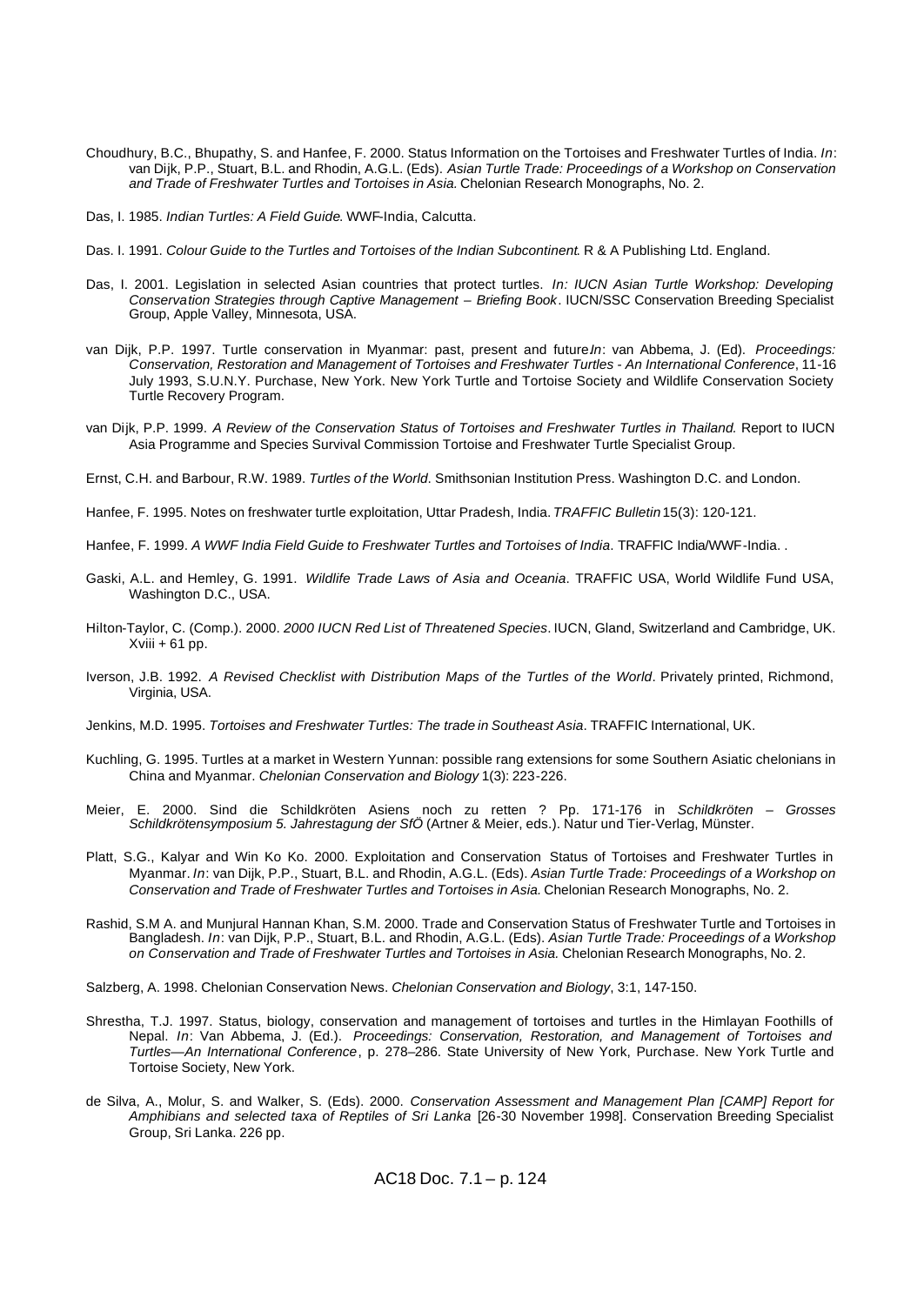Varghese, G. and Tonapi, G.T. 1986. Observations on the identity of some Indian freshwater turtles and their feeding habits. *Biological Conservation* 37: 87-92.

Wermuth, H. and Mertens, R. 1961. *Schildkröten, Krokodile, Bruckenechsen*. Veb Gustav Fischer Verlag, Jena.

- Whitaker, R. 1998. "1997". Turtle Rearing in Village Ponds. *In*: van Abbema, J. (Ed). *Proceedings: Conservation, Restoration and Management of Tortoises and Freshwater Turtles - An International Conference*, 11-16 July 1993, S.U.N.Y. Purchase, New York. New York Turtle and Tortoise Society and Wildlife Conservation Society Turtle Recovery Program.
- Whitaker, R, and Andrews, H.V. 1998. "1997". Captive Breeding of Indian Turtles and Tortoises at the Centre for Herpetology / Madras Crocodile Bank. *In*: van Abbema. (Ed). *Proceedings: Conservation, Restoration and Management of Tortoises and Freshwater Turtles: An International Conference*, 11-16 July 1993, S.U.N.Y. Purchase, New York. New York Turtle and To rtoise Society and Wildlife Conservation Society Turtle Recovery Program.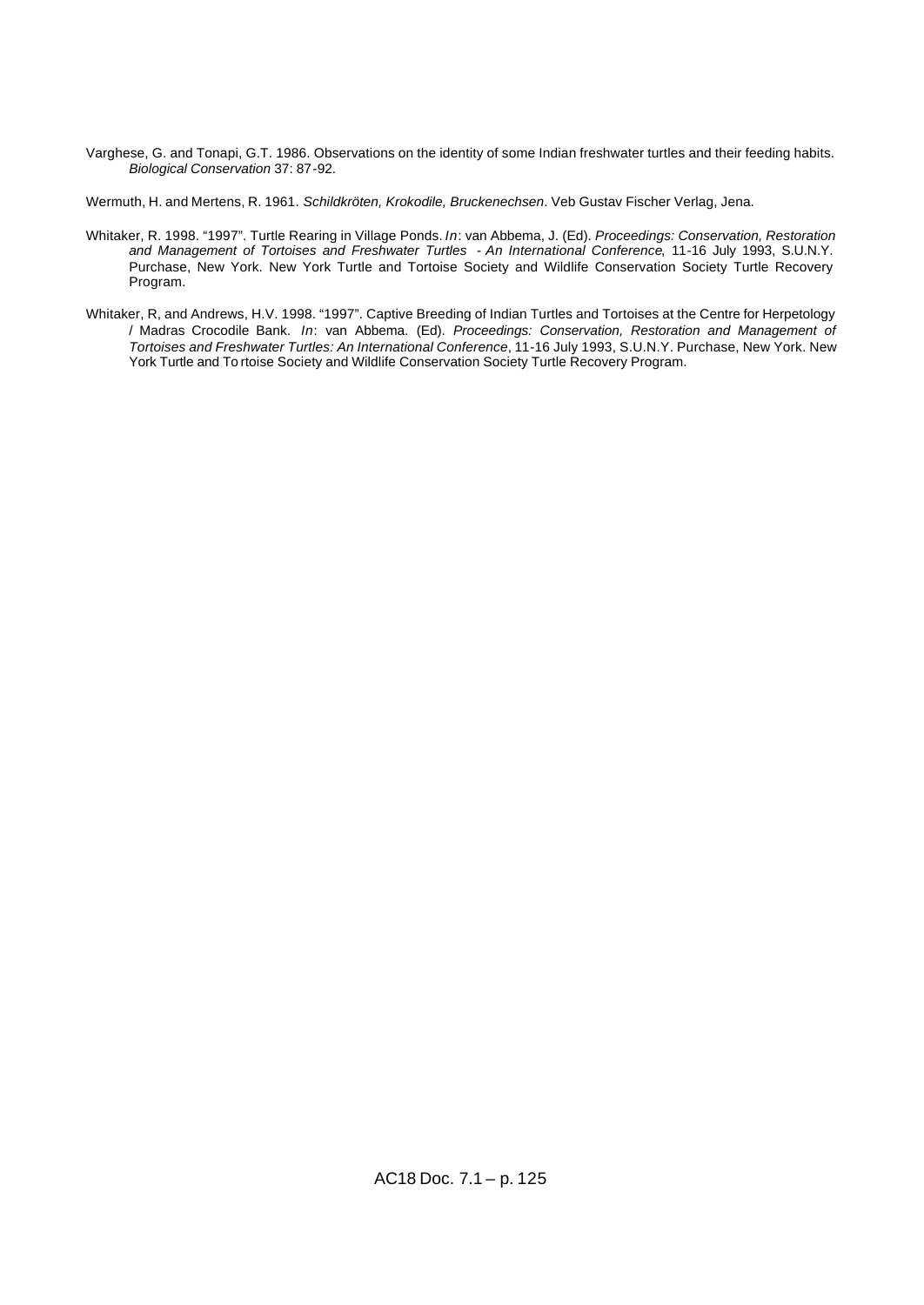# **Annex**

# **Comparative tabulation of all trade in** *Lisemys punctata* **1995-2000**

|      |                      |     |            |                 | Imports reported |                   |           |  | <b>Exports reported</b> |                                                             |  |      |  |          |
|------|----------------------|-----|------------|-----------------|------------------|-------------------|-----------|--|-------------------------|-------------------------------------------------------------|--|------|--|----------|
| Year | <b>ITaxon</b>        |     |            | Imp. Exp. Origi | <b>Quantity</b>  | <b>Units</b> Term |           |  |                         | Purpose Source   Quantity   Units   Term   Purpose   Source |  |      |  |          |
|      |                      |     |            |                 |                  |                   |           |  |                         |                                                             |  |      |  |          |
| 1995 | Lissemys punctata    | IL  | <b>INL</b> | IXX.            |                  |                   |           |  |                         |                                                             |  | Live |  |          |
| 1995 | Lissemys punctata    | NO  | <b>IDK</b> | XX              |                  |                   |           |  |                         |                                                             |  | Live |  |          |
| 1996 | Lissemys punctata    | JP  | IBD.       |                 | 200              |                   | Live      |  |                         |                                                             |  |      |  |          |
| 1996 | Lissemys punctata    | JP  | IUS.       | <b>IBD</b>      | <b>20</b>        |                   | Live      |  | W                       | <b>20</b>                                                   |  | Live |  | <b>W</b> |
| 1996 | Lissemys p. punctata | US  | <b>IBD</b> |                 | 50               |                   | Live      |  | IW                      |                                                             |  |      |  |          |
| 1997 | Lissemys punctata    | JP  | <b>IBD</b> |                 | 100              |                   | Live      |  | IW                      |                                                             |  |      |  |          |
| 1998 | Lissemys p. punctata | US. | <b>IBD</b> |                 |                  |                   | Specimens |  |                         |                                                             |  |      |  |          |

*Source*: CITES annual report data compiled by UNEP-WCMC.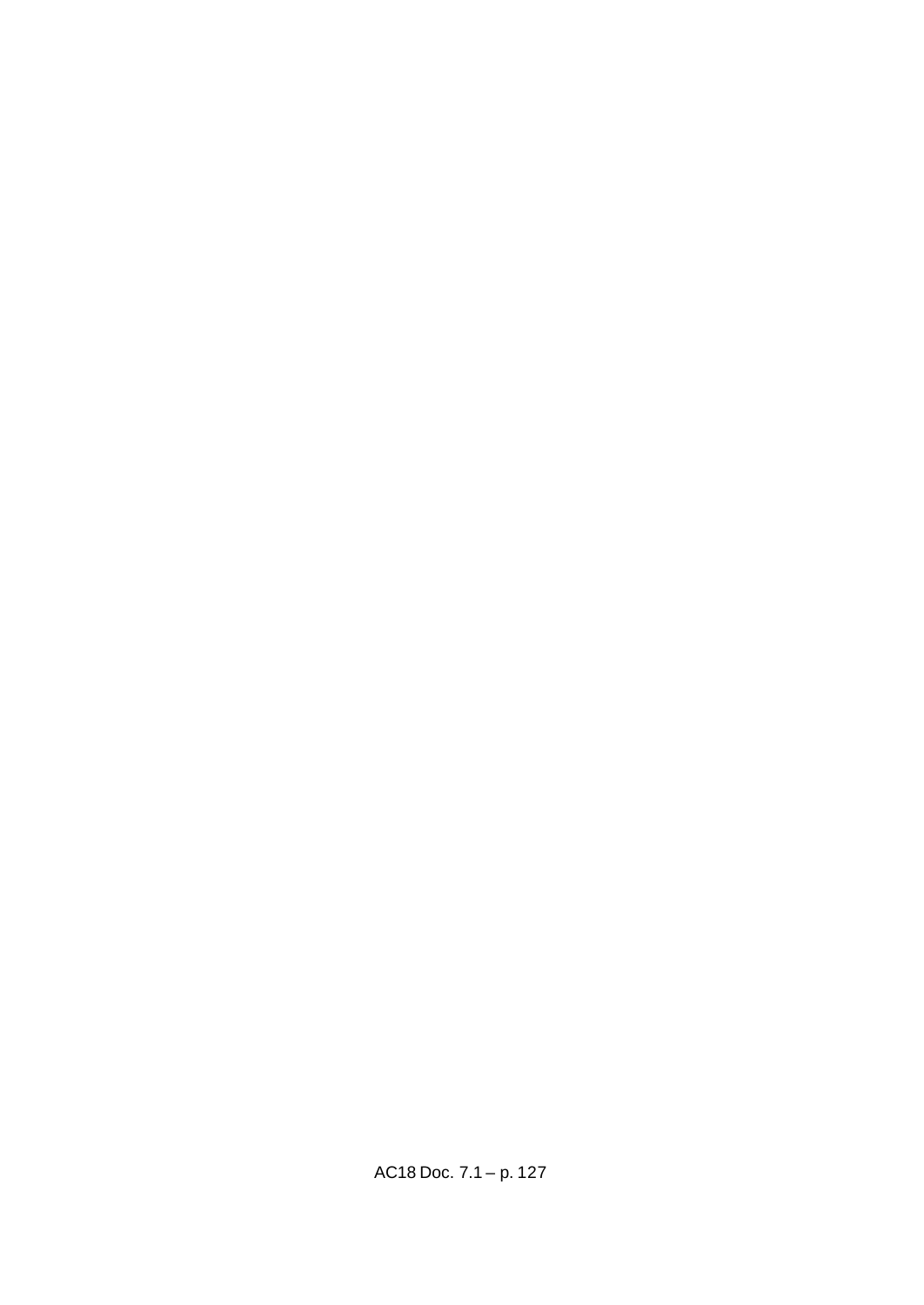**Pyxis planicauda** Grandidier, 1867 **Flat-tailed Spider tortoise** 

**Pyxide à queue platte Tortue de colna plana**

**Order: TESTUDINES Family: TESTUDINIDAE**

# **SUMMARY**

The flat-tailed spider tortoise *Pyxis planicauda* is endemic to the Menabe region on the central west coast of Madagascar. Even within this small area, its distribution is fragmented and thought to be limited to a maximum of four dry deciduous forests. The maximum area of distribution is estimated to be 2 000-5 000 km<sup>2</sup>, with its actual area of occupancy within that area thought to be between 11-500 km<sup>2</sup>. The species is thought to have been extirpated from some forest fragments due to over-harvest and other disjunct populations may now be functionally extinct. Although the total population size is unknown, it is believed to be less than 10 000 individuals and declining although evidence in the form of formal population surveys is scant. The species is currently considered Endangered by IUCN and a workshop in 2001 proposed that the species be included in the IUCN category of Critically Endangered.

*P. planicauda* is a small tortoise, with a maximum carapace length of approximately 13.4 cm. The species matures at 12-14 years old and produces an estimated 1-3 eggs each year thereafter. The main threats to the species include habitat degradation and reduction, and the harvest of live animals as parental stock for commercial breeding facilities in Madagascar and for the international pet trade. The species' habitat was estimated to have decreased by 32% from 1960-1993, and it is estimated that it will be further reduced by 51- 80% in total by 2006.

There is virtually no domestic trade in the species other than the harvest for commercial breeding purposes. All current trade is thought to consist of wild adult specimens. During 1990-2000, CITES reported data indicate that Madagascar exported approximately 100 live specimens, with the majority of these being exported in 1998 to Japan. Madagascar established export quotas for 2000 and 2001: the quota for 2000 was for 25 live specimens, which was later revised to 800 live specimens, and a zero quota was instituted for 2001. The export quota for 2000 is reported to have been exceeded by 324 animals, and the quota of 2001 by 40 animals. Anecdotal evidence suggests that illegal harvest and trade of *P. planicauda* occurs, potentially in very significant numbers. There is concern that the harvest of adults is not sustainable.

This species is considered difficult to breed in captivity, with poor success even in specialised breeding centres. In addition, the low rate of reproduction calls into question the feasibility of establishing effective and sustainable commercial captive breeding operations. However, since 1999, the species has been harvested to establish brood stock for commercial captive breeding operations in Madagascar. Seven establishments were reportedly licensed in 1999/2000 to take 200 individuals each from the wild, half for export and half to be retained for breeding purposes.

The species is recommended under Decision 11.106 for inclusion in category 1.

# **DISTRIBUTION AND POPULATION**

Also known as the Madagascar flat-shelled tortoise, the flat-shelled spider tortoise and the flat-backed spider tortoise, the CITES species database notes that the distribution of *Pyxis planicauda* is limited to Madagascar (Anon., 2001a).

*P. planicauda* is classified as Endangered according the 2000 IUCN Red List (EN A1cd, B1+2bcd) Madagascar. This classification is based on a population reduction of at least 50% over the last three generations as indicated by a decline in area of occupancy, extent of occurrence and/or quality of habitat, and actual or potential levels of exploitation. The species has an extent of occurrence estimated to be less than 5 000 km<sup>2</sup> or area of occupancy estimated to be less than 5 000 km<sup>2</sup>, with an inferred, observed or projected continuing decline in the: area of occupancy; area, extent and/or quality of habitat; and the number of locations or subpopulations (Hilton-Taylor, 2000)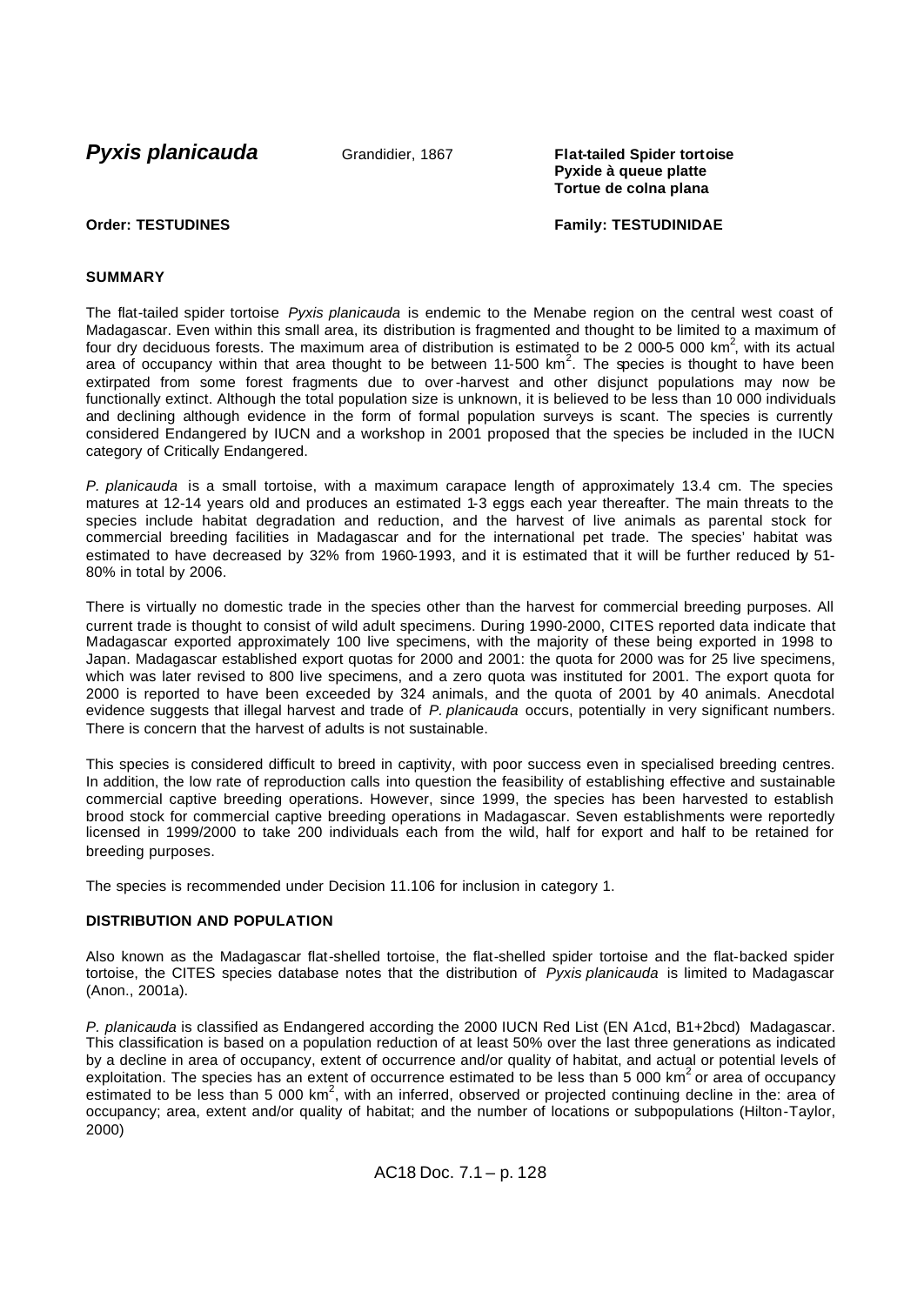The species was recently proposed for listing as Critically Endangered (CR A3acd) in the IUCN Red List by the participants of a CAMP workshop organised in Madagascar by the IUCN Conservation Breeding Specialist Group. This was based on an estimated, inferred or suspected population reduction of at least 80% over the next three generations, due to potential levels of exploitation, and a decline in the area of occupancy, extent of occurrence and/or quality of habitat) (Anon., 2001b). However, this proposed listing has yet to be formally reviewed by the Red List Authority.

The species is only found in dry deciduous lowland forest on the central west coast of Madagascar in the Menabe region of Toliara province. The Menabe region is delimited to the south by the Mangoky River, to the north by the Manambolo River, to the east by the Bemaraha massif, and to the west by the Mozambique channel (Rakotombololona, 1998). The distribution of *P. planicauda* within this area is fragmented through forest clearance. The species occurs from the River Morondava in the south to the Tsiribihina in the north; and one small population is known north of the Tsiribihina (Dr G. Kuchling, University of Western Australia, *in litt*. to IUCN/SSC Wildlife Trade Programme, 11 September 2001). *P. planicauda* is limited to pockets of lowland dry deciduous forest in the forests of Andranomena and Amborompotsy (north of the town of Morondava); the Kirindy Forest (which adjoins that of Amborompotsy) and the Shafotsy Forest (Bloxam *et al*., 1996; Rakotombololona, 1998; Tidd, *et al*., 2001). The species is thought to have been extirpated from some forest fragments due to over-harvest (R. Gibson, Durrell Wildlife Conservation Trust [DWCT], *in litt*. to IUCN/SSC Wildlife Trade Programme, 20 August 2001), and other disjunct populations may now be functionally extinct (Anon., 2001b).

The CITES Management Authority of Madagascar (*in litt*. to IUCN/SSC Wildlife Trade Programme, 23 November 2001) reports that the species' area of distribution is 190 000 ha (1 900 km<sup>2</sup> ), whilst Tidd *et al.* (2001) report a maximum of approximately 200 000 ha (2 000 km<sup>2</sup>). At a recent CAMP workshop, the area of distribution was estimated to be between 101-5 000 km<sup>2</sup> and the actual area of occupancy of the species was estimated as just  $11 - 500$  km<sup>2</sup> (Anon., 2001b).

The habitat is estimated to have been reduced by 32% between 1960 and 1993 according to Tidd *et al*. (2001), and it is predicted that suitable habitat will be further reduced by 51 -80% by 2006 (Anon., 2001b).

Although the total population size for *P. planicauda* is unknown, the species is believed to number fewer than 10 000 individuals in the wild, based on a combination of limited density estimates, reduction of habitat and recent levels of trade (Anon., 2001b). Tentative estimates of the numbers and density of the species have been made in small forest plots, but the estimates are subject to extreme error and great variation (Gibson, *in litt*. to IUCN/SSC Wildlife Trade Programme, 20 August 2001). In 1991, timed searches in 8 km<sup>2</sup> of the Kirindy Forest over several weeks identified 54 specimens, with ages ranging from less than one year to more than 22 years (Quentin and Hayes, 1991). A subsequent survey in 1996 to determine the density and abundance of *P.*  planicaudawas carried out in 20 000 m<sup>2</sup> (0.2 km<sup>2</sup>) of the Kirindy Forest. During the course of the 11 day study, a total of 12 tortoises were encountered, and 83% of these were recaptured during the study. The small number of tortoises encountered and high recapture rate suggested that *P. planicauda* occurs in low densities in the Kirindy Forest, and therefore that numbers are correspondingly low (Bloxam *et al*., 1996). Density within the main forest block of the region has been estimated at 0.5 tortoises/ha (50 individuals/km<sup>2</sup>). Higher densities of 26 tortoises/ha (200-600/km<sup>2</sup>) have been recorded for fragmented, degraded areas (Durbin and Randriamanampisoa, 2000 cited in W.F. Rakotombololona and J. Durbin, DWCT, *in litt*. to IUCN/SSC Wildlife Trade Programme, 23 November 2001). The density at the site of greatest harvest was 1 tortoise/ha (100/ km<sup>2</sup>) in February 2001 after two seasons of intense collection, but local people reported much higher densities before collection started (Rakotombololona, 2001 cited in Rakotombololona and Durbin, *in litt*. to IUCN/SSC Wildlife Trade Programme, 23 November 2001).

| <b>Date</b> | <b>Location</b> | Area                    | No. of tortoises I                           | <b>Calculated</b>                                                       | Reference             |
|-------------|-----------------|-------------------------|----------------------------------------------|-------------------------------------------------------------------------|-----------------------|
|             |                 | surveyed                |                                              | density                                                                 |                       |
| 1991        | Kirindy         | 8 km <sup>2</sup>       | Tortoises<br>encountered on<br>54 occasions? | $?6.75$ /km <sup>2</sup><br>but<br>of<br>record<br>no<br>recapture rate | Quentin & Hayes, 1991 |
| 1996        | Kirindy         | 20 000 ha<br>$20km^2$ ) | 12 in 11<br>davs<br>83% recapture            | $0.6$ /km <sup>2</sup>                                                  | Bloxam et al., 1996   |

#### **Summary of various** *P. planicauda* **studies**

AC18 Doc. 7.1 – p. 129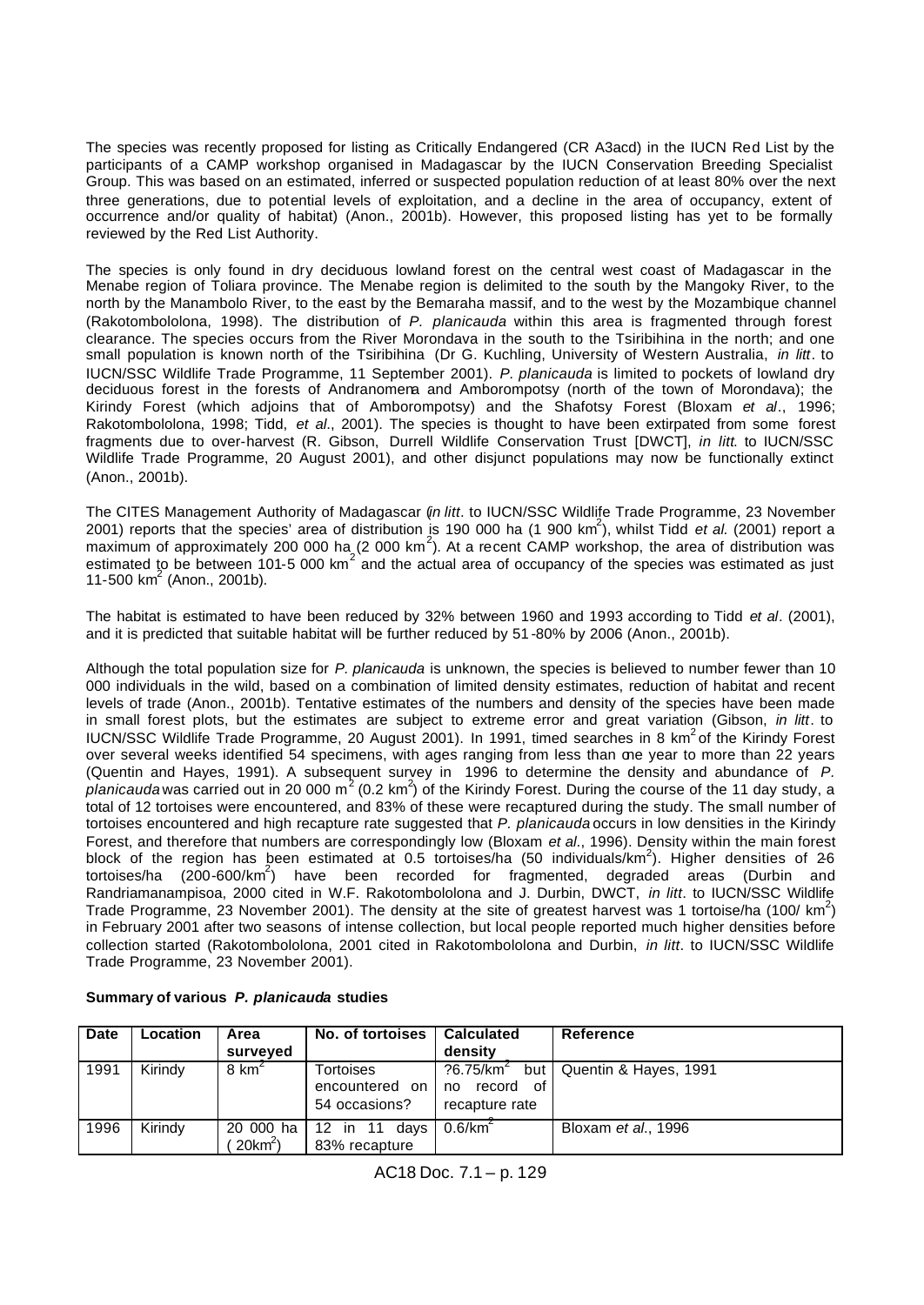| "Main<br>forest<br>block" | 0.5/ha<br>$(50/km^2)$                                        | Durbin & Randriamanampisoa, 2000                                                                                                                                                                                                                                                                                                  |
|---------------------------|--------------------------------------------------------------|-----------------------------------------------------------------------------------------------------------------------------------------------------------------------------------------------------------------------------------------------------------------------------------------------------------------------------------|
|                           | 2-6/ha<br>$(20 -$<br>60/km <sup>2</sup><br>1/ha $(100/km^2)$ | Durbin and Randriamanampisoa, 2000<br>cited in W.F. Rakotombololona and J.<br>Durbin, DWCT, in litt. to IUCN/SSC<br>Wildlife Trade Programme, 23 November<br>2001<br>Kuchling; in litt. 2001; Rakotombololona,<br>2001 cited in Rakotombololona and<br>Durbin, in litt. to IUCN/SSC Wildlife<br>Trade Programme, 23 November 2001 |

There are some indications that population density is higher in some slightly degraded (but not cleared) forest areas than in natural, undisturbed forests. However, it is unclear if this observation is due to the fact that tortoises have concentrated in these degraded patches by moving there from surrounding areas which became unsuitable, or if slight degradation *per se* favours the species and results in higher densities. Due to the slow intrinsic population growth rate of the species and the rapid shrinking and deterioration of the forest habitats, the first scenario is thought more likely by Kuchling (*in litt*. to IUCN/SSC Wildlife Trade Programme, 11 September 2001). Conversely, the CITES Management Authority of Madagascar believes that the species prefers degraded habitat (*in litt.* to CITES Secretariat, November 2001). Kuchling notes that a density of one tortoise/ha (100/ km<sup>2</sup>) may be a reasonable estimate for most habitats, however, he cautions that although population surveys continue to be undertaken by the DWCT, data are still insufficient to enable population modelling and the current research intensity may not be sufficient to provide adequate data. This may be particularly true since much of the current work on distribution and population of *P. planicauda* is often secondary work added to field surveys undertaken on the Endangered Malagasy Giant Rat *Hypogeomys antimena* (Gibson, *in litt*. to IUCN/SSC Wildlife Trade Programme, 20 August 2001).

# **HABITAT AND ECOLOGY**

The species is known locally as Kapidolo (pronounced Kapidool) and has a dorso-ventrally flattened tail giving rise to its common name (Gibson, *in litt*. to IUCN/SSC Wildlife Trade Programme, 20 August 2001). Identification of the species is manageable for a competent herpetologist but is considered difficult for anyone else because it resembles *P. arachnoides* (TRAFFIC Southeast Asia, *in litt*. to TRAFFIC International, 29 November 2001; Rakotombololona and Durbin, *in litt*. to IUCN/SSC Wildlife Trade Programme, 23 November 2001).

*P. planicauda* is a small tortoise, with a maximum carapace length of approximately 13.4 cm (Kuchling and Bloxam 1998). Males weigh approximately 300 -400 g and females 475-670 g (Bloxam and Hayes, 1991; Rakotombololona, unpub, cited in Razandrimamilafiniarivo *et al*., 2000). The species enters torpor throughout the dry season from April/May to November/December (Gibson, *in litt*. to IUCN/SSC Wildlife Trade Programme, 20 August 2001). After the rains, *P. planicauda* individuals become most active and are relatively easy to find, particularly in January and February. At this time, it is thought to be relatively easy to find all the individuals in a single area (Rakotombololona and Durbin, *in litt*. to IUCN/SSC Wildlife Trade Programme, 23 November 2001).

It takes at least 10 years for secondary sex characteristics to become visible in *P. planicauda* (Durbin and Randriamanampisoa, 2000 cited in Rakotombololona and Durbin, *in litt*. to IUCN/SSC Wildlife Trade Programme, 23 November 2001). Sexual maturation is estimated to occur at 12-14 years of age and females also have a very limited reproductive output; only 1-3 eggs are laid per breeding season (i.e. per year) (Anon., 2001b). The incubation period is 911months with eggs hatching en masse in early November. Data on the species' reproductive biology, activity, and behaviour continues to be collected in captive colonies at Jersey Zoo and DWCT in Madagascar, as well as elsewhere outside Madagascar (Gibson, *in litt*. to IUCN/SSC Wildlife Trade Programme, 20 August 2001). Health problems including intestinal and blood parasites have been observed in both captive and wild individuals, and these have caused numerous mortalities in captivity (Lopéz, 2001 cited in Rakotombololona and Durbin, *in litt*. to IUCN/SSC Wildlife Trade Programme, 23 November 2001).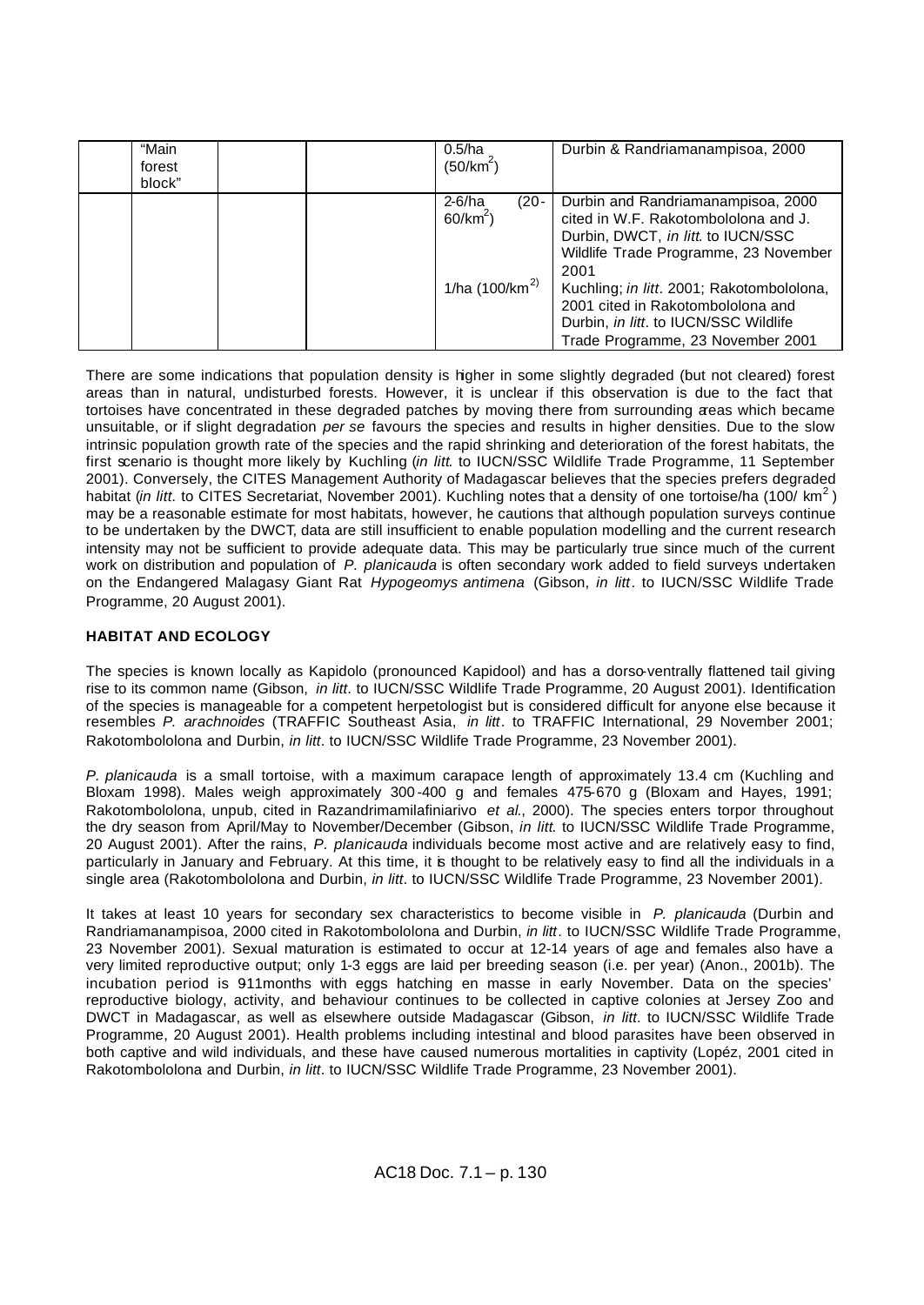#### **THREATS TO SURVIVAL AND DOMESTIC USE**

The habitat of *P. planicauda* is fragmented and disappearing rapidly (Anon., 2001b; Tidd, *et al*., 2001). Based on analyses of satellite images, the species' habitat of primary, dense dry forests was estimated to have been reduced by 32% between 1963 and 1993 Betwe en 1963 and 1993 the area of primary dense forest declined from 162 000 to 133 000 ha in the Tsiribihina to Tomitsy area, from 54 000 to 36 000 ha in the Tomitsy to Morondava area, and from 93 000 to 41 000 ha in the Morondava to Maharivo area. The total loss of primary dense forest was 99,000 ha, or 32 % of the 1963 forest. Deforestation rates are reported to be increasing, and as much as 50% of the 76 000 ha remaining in the southern portion of the species' range may be destroyed before 2010. A 50% reduction in the remaining 73 000 ha of habitat in the northern portion of its known range may occur by 2040 (Tidd *et al*., 2001). At a recent CAMP workshop, it was suggested that 51-80% of the species' habitat may be lost in the next 5 years (Anon., 2001b), however, the basis for this estimate is not clear. This high rate of habitat destruction is aggravating the impacts of trade (Kuchling, *in litt*. to IUCN/SSC Wildlife Trade Programme, 11 September 2001). This habitat disturbance and the associated decrease in habitat quality may render the species increasingly unlikely to survive their periods of torpor and/or reduce their ability to obtain sufficient nutrition for egg production (Gibson, *in litt*. to IUCN/SSC Wildlife Trade Programme, 20 August 2001). The size of the population is not stable and is decreasing due to collection for commercial trade, fires and the clearing of forests (CITES Management Authority of Madagascar, *in litt*. to IUCN/SSC Wildlife Trade Programme, 23 November 2001). According to (Anon., 2001b), the population is predicted to reduce by 80% during the next three generations.

Natural predators are not generally thought to threaten the survival of the species. However, increased numbers of introduced predators (e.g. cats, dogs, mongoose, pigs) will increase both egg and neonate, and possibly adult mortality. The species is especially susceptible in the dry season as they are unable to take any preventative measures whilst they are in a state of torpor. The occurrence of domestic/semi-feral dogs increased dramatically with forest fragmentation and opening up of the forest for logging and oil exploration (Gibson, *in litt*. to IUCN/SSC Wildlife Trade Programme, 20 August 2001; Kuchling, *in litt*. to IUCN/SSC Wildlife Trade Programme, 11 September 2001). Predation by dogs and the Bushpig *Potamochoerus larvatus*, as well as flooding caused by cyclones, are listed as threats to the species by the CITES Management Authority of Madagascar (*in litt*. to IUCN/SSC Wildlife Trade Programme, 23 November 2001).

The species is thought to have been extirpated from some forest fragments due to over-collection for commercial trade. Such recent collection (1998-2001) has imperilled many of the disjunct elements of the population, and some of these may now be functionally extinct. If reproductive females in particular are collected, the capacity of the population to recover is thought to be severely compromised due to its low reproductive rate (Anon., 2001b; Gibson, *in litt*. to IUCN/SSC Wildlife Trade Programme, 20 August 2001; Rakotombololona and Durbin, *in litt*. to IUCN/SSC Wildlife Trade Programme, 23 November 2001). Participants of a recent CAMP workshop considered that the species is highly unlikely to be able to sustain adult harvest, at even modest levels (Anon., 2001b).

The species is not apparently consumed for food within Madagascar and there is no local use of any of their parts (CITES Management Authority of Madagascar, *in litt*. to IUCN/SSC Wildlife Trade Programme, 23 November 2001; Rakotombololona and Durbin, *in litt*. to IUCN/SSC Wildlife Trade Programme, 23 November 2001). Although at a local level the species may be offered as pets to tourists, trade at the national level is thought to be only for international export for the pet trade (Gibson, *in litt*. to IUCN/SSC Wildlife Trade Programme, 20 August 2001). Collection from the wild has only commenced in significant numbers since late 1999 according to Rahagalala and Randrianasolo (2001 cited in Rakotombololona and Durbin, *in litt*. to IUCN/SSC Wildlife Trade Programme, 23 November 2001). All current trade is thought to be comprised of wild adult specimens (age 10 years plus), since captive breeding operations within Madagascar have been in operation only since late 1999 (Durbin and Randriamanampisoa, 2000 cited in Rakotombololona and Durbin, *in litt*. to IUCN/SSC Wildlife Trade Programme, 23 November 2001). However, "captive bred" specimens have been advertised for sale in Japan.

Live adult *P. planicauda* are bought by intermediaries from villagers within the tortoise's range. These individuals are either sold on to traders for export or for commercial captive-breeding. Permits were issued by the Malagasy Eaux et Forêts authorities to at least seven operations in 1999 and 2000 allowing each to collect 200 *P. planicauda*, of which 100 would be kept for captive breeding purposes and 100 would be exported (Direction Général des Eaux et Forêts, pers. comm., cited in Rakotombololona and Durbin, *in litt*. to IUCN/SSC Wildlife Trade Programme, 23 November 2001).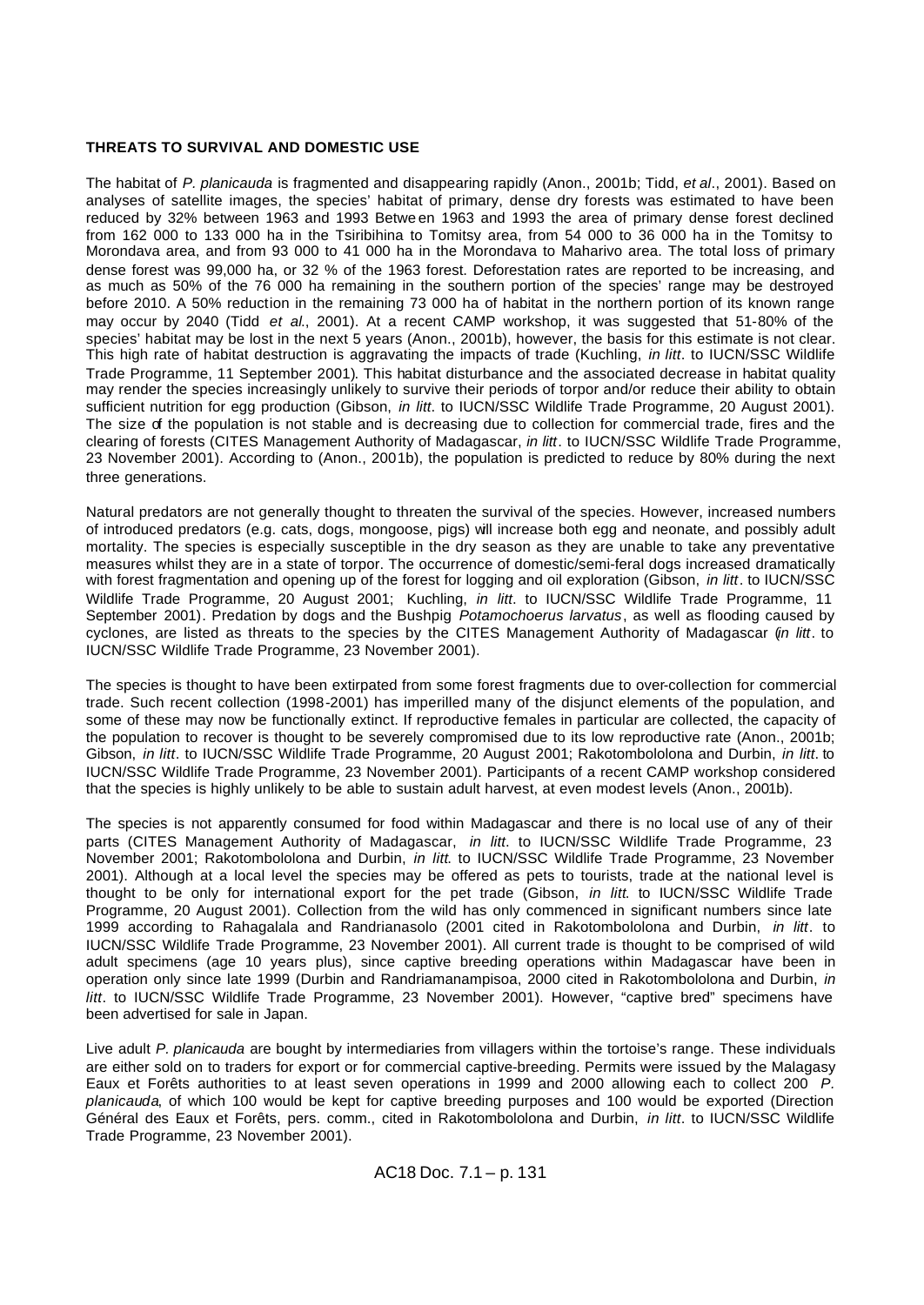The CITES Mana gement Authority has confirmed that illegal harvest and trade of *P. planicauda* possibly takes place and they are investigating such activities (CITES Management Authority of Madagascar, *in litt*. to IUCN/SSC Wildlife Trade Programme, 23 November 2001). Anecdotal information also suggests that illegal collection and trade occurs, but the majority of tortoises collected are reported to appear to be sold on to established trading operations. An example quoted by reviewers involves traders asking villagers to collect tortoises, with the local people being paid FMG 3 000-5 000 (approximately USD 0.5-0.85) per animal (Rakotombololona, 2000 cited in Rakotombololona and Durbin, *in litt*. to IUCN/SSC Wildlife Trade Programme, 23 November 2001). This collection has been reported to have effectively extirpated the tortoise population in the south-western part of its range (Toto Volahy and Rakotombololona, 2001 cited in Rakotombololona and Durbin, *in litt*. to IUCN/SSC Wildlife Trade Programme, 23 November 2001). Very recent information suggests that harvest has spread to Masoarivo in the northern part of the range in late 2001 (Rakotombololona and Durbin, *in litt*. to IUCN/SSC Wildlife Trade Programme, 23 November 2001).

# **INTERNATIONAL TRADE**

The listing of *P. planicauda* in CITES Appendix II entered into effect in 1 July 1975. The United Kingdom (hereafter referred to as the UK) entered a reservation on the *Pyxis* spp. listing on behalf of Hong Kong on 31 October 1976, which was withdrawn on 3 July 1978 (Anon., 2001a).

A comparative tabulation and gross and net trade data for all trade in *P. planicauda* for 1990-2000 are given in the Annex. According to the comparative tabulation data, a total of 106 specimens have been reported as being exported or re-exported during this period. Madagascar has reported exporting a total of 80 live specimens (60 of these for trade and 20 for breeding / scientific purposes) and two bodies of *P. planicauda* (for scientific purposes) for 1990-1998. The USA has also reported importing 20 live specimens from Madagascar in 1999, thus, according to available data, the total exports from Madagascar are a minimum of 100 specimens for 1990- 1999. The majority of these exports occurred in 1998. The main importer of *P. planicauda* was Japan. Other destinations for *P. planicauda* included Germany, Indonesia, the Russian Federation, the UK and the USA. Since the species is endemic to Madagascar, the export records from Indonesia, Nigeria and Thailand that do not mention Madagascar as the country of origin are likely to be incomplete.

Madagascar has established voluntary export quotas for *P. planicauda* for 2000 and 2001:

2000: 25 live specimens (CITES Notification No. 2000/035), later revised to 800 live specimens (CITES Notification No. 2000/053.)

2001: 0 live specimens (CITES Notification No. 2001/041).

The basis for setting these quota levels is not known. According to the CITES Management Authority of Madagascar (*in litt*. to IUCN/SSC Wildlife Trade Programme, 23 November 2001), a cautious export quota was established for the total period 2000-2001 of 1 200 individuals which was said to have been completely used in 2000. Therefore the quota for 2001 was revised to zero. This information indicates that the quota established for 2000 was not respected.

Data for trade occurring in 2000 and 2001 is scarce since the annual report for 2001 is not yet due, Madagascar has not submitted an annual report for 2000 (nor for 1999), and the vast majority of data from countries of import for 2000 are not yet available for review. It is therefore not possible to compare the export quota against levels of specimens reported in CITES trade data.

However, some import data is available from a small number of Parties. A total of 911 individuals were reported to have been imported into the USA in 2000 (Balcet, *in litt*. July 2001 cited in Rakotombololona and Durbin, *in litt*. to IUCN/SSC Wildlife Trade Programme, 23 November 2001). Switzerland directly imported from Madagascar 63 live *P. planicauda* specimens in 2000, and 90 live specimens in 2001. Whilst the export permit for 50 of the 90 animals imported in 2001 was issued in December 2000, the export permit for the remaining 40 animals was issued in January 2001. After this time Switzerland prohibited the import of *P. planicauda* (CITES Management Authority of Switzerland, *in litt*. to TRAFFIC Europe, November 2001 cited in TRAFFIC Europe, *in litt.* to TRAFFIC International, 8 November 2001). In February 2001, 100 live specimens of *P. planicauda* were imported into the Czech Republic from Madagas car; whilst the export permit was issued in December 2000 (CITES Management Authority of the Czech Republic, *in litt*. to TRAFFIC Europe, October 2001 cited in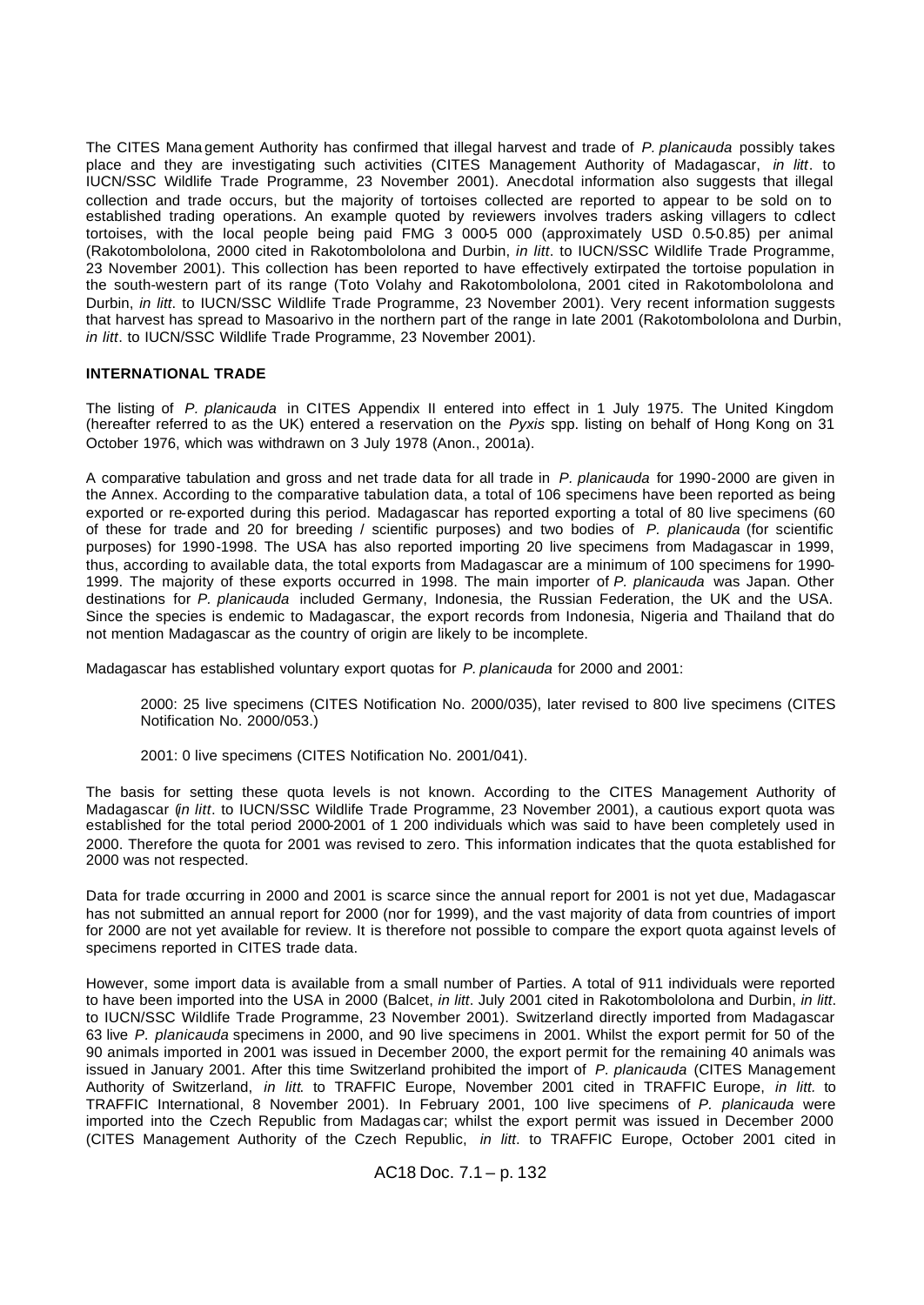TRAFFIC Europe, *in litt.* to TRAFFIC International, 8 November 2001). The total number of specimens reported here to have been imported from Madagascar during 2001 apparently exceeded the 2001 quota by 324 specimens, although details of the dates of when the export permits were issued would be required before this figure could be confirmed.

Both Swiss and Czech traders have offered *P. planicauda* for sale to hobbyist circles in EU Member States for between EUR 760-820 (approximately USD 685-740) per specimen (DGHT Chelonian Working Group, *in litt*. to TRAFFIC Europe, October 2001). Live specimens of *P. planicauda* were also offered for sale by a trader in Austria (TRAFFIC Europe-Germany, pers. obs., September 2000, cited in TRAFFIC Europe, *in litt.* to TRAFFIC International, 8 November 2001).

A brief internet review of Japanese pet shops during October 2001 revealed that six shops were advertising the sale of species with the common name as "Madagascar flat shell tortoise". Both juvenile and adults have been offered for sale. Some individuals, of an unspecified age, were stated to derive from captive breeding operations even though other sources report that all trade involves wild specimens only. Prices ranged from JPY 45 000- 210 000 (USD 377-1 760) per specimen (TRAFFIC East Asia Japan *in litt.* to TRAFFIC International 5 November 2001). Eight adult specimens of *P. planicauda* were observed in a single pet shop in Hong Kong in October 2001, but no prices were advertised (TRAFFIC East Asia and TRAFFIC South East Asia, *in litt*. to TRAFFIC International, 9 November 2001). There are unconfirmed records of the species being offered for sale as pets in Bangkok, Thailand (TRAFFIC South East Asia, *in litt*. to TRAFFIC International, 29 November 2001).

Due to the species very low fecundity, there is no possibility that animals in international commercial trade are captive bred in the strict CITES sense at this time (Gibson, *in litt*. to IUCN/SSC Wildlife Trade Programme, 20 August 2001). Since captive breeding operations for commercial purposes have only been established since late 1999 and the species takes at least 10 years to reach sexual maturity, this statement will presumably apply till approximately 2010. In the meantime, juveniles could be obtained from gravid females if Madagascar continues to allow harvest from the wild.

The volume of CITES reported trade is believed to underestimate the total export volume, with the number of specimens being offered by traders thought to be higher than the official export quotas (Kuchling, *in litt*. to IUCN/SSC Wildlife Trade Programme, 11 September 2001). Although there are no supporting data, trade in recent years is reported to have greatly exceeded the export quota. There have been anecdotal reports of several thousands of *P. planicauda* specimens reaching the USA over the past 2-3 years, and many hundreds reaching Europe, especially the Czech Republic (Gibson, *in litt*. to IUCN/SSC Wildlife Trade Programme, 20 August 2001).

# **CONSERVATION MEASURES**

Import of *P. planicauda* into the USA is affected by the four-inch (10 cm)-rule, which came into effect in the USA in 1975. This rule was imposed by the USA Food and Drug Administration to prevent transmission of turtleassociated *Salmonella* to children.

Although several reviewers were not aware of any national protection measures for the species, the CITES Management Authority of Madagascar (*in litt*. to IUCN/SSC Wildlife Trade Programme, 23 November 2001) states that the species is protected at the national level by Ordinance No. 60-126 of 3 October 1960 which regulates hunting and fishing and provides for the protection of nature. However, it is not stated what level of protection this legislation affords to *P. planicauda,* or how this is enforced. According to Kuchling (*in litt*. to IUCN/SSC Wildlife Trade Programme, 11 September 2001), the species is fully protected under Malagasy law.

The CITES Management Authority of Madagascar (*in litt*. to IUCN/SSC Wildlife Trade Programme, 23 November 2001) notes that wild harvest is controlled through a permit system. It also reports that the species and / or its habitat is also protected by traditional taboos, as well as the presence of national parks and private nature reserves. However, according to Kuchling (*in litt*. to IUCN/SSC Wildlife Trade Programme, 11 September 2001), no habitat is effectively protected, particularly the most suitable habitats.

The Durrell Wildlife Conservation Trust (DWCT) has signed a protocol with the government of Madagascar for the conservation of endangered species (Anon., 1994). Within the framework of the protocol, numerous permits have been issued so that DWCT have been able to undertake research into the distribution and status studies of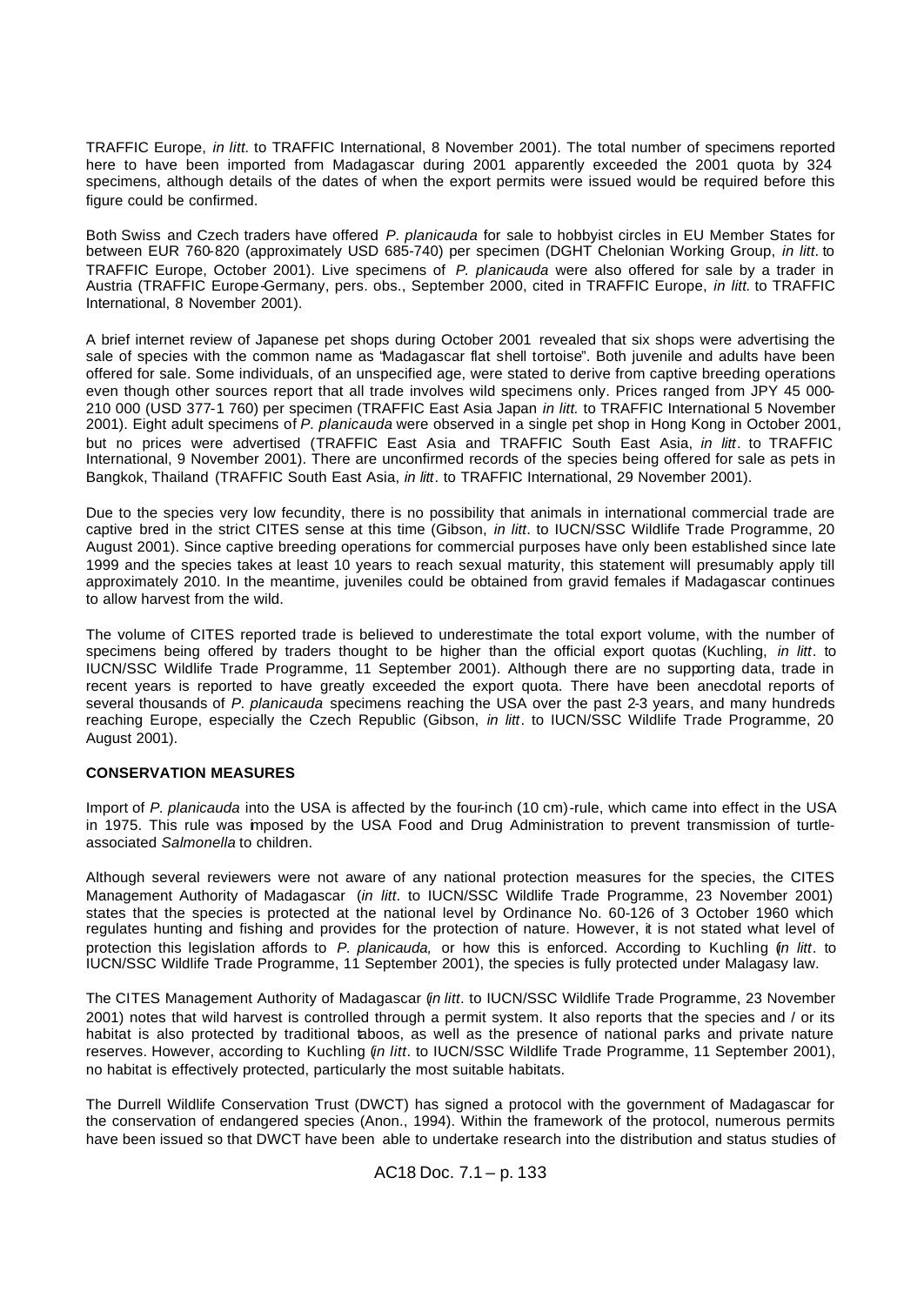*P. planicauda*. However, no advice has been sought from DWCT by the Malagasy CITES Authorities regarding the impact of collection activities or appropriate harvest and trade levels (Rakotombololona and Durbin, *in litt*. to IUCN/SSC Wildlife Trade Programme, 23 November 2001).

#### **CAPTIVE BREEDING**

This species has proved difficult to rear and breed in captivity with poor success even in specialised breeding centres (Anon., 2001c cited in Rakotombololona and Durbin, *in litt*. to IUCN/SSC Wildlife Trade Programme, 23 November 2001; Razandrimamilafiniarivo *et al*., 2000. The low rate of reproduction calls into question the feasibility of establishing effective and sustainable commercial captive breeding operations. However, the Ministry of Water and Forests has tried to promote the captive breeding of *P. planicauda* (CITES Management Authority of Madagascar, *in litt*. to IUCN/SSC Wildlife Trade Programme, 23 November 2001). Since late 1999, at least seven breeding operations intending to breed the species in captivity for commercial purposes have been established in Madagascar (Rakotombololona and Durbin, *in litt*. to IUCN/SSC Wildlife Trade Programme, 23 November 2001).

DWCT initiated captive breeding of the species in Madagascar for conservation purposes in the late 1980s. From 1995-1999, the project had produced 19 *P. planicauda* hatchlings; by the end of 2000, only 7 of these (37%) had survived (Razandrimamilafiniarivo *et al*., 2000). Only two *P. planicauda* individuals are known to have been bred outside Madagascar, both at the Jersey Zoo in the UK, the first in August 1995 and the second in June 2001 (Buley and Gibson, in press, cited in TRAFFIC Europe, *in litt.* to TRAFFIC International, 8 November 2001; Gibson, *in litt*. to IUCN/SSC Wildlife Trade Programme, 20 August 2001).

The species is more widespread in zoos as a result of recent legal and illegal trade [the latter presumably referring to seized specimens] according to Gibson (*in litt*. to IUCN/SSC Wildlife Trade Programme, 20 August 2001). According to the International Species Information System, 30 males, 37 females and 1 specimen of unknown sex of *P. planicauda* are kept in zoos, 1 hatchling has been reported within the last six months (Anon., 2001d).

The species is only rarely kept among hobbyists in Europe and there are no known successful captive breeding activities in Europe. The lack of breeding success in Europe may not necessarily be due to the species being difficult to breed in captivity, but rather that the species has not been kept extensively in captivity according to V. Loehr (Chelonian Society of the Netherlands and Chair of the European Studbook for *Pyxis*, pers. comm. to TRAFFIC Europe, October 2001 cited in TRAFFIC Europe, *in litt.* to TRAFFIC International, 8 November 2001).

#### **REFERENCES**

- Anon. 1994. Protocole de Collaboration Annexe à la Convention de Ste Catherine entre la Partie Malagasy et le Jersey Wildlife Preservation Trust. Direction Générale des Eaux et Forêts, Antananarivo, Madagascar.
- Anon. 2001a. CITES-listed Species Database. Http://www.cites.org/eng/resources/fauna.shtml. Viewed November 2001.
- Anon. 2001b. *Evaluation et Plans de Gestion pour la Conservation (CAMP) de la Faune de Madagascar:Lémuriens, autres Mammifères, Reptiles et Amphibiens, Poissons d'eau douce et Evaluation de la Viabilité des Populations et des Habitats de Hypogeomys antimena (Vositse)*. Conservation Breeding Specialist Group (SSC/IUCN), USA.
- Anon. 2001c. *Jersey Zoo Annual Report 2000*. Durrell Wildlife Conservation Trust, Jersey, UK.
- Anon. 2001d. International Species Information System (ISIS). Http://156.99.114.200/abstracts/Reptilia.asp. Viewed December 2001.
- Bloxam, Q.M.C. and Hayes, K.T. 1991. Further field observations of the Malagasy flat-tailed tortoise *Pyxis planicauda*. *Dodo*  27: 138-145.
- Bloxam Q.M.C., Nody, J.P., Rabenjanahary, R.D. and Gibson, R.C. 1996. Estimating density and abundance of the Madagascar flat-tailed tortoise *Pyxis planicauda*. *Dodo* 32: 132-136.
- Buley, K. and Gibson, R. (in press): *Biology, captive husbandry, and conservation of the Malagasy flat-tailed tortoise Pyxis* planicauda *Grandidier, 1867*. Abstract to be presented at the European Symposium of Turtles and Tortoises, Vienna, Austria, 15-20 January 2002.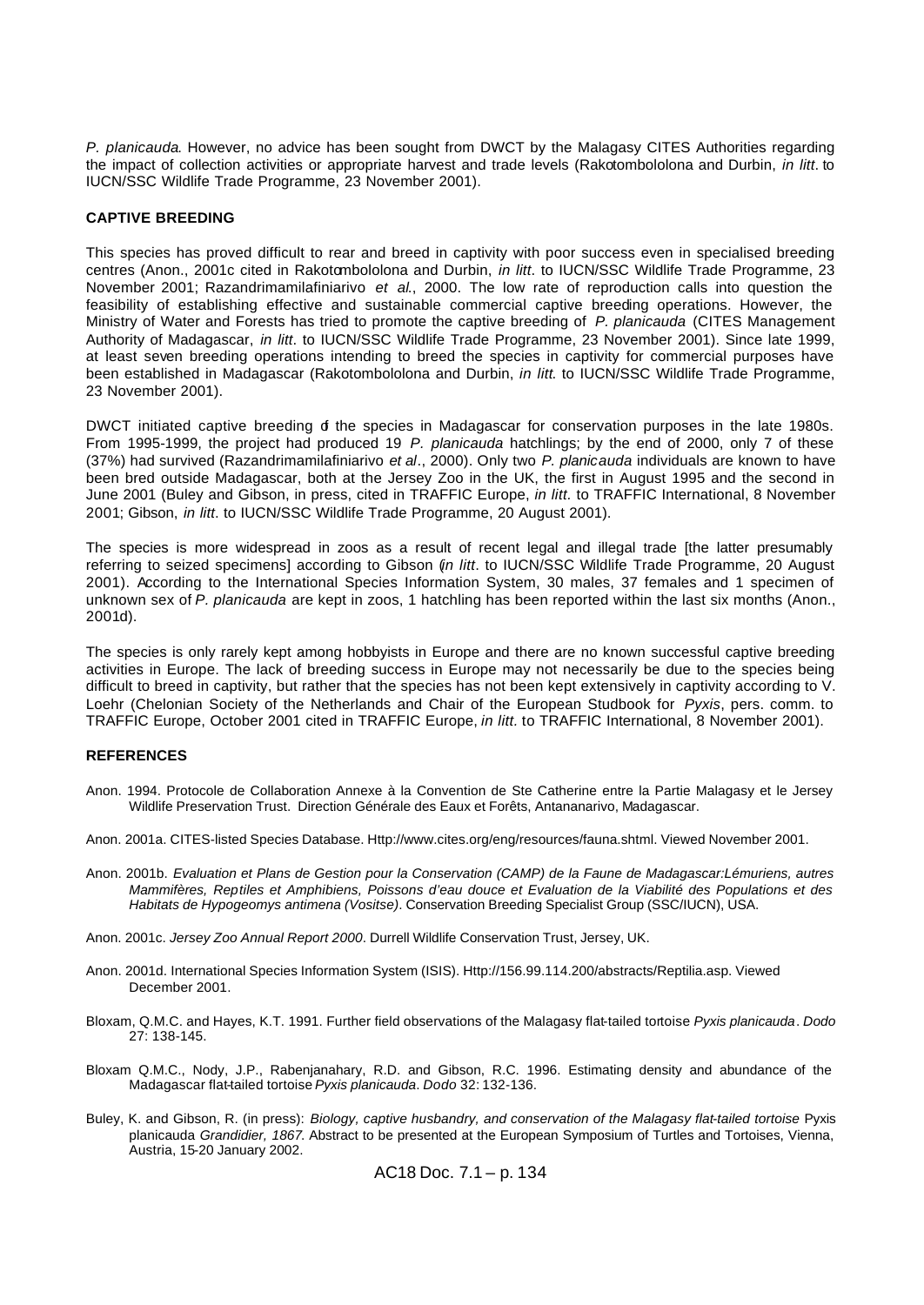- Durbin, J. and Randriamanampisoa, H. (Eds.). 2000. *Rapport de la Réunion Annuelle, Durrell Wildlife Conservation Trust – Programme à Madagascar, Antananarivo, Madagascar*.
- Hilton-Taylor, C. (Comp.). 2000. *2000 IUCN Red List of Threatened Species*. IUCN, Gland, Switzerland and Cambridge, UK.
- Lopéz, J. 2001. *Update on the progress of overseas veterinary support to Madagascar*. Durrell Wildlife Conservation Trust, Jersey, UK.
- Rahagalala, T. and Randrianasolo, H. 2001. *Le statut des espèces de flore et de faune malagasy sujettes au commerce international et la mise en place d'une base de données permanente*. Comité de Pilotage CITES, rapport disponible à la Direction Général des Eaux et Forêts, Antananarivo, Madagascar.
- Rakotombololona, W.F. 1998. Study of the distribution and density of the Madagascan flat-tailed tortoise *Pyxis planicauda* in the dry deciduous forest of Mebanbe. *Dodo* 34: 172-173.
- Rakotombololona, W.F. 2000. *Rapport d'activité mois de juillet et août 2000 du Projet Menabe, Durrell Wildlife Conservation Trust, Antananarivo, Madagascar*.
- Rakotombololona, W.F. 2001. *Rapport d'activité des mois de janvier et février 2001 du Projet Menabe, Durrell Wildlife Conservation Trust, Antananarivo, Madagascar*.
- Razandrimamilafiniarivo, O.C., Reid, D. and Bekarany, E. 2000. Captive management and reproduction of the Madagascar flat-tailed tortoise *Pyxis planicauda* at the Chelonian Captive Breeding Centre, Ampijoroa, Madagascar. *Dodo* 36: 75- 81.
- Tidd, S.T., Pinder, J.E. III, and Ferguson, G.W. 2001. Deforestation and habitat loss for the Malagasy flat-tailed tortoise from 1963 through 1993. *Chelonian Conservation and Biology*.4 (1): 59-65.
- Toto Volahy, A. and Rakotombololona, W.F. 2001. *Rapport d'Activités Mars et Avril 2001 du Projet Menabe, Durrell Wildlife Conservation Trust, Antananarivo, Madagascar*.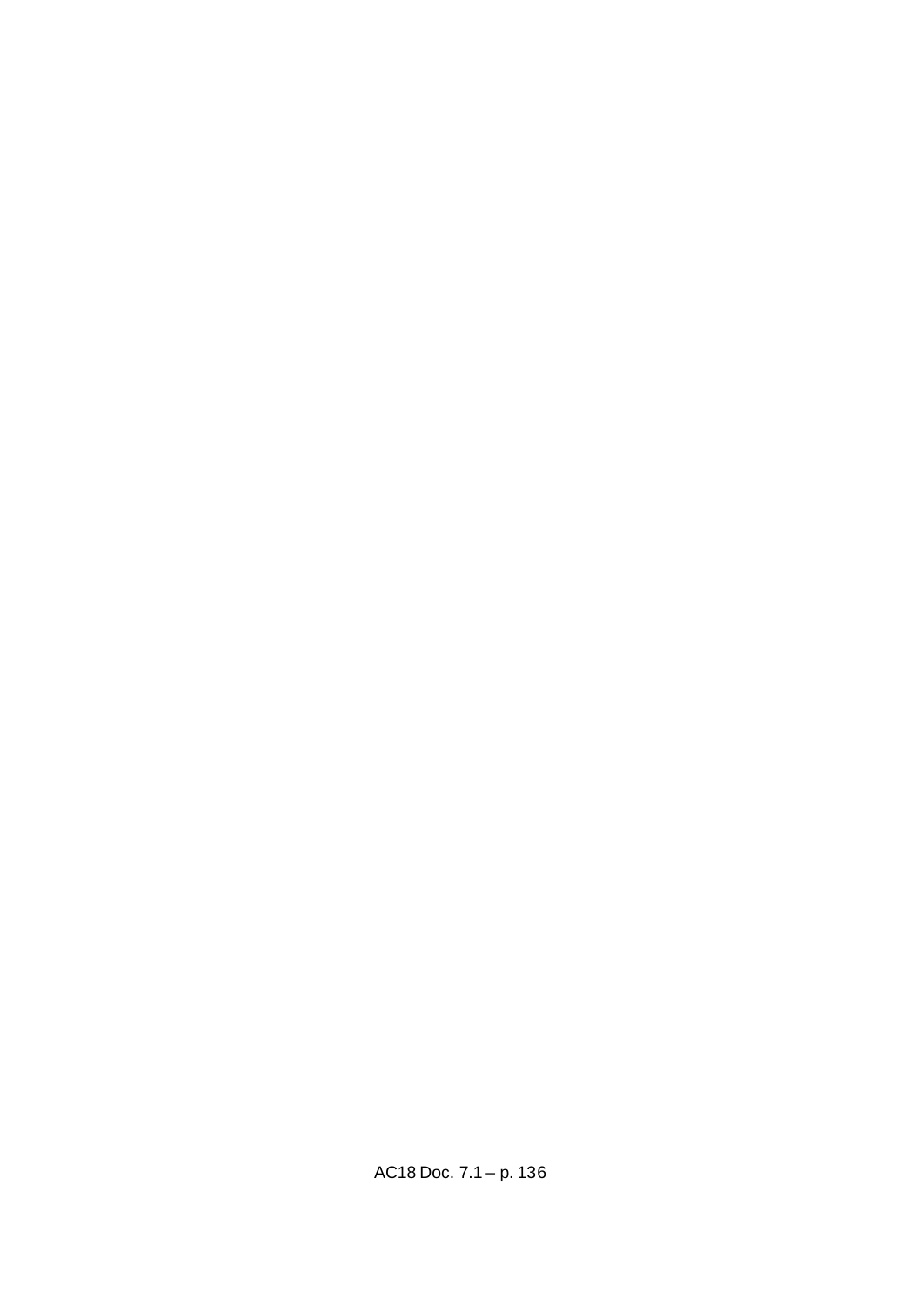# **Annex**

# **Comparative tabulation of all trade in** *P. planicauda***, 1990-2000**

|      |                 |           |           | Imports reported |              |               |                |                         | <b>Exports reported</b> |               |                |                         |  |
|------|-----------------|-----------|-----------|------------------|--------------|---------------|----------------|-------------------------|-------------------------|---------------|----------------|-------------------------|--|
| Year | Imp.            | Exp.      |           | Origin Quantity  | <b>Units</b> | Term          | Purpose        | Source                  | Quantity                | Units Term    | Purpose        | Source                  |  |
|      |                 |           |           |                  |              |               |                |                         |                         |               |                |                         |  |
| 1990 | <b>GB</b>       | <b>MG</b> |           |                  |              |               |                |                         | 6                       | Live          | S              |                         |  |
| 1993 | $\overline{GB}$ | MG        |           | 8                |              | Live          |                |                         |                         |               |                |                         |  |
| 1993 | US              | GB        | MG        | 8                |              | Live          |                | W                       | 8                       | Live          |                |                         |  |
| 1995 | GB              | <b>MG</b> |           |                  |              |               |                |                         | 4                       | <b>Bodies</b> | $\overline{s}$ | W                       |  |
| 1995 | RU              | ΝG        |           |                  |              |               |                |                         | 2                       | Live          | Ζ              | W                       |  |
| 1995 | US              | <b>MG</b> |           | 5                |              | Live          |                | W                       | 5                       | Live          | $\overline{s}$ | W                       |  |
| 1996 | US              | <b>MG</b> |           |                  |              |               |                |                         | 2                       | Live          | S              | W                       |  |
| 1996 | US              | <b>MG</b> |           | 2                |              | Specimens     |                | O                       |                         |               |                |                         |  |
| 1997 | GB              | <b>MG</b> |           |                  |              |               |                |                         | 3                       | Live          | S              | W                       |  |
| 1998 | GB              | GB        | <b>MG</b> | $\overline{2}$   |              | <b>Bodies</b> | S              | F                       |                         |               |                |                         |  |
| 1998 | GB              | GB        | <b>MG</b> | 2                |              | <b>Bodies</b> | $\overline{s}$ | $\overline{\mathsf{W}}$ |                         |               |                |                         |  |
| 1998 | GB              | <b>MG</b> |           |                  |              |               |                |                         | 2                       | <b>Bodies</b> | $\overline{s}$ | $\overline{\mathsf{W}}$ |  |
| 1998 | ID              | <b>MG</b> |           | 4                |              | Live          |                | $\overline{\mathsf{W}}$ | 4                       | Live          | B              | $\overline{\mathsf{W}}$ |  |
| 1998 | JP              | <b>MG</b> |           |                  |              |               |                |                         | 60                      | Live          | т              | W                       |  |
| 1998 | US              | JP        | <b>MG</b> | 5                |              | Live          |                | $\overline{\mathsf{W}}$ |                         |               |                |                         |  |
| 1999 | HК              | ID        | <b>MG</b> | 2                |              | Live          |                | W                       |                         |               |                |                         |  |
| 1999 | US              | ID        |           |                  |              |               |                |                         | 4                       | Live          | т              | $\overline{\mathsf{W}}$ |  |
| 1999 | US              | ID        | <b>MG</b> |                  |              |               |                |                         | 6                       | Live          |                | W                       |  |
| 1999 | US              | <b>MG</b> |           | 20               |              | Live          | Т              | $\overline{\mathsf{W}}$ |                         |               |                |                         |  |
| 1999 | US              | ТH        |           | 1                |              | Live          |                | W                       |                         |               |                |                         |  |
| 2000 | DE              | HK        | <b>MG</b> | $\overline{c}$   |              | Live          | В              | $\overline{\mathsf{W}}$ |                         |               |                |                         |  |
| 2000 | DE              | US        | <b>MG</b> | 3                |              | Live          | в              | W                       |                         |               |                |                         |  |

*Source*: CITES annual report data compiled by UNEP-WCMC.